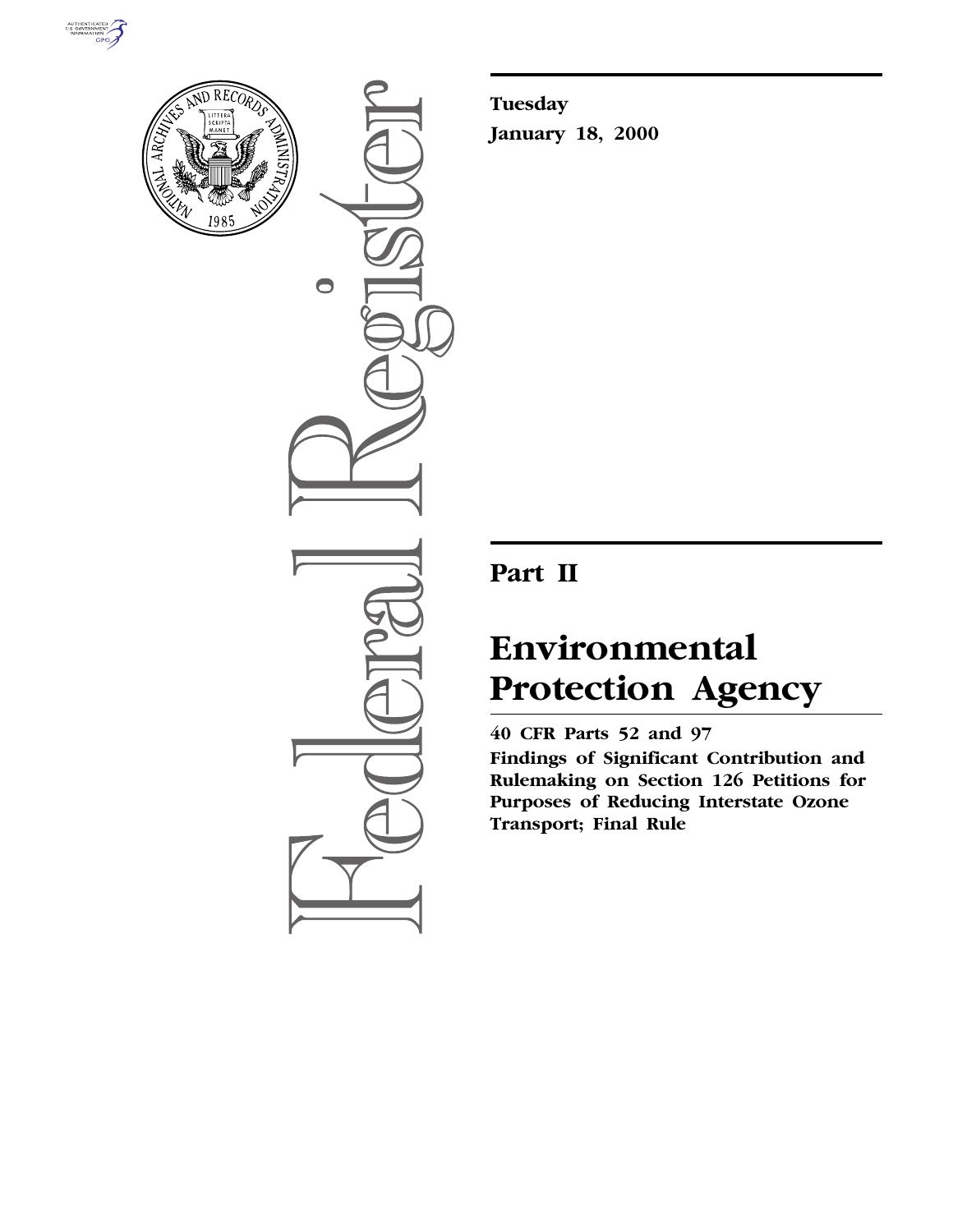#### **ENVIRONMENTAL PROTECTION AGENCY**

#### **40 CFR Parts 52 and 97**

**[FRL–6515–5]**

#### **RIN 2060–AH88**

#### **Findings of Significant Contribution and Rulemaking on Section 126 Petitions for Purposes of Reducing Interstate Ozone Transport**

**AGENCY:** Environmental Protection Agency (EPA). **ACTION:** Final rule.

**SUMMARY:** In accordance with section 126 of the Clean Air Act (CAA), EPA is taking final action on petitions filed by eight Northeastern States seeking to mitigate interstate transport of nitrogen oxides  $(NO<sub>X</sub>)$ , one of the precursors of ground-level ozone. In an action published on May 25, 1999, EPA determined that portions of the petitions are approvable under the 1-hour and/or 8-hour ozone national ambient air quality standards (NAAQS) based on their technical merit. However, EPA deferred making section 126 findings as long as States and EPA stayed on track to meet the requirements of the  $NO_X$ State implementation plan call  $NO<sub>x</sub>$ SIP call). Subsequently, two court rulings affected the May 25 final rule. In one ruling, the court remanded the 8 hour ozone NAAQS. In a separate action, the court granted a motion to stay the SIP submission deadline for the  $NO<sub>X</sub>$  SIP call. In light of the court rulings, EPA is modifying two aspects of the May 25 rule.

Based on affirmative technical determinations for the 1-hour ozone NAAQS made in the May 25 rule, today, EPA is making section 126 findings that a number of large electric generating units (EGUs) and large industrial boilers and turbines named in the petitions emit in violation of the CAA prohibition against significantly contributing to nonattainment or maintenance problems in the petitioning States. The EPA is staying indefinitely the affirmative technical determinations based on the 8 hour ozone NAAQS, pending further developments in the NAAQS litigation.

The EPA is also finalizing the Federal  $NO<sub>x</sub>$  Budget Trading Program as the control remedy for sources affected by today's rule. This requirement replaces the default remedy in the May 25 final rule.

**DATES:** The final rule is effective February 17, 2000.

**ADDRESSES:** Documents relevant to this action are available for inspection at the Air and Radiation Docket and

Information Center (6102), Attention: Docket No. A–97–43, U.S. Environmental Protection Agency, 401 M Street SW, room M–1500, Washington, DC 20460, telephone (202) 260–7548 between 8:00 a.m. and 5:30 p.m., Monday though Friday, excluding legal holidays. A reasonable fee may be charged for copying.

**FOR FURTHER INFORMATION CONTACT:** General questions concerning today's action should be addressed to Carla Oldham, Office of Air Quality Planning and Standards, Air Quality Strategies and Standards Division, MD–15, Research Triangle Park, NC 27711, telephone (919) 541–3347, email at oldham.carla@epa.gov. Please refer to **SUPPLEMENTARY INFORMATION** below for a list of contacts for specific subjects discussed in today's action.

### **SUPPLEMENTARY INFORMATION:**

#### **Availability of Related Information**

The official record for this rulemaking, as well as the public version, has been established under docket number A–97–43 (including comments and data submitted electronically as described below). A public version of this record, including printed, paper versions of electronic comments, which does not include any information claimed as confidential business information, is available for inspection from 8:00 a.m. to 5:30 p.m., Monday through Friday, excluding legal holidays. The official rulemaking record is located at the address in **ADDRESSES** at the beginning of this document. In addition, the **Federal Register** rulemaking actions and associated documents are located at http:// www.epa.gov/ttn/rto/126. Documents containing the historical heat input data used to calculate the  $NO<sub>X</sub>$  allowance allocations, listed in appendices A and B to part 97, are available at this website and have been placed in the rulemaking docket.

The EPA has issued a separate rule on NO<sub>X</sub> transport entitled, "Finding of Significant Contribution and Rulemaking for Certain States in the Ozone Transport Assessment Group Region for Purposes of Reducing Regional Transport of Ozone.'' The rulemaking docket for that rule (Docket No. A–96–56), hereafter referred to as the  $NO<sub>x</sub>$  SIP call, contains information and analyses that EPA has relied upon in the section 126 rulemaking, and hence documents in that docket are part of the rulemaking record for this rule. Documents related to the  $NO<sub>X</sub>$  SIP call rulemaking are available for inspection in docket number A–96–56 at the address and times given above.

#### **For Additional Information**

For additional information related to air quality analysis, please contact Carey Jang, Office of Air Quality Planning and Standards; Emissions, Monitoring, and Analysis Division, MD–14, Research Triangle Park, NC 27711, telephone (919) 541–5638. For questions regarding the  $NO<sub>x</sub>$  cap-and-trade program, please contact Sarah Dunham, Office of Atmospheric Programs, Clean Air Markets Division, MC–6204J, 401 M Street SW, Washington, DC 20460, telephone (202) 564–9087. For questions regarding regulatory cost analyses for electricity generating sources, please contact Mary Jo Krolewski, Office of Atmospheric Programs, Clean Air Markets Division, MC–6204J, 401 M Street SW, Washington, DC 20460, telephone (202) 564–9847. For questions regarding regulatory cost analyses for other stationary sources, please contact Larry Sorrels, Office of Air Quality Planning and Standards, Air Quality Strategies and Standards Division, MD– 15, Research Triangle Park, NC 27711, telephone (919) 541–5041.

#### **Outline**

- I. Background and Summary of Rulemaking A. Summary of Rulemaking and Affected Sources
	- 1. Summary of Action to Date
	- 2. Summary of Today's Rule
	- 3. Extension of Stay of May 25, 1999 Final Rule
	- B. Cost Effectiveness of Emissions Reductions
	- 1. Large EGUs
	- 2. Large Non-EGUs
	- C. Interfere With Maintenance
- D. New Petitions Submitted in 1999
- II. EPA's Final Action on Granting or Denying the Eight Petitions
	- A. Technical Determinations in the May 25 Final Rule
	- B. Findings Under Section 126 and Removal of Trigger Mechanism Based on NOX SIP Call Compliance Deadlines
	- C. Section 126(b) Findings Under the 1- Hour Ozone Standard
	- D. Stay of Affirmative Technical Determinations Under the 8-Hour Ozone Standard
	- 1. Affirmative Technical Determinations Under the 8-Hour Ozone Standard
	- 2. Stay of the 8-Hour Affirmative Technical Determinations
- E. Requirements for Sources for Which EPA Is Making a Section 126(b) Finding

#### III. Section 126 Control Remedy: The Federal NOX Budget Trading Program

- A. Program Overview
- 1. Relationship between Today's Action and the May 25, 1999 Section 126 Final Rule
- 2. Elements of the Federal NO  $_X$  Budget Trading Program That Are Essentially the Same as the State  $NO<sub>x</sub>$  Budget Trading Program and the October 21, 1999 Section 126 Proposed Rule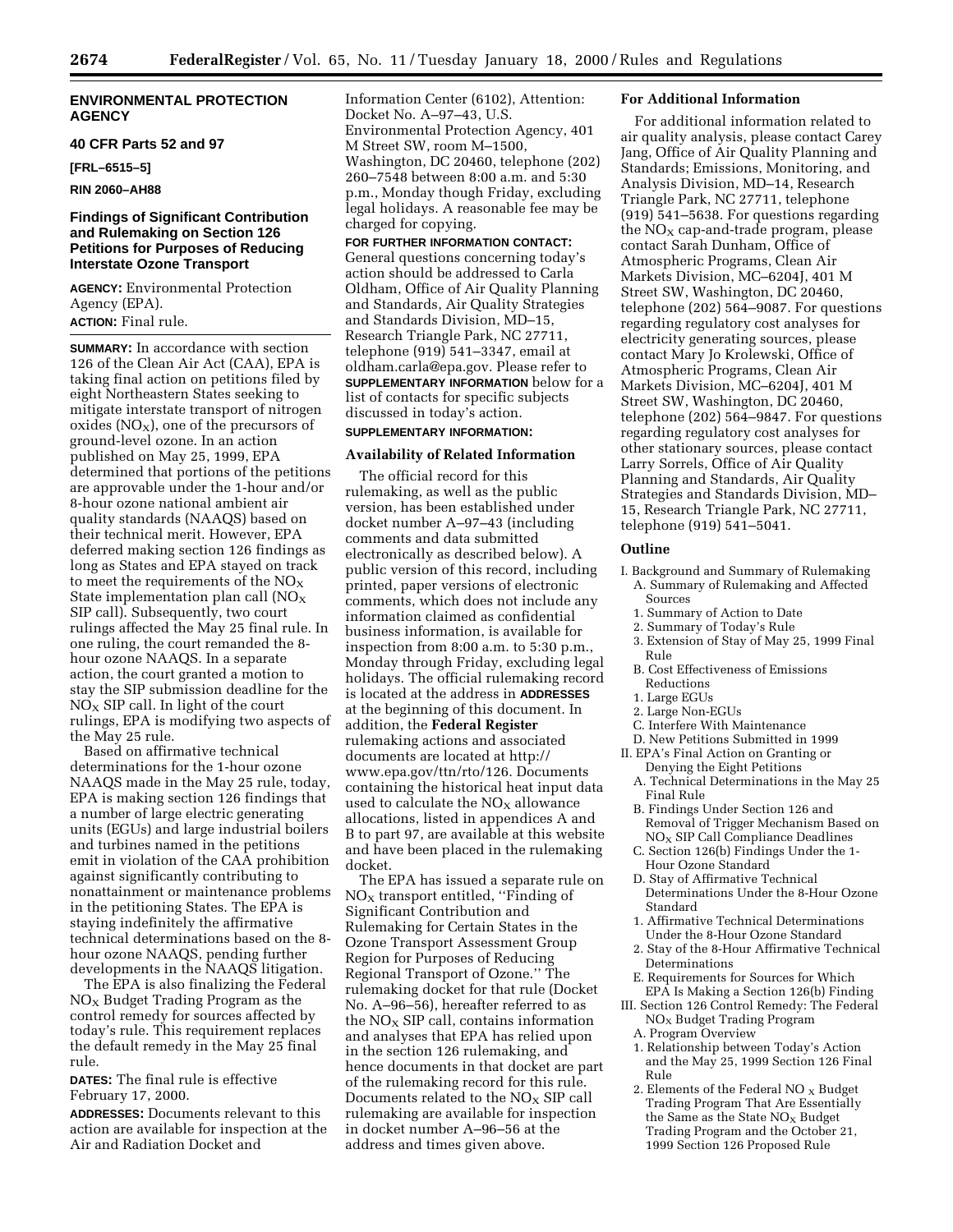- a. General Provisions
- b.  $NO<sub>x</sub>$  Authorized Account Representative
- c. Permits
- d. Compliance Certification
- e. NO<sub>X</sub> Allowance Tracking System
- f.  $NO<sub>x</sub>$  Allowance Transfers
- g. Opt-ins h. Audits
- 3. Elements of the Federal  $NO<sub>X</sub>$  Budget Trading Program That Differ From the State NO<sub>X</sub> Budget Trading Program and the Section 126 Proposed Rule
- a. General Provisions
- b. Allowance Allocations
- c. Emissions Monitoring and Reporting
- d. Program Administration
- 4. Implications for Trading Between States Affected by a Finding Under Section 126, and States Not Affected by a Finding
- B. Provisions of the Federal  $NO<sub>x</sub>$  Budget Trading Program
- 1. Applicability
- a. EGU/Non-EGU Classification
- b. Fossil Fuel-Fired Definition
- c. 25-ton Exemption
- d. Opt-in Units
- 2. Trading Program Budget
- 3.  $NO<sub>x</sub>$  Allowance Allocations
- a. NO<sub>X</sub> Allowance Allocation Methodology for Electric Generating Units
- $b. NO<sub>X</sub>$  Allowance Allocation Methodology for Non-Electric Generating Units
- 4. The Compliance Supplement Pool
- a. Size of the Compliance Supplement Pool
- b. Distribution of the Compliance
- Supplement Pool to Sources
- 5. Banking
- 6. Emissions Monitoring and Reporting
- IV. Administrative Requirements
	- A. Executive Order 12866: Regulatory Planning and Review
	- B. Regulatory Flexibility Act
	- C. Unfunded Mandates Reform Act
	- D. Paperwork Reduction Act
	- E. Executive Order 13045: Protection of Children From Environmental Health Risks and Safety Risks
	- F. Executive Order 12898: Environmental Justice
	- G. Executive Order 13132: Federalism
	- H. Executive Order 13084: Consultation and Coordination with Indian Tribal Governments
	- I. National Technology Transfer and Advancement Act
	- J. Judicial Review
	- K. Congressional Review Act

#### **I. Background and Summary of Rulemaking**

#### *A. Summary of Rulemaking and Affected Sources*

#### 1. Summary of Action to Date

In a notice of final rulemaking (NFR) signed on April 30, 1999 and published on May 25, 1999 (May 25 NFR or May 25, 1999 final rule), EPA took action on eight ozone-related petitions submitted individually by eight northeastern States under section 126 of the CAA(64 FR 28250; May 25, 1999). As discussed in Section II.A. of the May 25 NFR, section 126 of the CAA authorizes a

downwind State to petition EPA for a finding that any new (or modified) or existing major stationary source or group of stationary sources upwind of the State emits or would emit in violation of the prohibition of section 110(a)(2)(D)(i) because their emissions contribute significantly to nonattainment, or interfere with maintenance, of a NAAQS in the State. Sections 110(a)(2)(D)(i), 126(b)–(c). If EPA makes the requested finding, the sources must shut down within 3 months from the finding unless EPA directly regulates the sources by establishing emissions limitations and a compliance schedule, extending no later than 3 years from the date of the finding, to eliminate the prohibited interstate transport of pollutants as expeditiously as possible. See sections 110(a)(2)(D)(i) and 126(c).

The States that petitioned EPA under section 126 (addressed by today's final rule) are Connecticut, Maine, Massachusetts, New Hampshire, New York, Rhode Island, Pennsylvania, and Vermont. Each petition requests that EPA make a finding that certain major stationary sources or groups of sources in upwind States emit  $NO<sub>X</sub>$  emissions in violation of the CAA's prohibition on amounts of emissions that contribute significantly to ozone nonattainment or maintenance problems in the petitioning State. The petitions vary in geographic scope covered, types of sources identified, and recommended control remedies. All of the eight petitioning States requested section 126 findings under the 1-hour ozone standard. Five of the petitioning States (Maine, Massachusetts, New Hampshire, Pennsylvania, and Vermont) also requested section 126 findings under the 8-hour ozone standard. Section 126 provides that if EPA finds that identified stationary sources emit in violation of the section 110(a)(2)(D) prohibition on emissions that significantly contribute to ozone nonattainment or maintenance problems in a petitioning State, EPA is authorized to establish Federal emissions limits for the sources. Section I of the May 25 NFR describes the petitions and Section II sets forth EPA's interpretation of section 126 and the analytical test EPA used to evaluate the petitions. Familiarity with the May 25 NFR is assumed for the purposes of today's final rule.

In the May 25 NFR, EPA made final determinations that six of the eight petitions have technical merit. The EPA made affirmative determinations that existing and new large electric generating units (EGUs) and large industrial boilers and turbines (non-EGUs) located in certain States

identified in the section 126 petitions are significantly contributing to nonattainment in, or interfering with maintenance by, one or more of the petitioning States with respect to the 1 hour and/or 8-hour ozone standards. Under the 1-hour standard, EPA made affirmative technical determinations of significant contribution for sources located in the District of Columbia and 12 States. Under the 8-hour standard, EPA made affirmative technical determinations of significant contribution for sources located in the same States and the District of Columbia as under the 1-hour standard plus seven additional States.

In the May 25 NFR, EPA also denied the portions of the petitions that did not have technical merit. Under the 1-hour standard, EPA fully denied the petitions from Rhode Island, Maine, New Hampshire, and Vermont because the States had clean air quality. The EPA fully denied the Vermont petition under the 8-hour standard because that State did not have any current or projected 8 hour air quality problems.

The EPA also provided that the portions of the petitions for which EPA made affirmative technical determinations would be automatically deemed granted (the section 126 findings made) or denied at certain later dates pending certain actions by the States and EPA regarding State submittals in response to the final NO  $_{\rm X}$ SIP call. Interpreting the interplay between sections 110 and 126, EPA explained in the May 25 NFR that a State's compliance with the  $NO<sub>x</sub>$  SIP call would eliminate the basis for a finding under section 126 based on these petitions for sources located in that State. The EPA concluded it was appropriate to structure its action on the section 126 petitions to account for the existence of the  $NO<sub>x</sub>$  SIP call, given that the  $NO<sub>x</sub>$  SIP call had an explicit and expeditious schedule for compliance (see 64 FR 28274–28277). Accordingly, EPA made technical determinations on the section 126 petitions, but deferred making final findings. The schedule and conditions under which the applicable final findings on the petitions would have been deemed made are discussed in Section I.E. of the May 25 NFR.

As discussed in Section IV of the May 25 NFR, EPA was required under a consent decree to take final action on the eight petitions by April 30, 1999, including promulgating a control remedy for sources that would be subject to an affirmative finding under section 126. In a proposal published on October 21, 1998 (63 FR 56292), EPA proposed a  $NO<sub>X</sub>$  cap-and-trade program as the section 126 control requirements.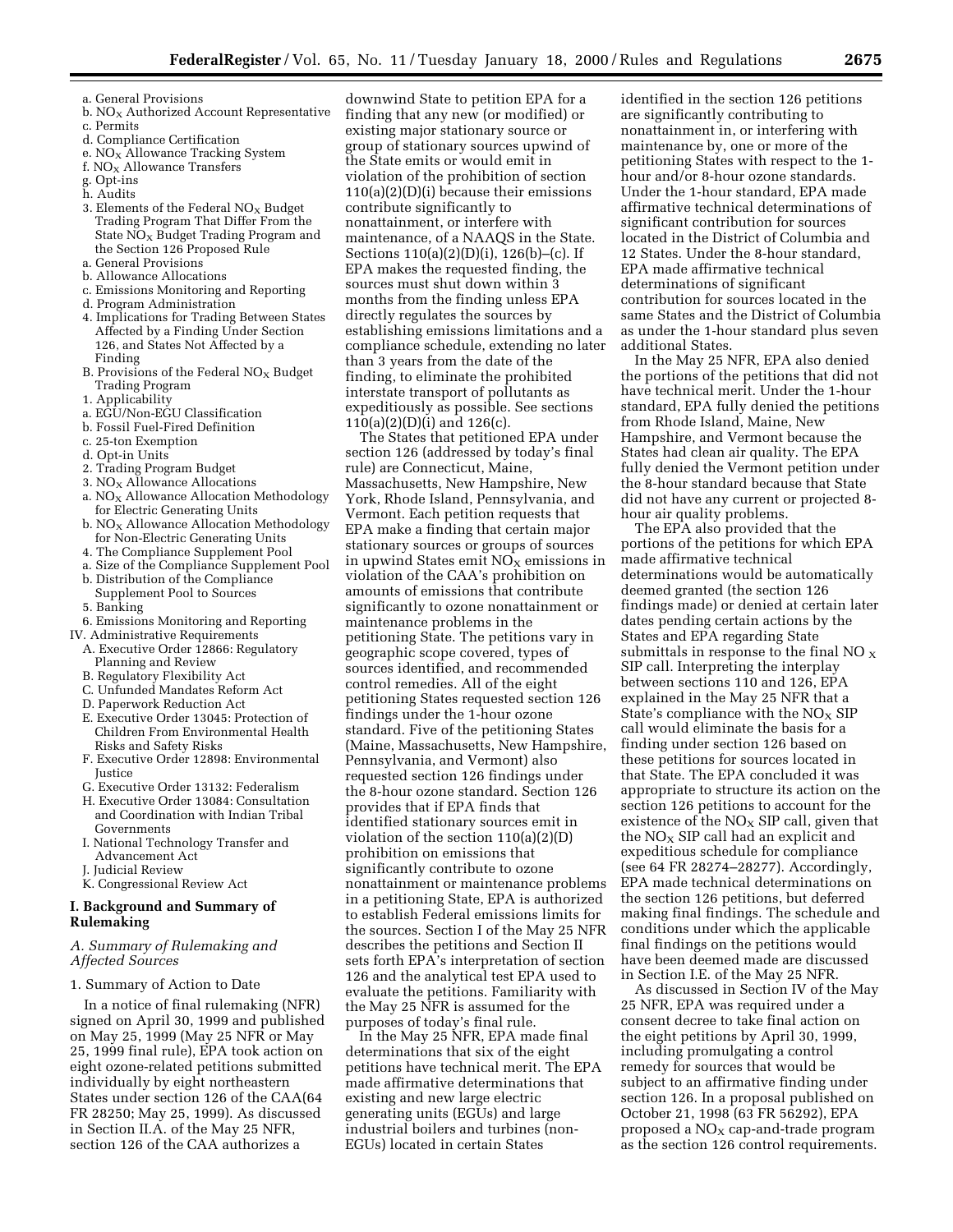However, EPA was not able to finalize the trading program by April 30, 1999, because the Agency needed additional time to evaluate the numerous comments it received on the trading program proposal and the sourcespecific emissions inventory data. In the May 25 NFR, EPA finalized the general parameters of the trading program control remedy including, among others, the decision to implement a  $NO<sub>x</sub>$ cap-and-trade program as the control remedy, the control levels the trading program would be based on, the definition of the types of sources that would be subject to the trading program, and the compliance date. The EPA indicated it would finalize the complete Federal  $NO<sub>x</sub>$  Budget Trading Program and allowance allocations for the section 126 sources later.

On January 13, 1999 (64 FR 2416), EPA reopened the comment period on the section 126 proposal, to take further comment on source-specific emission inventory data. This comment period was established in conjunction with the extended period for the public to submit emissions inventory revisions for the purpose of the  $NO<sub>x</sub>$  SIP call. The EPA indicated that the revised inventory would be used to identify the individual sources that would be subject to section 126 findings and for assigning their  $NO<sub>X</sub>$ allowance allocations for purposes of the Federal  $NO<sub>X</sub>$  Budget Trading Program. The EPA's process for evaluating the inventory data and EPA's response to the emissions inventory comments is given in the document, ''Responses to the 2007 Baseline Sub-Inventory Information and Significant Comments for the Final  $NO<sub>x</sub>$  SIP Call and Proposed Rulemakings for Section 126 Petitions and Federal Implementation Plans—Technical Amendment Version, December 1999,'' and contained in the docket for this rule.

The EPA finalized a default remedy in the May 25 NFR that would apply to affected sources in the event that EPA failed to finalize the trading program prior to any section 126 findings being triggered. The EPA emphasized that it did not expect that the default remedy would ever be applied, because EPA fully intended to complete the trading program and delete the default remedy by the time any findings were made.

After EPA signed the section 126 final rule on April 30, 1999 (published on May 25, 1999), the U.S. Court of Appeals for the District of Columbia Circuit (D.C. Circuit) issued two rulings related to the 8-hour ozone standard and the  $NO<sub>X</sub>$  SIP call that affected the section 126 action. In one decision, the court remanded the 8-hour National

Ambient Air Quality Standard (NAAQS) for ozone, which formed part of the underlying technical basis for certain of EPA's determinations under section 126. *See American Trucking Ass'n* v. *EPA,* 175 F.3d 1027 (D.C. Cir., 1999), *reh'g granted in part and denied in part,* No. 97–1440 and consolidated cases (D.C. Cir., October 29, 1999). On October 29, 1999, the D.C. Circuit granted in part EPA's Petition for Rehearing and Rehearing En Banc (filed on June 28, 1999) in *American Trucking,* and modified portions of its opinion addressing EPA's ability to implement the eight-hour standard. See *American Trucking,* 1999 WL 979463 (Oct. 29, 1999). The court denied the remainder of EPA's rehearing petition. *Id.* In a separate action, the D.C. Circuit granted a motion to stay the State implementation plan (SIP) submission deadlines established in the  $NO<sub>X</sub>$  SIP call. *See Michigan* v. *EPA,* No. 98–1497 (D.C. Cir., May 25, 1999) (order granting stay in part). In the May 25 NFR, EPA had deferred making final findings under section 126 as long as States and EPA stayed on schedule to meet the requirements of the  $NO<sub>x</sub>$  SIP call.

In response to these rulings, EPA stayed the effectiveness of the May 25 NFR until November 30, 1999 while it conducted a parallel rulemaking to address issues raised by the court rulings (64 FR 33956; June 24, 1999).

On June 24, 1999 (64 FR 33962), EPA proposed to amend two aspects of the May 25 NFR. The EPA proposed to stay indefinitely the affirmative technical determinations based on the 8-hour standard pending further developments in the NAAQS litigation. The EPA also proposed to remove the trigger mechanism for making section 126 findings that was based on the  $NO<sub>X</sub>$  SIP call deadlines and instead make the findings in a final rule to be issued in November 1999. In the June 24 proposal, EPA explained why it originally made sense to link the section 126 action to the  $NO<sub>X</sub>$  SIP call and why EPA believes it is no longer appropriate to do so in the absence of a compliance schedule for the NO<sub>X</sub> SIP call.

The EPA notes it received several comments on the June 24, 1999 proposal that the Agency considers to be outside the scope of that proposal. These comments relate primarily to issues that have been addressed previously either in the  $NO_X$  SIP call final rule, the  $NO_X$ SIP call response to comments document, the May 25, 1999 final rule for the section 126 petitions, or the April 1999 response to comments document for the section 126 petitions. The EPA may respond separately to these comments, which the Agency

believes should be considered to be, in effect, petitions for reconsideration of the May 25, 1999 final rule. A notice will be published in the **Federal Register** to announce the availability of these responses in the rulemaking docket.

On August 9, 1999 (64 FR 43124), EPA issued a notice of data availability and request for comment on three sets of data related to the proposed Federal  $NO<sub>x</sub>$  Budget Trading Program. The data were made available to ensure that EPA would have accurate information for developing the  $NO<sub>x</sub>$  allowance allocations for the Federal  $NO<sub>X</sub>$  Budget Trading Program.

#### 2. Summary of Today's Rule

In today's rule, EPA is finalizing the modifications to the May 25 NFR that were proposed on June 24, 1999. The EPA is also finalizing the Federal  $NO<sub>X</sub>$ Budget Trading Program that was proposed on October 21, 1998 and deleting the default remedy that was finalized in the May 25 NFR. The EPA is finalizing the list of existing sources that are subject to this rule based on the revised inventories.

In Section II, EPA discusses the delinking of the section 126 rule from the NO  $\overline{x}$  SIP call and the making of the section 126(b) findings for the petitions for which EPA made affirmative technical determinations based on the 1 hour NAAQS in the May 25 NFR. The findings apply to large EGUs and large non-EGUs located in 12 States (Delaware, Indiana, Kentucky, Maryland, Michigan, North Carolina, New Jersey, New York, Ohio, Pennsylvania, Virginia, and West Virginia) and the District of Columbia. The EPA is indefinitely staying the affirmative technical determinations based on the 8-hour NAAQS, which cover large EGUs and large non-EGUs located in all the States covered by the 1-hour findings plus seven additional States (Alabama, Connecticut, Illinois, Massachusetts, Missouri, Rhode Island, and Tennessee).

The sources for which EPA is making section 126 findings must comply with the control requirements of the Federal NOX Budget Trading Program promulgated in today's rule. Section III provides an overview of the trading program and explains the various provisions. The combined list of existing sources affected by a section 126 finding with respect to at least one 1-hour petition, along with the more specific emissions limitations in the form of tradable allowance allocations, is provided in Appendices A and B to part 97. As discussed in the May 25 rule (see Section I.D.), the 1-hour petitions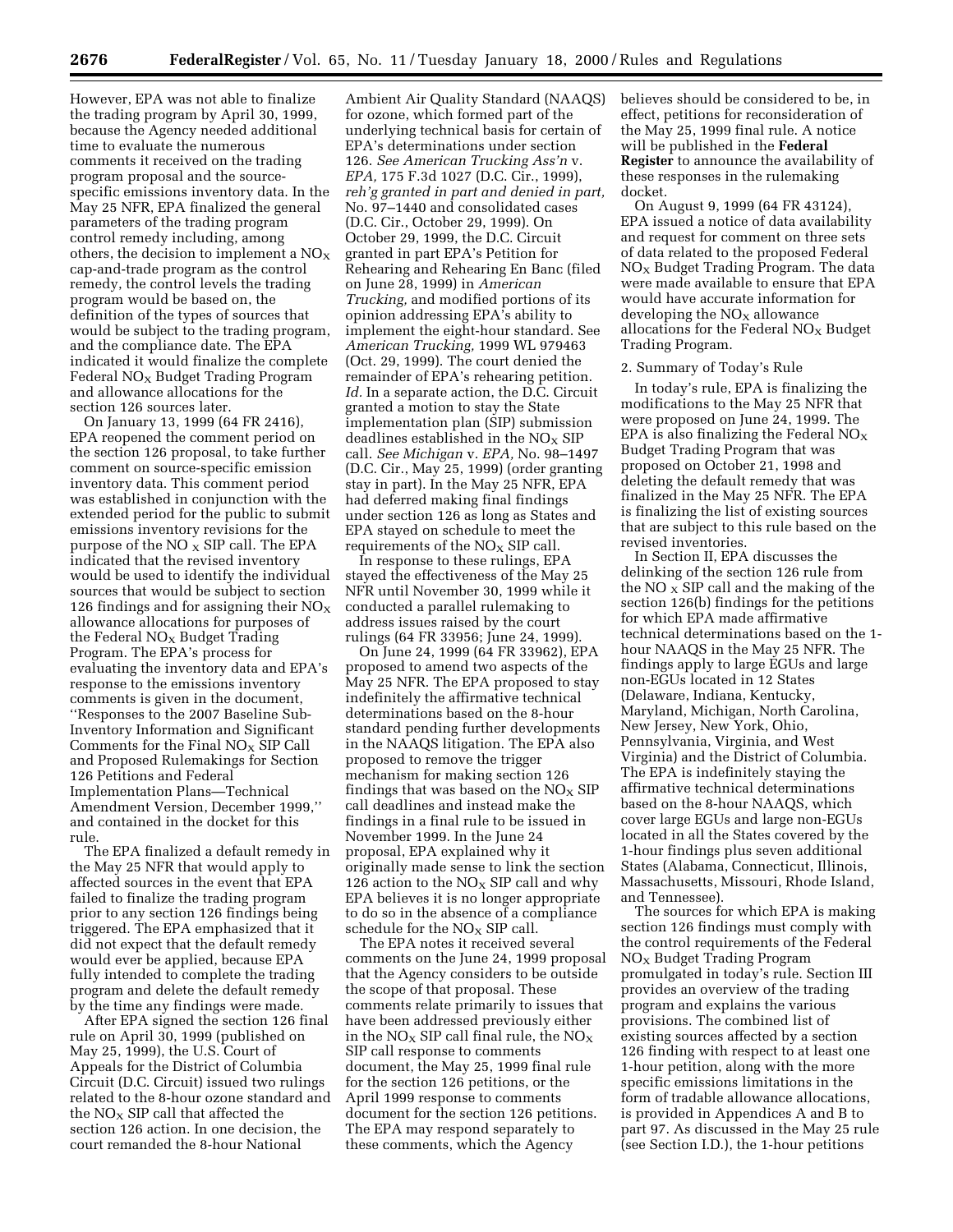from New York, Connecticut, and Pennsylvania petitions cover both new and existing sources. The 1-hour petition from Massachusetts does not cover new sources. As discussed in Section III below, the Federal  $NO_x$ Budget Trading Program includes a mechanism for updating allocations which can incorporate new sources affected by findings relative to the petitions from New York, Connecticut, and Pennsylvania. Prior to the update, new sources can receive allocations from a new source set-aside. The compliance deadline is May 1, 2003. The EPA is creating a compliance supplement pool which will provide additional allowances during the 2003 and 2004 ozone seasons to increase compliance flexibility (see Section III.B.4).

3. Extension of Stay of May 25, 1999 Final Rule

In a separate action, EPA extended the stay of the May 25, 1999 rule until January 10, 2000. (See 64 FR 67781; December 3, 1999.) EPA will publish a further stay to ensure that the May 25, 1999 rule remains stayed until today's rule becomes effective.

#### *B. Cost Effectiveness of Emissions Reductions*

One factor of the significantcontribution analysis that EPA applied in the May 25, 1999 final rule is the extent to which ''highly cost-effective''  $NO<sub>x</sub>$  control measures are available for the types of stationary sources named in the petitions (64 FR at 28281). In the May 25, 1999 final rule, EPA selected the highly cost-effective measures by examining the technological feasibility, administrative feasibility and cost-perton-reduced of various regionwide ozone season  $NO<sub>X</sub>$  control measures (64 FR at 28298).

For purposes of the May 25, 1999 final rule, EPA used cost-effectiveness values developed for the final  $NO<sub>x</sub>$  SIP call. In the May 25, 1999 final rule, EPA indicated that it would revise the cost estimates for the section 126 rule based on revised emission inventories in conjunction with promulgation of the trading portion of the section 126 rulemaking (64 FR at 28300). (The EPA solicited comment on source-specific emission inventory data as part of the proposal on the section 126 petition.) Therefore, EPA has developed costeffectiveness numbers for the source categories located in the 13 jurisdictions affected by today's final rule using the cost-effectiveness methodology finalized in the May 25, 1999 rule.

Some commenters have argued that EPA must redo its analysis of the costeffectiveness of controls to reflect the modified scope of the section 126 rule due to the stay of the 8-hour affirmative technical determinations. Commenters argued that EPA has underestimated the  $costs$  for utility  $NO<sub>x</sub>$  controls since several States and portions of States have been removed as a result of the stay of the 8-hour affirmative technical determinations. In addition, one commenter stated that EPA should provide an opportunity to comment on a revised cost-effectiveness analysis that incorporates only the affected sources under the section 126 petitions based on the 1-hour standard.

As discussed below, EPA has now revised the cost-effectiveness numbers based on the revised inventories to reflect the 13 jurisdictions covered by today's section 126 final action under the 1-hour standard. Even with the reduced scope of the section 126 rule, the cost-effectiveness numbers are similar to those presented in the May 25, 1999 final rule and support the technical determinations EPA made in that rule. In addition, EPA continues to use the same cost-effectiveness methodology for today's rule as it used in the May 25, 1999 final rule, the

October 21, 1998 section 126 proposed rule, and the  $NO<sub>X</sub>$  SIP call rule. Therefore, commenters have had opportunities to comment on the costeffectiveness methodology used in today's rule.

In determining what, if any, highly cost-effective mix of controls is available for each subcategory named by the petitioning Sates (*i.e.,* large EGUs, large non-EGUs, large process heaters, and small sources) the Agency considered the average cost effectiveness of alternative levels of controls for each subcategory as described in the final  $NO_X$  SIP call (see 63 FR at 57400) and the May 25, 1999 final rule (64 FR at 28300).

The average cost effectiveness of the controls was calculated from a baseline level that included all currently applicable Federal or State  $NO<sub>x</sub>$  control measures for each subcategory. The baseline did not include Phase II and Phase III of the OTC  $NO<sub>x</sub> MOU$  since those measures are not Federally required and they have not yet been fully adopted by all the involved States; if the OTC  $NO<sub>X</sub> MOU$  were included in the baseline, the overall costs would be lower. Based on the analyses, EPA determined that highly cost-effective measures are available for large EGUs and large non-EGUs.1

Table I–1 summarizes the control options investigated for the subcategories covered by today's rule and the resulting average, regionwide cost effectiveness estimates based on the revised inventories. Additionally, the cost-effectiveness analysis includes a consideration of each subcategory's growth, including new sources. The cost-effectiveness numbers are similar to those presented in the May 25, 1999 final rule (64 FR at 28300). Therefore, based on this component of the significant contribution test, there is no reason to revise any of the significant contribution determinations.

TABLE I.–1. REVISED AVERAGE COST EFFECTIVENESS OF OPTIONS ANALYZED FOR SOURCES AFFECTED BY 1-HOUR FINDINGS a (1997 dollars and (1990) dollars in 2007) b

| Source Category | Average Cost Effectiveness (\$/ozone season ton) for each Control Option |                                                                    |                                     |
|-----------------|--------------------------------------------------------------------------|--------------------------------------------------------------------|-------------------------------------|
|                 |                                                                          |                                                                    | 0.12 lb/mmBtu                       |
|                 |                                                                          | │ \$1,613 (\$1,370) ……………………………… │ \$1,908 (\$1,589) …………………………… │ | 70% reduction<br>$$2,903$ (\$2,418) |

aThe cost-effectiveness values in Table I–1 are regionwide averages for the 13 affected jurisdictions. The cost-effectiveness values represent reductions beyond those required by title IV or title I RACT, where applicable.

**b** In order to compare with other rulemakings presented in 1997 dollars, cost-effectiveness is presented in both 1997 and (1990) dollars. In 1997 dollars, highly cost-effective is defined as \$2,400 per ton, which is \$2,000 per ton in 1990 dollars inflated using a GDP price inflator of 1.20.

portions of the petitions that named these source categories.

<sup>1</sup>The petitions also named process heaters and small sources. In the May 25 final rule (64 FR at 28301), EPA determined that highly cost-

effectiveness controls are not available for these source categories. Therefore, EPA denied the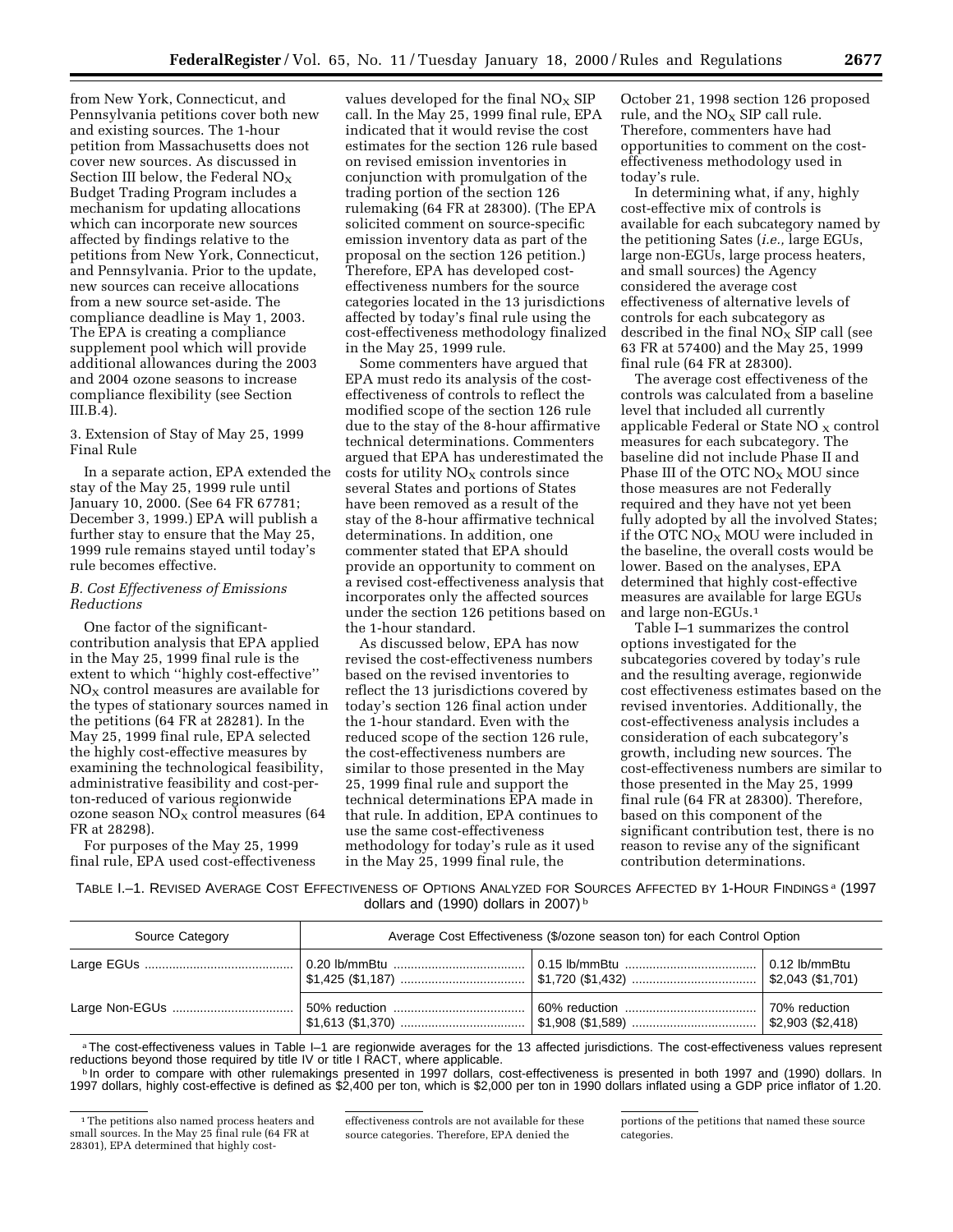The following discussion explains the control levels determined by EPA to be highly cost effective for each subcategory.

#### 1. Large EGUs

As discussed in the May 25, 1999 final rule (64 FR at 28300), in determining the cost of  $NO<sub>x</sub>$  reductions from large EGUs, EPA assumed a multistate cap-and-trade program. For large EGUs, the control level was determined by applying a uniform  $NO<sub>x</sub>$ emissions rate across all jurisdictions potentially subject to section 126 findings. EPA determined that a trading program based on a 0.15 lb/mmBtu control level is highly cost effective. For the cost-effectiveness analysis for today's final action, a uniform  $NO<sub>x</sub>$ emissions rate is applied to the 13 jurisdictions subject to the section 126 findings. The cost effectiveness for each control level was determined using the Integrated Planning Model (IPM).2 Details regarding the methodologies used can be found in the Regulatory Impact Analysis. Table I–1 summarizes the control levels and resulting cost effectiveness of three levels analyzed based on the revised inventories for sources covered by the 1-hour findings. Again, EPA notes that the costeffectiveness numbers are similar to those presented in the May 25, 1999 final rule (*e.g.,* the cost-effectiveness for the 0.15 lb/mmBtu option decreased by \$44/ton, from \$1,764/ton to \$1,720/ton in 1997 dollars (from \$1,468/ton to \$1,432/ton in 1990 dollars)).3

In the May 25, 1999 final rule (64 FR at 28300–1), EPA discussed the reasons the Agency has decided to base the emission reduction requirements for EGUs on a 0.15 lb/mmBtu trading level of control. Because the average costeffectiveness for the three levels analyzed has not changed significantly, EPA maintains that a 0.15 lb/mmBtu trading level of control is appropriate for the reasons identified in the May 25, 1999 rule. This control level has an average cost effectiveness of \$1,720 per ozone season ton removed in 1997 dollars (\$1,432 per ozone season ton removed in 1990 dollars). This amount is consistent with the range for cost effectiveness that EPA has derived from

recently adopted (or proposed to be adopted) control measures. See 64 FR at 28299.

#### 2. Large Non-EGUs

As discussed in the May 25, 1999 final rule (64 FR at 28301), EPA determined a highly cost-effective control level for large non-EGUs by evaluating a uniform percent reduction in increments of 10 percent. Details regarding the methodologies used are in the Regulatory Impact Analysis. Table I– 1 summarizes the control levels and resulting cost effectiveness for these non-EGUs based on the revised inventories for sources covered by the 1 hour findings.

For non-EGU sources, EPA used a least-cost method which is equivalent to an assumption of an interstate trading program. Under this method, the least costly controls, in terms of total annual cost per ozone season ton removed, across the entire set of feasible sourcecontrol measure combinations are selected in order of increasing annual compliance costs per ton, consistent with the above-described range for cost effectiveness.

For large non-EGUs, the costeffectiveness analysis includes estimates of the additional emissions monitoring costs that sources would incur in order to participate in a trading program. Some non-EGUs already monitor their emissions. These costs are defined in terms of dollars per ton of  $NO<sub>X</sub>$  removed so that they can be combined with the cost-effectiveness figures related to control costs. Monitoring costs for large non-EGU boilers and turbines are about \$160 per ton of NO<sub>X</sub> removed.

The average cost effectiveness for the three levels analyzed has not changed significantly from the May 25, 1999 final rule (64 FR at 28301). Therefore, based on this component of the significant contribution test, there is no reason to revise any of the significant contribution determinations. As determined in the May 25, 1999 final rule, a control level corresponding to 60 percent reduction from baseline levels is highly cost effective. This percent reduction corresponds to a regionwide average control level of about 0.17 lb/ mmBtu.

#### *C. Interfere With Maintenance*

As noted above, section 110(a)(2)(D) prohibits sources from emitting air pollutants in amounts that will, ''contribute significantly to nonattainment in, or interfere with maintenance by, any other State with respect to [any] national \* \* \* ambient air quality standard'' [emphasis added]. Each of the petitions requested that EPA

make findings with respect to both nonattainment and maintenance of the 1-hour and/or 8-hour ozone standards in the petitioning State. In the May 25 final rule, EPA determined that a State may petition under section 126 for both the 1-hour standard, to the extent that it still applied in the petitioning State, and the 8-hour standard. The EPA indicated that in areas for which EPA had determined that the 1-hour standard no longer applies, there would no longer be a basis for EPA to make section 126(b) findings with respect to nonattainment or maintenance of that standard. In light of recent court action discussed below, EPA has proposed to reinstate the 1 hour standard. Thus, if EPA finalizes the rule as proposed, all areas would be subject to that standard along with the requirements to meet and maintain it.

*Reinstatement of the 1-Hour Ozone Standard.* The EPA promulgated the 8 hour standard in July 1997 to replace the existing 1-hour standard. To ensure an effective transition to the new 8-hour standard, EPA decided that the 1-hour standard would continue to apply in an area for an interim period until the area achieved attainment of that standard. Under that policy, once EPA made a final determination that an area had attained the 1-hour standard, that standard no longer would apply and States would be expected to focus their planning efforts on developing strategies for attaining the 8-hour standard. The effectiveness of the 8-hour standard served as the underlying basis for EPA's finding that the 1-hour standard no longer applied in areas that EPA determined were attaining the 1-hour standard. The recent ruling of the D.C. Circuit in *American Trucking* has undermined the basis for EPA's previous determinations on applicability of the 1-hour ozone standard by remanding the 8-hour NAAQS. Therefore, in a separate rulemaking (64 FR 57424; October 25, 1999), EPA has proposed to: (i) Rescind the findings that the 1-hour standard no longer applies, and (ii) reinstate the applicability of the 1-hour standard in all areas, notwithstanding promulgation of the 8-hour standard.

Once EPA finalizes its action to reinstate the 1-hour standard, the ''interfere with maintenance'' test could be applied under both the 1-hour and 8 hour standards. The areas in the petitioning States that are currently subject to and violating the 1-hour standard need not only achieve the 1 hour standard, but would also need to maintain it. Upwind  $NO<sub>x</sub>$  reductions resulting from today's rule will assist these areas in both achieving and maintaining the 1-hour standard. In

<sup>2</sup> IPM is an economic model used by industry and government. EPA used this model to estimate the costs and emissions reductions from EGU's that would result from controlling  $\rm{NO_{X}}$  emissions under the  $NO<sub>x</sub>$  SIP call and this section 126 action.

<sup>3</sup>The cost-effectiveness numbers presented assumes trading across the entire 13 jurisdictions. EPA has examined the effects of excluding the portions of the four States (NY, IN, MI, KY) not covered in today's final rule and concluded that it does not impact the average cost effectiveness. That analysis is presented in an Appendix to the RIA.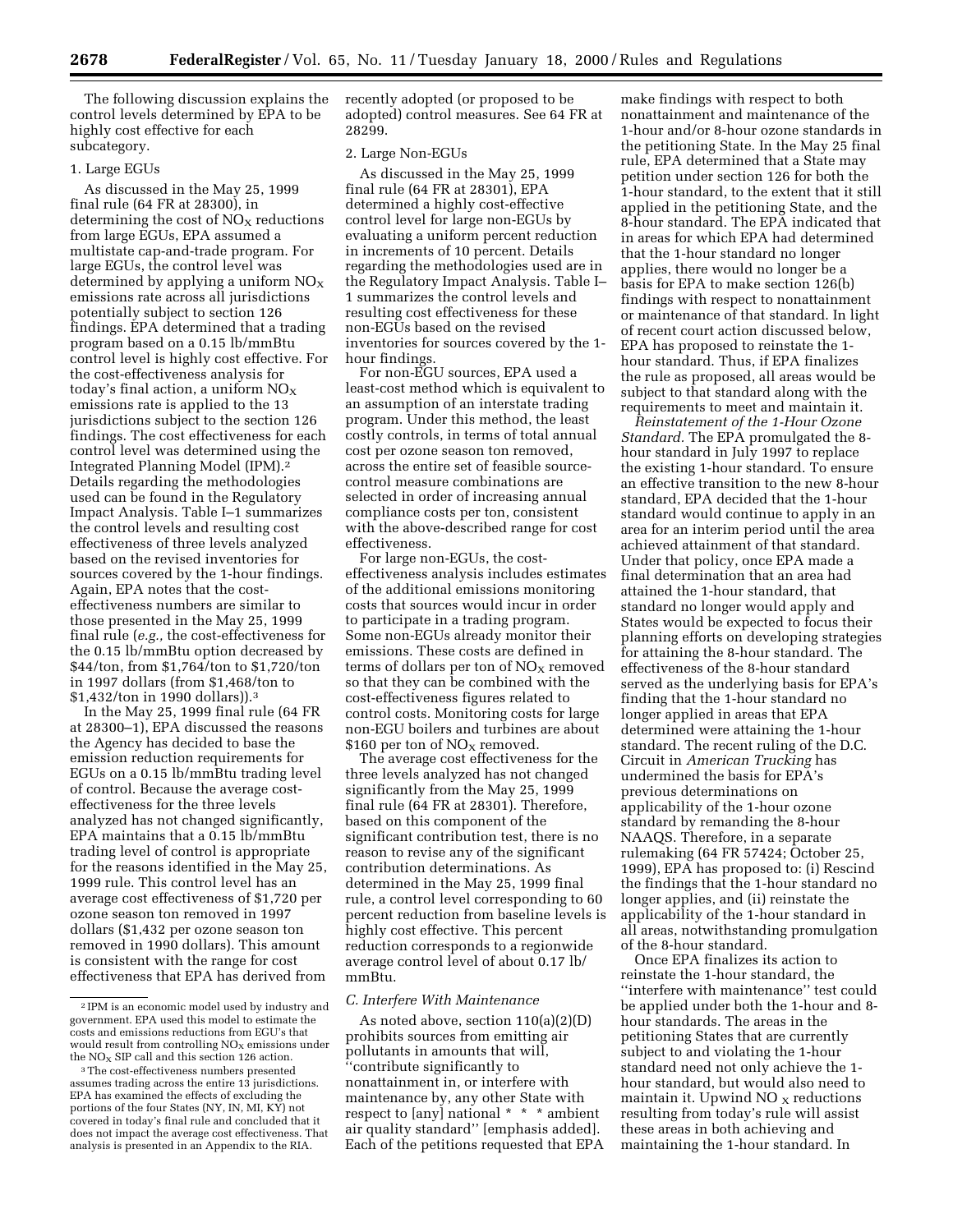addition, there are areas in the petitioning States that are not currently subject to the 1-hour standard, and therefore, cannot be considered as a basis for this rule. For some of these areas that have attained the standard, their ability to maintain the standard may be jeopardized due to transported pollution. (In addition, some areas where the standard was revoked may now have air quality that exceeds the 1 hour standard.) These areas in the petitioning States will also benefit from the emissions reductions from this rule as they focus planning efforts on the 1 hour standard again. Reinstatement of the 1-hour standard underscores the need for the emissions reductions required by this rule. In the future, EPA may take further action to consider maintenance of the 1-hour standard under section 126.

#### *D. New Petitions Submitted in 1999*

In April through June of 1999, EPA received four new ozone-related section 126 petitions submitted individually by the District of Columbia, Delaware, Maryland, and New Jersey (see docket number A–99–21). All four of the petitions requested that EPA make findings that  $NO<sub>x</sub>$  emissions from sources located in upwind States are significantly contributing to nonattainment and maintenance problems in the petitioning State under the 1-hour and 8-hour standards. The four petitions identified sources in a total of 13 States and the District of Columbia. Each State based its petition on EPA's technical analyses and significant contribution determinations in the  $NO<sub>X</sub>$  SIP call. The petitions recommend that EPA establish an interstate trading program for sources that would receive a section 126 finding. The control levels sought are: an overall control level of 0.15 lb/ mmBtu for EGUs and a 60 percent reduction in  $NO<sub>X</sub>$  emissions from non-EGUs calculated from the baseline EPA used in the  $NO<sub>x</sub>$  SIP call. The EPA will be proposing action on the 4 petitions in the future.

#### **II. EPA's Final Action on Granting or Denying the Eight Petitions**

The EPA is making final section 126 findings on the eight petitions under the 1-hour standard based on the affirmative technical determinations made in the May 25 NFR. The EPA is removing the automatic trigger mechanism for making the findings that was established in the May 25 NFR, and instead is simply making the findings in today's rule. EPA evaluated the petitions independently under the 1-hour and 8-hour standards where a State requested a finding under

both standards. The EPA is staying the affirmative technical determinations with respect to the 8-hour standard in light of the recent court decision on that standard. Sources subject to findings under the 1-hour standard will be required to implement controls beginning in May 2003. Each of these actions is described below.

Because it is no longer appropriate to link the section 126 action to the NO  $_{\rm X}$ SIP call deadlines and EPA is removing the automatic trigger mechanisms that were tied to those deadlines, as discussed below in Section II.B., the affirmative technical determinations under the 1-hour standard effectively constitute findings in the context of section 126. There is no longer a subsequent condition that must first be fulfilled, before EPA makes final findings. Thus, the affirmative technical determinations under the 1-hour standard are a sufficient basis for EPA to find that the affected sources are emitting in violation of the prohibition of section  $110(a)(2)(D)(i)$ . The EPA is revising the part 52 regulatory text to reflect this change.

#### *A. Technical Determinations in the May 25 Final Rule*

In the May 25 NFR, EPA made affirmative technical determinations as to which of the new (or modified 4) or existing major sources or groups of stationary sources named in each petition emit or would emit  $NO<sub>x</sub>$  in amounts that contribute significantly to nonattainment of the 1-hour or 8-hour standard in (or interfere with maintenance of the 8-hour standard by) each petitioning State. All eight of the petitioning States requested that EPA evaluate their petitions with respect to the 1-hour standard. Five of the petitions also requested that EPA evaluate their petitions under the 8-hour standard. The EPA made independent technical determinations for each standard with respect to the individual petitions (see the part 52 regulatory text in the May 25 NFR). The EPA determined that the large EGUs and large non-EGUs in at least some upwind States named in every petition except Vermont's and Rhode Island's contribute significantly to nonattainment of at least one of the standards (or interfere with maintenance of the 8-hour standard) in the petitioning State. In aggregate for all the petitions and both ozone standards, EPA made affirmative technical determinations for sources located in 19

States and the District of Columbia. The majority of the sources received affirmative technical determinations under both the 1-hour and 8-hour standards. However, as discussed in Section II.D, sources located in several States received affirmative technical determinations only under the 8-hour standard. As discussed below in Section II.B., EPA had deferred granting the petitions pending certain actions by States and EPA with regard to the  $NO<sub>X</sub>$ SIP call. The EPA's analytical approach and evaluation of each petition is described in Section II of the May 25 NFR (64 FR 28250; May 25, 1999).

#### *B. Findings Under Section 126 and Removal of Trigger Mechanism Based on NO*X *SIP Call Compliance Deadlines*

In the May 25 final rule, EPA had linked its findings under section 126 to the compliance schedule for the  $NO<sub>X</sub>$ SIP call. EPA made affirmative technical determinations regarding the technical merits of the petitions but deferred making findings under section 126 as long as States and EPA were meeting deadlines for action based on the schedule for the  $NO<sub>x</sub>$  SIP call. The findings under section 126 would be automatically triggered only if States or EPA missed one of those deadlines. Specifically, the May 25 NFR provided that EPA would have made a finding that sources were emitting in violation of section  $110(a)(2)(D)(i)(I)$  as of November 30, 1999 if EPA had not proposed approval of SIP revisions complying with the  $NO<sub>x</sub>$  SIP call (or promulgated a Federal implementation plan (FIP)) by that date, or as of May 1, 2000, if EPA had not taken final action to approve SIP revisions (or promulgated a FIP) by that date.

In the June 24 proposal, EPA proposed to delete this automatic trigger mechanism for making findings and instead simply take final action making findings and granting or denying the petitions. For those sources for which it had made affirmative technical determinations, EPA proposed to find that the sources are emitting in violation of section 110(a)(2)(D)(i) and to grant those portions of the petitions. Consistent with these proposed findings, EPA also proposed to remove the automatic trigger mechanism.

In today's action, EPA is finalizing this portion of the rule largely as proposed. However, under this final rule, instead of making the findings based on the 8-hour standard, EPA is indefinitely staying the affirmative technical determinations based on the 8 hour standard, as discussed below. The affirmative technical determinations under the 1-hour standard were based

<sup>4</sup>Whenever the word ''new'' is used in relation to sources affected by this rule, it includes both new and modified sources.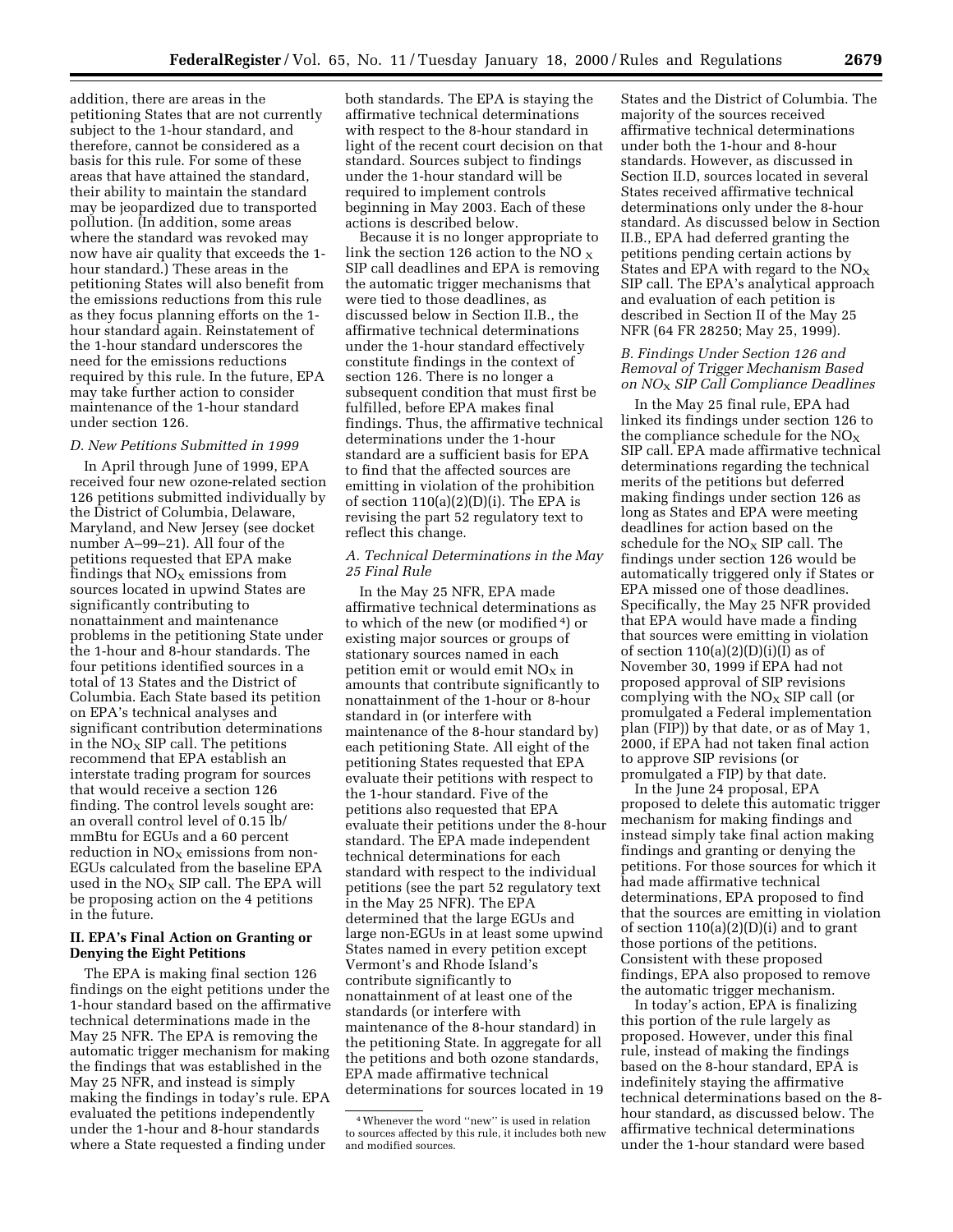on a record independent of the record for the affirmative technical determinations under the 8-hour standard. Thus, sources in the seven States for which the determinations were based solely on the 8-hour standard would not at this time be subject to the section 126 remedy.

The EPA believes that the circumstances under which the linkage between action on the section 126 petitions and the NO  $_{\rm X}$  SIP call was appropriate are no longer present. Specifically, with no explicit and expeditious deadlines for compliance with the  $NO<sub>X</sub>$  SIP call, it does not make sense for the section 126 findings to depend upon a State's failure to act under the  $NO<sub>X</sub>$  SIP call. It also would be contrary to the language and purposes of section 126 to delay the section 126 findings pending State action under the  $NO<sub>X</sub>$  SIP call, absent a schedule with explicit and expeditious deadlines for compliance with the  $NO<sub>x</sub>$ SIP call. Nor is retention of the linkage between the two rules required by the language of section 110, the cooperative federalism structure of title I of the CAA, or the court's decision to stay the deadlines for States to submit SIP revisions under the  $NO<sub>x</sub>$  SIP call.

EPA's actions in the May 25 NFR and today's rule are driven by a consistent interpretation and application of the relevant statutory provisions. Section  $110(a)(2)(D)(i)$  (combined with EPA's SIP call authority under section  $110(k)(5)$ ) and section 126 are two independent statutory tools to address the problem of interstate pollution transport (64 FR 28263–28267). The purpose of each provision is to control upwind emissions that contribute significantly to downwind States' nonattainment or maintenance problems (64 FR 28263–28267). The two provisions differ in that one relies, in the first instance, on State regulation and the other relies on Federal regulation, but Congress provided both provisions without indicating any preference for one over the other. Thus, Congress must have viewed either approach as a legitimate means to produce the desired result. This drives the conclusion that EPA should use, in a particular situation, whichever of these provisions will achieve the purpose of both of them—to reduce interstate pollutant transport.

Promulgation of the  $\rm N\ddot O_X$  SIP call with explicit and expeditious deadlines for SIP submissions and emissions reductions afforded EPA a reasonable expectation that the needed emissions reductions would be expeditiously required through SIP revisions. In those circumstances it made sense for EPA to

briefly defer findings under section 126, as long as the States stayed on track to control the emissions. Further, it made sense for EPA to approve findings under section 126 once a State fell off track (as indicated by a lack of EPA proposed or final approval of the required SIP submission by specified dates) because under those circumstances, EPA could no longer reasonably expect that the needed emissions reductions would be timely achieved through a SIP revision. Similarly, under the present circumstances with the stay of the SIP call submission deadlines, EPA is no longer assured that the emissions reductions will be achieved in accordance with the SIP call deadlines. Hence, EPA now must obtain the emissions reductions under section 126 and has no basis for further deferring making the findings under section 126 pending State action under the  $NO<sub>x</sub>$  SIP call.

Throughout the section 126 rulemaking, EPA has been confronted with an unusual factual situation. EPA had previously proposed and then promulgated a SIP call to address interstate transport through State action, and in roughly the same time frame, EPA was required to act on petitions from downwind States to address the same problem under section 126. Because section 126 refers to the prohibition of section  $110(a)(2)(D)(i)$ , <sup>5</sup> and the NO<sub>X</sub> SIP call was based on State violation of the same provision, in the May 25 NFR EPA recognized that the interstate transport problem at issue could be addressed under either provision.

Under section 126, a State may petition EPA to find that any major source or group of stationary sources emits ''in violation of the prohibition'' of section  $110(a)(2)(D)(i)$ . In the May 25 NFR, EPA stated:

EPA interprets section 126 to provide that a source is emitting in violation of the prohibition of section 110(a)(2)(D)(i) where the applicable SIP fails to prohibit (and EPA has not remedied this failure through a FIP) a quantity of emissions from that source that EPA has determined contributes significantly to nonattainment or interferes with maintenance in a downwind [S]tate \* \* \*.In essence, it is a prohibition on excessive interstate transport of air pollutants \* Thus, EPA believes a reasonable interpretation is that where the state has failed to implement the prohibition, the SIP allows excessive transport of pollutants, the prohibition is violated, and a source emitting

such quantities of pollutants is emitting in violation of the prohibition (64 FR 28272).

An upwind State and EPA may remedy this excessive interstate transport of air pollutants through adoption and approval of a SIP revision barring the emission of such pollutants. Alternatively, a downwind State and EPA may remedy this excessive interstate transport of air pollutants through the State petitioning EPA under section 126 and EPA regulating the sources directly. (See 64 FR 28274.)

Thus, in the May 25 NFR, EPA found that the upwind States could remedy the problem targeted by the section 126 petitions through timely submission of SIP revisions required by the  $NO<sub>x</sub>$  SIP call. This was true because the upwind States were already required to revise their SIPs within explicit and expeditious deadlines under the  $NO<sub>x</sub>$ SIP call, and the deadline for controls to be in place under the  $NO<sub>X</sub>$  SIP call was no later than May 2003 (64 FR 28275). Under these circumstances, EPA believed it made sense to briefly defer final action on the section 126 petitions so that States would have the option of addressing the problem through the imminently required SIP revisions. EPA also provided in the May 25 NFR for State regulation required under the  $NO<sub>x</sub>$ SIP call to substitute for the Federal section 126 remedy in certain circumstances. If EPA had made a finding under section 126 for sources in a State, but EPA subsequently approved the State's SIP revision complying with the  $NO<sub>X</sub>$  SIP call, including the May 2003 date for emissions reductions, the section 126 finding would automatically be withdrawn and sources in that State would no longer be subject to the section 126 remedy.

The statute did not explicitly contemplate EPA's approach in the May 25 NFR. However, EPA believed its approach was based on a reasonable interpretation of the statutory provisions at issue and provided a reasonable way to give meaning to both statutory provisions, without sacrificing the purpose of either. EPA did not suggest that section 126 is subordinate to section 110(a)(2)(D) or that the statute required EPA to provide States time to revise their SIPs before taking action under section 126. As explained at length in May 25 NFR, EPA believes these are two independent provisions under the CAA. EPA stated that its coordinated approach was a ''practical'' and ''reasonable'' way ''to implement both of these provisions in the same time period, as the timing of the SIP call and the consent decree \* \* \* required EPA to do'' (64 FR 28275). EPA believes

<sup>5</sup>While the text of section 126 refers to section 110(a)(2)(D)(ii), EPA believes that this crossreference is a scrivener's error that occurred during the 1990 Amendments to the CAA and that Congress intended to refer to section 110(a)(2)(D)(i). 64 FR 28267.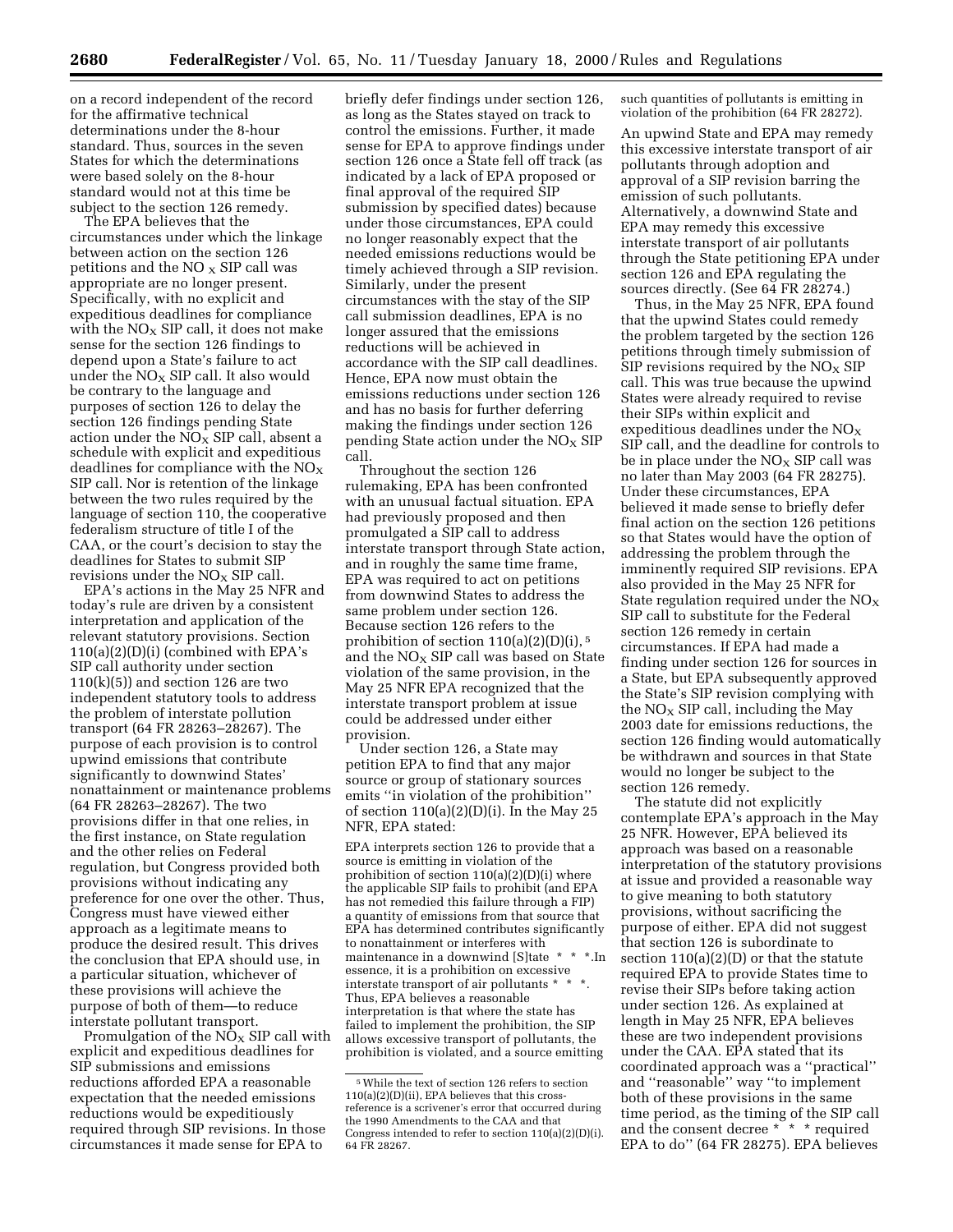it was appropriate for EPA to consider the general statutory preference for State action under title I of the CAA, in interpreting how sections 110(a)(2)(D)(i) and 126 related to each other. Yet such a general statutory concept, without any explicit directive, could be no more than a secondary consideration in interpreting the relevant provisions. EPA's primary consideration throughout the section 126 rulemaking has been, as is required by the statute and principles of statutory interpretation, implementation of the explicit directive in both provisions to address interstate pollution transport problems as required under each provision. Section 126 requires EPA to direct sources to reduce emissions ''as expeditiously as practicable, but in no case later than 3 years after the date of [the] finding.'' Making affirmative technical determinations rather than findings and providing for subsequent automatic findings upon a State failure to act still ensured that under either the  $NO<sub>x</sub>$  SIP call or section 126, the necessary emissions reductions would occur by the 2003 ozone season, which allowed the maximum permissible 3-year lead time and which EPA determined was as expeditiously as practicable.

Certain commenters assert that the CAA required EPA to defer action under section 126 until States had failed to act under the  $NO<sub>X</sub>$  SIP call, and hence, that EPA now must continue and extend the linkage between the two rules by deferring any action under section 126 until after the  $NO<sub>x</sub>$  SIP call litigation has been resolved. The commenters further argue that action now on the section 126 petitions circumvents the court's stay of the  $NO<sub>x</sub>$  SIP call by pressuring States to comply with the  $NO<sub>x</sub>$  SIP call, and if they fail to do so, impermissibly dictating their future compliance options. The commenters are, in effect, arguing that EPA must subordinate section 126 to section  $110(a)(2)(D)(i)$  (implemented through a SIP call under section 110(k)(5)), and that EPA must exhaust the remedies available through its SIP call authority before the Agency can act under section 126.

EPA disagrees with these comments. First, there is simply no statutory basis for EPA to indefinitely deny relief to downwind States harmed by pollution transported from upwind States. Congress provided section 126 to downwind States as a critical remedy to address pollution problems affecting their citizens that are otherwise beyond their control, and EPA has no authority to refuse to act under this section. To the contrary, section 126 provides explicit tight deadlines for EPA to act on

a petition and for sources to achieve the reductions. EPA must make a finding or deny a petition within 60 days of its receipt. Section 126(b). Further, sources must shut down within 3 months of a finding, unless EPA allows them more time, but no longer than 3 years, to reduce emissions as expeditiously as practicable. (Section 126(c)). Moreover, commenters point to no statutory provisions supporting their argument that EPA may disregard the plain language of section 126 in favor of proceeding first under section 110(k)(5), and the lack of statutory support for their position is particularly troublesome where there is no certain or near-term date for compliance with a SIP call that would satisfy the timing requirements of section 126. The statutory language, structure and legislative history indicate far more Congressional concern for protecting downwind States' interest in ensuring clean air for their citizens than for protecting upwind States' interest in controlling their own sources of emissions. (See 64 FR 28258–28267, 28271–28277.) In particular, the structure of section 126, including the relatively short time frame for implementing the remedy it provides, strongly supports EPA's view of Congressional intent.

In the May 25 NFR, EPA explicitly rejected the suggestion that the Agency has discretionary authority to grant petitions under section 126 only after EPA has promulgated a SIP call under section 110(k)(5) to require States to comply with section 110(a)(2)(D)(i) and States have failed to comply with that SIP call. First, such an interpretation would make section 126 redundant with section 110(c), which already allows EPA to control sources directly through FIPs when a State has been required to submit an adequate SIP and fails to do so. Second, such an interpretation negates the purpose of section 126, ''which is designed to provide recourse to downwind states'' (64 FR 28274). EPA continued:

As discussed [earlier in the May 25 Rule], no progress had been made on interstate transport problems at the time of enactment of both the 1977 and 1990 Amendments. Section 126 provides a tool for downwind states, the entities with most at stake, to force EPA to confront the issue directly. It also sets up an abbreviated, and hence potentially faster, process to achieve emission reductions. Under the SIP process, EPA must direct a state to revise its SIP to comply with 110(a)(2)(D), and then perhaps find that the state has failed to comply, impose sanctions, and finally promulgate a Federal implementation plan, all of which could potentially stretch out for many years. In contrast Congress required very expeditious

EPA action on a petition and from 3 months up to three years for sources to comply. It is perfectly reasonable for Congress to have established section 126 as an alternative mechanism under the Clean Air Act to address the interstate pollution problem, just as it did again in adopting sections 176A and 184. To provide alternatives, the various interstate transport provisions are necessarily different from each other and from other provisions of the Act, but that does not make them inconsistent with other provisions of the Act. *Id.*

Just as there is no requirement for EPA to issue a SIP call before acting under section 126, the mere existence of a SIP call for States to address the problem cannot bar EPA from acting under section 126. This is even more clearly the case where there are no deadlines for States to act under the SIP call, or the deadlines do not satisfy the schedule contemplated by section 126.

The cooperative federalism principles in the CAA also do not support a different reading of these provisions, as certain commenters suggest. Title I of the CAA, which contains the provisions for EPA air quality standards and State implementation provisions, is primarily based on a cooperative federalism approach. Under this approach, air pollution planning and control at the State level is complemented by Federal regulation and enforcement to achieve clean air goals. Congress has demonstrated no reluctance to mandate Federal action wherever it is useful in addressing air pollution problems. See, *e.g.,* title I (sections 111, 112, 183(e)), title II (section 201 *et seq.*), title IV (section 401 *et seq.*), and title VI (section 601 *et seq.*). In addition to the strong oversight role that EPA plays under title I in requiring States to submit SIPs and ruling on their adequacy, Congress directed EPA to regulate sources directly under several provisions of title I where State action was inadequate or where Federal action was preferable. In particular, Congress mandated Federal action under sections 110(c) (FIP provisions), 126, and 183 (Federal ozone measures). The language of section 126 is unambiguous in directing EPA to act on petitions from downwind States within a specified time frame, without any prerequisite of a State's failure to comply with a SIP call. Such clear language should not be construed to be overridden by a general principle, such as cooperative federalism, embedded in the overall statutory approach. Moreover, such a construction would be even less defensible here, where relying on cooperative federalism to delay action under section 126 for an undefined and lengthy period would run directly counter to a far more pervasive and powerful general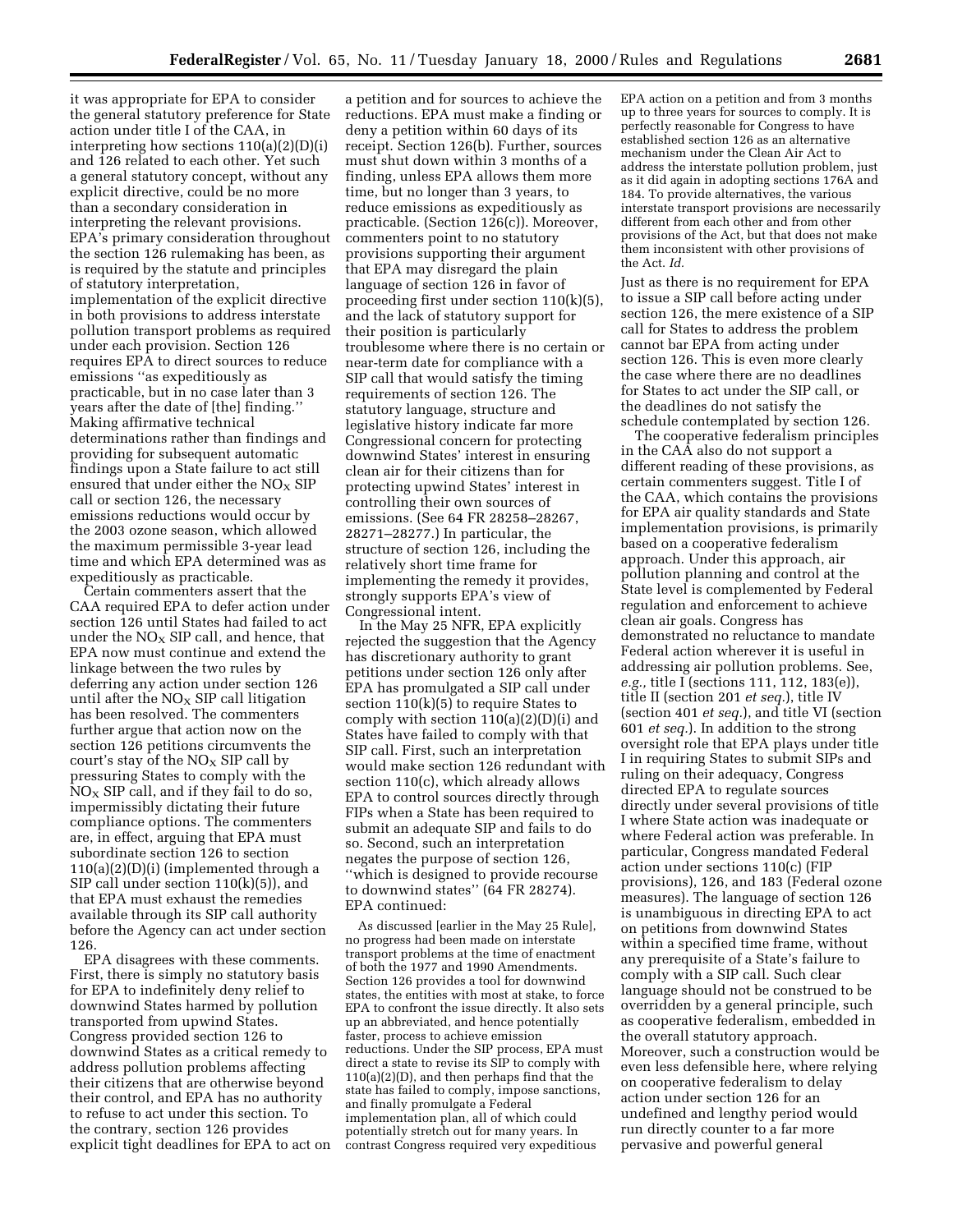principle embedded in the CAA ''Congress'' overarching goal that the American public should breathe clean air.

In addition, deferring action on the section 126 petitions until resolution of the NO  $_X$  SIP call litigation would almost certainly mean that the emissions would not be controlled in time for the 2003 ozone season if EPA retained the 3-year lead time for sources to comply. In the May 25 Rule, EPA was able to give upwind States an opportunity to address the ozone transport problem themselves, but without delaying implementation of the remedy beyond May 1, 2003. This was the date by which sources could reduce emissions as expeditiously as practicable, and it was no later than 3 years from the date of the finding. $6$  In the NO<sub>x</sub> SIP call and the section 126 rule, EPA conducted extensive analyses and determined that sources could implement highly costeffective controls on  $NO<sub>x</sub>$  emissions within a three year period. See 63 FR 57447–57449; Feasibility of Installing NOX Control Technologies By May 2003, EPA, Office of Atmospheric Programs, September 1998 (Docket No. A–97–43, Document No. II–C–10). Section 126 requires that sources reduce emissions ''as expeditiously as practicable, but in no case later than 3 years after the date'' of EPA's finding under section 126. Under the May 25 rule, EPA's finding would have been made under the automatic trigger provisions by November 30, 1999 or May 1, 2000. Thus, the May 1, 2003 deadline for reductions would require sources emitting in violation of the prohibition of section 110 to reduce emissions ''as expeditiously as practicable'' and no later than the three year limit, as required by section 126. Similarly, as today's final findings will become effective on February 17, 2000, the May 1, 2003 deadline for emissions reductions meets the timing requirements of section 126.

As there are now no explicit and expeditious deadlines for State action to address this interstate transport problem under the  $NO<sub>x</sub>$  SIP call, there is now no basis for EPA to defer taking final action on the section 126 petitions. The language of section 126 does not

explicitly provide for any deferral of EPA action. To the contrary, the very tight deadlines for EPA to act on the petitions and for sources to comply strongly indicate Congress' intent to provide downwind States a remedy for transported pollution and to force action under this provision. Here, without deadlines for SIP submissions, deferring final action on the section 126 petitions pending eventual State action under the  $N_{\rm X}$  SIP call would run directly counter to the language and purpose of section 126 and the CAA. The statutory language provides no support for such an approach, much less mandates it, as some commenters suggest.

Commenters also claim that EPA may not now move forward under section 126 because such action would improperly pressure upwind States in at least two ways. Specifically, these commenters claim that EPA's action under section 126 forces upwind States to select control measures identical to those on the section 126 sources, which they claim is contrary to the court's decision in *Virginia* v. *EPA.* 108 F.3d 1397 (D.C. Cir.), *modified on other grounds,* 116 F.3d 499 (D.C. Cir., 1997). They also argue that EPA is coercing these States into complying with the  $NO<sub>X</sub>$  SIP call now, thereby circumventing the court's stay of the compliance deadline.

Applying section 126 independent of an upwind State's failure to act under section 110(a)(2)(D) does not impermissibly pressure upwind States to select certain control measures. EPA acknowledges that because the section 126 findings precede any required State action under the  $NO<sub>x</sub>$  SIP call, if and when States are eventually required to submit SIPs to control interstate transport, one of the largest sources of emissions will already be subject to emission control requirements, and, depending upon the timing, may have already invested in controls. Yet this is not a legal constraint on States' choices—it is the reality that over time, conditions change, and different policy choices become more or less attractive for a variety of reasons. States would still be able to choose to regulate other sources, but depending upon the timing, the option of obtaining emission reductions from sources that have already invested in emission control or have already reduced emissions may be more attractive on policy and economic grounds than regulating those sources otherwise would have been. There is a vast difference between, on one hand, EPA prescribing a particular emissions control choice that States must adopt, and on the other, taking action required under the CAA, to regulate sources

directly, with the possible effect of making certain future emissions control choices by some States more or less appealing.

Such an effect on the regulatory environment cannot override the requirement that EPA act on State petitions under section 126. It is simply unreasonable to argue that EPA can take no action under an independent provision of the statute to respond to petitions submitted by downwind States facing their own time constraints and pressures to meet air quality standards, just to preserve the relative attractiveness of a variety of options for control of  $NO<sub>x</sub>$  in the upwind States required under another provision of the CAA. The cooperative federalism principles of the CAA do not require EPA to withhold Federal action under section 126 until States have been required to and failed to submit SIPs.

The commenters are essentially arguing that not only the clock for SIP revisions, but the entire regulatory setting, must stop for the duration of the litigation on the  $NO<sub>x</sub>$  SIP call. Their position would require EPA to freeze the current situation in place to preserve for the future in their present form all options available now. Yet inhabitants of downwind States continue to breathe significant pollution contributed by upwind sources, the CAA calls for attainment as expeditiously as practicable, and there are highly costeffective remedies available now (as discussed in detail in the May 25 NFR). (See 64 FR 28298–28304.) In these circumstances, EPA does not believe it should, let alone must, refrain from requiring those upwind sources to implement those remedies now.

In addition, a State will still have the option of preempting the section 126 remedy and selecting a different set of controls to address the interstate pollution transported from the State. The May 25 NFR provided that if a State submits and EPA approves a SIP revision meeting the requirements of the  $NO<sub>X</sub>$  SIP call, the section 126 finding will automatically be revoked for sources in that State. EPA does not expect most of the upwind States subject to the  $NO<sub>x</sub>$  SIP call to submit SIP revisions under the  $NO<sub>x</sub>$  SIP call while the litigation is ongoing. There is no currently effective requirement to submit such a SIP revision, and the litigation has produced uncertainty regarding the content and timing of future requirements on States under the  $NO<sub>x</sub>$  SIP call. Nevertheless, the option is available if a State chooses to use it, and several of the Northeastern States have informed EPA that they still plan to submit SIP revisions complying with

<sup>6</sup>While the period from November 30, 1999 to May 1, 2003 is longer than 3 years, under the remedy that EPA has promulgated under section 126, sources need only control emissions during the ozone season, which runs from May 1 to September 30 each year. Thus, although sources legally would be subject to the section 126 requirements within 3 years from the effective date of EPA's finding, those requirements would not require any reductions until the beginning of the first ozone season following the date of EPA's finding, here, May 1, 2003.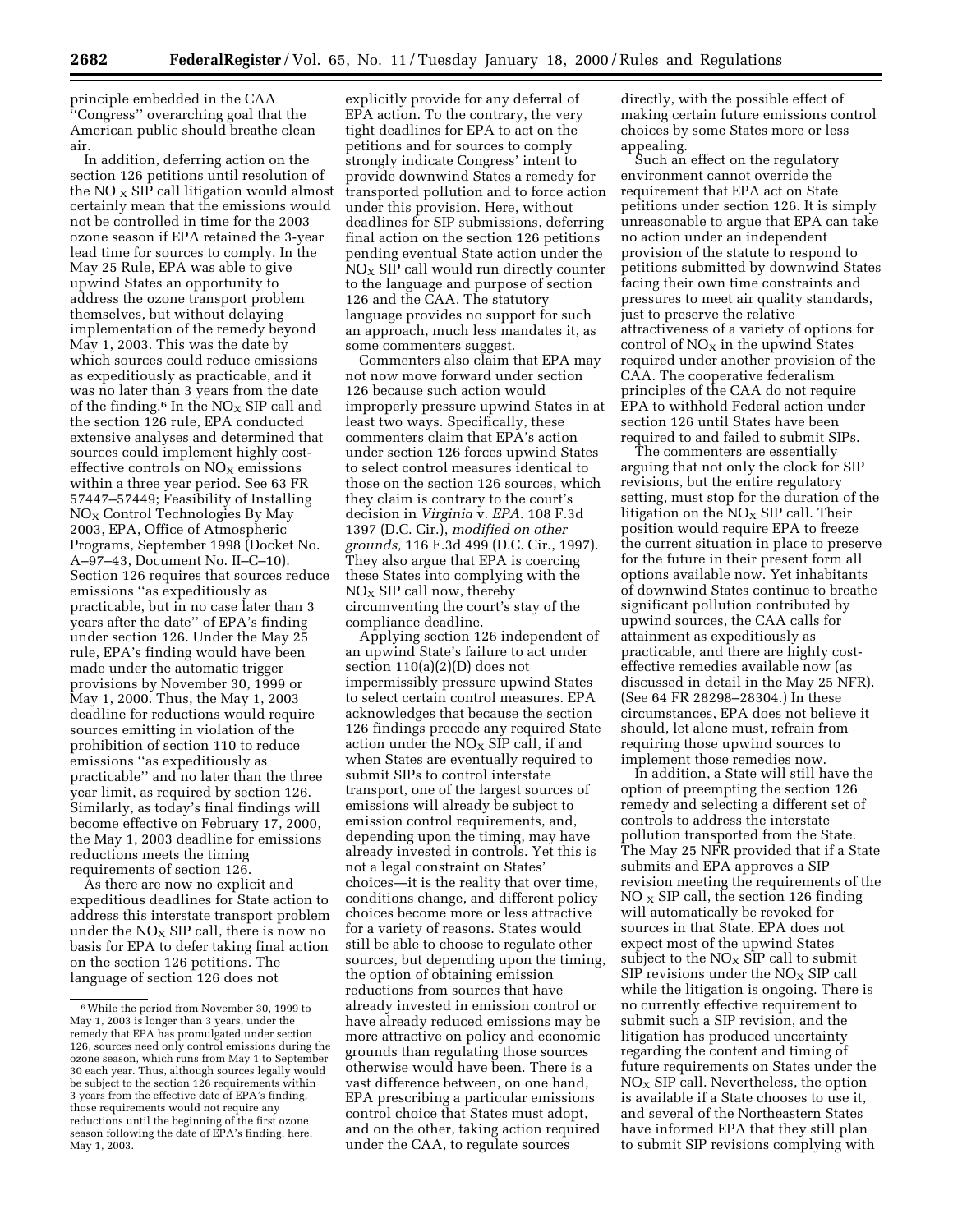the  $NO<sub>X</sub>$  SIP call in the fall of 1999 for the benefit of the region as a whole.7

In support of their assertion that EPA may not proceed with action under section 126 before States have failed to comply with the  $NO<sub>x</sub>$  SIP call, commenters also misstate and misconstrue EPA's discussion in the May 25 NFR of a particular approach that might be viewed as impermissibly pressuring upwind States to adopt specific control measures. However, EPA rejected that approach in the May 25 NFR, and the situation that EPA viewed with concern in the May 25 NFR would not arise from today's action under section 126.

Other commenters on the section 126 proposal of October 21, 1998 had opposed EPA's proposal to deny petitions under section 126 where a State had complied with the  $NO<sub>X</sub>$  SIP call. Rather, they suggested, EPA should keep both the section 126 requirements and the  $NO<sub>X</sub>$  SIP call in place simultaneously. This would establish section 126 as a backstop to the  $NO<sub>X</sub>$  SIP call in case sources failed to comply with State regulatory requirements.

EPA rejected this suggestion on several grounds, some of which were the practical problems raised by subjecting sources in the same State to two contemporaneous, but potentially different, sets of control requirements. The commenters had suggested that if the sources controlled by the State failed to implement the reductions by May 1, 2003, the section 126 remedy should apply to the sources covered by EPA's rule. However, as EPA noted in the May 25 rule, if the State chose to obtain the reductions in a manner different from the section 126 remedy (imposing looser or no controls on the section 126 sources), the commenters' suggested approach could increase the overall control burden because in practice, the sources controlled by the State and the section 126 sources might both reduce emissions. Only the Statecontrolled sources would initially be under a legal obligation to control. But if those sources did not meet the May 1, 2003 control deadline, under the commenters' suggested approach, the section 126 sources would suddenly become liable for violations of the CAA. To avoid such a risk, the section 126 sources would also implement controls. Yet full implementation of the set of controls either mandated by the State and approved by EPA under section 110, or mandated by EPA under section 126, would be sufficient to eliminate the

emissions that contribute significantly to downwind nonattainment or maintenance problems. Thus, the overall burden of achieving the emission reductions could be higher than necessary, depending upon the degree to which the two sets of control requirements were non-identical. (64 FR 28275–28276.)

Thus, in the May 25 NFR, EPA rejected the suggestion that the section 126 remedy should apply as a backstop to sources in a State even after that State had complied with the  $NO<sub>x</sub>$  SIP call and EPA had approved the revised SIP. EPA was concerned about the potential inefficiency of having sources simultaneously complying with two different sets of controls, and thereby actually controlling more emissions than required to correct the interstate transport problem. In the May 25 rule, EPA noted that setting up the rule to retain the section 126 remedy as a backstop in addition to an approved SIP revision might be viewed as effectively impermissibly pressuring States to adopt in their SIPs controls identical to the section 126 controls, as States might conclude that identical controls would minimize the overall compliance burden. (64 FR 28276.)

Today's rule would not create the situation discussed in the May 25 NFR. EPA is implementing the requirements of section 126 of the CAA in the absence of any currently effective requirement for upwind States to address the interstate pollution transport problem themselves. EPA is not making sources potentially subject to two contemporaneous, potentially conflicting, regulatory regimes. Depending upon the timing of a State's eventual compliance with the  $NO<sub>X</sub>$  SIP call, the section 126 requirements may affect the regulatory context, such that it may be more attractive than might otherwise have been the case for States in their SIPs to obtain emissions reductions from the section 126 sources. As discussed above, however, this does not impermissibly pressure the States to adopt any particular control remedy. There will always be numerous factors affecting complex policy decisions regarding pollution control, and EPA's actions under the CAA will often affect some of those factors. That cannot mean that EPA must refrain from implementing the CAA for fear of producing real world effects that may indirectly influence State policy choices.

EPA has not included in today's rule a provision to automatically withdraw the section 126 findings upon EPA approval of a later SIP revision that complies with the NO  $_X$  SIP call, as

ultimately modified after the litigation is concluded. Assuming EPA prevails in the  $NO<sub>x</sub>$  SIP call litigation, the court or EPA would need to establish a new deadline for SIP submissions, and the delay from the original September 1999 deadline may require a shift in the date for achieving emissions reductions beyond May 2003. If and when such a situation arises, EPA will address through rulemaking the effects of such later  $NO<sub>x</sub>$  SIP call SIP submissions on the section 126 findings. A number of reasons supported structuring the May 25 NFR to provide for an automatic withdrawal of the section 126 finding upon approval of a SIP revision complying with the  $NO<sub>x</sub>$  SIP call as promulgated. As discussed above, EPA believes it is appropriate, when consistent with the relevant statutory provisions, to structure the section 126 rule to allow for State rather than Federal regulation when either would equally effectively implement the statutory goal of producing timely reductions. The withdrawal provision also explicitly removes any possibility of an overlap between the Federal requirements under section 126 and State measures required by the  $NO<sub>x</sub>$  SIP call. For the situation where States are again subject to the NO<sub>X</sub> SIP call requirements, a State has adequately addressed the section 110(a)(2)(D)(i) requirement, EPA has approved the SIP revision, and the State requirements are in effect, the same considerations are likely to support withdrawal of the section 126 findings at that time. At this point, however, there are several key unknown variables, such as the final substance and timing of the requirements of the  $NO<sub>x</sub>$  SIP call. As a consequence, EPA does not believe it would be useful to try to establish a rule now that would address all future contingencies. EPA expects to revisit this issue upon resolution of the  $NO<sub>x</sub>$ SIP call litigation.

EPA's regulation of sources under section 126 also does not practically or legally coerce upwind States to comply with the  $NO<sub>x</sub>$  SIP call, as certain commenters claim. The commenters argue that States are forced to comply with the  $NO<sub>x</sub>$  SIP call to protect their sources from Federal regulation. They further argue that since the court has stayed the deadlines for States to submit SIP revisions under the  $NO<sub>x</sub>$  SIP call, such pressure on States circumvents the court's grant of the stay of the  $NO<sub>x</sub>$  SIP call requirements.

EPA disagrees that taking action under section 126 pressures States to comply with the  $NO<sub>x</sub>$  SIP call now. EPA is directly regulating certain sources that emit in violation of section

<sup>7</sup>To date, Rhode Island and Connecticut have voluntarily submitted SIP revisions under the  $NO<sub>x</sub>$ SIP call.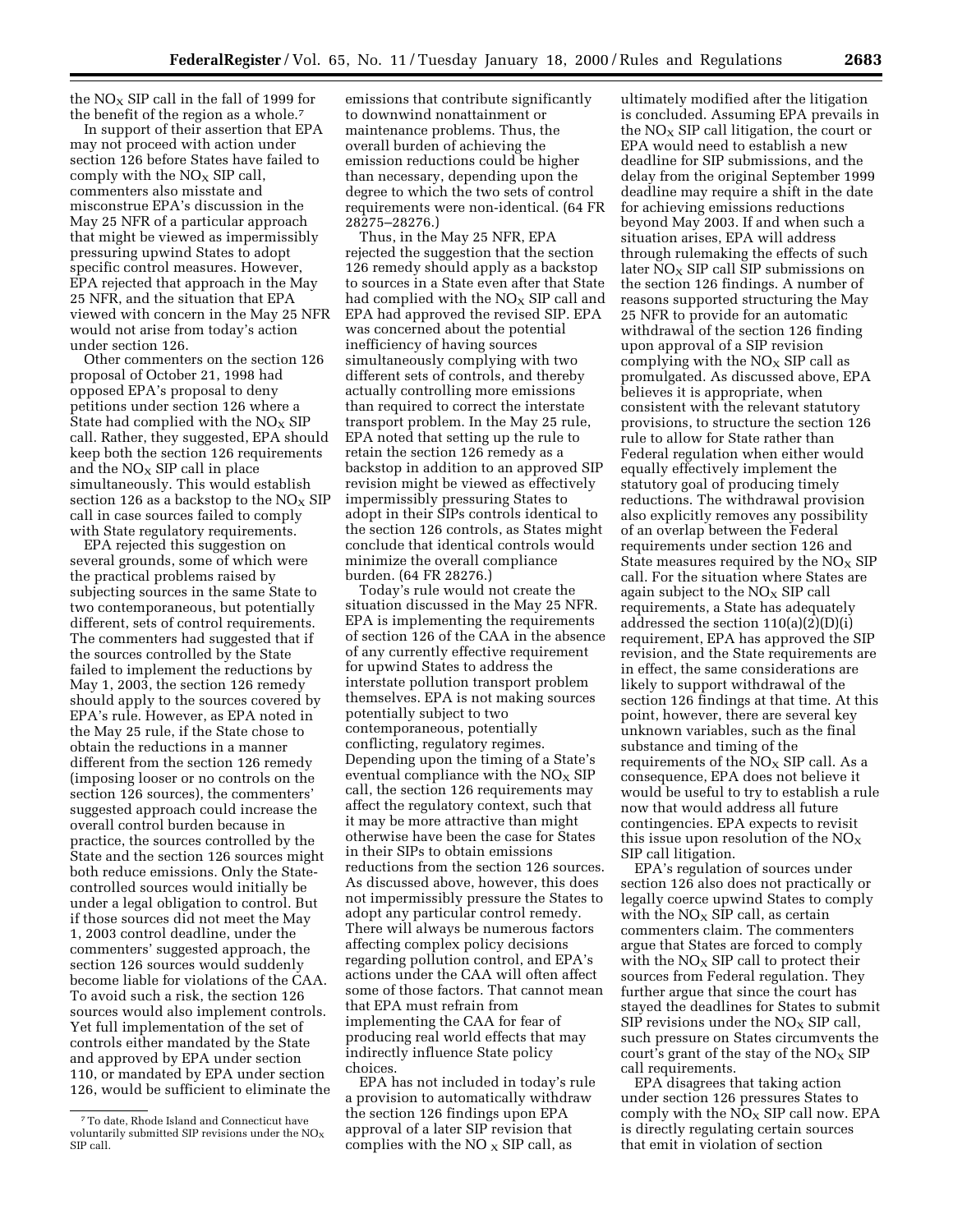110(a)(2)(D) and contribute significantly to downwind nonattainment. EPA's regulation of these sources imposes no direct or indirect burden on the States in which these sources are located. In the likely event that many or most of the upwind States take no action on SIP revisions unless and until there are new deadlines for SIP submissions under the  $NO<sub>x</sub>$  SIP call, there will be no sanctions or any other penalties for their inaction. 8 Nor will such States need to make larger or different emissions reductions if they later impose State regulations to control  $NO<sub>x</sub>$  emissions. The only effect on States, as discussed above, is that EPA's action may make certain control options relatively more or less attractive than they are now, as section 126 sources will begin to invest in controls. The degree of such effects may depend in part on the timing of the State action and sources' compliance plans. The fact that upwind States have not yet chosen to control their emissions sources should not on policy grounds, and does not on legal grounds, bar downwind States from seeking to obtain emissions reductions directly from the contributing sources; nor does it bar EPA from acting to obtain those reductions in response to the States' request.

Commenters also argue that the similarity between the remedy under section 126 and the proposed FIP for failure to comply with the  $NO<sub>x</sub>$  SIP call suggests that EPA is using section 126 in lieu of a FIP either to force States to comply with the SIP call regardless of the court's stay or to impose a Federal remedy. This, they assert, is contrary to the court's decision to impose a stay and removes the benefit that the stay provided for upwind States.

EPA is using section 126 to reduce interstate transport, as required by section 126, not to pressure States to comply with the  $NO<sub>X</sub>$  SIP call. The federal remedies under section 126 and the proposed FIPs are similar because they both are intended to correct a violation of the same provision, section 110(a)(2)(D), which prohibits emissions that contribute significantly to nonattainment or interfere with maintenance in downwind States. However, the statutory authorities for the two actions are distinct, and the actions have very different effects on

States. EPA action under section 126 effectively relieves States of the necessity of regulating their sources that contribute to downwind nonattainment, and there are no penalties associated with EPA's assumption of responsibility. In contrast, if EPA promulgates a FIP under section 110(c) of the CAA following a State's failure to comply with a SIP call, after eighteen months, the State will become subject to sanctions until it corrects the deficiency. (See sections 110(m), 179; 63 FR 57452–57453.) These sanctions may take the form of reductions in or restrictions on the use of highway funds and/or requirements for new sources to increase the emission offset already required for their emissions. (See sections 110(m), 179; 63 FR 57452– 57453.) The stay of the  $NO<sub>x</sub>$  SIP call deadline indefinitely stayed the requirement for upwind States to submit SIP revisions to comply with the  $NO<sub>x</sub>$ SIP call, which means that a State would not be subject to a FIP or sanctions, and EPA's action under section 126 in no way reimposes the SIP submission requirement or the penalty for inaction.

Certain commenters also point to EPA's retention of the provision for automatic withdrawal of the section 126 findings upon approval of a SIP revision complying with the  $NO<sub>x</sub>$  SIP call as an indicator of EPA pressure. They argue that because this provision allows States to preempt the section 126 remedy if they comply with the  $NO<sub>X</sub>$  SIP call, EPA retained the provision to induce States to comply with the  $NO<sub>x</sub>$  SIP call despite the judicial stay. The fact is, however, that under EPA's interpretation of the requirements of sections 110(a)(2)(D) and 126, a State's compliance with the  $NO<sub>x</sub>$  SIP call, as promulgated (including the May 1, 2003 deadline for sources to implement controls), would eliminate the violation of section  $110(a)(2)(D)$  by sources in such State, and hence remove the basis for granting a section 126 petition with respect to such sources. This provision ensures that potentially nonidentical Federal and State remedies do not apply simultaneously to sources in a State. Also, where State and Federal remedies would be equally effective in reducing emissions, this provision allows State regulation required under the  $N_{\text{O}_X}$  SIP call to substitute for the Federal remedy under section 126, consistent with EPA's approach to implementing both provisions, as described above. Thus, this provision made sense at the time EPA issued the May 25 NFR, and nothing in the current circumstances suggests that EPA should now remove this option for States.

Although the court has stayed the deadline for States to comply with the  $NO<sub>X</sub>$  SIP call, the court's action had no effect on a State's authority to revise its SIP if it so chooses. The court's decision also has no effect on EPA's authority to withdraw a section 126 finding. Since both of those authorities may still be exercised, there is no reason EPA should now remove the pre-existing provision.

As EPA has done no more than retain a pre-existing regulatory provision where there was no reason to remove it, this should not be misconstrued as demonstrating an intent to pressure States into complying with the  $NO<sub>X</sub>$  SIP call. EPA's retention of this element of the rule gives States an option. It is neither intended to force, nor has an impermissible practical effect of forcing (as discussed above), States to take that option.

#### *C. Section 126(b) Findings Under the 1- Hour Ozone Standard*

In the May 25 NFR, EPA determined that the petitions from Connecticut, Massachusetts, New York, and Pennsylvania are partially approvable under the 1-hour standard based on technical considerations. In aggregate for these four petitions, EPA made affirmative technical determinations of significant contribution under the 1 hour standard for large EGUs and large non-EGUs located in the District of Columbia and the following 12 States: Delaware, Indiana, Kentucky, Maryland, Michigan, North Carolina, New Jersey, New York, Ohio, Pennsylvania, Virginia, and West Virginia. In today's rule, EPA is making findings under section 126(b) that each of the new or existing sources, for which EPA made an affirmative technical determination, emits or would emit  $NO<sub>X</sub>$  in violation of the prohibition of CAA section  $110(a)(2)(D)(i)(I)$  with respect to nonattainment of the 1-hour standard in the relevant petitioning State. The regulatory text of today's rule sets forth the findings with respect to each petition.

For the District of Columbia and eight of the affected States, the combined findings apply throughout the entire jurisdiction. However, the findings cover only parts of Indiana, Kentucky, Michigan, and New York. The findings for sources located in these States are being made with respect to the petitions from Connecticut and/or New York. In the  $NO<sub>X</sub>$  SIP call, EPA determined that the States of Indiana, Kentucky, and Michigan wholly significantly contribute to New York, and those three States plus New York wholly significantly contribute to Connecticut.

<sup>8</sup> Given the particular remedy that EPA is requiring under section 126, the absence of any economic penalty or burden on a State that chooses to allow Federal regulation of sources in the State, rather than preempting the section 126 remedy by complying with the  $NO_X$  SIP call, is especially evident here. The sources subject to the section 126 remedy are the bulk of those that EPA identified in the  $N\ddot{O}_X$  SIP call as having the most highly costeffective emissions reductions available.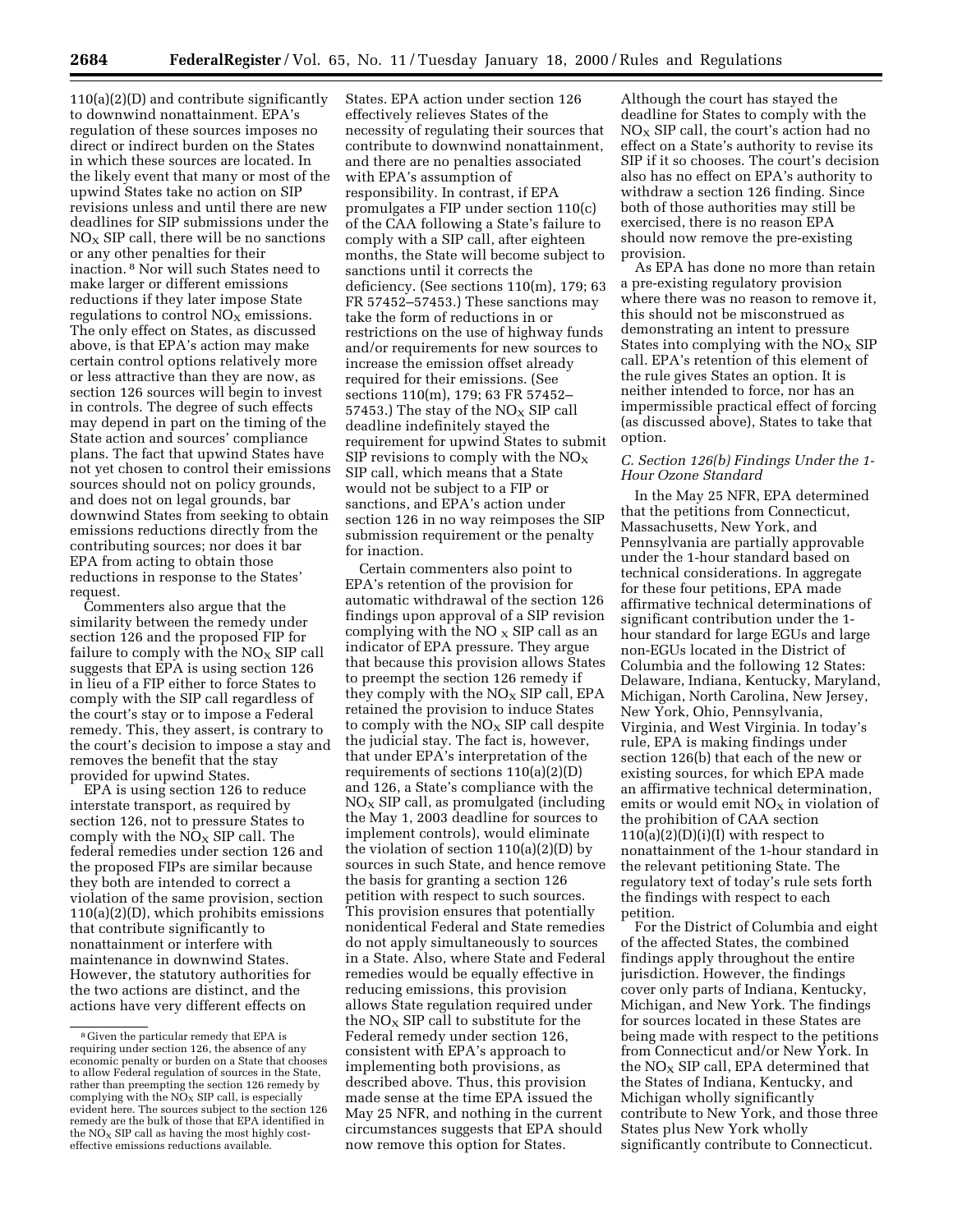However, only parts of these upwind States were named in the petitions from Connecticut and New York and EPA must limit any section 126 findings to the geographic scope of the relevant petition. New York described the geographic scope of its petition as Ozone Transport Assessment Group (OTAG) Subregions 2, 6, and 7 and the portion of Ozone Transport Region extending west and south of New York. Connecticut described the geographic scope of its petition as OTAG Subregions 2, 6, and 7 and the portion of the Ozone Transport Region extending west and south of Connecticut. Maps showing the geographic scopes of these two petitions are shown in Figures F–2 and F–6 of Appendix F to part 52. Based on the geographic limits given in the petitions, the portions of the four partial States covered by today's 1-hour findings are as follows. For Indiana and Kentucky, the 1-hour findings affect sources located east of 86.0 degrees longitude. For Michigan, the 1-hour findings affect sources located in the area east of 86.0 degrees longitude and south of 45.0 degrees latitude. For New York, the 1 hour findings affect sources located in the area west of 71.8 longitude and south of 42.03 degrees latitude. The existing sources located in these States that are subject to the 1-hour findings are listed in Appendix A to part 97. The EPA notes the combined affirmative technical determinations under the 1 hour and 8-hour standards would cover the States of Indiana, Kentucky, Michigan, and New York in their entireties. However, as discussed below, EPA is indefinitely staying the 8-hour affirmative technical determinations.

#### *D. Stay of Affirmative Technical Determinations Under the 8-Hour Ozone Standard*

1. Affirmative Technical Determinations Under the 8-Hour Ozone Standard

Five of the eight petitioning States (Maine, Massachusetts, New Hampshire, Pennsylvania, and Vermont) requested that EPA evaluate their petitions under the 8-hour standard. In the May 25 NFR, EPA determined that all but the Vermont petition are partially approvable under the 8-hour standard based on technical considerations. In aggregate for the four approvable petitions, EPA made affirmative technical determinations of significant contribution under the 8-hour standard for large EGUs and large non-EGUs located in the District of Columbia and the following 19 States: Alabama, Connecticut, Delaware, Illinois, Indiana, Kentucky, Maryland, Massachusetts,

Michigan, Missouri, New Jersey, New York, North Carolina, Ohio, Pennsylvania, Rhode Island, Tennessee, Virginia, and West Virginia. There are seven whole States and portions of four other States that are covered only under the 8-hour standard.

#### 2. Stay of the 8-Hour Affirmative Technical Determinations

EPA continues to evaluate the effect of the D.C. Circuit's decision on the 8 hour NAAQS in *American Trucking,* as modified by the D.C. Circuit's October 29, 1999 opinion and order. *See American Trucking Ass'n* v. *EPA,* 175 F.3d 1027 (D.C. Cir. 1999), *reh'g granted in part and denied in part,* No. 97–1440 and consolidated cases (D.C. Cir. October 29, 1999). In addition, the Agency has recommended that the Department of Justice seek certiorari in the NAAQS litigation. Thus, EPA expects that the status of the eight-hour standard will be uncertain for some time to come.

In light of this uncertainty, EPA believes that EPA should not continue implementation efforts under section 126 under the 8-hour standard that could be construed as inconsistent with the court's ruling. Therefore, EPA is staying indefinitely the section 126 affirmative technical determinations based on the 8-hour standard, pending further developments in the NAAQS litigation. This stay affects the affirmative technical determinations under the 8-hour petitions filed by the States of Maine, Massachusetts, Pennsylvania, and New Hampshire. The State of Vermont also submitted an 8 hour petition; however, EPA fully denied that petition in the May 25 NFR. In aggregate for the 8-hour petitions, the stay affects the 8-hour affirmative technical determinations made for sources located in District of Columbia and the 19 States listed above in Section II.D.1. However, EPA is making findings under the 1-hour standard for sources located in the District of Columbia and at least portions of 12 of these States. The 1-hour findings are not affected by the 8-hour stay and therefore sources in these States (or portions thereof) are still subject to the control requirements in today's rule. The EPA made section 126 affirmative technical determinations only under the 8-hour NAAQS, and not under the 1-hour NAAQS, for sources located in the following seven States: Alabama, Connecticut, Illinois, Massachusetts, Missouri, Rhode Island, and Tennessee. In addition, EPA made section 126 affirmative technical determinations under the 8-hour standard, and not under the 1-hour NAAQS for sources located in portions

of Indiana, Kentucky, Michigan, and New York. Sources located in the seven States and portions of the four other States listed above are not required to implement section 126 controls under this rule for so long as the 8-hour stay is in place. (See Section II.C. for a description of the portions of the four States that are covered by the 1-hour findings.)

Commenters generally supported the indefinite stay of the affirmative technical determinations based on the 8 hour NAAQS pending further developments in the NAAQS litigation. However, a number of commenters suggested that it would be better for EPA to deny the portions of the petitions based on the 8-hour standard, rather than just staying the affirmative technical determinations. EPA promulgated the affirmative technical determinations based on the 8-hour standard in a final rule. EPA has neither moved forward based on the 8-hour standard, nor revisited the May 25 rule, but has simply stayed this portion of the May 25 rule for the interim. As discussed above, the status of the 8-hour standard is still uncertain and the litigation may well continue. Given this uncertainty, EPA believes that it would not be appropriate for the Agency at this time to address the question of whether to grant or deny the portions of the section 126 petitions based on the 8 hour standard. Staying the affirmative technical determinations based on the 8 hour standard assures that the section 126 rule will impose no compliance burdens based on the 8-hour standard. Also, EPA would engage in a rulemaking to lift the stay and make findings based on the 8-hour standard, and in that rulemaking any issues on using the 8-hour standard as a basis for action under section 126 would be open for public comment.

#### *E. Requirements for Sources for Which EPA Is Making a Section 126(b) Finding*

The control requirements for sources for which EPA is making effective section 126(b) findings are discussed in Section III below. As discussed above, currently the control requirements would only apply to sources for which a finding is being made under the 1 hour standard.

Section 126(c) states, in relevant part, that: it shall be a violation of this section and the applicable implementation plan in such State

(1) for any major proposed new (or modified) source with respect to which a finding has been made under subsection (b) to be constructed or to operate in violation of this section and the prohibition of section  $110(a)(2)(D)([i])$  or this section or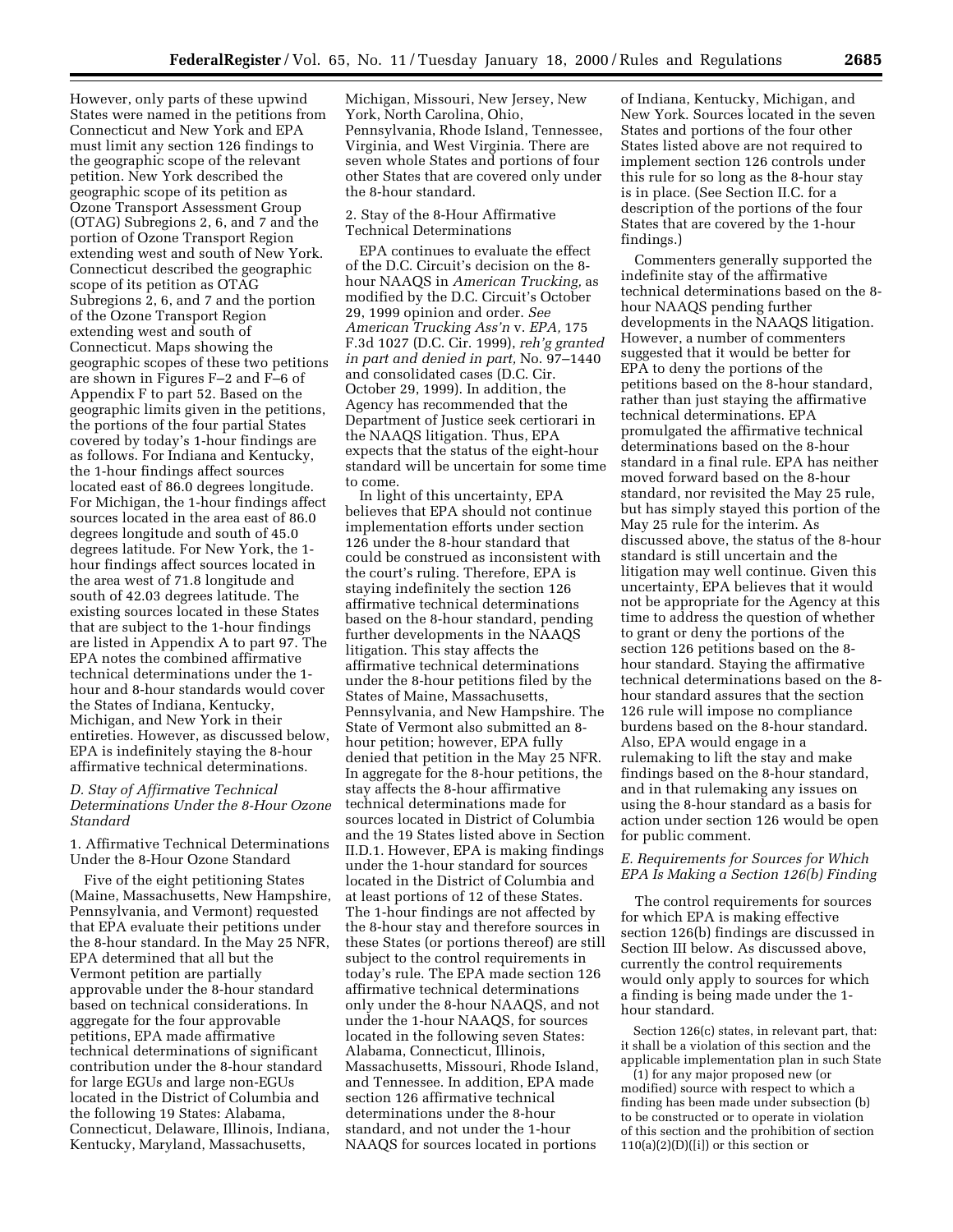(2) for any major existing source to operate more than three months after such finding has been made with respect to it.

The Administrator may permit the continued operation of a source referred to in paragraph (2) beyond the expiration of such 3-month period if such source complies with such emission limitations and compliance schedules (containing increments of progress) as may be provided by the Administrator to bring about compliance with the requirements contained in section  $110(a)(2)(D)(i)$  as expeditiously as practicable, but in no case later than 3 years after the date of such finding.

The remedial requirements that EPA is finalizing in today's action for sources for which a section 126(b) finding is ultimately made would satisfy the requirements just quoted. First, EPA is requiring that sources for which a section 126(b) finding is ultimately made must comply with the requirements described in Section III to ensure that they do not emit in violation of the section 110(a)(2)(D)(i) prohibition. Second, the program EPA is finalizing serves as the alternative set of requirements that the Administrator may apply for the purpose of allowing existing sources subject to a section 126(b) finding to operate for more than 3 months after the finding is made.

#### **III. Section 126 Control Remedy: The Federal NO**X **Budget Trading Program**

#### *A. Program Overview*

1. Relationship Between Today's Action and the May 25, 1999 Section 126 Final Rule

In the October 21, 1998 section 126 proposal, EPA proposed a cap-and-trade program as a highly cost-effective approach to achieving necessary emissions reductions from large stationary sources. This remedy would apply to any new or existing major source or group of stationary sources for which a finding is made under section 126.

The cap-and-trade program is a proven method for achieving air quality objectives, while simultaneously providing compliance flexibility to sources. The freedom to pursue various compliance strategies (*i.e.,* switching fuels, installing pollution control technologies, or buying authorizations to emit from other firms) reduces the cost of compliance in a market-based program relative to costs under a command-and-control approach. Since emitting fewer tons than the allocation results in surplus allowances that may be sold on the market, pollution prevention becomes increasingly cost

effective and innovation in control technology is encouraged. The appropriateness of trading as a section 126 remedy is comprehensively discussed in Section IV.A. of the preamble to the May 25, 1999 final rule (64 FR 28307–28309).

As explained in the October 21, 1998 section 126 proposal (63 FR 56309– 56320), under a cap-and-trade system the Administrator sets both an emission limitation and compliance schedule for each unit subject to the program. The emission limitation for each unit is the requirement that the quantity of the unit's emissions during a specified period (here, the tonnage of  $NO<sub>x</sub>$ emissions during the ozone season) cannot exceed the amount authorized by the allowances (here,  $NO<sub>x</sub>$  allowances, each generally authorizing one ton of emissions) that the unit holds. Allowances are allocated to units subject to the program, and the total number of allowances allocated to all such units for each control period is fixed, or ''capped'', at a specified level. The compliance schedule is set by establishing a deadline by which units must begin to comply with the requirement to hold allowances sufficient to cover emissions.

For purposes of complying with section 126, EPA translates emission limits into allowance requirements. Since EPA has the authority to establish emission limits under section 126, and since allowance requirements are equivalent to emission limits, EPA has the authority to promulgate allowance requirements and allocate allowances for purposes of section 126. The capand-trade program is a compliance mechanism that enables sources to make cost-effective decisions to meet their allowance requirements (which are their emission limits). Therefore, EPA adopted such a program as a costeffective means of implementing the requirements of section 126.

Section 52.34(j) of the May 25, 1999 final rule established the cap-and-trade program as the general remedy for sources that will be subject to any future finding under section 126. In § 52.34(j), the EPA promulgated general parameters for the remedy, including the identification of the categories of sources that would be subject to the trading program, the specification of basic emission limitations for covered sources, total emissions reductions to be achieved by the program, and the compliance schedule. Section 52.34(j) also identified the methodology used to determine the  $NO<sub>x</sub>$  emissions budget (*i.e.*, the total amount of  $NO_X$ allowances allocated to all units subject to the Federal  $NO<sub>X</sub>$  Budget Trading

Program) and created a compliance supplement pool.

The regulatory language finalized in the May 25, 1999 section 126 final rule delineated the following general elements of the trading program, listed here:

• All large EGUs and large non-EGUs for which EPA makes a final finding under section 126(b) will be covered by and subject to the Federal NO  $_X$  Budget Trading Program.

• Beginning May 1, 2003, the owner or operator of each source subject to the  $Federal NO<sub>x</sub> Budget Trading Program$ must hold  $NO<sub>X</sub>$  allowances available to that source in the ozone season that are not less than the total  $NO<sub>x</sub>$  emissions emitted by the source during that ozone season.

• The total tons of  $NO<sub>X</sub>$  allowances allocated under the trading program (other than any compliance supplement pool credits) will be equivalent to the sum of two tonnage limits:

(a) The total tons of  $NO<sub>x</sub>$  that large EGUs in the program would emit in an ozone season after achieving a 0.15 lb/  $mmBtu NO<sub>X</sub>$  emissions rate, assuming historic ozone season heat input adjusted for growth to the year 2007; plus

(b) The total tons of  $NO<sub>x</sub>$  that large non-EGUs in the program would emit in an ozone season after achieving a 60 percent reduction in ozone season  $NO<sub>X</sub>$ emissions compared to uncontrolled levels adjusted for growth to the year 2007.

• Compliance supplement pool credits will be available for distribution to affected sources, subject to specific State-by-State tonnage limits as established in the  $NO<sub>x</sub>$  SIP call.

In the May 25, 1999 section 126 final rule, EPA did not promulgate either the part 97 rule provisions providing the specific details of the trading program for the section 126 remedy or the unitspecific allocations (as explained in Section IV.C.2. of the preamble to the May 25, 1999 final rule). Under § 52.34(k), EPA specified the interim final emissions limitations that would be imposed in the event that the Administrator made a finding under section 126 pursuant to provisions of § 52.34(h), without first promulgating regulations setting forth the details of the  $NO<sub>X</sub>$  Budget Trading Program. The default emissions limitations were finalized under the ''good cause'' exemption to the Administrative Procedure Act's notice and comment requirements for rulemaking (see 5 U.S.C. 553(b)(B)). In the May 25, 1999 section 126 final rule, EPA emphasized that this default remedy would be superseded as a matter of law when EPA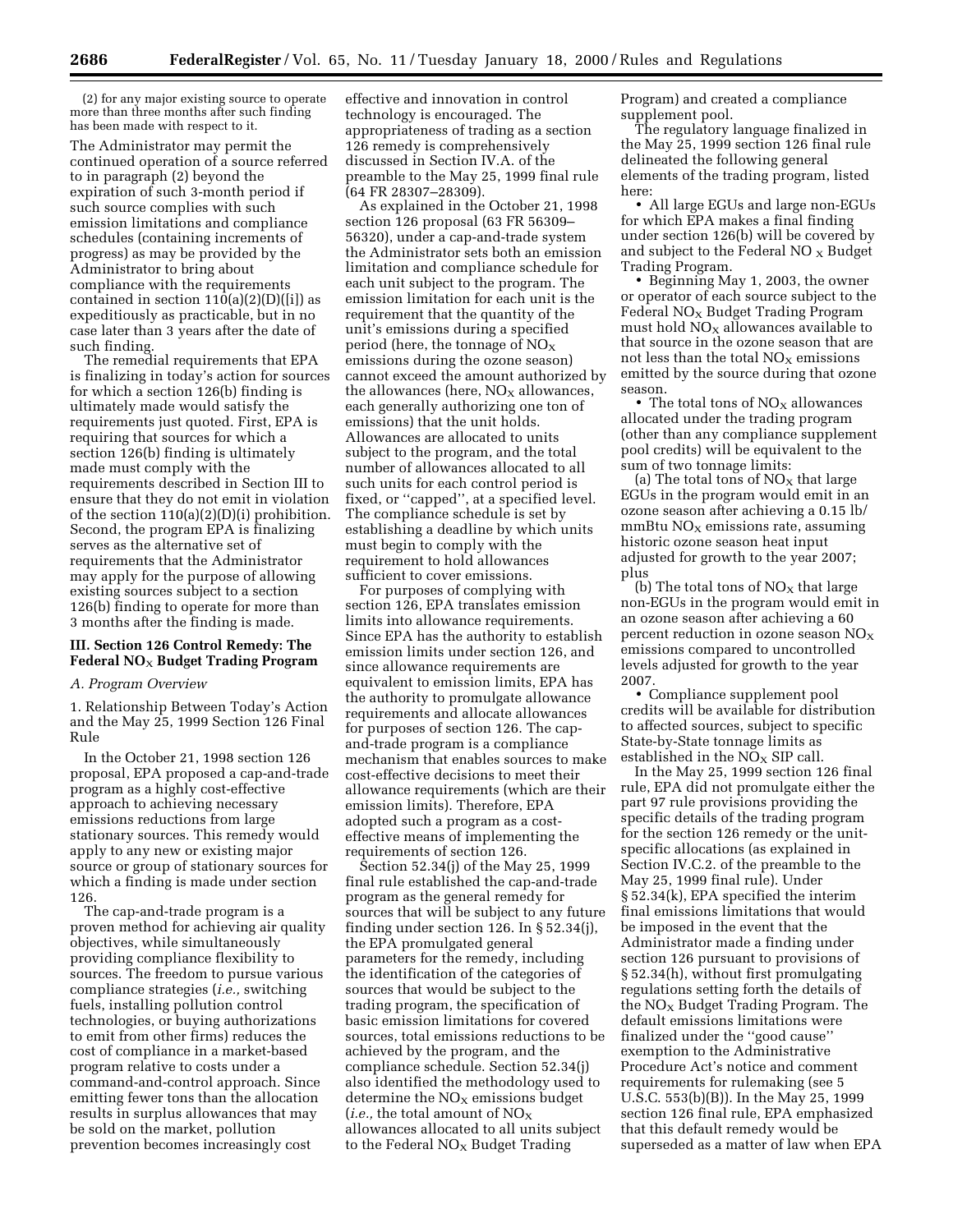promulgates the details of the Federal  $NO<sub>x</sub>$  Budget Trading Program (64 FR 28311). The final rule specified that EPA would issue these detailed elements by July 15, 1999.

In light of the two court decisions by the U.S. Court of Appeals detailed in Section I.A.1., EPA subsequently proposed to amend certain aspects of the section 126 final rule. In the June 24, 1999 ''Proposal to Amend Two Respects of May 25, 1999 Final Rule'', the Agency proposed to remove the link between the  $NO<sub>X</sub>$  SIP call's submission deadline and the final action granting or denying the 126 petitions, and indefinitely stay the 8-hour portion of the rule pending further developments in the ongoing NAAQS litigation. In a separate but related action, EPA voluntarily stayed the effectiveness of the May 25, 1999 section 126 final rule on an interim basis until November 30, 1999, in order to respond to the Court's decisions. Together, these actions affected the July 15, 1999 objective for finalization of the trading program provisions. The Agency decided to issue the elements of the Federal  $NO<sub>x</sub>$  Budget Trading Program with the final section 126 findings.

Today's section 126 final rule amends the regulatory language that established the elements of the control remedy promulgated in the May 25, 1999 section 126 final rule (listed above). Specifically, today's rule replaces four of the elements from the May 25, 1999 final rule with related provisions under part 97, while one of the elements remains essentially unchanged. The replacements are substitutions, that are essentially equivalent to the May 25, 1999 section 126 regulations. First, the allowance-holding requirements in part 97 ( *i.e.*, § 97.6(c)) replace the element in the May 25, 1999 final rule (§ 52.34(j)(1)) that required the owner or operator of each source to hold a number of  $NO<sub>X</sub>$  allowances not less than the total tons of  $NO<sub>X</sub>$  emitted by the source during the ozone season. Second, the default control provisions (§ 52.34(k)), mandated in the event that EPA failed to promulgate the trading program regulations, are replaced by part 97, and by the unit-specific allocations and compliance supplement pool provisions in particular. Third, the element that specified the methodology for calculating the total tons of  $NO<sub>x</sub>$ allowances allocated under the trading program (§ 52.34(j)) is replaced by the trading program budget provisions in part 97 (*i.e.*, § 97.40). The methodology for calculating the allocations was followed, so there is consequently no reason to retain the original language. Fourth, the element providing for the compliance supplement pool

 $(\S 52.34(i)(4))$  is embodied in and replaced by § 97.43, which addresses in detail the procedures for distributing the pool of allowances. Fifth, the element that requires those sources for which EPA makes a final finding under section 126(b) to be subject to a Federal  $NO<sub>X</sub>$ Budget Trading Program (§ 52.34(j)) remains essentially unchanged and is not replaced.

By specifying the details of the Federal  $NO<sub>x</sub>$  Budget Trading Program for the section 126 sources, today's action fulfills the regulatory obligations deferred under the May 25, 1999 section 126 final rule. As noted above, the May 25, 1999 final rule established general parameters for the cap-and-trade remedy, while today's final rule finalizes the specific elements of the trading program. In particular, the trading program's unit allocation methodology is described, and the procedure for distributing  $NO<sub>x</sub>$ allowances from the compliance supplement pool is provided. This final rule also specifies the combined list of existing sources affected by one or more petitions, along with finalized emissions limitations in the form of tradable unitby-unit allowance allocations for 2003 to 2007. Also included in this final rule are new sources in the source categories that are significantly contributing with respect to the petitions from Connecticut, New York, and Pennsylvania. By specifying the unit-byunit allowance allocations, today's action supersedes as a matter of law the interim emissions limitations established by the May 25, 1999 final rule in § 52.34(k). Because the interim emissions limitations are superseded, today's rule expressly removes  $§ 52.34(k).$ 

As noted earlier in this section, two decisions by the U.S. Court of Appeals in the District of Columbia have led the EPA to amend certain provisions of the May 25, 1999 section 126 final rule. The Court decision on the 8-hour ozone nonattainment standard has reduced the total number of States subject to the Federal  $NO<sub>x</sub>$  Budget Trading Program. Further, as described in Section III.B., certain portions of Michigan, Indiana, Kentucky, and New York have been removed from the scope of the original petitions, leaving only certain sources within these States subject to the trading program. Section III.B. of this preamble contains some discussion of the provisions of part 97 that have been modified to reflect removal of portions of these States.

2. Elements of the Federal  $NO<sub>x</sub>$  Budget Trading Program That Are Essentially the Same as the State  $NO<sub>x</sub>$  Budget Trading Program and the October 21, 1999 Section 126 Proposed Rule

As in the October 21, 1998 section 126 proposal, today's Federal  $NO<sub>x</sub>$ Budget Trading Program (40 CFR part 97) mirrors, to a large extent, the  $NO<sub>X</sub>$ Budget Trading Program for States (40 CFR part 96), which is the model trading program made available for States to adopt under the  $NO<sub>x</sub>$  SIP call. Today's promulgation of the final regulations for the Federal  $NO<sub>X</sub>$  Budget Trading Program moots § 52.34(j)(2), which is removed. The EPA notes that discussion of the evolution of the  $NO<sub>X</sub>$ Budget Trading Program is set forth in the proposed supplemental rule to the  $NO<sub>X</sub>$  SIP call at 63 FR 25921-25923, in the final  $NO<sub>X</sub>$  SIP call rule at 63 FR 57456–57457, and in the preamble to the May 25, 1999 section 126 final rule at 64 FR 28307–28308. While EPA has sought to keep the two trading programs similar, there are a number of differences which are more fully described in Section III.A.3., below. These differences arise from the need for Federal implementation of the section 126 program, rather than State implementation, and from the need to clarify or simplify certain provisions.

Under part 97, the program elements described below are essentially the same as the corresponding sections in part 96, which set forth the State  $NO<sub>x</sub>$  Budget Trading Program. Since EPA retains or relies upon many of the analyses and considerations undertaken in the  $NO<sub>X</sub>$ SIP call process to determine these program elements, many of these part 97 provisions are being used for the reasons set forth in the proposed  $NO<sub>X</sub>$ SIP call and the final  $NO<sub>x</sub>$  SIP call. Detailed information on the rationale for the part 96 provisions can be found in the preamble accompanying the proposed part 96 (63 FR 25917–25943) and the final part 96 (63 FR 57356– 57491). Moreover, the provisions in part 97 are, for the most part, numbered in the same sequence as the corresponding provisions in part 96, so that, for example, § 97.2 and § 96.2 address the same subject matter. Cross references in these provisions and other provisions of part 97, of course, reflect the numbering for the appropriate regulatory provisions in part 97, rather than the numbering for provisions in part 96.

The following list identifies the sections of part 97 that are essentially the same as the corresponding sections in part 96 and in the October 21, 1998 section 126 proposed rule. Additional information on the following subparts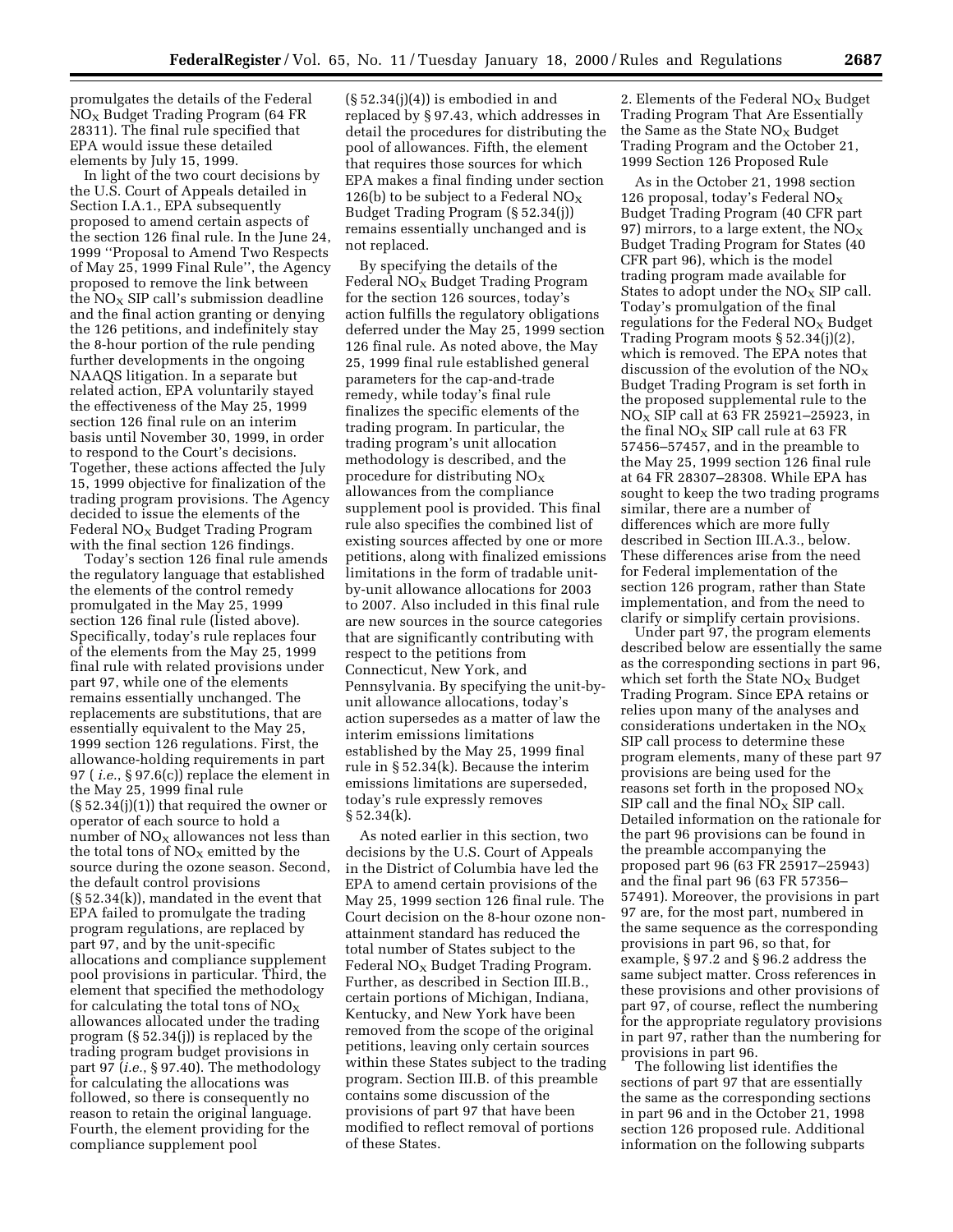can be found in the preamble accompanying the proposed part 97 (63 FR 56310–56313).

#### **Subpart A—NO**X **Budget Trading Program General Provisions**

Sec.

- 97.3 Measurements, abbreviations, and acronyms.
- 97.5 Retired unit exemption.
- 97.6 Standard requirements.
- 97.7 Computation of time.

#### **Subpart B—NO**X **Authorized Account Representative for NO**X **Budget Sources**

- 97.10 Authorization and responsibilities of  $NO<sub>x</sub>$  authorized account representative.
- 97.11 Alternate  $NO<sub>x</sub>$  authorized account representative.
- 97.12 Changing  $NO<sub>x</sub>$  authorized account representative and alternate  $NO<sub>x</sub>$ authorized account representative; changes in owners and operators.<br>97.13 Account certificate of represer
- Account certificate of representation.
- 97.14 Objections concerning  $NO<sub>x</sub>$ authorized account representative.

#### **Subpart C—Permits**

- 97.20 General  $NO<sub>x</sub>$  Budget Trading Program permit requirements.
- 97.21 Submission of  $NO<sub>x</sub>$  Budget permit applications.
- 97.22 Information requirements for  $NO<sub>x</sub>$ Budget permit applications.
- 97.23  $NO<sub>x</sub>$  Budget permit contents.
- 97.24 NO<sub>X</sub> Budget permit revisions.

#### **Subpart D—Compliance Certification**

- 97.30 Compliance certification report.
- 97.31 Administrator's action on compliance certifications.

#### **Subpart F-NO<sub>X</sub> Allowance Tracking System**

- 97.50  $NO<sub>x</sub>$  Allowance Tracking System accounts.
- 97.51 Establishment of accounts.
- 97.52  $NO<sub>x</sub>$  Allowance Tracking System  $responsibleities of NO<sub>x</sub> authorized$ account representative.
- 97.53 Recordation of  $NO<sub>x</sub>$  allowance allocations.
- 97.54 Compliance.
- 97.55 Banking.
- 97.56 Account error.
- 97.57 Closing of general accounts.

#### **Subpart G-NO<sub>X</sub> Allowance Transfers**

- 97.60 Submission of  $NO<sub>X</sub>$  allowance transfers.
- 97.61 EPA recordation.
- 97.62 Notification.

#### **Subpart I—Individual Unit Opt-Ins**

- 97.80 Applicability.
- 97.81 General.
- 97.82  $NO<sub>x</sub>$  authorized account representative.
- 97.83 Applying for  $NO<sub>x</sub>$  Budget opt-in
- permit.<br>97.84 Opt-Opt-in process.
- 97.85  $N\ddot{O}_X$  Budget opt-in permit contents. 97.86 Withdrawal from  $NO<sub>x</sub>$  Budget
- Trading Program.
- 97.87 Change in regulatory status.
- 97.88  $\overline{N}O_X$  allowance allocations to opt-in units.

*a. General Provisions.* For subpart A of part 97, EPA is using essentially the same measurements, abbreviations, and acronyms, retired unit exemption, standard requirements, and provisions for computation of time as those that apply in both part 96 and in the section 126 proposed rule. As noted above, the EPA has included these part 97 provisions for the reasons set forth in the proposed  $NO<sub>X</sub>$  SIP call (63 FR 25923–25927), the final  $NO_X$  SIP call, and in the preamble to the October 21, 1998 section 126 proposal (63 FR 56312).

Section 97.5 sets forth the retired unit exemption and includes a few minor changes from part 96 and the section 126 proposed rule. First, § 97.5(c) is revised concerning  $NO<sub>X</sub>$  allowance allocations to a retired unit. New § 97.5(c)(2) provides (like the proposed § 97.5(c)(1)) that such a unit is allocated  $NO<sub>X</sub>$  allowances under subpart E but adds that the allocation will be recorded in a general account specified by the unit's owners and operators. This means that the Administrator will not need to maintain a unit account for a retired unit. This is reasonable since, under subpart E, allocations are updated and a retired unit's allocation will eventually become zero allowances. The paragraphs of § 97.5(c) are also reordered and then renumbered to reflect the new paragraph and the reordering. Second, § 97.5(c) contains minor word changes that clarify, but do not alter the substance of, the provisions. For example, minor word changes in § 97.5(c)(5)(i) and (ii) make it clear that a permitting authority may reduce the period, before a re-started retired unit resumes operation, by which an application for a title V or non-title V permit must be submitted for the unit.

Under the Federal  $NO<sub>x</sub>$  Budget Trading Program, the  $NO<sub>x</sub>$  Budget units and their owners, operators, and  $NO<sub>X</sub>$ Authorized Account Representatives  $NO<sub>X</sub> AARs$ ) must meet certain standard requirements set forth in § 97.6 of today's rule. The standard requirements incorporate the full range of program requirements by referencing other sections of the  $NO<sub>x</sub>$  Budget Trading Rule. The provisions of § 97.6 are essentially the same as in part 96 and the section 126 proposed rule. Section 97.6(c)(1) is revised to use the same language as the definition of " $NO_X$ Budget emission limitation'' in § 97.2 since both provisions describe the requirement for  $NO_X$  Budget units to hold allowances. Under § 97.6(c)(6) the Administrator, rather than the permitting authority, allocates  $NO<sub>x</sub>$ allowances under the Federal  $NO<sub>x</sub>$ 

Budget Trading Program. In addition, a few non-substantive clarifying revisions are made. For example, in § 97.6(c)(8), language is revised to mirror the language in § 97.23(b). Further, the reference in this and other sections to recordation of  $NO<sub>X</sub>$  allowances under subpart I is removed since recordation is addressed in subparts F and G, but not in subpart I.

*b. NOX Authorized Account Representative.* The  $NO<sub>X</sub> AAR$  is the individual who is authorized to represent the owners and operators of each  $NO<sub>x</sub>$  Budget unit at a  $NO<sub>x</sub>$  Budget source in matters pertaining to the  $NO<sub>x</sub>$ Budget Trading Program. Subpart B of part 97 addresses the process for designating and changing the  $NO<sub>x</sub> AAR$ and the responsibilities of the  $NO<sub>X</sub> AAR$ and alternate NO<sub>X</sub> AAR, and is essentially the same as in part 96 and in the section 126 proposed rule. The EPA has included these part 97 provisions for the reasons set forth in the proposed  $NO<sub>X</sub>$  SIP call (63 FR 25927), the final  $NO<sub>X</sub>$  SIP call, and the October 21, 1998 section 126 proposal (63 FR 56312).

*c. Permits.* Subpart C of part 97, which is essentially the same as in part 96 and in the section 126 proposed rule, addresses the administration of a permit, permit applications, permit contents, and permit revisions. As described in the preamble to the May 25, 1999 section 126 final rule, the regulations governing State permitting under title V define an ''applicable requirement'', which must be reflected in a title V operating permit, as including ''[a]ny standard or other requirement provided for in the applicable implementation plan approved or promulgated by EPA through rulemaking under title I of the Clean Air Act that implements the relevant requirements of the Clean Air Act, including any revisions to that plan promulgated in part 52 of this chapter.'' (40 CFR 70.2).

Since today's rule is being promulgated under title I (*i.e.,* under section 126), the requirements of this rule are applicable requirements under § 70.2 and must be reflected in the title V operating permit of  $NO<sub>X</sub>$  Budget sources required to have such a permit. The EPA believes that the majority of  $NO<sub>x</sub>$  Budget sources will be required to have a title V permit. State and local air permitting authorities have EPAapproved title V operating permits programs and will be the permitting authorities for  $NO<sub>x</sub>$  Budget sources with title V permits, for which the trading program requirements will be applicable requirements. For any source that does not have a title V permit, such a permit is not required by subpart C. If a source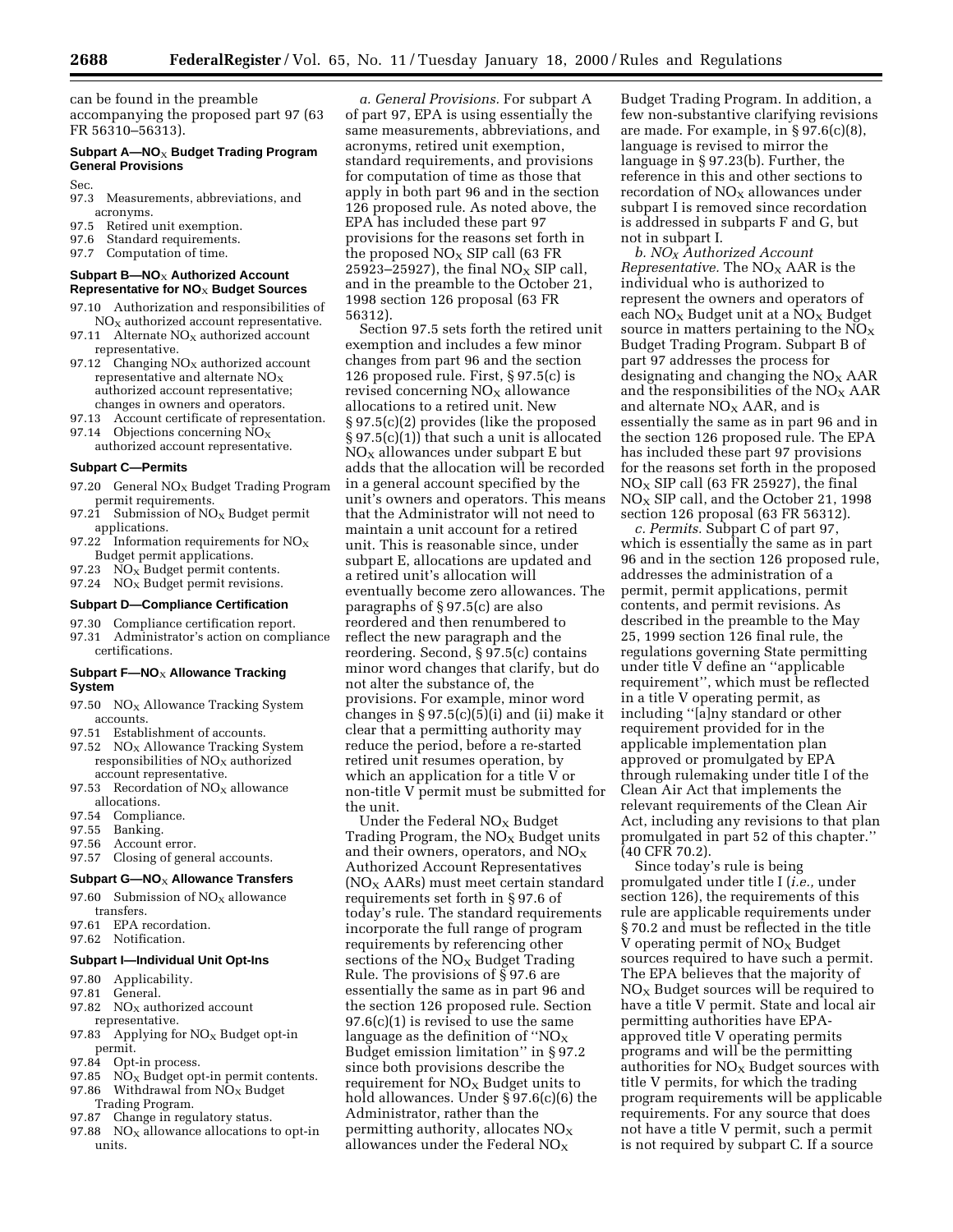has a federally enforceable non-title V permit, the trading program requirements must also be incorporated into this permit. If a source does not have a federally enforceable permit, the requirements of the Federal  $NO<sub>x</sub>$  Budget Trading Rule will be federally enforceable without the federally enforceable permit. The EPA has included these part 97 provisions for the reasons set forth in the proposed  $NO<sub>x</sub>$ SIP call (63 FR 25927–25929), the final  $NO<sub>X</sub>$  SIP call, and the October 21, 1998 section 126 proposal (63 FR 56312).

Sections 97.20(a), 97.21(b), and 97.23(a) include a few minor word changes from part 96 and the October 21, 1998 section 126 proposal that clarify, but do not alter the substance of, the provisions. For example, minor word changes in  $\S 97.20(a)(1)$  and  $(2)$ remove superfluous language listing the subjects that title V and non-title V regulations may address. By further example, in § 97.20(b), the phrase "including any draft or proposed  $NO<sub>x</sub>$ Budget permit, if applicable'' is removed as superfluous and confusing. A permitting authority's title V or nontitle V regulations may or may not use terms ''draft'' or ''proposed'' permits. This same revision is made in § 97.23(a) and § 97.85(a). As a further example, minor word changes in  $\S 97.21(b)(1)(i)$ and (ii) make it clear that a permitting authority may reduce the period, before a new unit's commencement of operation, by which an application for a title V or non-title V permit must be submitted for the new unit. In addition, the phrase ''as approved or adjusted by the permitting authority'' is removed in § 97.23(a) because it is superfluous and confusing. The provision simply requires that a permit include the type of information, *i.e.,* the elements, listed in § 97.22.

One section, proposed § 97.24 addressing the effective date of the initial  $NO<sub>x</sub>$  Budget permit, is removed entirely, and proposed § 97.25 is renumbered (without any other changes) as § 97.24. Other provisions in part 97 already state the deadlines for compliance with the various requirements of the  $NO<sub>x</sub>$  Budget Trading Program. For example, § 97.6(c) states the date on which a unit's  $NO<sub>x</sub>$ emissions begin to be subject to the requirement to hold  $NO<sub>x</sub>$  allowances covering emissions, and § 97.21(b) explains the deadlines for submission of  $NO<sub>x</sub>$  Budget permit applications. Similarly, § 97.70 sets forth the dates on which the owner or operator of a unit must begin complying with the monitoring requirements. The ''effective date" of the initial  $NO<sub>x</sub>$  Budget permit does not determine the compliance date

for any program requirements and is therefore superfluous and somewhat confusing. In fact, for some permitting authorities, the issuance date of any permit is automatically the permit's effective date.

*d. Compliance Certification.* Under subpart D, the  $NO<sub>X</sub>$  AAR must certify at the end of each control period that the unit was in compliance with the emissions limitation and other requirements of the Federal  $NO<sub>x</sub>$  Budget Trading Program. Sections 97.30 and 97.31 set forth essentially the same provisions for compliance certification reports as those in part 96 and the section 126 proposed rule. The EPA has included these part 97 provisions for the reasons set forth in the proposed  $NO<sub>x</sub>$ SIP call (63 FR 25929), the final  $NO<sub>x</sub>$ SIP call, and the October 21, 1998 section 126 proposal (63 FR 56312).

*e. NOX Allowance Tracking System.* The  $NO<sub>X</sub>$  Allowance Tracking System is an automated system used to track  $NO<sub>X</sub>$ allowances held by  $NO<sub>x</sub>$  Budget units under the  $NO<sub>x</sub>$  Budget Trading Program, as well as those  $NO<sub>x</sub>$  allowances held by other organizations and individuals. Subpart F of part 97 addresses  $NO<sub>X</sub>$ allowance tracking system accounts, the account responsibilities of the  $NO<sub>x</sub>$ AAR, the recordation of  $NO<sub>X</sub>$  allowance allocations, the compliance process, banking, account error, and account closing, and is essentially the same as in both part 96 and the section 126 proposed rule. The EPA has included these part 97 provisions for the reasons set forth in the proposed  $NO<sub>x</sub>$  SIP call (63 FR 25933-25937), the final  $NO<sub>X</sub>$  SIP call, and the October 21, 1998 section 126 proposal (63 FR 56312). The banking, flow control, and compliance supplement pool provisions are described in Section III.B.3. of today's preamble.

With regard to accounts, the  $NO<sub>x</sub>$ AAR, and recordation, §§ 97.50(b), 97.51(b), and 97.53(b) include a few minor changes from part 96 and the October 21, 1998 section 126 proposed rule. Section 97.50(b) is revised to reflect the fact that for unit exemptions under § 97.4(a) (permit limit exemption) or § 97.5 (retired unit exemption), allocations can be recorded in general accounts. For example, the unclear language—stating that allocations are recorded each year for the control period after the last period for which allowances were allocated—is removed in a few places in § 97.53(b) and replaced by language stating that  $NO<sub>X</sub>$ allocations are recorded for the third control period after the last period from which compliance deductions were made. This is consistent with the Agency's expressed intent in the

proposal and in today's final rule, that allowances be available to owners and operators three years in advance of the control period which allowances are allocated. However, proposed § 97.53(b) addresses only years when compliance deductions are made, *i.e.,* years starting after 2003. In order to ensure that allowances are also recorded in 2001, 2002, and 2003 three years ahead of the control period for which they were allocated, new  $\S 97.53(b)$ , (c), and (d) are added and proposed § 97.53(b) is renumbered as § 97.53(e). The new § 97.53(e) is reorganized to separately address recordation of allocations in compliance accounts or general accounts and of allocations to opt-in units, which are governed by § 97.88. Language in another section (§ 97.61(b)) that references § 97.53 is revised to reflect the changes in the latter section and is also simplified without changing its substance. The other changes clarify, but do not alter the substance of, the provisions. For example, in § 97.51(b) the provisions of proposed paragraph (b)(3) are moved to other paragraphs in the section, the paragraphs are renumbered, and descriptive titles are added at the beginning of some paragraphs in order to make it easier to identify the various requirements concerning general accounts.

The compliance provisions in §§ 97.54(a) through (e) are essentially the same as the provisions under the part 96 and the October 21, 1998 section 126 proposed rule. The procedure for  $deducting NO<sub>X</sub>$  allowances after the deadline for transferring allowances for compliance remains the same:  $NO<sub>X</sub>$ allowances available for compliance are deducted first from the compliance account of the unit involved and then, if necessary, from the overdraft account of the source at which the unit is located. The provision in § 97.54(e) allows the  $NO<sub>x</sub> AAR$  for units with a common stack to identify the percentage of emissions to attribute to each unit. This provision is reworded to clarify that the identified percentage applies to deductions for  $NO<sub>X</sub>$  emissions, and not to deductions for new units based on their actual heat input. For emissions in excess of allowances held and available for compliance as of the  $NO<sub>x</sub>$  allowance transfer deadline, the Administrator will deduct a number of  $NO<sub>X</sub>$  allowances equal to three times the number of the unit's excess emissions from the unit's compliance account or the overdraft account. This deduction will occur in the control period immediately following the period of excess emissions. The EPA believes that this automatic offset deduction ensures that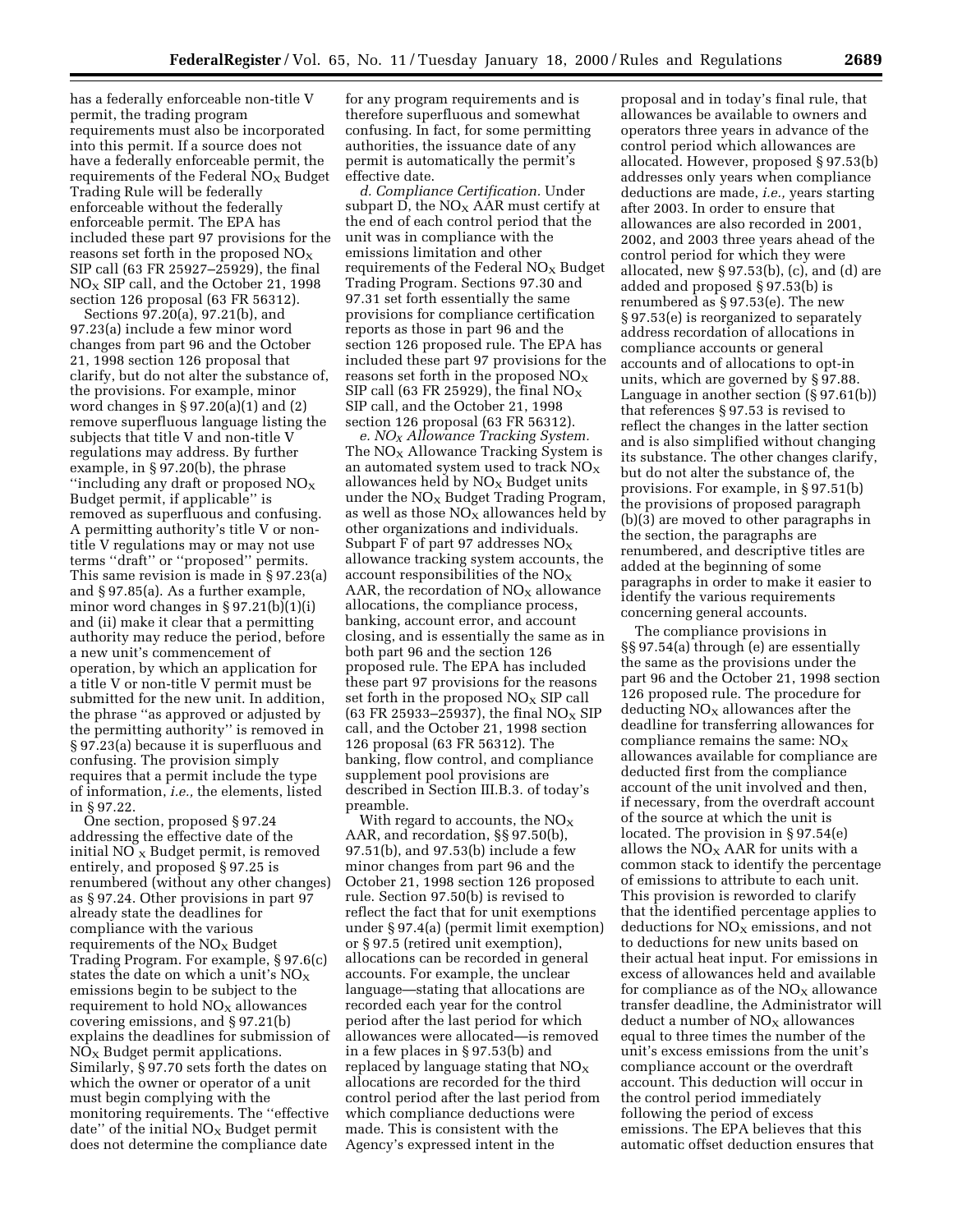non-compliance with the  $NO<sub>x</sub>$  emission limitations of part 97 is a more expensive option than controlling emissions. The automatic offset provisions do not limit the ability of the permitting authority or EPA to take enforcement action under State law or the CAA.

EPA has included banking as a feature in the Federal NO  $_X$  Budget Trading Program, with § 97.55 setting forth essentially the same provisions for banking and the management of banked allowances as specified in part 96 (in § 96.55(a)) and proposed § 97.55(a). Language in the newly numbered § 97.55(b) is revised to make it clear that banked allowances are those remaining in the account after completion of compliance deductions (except excess emission deductions under § 97.54(d)(2), which can be made at any time) and allocated for the control period for which the compliance deductions were made or an earlier control period. Banked allowances do not include allowances that are in the account but were allocated for future control periods. Banking may result in more  $NO<sub>X</sub>$  allowances being used, and therefore more  $NO<sub>x</sub>$  emissions, in one year than in another. Consequently, as in part 96 and the October 21, 1998 section 126 proposed rule, today's rule also contains a flow control mechanism to limit the variability in the timing of emissions. While the mechanism for flow control remains unchanged from part 96 and the section 126 proposal, the timing for implementation has been delayed by two years. Flow control cannot be triggered under today's rulemaking until 2005 (*i.e.*, after reconciliation in the 2004 compliance year).

Today's rule relocates the flow control provisions from proposed § 97.55(b) to final § 97.54(f), and the references in the flow control provisions to other provisions in § 97.54 are corrected to reflect this relocation. The proposed § 97.55(b) stated explicitly that the flow control provisions modify the provisions for compliance deductions under § 97.54. However, the relocation in § 97.54 and the accompanying minor wording changes make it clearer that flow control is part of the compliance process and that, for example, the 2-for-1 deductions under flow control can result in excess emissions under § 97.54(e). The wording changes also clarify that the 2-for-1 deduction requirement does not apply to the 3-for-1 deduction for excess emissions in § 97.54(e). As part of this clarification, parallel changes are made to the definitions of " $NO<sub>x</sub>$  allowances" and " $NO<sub>X</sub>$  Budget emissions limitation" in

§ 97.2, to reference § 97.54(f). Similarly, references elsewhere in part 97 to compliance deductions under § 97.54(b) or (e) are expanded to reference § 97.54(b), (e) or (f) as appropriate. See, *e.g.*, §§ 97.42(e) and (f). In addition, language is added to  $\S 97.54(f)(3)(ii)$ stating expressly what is implied in proposed § 97.56(b), *i.e.*, that for allowances for which flow control is triggered, two such allowances (rather than one) authorize one ton of  $NO<sub>x</sub>$ emissions. Section § 97.54(f) also includes some minor revisions that clarify, but do not change the substance of, the proposal. For example  $§ 97.55(b)(3)(iii)$  provided for multiplying the number of banked allowances, but failed to state that the multiplier was a ratio determined in § 97.55(b)(3)(i). The final rule corrects this omission.

Further, as described in the preamble to the May 25, 1999 final rule, commenters expressed concern that some sources may encounter unexpected problems installing controls by the May 1, 2003 deadline and that this could cause unacceptable risk for a source and its associated industry. While EPA continues to believe that this is not a valid concern, the Agency finalized the creation of a compliance supplement pool in the May 25, 1999 section 126 final rule. The pool increases compliance flexibility by providing additional allowances for compliance during the 2003 and 2004 ozone seasons. As described in section III.B.3.c., today's rule establishes the specific methodology for the distribution of  $NO<sub>X</sub>$  allowances from the compliance supplement pool (*i.e.,* distribution only for early reduction credits). This methodology is similar to the early reduction credit methodology for distribution in part 96 and the October 21, 1998 section 126 proposed rule, but the rule provision is relocated from proposed § 97.55(c) in subpart F to a new final § 97.43 in subpart E. Because the early reduction credit provisions involve the allocation of  $NO<sub>x</sub>$ allowances from the compliance supplement pool, the provisions are relocated to subpart E, which contains all the other provisions concerning allocation of  $NO<sub>x</sub>$  allowances. Section 97.43 includes minor changes from part 96 and the October 21, 1998 section 126 proposed rule. For example, the compliance supplement pool and early reduction credits are administered by the Administrator, rather than by the permitting authorities. Further, the section makes it clear that certain banked allowances for the Ozone Transport Commission (OTC) program

qualify as early reduction credits. In addition, the section is reorganized so that the procedures for requesting early reduction credits other than for OTC banked allowances are in § 97.43(a), the procedures for requesting credits for OTC banked allowances are in § 97.43(b), and the procedures for reviewing requests and allocating pool allowances are in § 97.43(c). The deadline for submitting any request for early reduction credits is February 1, 2003 (rather than October 31 of the year of the early reduction). This deadline is made later in order to provide more time for quality assurance of emissions data for the control periods of the early reductions. The data is used to determine whether a unit qualifies for early reduction credits, and, if so, what amount of credits. The banking, flow control, and compliance supplement pool provisions are described in Section III.B.3. of today's preamble.

*f. NOX Allowance Transfers.* Subpart G of part 97 addresses the submission, recordation, and notification of transfers of  $NO<sub>X</sub>$  allowances under the  $NO<sub>X</sub>$ Budget Trading Program. These provisions are essentially the same as those in part 96 and in the section 126 proposed rule. The EPA has included these part 97 provisions for the reasons set forth in the proposed  $NO<sub>x</sub>$  SIP call (63 FR 25937–25938), the final NO<sub>X</sub> SIP call, and the October 21, 1998 section 126 proposal (63 FR 56312).

Sections 97.61(a) and 97.62(a) and (b) include a few minor word changes from part 96 and the October 21, 1998 section 126 proposed rule that clarify, but do not alter the substance of, the provisions. For example, paragraph (a)(3) in § 97.61 requiring that  $NO<sub>x</sub>$ allowance transfers meet ''all other requirements of this part'' is eliminated. Because paragraphs (a)(1) and (2) already specifically reference all the requirements for  $NO<sub>x</sub>$  allowance transfers, paragraph (a)(3) is superfluous.

*g. Opt-ins.* In subpart I of the final rule, EPA allows certain individual units that are located in a State for which a section 126 remedy is promulgated the opportunity to opt into the Federal program for purposes of the section 126 remedy. Subpart I of today's rule addresses the applicability requirements for opt-ins, allocations to opt-ins, procedures for applying for a  $NO<sub>x</sub>$  Budget opt-in permit, the process of reviewing and either approving or denying the permit, contents of the permit, procedures for withdrawing as an opt-in, and changes in regulatory status. The opt-in provisions under part 97 are essentially the same as in part 96 and in the section 126 proposed rule.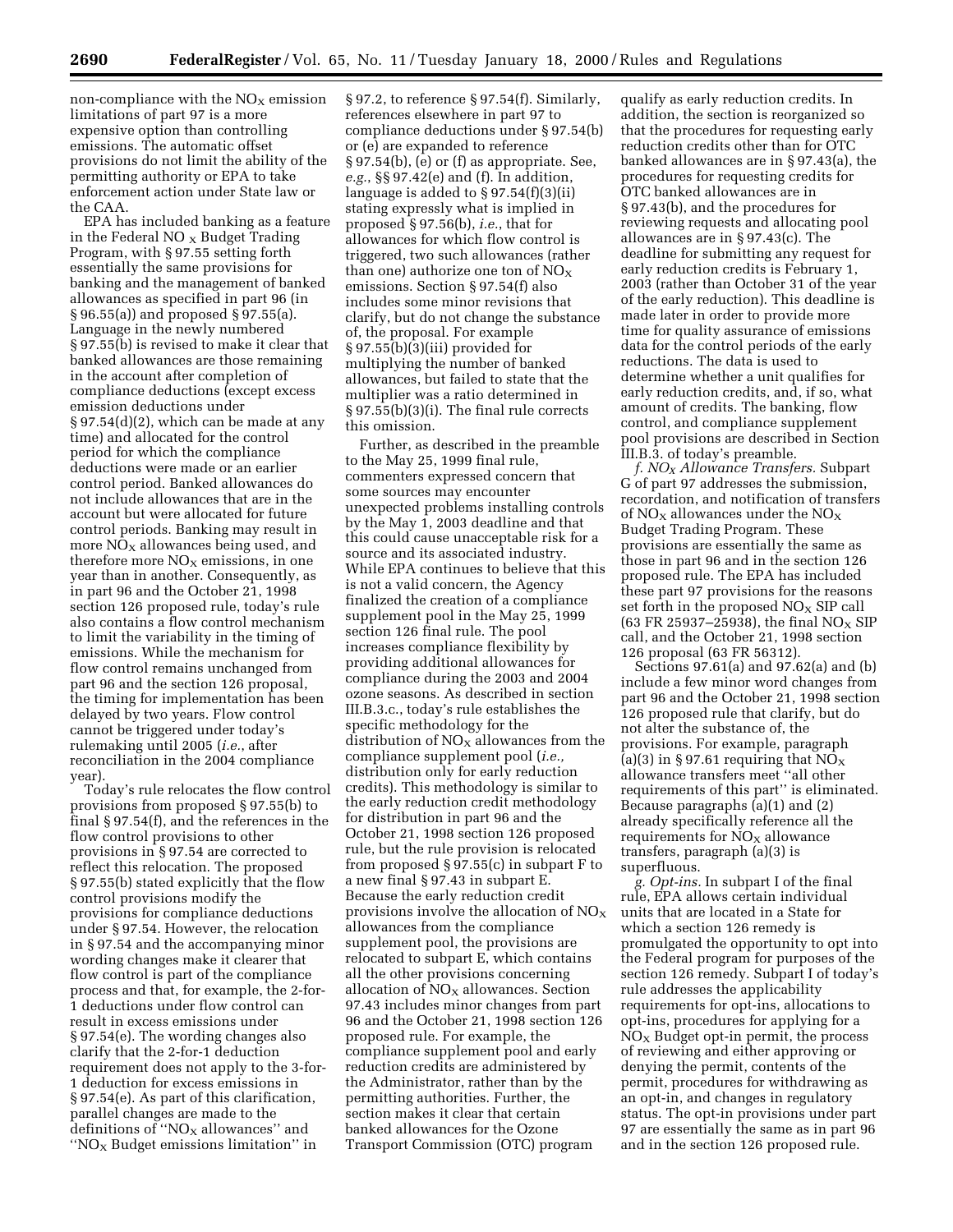The provisions are described in section III.B.1.d. of today's preamble, and included for the reasons set forth in the supplemental proposed  $NO<sub>X</sub>$  SIP call (63 FR 25940–25942), the final  $NO<sub>X</sub>$  SIP call, and the October 21, 1998 section 126 proposal (63 FR 56320).

Subpart I of today's rule includes a few minor changes from part 96 and the October 21, 1998 section 126 proposal that reflect the Federal (rather than State) administration of the part 97 trading program, or that either clarify or streamline the opt-in provisions. Also, under §§ 97.84(a) through (c) of today's rule,  $NO<sub>x</sub>$  Budget opt-in permit applications are submitted to both the Administrator and the permitting authority, but the Administrator determines the sufficiency of the monitoring plan and allocates  $NO<sub>X</sub>$ allowances. Other examples of minor changes are: changes to § 97.84(g) and § 97.85(a) and (b) that parallel changes discussed above concerning proposed § 97.24 and proposed § 97.23(a) and (b); removal of proposed § 97.84(e) and (f) as unnecessarily duplicative of the comment period already provided under proposed § 97.84(d); and renumbering of the rest of the § 97.84 paragraphs. In addition, proposed § 97.87(b)(1)(iii) states that an opt-in that becomes a  $\rm NO_X$ Budget Unit under § 97.4 is treated as ''commencing operation'' when it becomes a  $NO<sub>x</sub>$  Budget Unit solely for purposes of allowance allocation. This implies that the unit's commence operation date does not change for other purposes, *i.e.,* for purposes of setting the deadline for monitoring and reporting emissions under subpart H. Clarifying language is added to § 97.87(b)(1)(iii) to make it explicit that the deadline for monitoring (which was one control season before the unit becomes an optin) is not changed. The unit must continue to monitor under subpart H. Further, the date for the Administrator's allocation of allowances to opt-in units is revised in § 97.88 from December 1 to April 1 in order to ensure that final emissions data from the preceding control period is available for calculating the allocations. The December 1 deadline is too soon after the control period for the Administrator to have completed review of the emissions data. April 1 is the same date by which the Administrator must allocate allowances for  $NO<sub>x</sub>$  Budget Units under § 97.4(a). Section 97.88(a) states that the Administrator will determine by order the allowance allocations. Finally, with regard to the term ''operating'', used in subpart I, the definition of the term in § 97.2 is revised to clarify what type of information

should be used to document whether a unit is ''operating''. The type of information is the same as that used in making input-based  $NO<sub>X</sub>$  allowance allocations to existing units under § 97.42(a)(2).

Subpart I also includes a number of minor word changes from part 96 and the October 21, 1998 section 126 proposed rule that clarify, but do not alter the substance of, the provisions. For example, the statements in proposed § 97.80 that a "NO  $_X$  Budget unit under § 97.4'' cannot become an opt-in is revised. Final § 97.80 states that an optin cannot be a " $NO<sub>x</sub>$  Budget unit under § 97.4(a)'' or a unit exempt under § 97.4(b). Parallel changes are included in § 97.22(d)(1), § 97.4(b)(4)(viii), and § 97.5(c)(8). This provides clearer references to the two distinct parts of § 97.4, and, as discussed below in section III.B.3.d. of this preamble, is consistent with the requirement in the proposed rule that the unit cannot be exempt under § 97.5. As another example, § 97.84 is revised for clarity to refer consistently to "initial  $NO<sub>x</sub>$  Budget opt-in permits'' (*i.e.*, opt-in permits that are not renewals of existing opt-in permits) and "draft  $NO<sub>x</sub>$  Budget opt-in permits for public comment.'' A confusing reference to ''final'' opt-in permits is removed. (For clarity, references in part 97 to ''§ 97.4'' are generally changed to refer specifically to ''§ 97.4(a)''). See, *i.e.*, § 97.2. By further example, the reference in proposed § 97.84(b) to ''monitoring system availability'' for monitoring under subpart H of part 97 (and part 75) is corrected to refer to ''percent monitoring data availability''. The latter term is a more accurate description since a backup monitor can be used to make data available even if the primary monitor is unavailable. The same change is made in § 97.43(a)(1). Although part 75  $(\frac{6}{5}$  75.32(a)(2)) has a formula for determining ''percent monitor data availability'', that formula addresses availability for an entire year. For clarity, today's rule includes an analogous definition of the term, but is geared to a control period, rather than a year. The erroneous reference to ''baseline heat rate'' in § 97.84(c) is corrected to refer to ''baseline heat input". In addition, the phrase " $NO_X$ Budget opt-in source'' is replaced, throughout subpart I and the other provisions of part 97, by the phrase  $\log N$  Budget opt-in unit". This reflects the fact that subpart I in part 96, the section 126 proposed rule, and today's rule each limit opt-ins to ''units'', *i.e.*, fossil-fuel fired stationary boilers, combustion turbines, or combined cycle

systems. Further, referring to ''unit'', rather than ''source'', when addressing opt-ins, establishes the same distinction between ''unit'' and ''source'' for opt-ins as already exists for non-opt-ins. This approach thereby removes the potential confusion in the section 126 proposed rule between a " $NO<sub>X</sub>$  Budget source", which is a facility that includes one or more  $NO<sub>x</sub>$  Budget units, and a " $NO<sub>x</sub>$ Budget opt-in source'', one or more of which may be located at a single  $WQ_X$ Budget source''. Finally, the final rule clarifies the provisions in § 97.87 requiring  $NO<sub>x</sub>$  authorized account representatives to ensure that the NATS account ''contains'' the allowances ''necessary'' to cover certain deductions, *i.e.,* enough allowances allocated for the appropriate years.

*h. Audits.* While program audits are not explicitly required by part 97, EPA intends to perform the same types of audits discussed in the proposed  $NO<sub>x</sub>$ SIP call (63 FR 25942), the final  $NO<sub>x</sub>$ SIP call, and the October 21, 1998 section 126 proposal (63 FR 56313).

3. Elements of the Federal  $NO<sub>X</sub>$  Budget Trading Program That Differ From the State  $NO<sub>x</sub>$  Budget Trading Program and the Section 126 Proposed Rule

The following sections in part 97 incorporate certain differences from the corresponding sections in part 96 and in the October 21, 1998 section 126 proposed rule. Additional information on the following subparts can be found in the preamble accompanying the proposed part 97 (63 FR 56313–56321).

#### **Subpart A—NO**X **Budget Trading Program General Provisions**

- Sec.
- 97.1 Purpose.
- 97.2 Definitions.
- 97.4 Applicability.

#### **Subpart E-NO<sub>X</sub> Allowance Allocations**

- 97.40 Trading program budget.
- 97.41 Timing requirements for  $NO<sub>x</sub>$ allowance allocations.
- 97.42  $NO<sub>x</sub>$  allowance allocations.
- 97.43 Compliance supplement pool.

#### **Subpart H—Monitoring and Reporting**

- 97.70 General requirements.
- 97.71 Initial certification and recertification procedures.<br>97.72 Out of co
- 97.72 Out of control periods.<br>97.73 Notifications.
- Notifications.
- 97.74 Recordkeeping and reporting.<br>97.75 Petitions.
- Petitions.
	- 97.76 Additional requirements to provide heat input data.

*a. General Provisions.* Section 97.1 explains that part 97 sets forth the provisions for the Federal  $NO<sub>x</sub>$  Budget Trading Program, which addresses interstate transport of ozone and  $NO<sub>x</sub>$ . Section 96.1, of course, discusses the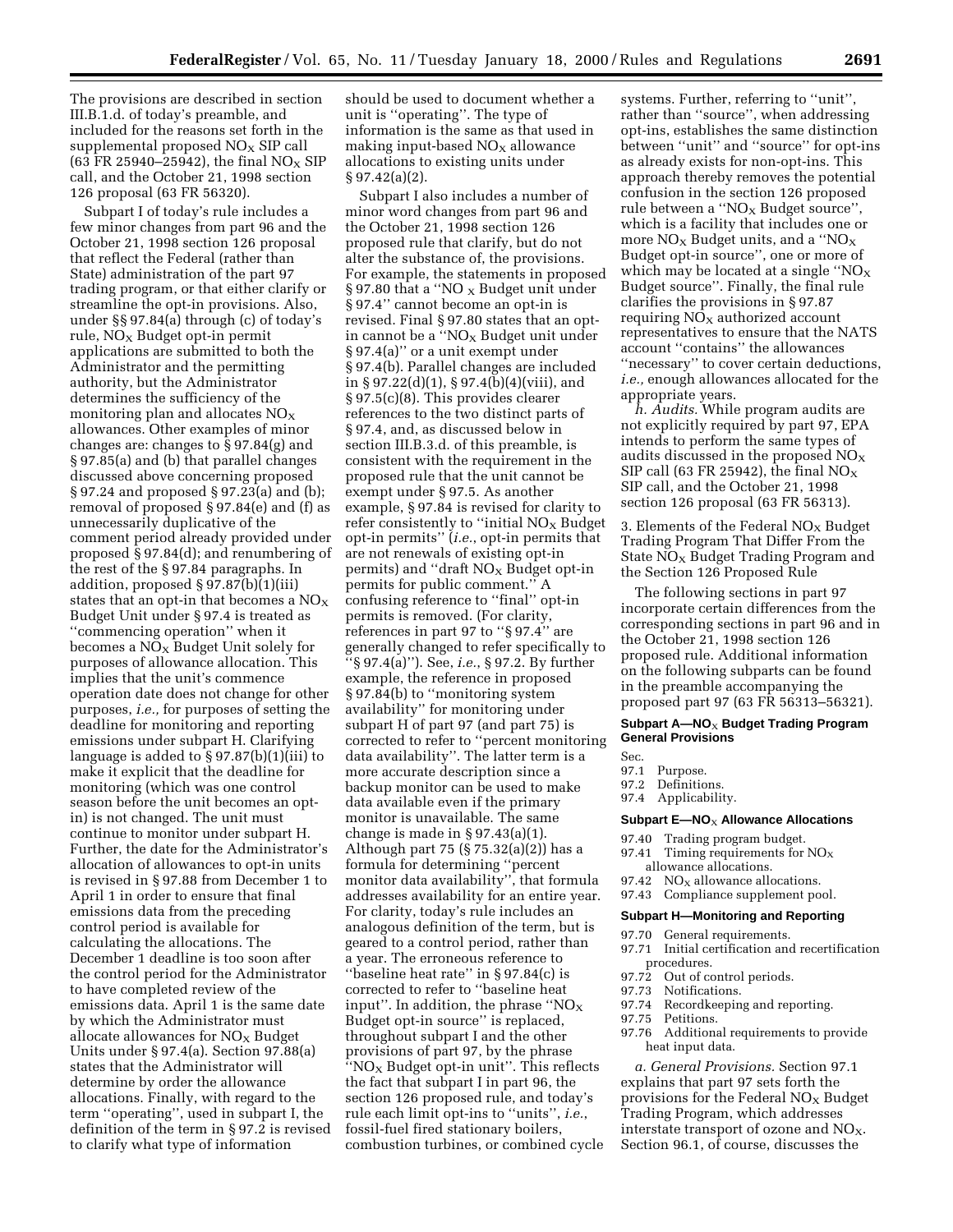State  $NO<sub>x</sub>$  Budget trading programs, which also address interstate transport of ozone and  $NO<sub>X</sub>$ . Section 96.1 also contains provisions that make part 96 applicable only if a State adopts the part 96 provisions and the Administrator approves the SIP containing the adoptions. These provisions are not necessary where EPA is adopting and administering the  $NO<sub>x</sub>$  Budget Trading Program under section 126.

EPA uses essentially the same definitions for part 97 as those that apply in part 96 and the section 126 proposed rule, with several exceptions. The definitions for the terms ''allocate'', ''NO $_{\rm X}$  allowance'', ''NO $_{\rm X}$  Budget Trading Program'', and ''State'' are revised, and thus differ from those in part 96 and the October 21, 1998 section 126 proposed rule (63 FR 56313), in order to reflect the fact that the Federal  $NO<sub>X</sub>$  Budget Trading Program is a federally administered program under part 52 (rather than a State-administered program under part 51). For example, allocations are made by the Administrator, rather than the permitting authority. By further example, the section 126 rule covers certain States or portions of States, and this is reflected in the definition of State.

Some definitions (''electricity for sale under firm contract'', ''fossil-fuel fired'', ''potential electric output capacity'') are revised or added, and thus differ from those in both part 96 and the section 126 proposed rule, in order to be consistent with the inventories used in the  $NO<sub>X</sub>$  SIP call and the section 126 action. These definitions are discussed in section III.B.1. of this preamble. Some definitions (''commence commercial operation'', ''commence operation'', "heat input rate", " $NO<sub>X</sub>$  allowance", ''NO $_{\rm X}$  allowance deduction'', ''NO $_{\rm X}$ Budget emissions limitation'', ''NO $_{\rm X}$ Budget opt-in source'', ''percent monitor data availability'', ''operating'', ''trading program budget'') contain revisions, are added, or are replaced in order to reflect changes involving other sections of the rule, and are discussed elsewhere in this preamble. Also, for clarification, references to existing provisions in subpart I of part 97 are added to the first two of these definitions (''commence commercial operation'' and ''commence operation''). Subpart I includes provisions that address the substance of these definitions. Some definitions (''continuous emission monitoring system'' or ''CEMS'', ''maximum potential  $NO<sub>x</sub>$  emission rate") include minor word changes from part 96 and the section 126 proposed rule that clarify, but do not alter the substance of, the definitions. For example, the phrase

''when such monitoring is required by subpart H of this part'' is unnecessary and is removed from paragraphs (3) and (4) of ''CEMS'' definition since the definition states that all the listed items (including those in these paragraphs) are components of a CEMS ''to the extent consistent with subpart H of this part''. As an additional example, the "NO $_X$  allowance" definition is amplified by language already in § 97.6(c), stating that allowances are a limited authorization and not a property right. The language clarifies that this applies to all  $NO<sub>x</sub>$  allowances, including those allocated to units under § 97.4(b) or § 97.5. By further example, the " $NO<sub>x</sub>$  allowance transfer deadline" definition clarifies that this is the deadline by which transfers ''must'' be submitted for compliance. Finally, a few definitions (''account certificate of representation'', ''compliance certification'', ''unit load'', ''utilization'', ''trading program budget'') are removed as unnecessary. The first two terms and the last term are defined sufficiently in the rule provisions in which they are described (§§ 97.13, 97.30, and 97.40), and those provisions are then referenced when the terms are used elsewhere in part 97. The third and fourth terms are not used in part 97. In particular, since the term ''utilization'' in proposed part 97 is analogous to the term ''heat input'', only ''heat input'' is used in today's rule. The term ''utilization'' is replaced by the term ''heat input'' throughout the rule, and the definition of ''heat input'' is revised to make clear the units of measure used in calculating heat input.

As described in the preamble to the May 25, 1999 section 126 final rule and the October 21, 1998 section 126 proposal, the Federal  $NO<sub>x</sub>$  Budget Trading Program applies to certain sources (*i.e.,* large electric generating units and large non-electric generating units) in those States for which EPA has made a finding granting a section 126 petition. For purposes of the section 126, this remedy applies to each large EGU or non-EGU located in any of the following nine jurisdictions: Delaware, District of Columbia, Maryland, New Jersey, North Carolina, Ohio, Pennsylvania, Virginia, and West Virginia. As discussed in section II of this preamble, sources in certain portions of Michigan, Indiana, Kentucky, and New York are also affected by this remedy. Reflecting the types of units and the scope of jurisdictions to which today's section 126 action applies, the applicability provisions and accompanying definitions differ from those in part 96

and the October 21, 1998 section 126 proposed rule. The specific applicability provisions for the Federal  $NO<sub>x</sub>$  Budget Trading Program are discussed in section III.B.1. of this preamble.

In the NO  $_X$  SIP call, EPA offered States the option of allowing units with a very low, federally enforceable permit limitation (*i.e.,* 25 tons per season) to be exempt from the trading program, even though they were above the applicability threshold (63 FR 57463). The October 21, 1998 section 126 proposed rule also included this provision as § 97.4(b) in the Federal  $NO<sub>X</sub>$  Budget Trading Program. In today's final rule, § 97.4(b) is revised by reorganizing to resemble the order of provisions in the retired unit exemption (§ 97.8) and by adding some provisions to make it complete. In addition, provisions are added to § 97.4(b) and other sections to clarify the allocation of  $NO<sub>X</sub>$  allowances to, and the deduction of  $NO<sub>x</sub>$  allowances to account for, these units. Section 97.4(b) is more fully described in section III.B.1.c. of this preamble.

*b. Allowance Allocations.* Section III.B.2. of today's preamble and subpart  $E$  of today's Federal NO<sub>X</sub> Budget Trading Program rule address the allocation of  $NO<sub>X</sub>$  allowances to  $NO<sub>X</sub>$ budget units for purposes of the section 126 remedy. As in the allocation-related provisions in part 96, part 97 includes provisions for the timing of allocation issuance, the methodology for issuing allocations, and the  $NO<sub>X</sub>$  allocations for new sources. However, in part 97 the Administrator, rather than the States, determines allocations, and while allocations are made initially based on a unit's heat input, some future allocations will be based on a unit's output. The Administrator will determine by order the allocations that are not specifically set forth in today's rule (in Appendices A and B). The significant differences between  $NO<sub>x</sub>$ allocations in part 96 and the section 126 proposal, on one hand, and today's rule, on the other hand, are discussed in section III.B.2. of this preamble. Some of the differences are minor word changes that clarify, but do not alter the substance of, the provisions. For example, in provisions where emission rates (in lbs/mmBtu) are used to calculate allowance allocations, language is added to show explicitly the conversion from pounds to tons since an allowance authorizes a ton of emissions. By further example, in provisions where allowances are adjusted so that their total will not exceed a fixed pool of allowances (*i.e.,* the State's allocation set-aside for new units), language is added to make it clear that rounding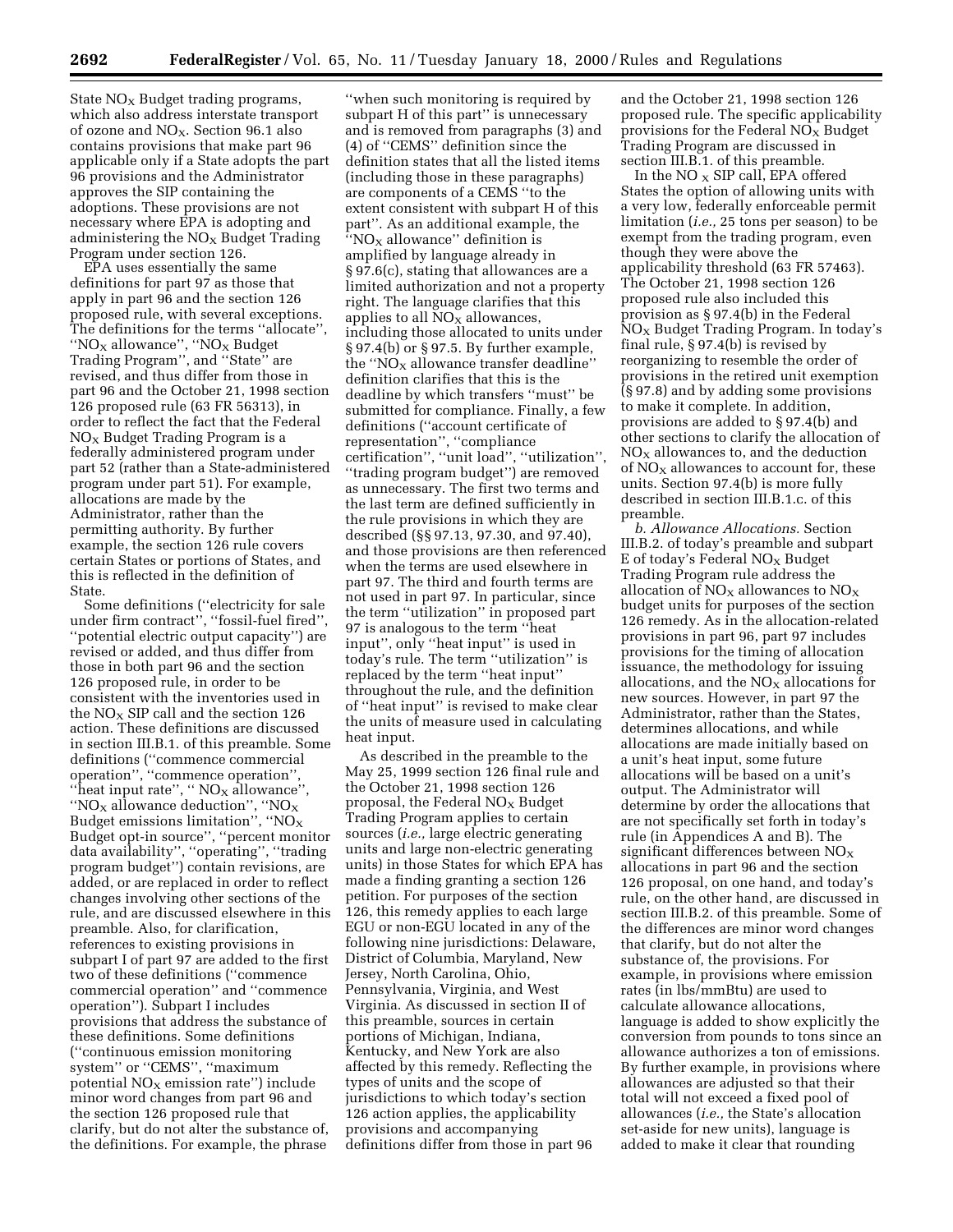will be used to ensure that the pool amount will not be exceeded. Appendices A and B of today's final rule contains specific unit-by-unit allocations, including allocations to units in the partial States for which a finding is being made. Finally, as discussed above, the compliance supplement pool and early reduction credit provisions are revised and relocated to the new § 97.43 in subpart E.

*c. Emissions Monitoring and Reporting.* Subpart H of part 97 addresses monitoring and reporting requirements including general requirements, initial certification and recertification procedures, out of control periods, notifications, record keeping and reporting, and petitions. As described in the October 21, 1998 section 126 proposal, these provisions are similar to the monitoring-related provisions of part 96. Some of the differences among the subpart H provisions reflect the fact that administration of the monitoring requirements in the Federal  $NO<sub>x</sub>$  Budget Trading Program is overseen by EPA, rather than by EPA and the permitting authority as is the case in the State  $NO<sub>X</sub>$ Budget Trading Program. Some of the differences reflect changes made to simplify or clarify certain monitoring provisions, or to make them conform with part 75. Some of the differences reflect minor word changes from part 96 and the October 21, 1998 section 126 proposed rule that clarify, but do not alter the substance of, the provisions. Provisions for emissions monitoring and reporting are discussed in section III.B.4. of this preamble.

*d. Program Administration.* The Federal  $NO<sub>x</sub>$  Budget Trading Program is administered by the EPA. The Agency identifies the units covered by the program and determines the  $NO<sub>x</sub>$ allowance allocations. The EPA receives and reviews monitoring plans and monitoring certification applications. As discussed above, States will still be responsible for permitting under title V.

4. Implications for Trading Between States Affected by a Finding Under Section 126, and States not Affected by a Finding

As noted in the May 25, 1999 section 126 final rule, the sources or groups of sources identified in the section 126 petitions are also sources for which EPA recommended that States adopt emission limitations and control strategies in response to the  $NO<sub>x</sub>$  SIP call (64 FR 28308). The  $NO_X$  SIP call established an emissions budget for all sources of  $NO<sub>x</sub>$  emissions in all States determined by EPA to significantly

contribute to non-attainment of the ozone NAAQS in any other jurisdiction. The section 126 rule, in contrast, is limited to major stationary sources or groups of stationary sources that are named in the section 126 petitions and found to be significantly contributing to non-attainment downwind. Despite this difference in the scope of the section 126 action and the final  $NO<sub>x</sub>$  SIP call, both actions have the same objective: to reduce the transport of ozone from sources in a given State that are found to be contributing significantly to nonattainment problems in another State.

In the  $\overline{\text{NO}_X}$  SIP call, EPA finalized a specific interpretation of the section 110(a)(2)(D)(i)(I) provisions concerning the test for significant contribution. Under this interpretation, the Agency determined to make any finding of significant contribution with respect to a specified amount of emissions by examining various factors, including the ambient impacts and the costs of mitigation. This weight-of-evidence approach to the designation of significant contribution determined which States include sources that emit  $NO<sub>X</sub>$  in amounts of concern. After EPA made findings based on consideration of these factors, the Agency required the States' SIPs to eliminate that specified amount (see 63 FR 57365). As proposed in the October 21, 1998 section 126 proposed rule and finalized in the May 25, 1999 section 126 final rule, EPA uses the same linkages it found in the  $NO<sub>x</sub>$  SIP call between specific upwind States and non-attainment problems in specific downwind States. The test of significant contribution, which includes both air quality modeling and costeffectiveness demonstrations, consequently underlies both the  $NO<sub>x</sub>$ SIP call and the section 126 petitions as a threshold for source inclusion.

Based on the view that the SIP call and section 126 petitions rely on the same threshold criteria and are both designed to achieve the same goal, the EPA has sought to coordinate the two actions to the maximum extent possible (see the preamble to the final  $NO<sub>x</sub>$  SIP Call (63 FR 57362), and the October 21, 1999 section 126 proposal (63 FR 56310)). This coordination was designed to facilitate trading among sources in SIP call States that choose to participate in the  $N_{\text{Ox}}$  trading program and any section 126 sources that would be subject to a Federal  $NO<sub>x</sub>$  trading program. The Agency's analyses in conjunction with the  $NO<sub>x</sub>$  SIP call demonstrate that implementation of a single trading program with a uniform control level results in no significant changes in the location of emissions reductions, as compared to a non-

trading scenario (see chapter six of the Regulatory Impact Analysis for the  $NO<sub>X</sub>$ SIP call). While the  $NO<sub>X</sub>$  SIP call analysis compared trading and nontrading scenarios involving 23 jurisdictions, the integration of a section 126 action (involving at most only 12 of these jurisdictions) and trading programs adopted voluntarily by States under the  $NO<sub>x</sub>$  SIP call may ultimately involve only a subset of the 23 jurisdictions. Nevertheless, like the  $NO<sub>x</sub>$ SIP call RIA, EPA's analyses in conjunction with the section 126 provide a strong indication that trading will not significantly change the location of reductions in the 12 affected jurisdictions, relative to the non-trading scenario (see chapter six of the Regulatory Impact Analysis for the section 126 rulemaking). Given that the location of emission reductions is essentially the same for both programs (*i.e.,* for the 23 jurisdictions under the  $NO<sub>x</sub>$  SIP call and the 12 jurisdictions under the section 126) compared to the two respective non-trading scenarios, the Agency is confident that trading will not significantly change the location of emissions reductions for the subset of the 23-jurisdictional area discussed above.

Therefore, trading among sources in States with a State  $NO<sub>x</sub>$  Budget Trading Program and sources in States with a Federal program will achieve the intended emissions reductions, while simultaneously providing both flexibility and cost savings to the covered sources. In addition, as noted in the May 25, 1999 section 126 final rule, if a State elects to submit a SIP that includes a trading program after EPA has already established a Federal  $NO<sub>X</sub>$ Budget Trading Program under a section 126 remedy, disruptions to sources that would shift from regulation under a section 126 remedy to regulation under a SIP will be minimized if the two programs are already integrated.

For the reasons stated above, today's rule allows sources in States or portions of States that are not subject to a finding under the section 126 to participate in trading with sources in States or portions of States covered by the rule, provided that the States or portions of States not covered by the rule meet the following conditions. Any State or portion of a State that voluntarily chooses to enter the section 126 trading system must be subject to the  $NO<sub>x</sub>$  SIP call and have an EPA-approved and administered State  $NO<sub>x</sub>$  Budget Trading Program generally modeled on part 96. This criteria includes the requirement that States revise their State Implementation Plans to meet the above provision. It also includes the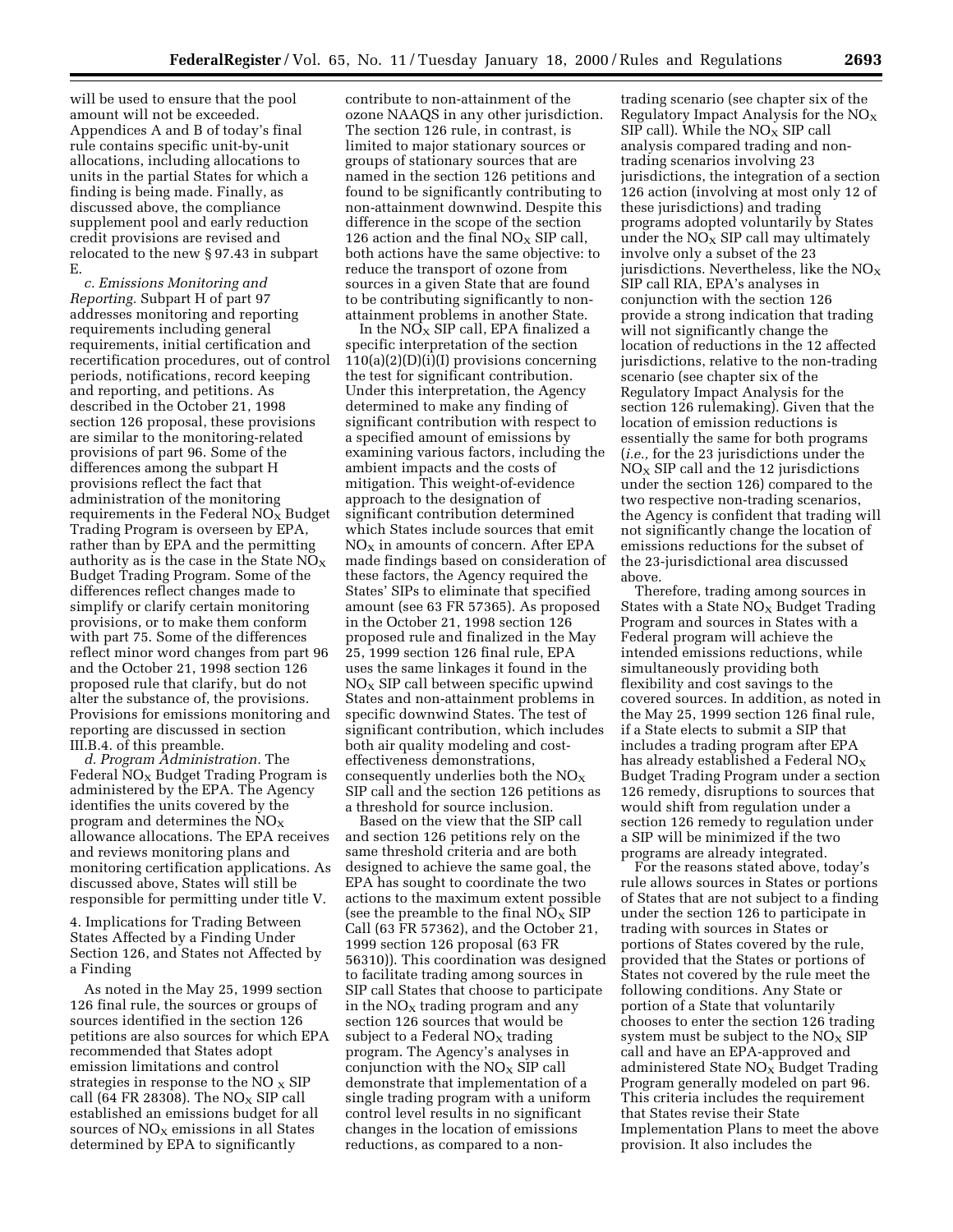requirement that States meet the emissions control level under the final rule for the  $NO<sub>x</sub>$  SIP call (63 FR 57405– 57418). In addition to ensuring that trading will not significantly change the location of emissions reductions, this condition ensures that all sources that could trade allowances will be meeting essentially the same program requirements (*i.e.,* allowance holding and trading, monitoring, and permitting requirements).

In order to allow trading between sources in States or portions of States subject to the section 126 and sources in States or portions of States subject to EPA-approved and administered State  $NO<sub>x</sub>$  Budget Trading Programs, the definition of " $NO<sub>x</sub>$  allowance" is revised. The definition is different than in part 96 and the section 126 proposed rule. Under the revised definition, the term " $NO<sub>X</sub>$  allowance" used in most provisions of part 97 includes  $NO<sub>x</sub>$ allowances issued "under a  $NO<sub>X</sub>$  Budget Trading Program established, and approved and administered by the Administrator, pursuant to § 51.121'' (the rule under which State  $NO<sub>x</sub>$  Budget Trading Programs are approved for the  $NO<sub>X</sub>$  SIP call), as well as  $NO<sub>X</sub>$ allowances issued under part 97. For example, the account compliance and transfer provisions in subparts F and G of part 97 cover allowances issued under such State programs. The only part 97 provisions to which this expanded definition of " $NO<sub>X</sub>$ allowance'' does not apply are the provisions for allocation of  $NO<sub>x</sub>$ allowances to  $NO_X$  Budget units and NOX Budget opt-in units (*i.e.,* §§ 97.41, 97.43, and 97.88). This is because  $NO<sub>x</sub>$ allowance allocations must be made from allowances available under the Federal  $NO<sub>x</sub>$  Budget Trading Program, not from allowances available under the State  $NO<sub>x</sub>$  Budget Trading Programs. In light of the more detailed definition of ''NO $_{\rm X}$  allowance'' adopted in part 97, the definition of ''NO $_{\rm X}$  allowance'' in § 52.34(a) is superceded and unnecessary. Part 52 uses the term " $NO<sub>x</sub>$  allowance" only in provisions in § 52.34(j) and (k) that, as discussed herein, are themselves superceded by part 97. Consequently, the part 52 definition is removed.

#### *B. Provisions of the Federal NO*X *Budget Trading Program*

#### 1. Applicability

Sources subject to the emission limitations and compliance schedule in the Federal  $NO<sub>x</sub>$  Budget Trading Program for the purposes of the section 126 petitions are those sources named by petitioning States and found by EPA

to be emitting in violation of the prohibition of contributing significantly to non-attainment in a petitioning State. The section 126 remedy will apply to these sources in States for which a finding is triggered by today's final rule. These sources include any large electric generating unit (EGU) and any large non-electric generating unit (non-EGU) located in any of the following 13 jurisdictions: Delaware, District of Columbia, Maryland, New Jersey, North Carolina, Ohio, Pennsylvania, Virginia, and West Virginia and certain portions of Indiana, Kentucky, Michigan, and New York.

*a. EGU/Non-EGU Classification.* In §§ 52.34(a)(2) and (3) of the May 25, 1999 section 126 final rule, EPA provided definitions for the types of units covered by the Federal  $NO<sub>x</sub>$ Budget Trading Program (Part 97), *i.e.,* large EGU and non-EGU, and explained the basis for these definitions (63 FR 28295–8). Today's final rule adopts that part 52 language in the applicability criteria in § 97.4(a). The following provides a summary of the types of units covered by the Federal  $NO<sub>x</sub>$ Budget Trading Program under section 126.

Section 97.4(a)(1) describes a category of units, corresponding to ''large electric generating units'' under § 52.34(a)(2), that is covered by the Federal  $NO<sub>x</sub>$ Budget Trading Program. A large electric generating unit is, for units that commenced operation before January 1, 1997, a unit serving during 1995 or 1996 a generator that had a nameplate capacity greater than 25 MWe and produced electricity for sale under a firm contract to the electric grid. For units that commenced operation on or after January 1, 1997 and before January 1, 1999, a large EGU is a unit serving during 1997 or 1998 a generator that had a nameplate capacity greater than 25 MWe and produced electricity for sale under a firm contract to the electric grid. For units that commence operation on or after January 1, 1999, a large EGU is a unit serving at any time a generator that has a nameplate capacity greater than 25 MWe and produces electricity for sale.

Section 97.4(a)(2) describes a second category of units, corresponding to ''large non-electric generating units'' under § 52.34(a)(3), that are covered by the Federal  $NO<sub>X</sub>$  Budget Trading Program. A large non-electric generating unit is, for units that commenced operation before January 1, 1997, a unit that has a maximum design heat input greater than 250 mmBtu/hr and that did not serve during 1995 or 1996 a generator producing electricity for sale under a firm contract to the electric grid.

For units that commenced operation on or after January 1, 1997 and before January 1, 1999, a large non-EGU is a unit that has a maximum design heat input greater than 250 mmBtu/hr and that did not serve during 1997 or 1998 a generator producing electricity for sale under a firm contract to the electric grid. For units that commence operation on or after January 1, 1999, a large non-EGU is a unit with a maximum design heat input greater than 250 mmBtu/hr that: At no time serves a generator producing electricity for sale; or at any time serves a generator producing electricity for sale, if any such generator has a nameplate capacity of 25 MWe or less and has the potential to use no more than 50 percent of the potential electrical output capacity of the unit.

In order to clarify which units are covered by the categories in § 97.4(a) and so are subject to the trading program, today's rule includes two new definitions. First, ''electricity for sale under firm contract to the electric grid'' is defined as where ''the capacity involved is intended to be available at all times during the period covered by the guaranteed commitment to deliver, even under adverse conditions.'' This definition is based on language from the *Glossary of Electric Utility Terms,* Edison Electric Institute, Publication No. 70–40 (definition of ''firm'' power). Generally, capacity ''under firm contract to the electricity grid'' is reported as capacity projected for summer or winter peak periods on EIA form 411 (Item 2.1 or 2.2, line 10). EPA has previously explained that it generally used EIA data to determine which non-utility units should be treated as non-electric utility generating units (63 FR 71223 and 64 FR 28298).

Second, ''potential electrical output capacity'' is defined as 33 percent of a unit's maximum design heat input capacity. This definition is the same as the definition in § 52.34(a) and is based on longstanding definitions of this same phrase in part 72 of the Acid Rain Program regulations (40 CFR 72.2 and 40 CFR part 72, Appendix D) and in the subpart D of the New Source Performance Standards (40 CFR 60.41a).

EPA notes that the EGU and non-EGU categories in § 97.4 differ from the corresponding categories in § 96.4 in part 96 of the model trading rule. In future guidance, EPA intends to clarify that it will accept the use in State trading program rules of the EGU and non-EGU categories in § 97.4 and that EPA will administer such a State program.

*b. Fossil Fuel-fired Definition.* Today's final rule, like part 96 and the section 126 proposal, defines the term ''unit'' as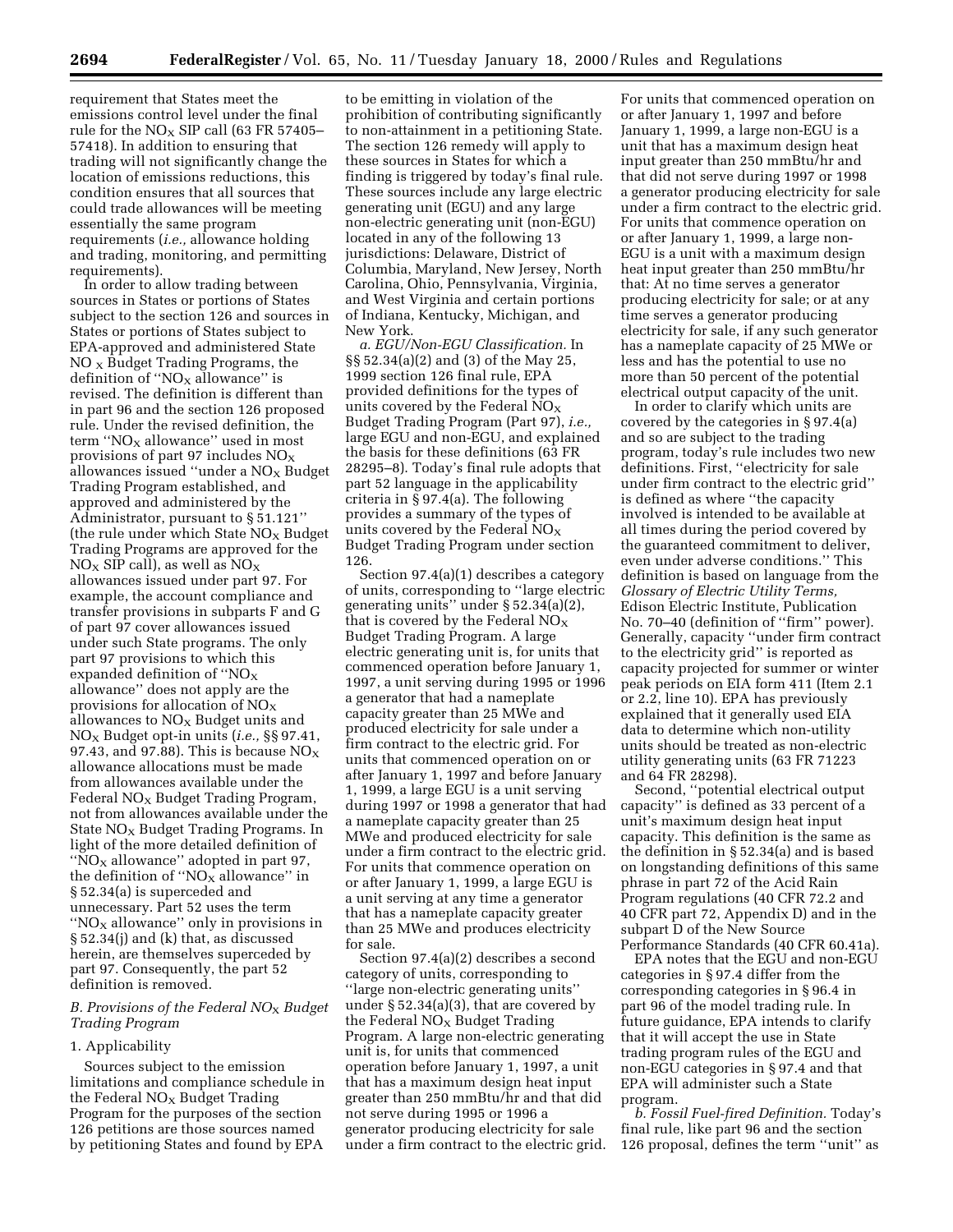a stationary, fossil fuel-fired boiler, combustion turbine, or combined cycle system. However, today's rule adopts a definition of ''fossil fuel-fired'' that is different than the definition in part 96 and in proposed part 97.

Under the proposed definitions in § 97.2, boilers, combustion turbines, and combined cycle systems that operated but did not combust more than 50 percent fossil fuel in 1995 were generally not considered ''fossil fuelfired", and thus were not " $NO<sub>X</sub>$  budget units''. However, such facilities would subsequently become ''fossil fuel-fired'', and " $NO<sub>x</sub>$  Budget units," if they began to combust more than 50 percent fossil fuel in any year after 1995. This is not consistent with the approach taken in developing the final State trading program inventories and budgets for electric generating units and nonelectric generating units in the  $NO<sub>x</sub>$  SIP call. These inventories and budgets generally excluded any boiler, combustion turbine, and combined cycle system that operated but did not combust over 50 percent fossil fuel in 1995 or 1996. Such a boiler, combustion turbine, or combined cycle system continues to be excluded even if it combusts over 50 percent fossil fuel after 1996. *See* 63 FR 71220 (December 16, 1998) and 64 FR 26298 (May 14, 1999) (correction notices adjusting State inventories and budgets).

In addition, EPA received comment that the definition of fossil fuel-fired was open-ended, allowing sources to jump in and out of the  $NO<sub>x</sub>$  Budget Program. The commenter argued that EPA should adopt a once in, always in approach for the fossil fuel-fired definition. Actually, both the fossil fuelfired definition in the section 126 proposal and in today's final rule take the requested approach.

EPA maintains that it is appropriate to define fossil fuel-fired in a manner consistent with the way EPA developed the State trading program inventories and budgets. These State trading program inventories and budgets are based on the universe of sources that existed in 1995–1996 and were fossil fuel-fired at that time. These State trading program budgets allow for the inclusion of new units (units commencing operation after 1996) through the use of growth rates. However, the growth rates do not account for the expansion of that universe of sources as the result of existing units increasing their consumption of fossil fuel to over 50 percent after 1996.

The EPA is finalizing a fossil fuelfired definition in § 97.2 that is revised as follows to be consistent with the way

EPA developed the State trading program inventories and budgets. Paragraphs (1) and (2) of the definition reflect how EPA determined whether boilers, turbines, and combined cycle systems commencing operation during or before 1995 and 1996 were fossil fuelfired and thus included in the State trading program inventories and budgets. Paragraph (3) reflects the fact that boilers, turbines, and combined cycle systems commencing operation after 1996 and combusting more than 50 percent fossil fuel were reflected in the State trading program budgets through growth rates.

For purposes of today's final rule, fossil fuel-fired is defined as follows:

(1) For units that commenced operation before January 1, 1996, the combination of fossil fuel, alone or in combination with any other fuel, where fossil fuel actually combusted comprises more than 50 percent of the annual heat input on a Btu basis during 1995, or, if a unit had no heat input in 1995, during the last year of operation of the unit prior to 1995.

(2) For units that commenced operation on or after January 1, 1996 and before January 1, 1997, the combination of fossil fuel, alone or in combination with any other fuel, where fossil fuel actually combusted comprises more than 50 percent of the annual heat input on a Btu basis during 1996.

(3) For units that commence operation on or after January 1, 1997: (i) The combination of fossil fuel, alone or in combination with any other fuel, where fossil fuel actually combusted comprises more than 50 percent of the annual heat input on a Btu basis during any year; or (ii) the combination of fossil fuel, alone or in combination with any other fuel, where fossil fuel is projected to comprise more than 50 percent of the annual heat input on a Btu basis during any year, provided that the unit shall be ''fossil fuel-fired'' as of the date, during such year, on which the unit begins combusting fossil fuel.

EPA notes that today's definition of fossil fuel-fired differs from the one in § 96.2 in part 96. In future guidance, EPA intends to clarify that it will accept the use of today's definition in State trading program rules and that EPA will administer such a State program.

*c. 25-ton Exemption.* For today's final action, as proposed (63 FR at 56313), EPA is exempting electric generating units with a very low, federally enforceable permit limitation (*i.e.*, 25 tons per ozone season) from the trading program, even though they meet the applicability criteria in § 97.4(a).

The vast majority of commenters expressed support for the 25-ton

exemption. One commenter did not support the exemption because, in aggregate, such units contribute to nonattainment in other areas. Some commenters supported the exemption provided that State trading program budgets are reduced by the full amount allowed for in an enforceable permit. Several of the small entity representatives argued that all units at small entity-owned facilities should be exempt regardless of the size of the unit.

Based on the comments and EPA's own analysis, EPA maintains that it is appropriate to adopt a 25-ton exemption. This provision exempts units that meet the requirements described below from the requirements to hold allowances, monitor emissions, and report quarterly emissions. Thus, the 25-ton exemption increases cost effectiveness of the control program, by reducing monitoring and reporting costs, but still limits the unit's emissions through a low, federally enforceable permit limitation. Furthermore, small entity impacts are reduced since many potentially exempted units are owned by small entities.

In addition, exempt units will not have any significant adverse impact on regional air quality. First, consistent with comment on the proposed rule,  $NO<sub>x</sub>$  allowances will be removed from State trading program budgets in an amount equal to the full amount of  $NO<sub>X</sub>$ emissions allowed in such units' federally enforceable permits. An existing exempt unit that already has an allowance allocation when it becomes exempt continues to receive the allocation. However, after the allocation is recorded, the Administrator will delete a number of allowances from the same or earlier year as the allocation equal to the unit's permit limit. This deduction may exceed the amount of the allowance allocation. The owners and operators of the exempt unit are responsible for ensuring that the general account has enough allowances for the deduction. For an exempt unit that would otherwise qualify for a new unit allocation, the new unit set-aside is reduced by a number of allowances equal to the permit limit. For an existing exempt unit that does not qualify for any allocation, the State trading program budget is reduced by a number of allowances equal to the permit limit. See § 97.4(b)(4)(ii), § 97.40(b), and  $§ 97.42(d)(5)$ . Second, the units must demonstrate compliance with their individual permit limits. Exempt units will be required to: have a federally enforceable permit restricting control period  $NO<sub>x</sub>$  emissions to less than 25 tons; keep on site records demonstrating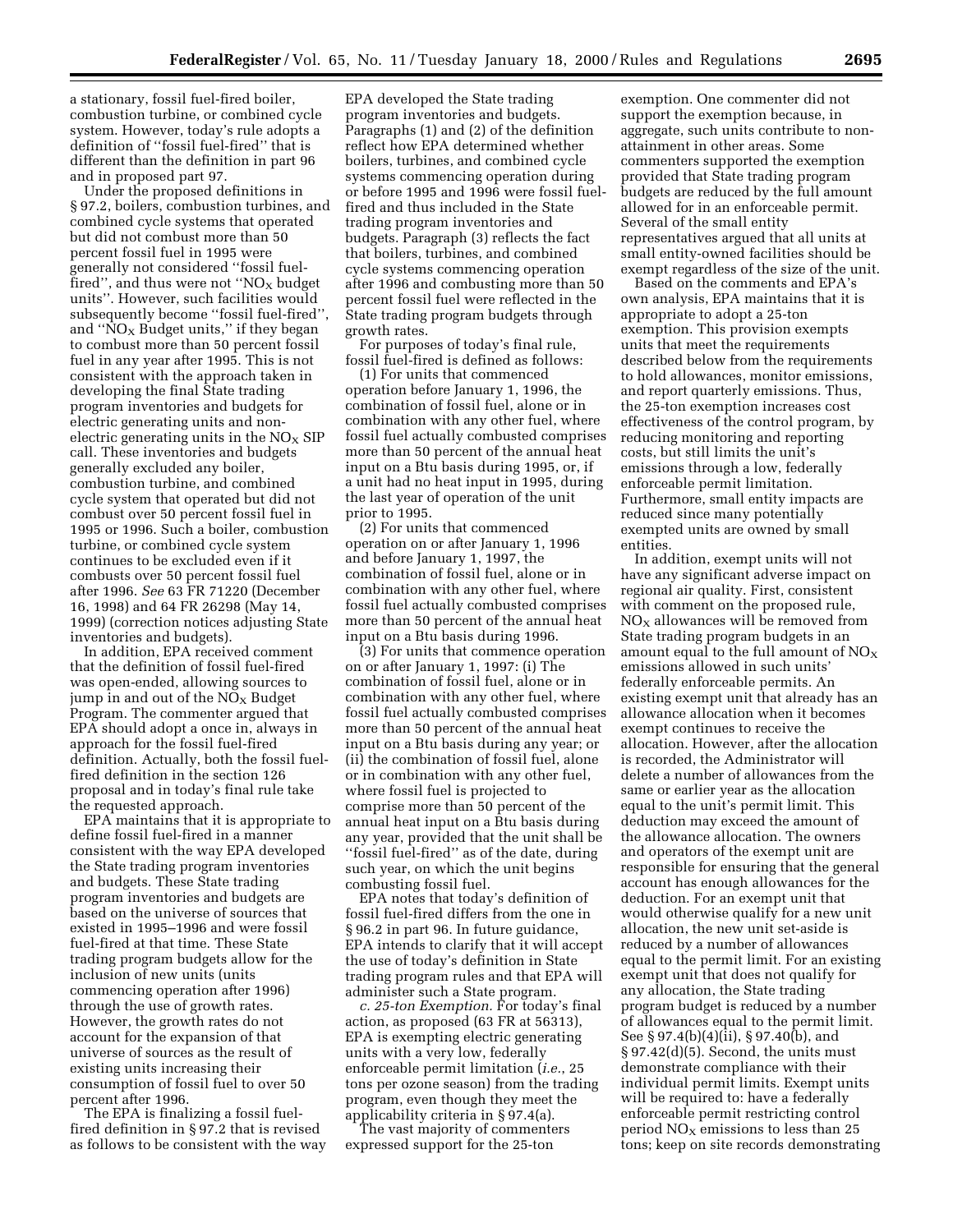that the conditions of the permit were met, including restrictions on operating time; and report hours of operation during the ozone season to the permitting authority. See § 97.4(b).

With regard to exempting all small entity-owned units, EPA maintains that an across-the-board exemption, regardless of the units' emissions, could not be supported because the cost and administrative burdens of the rule will not affect a significant number of small businesses nor will it significantly or disproportionately impact these small businesses. See section IV.B and EIA for discussion of economic impact on small entities. Furthermore, the trading program already allows expensive-tocontrol units the option to buy allowances and not install controls and provides for simplified, less expensive monitoring of oil or gas-fired units with low emissions. Therefore, EPA is basing the exemption on the unit's allowed emissions.

Thus, for today's final rule, EPA is allowing electric generating units with a 25-ton ozone season enforceable permit limitation to be exempt from the trading program. However, today's final rule revises the language in § 97.4(b), which sets forth the exemption, by reorganizing the section to resemble the order of provisions in the retired unit exemption (§ 97.8) and by adding some provisions to make the section clear and complete. Section 97.4(b)(1) states a unit that has a federally enforceable permit with a NO  $_X$  emission limitation restricting  $NO<sub>x</sub>$  emissions to 25 tons or less during a control period and that meets certain ongoing requirements is exempt from the  $NO<sub>x</sub>$  Budget Trading Program, except for the provisions of § 97.4 and subparts E, F, and G and the definitions, measurements, and time computation provisions in §§ 97.2, 97.3, and 97.7. This is similar to the language in the retired unit exemption. In particular, subparts E, F, and G must apply since exempt units may be allocated allowances. Also included in § 97.4(b)(1) are the provisions explaining that the  $NO<sub>x</sub>$  emission limitation must restrict unit operating hours based on the unit's maximum potential hourly  $NO<sub>X</sub>$  mass emissions. The final version of § 97.4(b)(1) includes provisions in the proposed §§ 97.4(b) and (b)(3).

Section 97.4(b)(2) explains when the exemption takes effect. This is not clearly addressed in the proposal. Since the exemption is based on the unit having a federally enforceable permit with a specific  $NO<sub>x</sub>$  emission limitation, this provision states that the exemption generally takes effect on the dates such permit becomes final. However, if the

unit operates in a control period during the year, but before the specific date the permit becomes final in that control period , then the effective date is May 1 of the control period, provided the permit emission limitation and other requirements apply to the unit for the entire control period. If the emission limitation and other requirements do not apply to the entire control period, the effective date is October 1 after the control period. EPA is providing some flexibility for the exemption to apply before the final permit is issued because issuance of a permit with a 25-ton  $NO<sub>x</sub>$ emission limitation may be delayed even after the owners and operators request such a limitation. So long as the emission limitation applies to the entire control period, the exemption will cover that entire control period even if the final permit is issued later in the control period in the same year. Since the  $NO<sub>x</sub>$ Budget Trading Program limits emissions, and the required federally enforceable permit must limit unit operating hours, and thus emissions, for control periods of May 1 through September 30, the exemption cannot cover any portion of a control period before the unit operates subject to the permit limit.

Sections 97.4(b)(3) and (4) are, for the most part, restatements of provisions in the proposed exemption provisions. The § 97.4(b)(3) requirement to notify the Administrator of the issuance of the federally enforceable permit is set forth in proposed § 97.4(b). The § 97.4(b)(4)(i) and (iii) special provisions are reflected in proposed §§ 97.4(b) and (b)(2). The recordkeeping provision in § 97.4(b)(4)(iv) is like the one in proposed § 97.4(b)(1) but adds a 5-year limit on the recordkeeping requirement unless otherwise requested by the permitting authority or the Administrator. The provision also explicitly states that the owners and operators bear the burden of proving that they meet the operating hours restriction. This provision is similar to the recordkeeping requirement for the retired unit exemption. A parallel change is made in § 97.4(b)(4)(vi). Under the change a unit loses its exemption on the first date on which the unit does not comply with the operating hours restriction or with or with regard to which the owner and operators fail to meet their burden of proving compliance.

The § 97.4(b)(4)(ii) provisions (along with provisions in § 97.40(b) and § 97.42(d)(5)(ii)) address the treatment of exempt units in the State trading program budgets. As discussed above, an existing, exempt unit that qualifies for  $NO<sub>X</sub>$  allowance allocations under

§ 97.42(a) through (c) will still receive such allocations. For past control periods when the unit was required to monitor under subpart H of part 75, only heat input data monitored under subpart H of part 75 will be used in determining the unit's allocations. After recording the allocation in a general account, the Administrator will subtract and retire allowances equal to the  $NO<sub>x</sub>$ emission limitation in the unit's permit from the general account. (The reference to ''allowance surrender'' requirements in the definition of " $NO<sub>X</sub>$  allowance deduction'' is replaced by a reference to ''allowance withdrawal'' requirement, which more accurately describes this (and other) non-emissions related deductions). This is a reasonable way to reflect the unit's current  $NO<sub>x</sub>$  emissions since the unit is now exempt from monitoring its emissions under subpart H of part 97. The allocation will be recorded in a general account specified by the owners and operators, rather than a unit account. This approach will allow the Administrator to avoid maintaining a separate unit account for such a unit, which does not need a unit account since the unit is exempt from end-ofyear compliance requirements. In contrast to existing units, a new, exempt unit is not allocated allowances. A new, exempt unit will probably not monitor under subpart H of part 75 during any control period on which allocations would otherwise be based. In fact, one purpose of obtaining the exemption is to avoid monitoring. However, the State trading program budget must still reflect the unit's  $NO<sub>x</sub>$  emission limitation. Consequently, as noted above, the Administrator will retire allowances (under  $\S 97.42(d)(5)(ii)$ ) equal to the unit's permit  $NO<sub>x</sub>$  emission limitation from the set-aside available to new units. A similar approach is taken for exempt units that neither receive allocations nor qualify as new units: allowances equal to their permit  $NO_X$ emission limitation are retired from the appropriate State trading program budget. Since these exempt units also will not monitor their emissions, their permit limits determine the amount of retired allowances.

Further, the  $\S 97.4(b)(4)(v)$  provision makes explicit the implicit requirement that a unit comply with part 97 requirements for any period when the unit is not exempt. If a unit loses the exemption with respect to a given control period,  $\S 97.4(b)(4)(ii)$  sets the date on which the unit loses the exemption as the date deemed to be the unit's commencement of operation or commercial operation for purposes of permitting, allowance allocation, and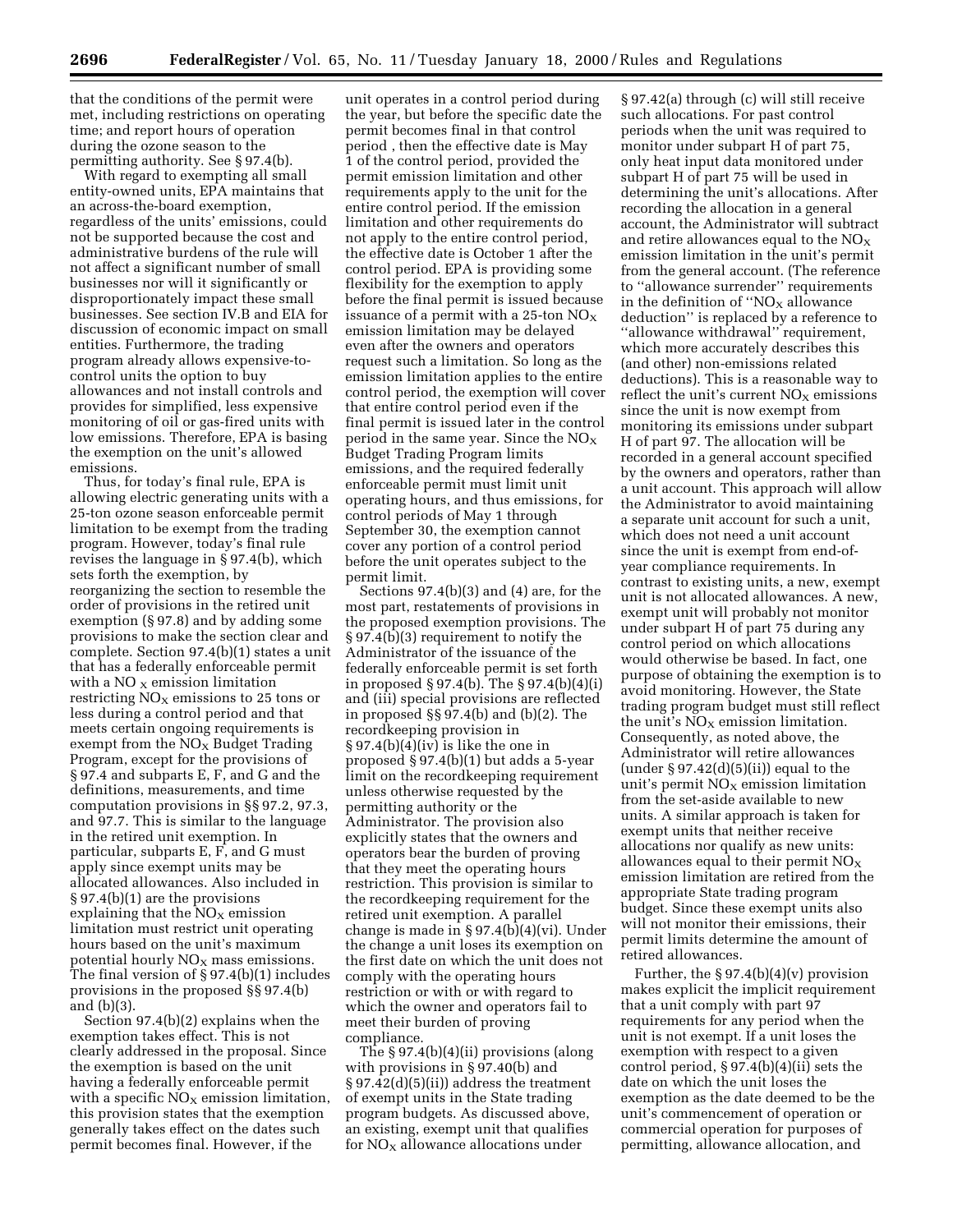monitoring. This is similar to the provision in the retired unit exemption concerning loss of the exemption. This means that a unit that loses its § 97.4(b) exemption during a control period must (like a unit that loses its § 97.5 exemption during a control period) monitor its emissions, and hold allowances, for the rest of the control period. The owners and operators must also apply for a permit. The proposal treated October 1 after the loss of the exemption as the commence operation or commercial operation date. The approach in the proposal would result in there being no accounting for the unit's emission above its permit limit during the control period in which the unit lost its exemption. This could result in total emissions of large EGUs and non-EGUs exceeding the State budget. To prevent this, the final rule requires a unit that loses its exemption to meet the requirement to monitor and hold allowances as of the date of the loss of the exemption. This is consistent with the comments stating that the exemption provisions should not result in contributions to nonattainment in other areas.

In addition to the revisions to § 97.4(b), references to the exemption under that section are added in various places in part 97 where the other exemption from the trading program, i.e., the retired unit exemption, is already referenced. See, e.g., § 97.6(c)(6), (f)(1), and (g),  $\S 97.22$  (d)(1), and  $§ 97.70(d)(4)(i).$ 

*d. Opt-in Units.* For today's final action, as proposed (63 FR at 56311), EPA is allowing certain, additional units to voluntarily participate in (opt-in) the trading program. These units must not be otherwise subject to the  $NO<sub>x</sub>$  Budget Trading Program, must not be exempt under § 97.4(b), and must be units that are operating, that vent all of their emissions to a stack, and that are located in a State or portion of a State where a finding is made under section 126, but are not named in a petition.

A few commenters noted that there should not be a voluntary opt-in program. However, most commenters expressed support for an opt-in program. One commenter supported adding mobile and area sources through provisions for credit-based programs. However, another commenter expressed opposition to including mobile sources unless a firm cap is established for that sector. Some commenters expressed support for allowing smaller sources to opt-in but noted that part 75 CEMS requirements should not be imposed on these sources.

After considering the comments received, EPA maintains that it is

appropriate to allow individual units the opportunity to opt-in to the Federal program for purposes of the section 126 remedy if the units meet certain conditions. The units must not be covered by § 97.4(a) or an exemption under § 97.4(b) or § 97.5. This prevents units from obtaining an exemption from the program and then re-entering the program as opt-ins, which would impose a significant administrative burden on the Administrator and permitting authorities and provide opportunities for gaming, i.e., to obtain allowances based on a different, more advantageous baseline. The units also must be located in a ''State'', which is defined as a State or portion of a State for which a section 126 remedy is promulgated under § 52.34, must be operating, and must vent to a stack and be able to monitor  $NO<sub>X</sub>$  mass emissions according to part 75. There may be individual units not included in the trading program that emit significant amounts of  $NO<sub>X</sub>$  and are able to achieve cost-effective reductions. The opt-in provisions can further reduce the cost of achieving  $NO<sub>x</sub>$  reductions by allowing these units to join the  $NO<sub>x</sub>$  Budget Trading Program and make incremental, lower cost reductions, freeing  $NO<sub>X</sub>$ allowances for use by other  $NO<sub>x</sub>$  Budget units. This would reduce the overall cost of compliance for the program.

For the same reasons discussed in the final  $NO<sub>x</sub>$  SIP call (63 FR at 57463– 57464), EPA does not support including mobile and area sources in a voluntary opt-in program. Mobile and area sources are not included in the trading rule because of EPA's concerns relating to ensuring that reductions are real and verifiable, to developing and implementing procedures for monitoring emissions, and to identifying responsible parties for the implementation of the program and associated emissions reductions. As discussed in the final  $NO<sub>X</sub>$  SIP call (63) FR at 57464), EPA remains willing to consider adding mobile or area sources to the trading program in the future. However, due to the problems associated with program integrity, emissions monitoring, and accountability, EPA concludes that it is not appropriate to include mobile and area sources in the Federal  $NO<sub>x</sub>$  Budget Trading Program at this time.

The EPA does not agree that there should be special, less expensive monitoring methods for opt-in units than for other, similar  $NO<sub>x</sub>$  Budget units in order to encourage more units to opt in. Before a unit opts in, the unit is not included in the State trading program budget and is not covered by the  $NO<sub>x</sub>$ cap imposed by the Federal  $NO<sub>x</sub>$  Budget

Trading Program. When a unit opts in, it is allocated allowances that are in addition to the State trading program budget and that increase the  $NO<sub>x</sub>$  cap to cover emissions from the opt-in unit. The opt in unit, like all other units under the  $NO<sub>x</sub>$  cap, must comply by holding allowances covering control period emissions. In general, owners or operators will opt-in only if they believe they will be able to make reductions at the unit and then retain some of the allocated allowances for sale. Because the opt-in unit must comply by holding sufficient allowances and particularly because the unit will be selling allowances for the compliance at other units, it is important that the opt-in unit's emissions be monitored in an accurate manner consistent with monitoring for all other units under the  $NO<sub>x</sub>$  cap and in the trading program. Providing an opt-in unit with an alternate monitoring methodology that is less accurate than that for a similar unit required to be in the Federal  $NO<sub>x</sub>$ Budget Trading Program could result in actual emissions being higher than reported emissions from the opt-in unit. The opt-in unit would then be able to save more allowances that could be used for sale because of the lower reported emission values. For other units that purchase allowances from opt-in units, emissions will be higher by a tonnage amount equal to the number of purchased allowances. The net result of higher than reported opt-in unit emissions and higher non-opt-in unit emissions is higher overall  $NO<sub>x</sub>$ emissions that may result in exceedence of the  $NO<sub>x</sub>$  cap.

However, EPA agrees that it is appropriate to have monitoring methods other than CEMS for smaller and less frequently operated units, whether or not they are opt-in units. All units participating in the Federal  $NO<sub>x</sub>$  Budget Trading program must qualify for such monitoring methods by meeting the same criteria. In the final  $NO<sub>x</sub>$  SIP call, EPA included revised provisions to part 75 that allow greater flexibility in monitoring for units with low emissions. These methods are also available to sources in the Federal  $NO<sub>x</sub>$ Budget Trading Program. See the discussion in section III.B.4 of this preamble for more information on the different monitoring approaches allowed under part 75.

#### 2. Trading Program Budget

In the October 21, 1998 section 126 proposal, EPA discussed the calculation of State specific aggregate emission levels, proposed that the section 126 trading program budget in each State would equal the State specific aggregate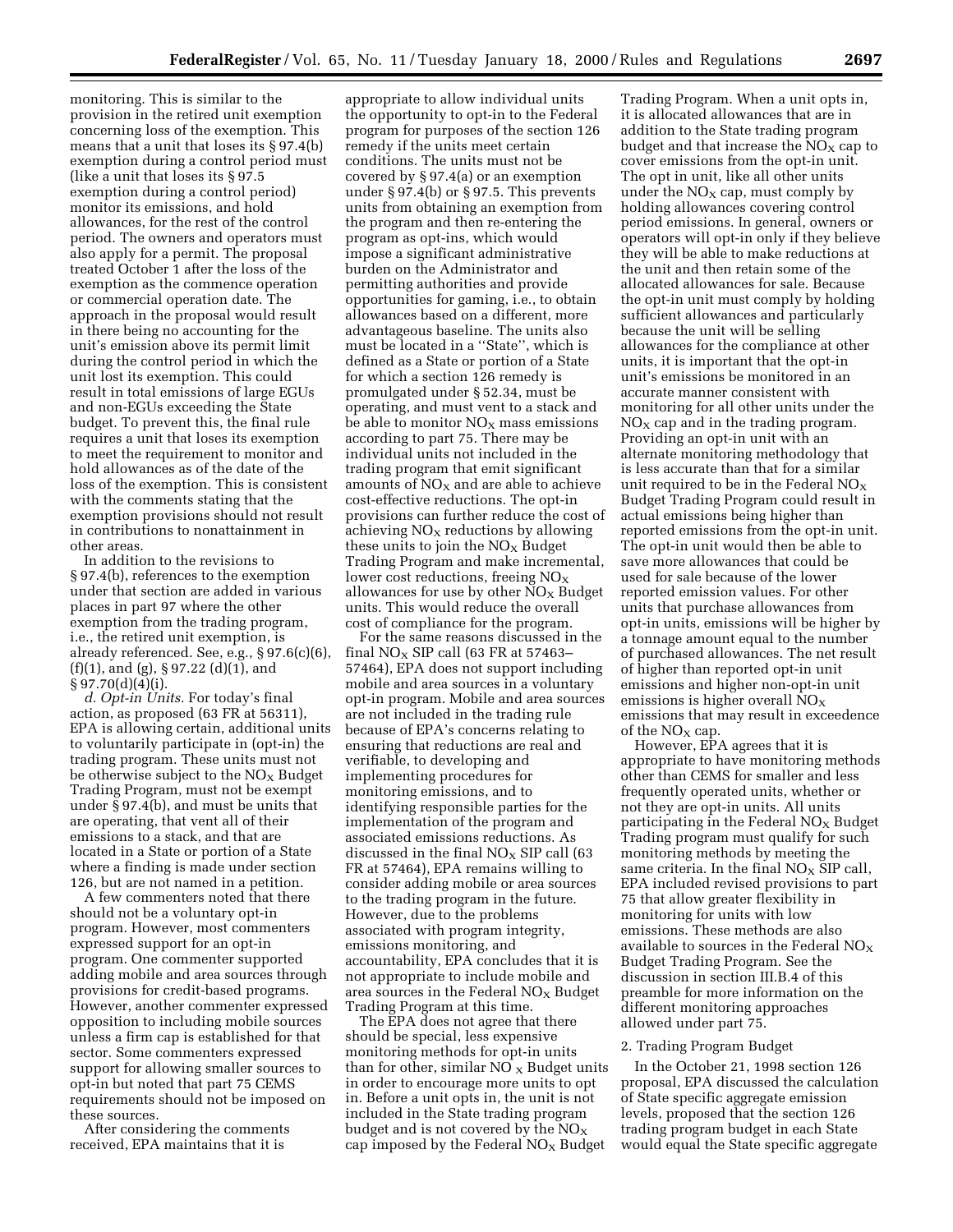emission levels, and proposed several methods for determining  $NO<sub>x</sub>$  Budget unit allocations. The EPA finalized the methodology used to determine the State aggregate emission levels, and therefore the trading program budget as well, in the May 25, 1999 section 126 final rule. This section of the preamble summarizes the method for calculating the trading program budget.

As discussed in Section III.A.1. of this preamble, in the May 25, 1999 section 126 final rule, EPA finalized the methodology used to determine the  $NO<sub>x</sub>$ emissions budget, *i.e.,* the total amount of  $NO<sub>X</sub>$  allowances allocated to all units subject to the Federal  $NO<sub>x</sub>$  Budget Trading Program in any State for purposes of any section 126 finding. That method used to calculate the total available allowances was consistent with the method used in developing the  $NO<sub>x</sub>$  SIP call budgets in part 51, as described in the final  $N\overline{O}_X$  SIP call. In the May 25, 1999 section 126 final rule (64 FR at 28309), EPA determined that the total tons of  $NO<sub>X</sub>$  allowances allocated under the trading program (other than compliance supplement pool credits) will be equivalent to the sum of two tonnage limits:

(a) The total tons of  $NO<sub>x</sub>$  that large EGUs in the program would emit in an ozone season after achieving a 0.15 lb/  $mmBtu NO<sub>X</sub>$  emissions rate, assuming historic ozone season heat input adjusted for growth to the year 2007; plus

(b) The total tons of  $NO<sub>x</sub>$  that large non-EGUs in the program would emit in an ozone season after achieving a 60 percent reduction in ozone season  $NO<sub>x</sub>$ emissions compared to uncontrolled levels adjusted for growth to the year 2007.

The number of tons in each State or partial State trading program budget can be found in Appendix C of the final part 97. The emission levels for each State reflected in Appendix C are consistent with the revised inventories and State budgets described in the December, 1999 SIP call inventory notice. Where only partial portions of States are covered by this rulemaking, the State trading program budgets reflect only the portions of the States that are covered. This is because each State trading program budget includes emissions only from the sources affected by the control remedy in this section 126 rulemaking.

The State trading program budgets are also addressed in § 97.40 of today's rule. Section 97.40 includes some changes from part 96 and the October 21, 1998 section 126 proposal. Under § 96.40, the State trading program budget is determined by the State in the SIP. In contrast, § 97.40 reflects the fact that

part 97 creates a federally administered trading program where the State trading program budgets are determined by the Administrator and are reflected in Appendix C of part 97. Moreover, § 97.40(b) provides that a State trading program budget for a control period may be reduced, before the budget is allocated, by the permit limit of each unit exempt under § 97.4(b) in the State. The reduction is required if allowances equal to the permit limit are not already being withdrawn either by deducting allowances equal to the permit limit from the general account of the unit's owners and operators after the unit is allocated allowances as an existing unit or by reducing the new unit allocation set-aside for the control period. As discussed above in Section III.B.1.c. of this preamble, this ensures that exempt units do not have any significant adverse impact on air quality. In addition, today's rule eliminates, as redundant, the definition of ''trading program budget'' in § 97.2 and instead explains in § 97.40 that the Administrator will allocate each State trading program budget in accordance with §§ 97.41 and 97.42. In light of the provisions in § 97.40 and Appendix C, the language in the existing § 52.34(j)(3) describing the calculation of the State trading program budgets is redundant and is therefore removed. The State trading program budgets reflected in Appendix C and referenced in § 97.40 are calculated in a manner consistent with the calculation description in § 52.34(j)(3).

#### 3.  $NO<sub>x</sub>$  Allowance Allocations

While the May 25, 1999 section 126 rule finalized the methodology for determining the State aggregate emission levels, the Agency did not finalize the methodology for determining the  $NO<sub>X</sub>$  Budget Unit allocations in the May 25, 1999 final rule. Rather, the Agency laid out a default emission limitation methodology that would be used to calculate the unit-specific emission limitations in the event the Administrator failed to promulgate the Federal  $NO<sub>x</sub>$  Budget Trading Program. With today's action, the Administrator is promulgating the provisions of the Federal  $NO_X$  Budget Trading Program including the allocation methodology (§§ 97.41 and 97.42) and the specific unit allocations (Appendices A and B). Therefore, the allocations and methodology described in the final part 97 replace the default emission limitation methodology specified in the May 25, 1999 rule. The final part 97 includes provisions for the timing of determining allocations and the

methodology for determining allocations for existing and new units.

Sections III.B.3.a. (electric generating units) and III.B.3.b. (non-electric generating units) describe the specific allocation methodologies included with today's rule.

*a. NO*X *Allowance Allocation Methodology for Electric Generating Units. i. Timing Provisions.* Under the Federal  $NO<sub>X</sub>$  Budget Trading Program, the Administrator determines the  $NO<sub>X</sub>$ allowance allocations and records them in the  $NO<sub>X</sub>$  Allowance Tracking System (NATS). This section lays out when the Administrator will determine the allowances for a particular control period and what baseline period will be used to determine those allocations.

(1) *When Will the Administrator Determine Allocations?* In the October 21, 1998 section 126 proposal, EPA proposed to determine allocations 3 years ahead of each applicable control period. The Agency did not receive any adverse comment on this specific proposal. Most commenters favored providing more time for sources to know their allocations for any given control season. They suggested that knowing the allocations in advance would provide for the development of forward markets and would provide greater certainty for source compliance planning.

Therefore, as proposed, the Administrator will record NOX allowances in the  $NO<sub>x</sub>$  Allowance Tracking System (NATS) at least 3 years prior to each relevant control season. As discussed in section III.A.2.e. of this preamble, for the 2003, 2004, 2005, and 2006 allocations, the Administrator records the allocations in the NATS by May 1 of the year that is 3 years prior to the control season for which the allocations are being recorded. For each subsequent allocation the Administrator records the allocations in the NATS after compliance has been determined for the control season that is 4 years prior to the applicable control season. These provisions are consistent with the minimum timing requirements for the  $NO<sub>x</sub>$  Budget Trading Program specified in the preamble to the final  $NO<sub>x</sub>$  SIP call. As discussed in the October 21, 1998 section 126 proposal, as well as the October 27, 1998 final  $NO<sub>X</sub>$  SIP call, EPA believes that it is important to determine the allocations a few years ahead of the compliance period to provide some predictability for sources in their control planning and to build confidence in the market.

As stated above, the EPA will determine allocations and record them in the NATS on an annual basis 3 years prior to the relevant control period. This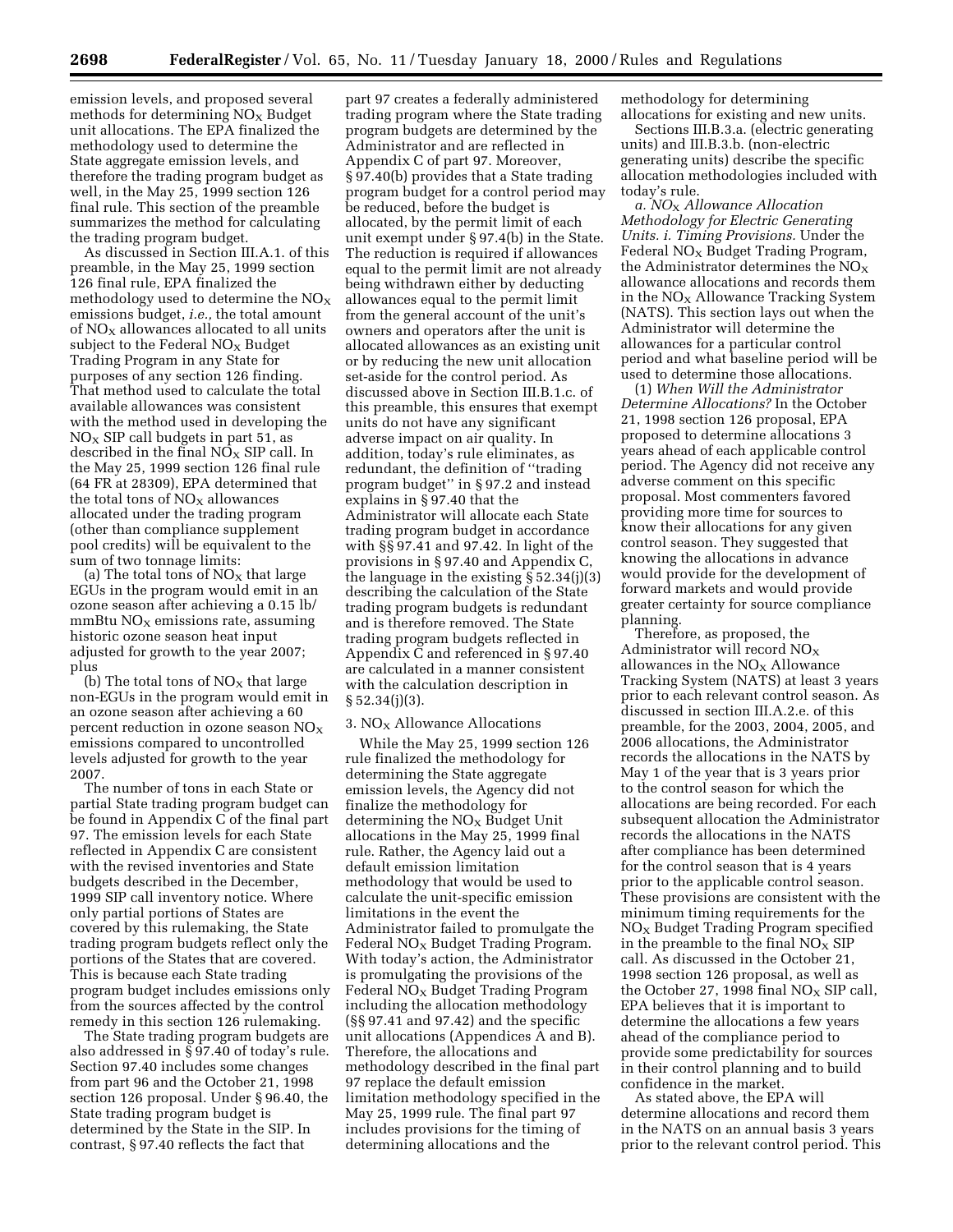will allow a State, as part of an approved SIP, to submit allocations up to 3 years prior to the relevant control period and have those allocations replace the allocations EPA was planning to issue as part of the Federal  $NO<sub>x</sub>$  Budget Trading Program. By recording allocations in accounts one year at a time, EPA is providing States the ability to replace a section 126 action with an approved SIP while still ensuring that sources receive allocations at least 3 years prior to the relevant control season.

(2) *Will the Agency update the allocations periodically?* In the October 21, 1998 section 126 proposal, the Agency proposed to use the same allocations for the first 3 years of the program, unless a State replaces a section 126 action with its own allocations in an approved SIP. After the initial three year period, EPA proposed to update the allocations on an annual basis 3 years prior to the relevant control season.

The Agency received numerous comments arguing against the proposed schedule and supporting longer-term or permanent allowance allocations. Several commenters suggested that the proposed schedule would be administratively cumbersome and would create uncertainty and risk for sources regarding investments in control technologies. Two commenters stated that annually updating allocations would provide incentives to generate more electricity and create market distortions and that EPA has not fully evaluated all of the implications of updating the allocations. These commenters (as well as others) expressed support for 5- to 10-year allowance allocations.

Other commenters favored some form of updating of allocations, provided the updates were done based on output data rather than heat input data. Another commenter noted that EPA should periodically re-allocate  $NO<sub>X</sub>$  allowances based on actual operating performance of the sources. These commenters noted that an updating output-based allocation system has the potential to reward and encourage efficiency.

The Agency agrees with the commenters who suggested that updating output-based allowance systems for electric generating units reward and encourage efficiency, but also agrees with the commenters who stated that updating allocations, whether input or output-based, provide incentives to generate more electricity. The Agency commissioned an analysis of the impacts of permanent allocations versus updated allocations in order to respond to the comments received on

the proposal and to assist in determining the most appropriate method for distributing  $NO<sub>X</sub>$ allowances. The results of the analysis as well as a description of the methodology can be found in the report, ''Economic Analysis of Alternative Methods of Allocating  $NO<sub>x</sub>$  Emissions Allowances'' (Docket A 97–43, Category XI–B–01). The analysis described in the allocation report (Docket A 97–43, Category XI–B–01) predicted that updating allocation systems when compared to permanent allocation systems will result in generally lower nationwide emissions  $NO<sub>X</sub>$  as well as some ancillary emissions), and, in particular, more generation in the capped region, and so less  $NO<sub>x</sub>$ emissions increase (*i.e.,* ''leakage'') outside the capped region.

After reviewing the comments and looking at the results of the allocation report (Docket A 97–43, Category XI–B– 01), the Agency has decided to include an updating allocation approach in the Federal NO  $_{\rm X}$  Budget Trading Program. The allocation report (Docket A 97–43, Category XI–B–01) indicated that, depending upon the data used in the allocations, an updating system can result in ancillary environmental benefits. The report provided results that supported the comments that asserted that updating allocations can result in increased generation from relatively more efficient, and thus lower emitting sources and decreased generation from relatively less efficient, higher emitting sources. This can result in lower nationwide emissions. In addition, the allocation report indicated that updating systems can result in less leakage of  $NO<sub>x</sub>$  emissions outside the section 126 control area. Leakage refers to  $NO<sub>X</sub>$  emissions increasing outside of the section 126 control region as a result of a cap being placed on  $NO<sub>x</sub>$  emissions within the section 126 region. Imposition of the  $NO<sub>x</sub>$  cap encourages some existing electricity generation to be shifted outside the section 126 region and some new sources to locate outside, rather than inside, the section 126 region. An updating system can result in decreased  $NO<sub>X</sub>$  emissions outside of the section 126 control area relative to a permanent allocation system.

Some of these benefits of updating resulted from the fact that updating provides a mechanism for incorporating new sources into the program, rather than requiring new sources to purchase all the allowances they need for operation from the market. With updating allocations, new sources can be incorporated into the allocations for existing units once the system is updated. Prior to the update, new

sources can receive allocations from a new source set-aside. Under a permanent system any new source setaside would be exhausted at some point, resulting in new sources having to purchase all of the allowances they need to operate.

The Agency believes that new sources should be allocated allowances, rather than being required to purchase allowances. The analysis described in the allocation report (Docket A 97–43, Category XI–B–01) indicates that an updating system can achieve ancillary environmental benefits relative to a permanent system in part because new, more efficient sources locate in the section 126 region if allowances are available to them. Requiring new sources to purchase all the allowances they need to operate, as opposed to making them available through an updating mechanism, would raise the cost of locating within the section 126 region for new sources. If new sources are built within the section 126 control region, generation from new sources can replace some generation from existing sources, resulting in ancillary environmental benefits within the section 126 region. New sources tend to be more efficient and emit at lower emission rates. Additionally, allocating to new sources through an updating mechanism could limit the potential leakage of emissions outside of the section 126 region.<sup>9</sup>

However, rather than an annually updating approach as proposed, the Agency will update the allocations every 5 years. Updating the allocations every 5 years provides a reasonable balance between two important, but countervailing factors: (i) accommodating changing electricity market conditions (by incorporating new sources and reflecting generation changes) and encouraging generation efficiency that can result in ancillary environmental benefits, and; (ii) giving sources more certainty for their compliance planning. The first factor tends to support more frequent updating, while the second factor tends to support less frequent updating.

Most of the commenters suggested that EPA issue allocations for a longer time period (at least 5 years). The Agency agrees with the commenters that an annually updating system could

<sup>9</sup>The Agency notes as well that some consumer benefits could result from updating the allocations periodically. The allocation report indicated that relative to a permanent allocation system, under an updating system, consumers pay less for electricity resulting in increased consumer surplus (see Docket A 97–43, Category XI–B–01). However, EPA is not relying on such considerations in deciding to periodically update allocations.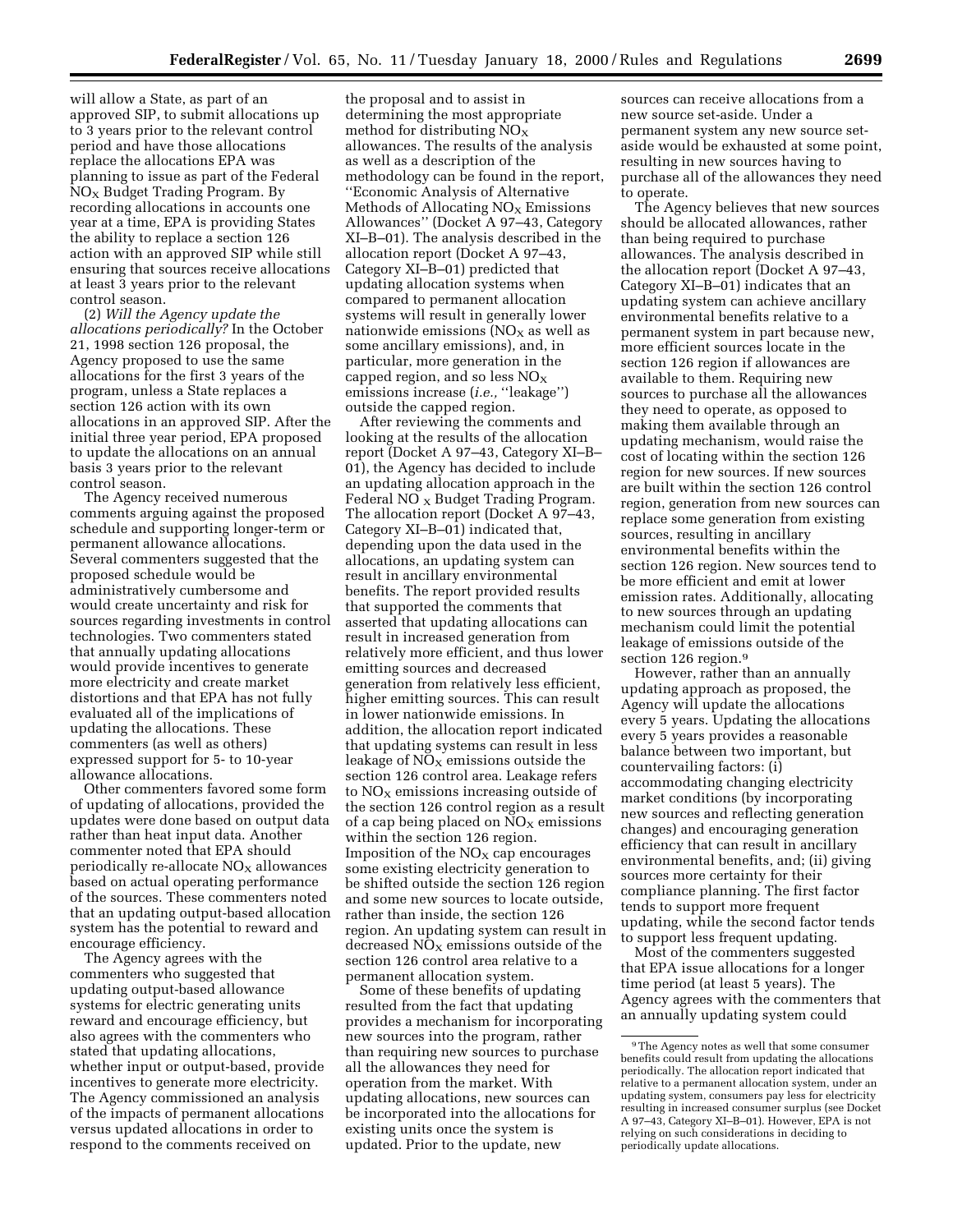create a level of uncertainty for sources that may interfere unduly with compliance planning and cause market distortions even though that uncertainty is reduced by issuing the allowances at least 3 years prior to the relevant control period.

Therefore, the final rule provides that while the Agency will not record the allocations in the unit accounts until April 1 of the year 3 years preceding each relevant control period, the allocations for 2004, 2005, 2006, and 2007 will be the same as the allocations for the 2003 control period. After this initial five year period, EPA will update the allocations every 5 years while still ensuring that sources know their allocations 3 years prior to the relevant control season. For example, by April 1, 2005, sources will know their allocations for the control periods 2008– 2012. By April 1, 2010, sources will know their allocations for the control periods 2013–2017.

(3) *What baseline will be used for determining the allocations?* In the proposed part 97, the Agency based the initial 3 years of allocations for large electric generating units on the average of the data for the two highest control periods from the years 1995, 1996, and 1997. For the subsequent annual updates, EPA proposed to use a single year's worth of data as the basis for allocating to existing EGUs. For example, the 2006 allocations would be based on data from 2002, and the 2007 allocations would be based on data from 2003.

A few commenters supported the Agency's proposed approach of using data from the average of the highest two ozone season values from the period 1995, 1996 and 1997. However, several commenters requested variations on the baselines used for their particular allocations. A number of commenters noted that due to exceptional circumstances (generally in 1995 and 1996), such as mothballing, construction, repairs, etc., the data for certain units are too low and as a result the affected utilities would be denied a fair and adequate level or amount of allocations for these units. Other commenters noted generally that EPA should consider claims of atypical baseline years in developing allocations. Several commenters suggested that EPA should allow sources to use 1998 data (in addition to data from the previous years) in determining the allocations. The majority of commenters suggested using multiple years of data rather than a single year for both the initial and subsequent allocations.

The Agency proposed using data from 1995, 1996, and 1997 (the average of the

data from the 2 highest years) in determining the initial allocations for electric generating units so that the initial allocations would better represent the operation of particular units. The Agency believes that an average of data from more than one year provides a more representative baseline than basing an allocation on data from one year which may not reflect representative operating conditions at a particular unit. The Agency used the most recent data available that had been through a public review process and, at the time of the proposal, 1998 data was not yet available. With the publication of the Notice of Data Availability on August 9, 1999, EPA now has 1998 data that has been publicly reviewed (See Section III.B.3.a.ii.(3) below about the sources of data used for allocations). EPA agrees with the commenters that sources should be able to use data from 1998 in determining their allocations. Therefore, the Agency is finalizing an initial allocation approach that bases the allocations on the average of the highest of 2 out of the *4* most recent years that have quality assured, publicly reviewed data (1995, 1996, 1997, 1998).

The Agency is making data from this additional year (1998) available for use in the 2003–2007 allocations to incorporate the most recent data available, but also to address comments received from sources who cited exceptional circumstances in more than 1 of the 3 years originally proposed as the basis for the initial allocation. The Agency believes that this adequately addresses exceptional circumstances since it allows sources to pick the 2 highest years out of a 4-year range. Thus, if a source faced exceptional circumstances in either 1 or 2 years between 1995 and 1998, data from the year(s) in which the exceptional circumstances occurred would not be used in the initial allocation. If circumstances occurred that reduced heat input for more than half of the years 1995–1998, it is highly questionable whether they should be considered ''exceptional'' and therefore not reflected in the allocations.

In the proposal, the Agency stated that after the initial allocation period, companies would be able to better accommodate variations in single year allocations through the trading market and company-wide compliance strategies and therefore the Agency proposed basing the annual updates on one year of data. However, because the Agency has moved from an annually updating allocation system (as described in the proposal) to a system that updates every 5 years, variations in allocations could have a more lasting effect. An

unusually low year of operation could affect allocations for 5 years if only one year of data is used as the basis for the update. Therefore, the Agency is finalizing an updating allocation approach for EGUs that bases the updated allocations on an average of the data from the 5 most recent years. The Agency is using all 5 of the most recent years to ensure that data from each year contributes to the eventual allocation level. If the Agency only selected one, or a couple of years as a baseline, sources could potentially have an incentive to operate more in the 1 or 2 years on which their allocation would be based because it would give them a higher baseline used in setting allocations. Using data from a larger number of years ( *i.e.,* 5 years) reduces significantly the ability of a source to distort its allocation by operating more in some years relative to other years.

However, for the period 2008–2012, data from the 5 years immediately preceding the year in which the allocations will be determined may not be available for all sources. Allocations will be based on an average of data from the years immediately preceding 2005 (the year in which the 2008–2012 allocations will be determined) for which data is available. The Agency expects sources to begin monitoring in 2002, and data should be available for the 2002, 2003, and 2004 control periods. Therefore, the 2008 through 2012 allocations will be based on the average of the data from the 2002, 2003, and 2004 control periods. For all subsequent updates, 5 years of data will be available and will be used in the allocations. For example, the 2013–2017 allocations will be based on the average of the data from the 2005, 2006, 2007, 2008 and 2009 control seasons.

*ii. Basis for EGU Allocations.* The Agency requested comment on three separate allocation methodologies for electric generating units in the October 21, 1998 section 126 proposal. Under the first option, EPA would allocate allowances based on the product of an emission rate in pounds of  $NO<sub>x</sub>/mmB$ tu and the total heat input for all units in the Federal NO<sub>X</sub> Budget Trading Program measured in mmBtus of energy utilized. The proposed part 97 included provisions implementing this approach. The second option described in the proposal allocated allowances to fossilfuel fired electric generation units in the Federal  $NO<sub>x</sub>$  Budget Trading Program based on the product of an emission rate in pounds of  $NO_X/kWh$  and the kWh of electricity generated. A third option considered by EPA allocated allowances to all large fossil fuel-fired electric generating units and non- $NO<sub>X</sub>$  emitting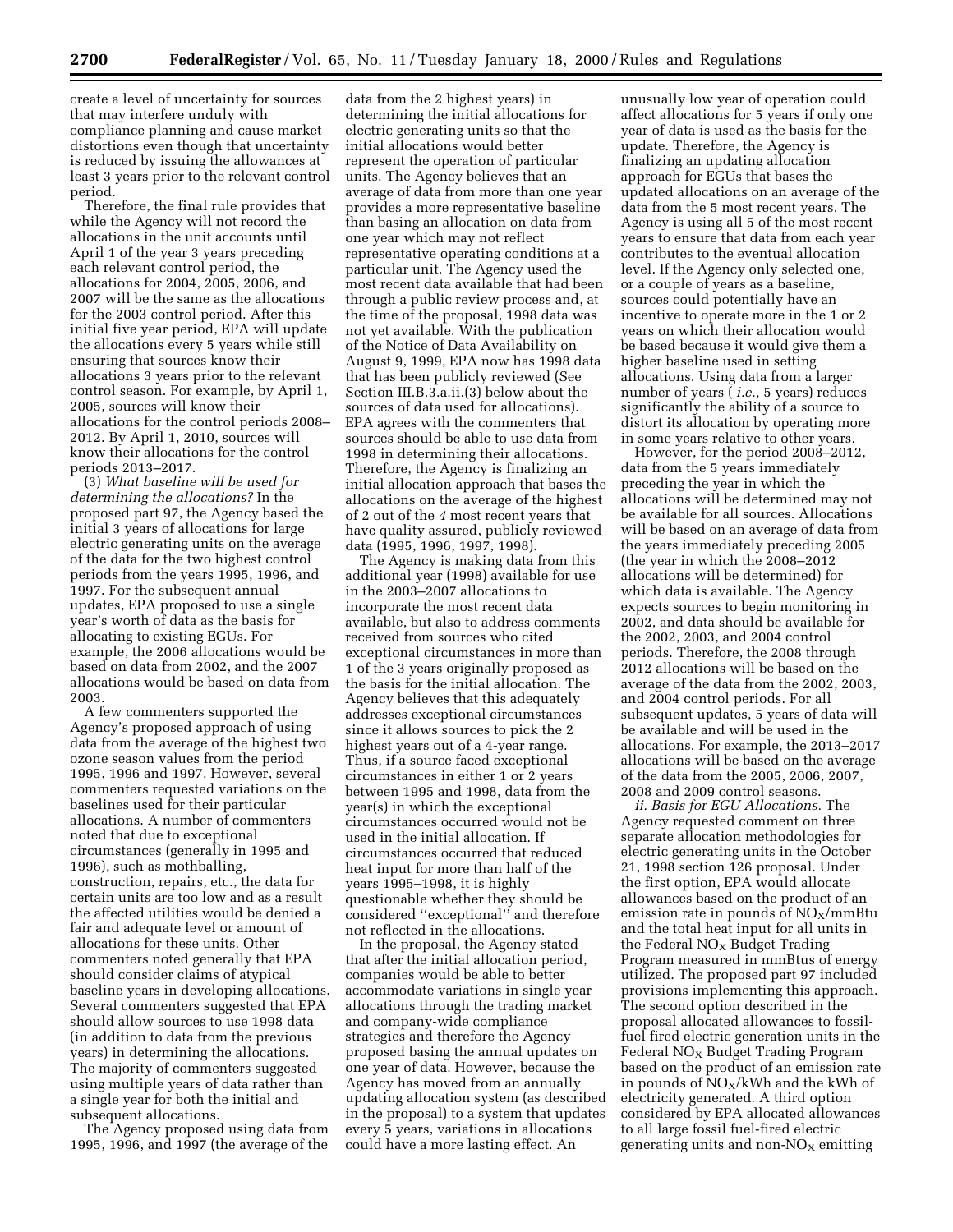electric generators, such as nuclear and renewable electric generating units, in the States covered by the section 126 rulemaking based on their electricity generation.

Section III.B.3.a.(ii)(1) explains that the allocations finalized with this rule replace the default emission limitation methodology finalized with the May 25, 1999 final section 126 rule. Section III.B.3.a.(ii)(2) summarizes the comments the Agency received on the three proposed allocation options, describes the Agency's commitment to adopting an output-based allocation approach, lays out the technical reasons why the Agency is issuing heat-input based allocations for the 2003–2007 control periods, and explains why the Agency can not issue output-based allocations until the 2008 control period. Section III.B.3.a.(ii)(3) discusses the sources of data used in determining the allocations, and Section III.B.3.a.(ii)(4) describes the final allocation approach for new sources. Finally, Section III.B.3.a.(ii)(5) summarizes the rule language included in the final part 97.

(1) *Default Emission Limitations.* In the May 25, 1999 final section 126 rule, EPA included a default emission limitation methodology that would provide unit specific emission limitations in the event that the Administrator failed to promulgate the Federal  $NO<sub>x</sub>$  Budget Trading Program. With today's action, the Administrator is promulgating the provisions of the  $Federal NO<sub>X</sub> Budget Trading Program$ including an allocation methodology and the specific allocations. The methodology and allocations specified in today's action replace the interim emission limitations promulgated with the May 25, 1999 section 126 rule.

As discussed in the May 25, 1999 final rule, EPA entered into a consent decree with the petitioning States that committed the Agency to developing a final section 126 remedy by April 30, 1999. However, the regulations setting forth the Federal  $NO<sub>x</sub>$  Budget Trading Program were not included with the May 25, 1999 section 126 rule because the Agency had not had sufficient time to respond to comments and make final determinations on allocations and other trading program provisions at the time of that rule. Therefore, as part of the May 25, 1999 section 126 rule, the Agency promulgated on an interim basis emission limitations that would be imposed in the event a finding under section 126 is made without the Administrator having promulgated the Federal  $NO<sub>x</sub>$  Budget Trading Program regulations. As part of today's action, the Agency is promulgating the

regulations setting forth the Federal  $NO<sub>x</sub>$  Budget Trading Program including the initial allocations. Therefore, the default remedy set forth in § 52.34(k) is superseded as a matter of law, and today's final rule deletes § 52.34(k) accordingly.

For similar reasons, the provisions in § 52.34(j)(1) and (2) that describe generally, and require promulgation of, the Federal NO  $_{\rm X}$  Budget Trading Program are superseded and deleted. In particular, the general statement of the emission limitation for the program in § 52.34(j)(1) is set forth in more detail in part 97 (i.e., §§ 97.6(c), 97.42(e), and 97.54).

(2) *Final EGU Allocation Methodology.* The Agency received numerous comments on the three proposed allocation methodologies for electric generating units. A number of commenters expressed support for an input-based allocation methodology. Some of the commenters that expressed support for a fossil fuel-based allocation methodology noted that the inclusion of nuclear or hydroelectric sources would be inequitable since these types of sources do not emit NO<sub>X</sub>. One commenter noted that allocations should be granted to these sources only if doing so would not reduce the State budget for fossil fuel-fired sources. A different commenter noted that outputbased allocations to all generation sources are inappropriate since they lead to an inappropriate redistribution of income from fossil to non-fossil sources. Another commenter noted that use of an output-based allocation system that includes non-fossil fuel-fired units will dramatically decrease the effective emissions rate to which fossil fuel-fired units are subject (i.e., to 0.12 lb/mmBtu or lower), which may affect the feasibility of compliance. However, a number of other commenters expressed support for an output-based allocation methodology. Some of these commenters support output-based allocations only for fossil fuel-fired units, while others expressed support for an output-based allocation methodology that is generation-neutral  $(i.e.,$  includes non-NO<sub>X</sub>-emitting generators). One commenter specifically expressed support for an output-based system that would include fossil fuel units and some non-emitting energy sources, such as wind, solar, biomass, and small hydroelectric facilities. A few commenters only generally expressed support for an output-based system, without stating whether the system should be generation neutral or based on fossil fuel units only.

Comments were also received on the potential effectiveness of an outputbased system to improve efficiency. One of the commenters that expressed support for an output methodology applicable only to fossil fuel units noted that improvements in the efficiency of the energy system will come from the overall stringency of the emissions cap, instead of the allocation methodology. One commenter noted that output-based allocations will provide little incentive for energy efficiency. Another commenter noted that an output-based allocation system has the potential to reward and encourage efficiency, but that it is difficult to evaluate the effectiveness and potential benefits until the details of this allocation system are finalized.

Others noted that there are difficulties and uncertainties associated with an output-based allocation procedure that should be resolved prior to implementation. However, a few of these commenters expressed support for an output-based allocation method that would incorporate non-fossil sources, and some added that an output-based, generation-neutral approach would result in greater air quality benefits.

One commenter generally opposed an output-based approach and noted that EPA does not have the legal authority to implement a section 126 regulatory scheme that includes fossil fuel and non-fossil fuel-fired units. This commenter added that output-based allocations would provide no air quality benefit, could hinder attainment of the NAAQS in some areas, would increase compliance costs, and would be difficult to implement. According to the commenter, output-based allocations would create tracking and administrative problems and would involve the added complications of obtaining steam output data and determining how it should be combined with the electricity output information.

The Agency agrees with the commenter who stated that improvements in the efficiency of the energy system will result from the overall stringency of the emissions cap. The ability for sources to sell surplus allowances provides an incentive for efficiency improvements in any given year, regardless of how the allowances are distributed.10 In general, the emissions reductions, improvements in energy efficiency, and any associated ancillary environmental improvements

<sup>10</sup>However, there is an offsetting factor under an updating heat input-based allocation method. Efficiency improvements could potentially reduce the number of allowances a unit receives in the future under that allocation method, thus providing a disincentive for efficiency improvements.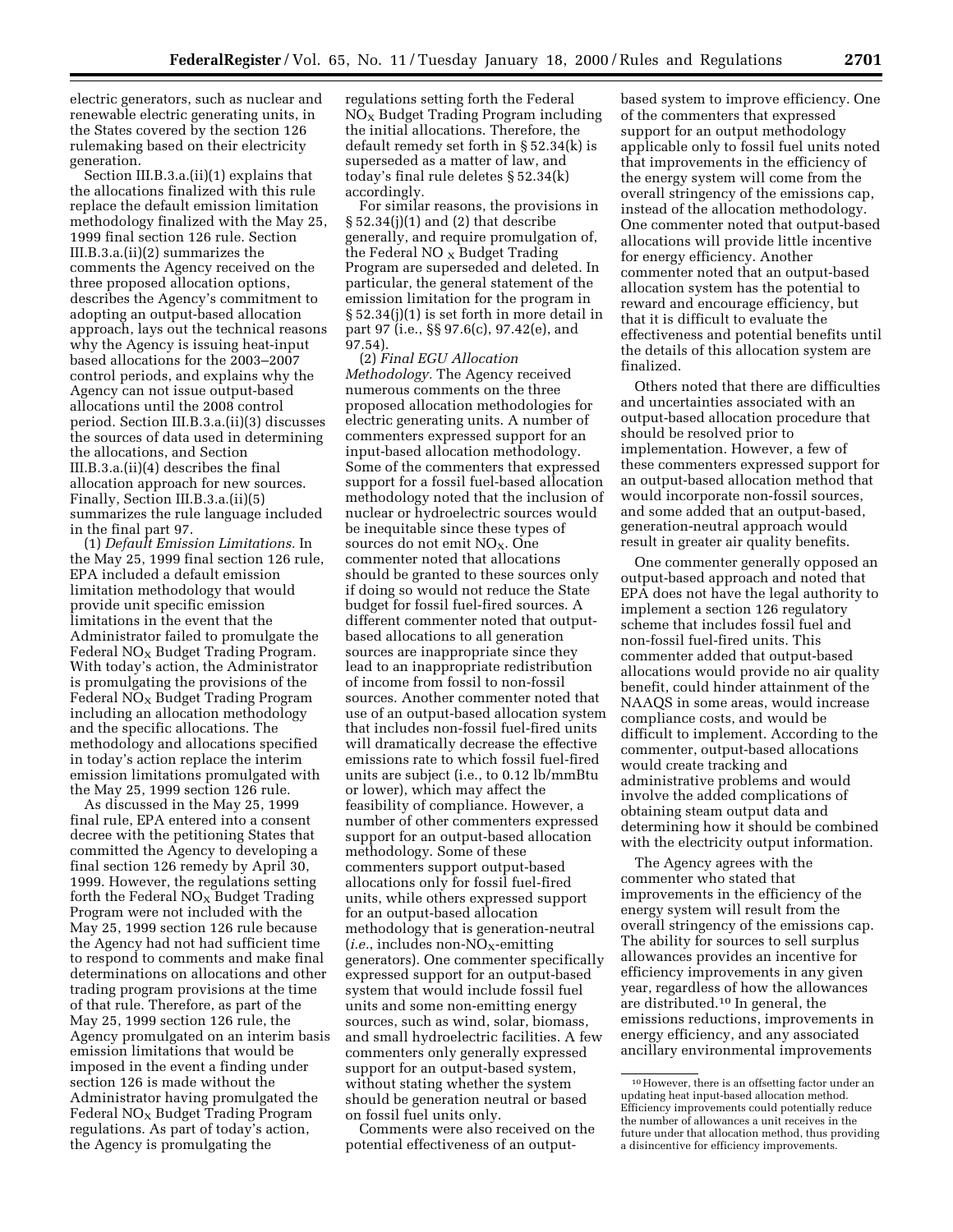will primarily come as a result of the cap on  $NO<sub>X</sub>$  emissions.

However, the Agency believes, based on a review of the comments and the results of the allocation report (Docket A 97–43, Category XI–B–01), that allocation methods can have an impact on electricity generation decisions. The Agency has carefully weighed the comments, considered the results of the report, and considered technical feasibility and data availability factors in making its allocation decision.

The Agency has concluded that an updating output-based approach is likely to result in more ancillary environmental benefits, lower emission control costs and lower fuel use than an updating heat input-based system. Therefore, the Agency has committed to adopting an output-based allocation system for the updated allocations in the section 126 control remedy.

However, the Agency has determined that a heat input based allocation is the most appropriate approach to use for the initial 2003–2007 allocation. Section 97.42 of today's rule describes this heat input methodology used to calculate the initial allocations. Appendix A contains the specific unit allocations that will be issued each year during the initial fiveyear period (2003–2007) for all the units affected by the control remedy under this section 126 rulemaking.

The Agency has decided to allocate on a heat input basis for the initial allocation period for a number of reasons. First, although the Agency has now put out for public comment data on electric generation from affected sources, the heat input data for the initial baseline period has undergone more extensive public review than the output data. In addition, the set of heat input data is more complete in that EPA has available measured heat input data, but not output data, for each affected unit. The heat input numbers also reflect the actual operation of each unit. The output data EPA has available to it is, in many cases, plant data that is apportioned to the unit level based on heat input. The EPA agrees with commenters that directly measured output data is more accurate than apportioned output data based on heat input. The accuracy of output apportionment based on heat input depends on whether the units at the plant actually have the same efficiencies. Any differences in the design of the units or their fuels makes it less likely for the efficiencies to be the same. Further, in order for a cogenerator to receive a  $NO<sub>X</sub>$  allowance allocation that reflects the efficiency of the unit's entire operation, instead of just the efficiency of the generation of

electricity, EPA would need thermal (steam) output data in addition to electric generation data. The Agency specifically solicited comment on steam (thermal output) data from cogeneration units in the original October 21, 1998 section 126 proposal. Based on available information (see docket A–97– 43, Category X–A–04), the Agency estimated that approximately 10% of the EGU units affected by this section 126 rule are co-generation units. However, in response to the proposal and the August 9, 1999 Notice of Data Availability, only two commenters provided steam data. Based on these comments and the Agency's estimate of the number of existing co-generation units, the Agency believes that it does not have a complete set of data for cogeneration plants.

Additionally, as pointed out by several commenters and based on the allocation report (Docket A 97–43, Category XI–B–01), the updating aspect of the allocations (not the initial allocation nor the input or output basis of the allocations) provides the incentives for behavior changes and thus, only differences between an input and output-based updating approach will yield a difference in expected behavior. Because the initial allocation is based on historical data and so reflects only actions already taken, it would not provide any incentives (either the potential negative or positive incentives pointed out by commenters) for future actions. In other words, basing the initial allocation on output as opposed to input would not result in any additional air quality benefits (or costs), changes in emissions control costs, or market distortions.

However, EPA's allocation report (Docket A 97–43, Category XI–B–01), as well as the commenters, project differences in environmental and emissions control costs between an output-based allocation system on an updating basis and a heat input-based allocation system on an updating basis. As discussed above, updating allocations provides a mechanism to allocate to new sources and can encourage generation efficiency. The allocation report indicates that an updating output system is likely to result in more generation efficiency and ancillary environmental benefits, relative to the updating heat input systems proposed in the October 21, 1998 section 126 proposal or the permanent allocation systems suggested by commenters. The analysis also shows that updating on the basis of fuel input rather than electricity output would result in higher emissions control costs and higher fuel use. Therefore, the

Agency is committing to issuing future regulations that adopt an updating allocation system based on output that will be used to determine allocations starting in the 2008 control period.

The Agency disagrees with commenters who suggest that an updating output system would provide no air quality benefit and could hinder attainment of the NAAQS in some areas. The Agency believes that a permanent allocation based on, output-based and input-based systems would result in the same air quality impacts, and that, on an updating basis, differences would likely exist. However, those differences would only be in ancillary environmental impacts and in emission control costs, not in the overall level or impact of ozone season NO  $_X$  emissions within the control region. Any method of distributing allowances in a program where  $NO<sub>X</sub>$  is capped will result in the same level of  $NO<sub>x</sub>$  emissions in the area that has been capped (see Docket A 97– 43, Category XI–B–01). Therefore, an output system would not hinder attainment of the NAAQS in any area covered by the Federal  $NO<sub>x</sub>$  Budget Trading Program.

The Agency reiterates that it is strongly committed to moving to an updating output-based allocation system as soon as practicable. However, 2008 is the first year for which output-based allocations can be determined.

For the reasons discussed above, EPA must obtain reliable and complete output data before issuing future allocations based on output. The monitoring and reporting requirements that are necessary to provide EPA with the appropriate output data are not yet in place. Questions related to the specific provisions of part 97 regarding output-based allocations have not yet been addressed as well.11 To collect the necessary output data, the Agency plans future rulemakings to revise the monitoring and reporting requirements. Revising the monitoring and reporting requirements for the EGU sources affected by the rule will enable the Agency to collect a complete set of reliable output data (both electricity generation and thermal (steam) data) in a consistent manner from all sources that may receive allocations. The Agency has committed to a schedule for developing the infrastructure necessary for collecting the data necessary for an updating output allocation system. The

<sup>11</sup>For example, at what output-based emission rate should new sources receive allowances, and if the Agency decides to allocate to non-emitting generation sources, what other changes to part 97 are necessary to include them in allocations but exclude them from other program requirements that are inappropriate for non-emitting sources.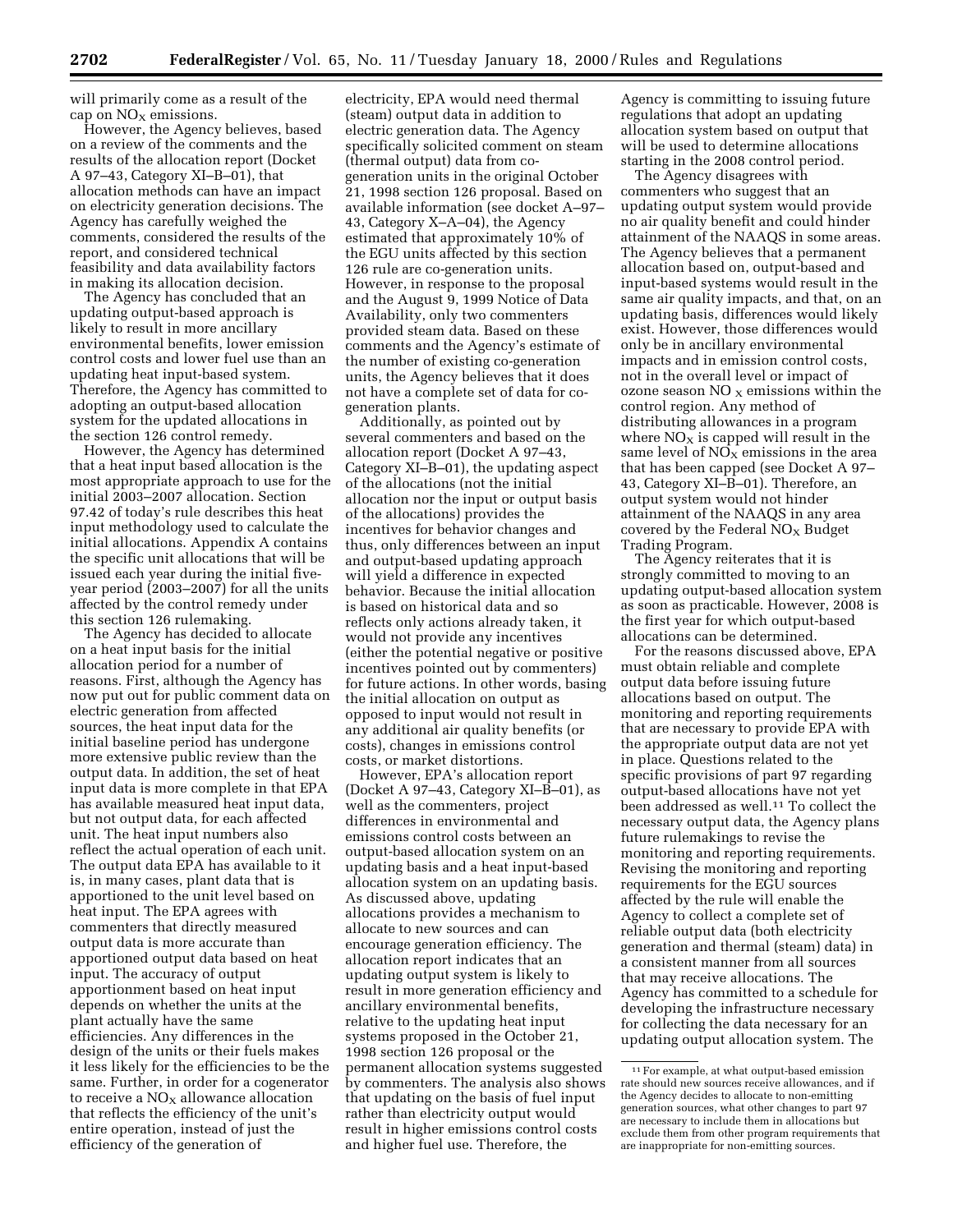Agency has put together a stakeholder group that is looking at the technical feasibility of output allocations. This group has made significant progress in addressing these critical issues. The Agency will use information provided by the stakeholder group to finalize output allocation guidance in 2000 for States under the  $NO<sub>x</sub>$  SIP call and make the necessary rule changes by the year 2001 under the section 126 action to require  $N_{\rm X}$  Budget units to monitor and report output data. The Agency could propose changes to the monitoring and reporting requirements in 2000, take public comment on the proposal, finalize the requirements in 2001, provide sources time to implement the requirements, and start collecting data from sources in 2002. The earliest the Agency could obtain the output data from all sources would be starting with the 2002 control season.

Further, in today's rule, the Agency is providing sources their allocations three years prior to the relevant control season. The Agency proposed this approach in both the  $NO_X$  Budget Trading Program for the  $NO<sub>x</sub>$  SIP call, as well as the section 126 proposal, and generally received comment supporting the proposal. As stated in section III.B.3.a.i.(1) of this preamble, the Agency believes allocating three years prior to the relevant control season is important to provide sufficient time for sources to plan for compliance.

In addition, the Agency believes that allocations for multiple control periods should be calculated based on an average of multiple years of data when available. The Agency originally proposed to base the updated annual allocations on one year's worth of data. The Agency received comments that uniformly criticized basing updated allocations on only one year's worth of data. Most commenters suggested using several years of data in the baseline for determining future allocations in order to provide a more representative baseline. In today's rule, the Agency revised the proposed approach in response to these comments and in order to accommodate other changes the Agency has made to the proposed allocation method (see preamble section III.B.3.a.i.(2)). In the final allocation provisions, the Agency is issuing multiple years of allocations, rather than issuing annual updates, in order to provide sources greater certainty for compliance planning and to provide for the development of markets for  $NO<sub>x</sub>$ allowances. The Agency maintains that it is important to base allocations on multiple years of baseline data when available in order to provide for a representative baseline, particularly

where the Agency is determining allocations for multiple years using the same baseline.

In general, the Agency believes that the longer the baseline period, the more representative the data. However, for determining the appropriate baseline period for the initial update, the Agency must balance the benefits of having a longer baseline period with its commitment to move to an output allocation system as soon as practicable. On balance, the Agency has decided that basing the first update on three years of data (2002–2004) would be sufficient time to provide for a representative baseline without unduly delaying implementation of an output allocation approach.

Therefore, since the Agency cannot start collecting output data until 2002 at the earliest and the Agency believes that about three years of data are appropriate for setting the baseline for allocations, the Agency cannot issue output allocations until 2005. The allocations issued in 2005 allocations will be based on data from 2002, 2003, and 2004. Because the Agency has decided that sources shall receive their allocations three years prior to the relevant control season and the Agency can not calculate output allocations until 2005, 2008 is the first year for which output-based allocations can be determined.

While the Agency has committed to finalizing an output-based allocation method for the subsequent updates, the Agency has not yet determined to what sources it should allocate based on output, *e.g.*, whether it should allocate only to fossil fuel-fired sources or also to non- $NO<sub>x</sub>$  emitting generation sources. The allocation report (Docket A 97–43, Category XI–B–01) indicated some differences (ancillary environmental differences as well as control cost differences) between allocating on an updating output basis only to fossil fuelfired sources or also to non-emitting sources, but not significant differences. Additionally, few commenters supported either position with technical analysis. Because the Agency is committing to moving to an outputbased system after the first 5 years of the Federal  $NO<sub>X</sub>$  Budget Trading Program, the Agency plans to consider further this question of what sources should be allocated allowances. EPA intends to propose and then finalize appropriate rule language addressing this issue in time to allocate allowances for the 2008–2012 control seasons.

The EPA notes that whatever decision is made in the context of the Federal  $NO<sub>x</sub>$  Budget Trading Program will not set a precedent for allocations under future cap-and-trade programs. The

Agency's allocation report examined the question of allocations only in the context of  $NO<sub>X</sub>$  emissions and the specific section 126 control remedy, and its results should only be interpreted in that context. New analysis that looks at the specific parameters of potential future cap-and-trade programs will be necessary for making any future decisions on allocations. Therefore, any decision on allocation methodology that is made in the context of the Federal  $NO<sub>x</sub>$  Budget Trading Program will not affect any future allocation decision made by the Agency in other cap-andtrade programs.

(3) *Sources of Supporting Data for Allocations for Existing Electric Generating Units.* Today's final rule uses heat input data from the ozone season during the years 1995 through 1998 as the basis for the initial allocation to EGUs for the years 2003 through 2007. For the years 1995 and 1996, EPA is using the heat input data that was made available for comment during the SIP call inventory development process and that was used to develop the November, 1999 State emission budgets and emission inventory. The 1997 data was posted on the Agency's regional transport of ozone section 126 internet website and made available for public comment on December 21, 1998 and reopened for comment in the August 9, 1999 Notice of Data Availability. The EPA is using the 1998 heat input data it made available for comment on August 9, 1999 and then revised based upon comment. The original source for heat input data for most EGUs was heat input data reported to EPA by sources under the Acid Rain Program. In addition, EPA used heat input data provided by commenters during a number of public comment periods and heat input for non-utility generators from the OTAG inventory (1995). Where there was no other source of heat input information for non-utility generators, the Agency used calculated average values for heat input from the Integrated Planning Model (IPM) for 1995 and 1996 (the years considered in calculating States' emission budgets).

In the future, EPA will allocate  $NO<sub>X</sub>$ allowances to EGUs based upon output data, starting with an updated allocation for the years 2008 through 2012. As suggested by commenters, the Agency intends to base future output-based allocations upon directly measured data for electric generation and thermal output. In order to collect these data, EPA will propose monitoring and reporting requirements related to electric generation and thermal output for EGUs in the Federal  $NO<sub>x</sub>$  Budget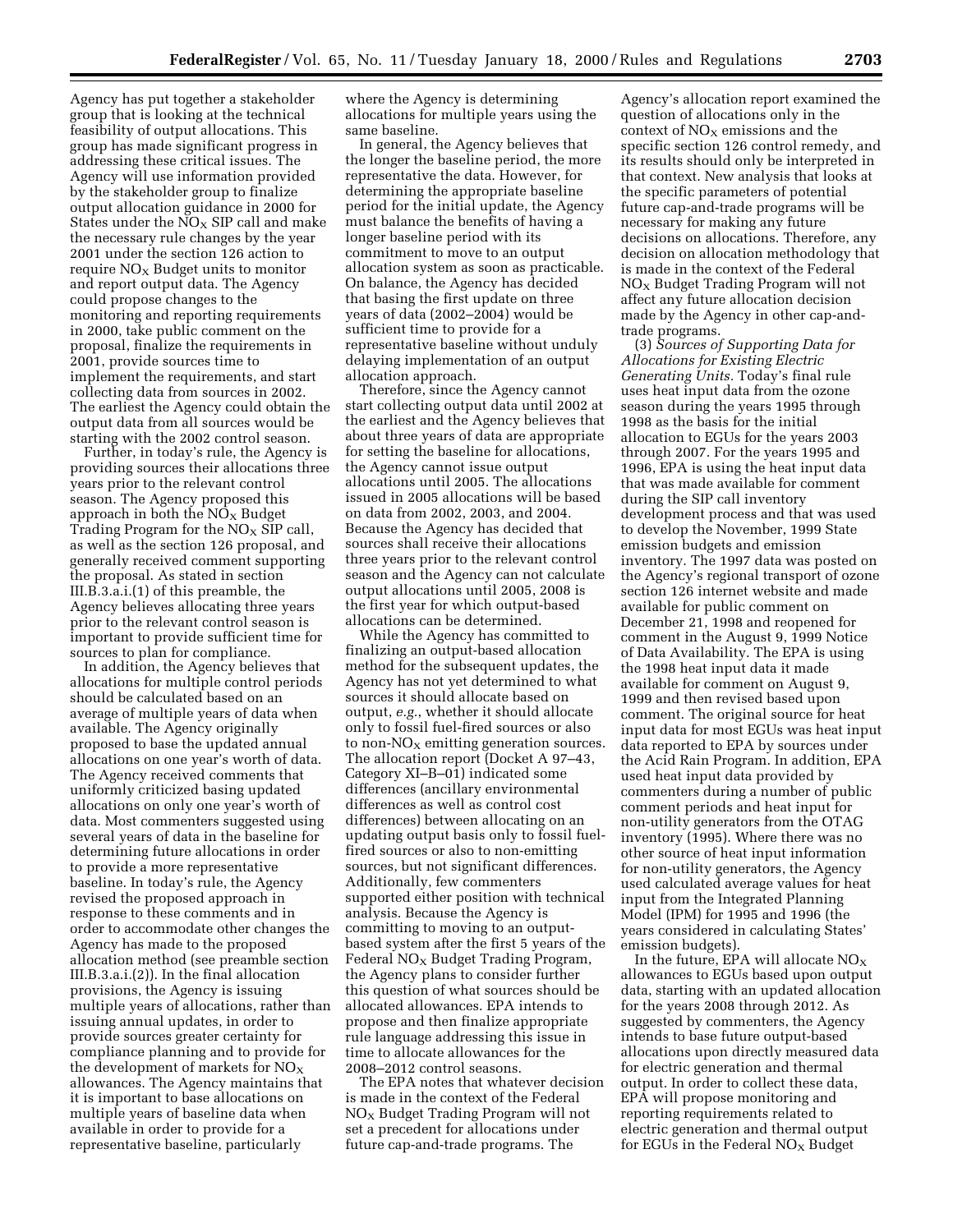Trading Program. The Agency plans to propose these requirements in the year 2000 and to issue final requirements no later than the year 2001.

The EPA provided unit-specific allocations along with the October 21, 1998 proposed section 126 rule to solicit comment on the underlying data used in the proposed allocations and the methodologies employed in determining the allocations. There were three sets of allocations that accompanied the three allocation bases that EPA proposed: heat input, output from fossil fuel-fired units, and output from all electricity generators. All three sets of allocations were based upon information for the highest two ozone season values during the years 1995 through 1997. EPA developed generation estimates for fossil fuel-fired units by multiplying the unit heat rate 12 by the historic heat input for each year. For non-utility electricity generators, EPA used the heat input described above, and generic heat rates by unit type and nameplate capacity used in IPM. The Agency used this indirect approach to calculate electrical output because EPA did not have access to unit-specific generation data for non-utility electricity generators. The Agency specifically solicited electrical output data and steam output data for cogenerators. For power plants that do not combust fuel (*i.e.*, nuclear and hydroelectric generators), EPA used electric generation data calculated using outputs from IPM. The Agency solicited comment on the methods for determining electricity generation data, the data themselves, and any additional information for the plants for which EPA had not found data.

Some commenters raised specific concerns regarding the data and methodology that were used in the context of output-based allocations. In particular, commenters noted that output-based allocations should be based on actual ''measured'' data and not ''computed'' data. Commenters suggested using the generation data on EIA forms 767 and 759. Another commenter suggested using the gross generation data that sources report under the Acid Rain Program. In general, commenters thought that these sources of data would be more accurate than using calculated values based on heat input and heat rate.

Commenters acknowledged that determining output-based allocations for non-utility generators is more difficult than for utility sources.

Commenters suggested the following alternative sources of data:

• IPM heat rate values for specific units (instead of generic values);

• IPM generation values;

• data from States that currently require non-utility generators to provide data on heat-input;

• actual output data from 1995–97 that has been previously reported on EIA Form 860; or

• data from EIA form 867.

In response to these comments, EPA requested comment on a different set of supporting data that could be used for allocations on August 9, 1999 and again on September 15, 1999 (See 64 FR 43124 and 64 FR 50041). EPA made available heat input data for the 1997 and 1998 ozone seasons for large EGUs and net electric generation data from EIA form 759 for the 1995–1998 ozone seasons for large EGUs and for electric generators that do not combust fuel. The Agency specifically requested comment on those data where either: (1) EPA used data from a different source than it used in the proposed allocations (such as electric generation data, 1998 heat input data, and data provided based upon public comments) or (2) EPA found that entire categories of data were lacking (*i.e.*, heat input data, net heat rate data, and electric generation for 1997 or 1998 for units that do not report under the Acid Rain Program).

The sources of the data are described in detail in the August 9, 1999 Notice of Data Availability. Heat input data for 1997 and 1998 were from the sources described above, primarily from data reported under the Acid Rain Program. EPA obtained net electric generation data in megawatt hours (MWh) for the ozone season (May through September) during the years 1995 through 1998 for each utility power plant that submitted EIA form 759. The Agency then apportioned the plant-level net electric generation data in EIA Form 759 to each unit at the plant. For fossil-fuel fired EGUs, EPA used heat input data (where available) to apportion the generation data. For electric generators that did not burn fuel, the Agency generally divided the plant-level generation using each generator's portion of the total nameplate capacity of all generators at the plant. EPA described the specific methods used to apportion electric generation more fully in the August 9, 1999 Notice of Data Availability and in the supporting documentation file ''outmethd.txt'' included with the data files. For non-utility generators, EPA found it necessary to provide calculated electric output data based upon heat rate and heat input data where commenters did not provide output

data, because electric generation data for 1995 through 1998 were not publically available.

The public also commented on the data and the sources of the data that the Agency made available on August 9, 1999. Some commenters suggested that it would be better to use directly measured generation values for each unit, where these data are available on EIA form 767. Commenters stated that this would be more accurate than apportioning plant-level generation from EIA form 759 to individual units. In particular, comments stated that apportioning output-based allocations based upon heat input data does not recognize and reward efficiency differences. These commenters suggested that unit level accounting of output is necessary because, at some plants, different units have different owners.

The EPA will not be using output data (for the reasons discussed in section III.B.3.a.ii.(2)) for the initial allocation of  $NO<sub>X</sub>$  allowances for the Federal  $NO<sub>X</sub>$ Budget Trading Program. Thus, EPA does not need output data at this time. However, in general, EPA agrees that directly measured generation data are more accurate than calculated generation values. For example, where units at a plant operate with different efficiencies (*i.e.*, different output per mmBtu of heat input), apportionment based on heat input may be inaccurate and, because more efficient units are not apportioned more output, tends to obviate the benefit of using an outputbased approach.

A number of commenters noted that the proposed output-based allocation methodology would penalize cogeneration facilities because it distributes the same amount of allocations to these sources as simple electric generators, even though cogenerators must consume more energy in order to provide useful thermal energy. The commenters stated that EPA should allocate allowances to cogeneration facilities for both thermal and electric output (or, as proposed by one commenter, use an option based on output sold). Commenters provided specific information and recommendations as to how EPA should calculate the thermal output of cogeneration facilities by using generic power-to-heat ratios or obtaining the necessary data directly from facilities. As the Agency works toward developing the infrastructure for an updating output allocation method, these comments will be considered.

The EPA agrees that using measured electric and thermal output from a cogeneration unit is likely to be more

<sup>&</sup>lt;sup>12</sup> For utility generators, EPA used net heat rate data from Energy Information Administration (EIA) Form 860 for 1995.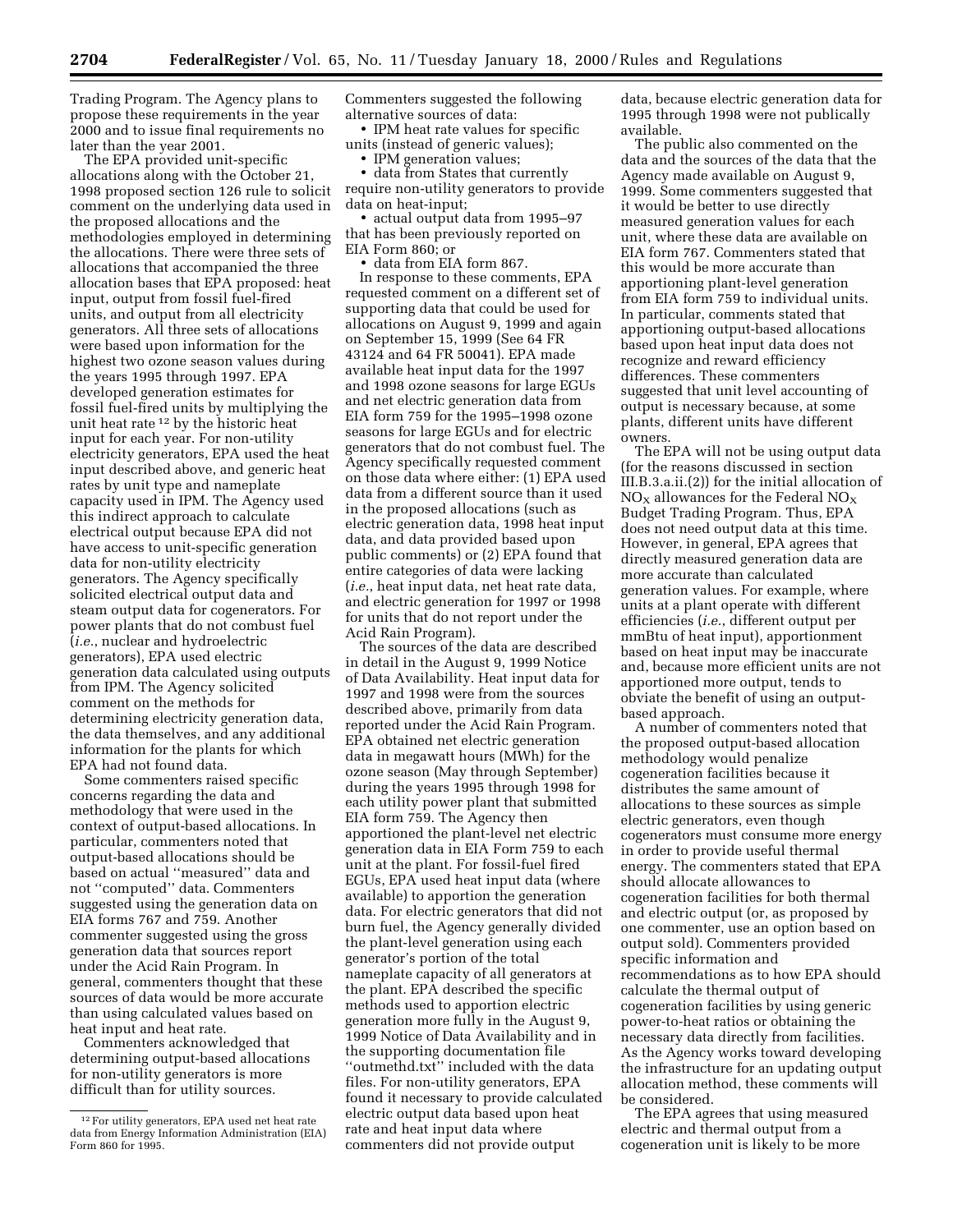accurate, more equitable, and more effective at promoting energy efficiency than using heat input and a heat rate to estimate output from a cogeneration unit. However, the Agency does not currently have access to these data for cogeneration units. The Agency specifically encouraged commenters to provide this information in the proposed rulemaking because these data are not publicly available. As discussed above in section III.B.3.a.ii.(2) of this preamble, EPA will update allocations for EGUs based upon electric and thermal output beginning with allocations for 2008 through 2012. In order to obtain timely, consistent, and accurate information, EPA will initiate another rulemaking, to be completed no later than 2001, related to the monitoring and reporting of electric and thermal output. This will give the Agency an accurate, consistent database of thermal output data from cogeneration units that is currently lacking.

(4) *Treatment of New EGUs.* In the October 21, 1998 section 126 proposal, the Agency proposed a set-aside for new sources consistent with the provisions of part 96. New electricity generating units required to participate in the Federal  $NO<sub>x</sub>$  Budget Trading Program would have access to this set-aside. In 2003, 2004 and 2005, each State setaside would initially hold allowances equal to 5 percent of the  $NO<sub>X</sub>$ allowances in the section 126 trading program budget in the State. Starting in 2006, each State set-aside would hold 2 percent of the  $NO<sub>x</sub>$  allowances in the section 126 trading program budget in the State. In the proposal, new sources would receive allocations equivalent to 0.15 lb/mmBtu multiplied by the heat input the unit would use if operating at maximum capacity. The allocations would then be subject to a reduction to reflect the unit's actual utilization. At the end of each relevant control period, EPA proposed to return any allowances remaining in the account on a pro-rata basis to the units that had received an original allocation that had been adjusted to create the new source setaside in the State.

The Agency received numerous comments on the new source set-aside proposal. One commenter noted that there should not be a set-aside for new sources and that existing sources should not have their  $N_{\rm X}$  allocations reduced in order to create set-aside accounts. However, the majority of commenters expressed support for the concept of a new source set-aside. One commenter specifically expressed support for the level of the new source set-aside as proposed by EPA. However, many

commenters noted that EPA should incorporate flexibility into its program to allow States to determine the appropriate level of set-asides for new sources, that State specific growth factors can be used to determine these levels, and that EPA should work with States to ensure that new and modified sources are accommodated in the design and implementation of the State  $NO<sub>x</sub>$ cap. One commenter noted that this set aside should remain small to minimize the burden on existing sources. A few commenters suggested alternative sizes for the set-aside. One commenter recommended that prevention of significant deterioration (PSD) and new source review (NSR) processes under Title I of the Clean Air Act could be used to help evaluate the impact of growth from new sources within each State and determine State-specific new source set-asides. However, some commenters noted that State growth factors should not be used and that more information is needed before new source set-asides can be determined based on these factors.

Some commenters raised specific concerns regarding the allocation of allowances to new sources. One commenter noted that initial allocation for new units should be based on the unit's applicable SIP  $NO<sub>x</sub>$  emission rate and subsequent allocations should be based on the source's actual ozoneseason emissions. Another commenter suggested that the provision to allocate to new sources based on an emission rate of 0.15 lb/mmBtu could prevent the development of new generation sources, because that would quickly exhaust the set-aside. This commenter recommended that allocations from the set-aside pool be limited to the maximum permitted emission rate. An additional commenter recommended that EPA bank any unused allowances in the new source set-aside for future new source use, rather than distribute them back to the existing sources. One other commenter suggested distributing the available allowances to all new sources that apply by the spring of the relevant control season, rather than firstcome, first-served as proposed. That commenter suggested redistributing the allowances at the end of the season according to actual operation to provide the most equitable coverage.

The Agency agrees with the commenters who suggested that a new source set-aside is an effective mechanism for integrating new sources into the Federal NO  $_X$  Budget Trading Program. As stated in the proposal as well as the final  $NO<sub>X</sub>$  SIP call, the Agency believes it is important to be able to accommodate new source growth in a set-aside. Therefore, in determining the appropriate size of the proposed new source set-aside, the Agency took into account how much growth in new sources would need to be accommodated by the new source setaside. In the proposal the initial new source set-aside had to be large enough to accommodate new source growth from 1995 through 2005. With the allocation timing specified in the final part 97, the initial new source set-aside must be large enough to accommodate new sources that begin operation after May 1, 1997 but before October 1, 2007. Sources that commence operation before May 1, 1997 will have at least 2 years of data on which to base the 2003–2007 allocation and can be incorporated into the allocation method for existing sources. Sources that commence operation after May 1, 1997 would not have 2 years of data, and therefore, the Agency maintains that it is appropriate for those sources to draw from the new source set-aside through 2007. Using May 1, 1997 as the dividing date between existing and new sources for the 2003–2007 allocations maintains a balance between: limiting the number of sources with access to the new source set-aside so as not to create an oversubscription; and providing access to the set-aside for those sources that lack sufficient operating data to determine a representative allocation baseline. Part 97 maintains this balance for subsequent updates as it allows sources to draw from the set-aside if they commenced operation with less than two control periods remaining in the baseline period that is used for determining allocations.

Based on the analysis conducted for the NO  $_{\rm X}$  SIP call and the section 126 rulemaking (see docket A–97–43, Category IV–A–06), EPA projects a 4.2 percent growth in utilization due to new source generation over the 1997–2007 time period. Establishing a new source set-aside of 5 percent would provide assurance that all new sources will receive sufficient allowances to operate even with an allocation method that first allocates assuming the unit's projected utilization at maximum operation. Likewise, for the future updated allocation periods, the new source set-aside will have to cover 10 years of new source growth (*i.e.,* ten control periods, 2003–2012, for a unit commencing operation on or after May 1, 2003) as compared to 5 years in the proposal. Therefore, a 5 percent setaside will be appropriate for future years of the program (as compared with the 2 percent in the proposal).

In the October 21, 1998 section 126 proposal, the Agency solicited comment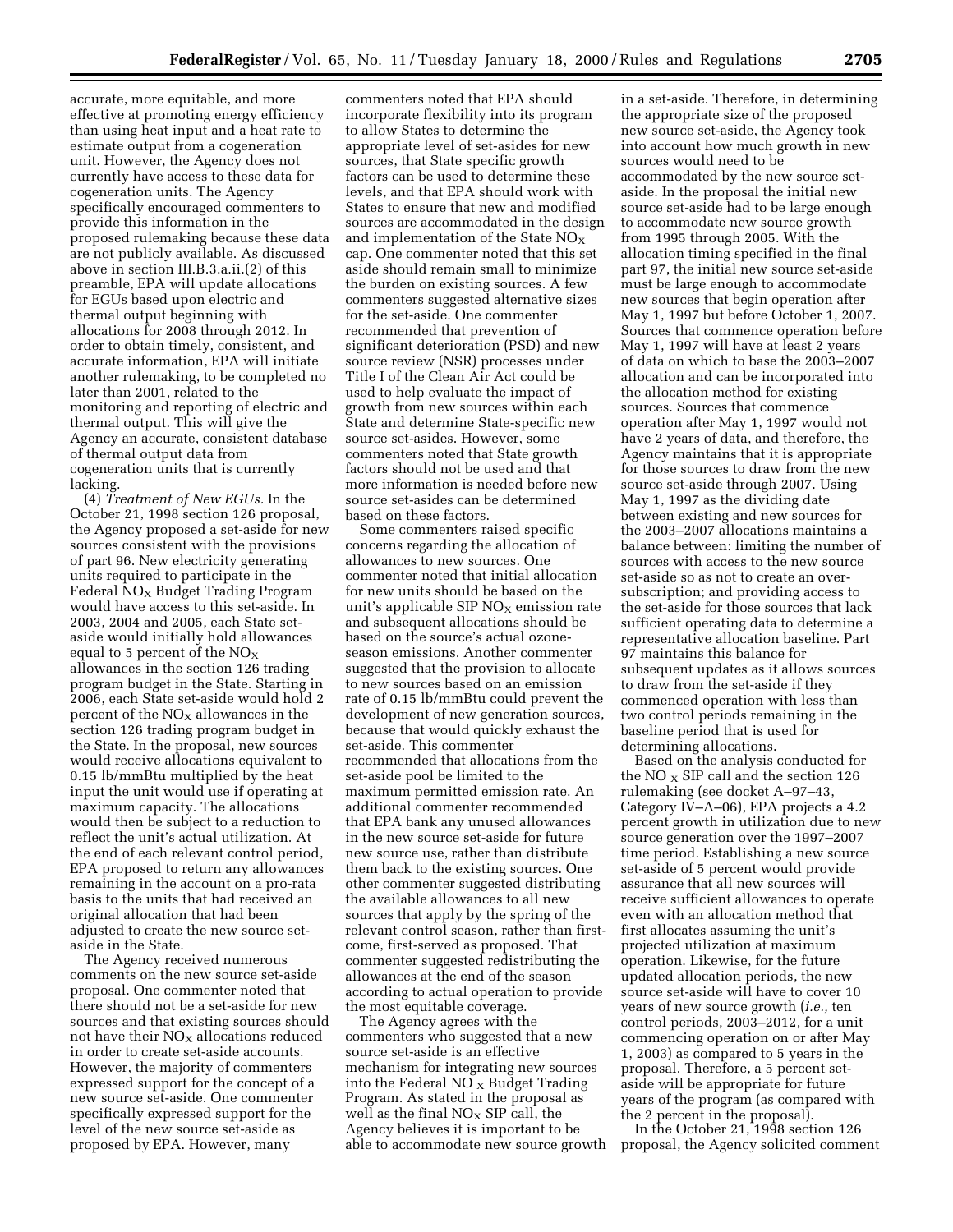on whether the size of each State's new source set-aside should be set consistent with the State growth rates for new units that underlies the overall State growth rate used in developing the State trading program budget. The Agency received one comment (from a State that is not covered by the section 126 rule) in support of setting State specific new source set-asides based on the State growth rates and one comment (from a State that is covered by this section 126 rule) against using the State specific growth rates to set the new source setaside. EPA anticipates that there will be relatively limited variation from State to State in growth rates for new sources. In addition, the only commenter supporting the use of State-specific growth rates provided no rationale. Therefore, the Agency is establishing the new source set-asides at a level (5%) consistent with the overall new source growth rate for the section 126 region and consistent across the States covered by the section 126 rule, rather than using the State specific growth rates.

The Agency agrees with the commenters who suggested that new sources are unlikely to need allocations based on an emission rate of 0.15 lb/ mmBtu. One commenter pointed out that allocating at that level would allocate an unrealistic level of allowances and could potentially quickly use up the new source set-aside. Therefore, in order to avoid oversubscription, the set-aside for the initial allocation period in today's rule allocates to new sources based on the lesser of 0.15 lb/mmBtu or the permitted level multiplied by the source's utilization at maximum operating capacity (see docket A–97–43, Category IV–A–06 for a discussion of emission rates of new sources). As proposed, the Agency has retained the procedure at the end of the control period for adjusting allocations based on actual utilization (*i.e.,* heat input). Because proposed part 97 defines ''utilization'' as ''heat input'', the final rule eliminates the term ''utilization'' and replaces it with the term ''heat input''. Language is added to clarify that any allowances deducted based on actual heat input are transferred to the new source set-aside from which they were allocated.

The EPA is concerned that under a first-come, first-served system, some new sources may not receive allowances from the set-aside. Therefore, the Agency agrees with the commenter that suggested that allowances from the new source set-aside should be distributed in the spring before the relevant control period to all sources that have submitted approved applications for allowances from the set-aside. If the

number of approved allowances to be distributed exceeds the number in the set-aside, the allowances will be distributed proportionally to those sources with approved applications. In that way, all new sources will know before the control season that they will have access to allowances and will be able to estimate the amount that will remain after adjusting for actual heat input. In the unlikely event that the number of allowances needed by new sources for compliance exceeds the supply, new units can purchase the needed balance of allowances from the market.

To accommodate this change, part 97 has been revised to require all applications for allowances from the new source set-aside to be received by January 1 of the year for which the unit is applying for allowances from the setaside. The Agency will review all the allowance requests and determine by order the allowance allocations from the set-aside as described above by April 1. The final part 97 also includes revised language which describes how the Agency will allocate the available allowances if, in total, new  $NO<sub>x</sub>$  Budget units request more allowances than are available in the new unit set-aside account for any given year. The EPA has retained the provisions of part 97 that describe the distribution of any allowances remaining in the set-aside at the end of the year to existing sources on a pro rata basis.

(5) *Part 97 Rule Language.* While the allocation methodology included in part 96 as part of the final  $NO<sub>X</sub>$  SIP call was an optional approach that may be adopted by States, the allocation approach described in part 97 is required for sources affected by the control remedy under a section 126 finding. Appendix A contains the initial  $NO<sub>X</sub>$  allowance allocations for  $NO<sub>X</sub>$ Budget units for 2003–2007. This section summarizes the provisions of part 97 that describe how the initial allocations are made and how future updates will be calculated. Final part 97 differs from the proposed rule on the timing provisions, the data used in the allocations for both electric generating units and non-electric generating units, as well as the size and methodology for distributing the new source set-aside.

The final part 97 includes provisions for calculating an initial unadjusted allocation amount for each unit as well as provisions for adjusting that initial amount to ensure that the total allowances issued matches the portion of each State (or partial State) trading program budget that is available for distribution to existing sources. Initial unadjusted allocations to existing  $NO<sub>x</sub>$ 

Budget units serving electric generators are based on actual heat input data (in mmBtu) for the units multiplied by an emission rate of 0.15 lb/mmBtu. For the control periods in 2003, 2004, 2005, 2006, and 2007, the heat input used in the allocation calculation for large EGUs equals the average of the two highest control season heat inputs among the years 1995, 1996, 1997, and 1998. Once EPA completes the initial allocation calculation for all the existing  $NO<sub>x</sub>$ budget units serving electric generators, the EPA proportionally adjusts the allocation for each unit upward or downward so that the total allocations match the portion of the appropriate State's section 126 trading program budget attributed to the large electric generating units affected by the rulemaking (to ensure that all of the allowances available for distribution to existing sources are distributed and to ensure that the number of allowances distributed does not exceed the number in the trading program budget). Then, EPA adjusts the allocation for each unit proportionately so that the total allocation equals 95 percent of that portion of the State's trading program budget in order to provide for the 5 percent new source set-aside. In making all of the above adjustments, EPA will round to the nearest whole number of allowances. Generally, this will mean rounding down decimals less than 0.5 and rounding up decimals 0.5 or greater. However, other rounding approaches will be used if necessary to ensure that the number of total allowance allocations in correct. The provisions of § 97.42(b) describe the procedures for determining allocations and state explicitly that calculations expressed in pounds must be divided by 2000 lb/ton to convert to tons and then to allowances. The Agency will record the allowances in the NATS one year at a time, by May 1 of the year that is 3 years prior to the applicable control season.

While the Agency has committed to using output data to determine the allocations for each five year block following 2007, specific rule provisions have not yet been developed. Until the measurement and reporting methods have been developed, the Agency can not include rule language for an output based allocation method in part 97. Therefore, part 97 includes rule language for allocations based on heat input, rather than output, for the initial allocations and for future allocations. This provides a default emission limitation methodology for the control periods starting in 2008 in the event that the Agency does not develop an updating output-based methodology in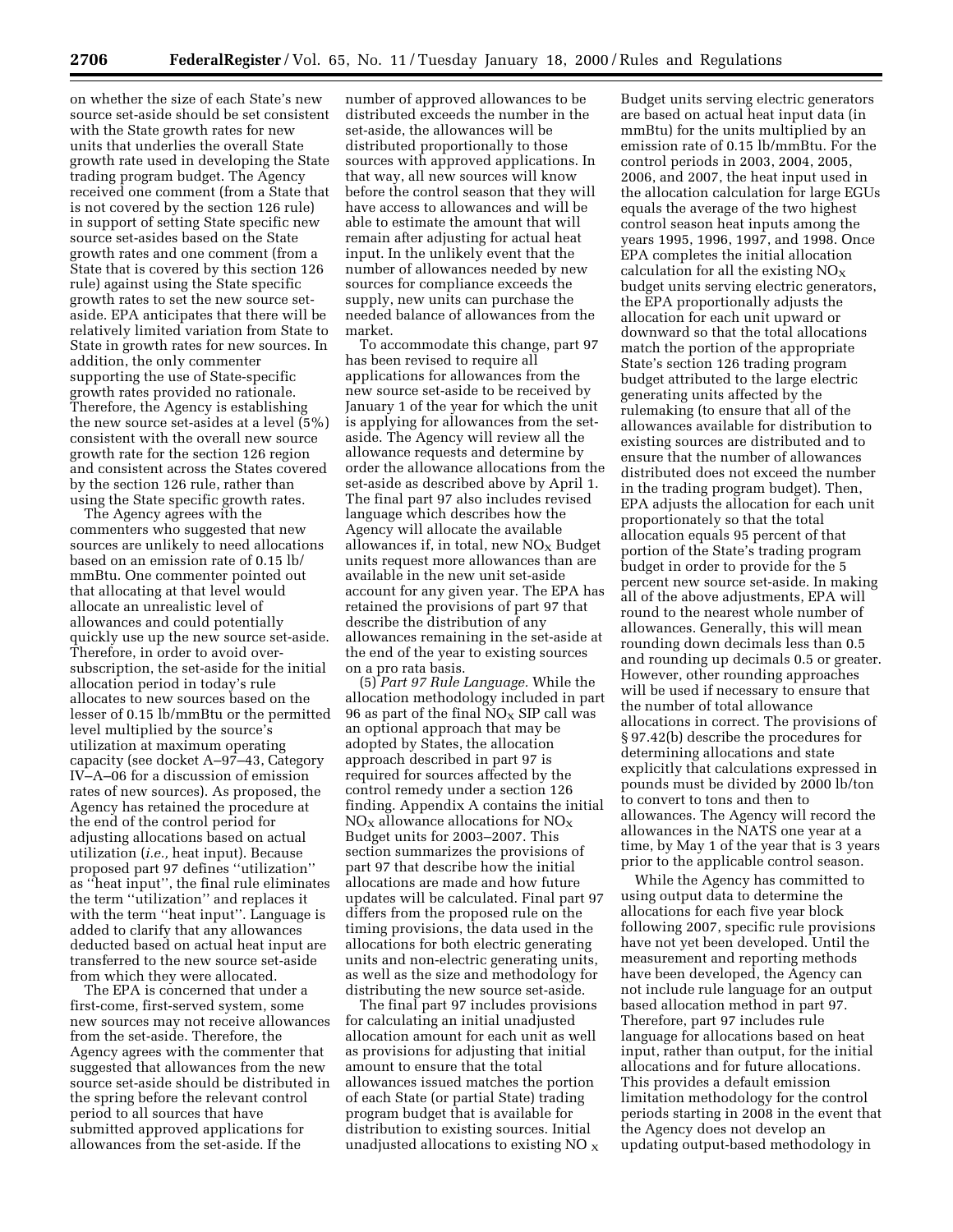time. However, the Agency reiterates that it is committed to developing the output-based methodology and infrastructure. Once the methodology has been developed, the Agency will propose changes to part 97.

Proposed (and final) §§ 97.42(b), (c), and (d) provide for the allocation of  $NO<sub>X</sub>$  allowances only to  $NO<sub>X</sub>$  Budget units under § 97.4 (i.e., large EGUs). The proposal therefore implied that sources that are not  $NO<sub>x</sub>$  Budget units should not be allocated  $NO<sub>X</sub>$  allowances and should not retain any  $NO<sub>X</sub>$  allowances that the sources are allocated. EPA is adding § 97.42(g) to address explicitly this aspect of the proposal. EPA notes that the Agency anticipates that allocations to a source that is later determined to be actually a non- $NO_X$ Budget unit will rarely, if ever, occur. However, it is desirable to clarify how the Agency will handle such cases. Section 97.42(g) states that if the Administrator determines that a source allocated  $NO<sub>X</sub>$  allowances for a control period under §§ 97.42(b), (c), and (d) is not actually a  $NO<sub>x</sub>$  Budget unit, then the Administrator will not record the allocation. If the allocation was already recorded and the Administrator has not yet completed all compliance deductions under § 97.54 (except deductions under § 97.54(d)(2)) for the control period of the allocation, the Administrator will deduct from the source's account allowances equal in number to, and of the same or earlier control period as, the allocated allowances. This approach with regard to allocated, or allocated and recorded, allowances is consistent with the implication of the proposal that non- $NO<sub>x</sub>$  Budget units are not given allowances. However, § 97.42(g) states that if the allowances were recorded and the Administrator has completed the compliance deductions for the control period (i.e., has deducted sufficient allowances to cover the source's emissions), then the Administrator will not deduct any more allowances with regard to the allocation for that control period. In that case, the source will have met the requirements of the  $NO_X$  Budget Trading Program for that control period (as if the source were a  $NO<sub>x</sub>$  Budget unit) by monitoring  $NO<sub>x</sub>$  emissions, making emission reductions and/or purchasing allowances, and holding allowances to cover emissions. It therefore seems reasonable not to deduct any more allowances from the source's allocation. Even if the source does not hold enough allowances and has excess emissions for the control period, then allowances equal to the allocation will probably be deducted

either to cover emissions or to account for excess emissions. The Administrator will transfer any allowances not recorded, and any allowances deducted, under § 97.42(g) to an allocation setaside for the State in which the source is located. This will ensure that the allowances will then be available to  $NO<sub>x</sub>$  Budget units in the State either as allocations for new units or as allowances redistributed to existing units.

*b. NOX Allowance Allocation Methodology for Non-Electric Generating Units.* i. Timing Provisions. (1) *When will EPA determine non-EGU allowances?* As indicated in Section III.B.3.a.i.(1) of this preamble, in the October 21, 1998 section 126 proposal, EPA proposed to determine allocations 3 years ahead of each applicable control period. As was the case for the EGUs, the Agency did not receive any adverse comment on this specific proposal for non-EGUs. Most commenters favored providing more time for sources to know their allocations for any given control season. They suggested that knowing the allocations in advance would provide for the development of forward markets and would provide greater certainty for source compliance planning.

Therefore, as proposed, the Administrator will determine  $NO<sub>x</sub>$ allowances for non-EGUs in EPA's  $NO<sub>x</sub>$ Allowance Tracking System (NATS) by April 1 of every year for the control period that is 3 years later. For example, EPA will determine the allocations for the 2003 control period by April 1, 2000, for those large non-EGUs subject to the control remedy under this section 126 rulemaking. EPA will then determine allocations for the 2004 control period by April 1, 2001, etc., so that the allocations are always recorded in the NATS 3 years in advance. These provisions are consistent with the minimum timing requirements for the NOX Budget Trading Program specified in the preamble to the final  $NO_X$  SIP call. As discussed in the October 21, 1998 section 126 proposal, as well as the October 27, 1998 final  $NO<sub>x</sub>$  SIP call, EPA believes that it is important to determine the allocations a few years ahead of the compliance period to provide some predictability for sources in their control planning and to build confidence in the market.

As stated above, the EPA will determine allocations and record them in the NATS on an annual basis 3 years prior to the relevant control period. This will allow a State, as part of an approved SIP, to submit allocations up to 3 years prior to the relevant control period and have those allocations

replace the allocations EPA was planning to determine as part of the Federal  $NO<sub>x</sub>$  Budget Trading Program. By recording allocations into the accounts one year at a time, EPA is providing States the ability to replace a section 126 action with an approved SIP while still ensuring that sources receive allocations at least 3 years prior to the relevant control season.

(2) *Will the Agency update the non-EGU allocations periodically?* In the October 21, 1998 section 126 proposal, the Agency proposed to use the same allocations for the non-EGUs for the first 3 years of the program, unless a State replaces a section 126 action with its own allocations in an approved SIP. After the initial three year period, EPA proposed to update the allocations on an annual basis 3 years prior to the relevant control season.

The Agency did not receive comment specific to non-EGUs on the schedule for updating allocations. Rather, the Agency received numerous comments with respect to the general proposal for updating the allocations annually after the initial three year period for all sources subject to the section 126 control remedy. These comments are summarized in section III.B.3.a.i.(2).

After reviewing the comments, the Agency has determined that an allocation system that updates every 5 years provides an appropriate balance between accommodating changing market conditions (by incorporating new sources and excluding sources that shutdown) and providing more certainty (by fixing the allocation amount for 5 years) for sources in their compliance planning. The Agency agrees with the commenters that an annually updating system could create a level of uncertainty for sources, even though that uncertainty is reduced by issuing the allowances at least 3 years prior to the relevant control period, that may interfere unduly with compliance planning and cause market distortions. Most of the commenters suggested that EPA issue allocations for a longer time period (at least 5 years).

Updating can provide a mechanism for incorporating new sources into the program. As stated in the October 27, 1998 final  $NO<sub>X</sub>$  SIP call, the Agency believes that new sources should be allocated allowances, rather than being required to purchase allowances. An updating system provides a mechanism for new sources to receive an allocation rather than having to purchase all the allowances they need for operation from the market. With updating allocations, new sources can be incorporated into the allocations for existing units once the system is updated. Prior to the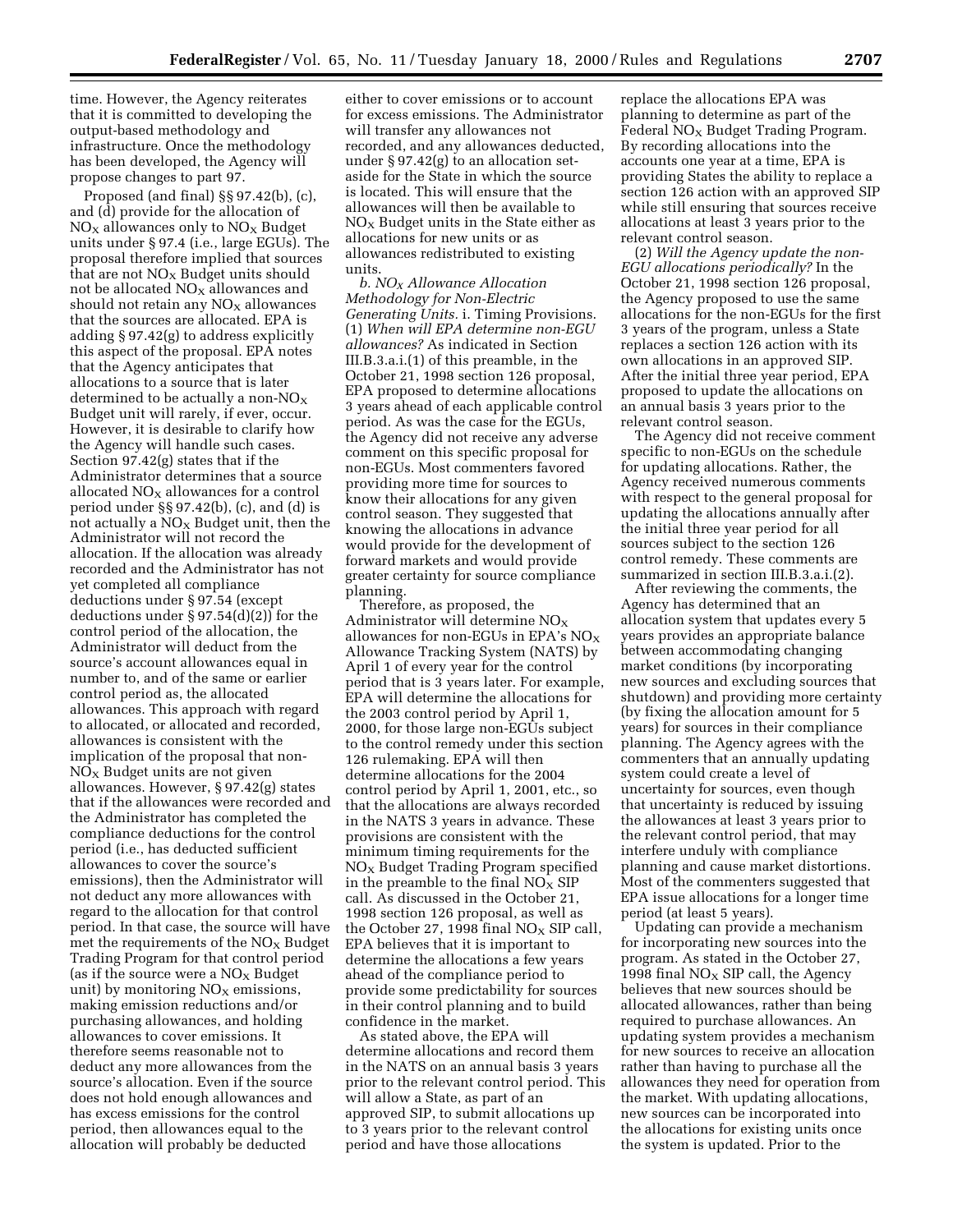update, new sources can receive allocations from a new source set-aside. Under a permanent system, a new source set-aside would be exhausted at some point, resulting in new sources having to purchase all of the allowances they need to operate.

EPA recognizes that an updating heat input methodology can create some disincentive for increased efficiency. However, the cap on total NO  $_{\rm X}$ allowances reduces the disincentive, and this disadvantage of updating is more than offset by the benefits of accommodating changing market conditions.

Therefore, as with EGU allocations, while the Agency will not record the non-EGU allocations in the unit accounts until April 1 of the year 3 years preceding each relevant control period, the allocations for 2004, 2005, 2006, and 2007 will be the same as the allocations for the 2003 control period. After this initial five year period, EPA will update the allocations every 5 years while still ensuring that sources know their allocations 3 years prior to the relevant control season. For example, by April 1, 2005, sources will know their allocations for the control periods 2008– 2012. By April 1, 2010, sources will know their allocations for the control periods 2013–2017.

(3) *What baseline will EPA use to issue non-EGU allowances?* For the nonelectric generating units subject to the program, the Agency proposed to base the initial allocations on data from 1995. This differed from the proposal for EGUs because the Agency did not have data beyond 1995 available for non-EGUs. For the subsequent annual updates, EPA proposed to use a single year's worth of data as the basis for allocating to both existing EGUs and existing non-EGUs. For example, the 2006 allocations would be based on data from 2002, and the 2007 allocations would be based on data from 2003.

One commenter noted that it is inappropriate to determine the  $NO<sub>x</sub>$ allowance allocation for non-EGU units based only on the 1995 control period. This commenter added that a more reasonable approach is to allow operators to propose a typical year or series of years if 1995 was not typical for their operations. In general, for both EGUs and non-EGUs, commenters did not support updating the allocation based on a single year's worth of data.

In response to these comments, in the August 9, 1999 Notice of Data Availability, the Agency requested that non-EGUs provide heat input data from May through September for the years 1996, 1997, and/or 1998 where the heat input from May through September for

the year 1995 is not representative of a non-EGU's operation over the last several years. The Agency will continue to use 1995 data for determining the initial allocations for non-EGUs because the 1995 data are the most recent data the Agency knows are currently available for non-electric generating units, and the 1995 data has been through several rounds of public review. However, where commenters provided data for non-EGUs for additional years (1996–1998), EPA used the average of the two highest ozone seasons of heat input to calculate unadjusted allocations, as the Agency does for all EGUs. (See section III.B.3.b.ii.(3), below, regarding the sources of data used for allocations.)

For the subsequent allocations, the Agency will use the same approach as that adopted for EGUs. Today's final rule adopts an updating allocation approach for non-EGUs that bases the updated allocations on an average of the data from the 5 most recent years. As stated in Section III.B.3.a.i., because the Agency has moved from an annually updating allocation system (as described in the proposal) to a system that updates every 5 years, variations in allocations could have a more lasting effect. An unusually low year of operation could affect allocations for 5 years if only one year of data is used as the basis for the update. Therefore, the Agency is using all 5 of the most recent years to ensure that data from each year contributes equally to the eventual allocation level.

However, as is the case for EGUs, for the period 2008–2012, data from the 5 years immediately preceding the year in which the allocations will be determined may not be available. Therefore, allocations will be based on an average of data from the years immediately preceding 2005 (the year in which the 2008–2012 allocations will be determined) for which data is available. The Agency expects sources to begin monitoring in 2002, and therefore data should be available for the 2002, 2003, and 2004 control periods. Consequently, the 2008 through 2012 allocations will be based on the average of the data from the 2002, 2003, and 2004 control seasons. For all subsequent updates, 5 years of data will be available and will be used in the allocations. For example, the 2013–2017 allocations will be based on the average of the data from the 2005, 2006, 2007, 2008 and 2009 control seasons.

ii. Basis for non-EGU Allocations. (1) *Final Non-EGU Allocation Methodology.* In the October 21, 1998 proposal, EPA proposed to use heat input as the basis for determining allocations for large non-electric generating units in the

Federal  $NO<sub>x</sub>$  Budget Trading Program. The EPA proposed this approach for both the initial allocation period as well as for subsequent years of the program. The proposal pointed out that this approach differs from the method used to determine the aggregate emission level for non-electric generating units (i.e., a percentage reduction from historical levels) because at the time the aggregate level was determined, heat input data for individual units was not available.

Some commenters disagreed with a heat-input based approach for non-EGUs. One commenter noted that non-EGU allocations should not be based on the regional average controlled emission rate of 0.17 lb/mmBtu. According to the commenter, EPA should base the allocation emission rate on the uncontrolled emission rate used to develop the State budgets and the reduction percentage found to be costeffective in determining the State's non-EGU budget. Another commenter added that the use of the 0.17 lb/mmBtu rate requires reductions greater than the 60 percent EPA found to be cost effective. One commenter noted that the use of heat input as the basis for determining allocations for large non-EGUs in the trading program is questionable and that this ''fuel-neutral'' approach is arbitrary and capricious because it favors natural gas usage at the expense of coal, oil, wood, and other fuels.

The Agency has decided to maintain the heat input-based approach used in the proposal for allocating NO  $_X$ allowances. Distributing allowances on a heat-input basis provides a fuel neutral method of allocating to the units in the trading program similar to the allocation approaches used for the electric generating units. Heat-input based allocations also allow for reallocating in the future to accommodate new units because units receive an allocation based on their proportional share of total heat input each time the allocations are updated. As new sources enter the market, their heat input can be factored into the proportional distribution of allowances. Allocating based on a specific percentage reduction in emissions from a baseline year does not allow for updating because the allowances are not distributed on a proportional basis under a percentage reduction method. If the trading program budget is created and distributed based on a percentage reduction in emissions, sources that were not operating during the original baseline period can not receive any allowances. Moreover, even for existing sources, once the Federal  $NO<sub>x</sub>$  Budget Trading Program has been operating and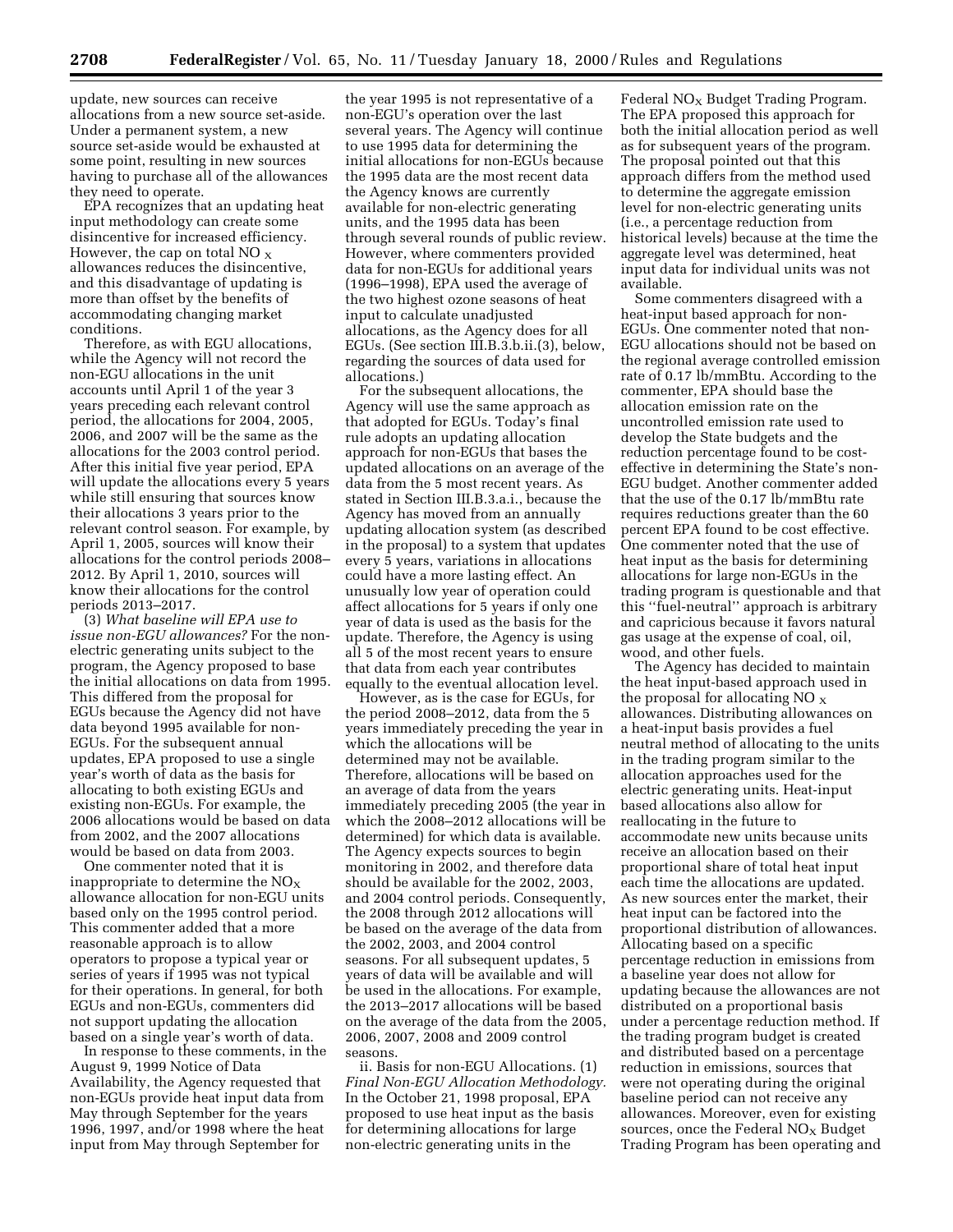sources have begun controlling emissions, there is no appropriate ''baseline'' level of emissions from which to base a percentage reduction reallocation of the allowances.

The Agency agrees with commenters that on an individual unit basis, the heat input-based approach described above could result in individual unit allocations that differ from a 60 percent reduction at that unit (a 60 percent control level would result in a range of emission rates). The heat input approach is a fuel neutral approach that encourages higher emitting plants to control more. However, the Agency disagrees with the commenter that asserted that the use of the 0.17 lb/ mmBtu emission rate requires greater reductions across the control region than the 60 percent used in determining the overall budgets. As discussed in the final  $NO<sub>X</sub>$  SIP call as well as the October 21, 1998 section 126 proposal, 0.17 lb/ mmBtu is the average effective emission rate in place after large non-EGUs achieve a regional reduction of 60 percent (in the  $NO<sub>x</sub>$  SIP call region). In the allocation methodology, the Agency uses 0.17 lb/mmBtu for the sole purpose of initially proportionally allocating the non-EGU portion of the Sstate trading program budget to the large non-EGUs affected by the section 126 rulemaking. Once the Agency determines each unit's proportional share of the total (by multiplying the unit's baseline level of heat input by 0.17 lb/mmBtu), each unit's allocation is adjusted so that the total allocations issued matches the portion of the State trading program budget assigned for existing sources. With this adjustment, the total allowances issued is consistent with the 60 percent control level assumed in setting the State trading program budget for large non-EGUs. The Agency could have used an alternative emission rate (for example, 0.15 lb/mmBtu or 0.20 lb/ mmBtu) for calculating the initial unadjusted allowance level and each unit would still end up with the same level of allowances after the initial allocations are adjusted to match the budget.

The Agency plans to issue each subsequent update of the non-EGU allocations based on heat input. This differs from the approach adopted for EGUs because unlike for EGUs, the Agency is not confident yet that outputbased allocations for all non-EGUs are justified or that a reasonable approach for collecting accurate output data can be developed for all non-EGUs. The Agency acknowledges the commenters' suggestions for approaches that may be used to calculate output-based allocations for non-EGUs but maintains

that it currently does not have sufficient information or basis for justifying output-based allocations for large non-EGUs. EPA does not have access to thermal (steam) output data for non-EGUs. Since the issuance of the proposal, the Agency has held meetings with the Updating Output Emission Limitation Workgroup, a stakeholder group concerning output-based allocations. Some workgroup members have raised a number of issues and concerns that they believe may make it undesirable and perhaps difficult or impossible to monitor thermal output data and use it as the basis for updated  $NO<sub>X</sub>$  allowance allocations. For example, one workgroup member mentioned difficulties in measuring thermal output in the form of hot exhaust and in measuring output at older plants with complicated configurations. In contrast, power plants that sell their electric or thermal output are already monitoring output and will have relatively few problems to resolve compared to some of the complex industrial cogeneration facilities mentioned by industrial boiler owners.

Industrial boiler owners also questioned whether output-based allocations are appropriate for non-EGUs, even if they are technically feasible. Workgroup members raised several issues that do not exist for power plants. For example, currently thermal output from industrial boilers is monitored primarily for boiler control and safety, rather than for sale or for determining unit efficiency, and so the available monitoring systems may be less accurate than available for measuring power plant output. Additionally, there does not exist an industrial boiler equivalent of the interstate electricity ''grid'' that allows more efficient EGUs to be dispatched more frequently. This may affect whether output-based allocations for non-EGUs would have the same potentially beneficial effects on efficiency and the environment as output-based allocations. Because of the lack of data and the issues raised by these workgroup members, the Agency maintains that further discussion and further rulemakings are necessary to address these issues. Therefore, at this time the Agency is deciding to use heat input as the basis for allocating initial  $NO<sub>x</sub>$  allowances to non-EGUs as well as for determining subsequent allocations.

(2) *Sources of Supporting Data for Allocations for Existing Non-Electric Generating Units.* Today's final rule uses heat input data as the basis for  $NO_X$ allowance allocations to non-EGUs. For the year 1995, EPA is using the same heat input data that it developed in the

process of developing the December, 1999 State emission budgets and emission inventory. Where commenters provided acceptable data for non-EGUs for additional years (1996–1998), EPA is using the average of the two highest ozone seasons of heat input for the years 1995 through 1998 to calculate unadjusted allocations, as the Agency does for all EGUs.

As discussed above in section III.B.3.a.i.(3), some commenters expressed support for a non-EGU allocation methodology that would be similar to the methodology used for EGUs. One commenter suggested that operators should be allowed to propose a typical year or series of years if 1995 was not typical for their operations. Other commenters suggested that the Agency request steam output data and use this data to establish output-based allocations for non-EGUs.

EPA proposed unit-specific allocations for non-EGUs in Appendix B of proposed part 97 (63 FR 56292). The Agency based these allocations upon 1995 unit heat input data. EPA developed these heat input data in the process of developing the emission inventories used to establish State budgets. EPA solicited comment on the underlying data used in those allocations and the methodology used in determining the allocations. In particular, EPA requested comment on supporting data that could be used for allocations on August 9, 1999 and again on September 15, 1999 (See 64 FR 43124 and 64 FR 50041). In the August 9, 1999 Notice of Data Availability, EPA made available data files that, among other things, contained heat input data for large non-EGUs for the ozone season during the year 1995 ( *i.e.,* industrial boilers or turbines with a design heat input greater than 250 mmBtu/hr). The Agency also requested that non-EGUs provide heat input data from May through September for the years 1996, 1997, and/or 1998 where the heat input from May through September for the year 1995 is not representative of a non-EGU's operation over the last several years.

In general, EPA agrees that using more years of baseline data for non-EGUs could be more representative of unit operation over longer periods of time. However, EPA is aware of no complete databases of heat input data or  $NO_X$ emissions data for non-EGUs that the Agency could use. Furthermore, commenters have not provided or mentioned any such database. As noted above, EPA requested that non-EGUs provide heat input data from control periods in 1996, 1997, and/or 1998 where the heat input from the 1995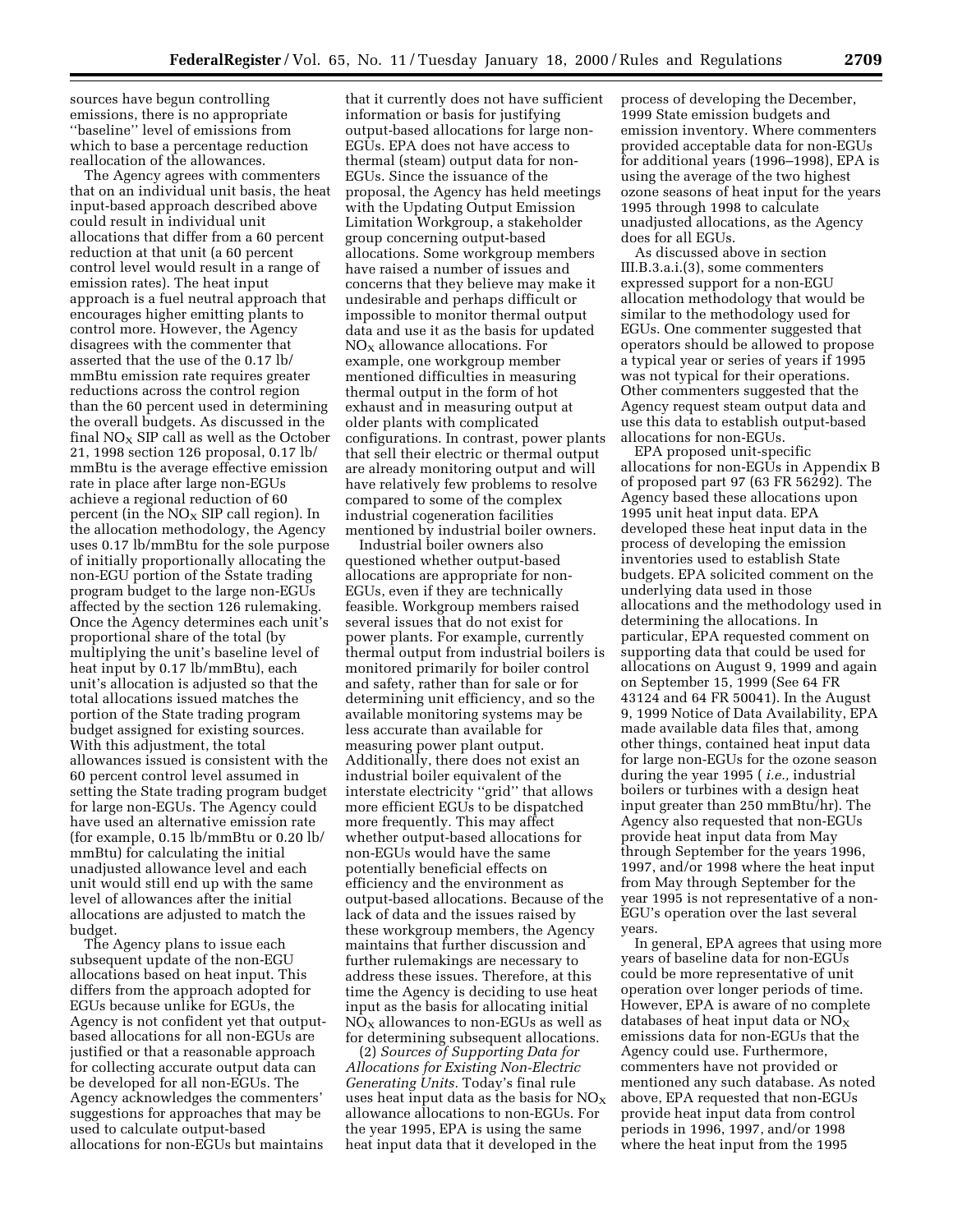control period is not representative of a non-EGU's operation over the last several years; this is similar to one commenter's suggestion to allow operators to propose a typical year or series of years if 1995 was not typical for their operations. If commenters have not provided heat input data for 1996, 1997, or 1998, the Agency assumes that the companies find their heat input data for 1995 to be representative. If commenters provided acceptable data for 1996, 1997, and/or 1998 during the public comment period, then the Agency took the average heat input for the 2 highest years from 1995 through 1998 in determining that unit's baseline.

(3) *Treatment of New Non-EGUs.* In the October 21, 1998 proposal, the Agency created a set-aside for new non-EGUs consistent with the provisions of part 96. Under the proposal, new nonelectricity generating units required to participate in the Federal  $NO<sub>x</sub>$  Budget Trading Program would have access to this set-aside. In 2003, 2004 and 2005, the Agency proposed that each State setaside would initially hold allowances equal to 5 percent of the  $NO<sub>x</sub>$ allowances in the section 126 trading program budget in the State. Starting in 2006, each State set-aside would originally hold 2 percent of the  $NO<sub>X</sub>$ allowances in the section 126 trading program budget in the State. In the proposal, new non-EGUs would receive allocations equivalent to 0.17 lb/mmBtu multiplied by their utilization at maximum capacity, and then they would be subject to a reduction in their allocation so that they only keep an allocation based on their actual utilization. At the end of each relevant control period, EPA would return any allowances remaining in the account on a pro-rata basis to the units that had received an original allocation that had been adjusted to create the new source set-aside in the State.

The Agency did not receive any comment specific to the treatment of new non-EGUs. Commenters generally addressed their comments as summarized in section III.2.B.ii.d. to the treatment of new sources in general or new EGUs specifically. Therefore, for the reasons discussed in section III.2.B.ii.d., the Agency is establishing a new source set-aside for non-EGUs consistent with the new source set-aside for EGUs. The Agency believes that a new source set-aside of 5 percent is appropriate for the first five year period of the program. Likewise, for the updated allocation periods, the new source set-aside will have to cover 10 years of new source growth (as

compared to 5 years in the proposal) 13. Therefore a 5 percent set-aside is appropriate for future years of the program (as compared with the 2 percent in the proposal).

The Agency is finalizing the following approach to distributing the allowances from the new source set-aside to new non-EGUs. A new non-EGU can apply to receive allowances from the new source set-aside at the lower of 0.17 lb/mmBtu or its permitted rate multiplied by the heat input the unit would be projected to use if it operated at maximum capacity. After the control period, the allocation is subject to a deduction to reflect the unit's actual heat input, and any allowances deducted for this reason are transferred back to the new source set-aside from which they were allocated. At the end of each relevant control period, EPA will return any allowances remaining in the set-aside on a pro-rata basis to the existing units, i.e., the units that received an original allocation that was adjusted to create the new source set-aside in the State.

As was indicated in section III.2.B.ii.d., the EPA is concerned that under a first-come, first-served system, it is possible that some new sources may not receive allowances from the setaside. Therefore, the Agency will determine by order the allowance allocations from the new source setaside by April 1 of the relevant control period to all sources that have submitted approved requests for allowances from the set-aside. If the number of approved allowances to be distributed exceeds the number in the set-aside, the allowances will be distributed proportionally to those sources with approved applications. In that way, all new sources will know prior to the control season that they will have access to allowances. Those new sources receiving allowances from the set-aside will still be subject to reduction based on actual heat input at the end of the control period. In the unlikely event that the number of allowances needed by new sources for compliance exceeds the supply, new units can purchase the needed balance of allowances from the market.

To accommodate this change (consistent with the change made for new EGUs), part 97 has been revised to require all non-EGU applications for

allowances from the new source setaside to be received by January 1 of the year for which the unit is applying for allowances from the set-aside. The Agency will review all the allowance requests and determine the allowance allocations from the set-aside as described above by April 1. The final part 97 also includes revised language which describes how the Agency will allocate the available allowances if, in total, new  $NO_{\mathbf{X}}$  Budget units request more allowances than are available in the new unit set-aside account for any given year. The EPA retained the provisions of part 97 that describe the distribution of any allowances remaining in the set-aside at the end of the year to existing sources on a pro rata basis.

(4) *Non-EGU Allocation Summary.* EPA is basing the initial unadjusted allocations to existing large non-electric generating units on each unit's 1995 control period heat input (in mmBtu) (or where additional years of data have been accepted, on the average of the unit's two highest control period heat inputs from 1995–1998) multiplied by an emission rate of 0.17 lb/mmBtu. For large non-electric generating units subject to the trading program, 1995 heat input data or the average of the 2 highest heat inputs from 1995–1998 is used in the allocation calculation for the control periods 2003, 2004, 2005, 2006, and 2007. The EPA adjusts the allocation for each unit upward or downward so that the total allocations match the aggregate emission levels associated with the State's large nonelectric generating units. Then EPA adjusts the allocations for each unit proportionately so that the total allocation equals 95 percent of the aggregate emission levels apportioned to the State's large non-electric generating units, in order to provide for the 5 percent new source set-aside. As described above with regard to EGUs, EPA will round to the nearest whole number of allowances in making all of the above adjustments. The provisions of § 97.42(c) describe the procedures for determining allowances and state explicitly that calculations expressed in pounds must be converted to tons and then to allowances. The Agency will record the allowances in the NATS one year at a time, by April 1 of the year that is 3 years prior to the applicable control season.

For each five year block following 2007, the heat input used in the allocation calculation for large nonelectric generating units will equal the average of the heat input data from the 5 years preceding the year in which the update is calculated except for the

<sup>13</sup>The maximum number of years that a source may be required to draw from the new source setaside would be 10 years. For example, if a source begins operating on or after May 1, 2003, it will not have sufficient data (i.e., data for at least two full control periods) to receive an allocation for the 2008–2012 time period Therefore, it will need to draw from the new source set-aside for 10 years (2003–2012).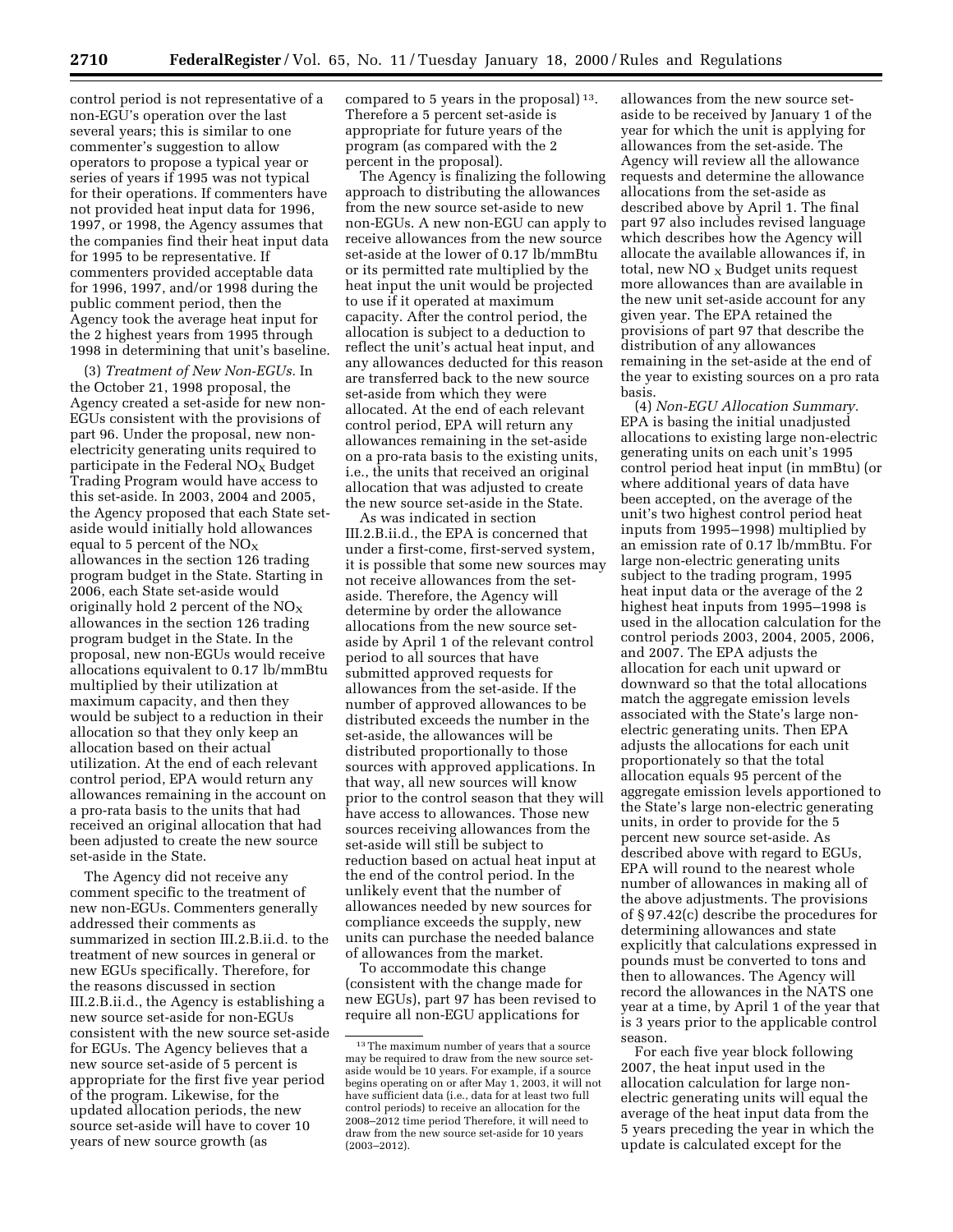2008–2012 allocations. For the 2008– 2012 block of allowances, the Agency will use an average of the heat input from 2002–2004. Once EPA completes the initial allocation calculation for all existing  $NO<sub>x</sub>$  Budget units, EPA will adjust the allocations to match the aggregate emission levels apportioned to large non-electric generating units and then adjust the allocation for each unit proportionately so that the total allocation equals 95 percent of the aggregate emission levels apportioned to large non-electric generating units.

New non-EGUs may apply to receive allowances from the 5 percent set-aside. New sources with approved set-aside allowance requests will receive allowances based on the lower of either 0.17 lb/mmBtu or their permitted rate multiplied by their utilization at maximum designed heat input. If approved allowance requests exceed the number of allowances available in the set-aside, the Agency will distribute the allowances on a pro-rata basis. Each unit would be subject to a reduction in their allocation at the end of the season (if necessary) so that they only keep an allocation based on their actual heat input. Remaining allowances in the new source set-aside will be redistributed back to existing sources.

As described in section III.B.3.a.ii.(5) of this preamble, proposed (and final) §§ 97.42(b), (c), and (d) provide for the allocation of  $NO<sub>X</sub>$  allowances only to NOX Budget units under § 97.4 (*i.e.,* large non-EGUs). The proposal therefore implied that sources that are not  $NO<sub>x</sub>$ Budget units should not be allocated  $NO<sub>X</sub>$  allowances and should not retain any  $NO<sub>x</sub>$  allowances that the sources are allocated. As discussed above, EPA is adding § 97.42(g) to address explicitly this aspect of the proposal. EPA notes that the Agency anticipates that allocations to a source that is later determined to be actually a non- $NO_X$ Budget unit will rarely, if ever, occur.

# 4. The Compliance Supplement Pool

The EPA received comments in response to the proposals for the  $NO<sub>x</sub>$ SIP call and section 126 action expressing concern that some sources may encounter unexpected problems installing controls by the May 1, 2003 deadline. The commenters suggested that these unexpected problems could cause unacceptable risk for a source and its industry. In particular, commenters expressed concern related to the electricity industry, stating that the deadline could adversely impact the reliability of electricity supply. Based on its own analysis, EPA believes sources will have ample time to install  $NO<sub>X</sub>$  control technologies and comply

by 2003 and that there should be no interruption to the flow of electricity due to the Federal  $NO<sub>X</sub>$  Budget Trading Program. (For a further discussion of the feasibility of installing  $NO<sub>x</sub>$  controls and  $NO<sub>X</sub>$  control implementation and budget achievement, see the supplemental proposal to the  $NO_X$  SIP call (63 FR 57447), the October 21, 1998 proposed section 126 rule (63 FR 56318), and the May 25, 1999 final Section 126 rule (64 FR 28302)). However, EPA chose to address these concerns, despite disagreeing with the commenter's concerns, and included a compliance supplement pool in the final  $NO<sub>x</sub>$  SIP call and proposed the inclusion of one in the Federal  $NO_X$ Budget Trading Program. The compliance supplement pool addresses commenters' concerns by ensuring the availability of a limited number of allowances in addition to the State budgets, at the start of the program.

In the October 21, 1998 section 126 rule, EPA proposed to include a compliance supplement pool which was analogous to the pool in the  $NO \times$  SIP call. The EPA proposed a capped pool budgeted at the State level proportional to the percentage of ozone season reductions for which all of the sources in a State are responsible for under the section 126 control remedy. EPA proposed using similar procedures for establishing the size of the individual State compliance supplement pools under the section 126 control remedy as under the  $NO<sub>x</sub>$  SIP call. In the May 25, 1999 section 126 final rule (64 FR 28310) EPA finalized the existence of the compliance supplement pool and the fact that the tonnage in the 126 compliance supplement pool for a given State would be equal to the tonnage in the  $NO<sub>X</sub>$  SIP call compliance supplement pool.

In today's rule, EPA is finalizing the method by which EPA will distribute the allowances in the compliance supplement pool to individual units. The October 21, 1998 action proposed two options for distributing the pool allowances. Under the first option, EPA would distribute pool allowances for early reduction credits only. Under the second option, EPA would distribute a portion of the pool allowances as early reduction credits and would reserve some remaining portion for sources that demonstrate a need for a ''direct'' distribution method. (See 63 FR 56319– 20). Today's part 97 provides for the distribution of the compliance supplement pool allowances for early reduction credits only. Sources may request early reduction credits for reductions made during the 2001 and 2002 ozone seasons equal to the

difference between 0.25 lb/mmBtu and the unit's  $NO<sub>x</sub>$  emissions rate, multiplied by the unit's actual heat input for the applicable control period if certain conditions are met. (For a detailed discussion of the requirements for early reduction credits finalized in today's rule see III.B.4.b below). After completion of the 2004 end-of-season reconciliation process, EPA will retire all compliance supplement pool allowances remaining in NATS.

Today's final rule adopts the early reduction distribution method proposed on October 21, 1998 with one exception. Under the proposal, the credits were distributed on a first come, first served basis with requests due by October 31 of the year for which early reduction credits are requested. Under today's final rule, sources must submit all requests for early reduction credits by February 1, 2003. (Please see below for a detailed discussion of why EPA changed the early reduction credit request deadline).

EPA notes that recent information reinforces EPA's initial determination that there is very little or no risk to the electricity industry and electricity reliability from compliance with the section 126 action. First recent reports from the North American Electric Reliability Council (NERC) and the Mid Atlantic Area Council found that compliance with the  $NO<sub>x</sub>$  SIP call is unlikely to cause electricity reliability problems. (See docket A–97–43, item X– A–07). Today's section 126 action, of course, requires compliance by significantly fewer sources because it covers significantly fewer States than the  $NO<sub>x</sub>$  SIP call. Second, recent experience in the Ozone Transport Commission demonstrates that installation of Selective Catalytic Reduction (SCR), which EPA estimates to be the most complicated and time consuming  $NO<sub>X</sub>$  control measure to install, can be completed in less than a year. For example, the Public Service of New Hampshire installed SCR at its Merrimack Station in Bow, New Hampshire on its Unit 1 boiler in 44 weeks and its Unit 2 boiler in 48 weeks. (See docket A–97–43, item number X– N–04).

Despite this recent information further suggesting that a compliance supplement pool may not be needed, the Federal  $NO<sub>x</sub>$  Budget Trading Program includes the compliance supplement pool as adopted in the May 25, 1999 section 126 final rule. The section 126 compliance supplement pool provides the same number of allowances for distribution to sources in a State or portion of a State as the  $NO<sub>x</sub>$ SIP call compliance supplement pool.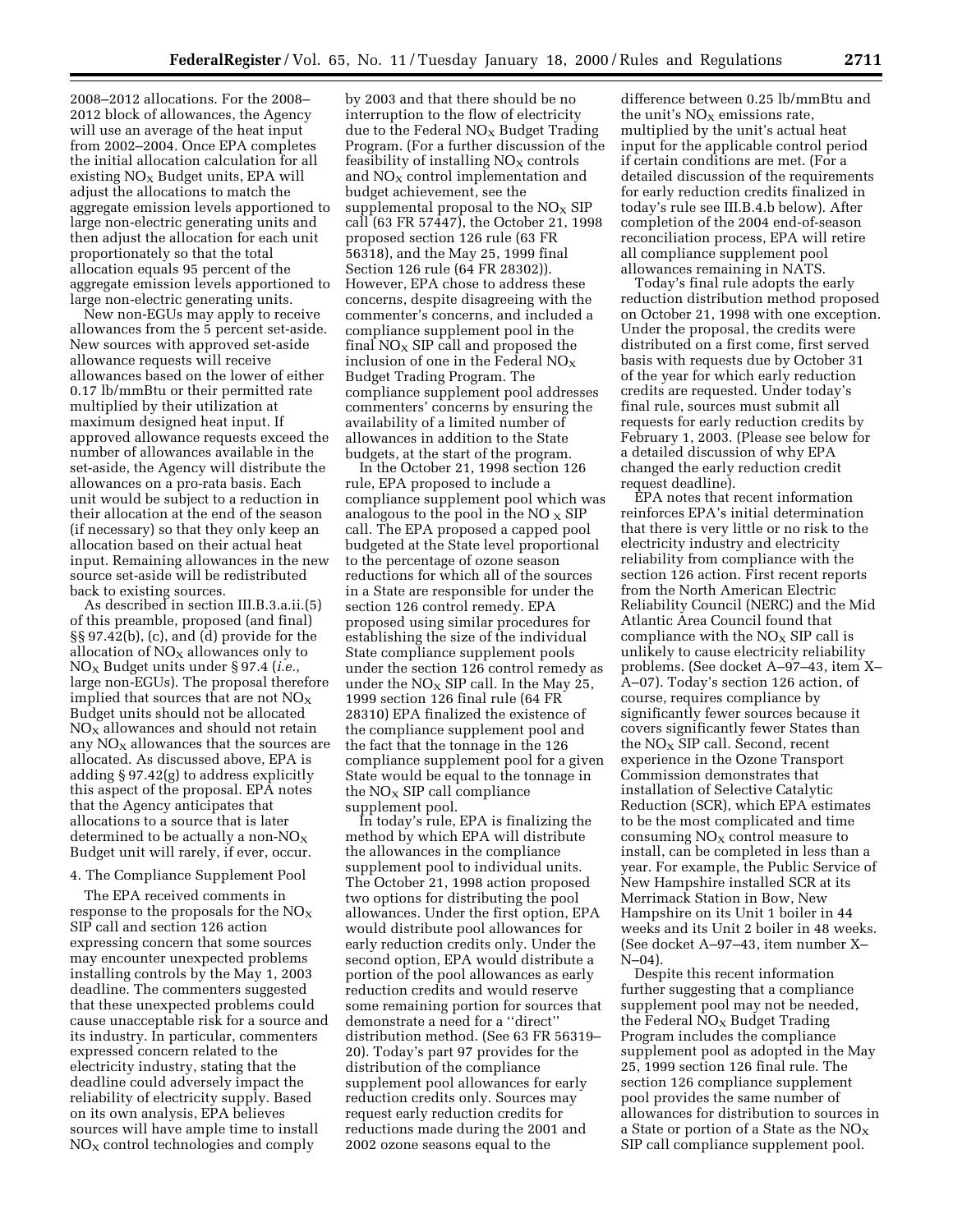Each State covered by the section 126 action has the same size compliance supplement pool as under the  $NO<sub>x</sub>$  SIP call, and each partial State's compliance supplement pool under the section 126 action has been prorated based on the ration of the partial State trading program budget to the whole State trading program budget. EPA is adopting this approach for two reasons. First, this addresses the concerns that some commenters continue to express concerning the risk to the electricity industry from compliance. Second, making the compliance supplement pool in each State or portion of a State effectively the same size under the section 126 action and the  $NO<sub>x</sub>$  SIP call allows for integration of any State  $NO<sub>X</sub>$ Budget Trading Programs that may be adopted in SIPs and approved as meeting the SIP call with the Federal  $NO<sub>x</sub>$  Budget Trading Program that EPA is requiring under section 126. For example, if EPA applies the Federal  $NO<sub>X</sub>$  Budget Trading Program to a given State and a SIP for that State including a State  $NO<sub>x</sub>$  Budget Trading Program is approved and in effect before the 2004 control period (which is the last control period before pool allowances expire), sources in the State will be able to retain the pool allowances distributed to them under the federal program if the pool is the same size under the two programs. If instead the section 126 pool were larger than the  $NO<sub>X</sub>$  SIP call pool, sources might have to give up pool allowances, thereby reducing sources' ability to plan compliance using such allowances. If the opposite were true, and the section 126 compliance supplement pool were smaller than the  $N\overline{O}_X$  SIP call compliance supplement pool, then integration of the State and Federal trading program would be hampered.

EPA received numerous comments on its proposal for a compliance supplement pool under the section 126 control remedy. Included in the comments were several advocating for allowing unlimited generation of early reduction credits, *i.e.*, an uncapped compliance supplement pool. The EPA capped the pool in its May 25, 1999 section 126 final rule because the pool delays achievement of the program's emissions reductions goal. Each allowance in the pool represents an extra ton of  $NO<sub>x</sub>$  emissions which can be emitted. The credits from the pool potentially inflate the  $NO<sub>X</sub>$  budget for future ozone seasons (*i.e.*, in 2007) because sources may use the pool's allowances for compliance in 2003 and 2004 and bank their allocations. The cap on the compliance supplement pool

limits this inflation of the budget and ensures a limited potential adverse impact on air quality in future ozone seasons. It also reflects the limited potential need for the pool to guarantee that all sources will hold sufficient allowances to comply with the program requirements in the 2003 ozone season. A larger cap or no cap at all would further delay the achievement of the NOX budget in future ozone (*i.e.*, 2007) seasons and thus the program's environmental goal. (For further discussion of how EPA developed the compliance supplement pool and why EPA limited its size, see the supplemental proposal to the  $NO<sub>x</sub>$  SIP call (63 FR 57428), and the final  $NO<sub>X</sub>$ SIP call (64 FR 57429), and the Response to Comments Document for the May 1999 Section 126 Rulemaking action (section IV.D.).

Aside from the comments advocating for unlimited generation of early reduction credits, EPA received no other comments on its proposal to use the same compliance supplement pool in both its  $N\ddot{O}_X$  SIP call and section 126 actions. (EPA did receive numerous comments on the proposed emissions reduction requirements for early reduction credits which are discussed in detail in section III.B.4.b below). For the reasons discussed above, in today's rule, EPA reaffirms its May, 1999 decision to finalize a compliance supplement pool whose size is analogous to the size of the compliance supplement pool under the  $NO<sub>x</sub>$  SIP call.

*a. Size of the Compliance Supplement Pool.* The aggregate compliance supplement pool, under this section 126 action is 97,159 tons. It is smaller than the compliance supplement pool under the May 25, 1999 section 126 final rule (64 FR 33956) and the compliance supplement pool under the  $NO<sub>X</sub>$  SIP call because this rule affects a smaller number of sources. In the June 24, 1999 Interim Final Stay of Action of Section 126 Petitions for Purposes of Reducing Interstate Ozone Transport (64 FR 33956), EPA stayed the effective date of the May 25, 1999 final rule regarding petitions filed under section 126. As a result of this action, four States (Indiana, Kentucky, Michigan and New York) listed in the May 25, 1999 section 126 final rule (64 FR 28200) are now only partially covered by today's section 126 final action. Seven entire States, (Alabama, Connecticut, Illinois, Massachusetts, Missouri, Rhode Island and Tennessee) are no longer covered. (Please see section I.A.1 of this preamble for further discussion of the effects of the June 24, 1999 stay on this final rule). As noted above, for the States affected by this section 126

action, today's final rule adopts State specific compliance supplement pools essentially identical in size to the pools available under the  $NO<sub>x</sub>$  SIP call with the exception of the four partial States. For the four partial States, EPA modified the number of compliance supplement pool allowances under the section 126 action to accurately reflect the changes in their section 126 trading budgets. The EPA prorated the partial States' section 126 compliance supplement pools based on the ratio of the partial state trading program budget to the whole State trading program budget. For example, if all large EGUs and large non-EGUS in Indiana were required to comply with the section 126 control remedy its trading budget would be 58,186 tons. However, since only a portion of the sources in Indiana are required to comply, Indiana's section 126 trading program budget is 7,170 tons, or 12.32% of the whole State trading budget. Therefore, to remain consistent with the modifications to the trading program budget, EPA also prorated the compliance supplement pool for affected sources in Indiana by this ratio, resulting in a compliance supplement pool of 2,454 tons. Similarly, for section 126 affected sources in Kentucky the ratio of the partial State trading program budget to the whole State trading program budget is 54.10%, and in Michigan and New York it is 82.76% and 49.88% respectively.

The State distribution of the compliance supplement pool listed in table III–1 is identical to the distribution promulgated in the December 1999 ''Technical Amendment to the Finding of Significant Contribution and Rulemaking for Certain States for Purposes of Reducing Regional Transport of Ozone'' with the exception of the seven States no longer covered by the section 126 action and the four partial states (Indiana, Kentucky, Michigan and New York).

# TABLE III–1.—STATE COMPLIANCE SUPPLEMENT POOLS (TONS)

| State                | Compliance<br>supplement<br>pool |
|----------------------|----------------------------------|
|                      | 168                              |
| District of Columbia | 0                                |
|                      | 2,454                            |
|                      | 7,314                            |
|                      | 3,882                            |
| Michigan             | 9.398                            |
| New Jersey           | 1,550                            |
| New York             | 1.379                            |
| North Carolina       | 10.737                           |
|                      | 22,301                           |
|                      | 15.763                           |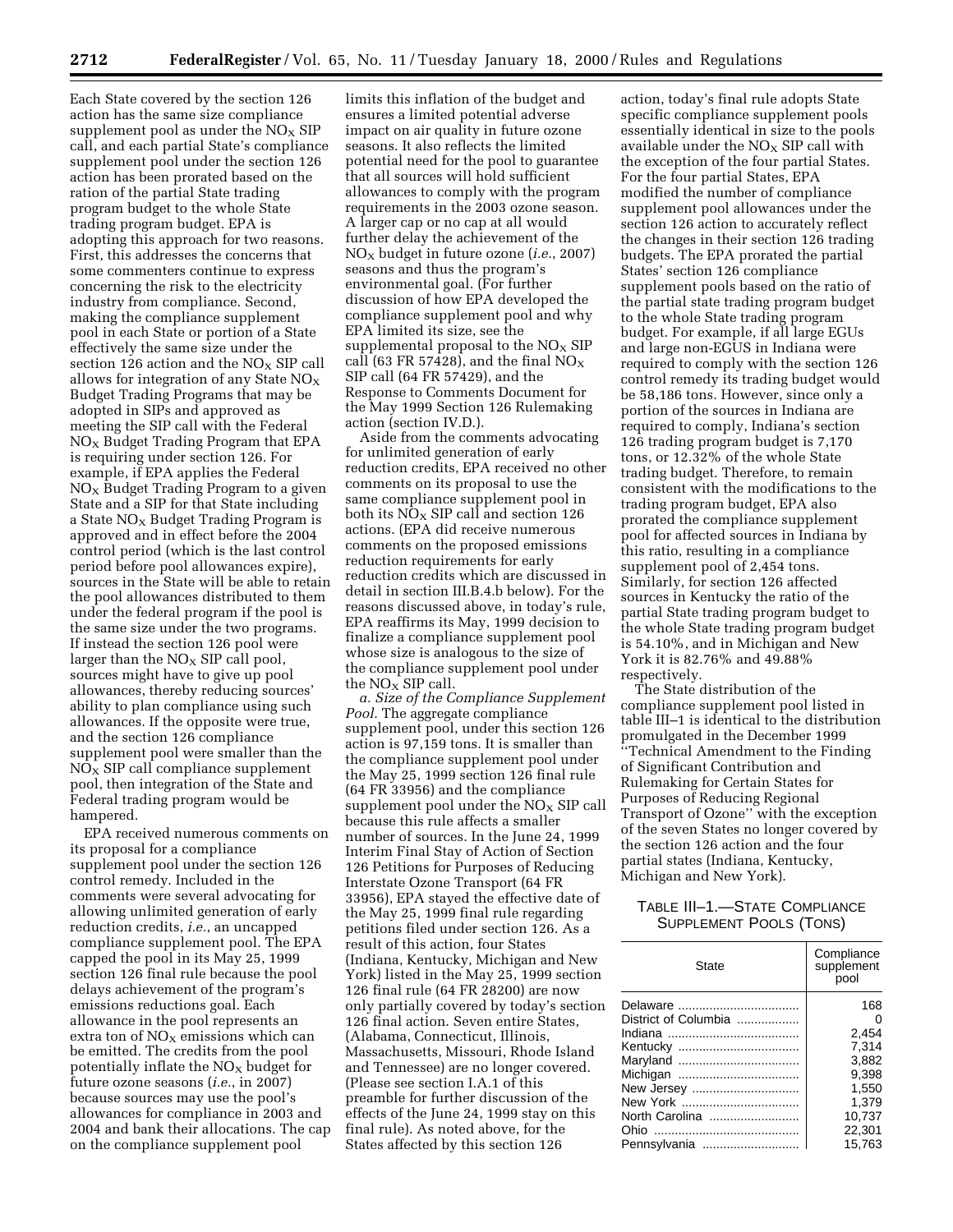TABLE III-1.-STATE SUPPLEMENT POOLS (TONS)—Continued

| State                  | Compliance<br>supplement<br>pool |
|------------------------|----------------------------------|
| West Virginia<br>Total | 5.504<br>16.709<br>97.159        |

*b. Distribution of the Compliance Supplement Pool to Sources.* Under today's final rule, EPA will distribute the compliance supplement pool allowances to sources for early reduction credits (see § 97.43). Allowances from the compliance supplement pool will be available for sources to use for compliance in the 2003 and 2004 control periods only. After the 2004 reconciliation process, EPA will retire any compliance supplement pool allowances remaining in the NATS.

As delineated in §97.43, any  $NO<sub>x</sub>$ Budget unit may request early reduction credits for reductions made during the 2001 and 2002 ozone seasons equal to the difference between 0.25 lb/mmBtu and the unit's  $NO<sub>X</sub>$  emission rate, multiplied by the unit's actual heat input for the applicable control period if certain conditions are met. The unit must: (1) Install monitoring equipment according to part 75 with no less than 90 percent monitor data availability during the 2000 control season; (2) be in full compliance with State or Federal emissions related requirements; (3) reduce its  $NO<sub>x</sub>$  emission rate to less than 80 percent of its  $NO<sub>X</sub>$  emission rate in 2000; and (4) emit at a rate below 0.25 lb/mmBtu. A unit must apply for early reduction credits by February 1, 2003. If the tons of  $NO<sub>X</sub>$  allowances in the compliance supplement pool for a State exceed the number of accepted early reduction credit requests in that State, EPA will allocate one NOX allowance for each ton of certified early reduction credit. Part 97 provides for the retiring of any  $NO<sub>X</sub>$  allowances remaining in the compliance supplement pool after all certified requests, for 2001 and 2002, have been granted. Based on the analysis discussed below, EPA does not expect this to happen. However, if, the amount of accepted reduction credits are more than the size of the pool for that State, EPA will limit the number of credits distributed to the size of the compliance supplement pool for a State and reduce each applicant's credits pro-rata based on the number of accepted credits from each unit. The EPA will determine by order the allocations for early reduction

COMPLIANCE by April 1, 2003 and will record the allocations by May 1, 2003.

In addition, under today's final rule, sources located in States in the OTC region that are subject to this section 126 action will be allowed to bring their banked 2001 and 2002 vintage OTC allowances into the  $NO<sub>x</sub>$  Budget Trading Program as early reduction credits. As is the case for any State outside of the OTC, if the number of eligible banked OTC allowances is less than a State's compliance supplement pool, the remaining credits will be retired. If the  $NO<sub>x</sub>$  Budget units in an OTC State hold banked OTC allowances in excess of the amount of credits in the State's pool, EPA will limit the number of credits distributed to the size of the compliance supplement pool for that State and reduce each applicant's credits pro-rata based on the number of accepted, banked OTC allowances from each unit.

Under both the  $NO<sub>x</sub>$  SIP call and the section 126 control remedy, all affected sources may apply for, and receive early reduction credits. Under part 97, only large electric generating units and nonelectric generating units are subject to the  $NO<sub>x</sub>$  trading program. Under the  $NO<sub>x</sub>$  SIP call, however, States have the flexibility of expanding the universe of affected sources beyond large electric generating units and non-electric generating units, *i.e.,* to include portland cement kilns or electric generating units that serve a generator with a nameplate capacity greater than 15 MWe rather than 25 MWe. Therefore, the allowances in the compliance supplement pool may be available to more categories of sources under the  $NO<sub>x</sub>$  SIP call than under the section 126 control remedy.

In the October 21, 1998 proposed section 126 rule (63 FR 56292), EPA solicited comment on other alternatives for distributing the compliance supplement pool including distributing the pool to States and allowing States to distribute their pool to their respective sources. The EPA also proposed another alternative for distribution of the pool by the Agency to sources. Using this method, EPA would first allocate NO  $_\mathrm{X}$ allowances for early reduction credits as described above. However, instead of retiring any  $NO<sub>x</sub>$  allowances remaining after the allocation for early reduction credits, EPA would distribute the  $NO<sub>X</sub>$ allowances directly to sources that demonstrated a need. Under this ''direct distribution'' method, a source would be required to demonstrate that achieving compliance by May 1, 2003 would create undue risk to either its operation or industry and that it could not acquire

allowances for the 2003 ozone season from the market.

Commenters from electric utilities and other industries commented in favor of letting the States distribute the compliance supplement pool, citing increased flexibility for the States and concerns about logistical delay if EPA awards them. One commenter suggested that the responsibility be given to States with the stipulation that if a State fails to inform EPA of how it will distribute the pool, EPA will distribute it under a default procedure.

Under the assumption that EPA would distribute the compliance supplement pool, nearly all of the commenters agreed that at least a portion of the compliance supplement pool should be distributed for early reduction credits. Commenters from industries, environmental organizations and State agencies argued that distribution exclusively as early reduction credits would stimulate the market and encourage early reductions. The remaining commenters, all from electric utility or other industries, argued in favor of a combination of early reduction credits and direct distribution. These commenters asserted that since the credits must be accepted by EPA and are subject to a ratcheting down if there is over-subscription to the pool, companies have no guarantee that they will receive early reduction credits and therefore cannot rely on them in their compliance strategies. The commenters further asserted that only direct distribution guarantees that sources who actually need the additional allowances will receive them.

One commenter who supported flow control argued that allowances carried over into the Federal  $NO<sub>x</sub>$  Budget Trading Program in 2003 as early reduction credits should be considered banked and subject to flow control if applicable in 2003. (See section III.B.5 of this preamble for a discussion of flow control under the Federal  $NO<sub>X</sub>$  Budget Trading Program).

The EPA also received comment on the proposed requirements for early reduction credits. Numerous commenters argued that reductions in 2000 should be eligible. Commenters proposed that sources should only be required to reduce their  $NO<sub>x</sub>$  emission rate by 10 percent rather than 20 percent of their 2000 rate, that all sources who achieve a level of 0.25 lb/mmBtu by May 1, 2002 should receive early reduction credits, and that all reductions beyond Title IV Acid Rain limitations should be eligible.

One commenter argued that in the case of over-subscription to the compliance supplement pool,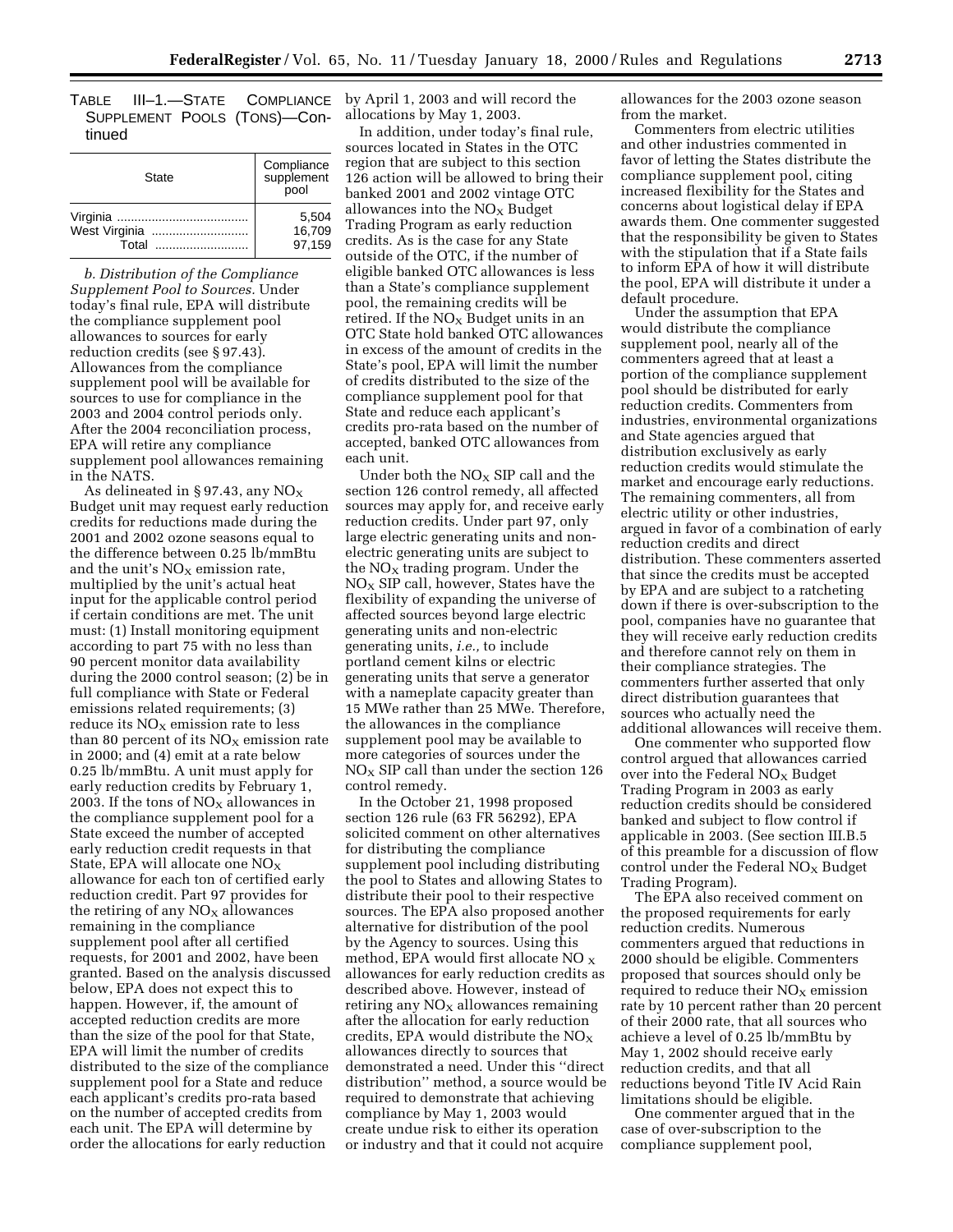allowances should be distributed among the sources which earned early reduction credits pro-rata based on the sources' percentage of annual reductions required under the section 126 action rather than on a first come, first served basis. Another commenter stated that the number of banked allowances remaining in a source's account in an Ozone Transport Region State at the end of 2002 accurately reflects the source's early reductions and should be counted as such. According to the commenter, in order to bank OTC allowances a unit's emission level must reflect a 55 to 65% reduction or a 0.2 lb/mmBtu emission rate. Therefore, banked OTC allowances meet EPA's early reduction standards.

Part 97 is a federal program designed to be implemented and administered directly by EPA in accordance with section 126 of the Clean Air Act. For this reason, EPA decided to retain the responsibility of distributing the pool to sources and finalized today's rule accordingly. This is consistent with the fact that EPA is already allocating the  $NO<sub>x</sub>$  allowances under the federal trading program. States will have the authority to distribute allowances from the compliance supplement pool and the State trading program budget if the State submits an approvable SIP.

The Agency disagrees with commenters who argued that distribution by EPA would cause delay. The EPA has committed, in today's final rule, to issuing, allocating and recording all  $NO<sub>x</sub>$  allowances for early reduction credits before the start of the initial control period, May 1, 2003. In order to ensure that the Administrator meets that deadline, today's rule requires owners and operators to submit an early reduction credit request by February 1, 2003.

Under the Federal  $NO<sub>x</sub>$  Budget Trading Program finalized in this rule, EPA will distribute the compliance supplement pool for early reduction credits only. Early reduction credits encourage sources to make emissions reductions before they are required to do so. The EPA disagrees with the commenters who stated that direct distribution is necessary to ensure that all sources will be in compliance. First, as discussed above, EPA believes sources will have enough time to install the control equipment needed for compliance before the May 1, 2003 deadline. Second, as discussed in detail below, EPA expects the compliance supplement pool to be fully subscribed. Therefore, early reduction credits will provide the same pool of extra allowances available for compliance during the first 2 years of the program

as direct distribution. Sources that need extra allowances for compliance will have access to them through the allowance market. Because these allowances will be generated and distributed to sources before May 1, 2003, sources will have time to buy extra  $NO<sub>X</sub>$  allowances before the deadline for holding  $NO<sub>x</sub>$  allowances to cover emissions.

While EPA acknowledges that there may be some degree of uncertainty regarding the number of credits a source will receive, it disagrees with the commenters' assertion that EPA's approach to distributing compliance supplement pool allowances for early reduction credits gives sources no certainty that they will receive allowances and that sources therefore cannot rely on them when developing compliance strategies. EPA's approach provides assurance that some NO  $_{\rm X}$ allowances will be received, and sources can estimate what amounts they are likely to receive. If there is undersubscription of the pool, then sources will receive a  $NO<sub>x</sub>$  allowance for each of their early reduction credits. If there is over-subscription of the pool, sources will still receive  $NO<sub>X</sub>$  allowances, albeit pro-rated, but the entire pool will be allocated. The formula for pro-rata allocation is revised by minor word changes that clarify, but do not make a substantial change in the proposed formula. For example, the order of multiplication and division is changed without changing the results of any calculation using the formula. In addition, the final rule provides that the Administrator will make available to the public the total amount of early reduction credits requested for sources in each State. Sources will therefore be able to make reasonable estimates of and by May 1, 2003 will know, how many allowances they are receiving before the start of the program and can plan their compliance strategies accordingly. (For further discussion on why EPA is distributing the compliance supplement pool for early reduction credits, see 63 FR 57474 and the Response to Comments Document for the Final  $NO<sub>X</sub>$ SIP call (section IX.E.2)).

Today's final rule provides that, if there is over-subscription of the compliance supplement pool,  $NO<sub>x</sub>$ allowances will be distributed pro-rata based on credits generated and not on a first come, first served basis. Consequently, the rule sets a single deadline (February 1, 2003) for submission of all early reduction credit requests. Only this distribution method retains the incentive to continue to generate early reduction credits after the subscription level has been reached. By

generating more credits, sources will qualify for a larger portion of the pool after the credit requests have been ratcheted down to the level of the pool. The various methods suggested by commenters do not retain this incentive because they fix the number of allowances a source can receive once the pool is fully subscribed and discourage continued operation of  $NO<sub>x</sub>$ control measures. For example, one commenter suggested an alternate distribution method if the pool is oversubscribed. This commenter suggested distributing the credits in proportion to a source's required section 126 reductions among all sources generating early reduction credits, sources would receive no benefit by continuing to reduce emissions below the level required for early reduction credits. The early reduction credit would serve only as an eligibility requirement for allowances which would be distributed based on the source's required reductions under the section 126 control remedy.

As finalized, part 97 also allows banked 2001 and 2002 vintage OTC allowances to be carried over into the  $NO<sub>x</sub>$  Budget Trading Program as early reduction credits, provided the number of credits issued do not exceed the States' respective compliance supplement pools. As explained in the preamble to the final  $NO<sub>x</sub>$  SIP call (63) FR 57475), ''the EPA believes that banked allowances held by sources in the OTC program would qualify as being \* \* \* verifiable, and quantifiable [early reductions] \* \* \* The banked allowances would also be verified and quantified according to the procedures in the OTC program which are essentially identical to the requirements that will be in place under the  $NO_X$ Budget Trading Program.'' In particular, as stated in § 97.43, early reductions must be monitored according to part 75, subpart H. Since at least May 1999, sources in the OTC States have been monitoring  $NO<sub>x</sub>$  mass emissions according to part 75 (but not subpart H), as supplemented by the OTC monitoring technical guidance document. The guidance is essentially identical to the requirements of part 75, subpart H for most sources. It allows some additional flexibility beyond part 75, subpart H, primarily for small turbines that are 25 MWe or less and emit a relatively small amount of  $NO<sub>X</sub>$  emissions. These sources are not required to participate in the Federal  $NO<sub>x</sub>$  Budget Trading Program and are not eligible for early reduction credits and the compliance supplement pool. Furthermore, the few units which are granted additional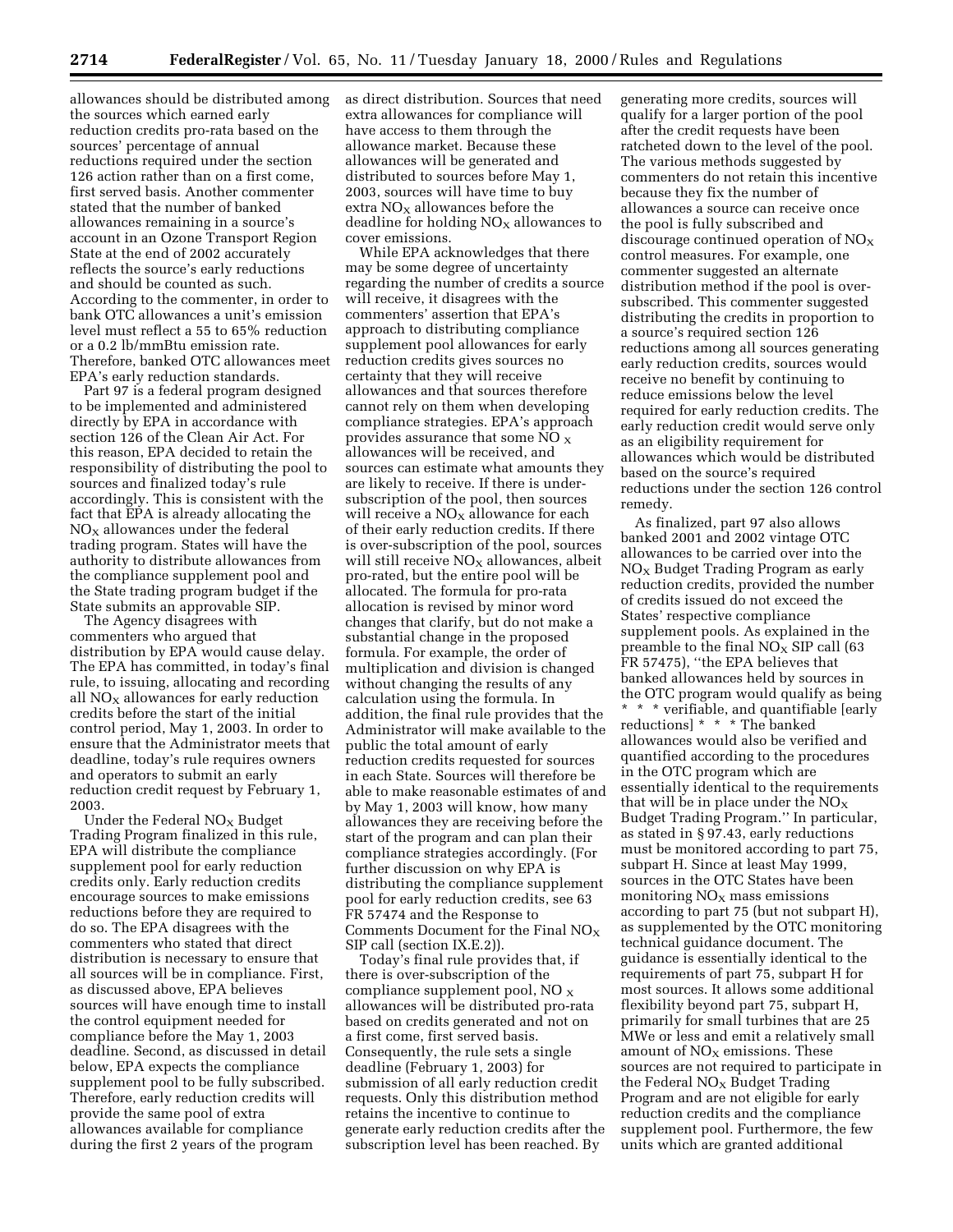flexibilities under the OTC monitoring technical guidance document and are required to comply with the section 126 control remedy, are small units with relatively low levels of  $NO<sub>x</sub>$  emissions. Due to their relatively low levels of  $NO<sub>x</sub>$ emissions, EPA does not expect these units to have significant numbers of banked allowances (*i.e.,* early reduction credits) in the year or two before sources in OTC States monitor using subpart H of part 75. Monitoring under the OTC technical guidance is not acceptable for monitoring in the long term under this section 126 action. However, because of the nature of the differences as explained above, it is adequate in the short term to quantify  $NO<sub>X</sub>$  emission reductions for early reduction credits as OTC sources make the transition from the OTC  $NO<sub>X</sub>$  Budget Program to the Federal  $NO<sub>X</sub>$  Budget Trading Program. (For further discussion of integration of the OTC  $NO<sub>x</sub>$  Trading Program and the Federal NO<sub>X</sub> Budget Trading Program, see the final  $NO<sub>X</sub>$  SIP call 63 FR 57475).

The EPA disagrees with the comment that early reduction credits should be considered ''banked'' at the start of the control period in 2003 and therefore subject to flow control if applicable. EPA included the compliance supplement pool as an additional flexibility mechanism for sources during the first 2 years (2003 and 2004) during which they are required to comply. To the extent compliance flexibility is needed, it is most likely to be needed in the first two control periods of the program. The EPA is granting sources the full flexibility provided by the pool in the 2003 and 2004 control periods by not implementing flow control, regardless of the number of banked allowances, until 2005. (For a discussion of why EPA delayed implementation of flow control from 2004 to 2005 see below, section III.B.5)

Today's rule finalizes early emissions reduction requirements for credits aimed at ensuring that the reductions are: (1) Real, surplus and quantifiable and (2) achieving full subscription of the pool. Under-subscription would mean that sources did not have access to all of the allowances available to them. Over-subscription might encourage sources to turn off  $NO<sub>x</sub>$ controls, *i.e.,* in 2002, causing an increase in  $NO<sub>x</sub>$  emissions and in ground level ozone. While today's final rule retains some incentive for sources to continue generating early reductions after the pool is fully subscribed, the incentive will be stronger if there is no over-subscription.

Under the NO  $_{\rm X}$  SIP call, States may accept, for distributing compliance supplement pool allowances, credits for

reductions made starting with the 2000 ozone season. However, under today's final rule for the section 126 trading program, only reductions made in 2001 or 2002 can generate credits. The EPA is finalizing this requirement to minimize the potential for oversubscription and more importantly to ensure that the reductions are in response to this program rather than required under another and to ensure that the reductions are calculated from a verified baseline. For example, Phase II of the Acid Rain Program goes into effect in 2000, posing more stringent limits on  $NO<sub>x</sub>$  emission rates. If sources were to earn credits for their reductions in 2000, the reductions may in fact be due to required reductions under the Acid Rain Program. Early reduction credits are meant to reward sources that make reductions beyond those required for other programs and before the start of the Federal  $NO<sub>x</sub>$  Budget Trading Program.

The year 2000 marks the earliest opportunity for a verified baseline. Today's rule requires units applying for early reduction credits to report their  $NO<sub>x</sub>$  emission rate and heat input in accordance with subpart H of part 97 for the full control period on which their baseline emission rates are determined. The unit's monitor data availability must be not less than 90 percent during the control period. This will prevent units from having significantly higher reported baseline emission rates if their monitoring systems are not operating properly and they use substitute data that may overstate emissions. The EPA notes that since it revised subpart H of part 75 and the electronic data reporting format in May 1999, units would not be able to report according to these requirements during 1999 as the rule became effective after the start of the 1999 ozone season. Under part 97, the year 2000 serves as the baseline year from which EPA can verify emissions reductions.

In addition, today's final rule requires that units for which early reduction credits are requested must be in full compliance with State or federal  $NO<sub>X</sub>$ emission control requirements in 2000 through 2002. This ensures that reductions in 2001 and 2002, which are calculated from the 2000 baseline, do not reflect reductions required by other State or federal emission limits that were effective in 2000. This also ensures that a unit is not earning credit for reduction early when the unit is actually in violation of other emission limits and should be reducing even more.

To further ensure that early reductions are real and surplus, today's

rule also requires sources to reduce their  $NO<sub>x</sub>$  emission rates to less than both 80 percent of their 2000 rates and 0.25 lbs/ mmBtu. Early reduction credits are based on the difference between 0.25  $\frac{1}{s}$ lbs/mmBtu and source's NO<sub>x</sub> emission rate. If sources are not required to reduce their  $NO<sub>x</sub>$  emission rates to less than 80 percent of their 2000 rates, units already emitting below 0.25 lbs/mmBtu in 2000 could apply and receive credit without making any reductions. Removing or changing this provision, as suggested by commenters, would allow these ''low emitters'' to receive credit even though they made little or no additional reductions in response to the section 126 requirements. The minimum 20 percent level of reduction is appropriate to ensure that the reduction reflects significant efforts to reduce emissions and not simply variation in  $NO<sub>X</sub>$  emissions that would occur without any significant reduction efforts.

Requiring a unit to reduce its  $NO<sub>X</sub>$ emission rates to less than 80 percent of its 2000 rates and 0.25 lb/mmBtu in order to be eligible establishes a control level below which a unit must reduce emissions to generate early reduction credits. All affected sources must comply by May 1, 2003, and, as explained above, recent experience has shown that SCR may be successfully installed in less than a year. In analyzing potential control levels and determining the appropriate level for generation of early reduction credits, EPA therefore assumed that one third of the units projected to install SCR would install their SCR in 2001 with an additional third in 2002 and the final third in 2003. The analysis assumed that each year, the SCR installations would be complete before the start of the ozone season, *i.e.,* with sufficient time for sources to earn reduction credits in 2001 and 2002. (For a further discussion of the feasibility of installing  $NO<sub>x</sub>$ controls and  $NO<sub>X</sub>$  control implementation and budget achievement dates please see 63 FR 57447 and 64 FR 28302). The EPA then used IPM to estimate the summer fuel usage for units projected to install SCR at 15000 Trillion Btus (Docket A–97–43, Category IV–A–04). Assuming that units with SCR would operate at a control level of 0.10 lbs/mmBtu, EPA analyzed units' potential to generate early reduction credits.

At less stringent emission control level requirements such as 0.30 lbs/ mmBtu or 0.35 lbs/mmBtu, the analysis showed units with SCR installed in 2001 and 2002 could generate enough early reduction credits to oversubscribe the compliance supplement pool by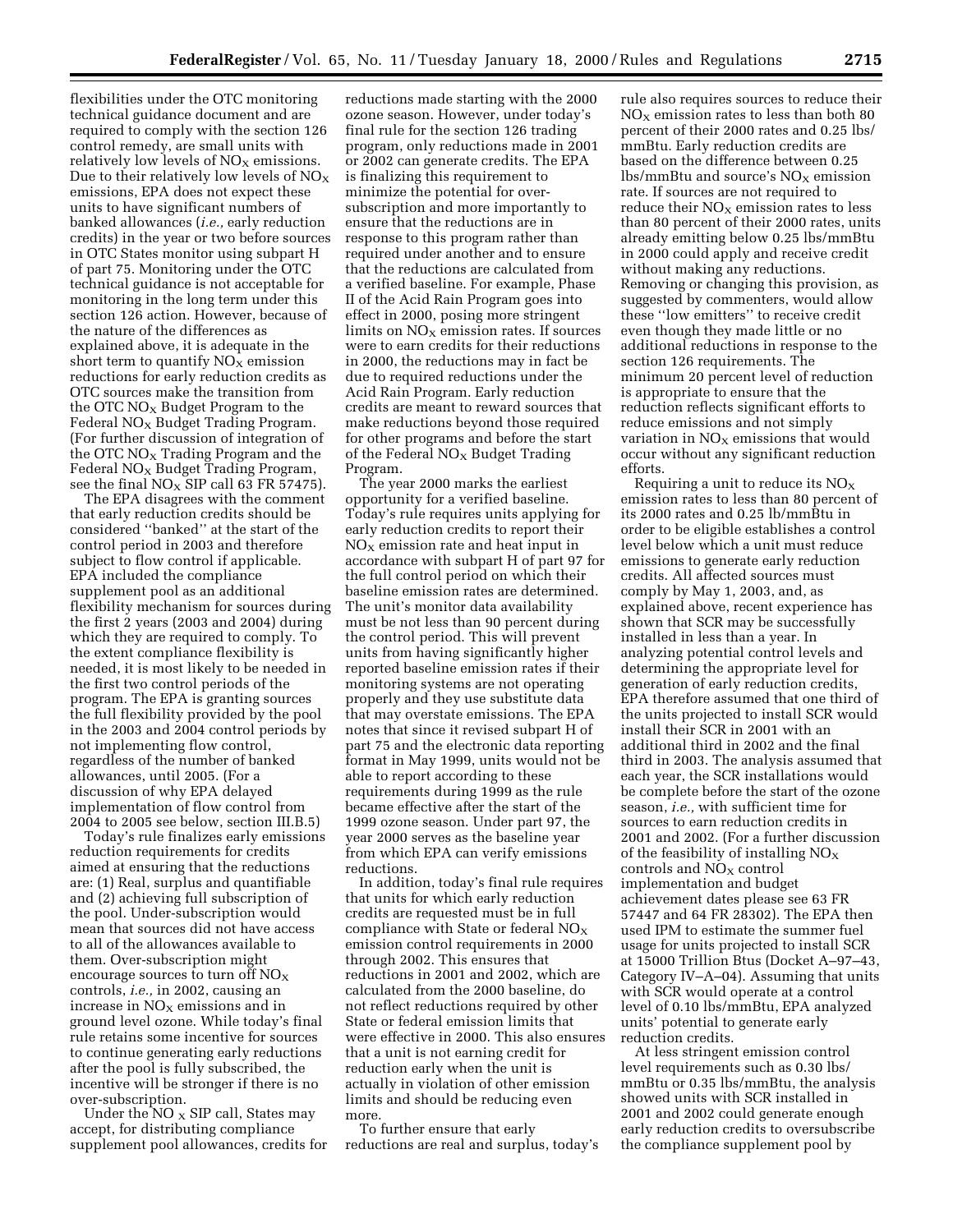more than 30 percent or 65 percent respectively. If early reduction credits were rewarded for anything below Title IV Acid Rain levels, as two commenters suggested, EPA estimates that 1.5 million early reduction credits could be generated. With a control level of 0.25 lbs/mmBtu, the analysis showed that units with SCR installed in 2001 and 2002 could generate 112,000 credits, slightly less than the compliance supplement pool available under the section 126 control remedy.

However, EPA expects units with SNCR also to earn early reduction credits and conducted an similar analysis to estimate the number of credits units with SNCR could generate. For this analysis, EPA made the same assumption as it did for SCR installation, *i.e.,* that one third of all SNCR installations would occur in 2001, with an additional third in 2002 and the final third in 2003. The EPA then used IPM to estimate that 63 percent of units projected to install SNCR would operate the controls at a level low enough to earn early reduction credits. IPM also estimated the average  $NO<sub>x</sub>$  rate for these units at 0.21 lbs/ mmBtu and their summer fuel usage at 1200 Trillion Btus. Based on these results, EPA calculates that units with SNCR will be able to generate nearly 24,500 early reduction credits. This results in a combined regionwide potential early reduction credit generation of 136,000, at approximately the size of the compliance supplement pool.14 (For further discussion of early reduction credits see 63 FR 25936 and 63 FR 57474).

Although this analysis projects the amount of potential early reduction credits on a region wide bases, EPA maintains that the analysis is also indicative of the potential amount of early reduction credits at the statewide level. The basic assumptions underlying the region-wide analysis also apply on a State-wide basis. In its region-wide analysis, EPA assumed that units would install a range of controls (specifically SCR and SNCR) throughout the region. Based on IPM projections, EPA believes that there will be a range of controls installed, including SCR and SNCR, in most individual States. Similarly, EPA believes that its assumption of the frequency of installation (*i.e.,* one third

each year from 2001–2003 before the start of the relevant ozone season) is also reasonable at the State level since the compliance date of May 1, 2003 applies to each individual source, and therefore, in aggregate, to each State. When developing the State trading program budgets, EPA used uniform control level across the region (*i.e.,* 0.15 lbs/mmBtu (assuming historic ozone season heat input adjusted for growth to the year 2007) for large EGUs and a 60 percent reduction in ozone season  $NO<sub>X</sub>$ emissions compared to uncontrolled growth in 2007 for large non-EGUs). Because the controls are uniform, EPA anticipates that each State have a controlled EGU emission rate, in aggregate, around 0.15 lb/mmBtu and a controlled EGU emission rate, in aggregate, around 0.17 lb/mmBtu. Therefore, EPA projects that, consistent with EPA's region-wide analysis, sources in each individual State will reduce their  $NO<sub>X</sub>$  emission rates in 2001 and 2002 to below 0.25 lbs/mmBtu and generate enough early reduction credits to fully subscribe the State compliance supplement pool.

### 5. Banking

Banking is generally defined as allowing sources that make emissions reductions beyond current requirements to save and to use these excess reductions to exceed requirements in a later control period. Today's final rule allows banking consistent with the October 21, 1998 proposed section 126 rule (63 FR 56312). Allowances not used for compliance may be ''banked,'' *i.e.,* carried over into the next compliance period for use. Sources may bank unused allowances starting in the first control period of the trading program (2003). NO<sub>X</sub> Budget units that hold additional  $NO<sub>X</sub>$  allowances beyond what is required to demonstrate compliance in a given control period may carry-over these banked allowances to the next control period.

Allowances are valid until used for compliance or deducted from an account for other purposes. With one exception (*i.e.,* compliance supplement pool allowances)  $NO<sub>x</sub>$  allowances never expire. Banked allowances may be used or sold for compliance in future control periods. (See below for a discussion of management of banked allowances under the section 126 action).

Citing it as a mechanism for increased flexibility and cost savings, the commenters unanimously supported banking. The EPA agrees with the commenters that banking provides flexibility to sources. It allows them to make reductions beyond required levels and ''bank'' the unused portion for use

or sale later. Banking has several advantages: It can encourage earlier or greater reductions than are required from sources, stimulate the market, and encourage efficient use of the market. Banking can also provide flexibility in achieving emissions reduction goals, *i.e.,* by allowing sources to accommodate periodic increased generation activity that may occur in response to interruptions of power supply from non- $NO_X$  emitting sources. (For further discussion on EPA's rationale for including banking see the Supplemental proposal to the  $NO<sub>X</sub>$  SIP call (63 FR 25934 and 25944), the final  $NO<sub>X</sub>$  SIP call (63 FR 57472), and the Response to Comments document for the final  $NO<sub>X</sub>$  SIP call (Section IX.E.), and the October 21, 1998 proposed section 126 rule (63 FR 56312)).

The EPA is finalizing the proposed regionwide flow control mechanism to control the use of banked allowances when a significant percentage of all allowances are banked with one exception. Under the October 21, 1998 section 126 proposal, flow control, if applicable, would have begun in 2004 ( *i.e.,* after the completion of the end of season reconciliation process in 2003). In final part 97, however, flow control cannot be triggered, regardless of the number of banked allowances, until 2005 (*i.e.,* after completion of the 2004 end of season reconciliation process). (Please see below for a detailed discussion of why EPA delayed the implementation of flow control). As originally proposed, the flow control mechanism establishes a discount ratio of 2-for-1 on the use of banked allowances above a certain level. The discount ratio becomes effective when banked allowances exceed 10 percent of the allowable  $NO<sub>X</sub>$  emissions for all sources covered by the  $NO<sub>x</sub>$  trading program. The discount ratio only applies to allowances when they are used for compliance purposes. Allowances sold or traded on the allowance market are never subject to flow control.

The majority of the commenters disagreed with restricting the use of banked allowances. Commenters asserted that flow control will decrease sources' flexibility and discourage both the use of the market and early emissions reductions. Numerous commenters pointed to unrestricted banking in the Title IV Acid Rain Program as a key reason that the Acid Rain Program is cost effective. A few commenters suggested modified flow control mechanisms, such as setting the trigger level for flow control at 20 percent rather than 10 percent of the allowable  $NO<sub>X</sub>$  emissions, or using an

<sup>14</sup>The analysis conducted to estimate the potential early reduction credits treated the entire States of Michigan, Indiana, Kentucky, and New York. However, the size of the pool (97,159) reflects the fact that only portions of these States are actually covered. Therefore, in EPA expects the amount of early reduction credits to be less and to be closer to the size of the compliance supplement pool than the analysis suggests.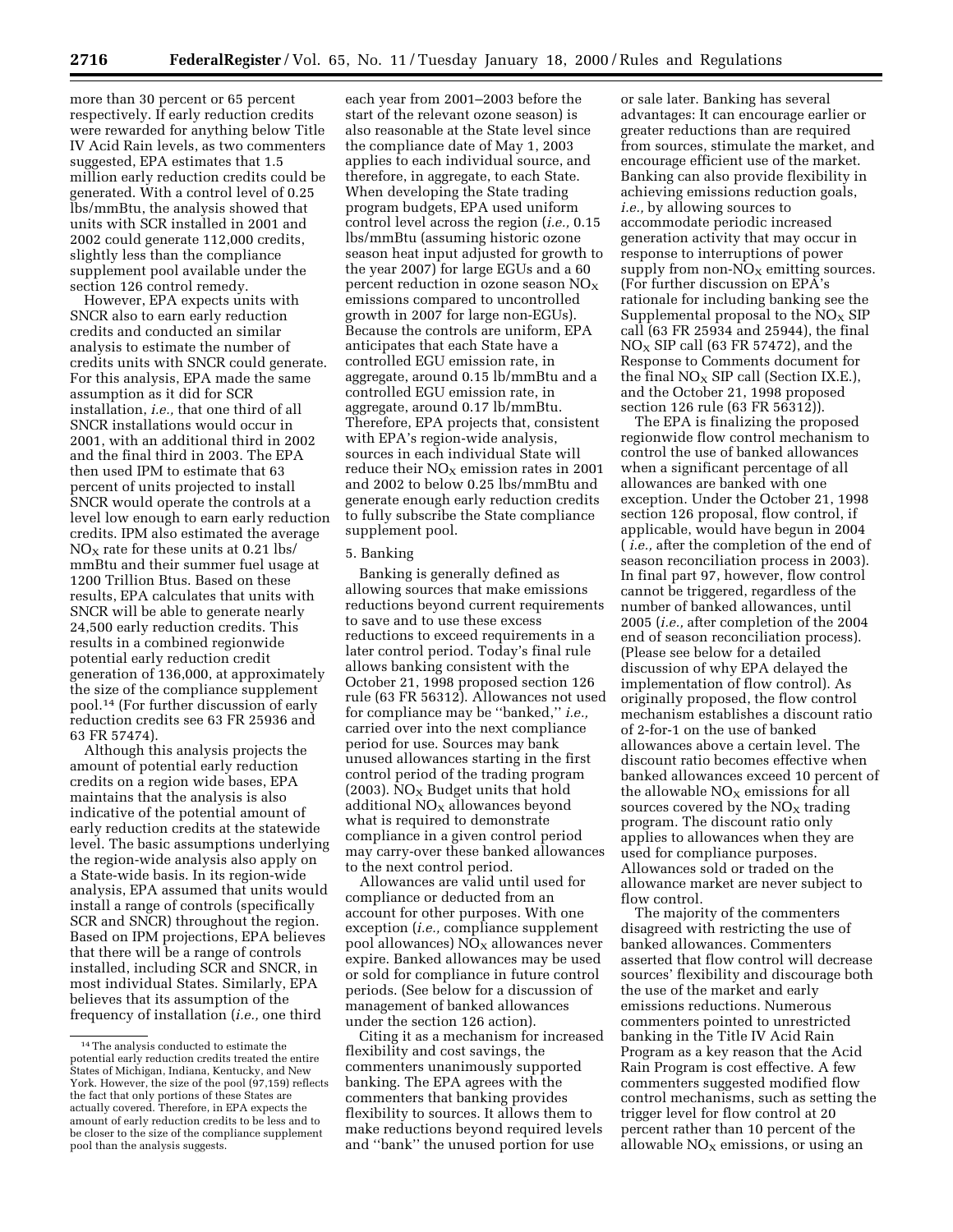alternative discount ratio, such as 1.2:1 or 1.3:1. One commenter argued that the flow control ratio was not designed based on air quality needs.

The Agency received several comments that supported flow control. Commenters stated that banking restricted by flow control still provides flexibility for sources while limiting the potential for ''excessive use'' of banked allowances in a given control period leading to increased ozone.

Today's rule aims to achieve specified limits on ozone season  $NO<sub>x</sub>$  emissions in specified years for the purpose of reducing  $NO<sub>x</sub>$  and ozone transport from upwind States found to be significantly contributing to the non-attainment of NAAQS in downwind States during the ozone season. EPA believes it is appropriate to manage banked allowances, by placing some limitation on the amount of emissions variability that may occur as a result of using banked allowances. Flow control provides some measure of insurance that banked allowances will not be used excessively and thereby result in section 126 named sources significantly contributing to downwind nonattainment. The discount ratio, when triggered, also provides an added benefit for the environment by allowing two allowances to be removed for every one ton of  $NO<sub>X</sub>$  emitted. That extra allowance deducted from the system represents one less ton of future  $NO<sub>x</sub>$ emissions. At the same time, flow control retains much of the flexibility and benefits associated with banking for sources. (For further discussion of the requirements of section 126 and how today's rule meets them, see the preamble to this rule (Sections II.A., II.B., and III.D), the May 25, 1999 section 126 final rule (64 FR 28254, and 28307), and the final  $NO<sub>X</sub>$  SIP call (63 FR 57431).

The EPA changed the first year in which flow control may be triggered from 2004 under the proposal, to 2005 under final part 97. The EPA delayed flow control's implementation date in response to commenter's concerns regarding the feasibility of installing the  $NO<sub>X</sub>$  control equipment required as a result of the section 126 control remedy without any risk to electricity reliability. The EPA believes it is appropriate to give sources trading under the Federal  $NO<sub>x</sub>$  Budget Trading Program this additional flexibility in light of recent experience with the OTC's  $NO<sub>x</sub>$  trading program. At the completion of the first ozone season for the OTC's trading program, EPA calculated a preliminary

flow control ratio of 0.49.<sup>15</sup> (Note: 0.49) represents the fraction of an OTC source's banked allowances that will be deducted at the rate of one allowance per ton of  $NO<sub>x</sub>$  emissions during the 2000 ozone season end of season reconciliation process. The remaining fraction (0.51) of an OTC source's banked allowances will be subject to the discount ratio under flow control and deducted at the rate of two allowances per ton of  $NO<sub>X</sub>$  emissions). While, based on its analysis under the  $NO<sub>x</sub>$  SIP call, EPA does not expect flow control to be triggered in either the section 126 region or the wider SIP call region, EPA understands that the OTC program's relatively large flow control ratio has heightened sources' concerns that there will not be enough allowances for compliance in the initial years of the Federal  $NO<sub>x</sub>$  Budget Trading Program. While EPA disagrees with these concerns, it is addressing commenters' concerns by both adopting (as discussed above) a compliance supplement pool and delaying the implementation of flow control until 2005. This approach gives sources greater assurance that they will be able to use compliance supplement pool allowances for compliance and before such allowances expire. (For a detailed discussion of commenter's concerns and EPA's response regarding the effects of implementing the section 126 control remedy on the reliability of electricity see section III.B.4. of this preamble. For a further discussion of the feasibility of installing  $NO<sub>x</sub>$  controls and  $NO<sub>x</sub>$  control implementation and budget achievement dates please see 63 FR 57447 and 64 FR 28302.)

However, the Agency does not believe it is appropriate to delay implementation of flow control beyond 2005. Section 126 requires named sources to eliminate their significant contribution to downwind nonattainment as expeditiously as practicable. Further, any delay beyond 2005 would potentially interfere with the attainment needs of downwind petitioning States. Downwind petitioning states generally must demonstrate attainment by 2007, and to do so they will have to rely on three years of air quality data, from 2005 through 2007. Were flow control delayed beyond 2005 there is a risk that excessive use of banked allowances in 2005 would allow continued significant contribution in that year, which would

in turn jeopardize the attainment goals of the downwind States. The EPA believes that delaying the implementation of flow control by just one year, from 2004 to 2005, together with adopting the compliance supplement pool, strikes an appropriate balance between commenters' concerns and the environmental goal of 126, *i.e.,* to eliminate significant contribution from named sources as expeditiously as practicable.

EPA notes that the fact that the Acid Rain regulations provide for unlimited banking of sulfur dioxide allowances is not relevant to the treatment of banking here. In developing the Acid Rain regulations, EPA did not adopt any limitation on banking because title IV itself provides for unlimited banking. See 42 U.S.C. 7651a(3) (definition of ''allowances'') and 7651b(b) (stating that an allowance authorizes emissions of 1 ton of sulfur dioxide in the current or any later year). No similar statutory provision applies to the  $NO<sub>x</sub>$  Budget Trading Program.

Commenters also raised concerns that flow control will discourage early emissions reductions. While EPA agrees that flow control may lessen the incentive to make early reductions, the Agency disagrees with the assertion that it removes all incentives for early emissions reductions. Flow control has a limited effect because it does not prohibit a source from banking or selling excess  $\rm{NO_{X}}$  allowances that are the result of emissions reductions or prohibit a source from using the excess  $NO<sub>X</sub>$  allowances. When the 2-for-1 discount rate is triggered, this discourages (but does not bar) excessive use of banked allowances 16 and tends to limit total emissions in any given control period, thereby supporting the goal of achievement of attainment in downwind non-attainment areas by 2007. Furthermore, by not implementing flow control until 2005, flow control will not affect a source's incentive to generate early reduction credits. Allowances from the compliance supplement pool (*i.e.,* early reduction credits) will expire after the end of season reconciliation process in 2004, before flow control may be triggered under final part 97.

The EPA disagrees with the commenters' assertions that flow control will discourage the use of the market and limit sources' flexibility. As discussed above, flow control has limited effects and does not significantly reduce the benefits

<sup>15</sup>The flow control ratio of 0.49 is based on preliminary emissions data that has not yet been quality assured by EPA. After EPA has quality assured the emissions data the flow control ratio listed may change. However, EPA does not expect a significant change in its value.

<sup>16</sup>Consequently, it is still necessary to limit the number of allowances in the compliance supplement pool as discussed above.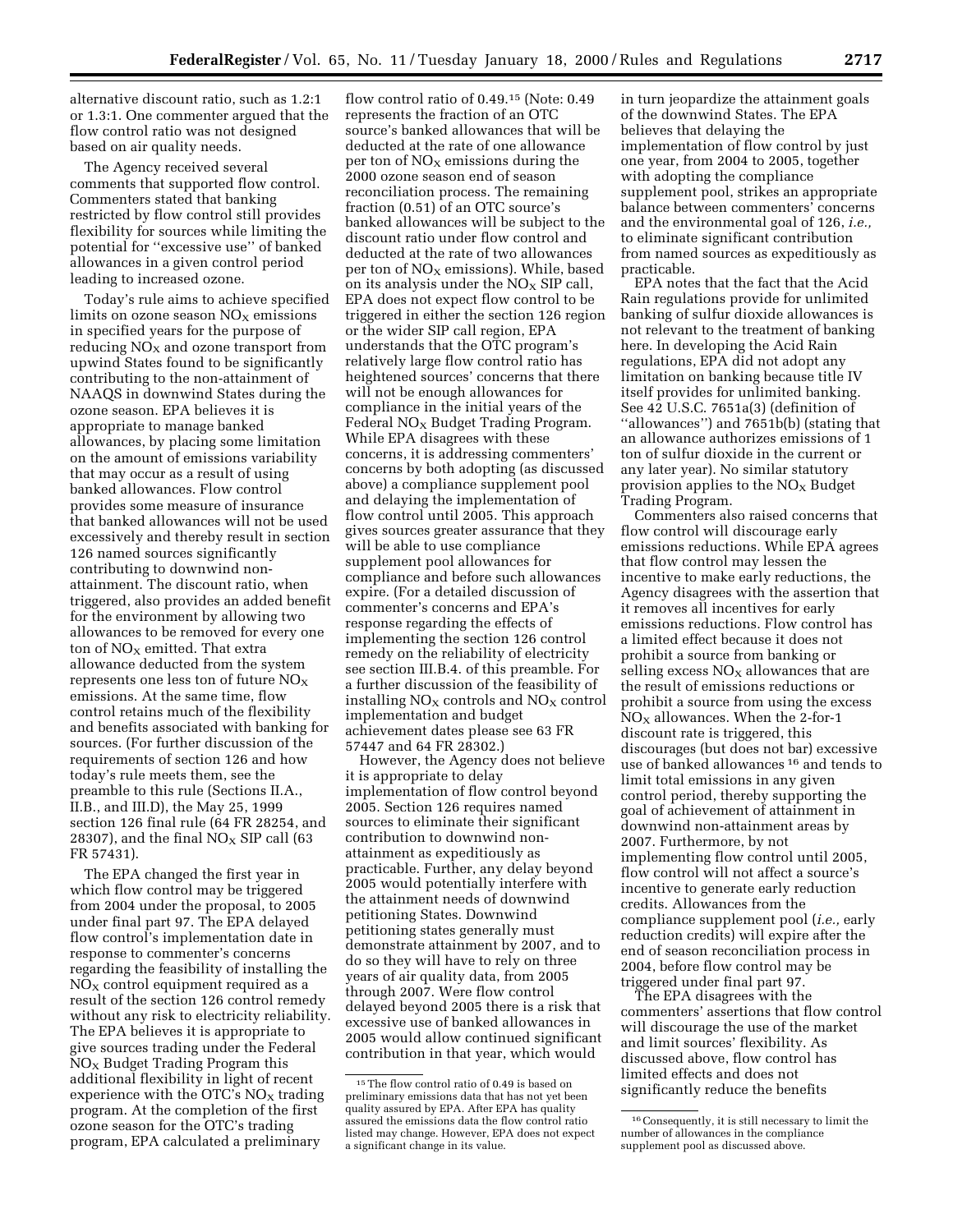associated with banking (*i.e.,* flexibility to sources, stimulation of the market, and incentive to over-comply). Also, as discussed above, it discourages the excessive use of banked allowances and thereby supports achievement of the program's environmental goals. Since the withdrawal ratio is known before the start of the control period, sources will know if and at what level flow control will be applied and can plan their compliance strategies accordingly. The EPA maintains that banking with the finalized flow control mechanism achieves a reasonable balance between, on one hand, flexibility and encouragement of greater reductions than required and, on the other hand, ensuring achievement of the environmental goals of the  $NO<sub>x</sub>$  Budget Trading Program.

When EPA proposed the part 96  $NO_X$ Budget Trading Program in 1997, it examined various options for managing banked allowances. These options included placing a limit on the number of allowances a source could bank and using a source-by-source approach to flow control rather than a regionwide approach. The EPA finalized the part 96 and the section 126 action with a regionwide approach to flow control because EPA believed that regionwide flow control best retains the flexibility associated with banking while limiting the potential negative impact on the achievement of air quality goals due to the ''excessive use'' of allowances in a given control period. (Further discussion of why EPA is choosing to manage banked allowances with a regionwide approach to flow control can be found in the supplemental proposal for the  $NO<sub>x</sub>$  SIP call (63 FR 25935), the final  $NO<sub>x</sub>$  SIP call (63 FR 57473), and in the Response to Comments to the Final  $NO<sub>X</sub>$  SIP call Document (Section IX.E.4)).

By delaying the implementation of flow control under the section 126 control remedy until 2005, EPA is giving sources trading under the Federal  $NO<sub>x</sub>$  Budget Trading Program one year of additional flexibility over sources trading under possible State rules in response to the  $NO<sub>x</sub>$  SIP call. However, the flow control discount ratio only applies to allowances when they are used for compliance purposes. Allowances sold or traded on the allowance market are never subject to a discount ratio. Furthermore, since all sources in both the section 126 region and the wider  $NO<sub>x</sub>$  SIP call region are under a cap that was derived from the same emissions control level assumptions, the transfer of allowances from a source subject to flow control to a source not subject to flow control, or

vice versa, does not risk violating the emissions limitations applicable to either region. Therefore, EPA does not believe that the one-year difference between the two trading programs (parts 96 and 97) will interfere with the trading of  $NO<sub>x</sub>$  allowances and sees no need to restrict trading between the two regions as a result of this difference. (For further discussion of trading between the section 126 region and the wider SIP call region see section III.A.4 of this preamble). After 2005, flow control will be consistent between the Federal NO<sub>X</sub> Budget Trading Program and possible State rules under the  $NO<sub>x</sub>$  $SIP$  call and the model  $NO<sub>X</sub>$  Budget Trading Program rule (part 96). If flow control, which affects compliance, were eliminated entirely sources might have an incentive to shift emissions from the wider  $NO<sub>X</sub>$  SIP region to the section 126 region or vice versa.

#### 6. Emissions Monitoring and Reporting

Today's final rule finalizes monitoring provisions in subpart H of part 97. This subpart references the monitoring and reporting requirements of subpart H of part 75. The provisions of subpart H of part 75 were finalized on October 27, 1998 and revised on May 26, 1999 (See 63 FR 57498–57514 and 64 FR 28624– 28630).

In general, EPA has retained essentially the same monitoring provisions in part 97 that it proposed. Sources subject to the Federal NO  $_X$ Budget Program must comply with the monitoring provisions of part 75 for  $NO<sub>x</sub>$  emissions and heat input rate. These sources include large electric generating units and large industrial boilers or industrial turbines. Internal combustion engines, glass manufacturers, cement kilns, or other  $NO<sub>x</sub>$  emitting sources are not required to comply with the Federal  $NO<sub>X</sub>$  Budget Trading Program and therefore are not required to comply with part 75. However, if a small electric generating unit, a small industrial boiler, or a small industrial turbine chooses to opt-in, it must comply with part 75. Coal-fired units must monitor their  $NO<sub>x</sub>$  mass emissions and heat input using continuous emission monitoring systems (CEMS). Gas-fired and oil-fired units have additional monitoring options, including:

• Fuel sampling and analysis and fuel usage to determine heat input rate for all gas-fired and oil-fired units (Appendix D of part 75);

• Unit-specific correlations of  $NO<sub>x</sub>$ and heat input rate, for gas-fired and oilfired peaking units (Appendix E of part 75); and

• The less rigorous monitoring procedures in § 75.19, for gas-fired and oil-fired units that emit less than a certain tonnage  $17$  of  $SO_2$  or  $NO_X$  during a year or ozone season. In addition, any affected source has the option of petitioning the Administrator under subpart E of part 75 for an alternative to a  $NO<sub>x</sub>$  CEMS. Alternative monitoring systems must be approved by EPA before they may be used to report emission data for compliance. Sources that voluntarily opt-in to the Federal  $NO<sub>x</sub>$  Budget Trading Program must meet part 97 monitoring requirements.

Today's final rule includes some revisions to subpart H of part 97 to be consistent with the May 26, 1999 revisions to part 75. For example, EPA has revised the language of § 97.70(c) to allow for conditional validation of data before certification testing is completed. See 64 FR 28564 and 28575, May 26, 1999. Similarly, § 97.72 is revised to provide that data are considered invalid and must be replaced by substitute data when monitors do not meet quality assurance or data validation requirements for certification, recertification, or quality assurance testing, as set forth in part 75. See 64 FR 28575–28577. By further example, in § 97.71(b)(2), the Agency revised language concerning changes to a monitoring system that require recertification to be consistent with recent changes to § 75.20(b). See 64 FR 28582 and 28594. In addition, EPA revised the deadlines in § 97.74(d)(2) for submission of quarterly reports for units not subject to the Acid Rain Program. The Agency made these revisions to be consistent with changes in § 75.74(c) concerning reporting for the ozone season, instead of the entire year. See 64 FR 28581–28583. Further, throughout subpart H of part 97, the Agency uses the terms ''heat input rate'' and ''stack flow rate'' instead of ''heat input'' or ''flow'' to clarify the value that monitoring equipment measures on an hourly basis during unit operation and that must be reported for each hour of unit operation. This is consistent with the use of these terms in the revisions to part 75. See 64 FR 28664–28665 and 28668–28671. In order to clarify the distinction between ''heat input'' and ''heat input rate,'' the Agency added a definition for ''heat input rate'' in § 97.2. Further, the ''heat input'' definition itself is revised to state clearly the units of measure (*i.e.,* time period, mmBtu,

<sup>&</sup>lt;sup>17</sup> For units in the Acid Rain Program, the limits are 25 tons of  $SO_2$  and 50 tons of  $\overline{NO_X}$  per year. For units that are not subject to the Acid Rain Program, such as industrial boilers, the limit is 25  $\frac{1}{100}$  tons of  $\text{NO}_X$  per ozone season.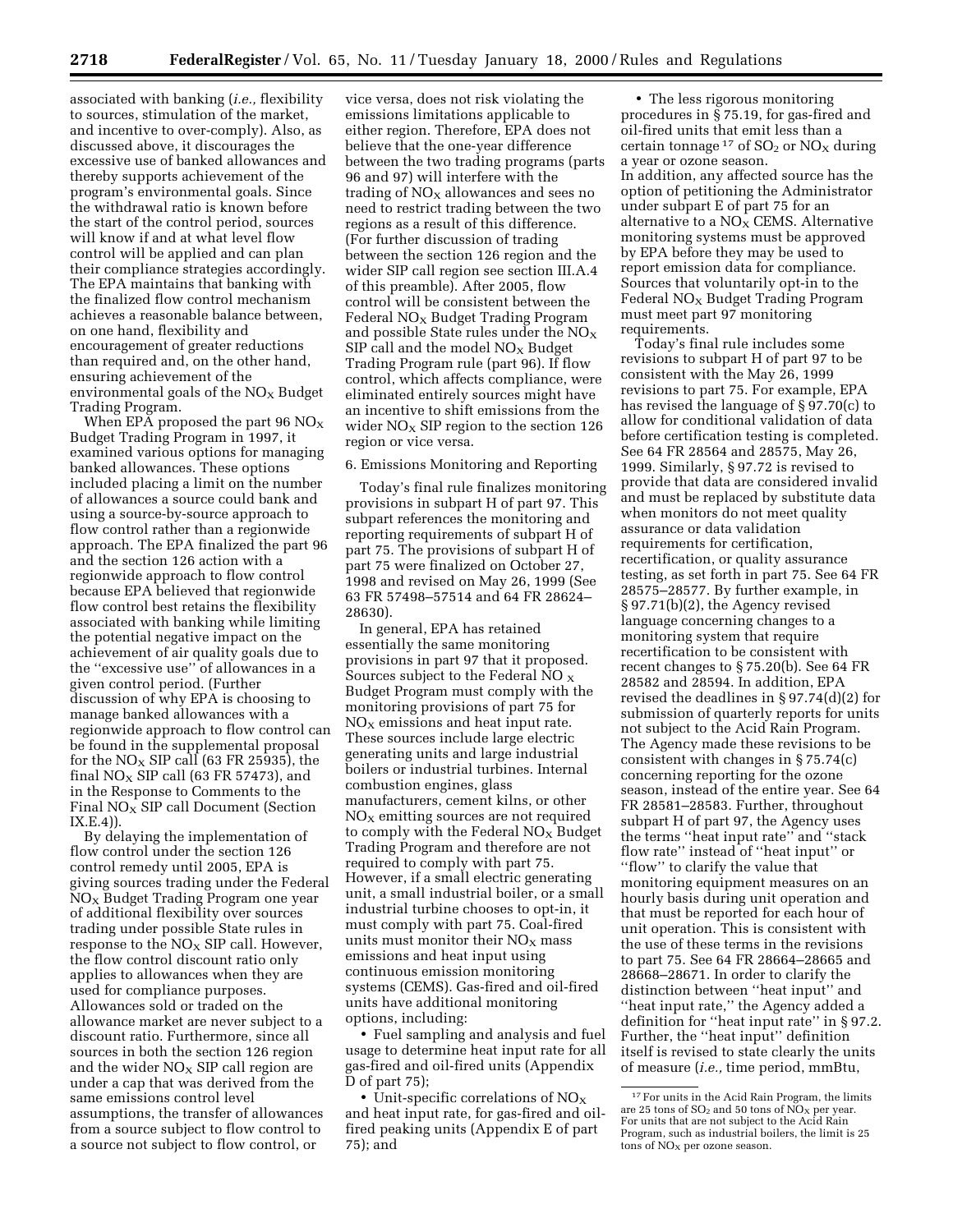Btu, and lb) used in calculating heat input.

Today's final rule also revises subpart H to reflect the approach that EPA is adopting for allocating NO  $_X$  allowances. In the final part 97, EPA requires units subject to the Federal  $NO<sub>x</sub>$  Budget Trading Program to monitor and report heat input. This is consistent with EPA's approach in today's final rule of initiating the program through allocations based on heat input for the years 2003 through 2008. The Agency has revised §§ 97.70(a)(2) and 97.76 to reflect that under the Federal  $NO_X$ Budget Trading Program, the Administrator allocates initially on the basis of heat input for each State. In contrast, under part 96, States allocate allowances and have the option of allocating based on some other approach. As discussed above, EPA plans to propose requirements for monitoring and reporting of output data, either electric generation or thermal output, in time for electric generating units to monitor and report output data by the year 2002. Because the monitoring equipment for output is already installed at the vast majority of units, the Agency anticipates that these future provisions will result in little or no additional cost.

In today's final rule, EPA also adopted some substantive changes from subpart H of part 96 and the October 21, 1998 proposed section 126 rule in order to simplify certain monitoring provisions. For example, the final rule reflects the following changes. First, language is added to  $\S 97.71(b)(3)(iv)(D)$  to make it clear that the procedures for lost certification apply either to notices of disapproval of certification applications or to notices of disapproval of certification status through audit decertification. Second, the various dates in proposed § 97.71(c) for provisional certification of the low mass emissions excepted methodology under § 75.19 are removed and replaced by a few more general dates. For units that do not have certified monitoring equipment when the  $NO<sub>x</sub>$  authorized account representative submits the certification application for the low mass emissions excepted methodology, the date of provisional certification is the date of the submission of the certification application. For units that already have certified monitoring equipment when the  $NO<sub>X</sub>$  authorized account representative submits the certification application for the low mass emissions excepted methodology, the date of provisional certification is either January 1 of the next calendar year or May 1 of the next control period, depending on whether the source

reports on an annual or a control season basis. The schedule of multiple provisional certification dates in the proposal, on one hand, was unnecessarily complicated and, on the other hand, did not cover all possible situations. The multiple dates in the proposed language are unnecessary because a source can provide data back to the beginning of the year or control season to qualify to use the method. Third, the Agency added language to  $\S 97.71(b)(3)(v)(A)$  referencing the applicable procedures in part 75 concerning missing data for initial certifications or recertifications to replace invalid data. Finally, EPA revised the proposed § 97.74(d) to make it clear that emissions data must be recorded and reported as of the dates specified in the provision and that the references to provisional certification also apply to the low mass emission excepted methodology (under § 97.71(c)), as well as to the procedures for monitoring equipment under § 97.71(b)(3)(iii). Some provisions in the proposal mentioned only the reporting of data, although the data must, of course, be recorded in order to be reported.

In today's final rule, EPA also adopted some minor word changes from subpart H of part 96 and the October 21, 1998 proposed section 126 rule that clarify, but do not alter the substance of, the provisions. First, § 97.70(b) includes minor word changes that restate the compliance deadlines in proposed § 97.70(b) to distinguish more clearly among the deadlines based on whether the unit is under § 97.4(a)(1) or § 97.4(a)(2) (*i.e.,* electric generating unit or non-electric generating unit) and whether the unit reports on an annual or control period basis. The changes also clarify that the deadlines apply to the owners or operators of the units and cover the monitoring requirements in §§ 97.70(a)(1) through (3) and that data must be recorded, reported and quality assured. Second, proposed § 97.70(c)(1) is removed because it essentially duplicates § 97.70(b)(2). Third, in § 97.70, EPA removed references to certain non-NOX Budget units *i.e.,* units on a common stack with  $NO<sub>X</sub>$  Budget units under  $\S 75.72(b)(2)(ii)$  and replaces them with a general reference to such non- $NO_X$  Budget units. The general reference reiterates the requirement in part 75 that such units meet the same requirements as units with emission limitations (here,  $NO_X$ Budget units). Fourth, § 97.71(b) introductory text is reordered and revised to make it clear that §§ 97.71(c) and (d) provide additional requirements

for units subject to the low mass emission methodology or an alternative monitoring system. Section 97.71(c) and (d) include parallel changes. Finally, a reference to § 75.66 is added to § 97.75(b) to make it clear that the requirements of § 75.66 apply to petitions under part 97.

Under subpart H of part 97, EPA requires sources in the Federal  $NO<sub>x</sub>$ Budget Trading Program to monitor and report their emissions in accordance with relevant portions of part 75. (These provisions also apply to monitoring of emissions from sources under the  $NO<sub>x</sub>$ SIP Call). The EPA promulgated revisions to part 75 that establish  $NO<sub>X</sub>$ mass monitoring requirements and provide greater flexibility to regulated sources. The EPA made these changes in subpart H of part 75 at the same time the Agency finalized the  $NO<sub>X</sub>$  SIP Call on October 27, 1998.

Subpart H of part 97 addresses monitoring and reporting requirements including general requirements, initial certification and recertification procedures, out of control periods, notifications, recordkeeping and reporting, and petitions. The provisions are essentially the same as the monitoring-related provisions in subpart H of part 96, with cross references to the appropriate sections of parts 75 and 97.

Some of the differences between the provisions reflect the fact that administration of the monitoring requirements will be overseen by only EPA under part 97, rather than by both EPA and the permitting authority under part 96. As a result, for example, monitoring certification applications under part 97 will be submitted to the Administrator and the appropriate EPA Regional Office in addition to the permitting authority, and the Administrator, not the permitting authority, will act on the applications. Further, the Administrator will process all audit decertifications and all petitions for alternatives to the monitoring requirements.

A number of commenters expressed support for the proposed monitoring requirements in part 75, subpart H. A few commenters agreed that part 75, subpart H should be used as the basis for monitoring requirements for sources participating in the trading program. Commenters agreed that the ability to accurately and consistently account for all emissions should be included as one of the criteria for including sources in the trading program.

However, some commenters raised specific concerns regarding the monitoring requirements as proposed. In particular, these commenters raised concerns about the potential burden of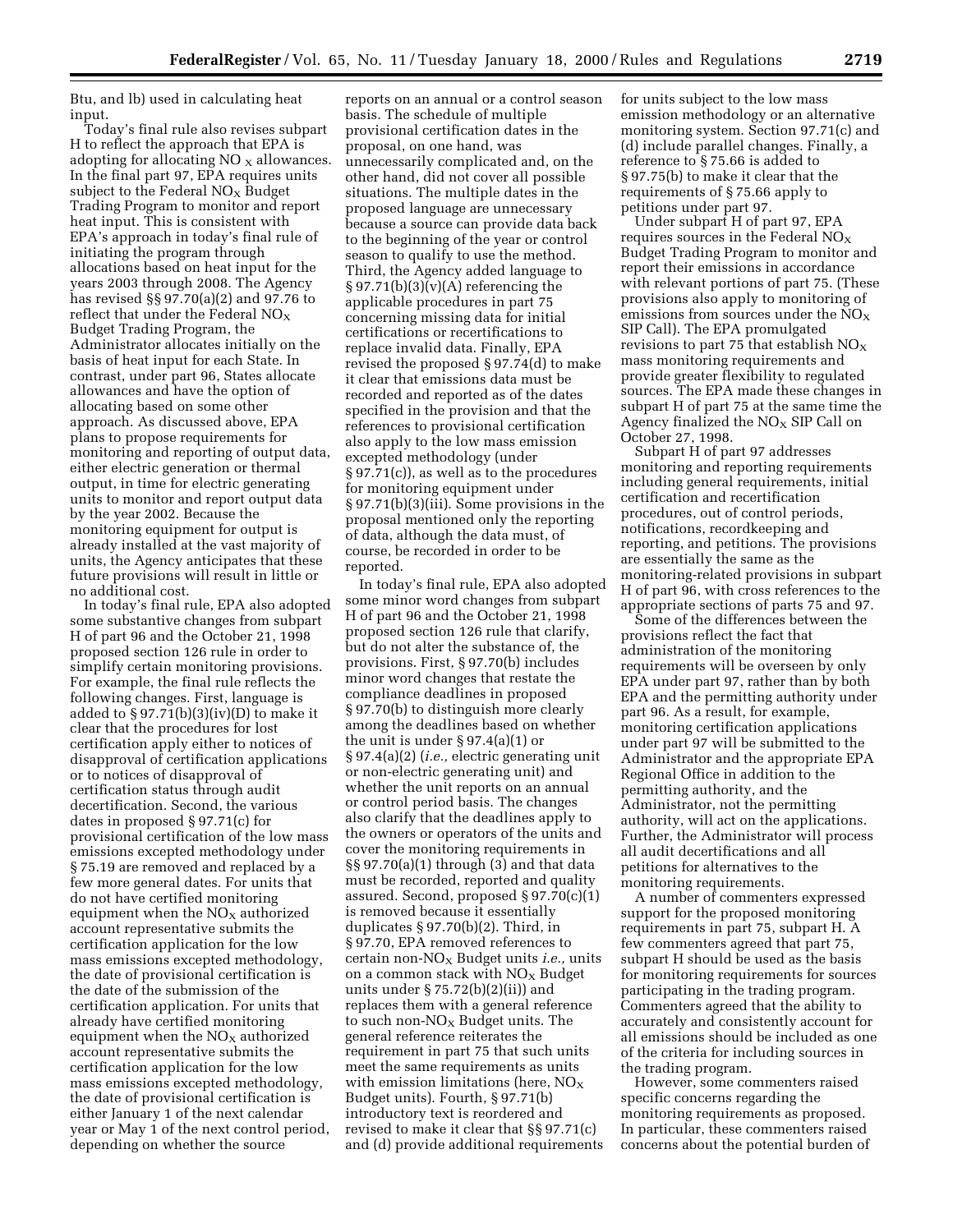imposing CEMS requirements on smaller units and suggested alternatives to CEMS for certain sources. One commenter noted that part 75 requirements should not be applied to small EGUs such as pre-1990 peaking combustion turbines and units less than 25 MWe, since this approach would not be cost-effective and would discourage small sources from participating in the trading program. However, this commenter added that the recent revisions to part 75 in subpart H appear to address this concern. Some commenters noted that units that currently do not use CEMS and that will be potentially subject to the trading program should have the option of demonstrating compliance with emission limitations by using non-CEMS methodologies, such as title V monitoring, emission factors, or fuel use data. Another commenter asserted that the permitting authority should have the option of allowing predictive emission monitoring systems in appropriate circumstances. Other commenters reiterated the concerns about part 75 monitoring that they had mentioned in the context of the  $NO<sub>x</sub>$  SIP Call.

The EPA agrees with commenters who stated that it is appropriate to require sources to monitor and report emissions to demonstrate compliance with the requirements of the trading program using the provisions set forth in subpart H of part 75. Electric generating units serving generators of 25 MWe or less are not required to make emission reductions or to participate in the Federal  $NO<sub>x</sub>$  Budget Trading Program. Unless these units voluntarily opt-in to the program, they are not required to monitor emissions under today's final rule. The EPA believes that the most cost-effective units to control are included in the trading program. (See Section IV.C. of the Response to Comments Document for the April 30, 1999 final rulemaking under section 126).

Many of the commenters who expressed concern about the use of CEMS specifically stated their concerns about requiring CEMS on relatively small or infrequently operated units. The EPA believes that this concern is addressed through two provisions in part 75 that allow reduced monitoring for these types of sources. Specifically, there are provisions in § 75.19 and Appendix E of part 75 that allow less expensive monitoring and exceptions to the use of  $NO<sub>X</sub>$  CEMS. Section 75.19 allows gas-fired and oil-fired units that qualify as low-emitters to use emission factors as one option for calculating  $NO<sub>x</sub>$  mass emissions. Appendix D of part 75 allows oil-fired and gas-fired

units to measure their fuel usage to determine heat input, rather than installing CEMS for this purpose. Appendix E of part 75 allows infrequently operated oil-fired and gasfired units to develop a unit-specific correlation of  $NO<sub>x</sub>$  emission rate and heat input rate, rather than installing  $NO<sub>x</sub>$  CEMS to measure  $NO<sub>x</sub>$  emissions. The EPA believes that the monitoring provisions in part 75 are tailored to different types of sources, and give considerable flexibility for smaller sources.

As explained in section VII.D.3. of the preamble to the final  $NO<sub>X</sub>$  SIP Call and in responses in section C.3. of the  $NO<sub>x</sub>$ SIP Call Response to Comment document, EPA does not believe that other options that commenters suggested as alternatives to CEMS adequately quantify  $NO<sub>x</sub>$  mass emissions for ensuring compliance with the trading program. Some of the commenters who were concerned about the use of CEMS suggested no alternative means of determining compliance with a  $NO<sub>x</sub>$  mass emissions limit. For example, some commenters suggested using title V compliance assurance monitoring (CAM) protocols in part 64. However, CAM protocols are intended to verify that a source's emissions stay below a certain rate; they are not intended to accurately measure mass emissions. For this and several other reasons, EPA concluded in the preamble to the CAM regulations that CAM monitoring was not appropriate for use in an emissions trading program (62 FR 54915, 54916, and 54922). The EPA notes that some of the provisions of § 75.19 for low mass emission units are similar to commenters' suggestions for use of emission factors combined with an actual firing rate.

Under subpart E of part 75, a source could use a predictive emission monitoring system (PEMS) if the NO  $_X$ Authorized Account Representative petitions to use the PEMS and EPA approves the PEMS as meeting the requirements of subpart E. The EPA is currently working together with sources on a long-term project to examine the performance of PEMS compared to CEMS. PEMS is not yet a monitoring method that is generally applicable.

### **IV. Administrative Requirements**

# *A. Executive Order 12866: Regulatory Planning and Review*

Under Executive Order 12866 (58 FR 51735, October 4, 1993), the Agency must determine whether a regulatory action is ''significant'' and therefore subject to Office of Management and Budget (OMB) review and the

requirements of the Executive Order. The Order defines ''significant regulatory action'' as one that is likely to result in a rule that may:

(1) Have an annual effect on the economy of \$100 million or more or adversely affect in a material way the economy, a sector of the economy, productivity, competition, jobs, the environment, public health or safety, or State, local, or tribal governments or communities;

(2) Create a serious inconsistency or otherwise interfere with an action taken or planned by another agency;

(3) Materially alter the budgetary impact of entitlements, grants, user fees, or loan programs or the rights and obligations of recipients thereof; or

(4) Raise novel legal or policy issues arising out of legal mandates, the President's priorities, or the principles set forth in the Executive Order.

The EPA believes that today's action is a ''significant regulatory action.'' The adoption of the Federal  $NO<sub>X</sub>$  Budget Trading Program, in lieu of the default remedy contained in the May 25 NFR, raises novel legal and policy issues that are appropriate for OMB consideration.

However, this action will not impose any additional costs or burdens on regulated entities beyond the costs that would have been associated with the requirements imposed by the May 25 NFR. This action is limited to changing the mechanism for making the findings under section 126, staying the affirmative technical determinations based on the 8-hour ozone NAAQS, and replacing the default control requirements for sources with the Federal  $NO<sub>x</sub>$  Budget Trading Program.

Removing the automatic triggering mechanism for making findings and instead making findings based on the 1 hour standard directly through this action simply changes the mechanism for making the section 126 findings. Those section 126 findings would have been made with or without today's action. Nor does this rule change the scope or substance of the findings. With the stay of the  $NO<sub>x</sub>$  SIP call requirement for States to submit SIP revisions by September 30, no States containing sources covered by the section 126 findings had submitted SIP revisions by that date. As a consequence, EPA would not have been able to propose approval of any SIP submissions complying with the  $NO<sub>x</sub>$  SIP call by November 30. Thus, the section 126 findings made in today's rule would have been automatically triggered on November 30 under the May 25 NFR in the absence of today's action.

Today's rule also stays the affirmative technical determinations based on the 8 hour ozone NAAQS. This action stays requirements that would otherwise have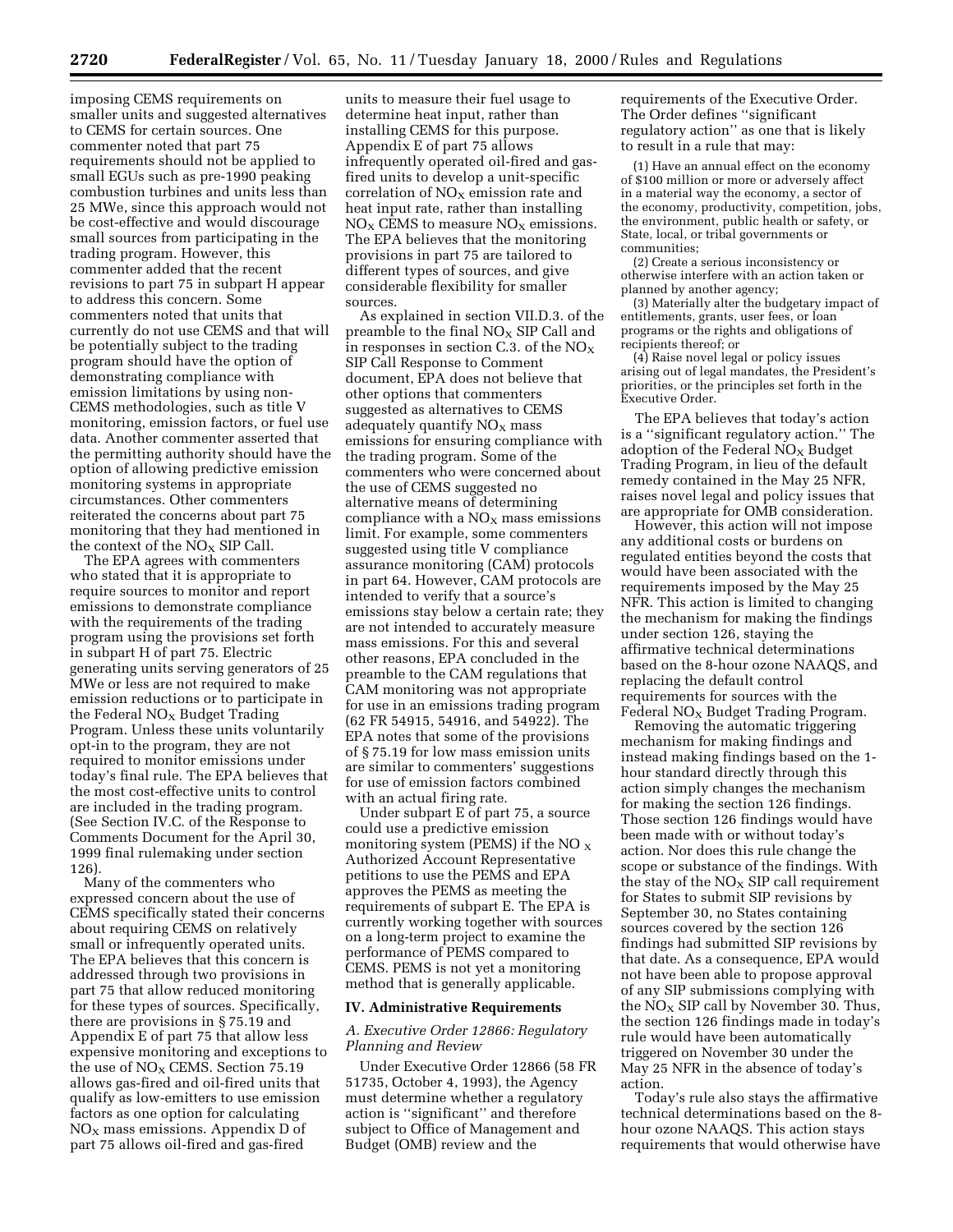been imposed on sources in seven states and imposes no new requirements with respect to those sources. Finally, while the Federal  $NO<sub>x</sub>$  Budget Trading Program contains new requirements for compliance, the Trading Program replaces the default remedy, which contained less flexible, and hence, more costly, requirements for compliance that otherwise would have applied under the May 25 NFR. Thus, with respect to these provisions as well, today's rule imposes no new additional costs. Because today's action imposes no new compliance burdens beyond what otherwise would have been required under the May 25 NFR, this action will not have an annual effect on the economy of more than \$100 million.

For the May 25 NFR, EPA relied for purposes of Executive Order 12866 on analyses prepared for the  $NO<sub>X</sub>$  SIP call (63 FR 57356, October 27, 1998). Today's rule will reduce the costs of the May 25 NFR by narrowing its scope and providing a more flexible compliance regime. Thus, EPA has prepared a RIA summarizing the potential impacts associated with the final section 126 regulations contained in 40 CFR 52.34, as modified by today's action, titled ''Regulatory Impact Analysis for the Final Section 126 Petition Rule.'' (The EPA is referring here to the full set of requirements under 40 CFR 52.34 as the ''final section 126 regulations,'' ''section 126 regulations,'' or ''section 126 rule.'') This RIA assesses the costs, benefits, and economic impacts associated with federally-imposed requirements in the final section 126 regulations to reduce  $NO<sub>X</sub>$  emissions from sources contributing to downwind nonattainment of the ozone NAAQS. It takes into account the changes in the  $NO<sub>x</sub>$  emissions inventory made as a result of the inventory correction notices referred to earlier in this notice, the substitution of the Trading Program for the default remedy as well as the narrower geographic scope covered by and fewer sources affected by the section 126 remedy as a result of EPA's stay of the affirmative technical determinations based on the 8-hour NAAQS for ozone.

The RIA for the final section 126 regulations addresses the costs and benefits associated with reducing emissions at sources covered by the petitions submitted to EPA. The RIA concludes that the national annual cost of actions by affected sources to comply with the section 126 rule is approximately \$1.0 billion (1990 dollars) and \$1.2 billion (1997 dollars). The RIA also concludes that by using EPA's preferred approach to monetizing reductions in PM-related premature

mortality—the Value of Statistical Life (VSL) approach—total monetized benefits (from reductions in ozone and PM concentrations) of the final section 126 rule are projected to be around \$1.4 billion (1997 dollars). Any comparison of benefits and costs for this rule will provide limited information, given the incomplete estimate of benefits. However, even with the limited set of benefit categories we were able to monetize, monetized net benefits ( *i.e.* monetized benefits net of costs) using EPA's preferred method for valuing avoided incidences of premature mortality are approximately \$0.3 billion (1997\$).

The adoption of a value for the projected reduction in the risk of premature mortality is the subject of continuing discussion within the economic and public policy analysis community within and outside the Administration. In response to the sensitivity on this issue, we provide estimates reflecting two alternative approaches. The first approach supported by some in the above community and preferred by EPA—uses a Value of a Statistical Life (VSL) approach developed for the Clean Air Act Section 812 benefit-cost studies. This VSL estimate of \$5.9 million (1997\$) was derived from a set of 26 studies identified by EPA using criteria established in Viscusi (1992), as those most appropriate for environmental policy analysis applications.

An alternative, age-adjusted approach is preferred by some others in the above community both within and outside the Administration. This approach was also developed for the Section 812 studies and addresses concerns with applying the VSL estimate—reflecting a valuation derived mostly from labor market studies involving healthy working-age manual laborers—to PM-related mortality risks that are primarily associated with older populations and those with impaired health status. This alternative approach leads to an estimate of the value of a statistical life year (VSLY), which is derived directly from the VSL estimate. It differs only in incorporating an explicit assumption about the number of life years saved and an implicit assumption that the valuation of each life year is not affected by age. 18 The mean VSLY is \$360,000

(1997\$); combining this number with a mean life expectancy of 14 years yields an age-adjusted VSL of \$3.6 million (1997\$).

Both approaches are imperfect, and raise difficult methodological issues which are discussed in depth in the recently published Section 812 Prospective Study, the draft EPA Economic Guidelines, and the peerreview commentaries prepared in support of each of these documents. For example, both methodologies embed assumptions (explicit or implicit) about which there is little or no definitive scientific guidance. In particular, both methods adopt the assumption that the risk versus dollars trade-offs revealed by available labor market studies are applicable to the risk versus dollar trade-offs the general population would make in an air pollution context.

EPA currently prefers the VSL approach because, essentially, the method reflects the direct, application of what EPA considers to be the most reliable estimates for valuation of premature mortality available in the current economic literature. While there are several differences between the labor market studies EPA uses to derive a VSL estimate and the particulate matter air pollution context addressed here, those differences in the affected populations and the nature of the risks imply both upward and downward adjustments. For example, adjusting for age differences may imply the need to adjust the \$5.9 million VSL downward as would adjusting for health differences, but the involuntary nature of air pollution-related risks and the lower level of risk-aversion of the manual laborers in the labor market studies may imply the need for upward adjustments. In the absence of a comprehensive and balanced set of adjustment factors, EPA believes it is reasonable to continue to use the \$5.9 million value while acknowledging the significant limitations and uncertainties in the available literature. Furthermore, EPA prefers not to draw distinctions in the monetary value assigned to the lives saved even if they differ in age, health status, socioeconomic status, gender or other characteristic of the adult population.

Those who favor the alternative, ageadjusted approach (*i.e.* the VSLY approach) emphasize that the value of a statistical life is not a single number relevant for all situations. Indeed, the VSL estimate of \$5.9 million (1997 dollars) is itself the central tendency of a number of estimates of the VSL for

<sup>18</sup>Specifically, the VSLY estimate is calculated by amortizing the \$5.9 million mean VSL estimate over the 35 years of life expectancy associated with subjects in the labor market studies. The resulting estimate, using a 5 percent discount rate, is \$360,000 per life-year saved in 1997 dollars. This annual average value of a life-year is then multiplied times the number of years of remaining life expectancy for the affected population (in the

case of PM-related premature mortality, the average number of \$ life-years saved is 14.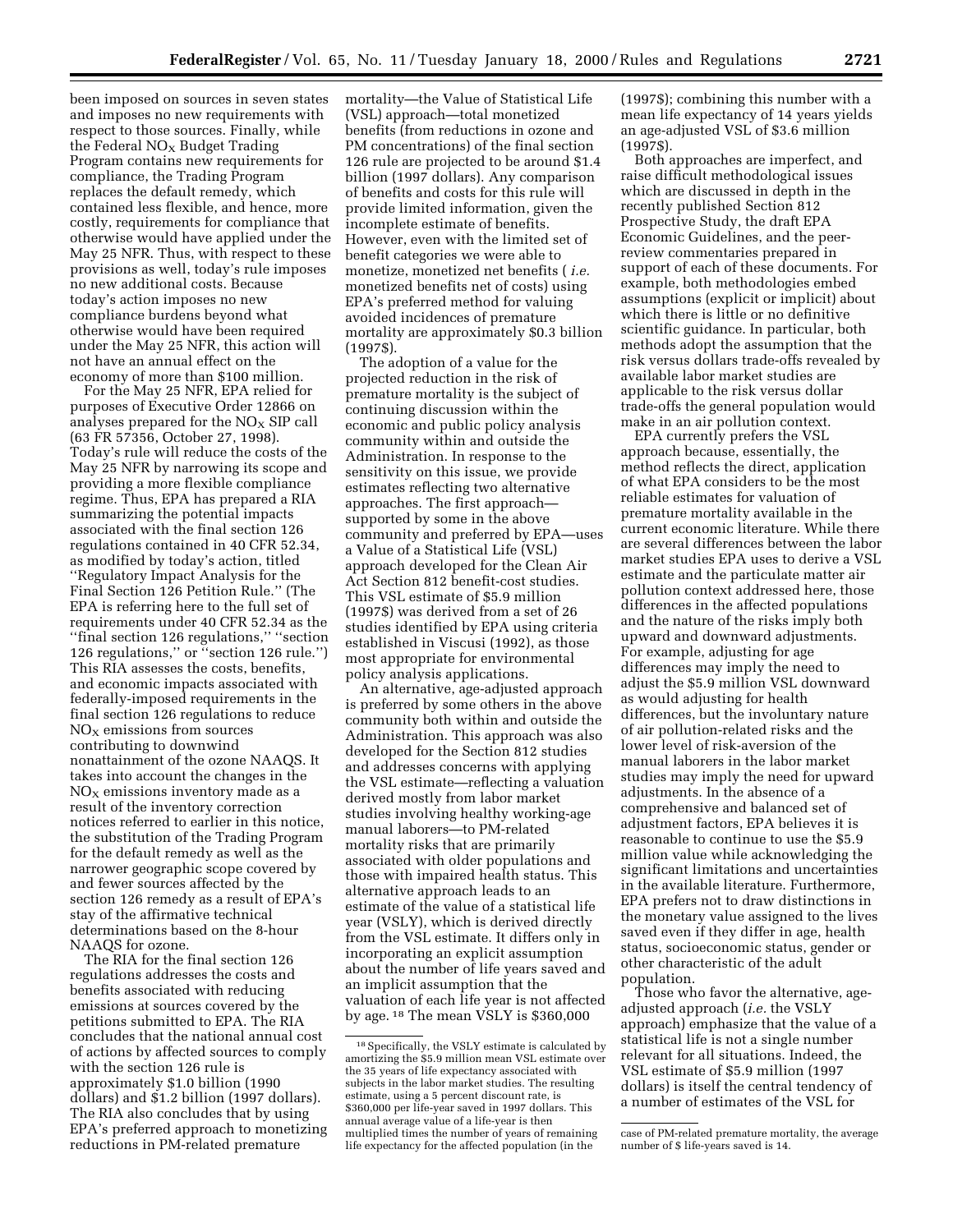some rather narrowly defined populations. When there are significant differences between the population affected by a particular health risk and the populations used in the labor market studies—as is the case here—they prefer to adjust the VSL estimate to reflect those differences. While acknowledging that the VSLY approach provides an admittedly crude adjustment (for age though not for other possible differences between the populations), they point out that it has the advantage of yielding an estimate that is not presumptively biased. Proponents of adjusting for age differences using the VSLY approach fully concur that enormous uncertainty remains on both sides of this estimate upwards as well as downwards—and that the populations differ in ways other than age (and therefore life expectancy). But rather than waiting for all relevant questions to be answered, they prefer a process of refining estimates by incorporating new information and evidence as it becomes available.

Using an alternative, age-adjusted approach to value reductions in premature mortality—the Value of

Statistical Life Year (VSLY) approach total monetized benefits are projected to be around \$0.9 billion (1997\$). The total monetized net benefits using this approach are approximately  $$-0.3$ billion (1997\$). Due to practical analytical limitations, EPA is not able to quantify and/or monetize all potential benefits of the section 126 rule.

The EPA submitted this action to OMB for review. Changes made in response to OMB suggestions or recommendations will be documented in the public record. The docket is available for public inspection at the EPA's Air Docket Section, which is listed in the **ADDRESSES** section of this preamble. The RIA is available in hard copy by contacting the EPA Library at the address under ''Availability of Related Information'' and in electronic form as discussed above in that same section.

### *B. Regulatory Flexibility Act*

The EPA has determined that it is not necessary to prepare a regulatory flexibility analysis in connection with this final rule. The EPA has also determined that this rule will not have

a significant economic impact on a substantial number of small entities. Small entities include small businesses, small organizations, and small governmental jurisdictions.

As discussed above in section IV.A., today's action does not create any new requirements that would impose costs beyond those that would have been imposed under the May 25 NFR. Thus, this rule will not have a significant economic impact on a substantial number of small entities.

For the May 25 NFR, EPA prepared a Regulatory Flexibility Analysis, but noted that it would update the analysis upon promulgation of the final Federal  $NO<sub>X</sub>$  Budget Trading Program, which could change the number of small entities affected by the rule. Thus, EPA has updated the RFA to reflect the changes made by today's rule.

For purposes of assessing the impacts of the section 126 regulations at 40 CFR 52.34, as modified by today's rule, on small entities, small entity is defined as: (1) a small business that meets the criteria published in 13 CFR section 121, as shown in the following table:

| SIC Code             | Economic activity                                                                                                                                                               | Size standard in number of em-<br>ployees or millions of dollars |
|----------------------|---------------------------------------------------------------------------------------------------------------------------------------------------------------------------------|------------------------------------------------------------------|
| 2821<br>2869<br>2911 | Plastics materials, synthetic resins, and nonvulcanized elastomers<br>Air-conditioning and warm-air heating equipment and commercial and<br>industrial refrigeration equipment. | 750<br>750<br>1,000<br>1.500<br>1.000<br>1.000<br>1.000<br>750   |
| 4911<br>4931<br>4961 |                                                                                                                                                                                 | 4 million megawatt hrs.<br>\$5.0<br>\$5.0<br>\$9.0               |

(2) A small governmental jurisdiction that is a government of a city, county, town, school district or special district with a population of less than 50,000; and (3) a small organization that is any not-for-profit enterprise that is independently-owned and operated and is not dominant in its field.

We have determined that small entities will experience impacts under the section 126 regulations as described below.

The EPA estimates that the total number of small entities in the section 126 region owning one or more sources in the source categories covered by the rule under the now narrower scope of the effective section 126 requirements in 40 CFR 52.34 is approximately 379. The number of entities actually affected by the section 126 rule, presented by

source category, is as follows: Electric Generating Units—80 small entities. This represents 45 percent of the potentially affected small entities (*i.e.,* those in the named source categories) in the final section 126 region (179).

# *Industrial Boilers and/or Combustion Turbines—8 small entities*

This represents 4 percent of the potentially affected small entities owning these non-EGU sources in the final section 126 region (200).

The total number of small entities that will be affected by the effective section 126 requirements under 40 CFR 52.34 is therefore 88, or 25 percent of small entities that own sources in the final section 126 region that may be affected by this rule.

The EPA estimates that 16 small entities affected by the effective section 126 requirements under 40 CFR 52.34 have compliance costs of 1 percent or greater of their sales or revenues, and 8 have compliance costs of 3 percent or greater of their sales or revenues.

The EPA has tried to reduce the impact of the section 126 rule on small entities. The EPA has reduced the applicability of regulatory requirements based on several factors including input from the Small Business Regulatory Enforcement Fairness Act panel convened for the proposed section 126 rule (63 FR 56292, October 21, 1998), considerations of overall cost effectiveness, and administrative efficiency. A detailed description of the panel recommendations for reducing the impact of the final rule on small entities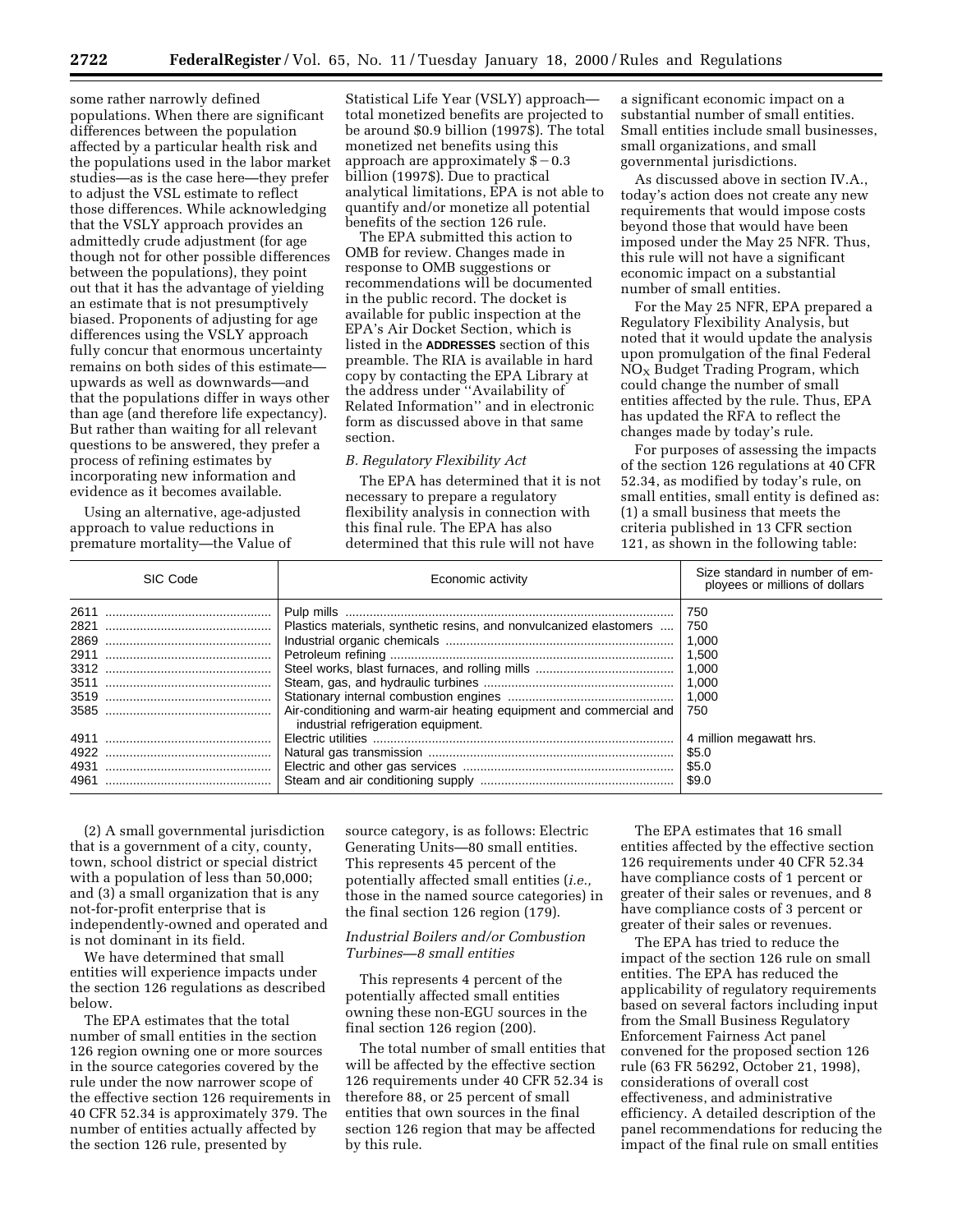can be found in the Panel report and the Regulatory Flexibility Analysis prepared for the May 25 NFR. The Panel recommended that EPA solicit comment on whether to allow EGUs to obtain a  $federally-enforceable NO<sub>x</sub> emission$ tonnage limit (*e.g.,* 25 tons during the ozone season) and thereby obtain an exemption. Based on comments received, this option is now incorporated in the final 126 regulations. See section III.B.1.c for further discussion. Other recommendations made by the panel were also incorporated into the May 25 NFR (*e.g.,* 25 MWe and 250 mmBtu/hr cut-offs).

# *C. Unfunded Mandates Reform Act*

Title II of the Unfunded Mandates Reform Act of 1995 (UMRA), Public Law 104–4, establishes requirements for Federal agencies to assess the effects of their regulatory actions on State, local, and tribal governments and the private sector. Under section 202 of the UMRA, 2 U.S.C. 1532, EPA generally must prepare a written statement, including a cost-benefit analysis, for any proposed or final rules with ''Federal mandates'' that may result in the expenditure by State, local, and tribal governments, in the aggregate, or by the private sector, of \$100 million or more in any one year. A ''Federal mandate'' is defined to include a ''Federal intergovernmental mandate'' and a ''Federal private sector mandate'' (2 U.S.C. 658(6)). A ''Federal intergovernmental mandate,'' in turn, is defined to include a regulation that ''would impose an enforceable duty upon State, local, or tribal governments,'' (2 U.S.C. 658(5)(A)(i)), except for, among other things, a duty that is ''a condition of Federal assistance (2 U.S.C. 658(5)(A)(I)). A ''Federal private sector mandate'' includes a regulation that would impose an enforceable duty upon the private sector,'' with certain exceptions (2 U.S.C. 658 (7)(A)).

The EPA has determined that this action does not include a Federal mandate that may result in estimated costs of \$100 million or more for either State, local, or tribal governments in the aggregate, or for the private sector. This Federal action does not create any new requirements that would impose costs beyond those that would otherwise be imposed under the May 25 NFR, as discussed above in section IV.A. Accordingly, no additional costs to State, local or tribal governments, or to the private sector, would result from this action.

In the May 25 NFR, EPA relied upon an Unfunded Mandates Analysis prepared for the proposed section 126

rule. The EPA has updated this analysis to account for the now narrower scope of the effective section 126 requirements in 40 CFR 52.34. This ''Government Entity Analysis For the Final Section 126 Petitions Under the Clean Air Act Amendments Title I,'' is contained in the docket for this action and is summarized below.

This analysis examines the impacts of the section 126 requirements in 40 CFR 52.34 (excluding the stayed affirmative technical determinations based on the 8 hour ozone NAAQS) on both EGUs and non-EGUs that are owned by State, local, and tribal governments, as well as sources owned by private entities. These requirements affect 16 entities that own EGUs, and these EGUs are owned by 1 State and 15 municipalities. These requirements also affect 7 entities that own non-EGUs, and these non-EGUs are owned by 1 State and 5 municipalities. The overall costs are dominated by the 16 affected EGUs and are about \$15 million per year. The EPA has not identified any units on Tribal lands that would be subject to the requirements. The cost impacts are only slightly higher than their production share, in comparison to all units in the region.

The EPA has determined that today's action contains no regulatory requirements that might significantly or uniquely affect small governments because today's action imposes no new additional requirements as discussed above. Moreover, the final section 126 requirements contained in 40 CFR 52.34 (the requirements of the May 25 NFR as modified by today's action) also do not significantly or uniquely affect small governments. The regulatory requirements do not distinguish between EGUs based on ownership. Consequently, the final section 126 rule contained in 40 CFR 52.34 has no requirements that uniquely affect small governments that own or operate EGUs within the affected region.

# *D. Paperwork Reduction Act*

In the May 25 NFR, EPA relied upon an Information Collection Request (ICR) prepared for the proposed section 126 rule. For today's rule, EPA has updated the estimates contained in the ICR to account for the now narrower scope of the effective section 126 requirements in 40 CFR 52.34. These estimates of administrative burden costs are contained in the docket for this action and are summarized below.

Respondents/Affected Entities: Large fossil fuel boilers, turbines and combined cycle units that are subject to the current scope of section 126 requirements of 40 CFR 52.34.

*Number of Respondents:* 1459.

# *Frequency of Response:*

- —Emissions reports quarterly for some units, twice during ozone season for others
- —Test notifications and allowance transfers on an infrequent basis —Compliance certifications on an
- annual basis
- *Estimated Annual Hour Burden per Respondent:* 67.

*Estimated Annual Cost per Respondent:* \$7,073.

*Estimated Total Annual Hour Burden:* 97,500.

*Estimated Total Annualized Cost:* \$10,320,000.

Note that these are average estimates for the first 3 years of the program. The EPA estimates lower costs in the first 2 years of the program because fewer units will be participating at that time. The units that will be participating at that time are units that are applying for early reduction credits. The EPA also estimates that the highest compliance costs will occur in 2002, when the majority of the units that have to install and certify new monitors to comply with the program will do so. The EPA believes that the year 2003 will be more representative of the actual ongoing costs of the program. At that time, EPA estimates a burden of 120 hours per source and a cost of \$15,785 per source.

Burden means the total time, effort, or financial resources expended by persons to generate, maintain, retain, or disclose or provide information to or for a Federal agency. This includes the time needed to review instructions; develop, acquire, install, and utilize technology and systems for the purposes of collecting, validating, and verifying information, processing and maintaining information, and disclosing and providing information; adjust the existing ways to comply with any previously applicable instructions and requirements; train personnel to be able to respond to a collection of information; search data sources; complete and review the collection of information; and transmit or otherwise disclose the information.

An agency may not conduct or sponsor, and a person is not required to respond to a collection of information unless it displays a currently valid OMB control number. The OMB control numbers for EPA's regulations are listed in 40 CFR part 9 and 48 CFR chapter 15.

# *E. Executive Order 13045: Protection of Children From Environmental Health Risks and Safety Risks*

Executive Order 13045 applies to any rule that (1) is determined to be ''economically significant'' as defined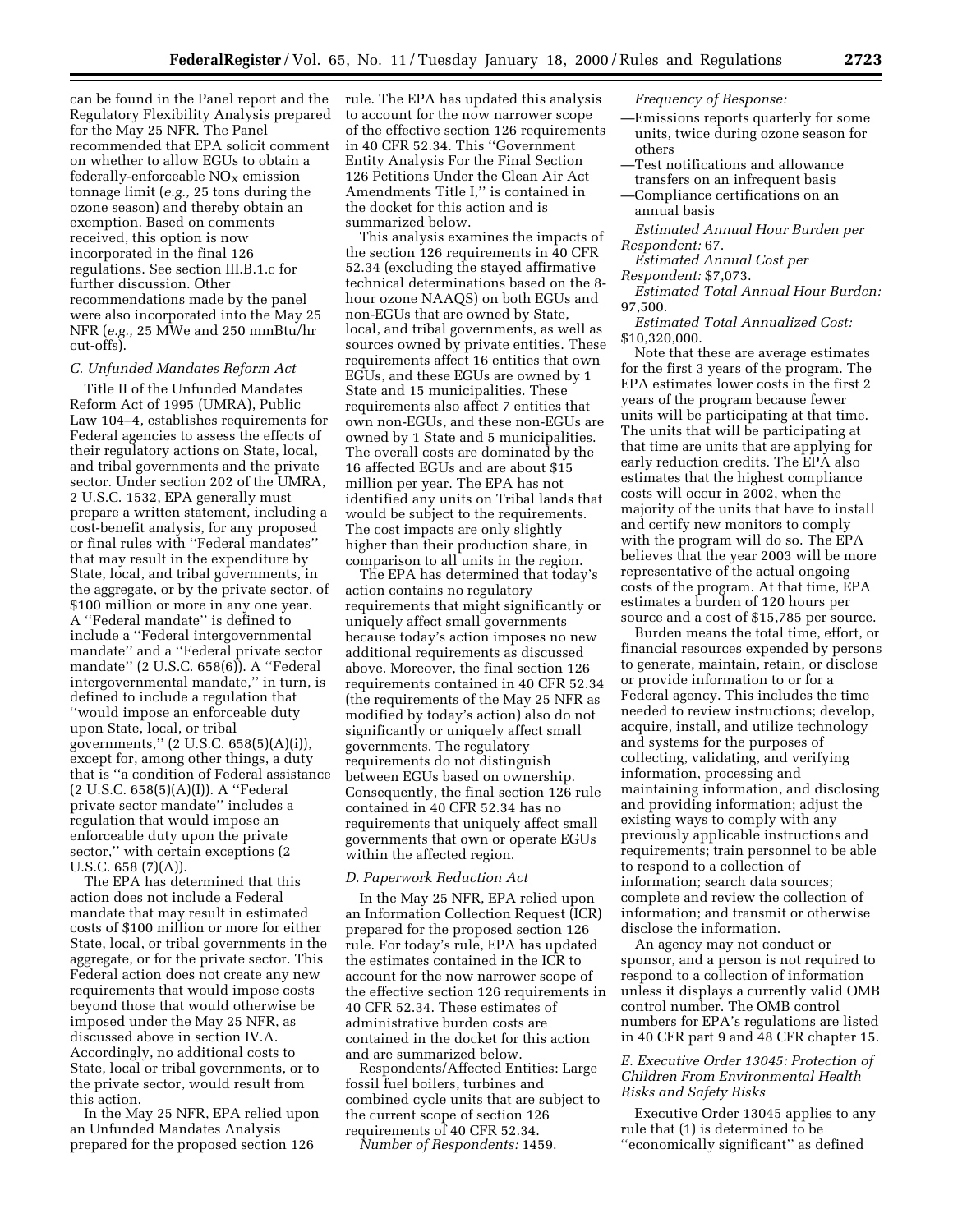under Executive Order 12866, and (2) concerns an environmental health or safety risk that EPA has reason to believe may have a disproportionate effect on children. If the regulatory action meets both criteria, the Agency must evaluate the environmental health or safety effects of the rule on children, and explain why the regulation is preferable to other potentially effective and reasonably feasible alternatives considered by the Agency.

This rule is not subject to Executive Order 13045, because this rule is not ''economically significant'' as defined under Executive Order 12866 and the Agency does not have reason to believe the environmental health risks or safety risks addressed by this action present a disproportionate risk to children.

Nonetheless, we have evaluated the environmental health or safety effects of the affected pollutants on children, and found that there are no effects from changes in ozone and PM levels resulting from applying these regulatory requirements that are particular to children that are not found in other age groups. In conjunction with the final  $NO<sub>X</sub>$  SIP call rulemaking, the Agency has conducted a general analysis of the potential changes in ozone and PM levels experienced by children as a result of the  $NO<sub>x</sub>$  SIP call; these findings are presented in the RIA for the Final  $NO<sub>x</sub>$  SIP call. The findings include population-weighted exposure characterizations for projected 2007 ozone and PM concentrations. The population data includes a censusderived subdivision for the under 18 group. Although the final section 126 rule is narrower in scope than the  $NO<sub>x</sub>$ SIP call, the  $NO<sub>x</sub>$  SIP call analysis indicates the potential types of effects that children could experience as a result of this rule.

# *F. Executive Order 12898: Environmental Justice*

Executive Order 12898 requires that each Federal agency make achieving environmental justice part of its mission by identifying and addressing, as appropriate, disproportionately high and adverse human health or environmental effects of its programs, policies, and activities on minorities and low-income populations. In conjunction with the final  $NO<sub>X</sub>$  SIP call rulemaking, the Agency has conducted a general analysis of the potential changes in ozone and PM levels that may be experienced by minority and low-income populations as a result of the  $NO<sub>x</sub>$  SIP call; these findings are presented in the RIA for the Final  $NO<sub>X</sub>$ SIP call. The findings include population-weighted exposure

characterizations for projected ozone concentrations and PM concentrations. The population data includes censusderived subdivisions for whites and non-whites, and for low-income groups. Although the final section 126 rule is narrower in scope than the  $NO<sub>X</sub>$  SIP call, the  $NO_X$  SIP call analysis indicates the potential types of effects that minority and low-income populations could experience as a result of this rule.

# *G. Executive Order 13132: Federalism*

Executive Order 13132, entitled Federalism (64 FR 43255, August 10, 1999), requires EPA to develop an accountable process to ensure meaningful and timely input by State and local officials in the development of regulatory policies that have federalism implications. ''Policies that have federalism implications'' is defined in the Executive Order to include regulations that have ''substantial direct effects on the States, on the relationship between the national government and the States, or on the distribution of power and responsibilities among the various levels of government.'' Under Executive Order 13132, EPA may not issue a regulation that has federalism implications, that imposes substantial direct compliance costs, and that is not required by statute, unless the Federal government provides the funds necessary to pay the direct compliance costs incurred by State and local governments, or EPA consults with State and local officials early in the process of developing the proposed regulation. The EPA also may not issue a regulation that has federalism implications and that preempts State law unless the Agency consults with State and local officials early in the process of developing the proposed regulation.

If EPA complies by consulting, Executive Order 13132 requires EPA to provide to OMB, in a separately identified section of the preamble to the rule, a federalism summary impact statement (FSIS). The FSIS must include a description of the extent of EPA's prior consultation with State and local officials, a summary of the nature of their concerns and the agency's position supporting the need to issue the regulation, and a statement of the extent to which the concerns of State and local officials have been met. Also, when EPA transmits a draft final rule with federalism implications to OMB for review pursuant to Executive Order 12866, EPA must include a certification from the agency's Federalism Official stating that EPA has met the requirements of Executive Order 13132 in a meaningful and timely manner.

This final rule will not have substantial direct effects on the States, on the relationship between the national government and the States, or on the distribution of power and responsibilities among the various levels of government, as specified in Executive Order 13132. As discussed above, today's rule imposes no new requirements that impose compliance burdens beyond those that would already apply under the May 25 NFR. Thus, the requirements of section 6 of the Executive Order do not apply to this rule. Nevertheless, EPA did consult with State and local officials throughout the section 126 rulemaking. (See 64 FR 28253–28254; 63 FR 57362–57363). Most fundamentally, the section 126 rulemaking is EPA's response to State petitions for EPA action. In addition, States were extensively involved in the Ozone Transport Assessment Group (OTAG), which was established to undertake an assessment of the regional transport problem in the eastern half of the United States and to develop solutions. The OTAG process included representatives of both upwind and downwind States. In the section 126 rulemaking, EPA has acted on section 126 petitions submitted by States that were involved in the OTAG process. All eight submitted petitions rely, in part, on the OTAG analyses for technical justification.

# *H. Executive Order 13084: Consultation and Coordination With Indian Tribal Governments*

Under Executive Order 13084, EPA may not issue a regulation that is not required by statute, that significantly or uniquely affects the communities of Indian tribal governments, and that imposes substantial direct compliance costs on those communities, unless the Federal government provides the funds necessary to pay the direct compliance costs incurred by the tribal governments, or EPA consults with those governments. If EPA complies by consulting, Executive Order 13084 requires EPA to provide to OMB, in a separately identified section of the preamble to the rule, a description of the extent of EPA's prior consultation with representatives of affected tribal governments, a summary of the nature of their concerns, and a statement supporting the need to issue the regulation. In addition, Executive Order 13084 requires EPA to develop an effective process permitting elected and other representatives of Indian tribal governments ''to provide meaningful and timely input in the development of regulatory policies on matters that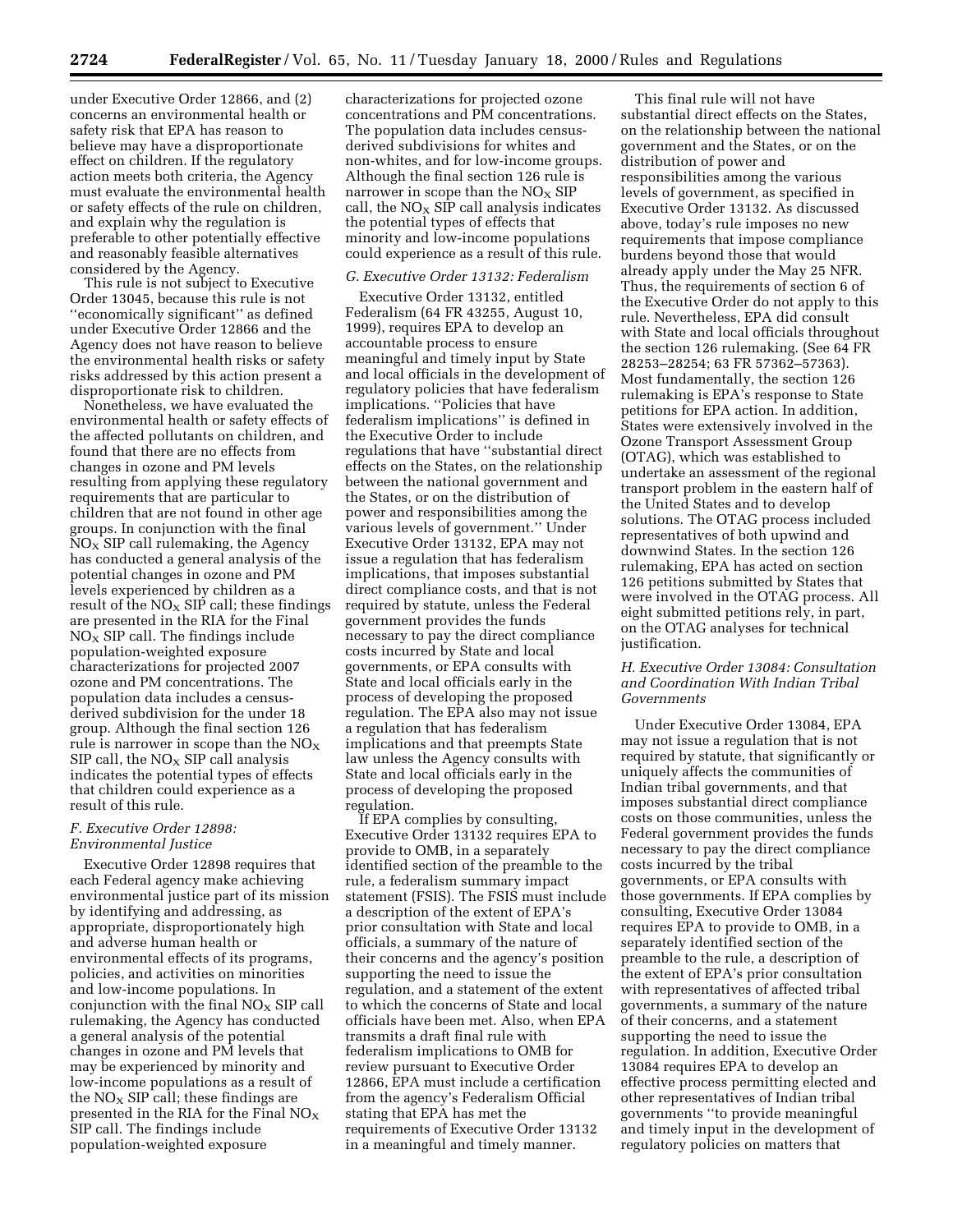significantly or uniquely affect their communities.''

Today's rule does not significantly or uniquely affect the communities of Indian tribal governments. As discussed above, today's action imposes no new requirements that would impose compliance burdens beyond those that would already apply under the May 25 NFR. Moreover, the final section 126 rule as modified by today's action will not impose substantial direct compliance costs on such communities. The EPA is not aware of sources located on tribal lands that could be subject to the requirements in 40 CFR 52.34. Accordingly, the requirements of section 3(b) of Executive Order 13084 do not apply.

# *I. National Technology Transfer and Advancement Act*

Section 12(d) of the National Transfer and Advancement Act of 1995 (''NTTAA''), Public Law 104–113 section 12(d) 15 U.S.C. 272 note) directs EPA to use voluntary consensus standards in its regulatory activities unless to do so would be inconsistent with applicable law or otherwise impractical. Voluntary consensus standards are technical standards (e.g., materials specifications, test methods, sampling procedures, and business practices) that are developed or adopted by voluntary consensus standards bodies. The NTTAA directs EPA to provide Congress, through OMB, explanations when the Agency decides not to use available and applicable voluntary consensus standards.

This rulemaking would require all sources that participate in the trading program under part 97 to meet the applicable monitoring requirements of part 75. Part 75 already incorporates a number of voluntary consensus standards. In addition, EPA's proposed revisions to part 75 proposed to add two more voluntary consensus standards to the rule (see 63 FR 28116–28117, discussing ASTM D5373–93 ''Standard Methods for Instrumental Determination of Carbon, Hydrogen and Nitrogen in laboratory samples of Coal and Coke,'' and American Petroleum Institute Section 2 ''Conventional Pipe Provers'' from Chapter 4 of the Manual of Petroleum Measurement Standards, October 1988 edition). The EPA's proposed part 75 revisions also requested comments on the inclusion of additional voluntary consensus standards. The EPA has recently finalized revisions to part 75 addressing some of the topics raised in EPA's proposed revisions to part 75. As part of this rule finalization, EPA incorporated two new voluntary consensus standards:

(1) American Petroleum Institute Petroleum Measurement Standards, Chapter 3, Tank Gauging: Section 1A, Standard Practice for the Manual Gauging of Petroleum and Petroleum Products, December 1994; Section 1B, Standard Practice for Level Measurement of Liquid Hydrocarbons in Stationary Tanks by Automatic Tank Gauging, April 1992 (reaffirmed January 1997); Section 2, Standard Practice for Gauging Petroleum and Petroleum Products in Tank Cars, September 1995; Section 3, Standard Practice for Level Measurement of Liquid Hydrocarbons in Stationary Pressurized Storage Tanks by Automatic Tank Gauging, June 1996; Section 4, Standard Practice for Level Measurement of Liquid Hydrocarbons on Marine Vessels by Automatic Tank Gauging, April 1995; and Section 5, Standard Practice for Level Measurement of Light Hydrocarbon Liquids Onboard Marine Vessels by Automatic Tank Gauging, March 1997; and

(2) Shop Testing of Automatic Liquid Level Gages, Bulletin 2509 B, December 1961 (Reaffirmed October 1992), for § 75.19.

This rulemaking involves environmental monitoring or measurement. Sources that participate in the trading program are required to meet the monitoring requirements under part 75. Consistent with the Agency's Performance Based Measurement System (PBMS), part 75 sets forth performance criteria that allow the use of alternative methods to the ones set forth in part 75. The PBMS approach is intended to be more flexible and cost effective for the regulated community; it is also intended to encourage innovation in analytical technology and improved data quality. The EPA is not precluding the use of any method, whether it constitutes a voluntary standard or not, as long as it meets the performance criteria specified. However, any alternative methods must be approved in advance before they may be used under part 75.

### *J. Judicial Review*

Section 307(b)(1) of the CAA indicates which Federal Courts of Appeal have venue for petitions of review of final actions by EPA. This section provides, in part, that petitions for review must be filed in the Court of Appeals for the District of Columbia Circuit (i) when the agency action consists of ''nationally applicable regulations promulgated, or final actions taken, by the Administrator,'' or (ii) when such action is locally or regionally applicable, if ''such action is based on a determination of nationwide scope or

effect and if in taking such action the Administrator finds and publishes that such action is based on such a determination.''

This rulemaking to modify the May 25 NFR on several section 126 petitions is ''nationally applicable'' within the meaning of section 307(b)(1). At the core of the complete section 126 rulemaking (both the May 25 NFR and today's modification to that rule) is EPA's interpretation of sections 126 and  $110(a)(2)(D)(i)(I)$ . The EPA applied these interpretations uniformly to each section 126 petition. 19 Further, the modeling that EPA employed to assist in making the central decisions in the section 126 rulemaking involved uniform modeling techniques and a uniform set of air quality metrics to assess upwind impacts on downwind States. In addition, the cost effectiveness information was analyzed and applied uniformly to each petition. Further, the remedy selected by EPA in the May 25 NFR and modified by today's rule is uniformly applicable to upwind sources in many different States and involves interstate trading of  $NO<sub>x</sub>$  emission allowances. In sum, the numerous legal and technical issues that EPA addressed in the two final rules that comprise the section 126 rulemaking apply uniformly to all the sources in 12 States and the District of Columbia for which EPA is making findings and prescribing a remedy under section 126. *Cf. West Virginia Chamber of Commerce* v. *Browner,* 1998 WL 827315, \* 7 (4th Cir., Dec. 1, 1998).

For these reasons, the Administrator also is determining that this final action modifying the May 25 NFR regarding the section 126 petitions is of nationwide scope and effect for purposes of section 307(b)(1). This is particularly appropriate because in the report on the 1977 Amendments that revised section 307(b)(1) of the CAA, Congress noted that the Administrator's determination that an action is of ''nationwide scope or effect'' would be appropriate for any action that has ''scope or effect beyond a single judicial circuit.'' H.R. Rep. No. 95–294 at 323, 324, *reprinted* in 1977 U.S.C.C.A.N. 1402–03. Here, the scope and effect of this rulemaking extend to numerous judicial circuits since the downwind petitioning States lie in the First,

<sup>19</sup>The EPA interpreted some of the same provisions in the SIP Call final rule, and the U.S. Court of Appeals for the D.C. Circuit agreed with the Administrator that the rule was nationally significant and thus, that venue lies in that circuit. *See State of Michigan* v. *EPA,* No. 98–1497 (D.C. Cir., Order, Mar. 19, 1999) (*citing Texas Municipal Power Agency* v. *EPA,* 89 F.3d 858, 867 (D.C. Cir. 1996) (per curiam)).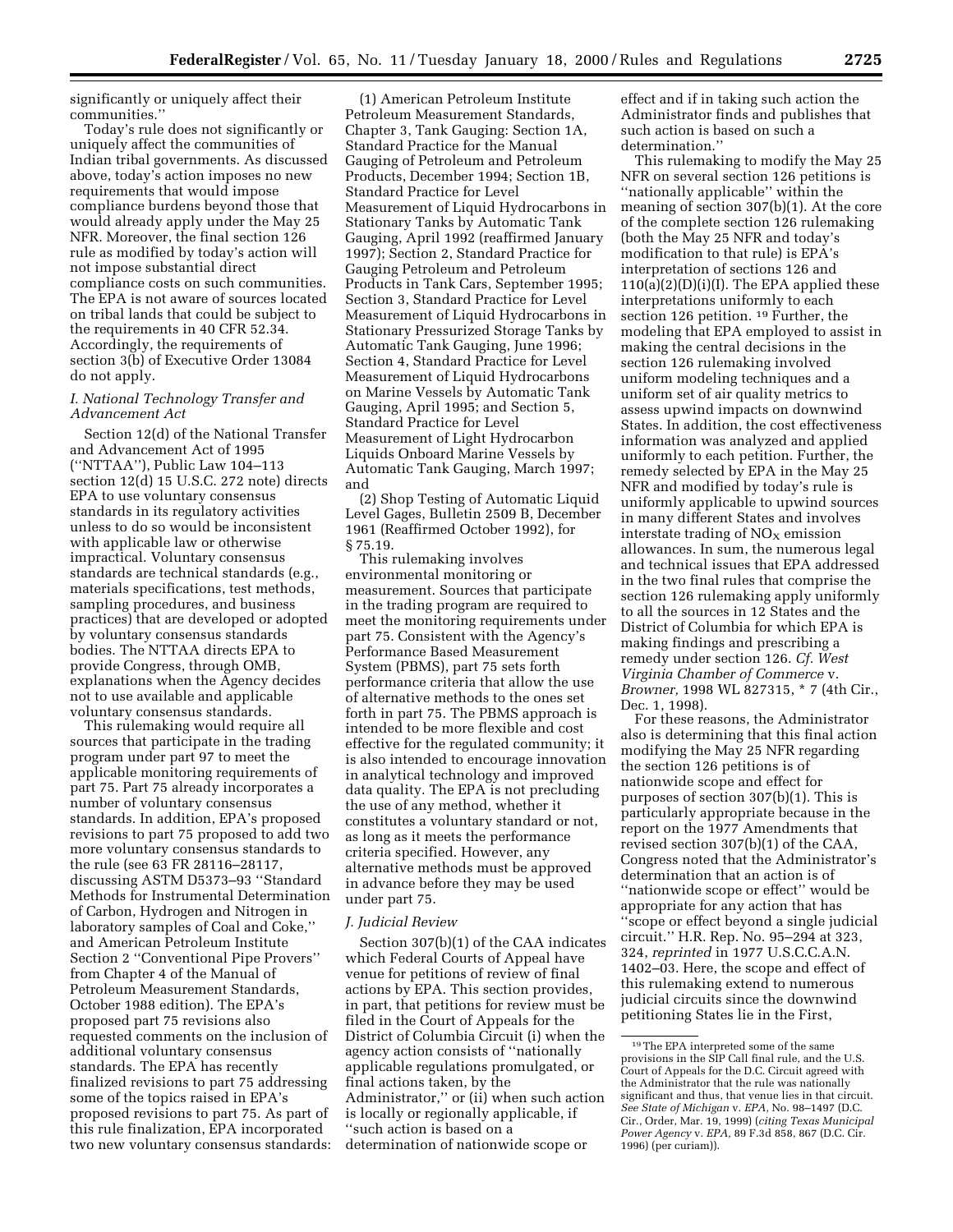Second and Third Circuits of the U.S. Courts of Appeals and the upwind regulated States lie in the Fourth, Sixth, and Seventh Circuits. In these circumstances, section 307(b)(1) and its legislative history calls for the Administrator to find the rule to be of ''nationwide scope or effect'' and for venue to be in the D.C. Circuit.

Thus, any petitions for review of final actions regarding today's section 126 rule must be filed in the Court of Appeals for the District of Columbia Circuit within 60 days from the date final action is published in the **Federal Register**.

### *K. Congressional Review Act*

The Congressional Review Act, 5 U.S.C. 801 *et seq.*, as added by the Small Business Regulatory Enforcement Fairness Act of 1996, generally provides that before a rule may take effect, the agency promulgating the rule must submit a rule report, which includes a copy of the rule, to each House of the Congress and to the Comptroller General of the United States. The EPA will submit a report containing this rule and other required information to the U.S. Senate, the U.S. House of Representatives, and the Comptroller General of the United States prior to publication of the rule in the **Federal Register**. A ''major rule'' cannot take effect until 60 days after it is published in the **Federal Register**. This action is not a ''major rule'' as defined by 5 U.S.C. 804(2). This action will not impose any additional costs or compliance burdens on regulated entities beyond the costs and compliance burdens that would have been associated with the requirements imposed by the May 25 NFR. This rule will be effective February 17, 2000.

#### **List of Subjects**

# *40 CFR Part 52*

Environmental protection, Air pollution control, Emissions trading, Intergovernmental relations, Nitrogen oxides, Ozone, Ozone transport, Reporting and recordkeeping requirements.

# *40 CFR Part 97*

Environmental protection, Administrative practice and procedure, Air pollution control, Emissions trading, Intergovernmental relations, Nitrogen oxides, Ozone, Ozone transport, Reporting and recordkeeping requirements.

Dated: December 17, 1999. **Carol M. Browner,** *Administrator.*

For the reasons set forth in the preamble, chapter I of title 40 of the Code of Federal Regulations is amended as follows:

# **PART 52—APPROVAL AND PROMULGATION OF IMPLEMENTATION PLANS**

1. The authority citation for part 52 continues to read as follows:

**Authority:** 42 U.S.C. 7401 *et seq.*

#### **Subpart A—General Provisions**

2. Section 52.34 is amended by:

a. Removing paragraph (a)(6);

b. Redesignating paragraphs (a)(7) through (a)(10) as paragraphs (a)(6)

through (a)(9), respectively; c. Revising paragraph (b) introductory text;

d. Revising the heading of paragraph (c);

e. Revising the headings and introductory text of paragraphs (c)(1) and (c)(2);

f. Revising the heading of paragraph (e);

g. Revising the headings and introductory text of paragraphs (e)(1) and (e)(2);

h. Revising the heading of paragraph (g);

i. Revising the headings and introductory text of paragraphs (g)(1) and (g)(2);

j. Revising the heading of paragraph (h);

k. Revising the headings and introductory text of paragraphs (h)(1) and (h)(2); and

l. Revising paragraphs (i), (j), and (k). The revisions read as follows:

### **§ 52.34 Action on petitions submitted under section 126 relating to emissions of nitrogen oxides.**

\* \* \* \* \* (b) *Purpose and applicability.* Paragraphs  $(c)$ ,  $(e)(1)$  and  $(e)(2)$ ,  $(g)$ , and  $(h)(1)$  and  $(h)(2)$  of this section set forth the Administrator's findings with respect to the 1-hour national ambient air quality standard (NAAQS) for ozone that certain new and existing sources of emissions of nitrogen oxides (" $NO<sub>x</sub>$ ") in certain States emit or would emit  $NO<sub>X</sub>$ in violation of the prohibition in section 110(a)(2)(D)(i) of the Clean Air Act (CAA) on emissions in amounts that contribute significantly to nonattainment in certain States that submitted petitions in 1997–1998 addressing such  $\rm{NO_{X}}$  emissions under section 126 of the CAA. Paragraphs (d),  $(e)(3)$  and  $(e)(4)$ ,  $(f)$ , and  $(h)(3)$  and  $(h)(4)$ 

of this section set forth the Administrator's affirmative technical determinations with respect to the 8 hour NAAQS for ozone that certain new and existing sources of emissions of NOX in certain States emit or would emit  $NO<sub>X</sub>$  in violation of the prohibition in section 110(a)(2)(D)(i) of the CAA on emissions in amounts that contribute significantly to nonattainment in, or interfere with maintenance by, certain States that submitted petitions in 1997– 1998 addressing such  $NO<sub>X</sub>$  emissions under section 126 of the CAA. (As used in this section, the term new source includes modified sources, as well.) Paragraph (i) of this section explains the circumstances under which the findings for sources in a specific State would be withdrawn. Paragraph (j) of this section sets forth the control requirements that apply to the sources of  $NO<sub>x</sub>$  emissions affected by the findings. Paragraph (k) of this section indefinitely stays the effectiveness of the affirmative technical determinations with respect to the 8 hour ozone standard.

(c) *Section 126(b) findings relating to impacts on ozone levels in Connecticut*—(1) *Section 126(b) findings with respect to the 1-hour ozone standard in Connecticut.* The Administrator finds that any existing or new major source or group of stationary sources emits or would emit  $NO<sub>x</sub>$  in violation of the Clean Air Act section 110(a)(2)(d)(i) prohibition with respect to the 1-hour ozone standard in the State of Connecticut if it is or will be:

\* \* \* \* \*

\* \* \* \* \* (2) *States or portions of States that contain sources for which the Administrator is making section 126(b) findings with respect to the 1-hour ozone standard in Connecticut.* The States, or portions of States, that contain sources of  $NO<sub>x</sub>$  emissions for which the Administrator is making section 126(b) findings under paragraph (c)(1) of this section are:

\* \* \* \* \* (e) *Section 126(b) findings and affirmative technical determinations relating to impacts on ozone levels in Massachusetts*—(1) *Section 126(b) findings with respect to the 1-hour ozone standard in Massachusetts.* The Administrator finds that any existing major source or group of stationary sources emits  $NO<sub>X</sub>$  in violation of the Clean Air Act section 110(a)(2)(d)(i) prohibition with respect to the 1-hour ozone standard in the State of Massachusetts if it is:

\* \* \* \* \* (2) *States that contain sources for which the Administrator is making*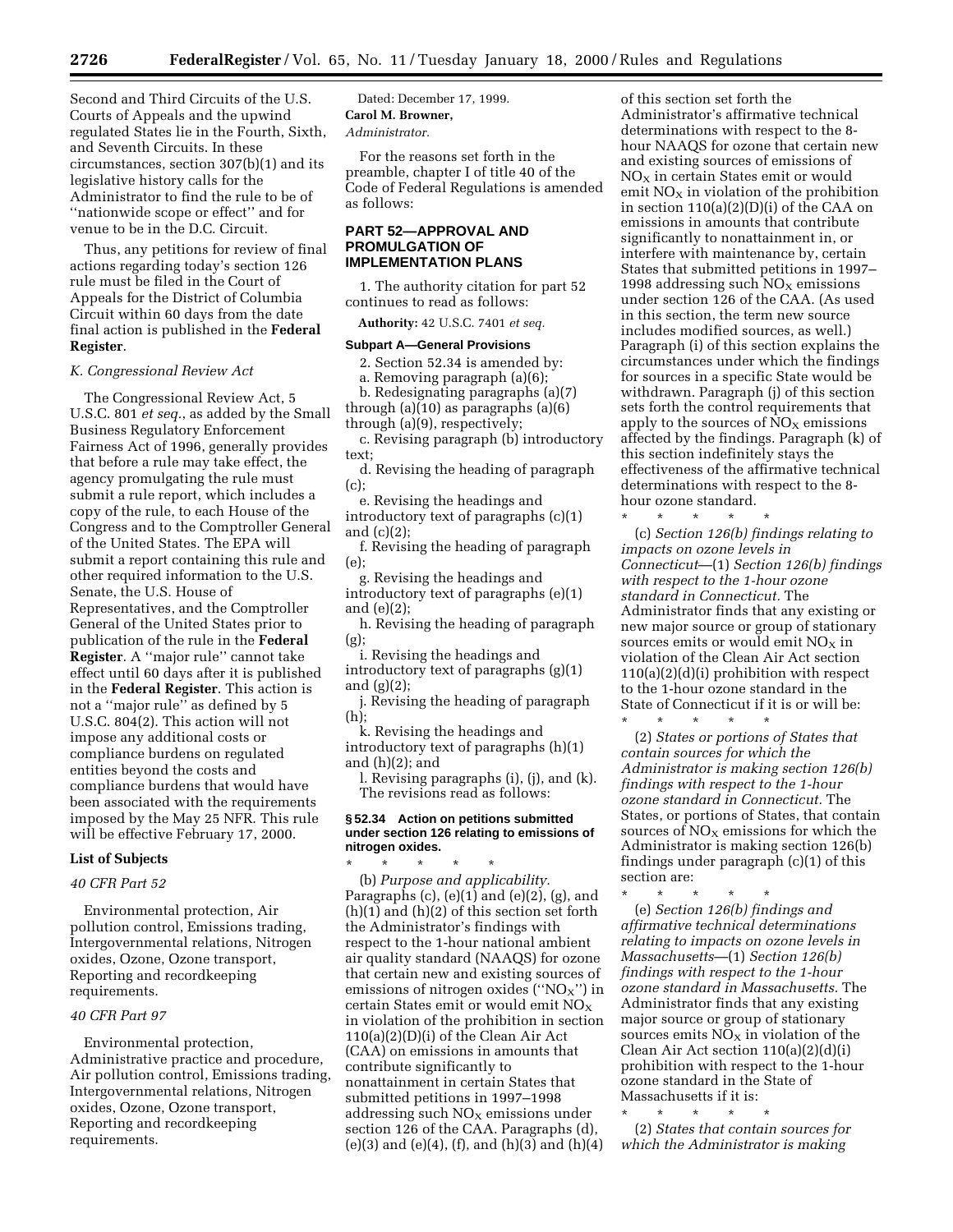*section 126(b) findings with respect to the 1-hour ozone standard in Massachusetts.* The portions of States that contain sources of  $NO<sub>x</sub>$  emissions for which the Administrator is making section 126(b) findings under paragraph (e)(1) of this section are:

\* \* \* \* \* (g) *Section 126(b) findings relating to impacts on ozone levels in the State of New York*—(1) *Section 126(b) findings with respect to the 1-hour ozone standard in the State of New York.* The Administrator finds that any existing or new major source or group of stationary sources emits or would emit  $NO<sub>x</sub>$  in violation of the Clean Air Act section 110(a)(2)(d)(i) prohibition with respect to the 1-hour ozone standard in the State of New York if it is or will be: \* \* \* \* \*

(2) *States or portions of States that contain sources for which the Administrator is making section 126(b) findings with respect to the 1-hour ozone standard in New York.* The States, or portions of States, that contain sources of  $NO<sub>X</sub>$  emissions for which the Administrator is making section 126(b) findings under paragraph (g)(1) of this section are:

\* \* \* \* \*

(h) *Section 126(b) findings and affirmative technical determinations relating to impacts on ozone levels in the State of Pennsylvania*—(1) *Section 126(b) findings with respect to the 1 hour ozone standard in the State of Pennsylvania.* The Administrator finds that any existing or new major source or group of stationary sources emits or would emit  $NO<sub>X</sub>$  in violation of the Clean Air Act section 110(a)(2)(d)(i) prohibition with respect to the 1-hour ozone standard in the State of Pennsylvania if it is or will be:

\* \* \* \* \*

(2) *States that contain sources for which the Administrator is making section 126(b) findings with respect to the 1-hour ozone standard in Pennsylvania.* The States that contain sources of  $NO<sub>x</sub>$  emissions for which the Administrator is making section 126(b) findings under paragraph (h)(1) of this section are:

\* \* \* \* \*

(i) *Withdrawal of section 126 findings.* Notwithstanding any other provision of this subpart, a finding under paragraphs (c), (e)(1) and (e)(2), (g), and (h)(1) and (h)(2) of this section as to a particular major source or group of stationary sources in a particular State will be deemed to be withdrawn, and the corresponding part of the relevant petition(s) denied, if the Administrator issues a final action putting in place

implementation plan provisions that comply with the requirements of §§ 51.121 and 51.122 of this chapter for such State.

(j) *Section 126 control remedy.* The Federal  $NO<sub>x</sub>$  Budget Trading Program in part 97 of this chapter applies to the owner or operator of any new or existing large EGU or large non-EGU as to which the Administrator makes a finding under section 126(b) of the Clean Air Act pursuant to the provisions of paragraphs  $(c)$ ,  $(e)(1)$  and  $(e)(2)$ ,  $(g)$ , and  $(h)(1)$  and  $(h)(2)$  of this section.

(k) *Stay of findings with respect to the 8-hour ozone standard.* Notwithstanding any other provisions of this subpart, the effectiveness of paragraphs  $(d)$ ,  $(e)(3)$  and  $(e)(4)$ ,  $(f)$ , (h)(3) and (h)(4) of this section is stayed. \* \* \* \* \*

3. Part 97 is added to subchapter C to read as follows:

# **PART 97—FEDERAL NO**X **BUDGET TRADING PROGRAM**

# **Subpart A—NO**X **Budget Trading Program General Provisions**

Sec.

- 97.1 Purpose.<br>97.2 Definitio
- 97.2 Definitions.<br>97.3 Measureme
- Measurements, abbreviations, and acronyms.<br>97.4 Applica
- Applicability.
- 97.5 Retired unit exemption.
- 97.6 Standard requirements.
- 97.7 Computation of time.

# **Subpart B-NO<sub>X</sub> Authorized Account Representative for NO**X **Budget Sources**

- 97.10 Authorization and responsibilities of
- $NO<sub>x</sub>$  authorized account representative. 97.11 Alternate  $NO<sub>x</sub>$  authorized account
- representative. 97.12 Changing  $NO<sub>x</sub>$  authorized account
- representative and alternate  $NO<sub>X</sub>$ authorized account representative; changes in owners and operators.
- 97.13 Account certificate of representation. 97.14 Objections concerning NO<sub>X</sub>
- authorized account representative.

#### **Subpart C—Permits**

- 97.20 General NO<sub>X</sub> Budget Trading Program permit requirements.
- 97.21 Submission of  $NO<sub>x</sub>$  Budget permit applications.
- 97.22 Information requirements for  $NO<sub>x</sub>$
- Budget permit applications.<br>97.23 NO<sub>X</sub> Budget permit contents NO<sub>X</sub> Budget permit contents.
- 97.24 NO<sub>x</sub> Budget permit revisions.

### **Subpart D—Compliance Certification**

97.30 Compliance certification report. 97.31 Administrator's action on compliance certifications.

#### **Subpart E-NO<sub>X</sub> Allowance Allocations**

- 97.40 Trading program budget.
- 97.41 Timing requirements for  $NO<sub>x</sub>$ allowance allocations.<br>97.42 NO<sub>x</sub> allowance allo
- $NO<sub>x</sub>$  allowance allocations.
- 97.43 Compliance supplement pool.

#### **Subpart F-NO<sub>X</sub> Allowance Tracking System**

- 97.50  $NO<sub>x</sub>$  Allowance Tracking System accounts.
- 97.51 Establishment of accounts.
- 97.52  $NO<sub>x</sub>$  Allowance Tracking System responsibilities of  $NO<sub>x</sub>$  authorized
- account representative.<br>97.53 Recordation of  $NO<sub>x</sub>$ Recordation of  $NO<sub>x</sub>$  allowance allocations.
- 97.54 Compliance.
- 97.55 Banking.
- 97.56 Account error.
- 97.57 Closing of general accounts.

#### **Subpart G--NO<sub>X</sub> Allowance Transfers**

- 97.60 Submission of  $NO<sub>X</sub>$  allowance transfers.
- 97.61 EPA recordation.
- 97.62 Notification.

### **Subpart H—Monitoring and Reporting**

- 97.70 General requirements.
- 97.71 Initial certification and recertification procedures.<br>97.72 Out of co
- Out of control periods.
- 97.73 Notifications.
- 97.74 Recordkeeping and reporting.<br>97.75 Petitions.
- Petitions.
- 97.76 Additional requirements to provide heat input data.

#### **Subpart I—Individual Unit Opt-ins**

- 97.80 Applicability.<br>97.81 General.
- General.
- 97.82  $NO<sub>x</sub>$  authorized account representative.
- 97.83 Applying for NO<sub>X</sub> Budget opt-in permit.
- 97.84 Opt-in process.
- 97.85  $\overline{NO_X}$  Budget opt-in permit contents.
- 97.86 Withdrawal from  $N\overline{O}_X$  Budget
- Trading Program.
- 97.87 Change in regulatory status.
- 97.88  $NO<sub>x</sub>$  allowance allocations to opt-in units.
- Appendix A to Part 97—Final Section 126 Rule: EGU Allocations, 2003–2007
- Appendix B to Part 97—Final Section 126 Rule: Non-EGU Allocations, 2003–2007
- Appendix C to Part 97—Final Section 126 Rule: Trading Budget, 2003–2007
- Appendix D to Part 97—Final Section 126 Rule: State Compliance Supplement Pools for the Section 126 Final Rule (Tons)
- **Authority:** 42 U.S.C. 7401, 7403, 7426, and 7601.

# **Subpart A-NO<sub>X</sub> Budget Trading Program General Provisions**

### **§ 97.1 Purpose.**

This part establishes general provisions and the applicability, permitting, allowance, excess emissions, monitoring, and opt-in provisions for the federal  $NO<sub>X</sub>$  Budget Trading Program, under section 126 of the CAA and § 52.34 of this chapter, as a means of mitigating the interstate transport of ozone and nitrogen oxides, an ozone precursor.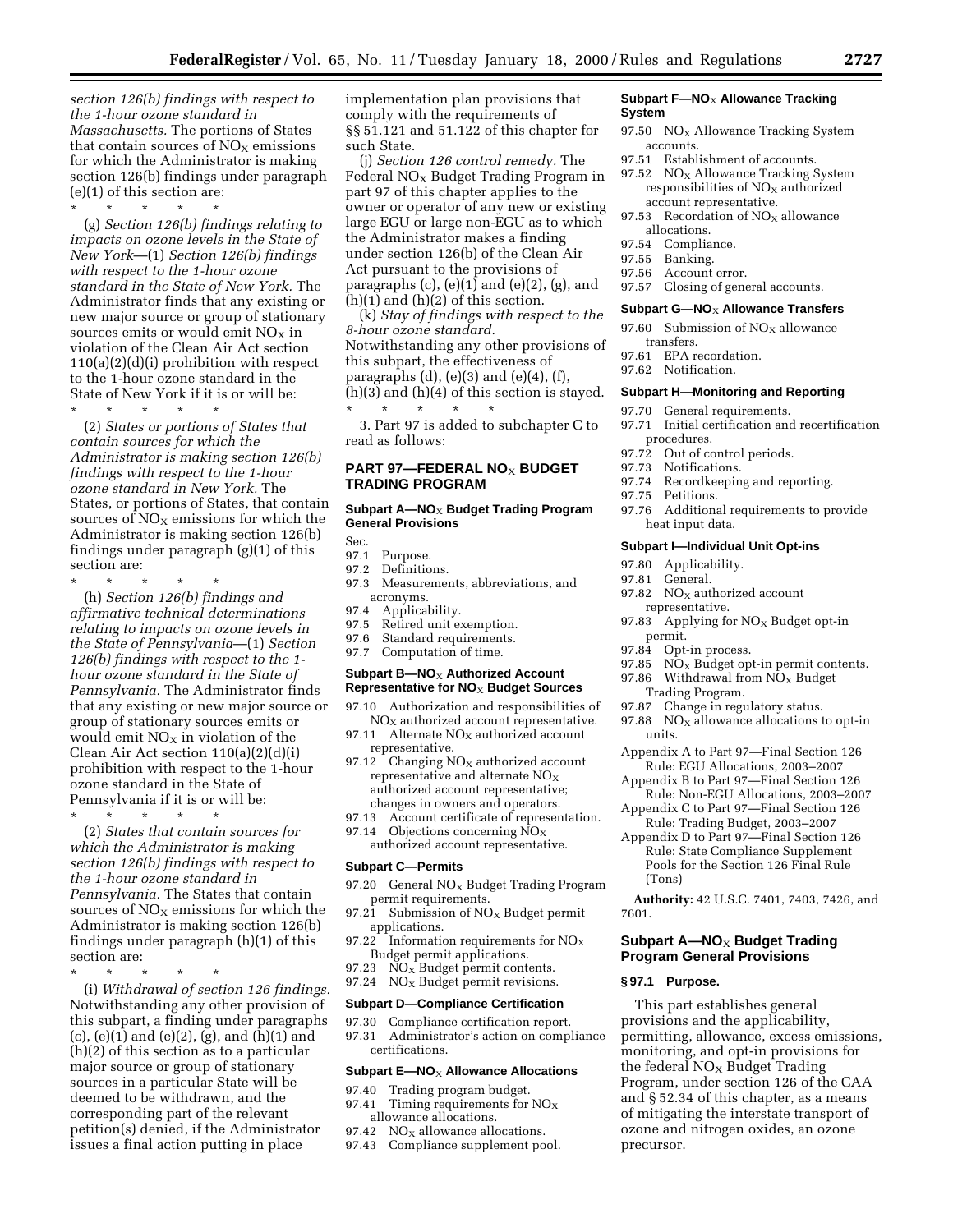#### **§ 97.2 Definitions.**

The terms used in this part shall have the meanings set forth in this section as follows:

*Account number* means the identification number given by the Administrator to each  $NO<sub>X</sub>$  Allowance Tracking System account.

*Acid Rain emissions limitation* means, as defined in § 72.2 of this chapter, a limitation on emissions of sulfur dioxide or nitrogen oxides under the Acid Rain Program under title IV of the Clean Air Act.

*Administrator* means the Administrator of the United States Environmental Protection Agency or the Administrator's duly authorized representative.

*Allocate* or *allocation* means, with regard to  $NO<sub>X</sub>$  allowances, the determination by the Administrator of the number of  $NO<sub>x</sub>$  allowances to be initially credited to a  $NO<sub>X</sub>$  Budget unit or an allocation set-aside.

*Automated data acquisition and handling system* or *DAHS* means that component of the CEMS, or other emissions monitoring system approved for use under subpart H of this part, designed to interpret and convert individual output signals from pollutant concentration monitors, flow monitors, diluent gas monitors, and other component parts of the monitoring system to produce a continuous record of the measured parameters in the measurement units required by subpart H of this part.

*Boiler* means an enclosed fossil or other fuel-fired combustion device used to produce heat and to transfer heat to recirculating water, steam, or other medium.

*Clean Air Act* means the Clean Air Act, 42 U.S.C. 7401 et seq.

*Combined cycle system* means a system comprised of one or more combustion turbines, heat recovery steam generators, and steam turbines configured to improve overall efficiency of electricity generation or steam production.

*Combustion turbine* means an enclosed fossil or other fuel-fired device that is comprised of a compressor, a combustor, and a turbine, and in which the flue gas resulting from the combustion of fuel in the combustor passes through the turbine, rotating the turbine.

*Commence commercial operation* means, with regard to a unit that serves a generator, to have begun to produce steam, gas, or other heated medium used to generate electricity for sale or use, including test generation. Except as provided in § 97.4(b), § 97.5, or subpart I of this part, for a unit that is a  $NO<sub>x</sub>$ 

Budget unit under § 97.4(a) on the date the unit commences commercial operation, such date shall remain the unit's date of commencement of commercial operation even if the unit is subsequently modified, reconstructed, or repowered. Except as provided in § 97.4(b), § 97.5, or subpart I of this part, for a unit that is not a  $NO<sub>x</sub>$  Budget unit under § 97.4(a) on the date the unit commences commercial operation, the date the unit becomes a  $NO<sub>x</sub>$  Budget unit under § 97.4(a) shall be the unit's date of commencement of commercial operation.

*Commence operation* means to have begun any mechanical, chemical, or electronic process, including, with regard to a unit, start-up of a unit's combustion chamber. Except as provided in § 97.4(b), § 97.5, or subpart I of this part for a unit that is a  $NO<sub>X</sub>$ Budget unit under § 97.4(a) on the date of commencement of operation, such date shall remain the unit's date of commencement of operation even if the unit is subsequently modified, reconstructed, or repowered. Except as provided in § 97.4(b), § 97.5, or subpart I of this part, for a unit that is not a  $NO_X$ Budget unit under § 97.4(a) on the date of commencement of operation, the date the unit becomes a  $NO<sub>x</sub>$  Budget unit under § 97.4(a) shall be the unit's date of commencement of operation.

*Common stack* means a single flue through which emissions from two or more units are exhausted.

*Compliance account* means a NOX Allowance Tracking System account, established by the Administrator for a  $NO<sub>x</sub>$  Budget unit under subpart F of this part, in which the  $NO<sub>X</sub>$  allowance allocations for the unit are initially recorded and in which are held  $NO_X$ allowances available for use by the unit for a control period for the purpose of meeting the unit's  $NO<sub>x</sub>$  Budget emissions limitation.

*Continuous emission monitoring system* or *CEMS* means the equipment required under subpart H of this part to sample, analyze, measure, and provide, by readings taken at least once every 15 minutes of the measured parameters, a permanent record of nitrogen oxides emissions, expressed in tons per hour for nitrogen oxides. The following systems are component parts included, to the extent consistent with subpart H of this part and part 75 of this chapter, in a continuous emission monitoring system:

(1) Flow monitor;

(2) Nitrogen oxides pollutant concentration monitors;

(3) Diluent gas monitor (oxygen or carbon dioxide);

(4) A continuous moisture monitor; and

(5) An automated data acquisition and handling system.

*Control period* means the period beginning May 1 of a year and ending on September 30 of the same year, inclusive.

*Electricity for sale under firm contract to the grid* means electricity for sale where the capacity involved is intended to be available at all times during the period covered by a guaranteed commitment to deliver, even under adverse conditions.

*Emissions* means air pollutants exhausted from a unit or source into the atmosphere, as measured, recorded, and reported to the Administrator by the  $NO<sub>x</sub>$  authorized account representative and as determined by the Administrator in accordance with subpart H of this part.

*Energy Information Administration* means the Energy Information Administration of the United States Department of Energy.

*Excess emissions* means any tonnage of nitrogen oxides emitted by a  $NO<sub>X</sub>$ Budget unit during a control period that exceeds the  $NO<sub>x</sub>$  Budget emissions limitation for the unit.

*Fossil fuel* means natural gas, petroleum, coal, or any form of solid, liquid, or gaseous fuel derived from such material.

*Fossil fuel fired* means, with regard to a unit:

(1) For units that commenced operation before January 1, 1996, the combination of fossil fuel, alone or in combination with any other fuel, where fossil fuel actually combusted comprises more than 50 percent of the annual heat input on a Btu basis during 1995, or, if a unit had no heat input in 1995, during the last year of operation of the unit prior to 1995;

(2) For units that commenced operation on or after January 1, 1996 and before January 1, 1997, the combination of fossil fuel, alone or in combination with any other fuel, where fossil fuel actually combusted comprises more than 50 percent of the annual heat input on a Btu basis during 1996; or

(3) For units that commence operation on or after January 1, 1997:

(i) The combination of fossil fuel, alone or in combination with any other fuel, where fossil fuel actually combusted comprises more than 50 percent of the annual heat input on a Btu basis during any year; or

(ii) The combination of fossil fuel, alone or in combination with any other fuel, where fossil fuel is projected to comprise more than 50 percent of the annual heat input on a Btu basis during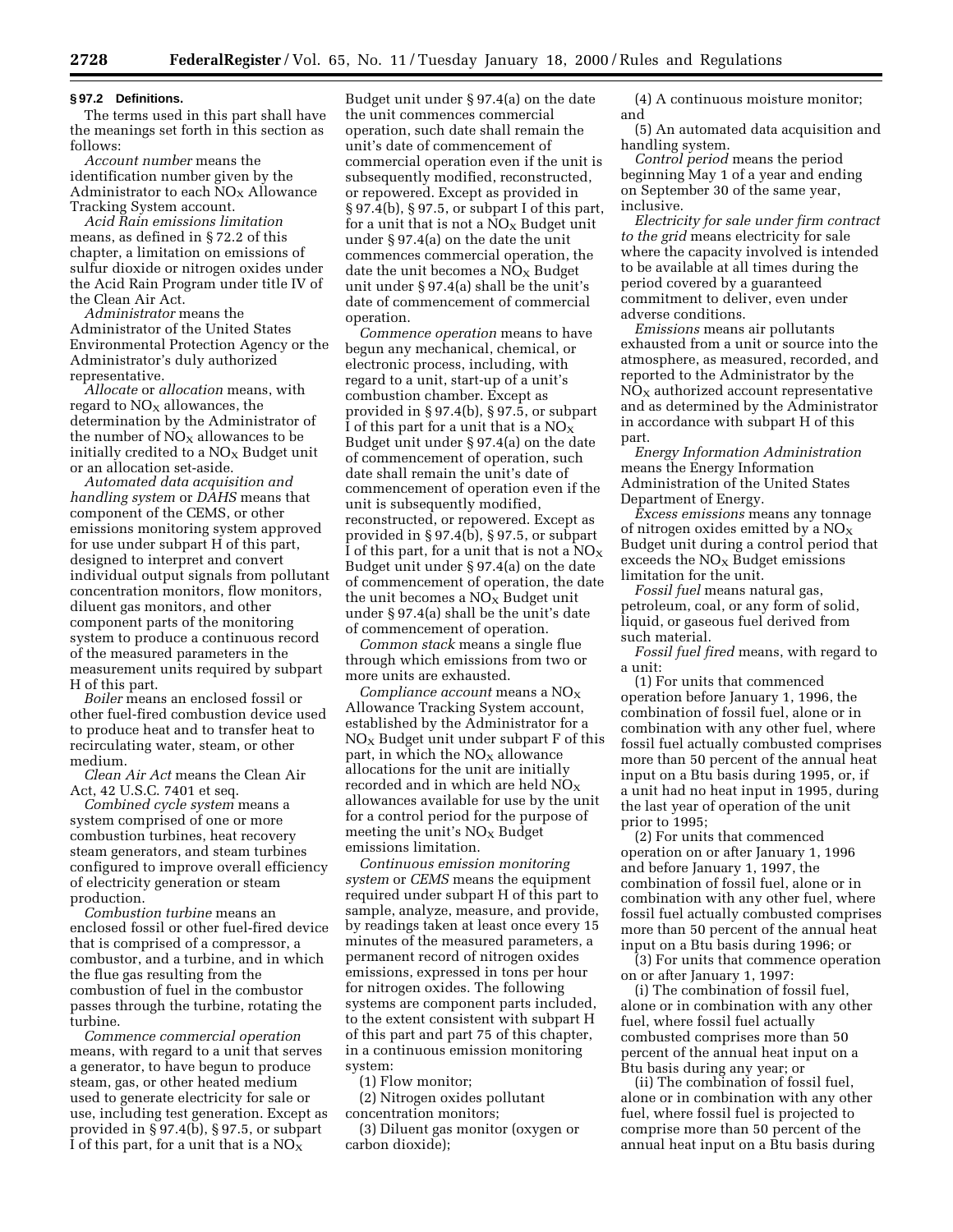any year, provided that the unit shall be ''fossil fuel-fired'' as of the date, during such year, on which the unit begins combusting fossil fuel.

*General account* means a NO<sub>X</sub> Allowance Tracking System account, established under subpart F of this part, that is not a compliance account or an overdraft account.

*Generator* means a device that produces electricity.

*Heat input* means, with regard to a specified period to time, the product (in mmBtu/time) of the gross calorific value of the fuel (in Btu/lb) divided by 1,000,000 Btu/mmBtu and multiplied by the fuel feed rate into a combustion device (in lb of fuel/time), as measured, recorded, and reported to the Administrator by the  $NO<sub>x</sub>$  authorized account representative and as determined by the Administrator in accordance with subpart H of this part. Heat input does not include the heat derived from preheated combustion air, recirculated flue gases, or exhaust from other sources.

*Heat input rate* means the amount of heat input (in mmBtu) divided by unit operating time (in hr) or, with regard to a specific fuel, the amount of heat input attributed to the fuel (in mmBtu) divided by the unit operating time (in hr) during which the unit combusts the fuel.

*Life-of-the-unit, firm power contractual arrangement* means a unit participation power sales agreement under which a utility or industrial customer reserves, or is entitled to receive, a specified amount or percentage of nameplate capacity and associated energy from any specified unit and pays its proportional amount of such unit's total costs, pursuant to a contract:

(1) For the life of the unit;

(2) For a cumulative term of no less than 30 years, including contracts that permit an election for early termination; or

(3) For a period equal to or greater than 25 years or 70 percent of the economic useful life of the unit determined as of the time the unit is built, with option rights to purchase or release some portion of the nameplate capacity and associated energy generated by the unit at the end of the period.

*Maximum design heat input* means the ability of a unit to combust a stated maximum amount of fuel per hour (in mmBtu/hr) on a steady state basis, as determined by the physical design and physical characteristics of the unit.

*Maximum potential hourly heat input* means an hourly heat input (in mmBtu/ hr) used for reporting purposes when a

unit lacks certified monitors to report heat input. If the unit intends to use appendix D of part 75 of this chapter to report heat input, this value should be calculated, in accordance with part 75 of this chapter, using the maximum fuel flow rate and the maximum gross calorific value. If the unit intends to use a flow monitor and a diluent gas monitor, this value should be reported, in accordance with part 75 of this chapter, using the maximum potential flowrate and either the maximum carbon dioxide concentration (in percent  $CO<sub>2</sub>$ ) or the minimum oxygen concentration (in percent O2).

*Maximum potential NOX emission rate* means the emission rate of nitrogen oxides (in lb/mmBtu) calculated in accordance with section 3 of appendix F of part 75 of this chapter, using the maximum potential concentration of  $NO<sub>x</sub>$  under section 2 of appendix A of part 75 of this chapter, and either the maximum oxygen concentration (in percent O2) or the minimum carbon dioxide concentration (in percent  $CO<sub>2</sub>$ ), under all operating conditions of the unit except for unit start up, shutdown, and upsets.

*Maximum rated hourly heat input* means a unit specific maximum hourly heat input (in mmBtu/hr) which is the higher of the manufacturer's maximum rated hourly heat input or the highest observed hourly heat input.

*Monitoring system* means any monitoring system that meets the requirements of subpart H of this part, including a continuous emissions monitoring system, an excepted monitoring system, or an alternative monitoring system.

*Most stringent State or Federal NOX emissions limitation* means, with regard to a  $NO<sub>x</sub>$  Budget opt-in unit, the lowest  $NO<sub>x</sub>$  emissions limitation (in  $lb/mmBtu$ ) that is applicable to the unit under State or Federal law, regardless of the averaging period to which the emissions limitation applies.

*Nameplate capacity* means the maximum electrical generating output (in MWe) that a generator can sustain over a specified period of time when not restricted by seasonal or other deratings as measured in accordance with the United States Department of Energy standards.

*Non-title V permit* means a federally enforceable permit administered by the permitting authority pursuant to the Clean Air Act and regulatory authority under the Clean Air Act, other than title V of the Clean Air Act and part 70 or 71 of this chapter.

*NOX allowance* means a limited authorization by the Administrator under the  $NO<sub>x</sub>$  Budget Trading Program

to emit up to one ton of nitrogen oxides during the control period of the specified year or of any year thereafter, except as provided under § 97.54(f). No provision of the  $NO<sub>x</sub>$  Budget Trading Program, the  $NO<sub>x</sub>$  Budget permit application, the  $NO<sub>x</sub>$  Budget permit, or an exemption under § 97.4(b) or § 97.5 and no provision of law shall be construed to limit the authority of the United States to terminate or limit such authorization, which does not constitute a property right. For purposes of all sections of this part except § 97.41, § 97.42, § 97.43, or § 97.88, "NO<sub>X</sub> allowance'' also includes an authorization to emit up to one ton of nitrogen oxides during the control period of the specified year or of any year thereafter by the permitting authority or the Administrator in accordance with a State  $NO<sub>x</sub>$  Budget Trading Program established, and approved and administered by the Administrator, pursuant to § 51.121 of this chapter.

*NOX allowance deduction* or *deduct NOX allowances* means the permanent withdrawal of  $NO<sub>x</sub>$  allowances by the Administrator from a  $NO<sub>x</sub>$  Allowance Tracking System compliance account or overdraft account to account for the number of tons of  $NO<sub>X</sub>$  emissions from a  $NO<sub>x</sub>$  Budget unit for a control period, determined in accordance with subparts H and F of this part, or for any other  $NO<sub>x</sub>$  allowance withdrawal requirement under this part.

*NOX Allowance Tracking System* means the system by which the Administrator records allocations, deductions, and transfers of  $NO<sub>x</sub>$ allowances under the  $NO<sub>x</sub>$  Budget Trading Program.

*NOX Allowance Tracking System account* means an account in the NOX Allowance Tracking System established by the Administrator for purposes of recording the allocation, holding, transferring, or deducting of  $NO<sub>x</sub>$ allowances.

*NOX allowance transfer deadline* means midnight of November 30 or, if November 30 is not a business day, midnight of the first business day thereafter and is the deadline by which  $NO<sub>x</sub>$  allowances must be submitted for recordation in a  $NO<sub>x</sub>$  Budget unit's compliance account, or the overdraft account of the source where the unit is located, in order to meet the unit's  $NO<sub>X</sub>$ Budget emissions limitation for the control period immediately preceding such deadline.

*NOX allowances held* or *hold NOX allowances* means the NO<sub>X</sub> allowances recorded by the Administrator, or submitted to the Administrator for recordation, in accordance with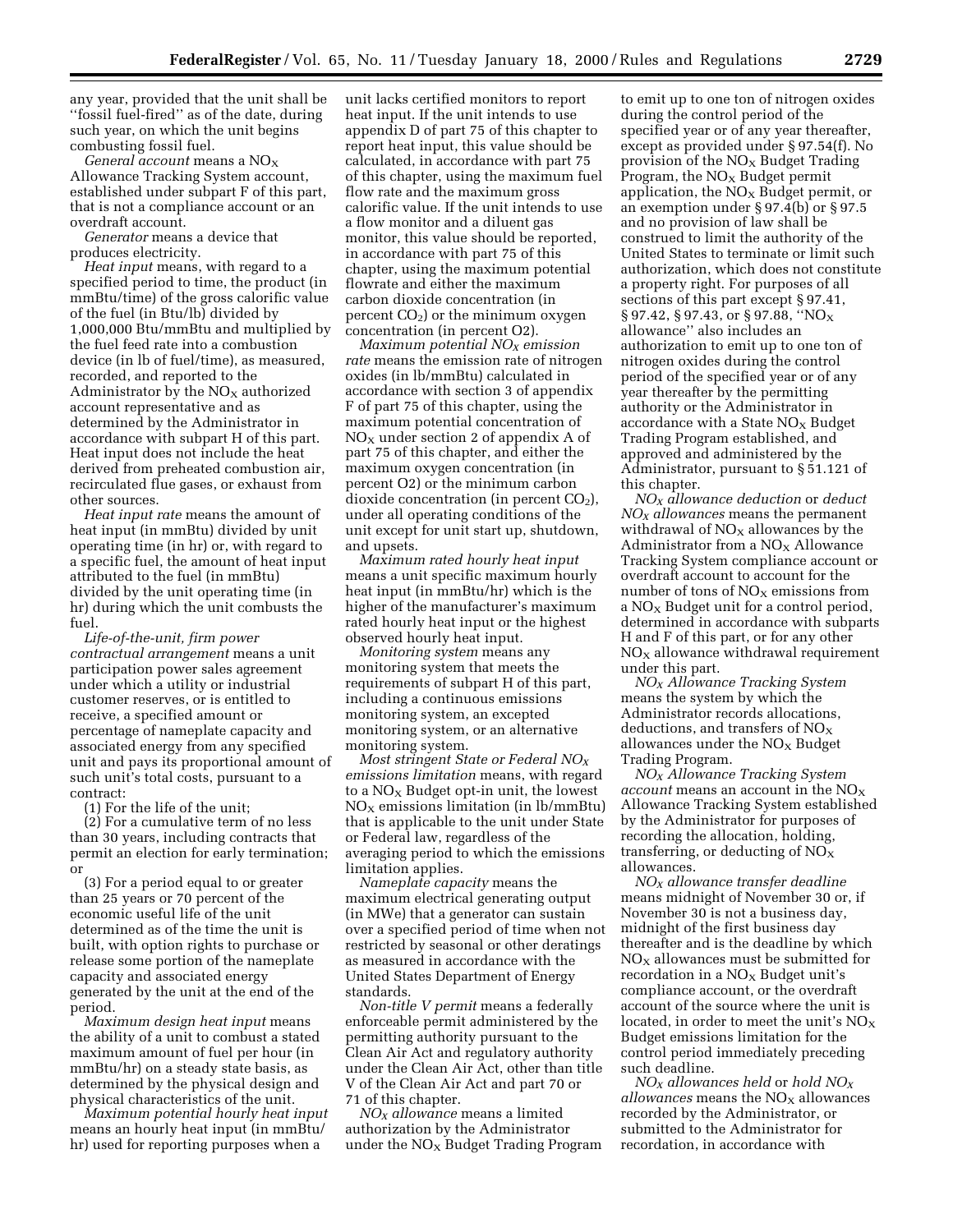subparts  $F$  and  $G$  of this part, in a  $NO<sub>X</sub>$ Allowance Tracking System account.

*NOX authorized account representative* means, for a NO<sub>X</sub> Budget source or  $NO<sub>x</sub>$  Budget unit at the source, the natural person who is authorized by the owners and operators of the source and all  $NO<sub>X</sub>$  Budget units at the source, in accordance with subpart B of this part, to represent and legally bind each owner and operator in matters pertaining to the  $NO<sub>x</sub>$  Budget Trading Program or, for a general account, the natural person who is authorized, in accordance with subpart F of this part, to transfer or otherwise dispose of  $NO<sub>X</sub>$ allowances held in the general account.

*NOX Budget emissions limitation* means, for a  $NO<sub>x</sub>$  Budget unit, the tonnage equivalent of the  $NO<sub>x</sub>$ allowances available for compliance deduction for the unit under § 97.54(a), (b), (e), and (f) in a control period adjusted by deductions of such  $NO<sub>x</sub>$ allowances to account for actual heat input under § 97.42(e) for the control period or to account for excess emissions for a prior control period under § 97.54(d) or to account for withdrawal from the  $NO<sub>x</sub>$  Budget Trading Program, or for a change in regulatory status, of a  $NO<sub>X</sub>$  Budget optin unit under § 97.86 or § 97.87.

*NOX Budget opt-in permit* means a  $NO<sub>X</sub>$  Budget permit covering a  $NO<sub>X</sub>$ Budget opt-in unit.

*NOX Budget opt-in unit* means a unit that has been elected to become a  $\rm NO_X$ Budget unit under the  $NO<sub>X</sub>$  Budget Trading Program and whose  $NO<sub>x</sub>$ Budget opt-in permit has been issued and is in effect under subpart I of this part.

*NOX Budget permit* means the legally binding and federally enforceable written document, or portion of such document, issued by the permitting authority under this part, including any permit revisions, specifying the  $NO<sub>x</sub>$ Budget Trading Program requirements applicable to a  $NO<sub>x</sub>$  Budget source, to each  $NO<sub>X</sub>$  Budget unit at the  $NO<sub>X</sub>$ Budget source, and to the owners and operators and the  $NO<sub>X</sub>$  authorized account representative of the  $NO<sub>X</sub>$ Budget source and each  $NO<sub>x</sub>$  Budget unit.

*NOX Budget source* means a source that includes one or more  $NO<sub>x</sub>$  Budget units.

*NOX Budget Trading Program* means a multistate nitrogen oxides air pollution control and emission reduction program established by the Administrator in accordance with this part and pursuant to § 52.34 of this chapter, as a means of mitigating the interstate transport of ozone and nitrogen oxides, an ozone precursor.

*NOX Budget unit* means a unit that is subject to the  $NO_X$  Budget Trading Program emissions limitation under § 97.4(a) or § 97.80.

*Operating* means, with regard to a unit under §§ 97.22(d)(2) and 97.80, having documented heat input for more than 876 hours in the 6 months immediately preceding the submission of an application for an initial  $NO<sub>x</sub>$ Budget permit under § 97.83(a). The unit's documented heat input will be determined in accordance with part 75 of this chapter if the unit was otherwise subject to the requirements of part 75 of this chapter during that 6-month period or will be based on the best available data reported to the Administrator for the unit if the unit was not otherwise subject to the requirements of part 75 of this chapter during that 6-month period.

*Operator* means any person who operates, controls, or supervises a  $NO<sub>X</sub>$ Budget unit, a  $NO<sub>x</sub>$  Budget source, or a unit for which an application for a  $NO<sub>x</sub>$ Budget opt-in permit under § 97.83 is submitted and not denied or withdrawn and shall include, but not be limited to, any holding company, utility system, or plant manager of such a unit or source.

*Opt-in* means to be elected to become a  $NO<sub>x</sub>$  Budget unit under the  $NO<sub>x</sub>$ Budget Trading Program through a final, effective  $NO<sub>x</sub>$  Budget opt-in permit under subpart I of this part.

*Overdraft account* means the NO<sub>X</sub> Allowance Tracking System account, established by the Administrator under subpart F of this part, for each  $NO<sub>x</sub>$ Budget source where there are two or more  $NO<sub>x</sub>$  Budget units.

*Owner* means any of the following persons:

(1) Any holder of any portion of the legal or equitable title in a  $NO_X$  Budget unit or in a unit for which an application for a  $NO<sub>x</sub>$  Budget opt-in permit under § 97.83 is submitted and not denied or withdrawn; or

(2) Any holder of a leasehold interest in a  $NO<sub>x</sub>$  Budget unit or in a unit for which an application for a  $NO<sub>x</sub>$  Budget opt-in permit under § 97.83 is submitted and not denied or withdrawn; or

(3) Any purchaser of power from a  $NO<sub>x</sub>$  Budget unit or from a unit for which an application for a  $NO<sub>x</sub>$  Budget opt-in permit under § 97.83 is submitted and not denied or withdrawn under a life-of-the-unit, firm power contractual arrangement. However, unless expressly provided for in a leasehold agreement, owner shall not include a passive lessor, or a person who has an equitable interest through such lessor, whose rental payments are not based, either directly or indirectly, upon the revenues or income from the  $NO<sub>x</sub>$  Budget unit or the unit for which an application for a

NOX Budget opt-in permit under § 97.83 is submitted and not denied or withdrawn; or

(4) With respect to any general account, any person who has an ownership interest with respect to the  $NO<sub>x</sub>$  allowances held in the general account and who is subject to the binding agreement for the  $NO<sub>x</sub>$ authorized account representative to represent that person's ownership interest with respect to  $NO<sub>x</sub>$  allowances.

*Percent monitor data availability* means, for purposes of § 97.43 (a)(1) and § 94.84(b), total unit operating hours for which quality-assured data were recorded under subpart H of this part in a control period, divided by 3,672 hours per control period, and multiplied by 100%.

*Permitting authority* means the State air pollution control agency, local agency, other State agency, or other agency authorized by the Administrator to issue or revise permits to meet the requirements of the  $NO<sub>x</sub>$  Budget Trading Program in accordance with subpart C of this part.

*Potential electrical output capacity* means 33 percent of a unit's maximum design heat input.

*Receive or receipt* of means, when referring to the permitting authority or the Administrator, to come into possession of a document, information, or correspondence (whether sent in writing or by authorized electronic transmission), as indicated in an official correspondence log, or by a notation made on the document, information, or correspondence, by the permitting authority or the Administrator in the regular course of business.

*Recordation, record, or recorded* means, with regard to  $NO<sub>X</sub>$  allowances, the movement of  $NO<sub>x</sub>$  allowances by the Administrator from one  $NO<sub>x</sub>$  Allowance Tracking System account to another, for purposes of allocation, transfer, or deduction.

*Reference method* means any direct test method of sampling and analyzing for an air pollutant as specified in appendix A of part 60 of this chapter.

*Serial number* means, when referring to  $NO<sub>x</sub>$  allowances, the unique identification number assigned to each  $NO<sub>X</sub>$  allowance by the Administrator, under § 97.53(c).

*Source* means any governmental, institutional, commercial, or industrial structure, installation, plant, building, or facility that emits or has the potential to emit any regulated air pollutant under the Clean Air Act. For purposes of section 502(c) of the Clean Air Act, a ''source,'' including a ''source'' with multiple units, shall be considered a single "facility."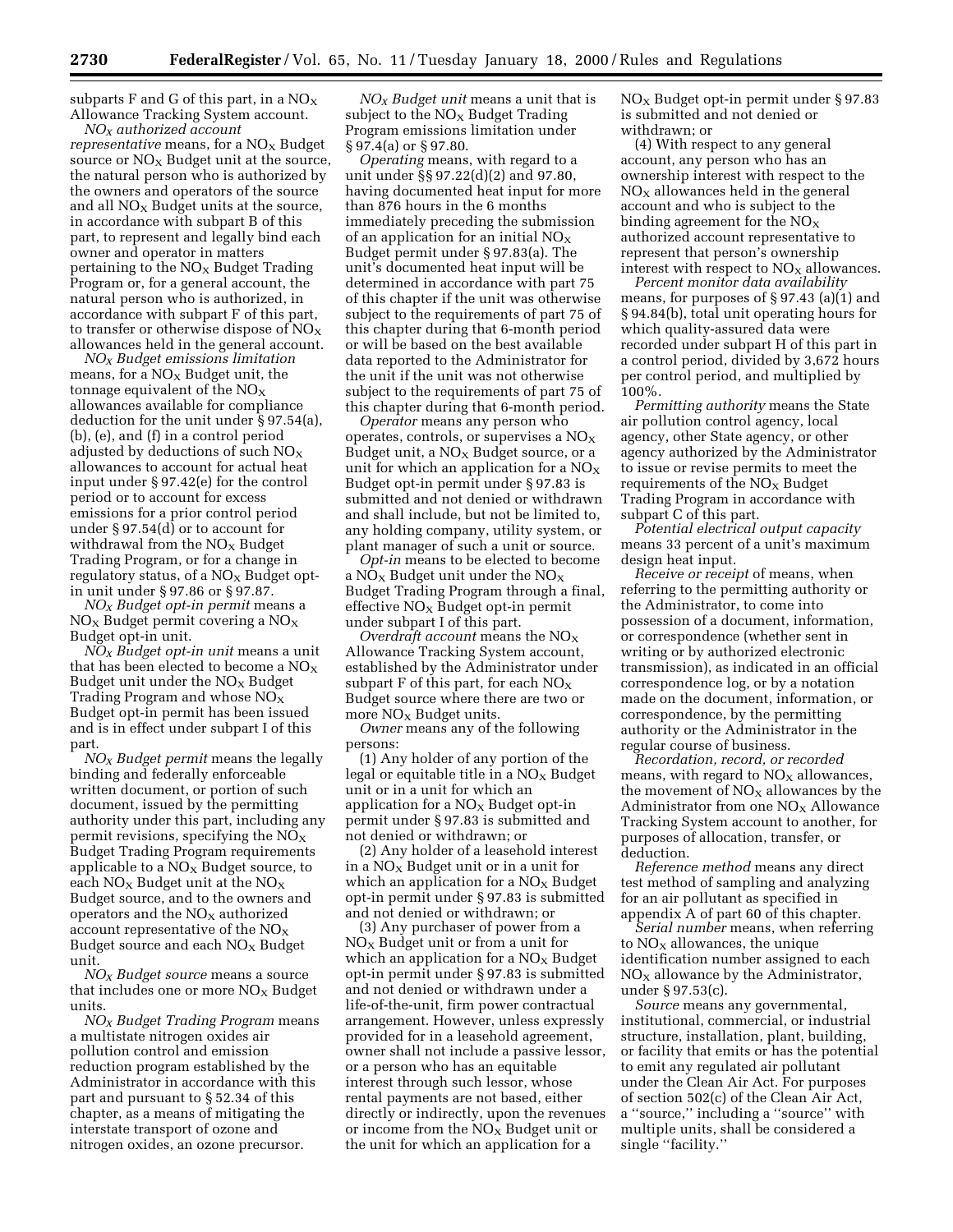*State* means one of the 48 contiguous States or a portion thereof or the District of Columbia that is specified in § 52.34 of this chapter and in which are located units for which the Administrator makes an effective finding under § 52.34 of this chapter.

*Submit* or *serve* means to send or transmit a document, information, or correspondence to the person specified in accordance with the applicable regulation:

(1) In person;

(2) By United States Postal Service; or

(3) By other means of dispatch or transmission and delivery. Compliance with any "submission," "service," or ''mailing'' deadline shall be determined by the date of dispatch, transmission, or mailing and not the date of receipt.

*Title V operating permit* means a permit issued under title V of the Clean Air Act and part 70 or part 71 of this chapter.

*Title V operating permit regulations* means the regulations that the Administrator has approved or issued as meeting the requirements of title V of the Clean Air Act and part 70 or 71 of this chapter.

*Ton* or *tonnage* means any ''short ton'' (i.e., 2,000 pounds). For the purpose of determining compliance with the  $NO<sub>x</sub>$ Budget emissions limitation, total tons for a control period shall be calculated as the sum of all recorded hourly emissions (or the tonnage equivalent of the recorded hourly emissions rates) in accordance with subpart H of this part, with any remaining fraction of a ton equal to or greater than 0.50 ton deemed to equal one ton and any fraction of a ton less than 0.50 ton deemed to equal zero tons.

*Unit* means a fossil fuel-fired stationary boiler, combustion turbine, or combined cycle system.

*Unit operating day* means a calendar day in which a unit combusts any fuel.

*Unit operating hour* or *hour of unit operation* means any hour (or fraction of an hour) during which a unit combusts any fuel.

### **§ 97.3 Measurements, abbreviations, and acronyms.**

Measurements, abbreviations, and acronyms used in this part are defined as follows:

Btu-British thermal unit. CO2-carbon dioxide. hr-hour. kW-kilowatt electrical. kWh-kilowatt hour. lb-pounds. mmBtu-million Btu. MWe-megawatt electrical.  $NO<sub>x</sub>$ -nitrogen oxides.  $O<sub>2</sub>$ -oxygen. ton-2000 pounds.

# **§ 97.4 Applicability.**

(a) The following units in a State (as defined in §97.2) shall be NO  $_{\rm X}$  Budget units, and any source that includes one or more such units shall be a  $NO<sub>X</sub>$ Budget source, subject to the requirements of this part:

(1)(i) For units that commenced operation before January 1, 1997, a unit serving during 1995 or 1996 a generator that had a nameplate capacity greater than 25 MWe and produced electricity for sale under a firm contract to the electric grid.

(ii) For units that commenced operation on or after January 1, 1997 and before January 1, 1999, a unit serving during 1997 or 1998 a generator that had a nameplate capacity greater than 25 MWe and produced electricity for sale under a firm contract to the electric grid.

(iii) For units that commence operation on or after January 1, 1999, a unit serving at any time a generator that has a nameplate capacity greater than 25 MWe and produces electricity for sale.

(2)(i) For units that commenced operation before January 1, 1997, a unit that has a maximum design heat input greater than 250 mmBtu/hr and that did not serve during 1995 or 1996 a generator producing electricity for sale under a firm contract to the electric grid.

(ii) For units that commenced operation on or after January 1, 1997 and before January 1, 1999, a unit that has a maximum design heat input greater than 250 mmBtu/hr and that did not serve during 1997 or 1998 a generator producing electricity for sale under a firm contract to the electric grid.

(iii) For units that commence operation on or after January 1, 1999, a unit with a maximum design heat input greater than 250 mmBtu/hr that:

(A) At no time serves a generator producing electricity for sale; or

(B) At any time serves a generator producing electricity for sale, if any such generator has a nameplate capacity of 25 MWe or less and has the potential to use no more than 50 percent of the potential electrical output capacity of the unit.

(b)(1) Notwithstanding paragraph (a) of this section, a unit under paragraph  $(a)(1)$  or  $(a)(2)$  of this section that has a federally enforceable permit that includes a  $NO<sub>X</sub>$  emission limitation restricting  $NO<sub>x</sub>$  emissions during a control period to 25 tons or less and that includes the special provisions in paragraph  $(b)(4)$  of this section shall be exempt from the requirements of the  $NO<sub>x</sub>$  Budget Trading Program, except for the provisions of this paragraph (b), § 97.2, § 97.3, § 97.4(a), § 97.7, and subparts E, F, and G of this part. The

 $NO<sub>x</sub>$  emission limitation under this paragraph (b)(1) shall restrict  $NO<sub>X</sub>$ emissions during the control period by limiting unit operating hours. The restriction on unit operating hours shall be calculated by dividing 25 tons by the unit's maximum potential hourly  $NO_X$ mass emissions, which shall equal the unit's maximum rated hourly heat input multiplied by the highest default  $NO<sub>X</sub>$ emission rate otherwise applicable to the unit under § 75.19 of this chapter.

(2) The exemption under paragraph (b)(1) of this section shall become effective as follows:

(i) The exemption shall become effective on the date on which the  $NO_X$ emission limitation and the special provisions in the permit under paragraph (b)(1) of this section become final; or

(ii) If the  $NO<sub>x</sub>$  emission limitation and the special provisions in the permit under paragraph (b)(1) of this section become final during a control period and after the first date on which the unit operates during such control period, then the exemption shall become effective on May 1 of such control period, provided that such  $NO<sub>x</sub>$ emission limitation and the special provisions apply to the unit as of such first date of operation. If such  $NO_X$ emission limitation and special provisions do not apply to the unit as of such first date of operation, then the exemption under paragraph (b)(1) of this section shall become effective on October 1 of the year during which such  $NO<sub>x</sub>$  emission limitation and the special provisions become final.

(3) The permitting authority that issues a federally enforceable permit under paragraph (b)(1) of this section for a unit under paragraph (a)(1) or (a)(2) of this section will provide the Administrator written notice of the issuance of such permit and, upon request, a copy of the permit.

(4) *Special provisions.* (i) A unit exempt under paragraph (b)(1) of this section shall comply with the restriction on unit operating hours described in paragraph (b)(1) of this section during the control period in each year.

(ii) The Administrator will allocate  $NO<sub>x</sub>$  allowances to the unit under §§ 97.41(a) through (c) and 97.42(a) through (c). For each control period for which the unit is allocated  $NO_X$ allowances under §§ 97.41(a) through (c) and 97.42(a) through (c):

(A) The owners and operators of the unit must specify a general account, in which the Administrator will record the  $NO<sub>x</sub>$  allowances; and

(B) After the Administrator records a  $NO<sub>x</sub>$  allowance allocations under §§ 97.41(a) through (c) and 97.42(a)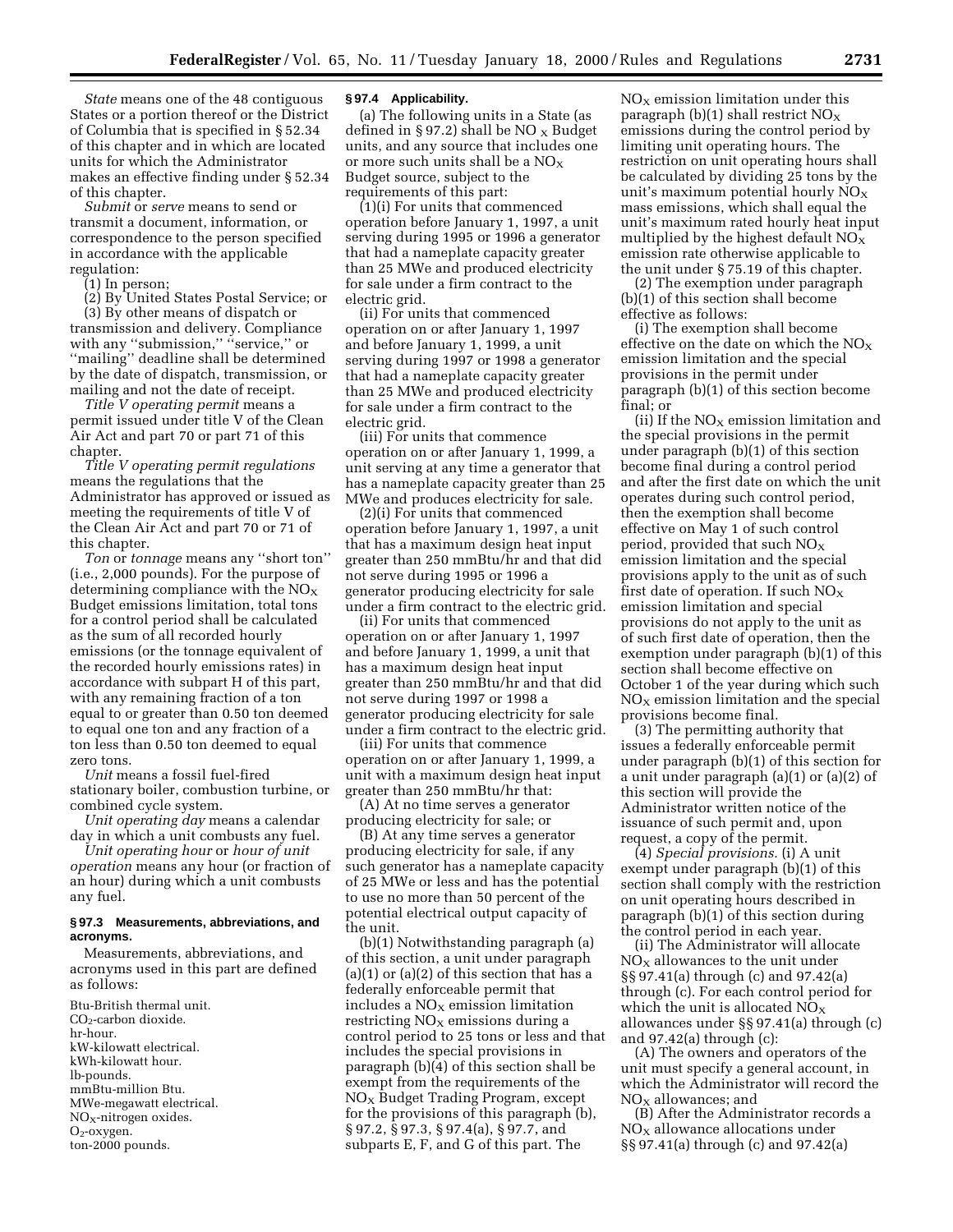through (c), the Administrator will deduct, from the general account under paragraph (b)(4)(ii)(A) of this section,  $NO<sub>X</sub>$  allowances that are allocated for the same or a prior control period as the  $NO<sub>x</sub>$  allowances allocated to the unit under §§ 97.41(a) through (c) and 97.42(a) through (c) and that equal the  $NO<sub>x</sub>$  emission limitation (in tons of  $NO<sub>x</sub>$ ) on which the unit's exemption under paragraph (b)(1) of this section is based. The  $NO<sub>X</sub>$  authorized account representative shall ensure that such general account contains the  $NO<sub>x</sub>$ allowances necessary for completion of such deduction.

(iii) A unit exempt under this paragraph (b) shall report hours of unit operation during the control period in each year to the permitting authority by November 1 of that year.

(iv) For a period of 5 years from the date the records are created, the owners and operators of a unit exempt under paragraph (b)(1) of this section shall retain, at the source that includes the unit, records demonstrating that the conditions of the federally enforceable permit under paragraph (b)(1) of this section were met, including the restriction on unit operating hours. The 5-year period for keeping records may be extended for cause, at any time prior to the end of the period, in writing by the permitting authority or the Administrator. The owners and operators bear the burden of proof that the unit met the restriction on unit operating hours.

(v) The owners and operators and, to the extent applicable, the  $NO<sub>X</sub>$ authorized account representative of a unit exempt under paragraph (b)(1) of this section shall comply with the requirements of the  $NO<sub>x</sub>$  Budget Trading Program concerning all periods for which the exemption is not in effect, even if such requirements arise, or must be complied with, after the exemption takes effect.

(vi) On the earlier of the following dates, a unit exempt under paragraph (b)(1) of this section shall lose its exemption:

(A) The date on which the restriction on unit operating hours described in paragraph (b)(1) of this section is removed from the unit's federally enforceable permit or otherwise becomes no longer applicable to any control period starting in 2003; or

(B) The first date on which the unit fails to comply, or with regard to which the owners and operators fail to meet their burden of proving that the unit is complying, with the restriction on unit operating hours described in paragraph (b)(1) of this section during any control period starting in 2003.

(vii) A unit that loses its exemption in accordance with paragraph (b)(4)(vi) of this section shall be subject to the requirements of this part. For the purpose of applying permitting requirements under subpart C of this part, allocating allowances under subpart E of this part, and applying monitoring requirements under subpart H of this part, the unit shall be treated as commencing operation and, if the unit is covered by paragraph (a)(1) of this section, commencing commercial operation on the date the unit loses its exemption.

(viii) A unit that is exempt under paragraph (b)(1) of this section is not eligible to be a  $NO<sub>X</sub>$  Budget opt-in unit under subpart I of this part.

#### **§ 97.5 Retired unit exemption.**

(a) This section applies to any  $NO<sub>x</sub>$ Budget unit, other than a  $NO<sub>X</sub>$  Budget opt-in unit, that is permanently retired.

(b)(1) Any  $NO<sub>x</sub>$  Budget unit, other than a  $NO<sub>X</sub>$  Budget opt-in unit, that is permanently retired shall be exempt from the  $NO<sub>X</sub>$  Budget Trading Program, except for the provisions of this section, § 97.2, § 97.3, § 97.4, § 97.7, and subparts E, F, and G of this part.

(2) The exemption under paragraph (b)(1) of this section shall become effective the day on which the unit is permanently retired. Within 30 days of permanent retirement, the  $NO<sub>x</sub>$ authorized account representative (authorized in accordance with subpart B of this part) shall submit a statement to the permitting authority otherwise responsible for administering any  $NO<sub>x</sub>$ Budget permit for the unit. The  $NO<sub>X</sub>$ authorized account representative shall submit a copy of the statement to the Administrator. The statement shall state, in a format prescribed by the permitting authority, that the unit is permanently retired and will comply with the requirements of paragraph (c) of this section.

(3) After receipt of the notice under paragraph (b)(2) of this section, the permitting authority will amend any permit covering the source at which the unit is located to add the provisions and requirements of the exemption under paragraphs (b)(1) and (c) of this section.

(c) *Special provisions.* (1) A unit exempt under this section shall not emit any nitrogen oxides, starting on the date that the exemption takes effect.

(2) The Administrator will allocate  $NO<sub>X</sub>$  allowances under subpart E of this part to a unit exempt under this section. For each control period for which the unit is allocated one or more  $NO<sub>x</sub>$ allowances, the owners and operators of the unit shall specify a general account,

in which the Administrator will record such  $NO<sub>x</sub>$  allowances.

(3) For a period of 5 years from the date the records are created, the owners and operators of a unit exempt under this section shall retain at the source that includes the unit, records demonstrating that the unit is permanently retired. The 5-year period for keeping records may be extended for cause, at any time prior to the end of the period, in writing by the permitting authority or the Administrator. The owners and operators bear the burden of proof that the unit is permanently retired.

(4) The owners and operators and, to the extent applicable, the  $NO<sub>x</sub>$ authorized account representative of a unit exempt under this section shall comply with the requirements of the  $NO<sub>x</sub>$  Budget Trading Program concerning all periods for which the exemption is not in effect, even if such requirements arise, or must be complied with, after the exemption takes effect.

(5)(i) A unit exempt under this section and located at a source that is required, or but for this exemption would be required, to have a title V operating permit shall not resume operation unless the  $NO<sub>X</sub>$  authorized account representative of the source submits a  $complete NO<sub>x</sub> Budget permit$ application under § 97.22 for the unit not less than 18 months (or such lesser time provided by the permitting authority) before the later of May 1, 2003 or the date on which the unit resumes operation.

(ii) A unit exempt under this section and located at a source that is required, or but for this exemption would be required, to have a non-title V permit shall not resume operation unless the  $NO<sub>x</sub>$  authorized account representative of the source submits a complete  $NO<sub>X</sub>$ Budget permit application under § 97.22 for the unit not less than 18 months (or such lesser time provided by the permitting authority) before the later of May 1, 2003 or the date on which the unit is to first resume operation.

(6) On the earlier of the following dates, a unit exempt under paragraph (b) of this section shall lose its exemption:

(i) The date on which the  $NO<sub>X</sub>$ authorized account representative submits a  $NO<sub>x</sub>$  Budget permit application under paragraph (c)(5) of this section; or

(ii) The date on which the  $NO<sub>x</sub>$ authorized account representative is required under paragraph (c)(5) of this section to submit a  $NO<sub>x</sub>$  Budget permit application.

(7) For the purpose of applying monitoring requirements under subpart H of this part, a unit that loses its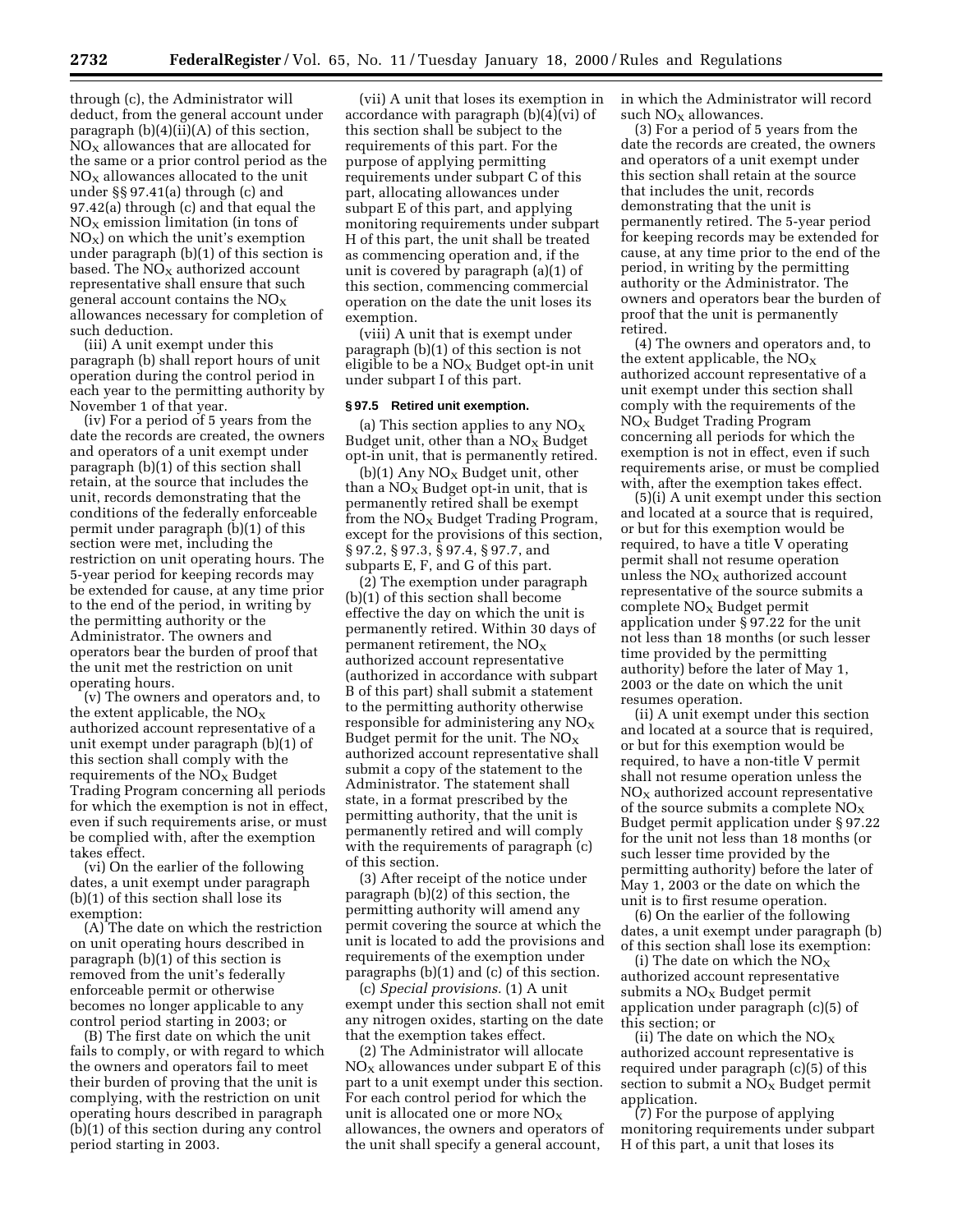exemption under this section shall be treated as a unit that commences operation or commercial operation on the first date on which the unit resumes operation.

(8) A unit that is exempt under this section is not eligible to be a  $NO<sub>x</sub>$ Budget opt-in unit under subpart I of this part.

### **§ 97.6 Standard requirements.**

(a) *Permit requirements.* (1) The  $NO<sub>X</sub>$ authorized account representative of each  $NO<sub>x</sub>$  Budget source required to have a federally enforceable permit and each  $NO<sub>x</sub>$  Budget unit required to have a federally enforceable permit at the source shall:

(i) Submit to the permitting authority a complete  $NO<sub>x</sub>$  Budget permit application under § 97.22 in accordance with the deadlines specified in § 97.21(b) and (c);

(ii) Submit in a timely manner any supplemental information that the permitting authority determines is necessary in order to review a  $NO<sub>X</sub>$ Budget permit application and issue or  $d$ eny a NO<sub>X</sub> Budget permit.

(2) The owners and operators of each  $NO<sub>x</sub>$  Budget source required to have a federally enforceable permit and each  $NO<sub>x</sub>$  Budget unit required to have a federally enforceable permit at the source shall have a  $NO<sub>x</sub>$  Budget permit issued by the permitting authority and operate the unit in compliance with such NO<sub>x</sub> Budget permit.

(3) The owners and operators of a  $NO<sub>x</sub>$  Budget source that is not otherwise required to have a federally enforceable permit are not required to submit a  $NO<sub>x</sub>$ Budget permit application, and to have a  $NO<sub>X</sub>$  Budget permit, under subpart C of this part for such  $NO<sub>x</sub>$  Budget source.

(b) *Monitoring requirements.* (1) The owners and operators and, to the extent applicable, the  $NO<sub>X</sub>$  authorized account representative of each  $NO<sub>x</sub>$  Budget source and each  $NO<sub>x</sub>$  Budget unit at the source shall comply with the monitoring requirements of subpart H of this part.

 $(2)$  The emissions measurements recorded and reported in accordance with subpart H of this part shall be used to determine compliance by the unit with the  $NO<sub>x</sub>$  Budget emissions limitation under paragraph (c) of this section.

(c) *Nitrogen oxides requirements.* (1) The owners and operators of each  $\rm NO_X$ Budget source and each  $NO<sub>x</sub>$  Budget unit at the source shall hold  $NO<sub>X</sub>$ allowances available for compliance deductions under § 97.54(a), (b), (e), or (f) as of the  $NO<sub>X</sub>$  allowance transfer deadline, in the unit's compliance account and the source's overdraft

account in an amount not less than the total  $NO<sub>x</sub>$  emissions for the control period from the unit, as determined in accordance with subpart H of this part, plus any amount necessary to account for actual heat input under § 97.42(e) for the control period or to account for excess emissions for a prior control period under § 97.54(d) or to account for withdrawal from the  $NO<sub>x</sub>$  Budget Trading Program, or a change in regulatory status, of a  $NO<sub>x</sub>$  Budget optin unit under § 97.86 or § 97.87.

(2) Each ton of nitrogen oxides emitted in excess of the  $NO<sub>x</sub>$  Budget emissions limitation shall constitute a separate violation of this part, the Clean Air Act, and applicable State law.

(3) A  $NO<sub>x</sub>$  Budget unit shall be subject to the requirements under paragraph (c)(1) of this section starting on the later of May 1, 2003 or the date on which the unit commences operation.

(4)  $NO<sub>X</sub>$  allowances shall be held in, deducted from, or transferred among NOX Allowance Tracking System accounts in accordance with subparts E, F, G, and I of this part.

 $(5)$  A NO<sub>x</sub> allowance shall not be deducted, in order to comply with the requirements under paragraph (c)(1) of this section, for a control period in a year prior to the year for which the  $NO<sub>X</sub>$ allowance was allocated.

 $(6)$  A NO<sub>X</sub> allowance allocated by the Administrator under the  $NO<sub>x</sub>$  Budget Trading Program is a limited authorization to emit one ton of nitrogen oxides in accordance with the  $NO<sub>x</sub>$ Budget Trading Program. No provision of the  $NO<sub>x</sub>$  Budget Trading Program, the  $NO<sub>x</sub>$  Budget permit application, the  $NO<sub>x</sub>$  Budget permit, or an exemption under § 97.4(b) or § 97.5 and no provision of law shall be construed to limit the authority of the United States to terminate or limit such authorization.

 $(7)$  A NO<sub>X</sub> allowance allocated by the Administrator under the  $NO<sub>x</sub>$  Budget Trading Program does not constitute a property right.

(8) Upon recordation by the Administrator under subpart F or G of this part, every allocation, transfer, or deduction of a  $NO<sub>X</sub>$  allowance to or from a  $NO<sub>x</sub>$  Budget unit's compliance account or the overdraft account of the source where the unit is located is incorporated automatically in any  $NO<sub>x</sub>$ Budget permit of the  $NO<sub>x</sub>$  Budget unit.

(d) *Excess emissions requirements.* (1) The owners and operators of a  $NO<sub>X</sub>$ Budget unit that has excess emissions in any control period shall:

(i) Surrender the  $NO<sub>x</sub>$  allowances required for deduction under § 97.54(d)(1); and

(ii) Pay any fine, penalty, or assessment or comply with any other remedy imposed under § 97.54(d)(3).

(e) *Recordkeeping and reporting requirements.* (1) Unless otherwise provided, the owners and operators of the  $NO<sub>X</sub>$  Budget source and each  $NO<sub>X</sub>$ Budget unit at the source shall keep on site at the source each of the following documents for a period of 5 years from the date the document is created. This period may be extended for cause, at any time prior to the end of 5 years, in writing by the permitting authority or the Administrator.

(i) The account certificate of representation under § 97.13 for the  $NO<sub>X</sub>$  authorized account representative for the source and each  $NO<sub>x</sub>$  Budget unit at the source and all documents that demonstrate the truth of the statements in the account certificate of representation; provided that the certificate and documents shall be retained on site at the source beyond such 5-year period until such documents are superseded because of the submission of a new account certificate of representation under § 97.13 changing the  $NO<sub>x</sub>$  authorized account representative.

(ii) All emissions monitoring information, in accordance with subpart H of this part; provided that to the extent that subpart H of this part provides for a 3-year period for recordkeeping, the 3-year period shall apply.

(iii) Copies of all reports, compliance certifications, and other submissions and all records made or required under the  $NO<sub>X</sub>$  Budget Trading Program.

(iv) Copies of all documents used to  $complete a NO<sub>X</sub> Budget permit$ application and any other submission under the  $NO<sub>x</sub>$  Budget Trading Program or to demonstrate compliance with the requirements of the  $NO<sub>x</sub>$  Budget Trading Program.

(2) The  $NO_X$  authorized account representative of a  $NO<sub>x</sub>$  Budget source and each  $NO<sub>X</sub>$  Budget unit at the source shall submit the reports and compliance certifications required under the  $NO<sub>x</sub>$ Budget Trading Program, including those under subpart D, H, or I of this part.

(f) *Liability.* (1) Any person who knowingly violates any requirement or prohibition of the  $NO<sub>X</sub>$  Budget Trading Program, a  $NO<sub>x</sub>$  Budget permit, or an exemption under § 97.4(b) or § 97.5 shall be subject to enforcement pursuant to applicable State or Federal law.

(2) Any person who knowingly makes a false material statement in any record, submission, or report under the NO  $\rm_X$ Budget Trading Program shall be subject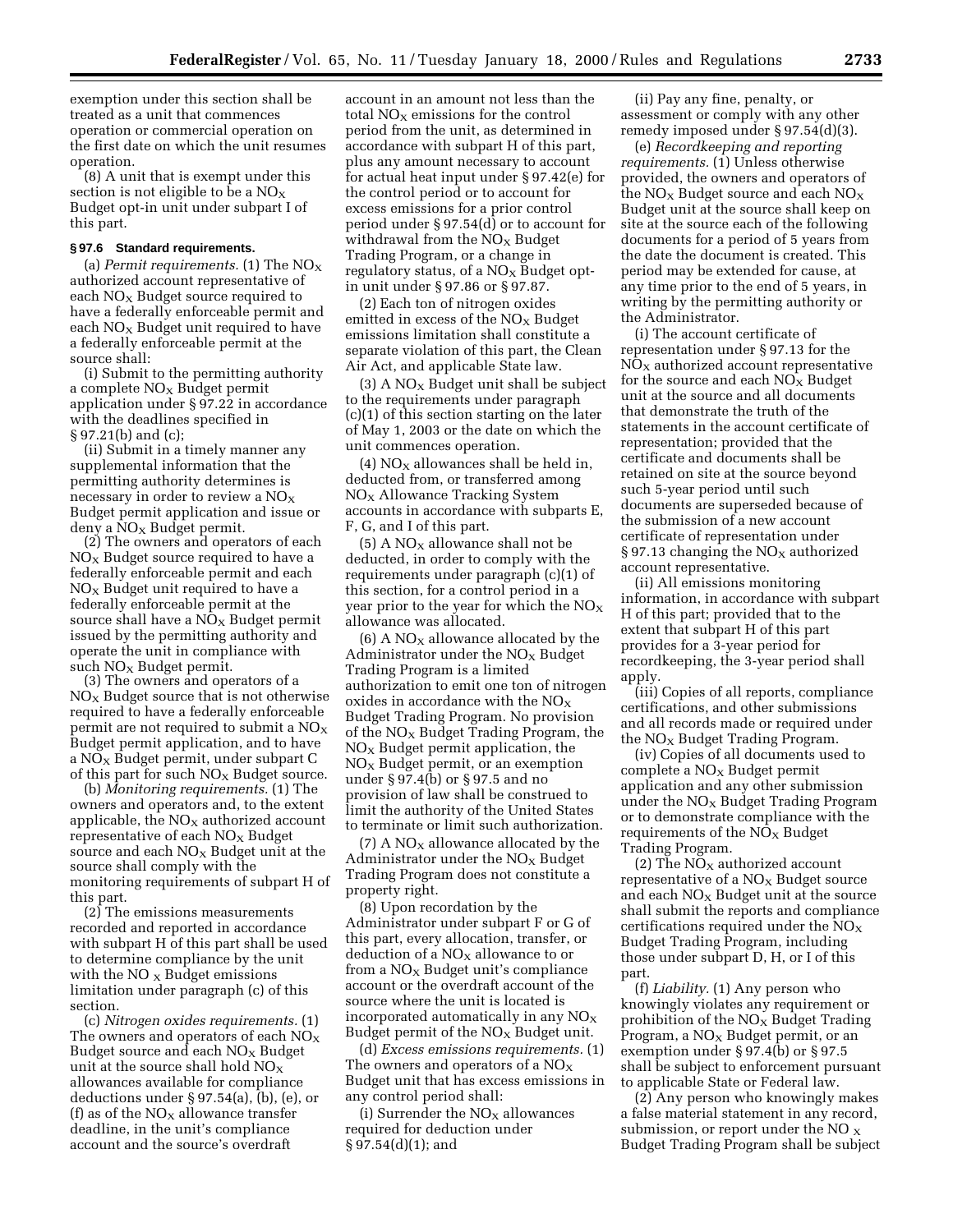to criminal enforcement pursuant to the applicable State or Federal law.

(3) No permit revision shall excuse any violation of the requirements of the  $NO<sub>X</sub>$  Budget Trading Program that occurs prior to the date that the revision takes effect.

 $(4)$  Each NO<sub>x</sub> Budget source and each  $NO<sub>x</sub>$  Budget unit shall meet the requirements of the  $NO<sub>x</sub>$  Budget Trading Program.

(5) Any provision of the  $NO<sub>x</sub>$  Budget Trading Program that applies to a  $NO<sub>x</sub>$ Budget source or the  $NO<sub>X</sub>$  authorized account representative of a  $NO<sub>x</sub>$  Budget source shall also apply to the owners and operators of such source and of the  $NO<sub>x</sub>$  Budget units at the source.

(6) Any provision of the  $NO<sub>x</sub>$  Budget Trading Program that applies to a  $NO<sub>x</sub>$ Budget unit or the  $NO<sub>X</sub>$  authorized account representative of a  $NO<sub>x</sub>$  budget unit shall also apply to the owners and operators of such unit. Except with regard to the requirements applicable to units with a common stack under subpart H of this part, the owners and operators and the  $NO<sub>X</sub>$  authorized account representative of one  $NO<sub>x</sub>$ Budget unit shall not be liable for any violation by any other  $NO_X$  Budget unit of which they are not owners or operators or the  $NO<sub>X</sub>$  authorized account representative and that is located at a source of which they are not owners or operators or the  $NO<sub>x</sub>$ authorized account representative.

(g) *Effect on other authorities.* No provision of the  $NO<sub>X</sub>$  Budget Trading Program, a  $NO<sub>X</sub>$  Budget permit application, a  $NO<sub>x</sub>$  Budget permit, or an exemption under § 97.4(b) or § 97.5 shall be construed as exempting or excluding the owners and operators and, to the extent applicable, the  $NO<sub>x</sub>$ authorized account representative of a  $NO<sub>X</sub>$  Budget source or  $NO<sub>X</sub>$  Budget unit from compliance with any other provision of the applicable, approved State implementation plan, a federally enforceable permit, or the Clean Air Act.

### **§ 97.7 Computation of time.**

(a) Unless otherwise stated, any time period scheduled, under the  $NO<sub>x</sub>$ Budget Trading Program, to begin on the occurrence of an act or event shall begin on the day the act or event occurs.

(b) Unless otherwise stated, any time period scheduled, under the  $NO<sub>X</sub>$ Budget Trading Program, to begin before the occurrence of an act or event shall be computed so that the period ends the day before the act or event occurs.

(c) Unless otherwise stated, if the final day of any time period, under the  $NO<sub>X</sub>$ Budget Trading Program, falls on a weekend or a State or Federal holiday,

the time period shall be extended to the next business day.

# **Subpart B-NO<sub>X</sub> Authorized Account Representative for NO**X **Budget Sources**

### **§ 97.10 Authorization and responsibilities of NO**X **authorized account representative.**

(a) Except as provided under § 97.11, each  $NO<sub>x</sub>$  Budget source, including all  $NO<sub>x</sub>$  Budget units at the source, shall have one and only one  $NO<sub>X</sub>$  authorized account representative, with regard to all matters under the  $NO<sub>x</sub>$  Budget Trading Program concerning the source or any  $NO<sub>X</sub>$  Budget unit at the source.

(b) The  $NO<sub>X</sub>$  authorized account representative of the  $NO<sub>x</sub>$  Budget source shall be selected by an agreement binding on the owners and operators of the source and all  $NO<sub>x</sub>$  Budget units at the source.

(c) Upon receipt by the Administrator of a complete account certificate of representation under § 97.13, the  $NO<sub>x</sub>$ authorized account representative of the source shall represent and, by his or her representations, actions, inactions, or submissions, legally bind each owner and operator of the  $NO<sub>x</sub>$  Budget source represented and each  $NO<sub>X</sub>$  Budget unit at the source in all matters pertaining to the  $NO<sub>X</sub>$  Budget Trading Program, not withstanding any agreement between the  $NO<sub>x</sub>$  authorized account representative and such owners and operators. The owners and operators shall be bound by any decision or order issued to the  $NO<sub>x</sub>$  authorized account representative by the permitting authority, the Administrator, or a court regarding the source or unit.

(d) No  $NO_X$  Budget permit shall be issued, and no  $NO<sub>X</sub>$  Allowance Tracking System account shall be established for a NOX Budget unit at a source, until the Administrator has received a complete account certificate of representation under  $\S 97.13$  for a NO<sub>x</sub> authorized account representative of the source and the  $NO<sub>x</sub>$  Budget units at the source.

(e) (1) Each submission under the  $NO<sub>x</sub>$  Budget Trading Program shall be submitted, signed, and certified by the  $NO<sub>X</sub>$  authorized account representative for each  $NO<sub>x</sub>$  Budget source on behalf of which the submission is made. Each such submission shall include the following certification statement by the  $NO<sub>x</sub>$  authorized account representative: ''I am authorized to make this submission on behalf of the owners and operators of the  $NO<sub>X</sub>$  Budget sources or  $NO<sub>x</sub>$  Budget units for which the submission is made. I certify under penalty of law that I have personally examined, and am familiar with, the statements and information submitted

in this document and all its attachments. Based on my inquiry of those individuals with primary responsibility for obtaining the information, I certify that the statements and information are to the best of my knowledge and belief true, accurate, and complete. I am aware that there are significant penalties for submitting false statements and information or omitting required statements and information, including the possibility of fine or imprisonment.''

(2) The permitting authority and the Administrator will accept or act on a submission made on behalf of owner or operators of a  $NO<sub>X</sub>$  Budget source or a  $NO<sub>x</sub>$  Budget unit only if the submission has been made, signed, and certified in accordance with paragraph (e)(1) of this section.

### § 97.11 Alternate NO<sub>X</sub> authorized account **representative.**

(a) An account certificate of representation may designate one and only one alternate  $NO<sub>x</sub>$  authorized account representative who may act on behalf of the  $NO<sub>X</sub>$  authorized account representative. The agreement by which the alternate  $NO<sub>x</sub>$  authorized account representative is selected shall include a procedure for authorizing the alternate  $NO<sub>x</sub>$  authorized account representative to act in lieu of the  $NO<sub>X</sub>$  authorized account representative.

(b) Upon receipt by the Administrator of a complete account certificate of representation under § 97.13, any representation, action, inaction, or submission by the alternate  $NO<sub>x</sub>$ authorized account representative shall be deemed to be a representation, action, inaction, or submission by the  $NO<sub>x</sub>$  authorized account representative.

(c) Except in this section and §§ 97.10(a), 97.12, 97.13, and 97.51, whenever the term  $'NO<sub>x</sub>$  authorized account representative'' is used in this part, the term shall be construed to include the alternate  $NO<sub>x</sub>$  authorized account representative.

#### § 97.12 Changing NO<sub>X</sub> authorized account representative and alternate NO<sub>X</sub> authorized **account representative; changes in owners and operators.**

(a) *Changing NO*X *authorized account representative.* The NO<sub>x</sub> authorized account representative may be changed at any time upon receipt by the Administrator of a superseding complete account certificate of representation under § 97.13. Notwithstanding any such change, all representations, actions, inactions, and submissions by the previous  $NO<sub>x</sub>$ authorized account representative prior to the time and date when the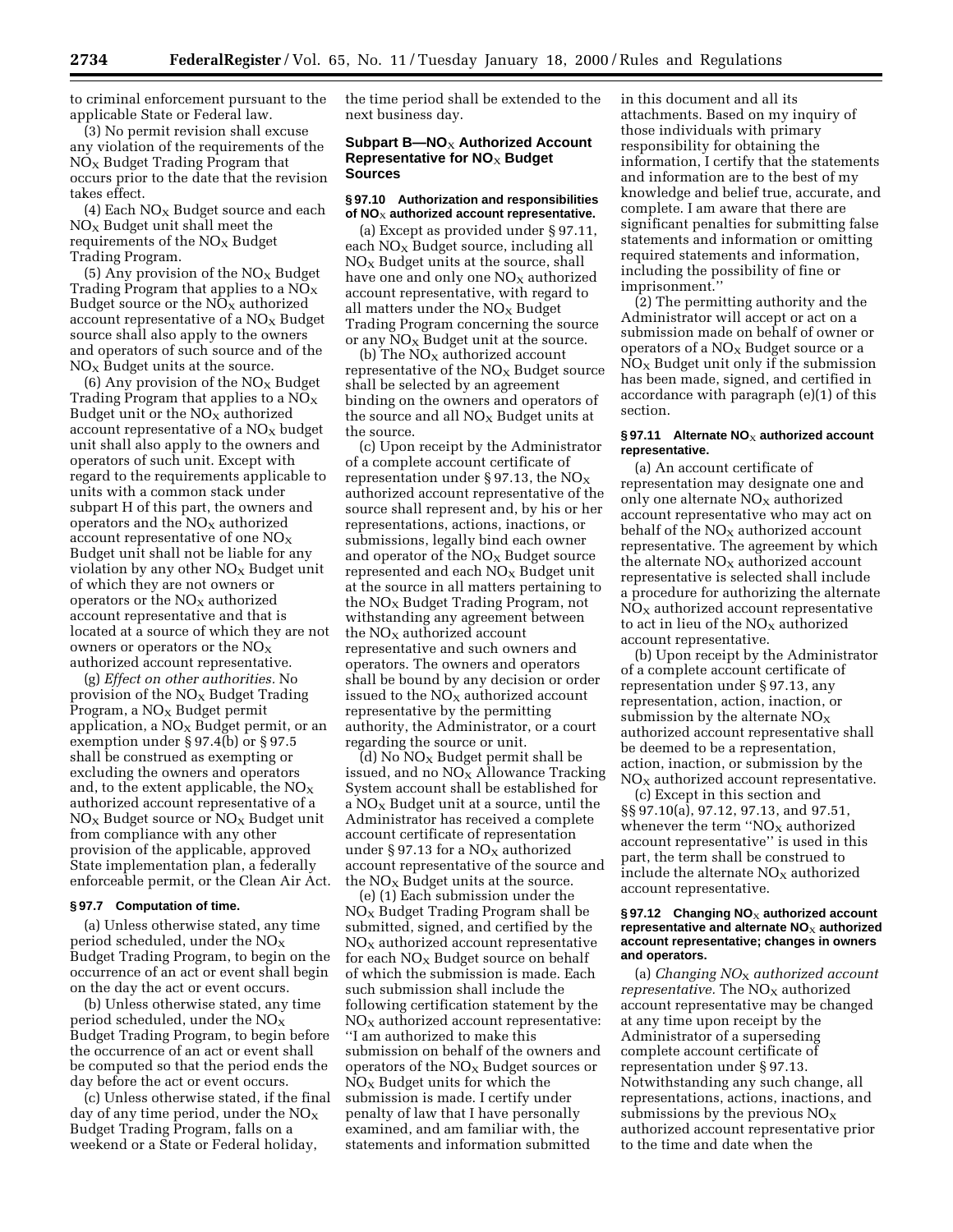Administrator receives the superseding account certificate of representation shall be binding on the new  $NO<sub>x</sub>$ authorized account representative and the owners and operators of the  $NO<sub>X</sub>$ Budget source and the  $NO<sub>X</sub>$  Budget units at the source.

(b) *Changing alternate NO*X *authorized account representative.* The alternate  $NO<sub>x</sub>$  authorized account representative may be changed at any time upon receipt by the Administrator of a superseding complete account certificate of representation under § 97.13. Notwithstanding any such change, all representations, actions, inactions, and submissions by the previous alternate  $NO<sub>x</sub>$  authorized account representative prior to the time and date when the Administrator receives the superseding account certificate of representation shall be binding on the new alternate  $NO<sub>x</sub>$ authorized account representative and the owners and operators of the  $NO_X$ Budget source and the  $NO<sub>X</sub>$  Budget units at the source.

(c) *Changes in owners and operators.* (1) In the event a new owner or operator of a  $NO<sub>X</sub>$  Budget source or a  $NO<sub>X</sub>$ Budget unit is not included in the list of owners and operators submitted in the account certificate of representation under § 97.13, such new owner or operator shall be deemed to be subject to and bound by the account certificate of representation, the representations, actions, inactions, and submissions of the  $NO<sub>x</sub>$  authorized account representative and any alternate  $NO<sub>x</sub>$ authorized account representative of the source or unit, and the decisions, orders, actions, and inactions of the permitting authority or the Administrator, as if the new owner or operator were included in such list.

(2) Within 30 days following any change in the owners and operators of a  $NO<sub>x</sub>$  Budget source or a  $NO<sub>x</sub>$  Budget unit, including the addition of a new owner or operator, the  $NO<sub>x</sub>$  authorized account representative or alternate  $NO<sub>x</sub>$ authorized account representative shall submit a revision to the account certificate of representation under § 97.13 amending the list of owners and operators to include the change.

# **§ 97.13 Account certificate of representation.**

(a) A complete account certificate of representation for a  $NO<sub>x</sub>$  authorized account representative or an alternate  $NO<sub>X</sub>$  authorized account representative shall include the following elements in a format prescribed by the

Administrator:

(1) Identification of the  $NO<sub>x</sub>$  Budget source and each  $NO<sub>x</sub>$  Budget unit at the source for which the account certificate of representation is submitted.

(2) The name, address, e-mail address (if any), telephone number, and facsimile transmission number (if any) of the  $NO<sub>x</sub>$  authorized account representative and any alternate  $NO<sub>x</sub>$ authorized account representative.

(3) A list of the owners and operators of the  $NO<sub>X</sub>$  Budget source and of each  $NO<sub>x</sub>$  Budget unit at the source.

(4) The following certification statement by the  $NO<sub>X</sub>$  authorized account representative and any alternate  $NO<sub>x</sub>$  authorized account representative: "I certify that I was selected as the  $NO_X$ authorized account representative or alternate  $NO<sub>x</sub>$  authorized account representative, as applicable, by an agreement binding on the owners and operators of the  $NO<sub>x</sub>$  Budget source and each  $NO<sub>x</sub>$  Budget unit at the source. I certify that I have all the necessary authority to carry out my duties and responsibilities under the  $NO<sub>x</sub>$  Budget Trading Program on behalf of the owners and operators of the  $NO_X$  Budget source and of each  $NO<sub>X</sub>$  Budget unit at the source and that each such owner and operator shall be fully bound by my representations, actions, inactions, or submissions and by any decision or order issued to me by the permitting authority, the Administrator, or a court regarding the source or unit.''

(5) The signature of the NO $_{\rm X}$ authorized account representative and any alternate  $NO<sub>x</sub>$  authorized account representative and the dates signed.

(b) Unless otherwise required by the permitting authority or the Administrator, documents of agreement referred to in the account certificate of representation shall not be submitted to the permitting authority or the Administrator. Neither the permitting authority nor the Administrator shall be under any obligation to review or evaluate the sufficiency of such documents, if submitted.

### § 97.14 Objections concerning NO<sub>X</sub> **authorized account representative.**

(a) Once a complete account certificate of representation under § 97.13 has been submitted and received, the permitting authority and the Administrator will rely on the account certificate of representation unless and until a superseding complete account certificate of representation under § 97.13 is received by the Administrator.

(b) Except as provided in § 97.12 (a) or (b), no objection or other communication submitted to the permitting authority or the Administrator concerning the authorization, or any representation,

action, inaction, or submission of the  $NO<sub>X</sub>$  authorized account representative shall affect any representation, action, inaction, or submission of the  $NO<sub>x</sub>$ authorized account representative or the finality of any decision or order by the permitting authority or the Administrator under the  $NO_X$  Budget Trading Program.

(c) Neither the permitting authority nor the Administrator will adjudicate any private legal dispute concerning the authorization or any representation, action, inaction, or submission of any  $NO<sub>x</sub>$  authorized account representative, including private legal disputes concerning the proceeds of  $NO<sub>x</sub>$ allowance transfers.

### **Subpart C—Permits**

### § 97.20 General NO<sub>X</sub> Budget Trading **Program permit requirements.**

(a) For each  $NO<sub>X</sub>$  Budget source required to have a federally enforceable permit, such permit shall include a NO $_{\rm X}$ Budget permit administered by the permitting authority for the federally enforceable permit.

(1) For  $N\overline{O}_X$  Budget sources required to have a title V operating permit, the  $NO<sub>X</sub>$  Budget portion of the title V permit shall be administered in accordance with the permitting authority's title V operating permits regulations promulgated under part 70 or 71 of this chapter, except as provided otherwise by this subpart or subpart I of this part.

(2) For  $\overline{NO_X}$  Budget sources required to have a non-title V permit, the  $NO_X$ Budget portion of the non-title V permit shall be administered in accordance with the permitting authority's regulations promulgated to administer non-title V permits, except as provided otherwise by this subpart or subpart I of this part.

(b) Each  $NO<sub>X</sub>$  Budget permit shall  $\alpha$ contain all applicable NO<sub>X</sub> Budget Trading Program requirements and shall be a complete and segregable portion of the permit under paragraph (a) of this section.

# § 97.21 Submission of NO<sub>X</sub> Budget permit **applications.**

(a) *Duty to apply*. The  $NO<sub>X</sub>$  authorized account representative of any  $NO<sub>x</sub>$ Budget source required to have a federally enforceable permit shall submit to the permitting authority a  $complete NO<sub>X</sub> Budget permit$ application under § 97.22 by the applicable deadline in paragraph (b) of this section.

(b)(1) For NO  $_{\rm X}$  Budget sources required to have a title V operating permit:

(i) For any source, with one or more  $NO<sub>x</sub>$  Budget units under § 97.4(a) that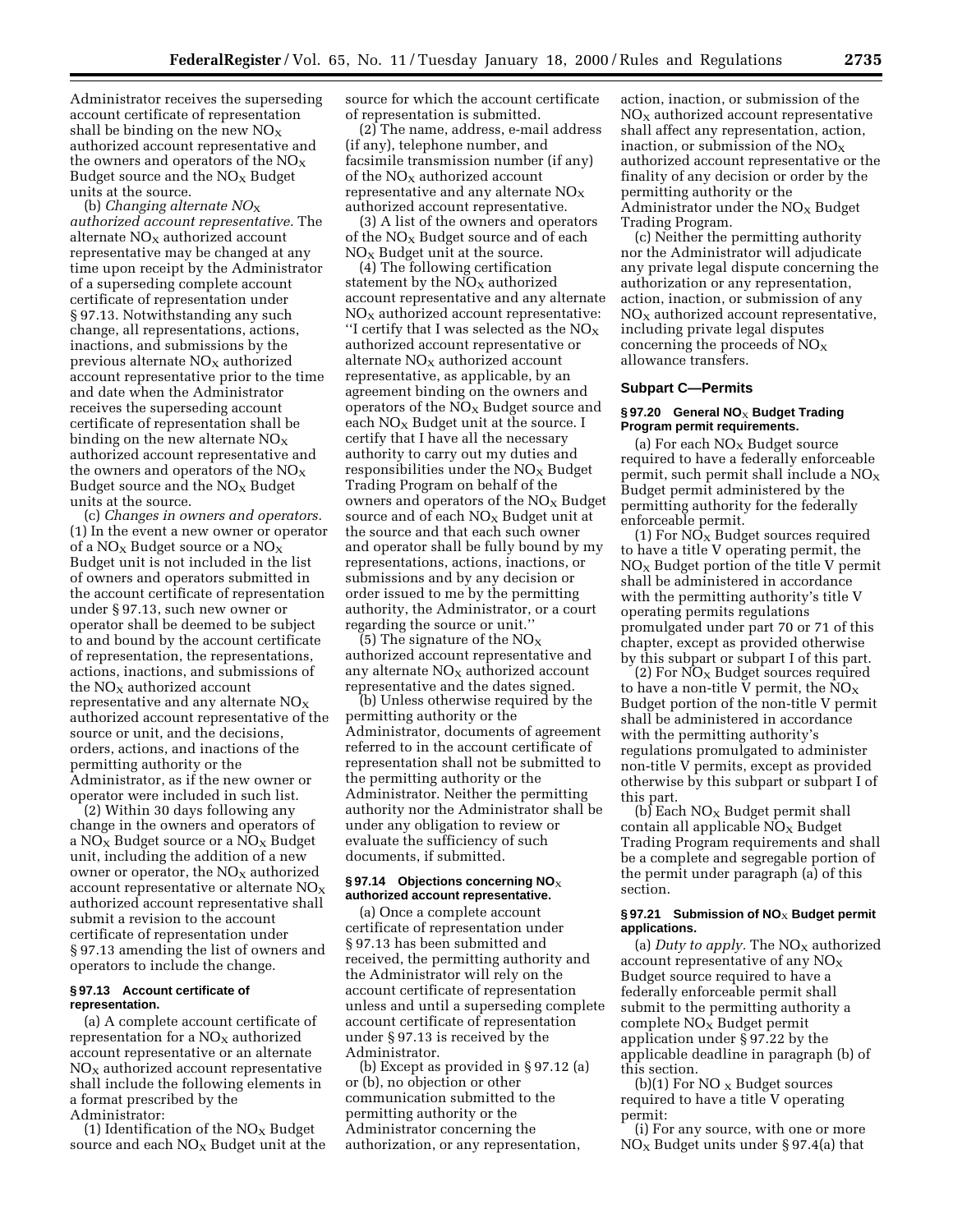commence operation before January 1, 2000, the  $NO<sub>x</sub>$  authorized account representative shall submit a complete  $NO<sub>x</sub>$  Budget permit application under § 97.22 covering such  $\overline{NO_X}$  Budget units to the permitting authority at least 18 months (or such lesser time provided by the permitting authority) before May 1, 2003.

(ii) For any source, with any  $NO<sub>x</sub>$ Budget unit under § 97.4(a) that commences operation on or after January 1, 2000, the  $NO<sub>X</sub>$  authorized account representative shall submit a  $\text{complete NO}_X$  Budget permit application under § 97.22 covering such  $NO<sub>x</sub>$  Budget unit to the permitting authority at least 18 months (or such lesser time provided by the permitting authority) before the later of May 1, 2003 or the date on which the  $NO<sub>x</sub>$ Budget unit commences operation.

(2) For  $NO<sub>X</sub>$  Budget sources required to have a non-title  $\tilde{V}$  permit:

(i) For any source, with one or more  $NO<sub>X</sub>$  Budget units under § 97.4(a) that commence operation before January 1, 2000, the  $NO<sub>X</sub>$  authorized account representative shall submit a complete  $NO<sub>x</sub>$  Budget permit application under § 97.22 covering such  $NO<sub>x</sub>$  Budget units to the permitting authority at least 18 months (or such lesser time provided by the permitting authority) before May 1, 2003.

(ii) For any source, with any  $NO<sub>x</sub>$ Budget unit under § 97.4(a) that commences operation on or after January 1, 2000, the  $NO<sub>X</sub>$  authorized account representative shall submit a  $complete NO<sub>X</sub> Budget permit$ application under § 97.22 covering such  $NO<sub>x</sub>$  Budget unit to the permitting authority at least 18 months (or such lesser time provided by the permitting authority) before the later of May 1, 2003 or the date on which the  $NO<sub>x</sub>$ Budget unit commences operation.

(c) *Duty to reapply.* (1) For a  $NO_X$ Budget source required to have a title V operating permit, the  $NO<sub>X</sub>$  authorized account representative shall submit a  $complete NO<sub>X</sub> Budget permit$ application under § 97.22 for the  $NO<sub>x</sub>$ Budget source covering the  $NO<sub>x</sub>$  Budget units at the source in accordance with the permitting authority's title V operating permits regulations addressing operating permit renewal.

(2) For a  $NO<sub>x</sub>$  Budget source required to have a non-title V permit, the  $\rm{NO_X}$ authorized account representative shall submit a complete  $N\bar{O_X}$  Budget permit application under § 97.22 for the  $NO_X$ Budget source covering the  $NO<sub>x</sub>$  Budget units at the source in accordance with the permitting authority's non-title V permits regulations addressing permit renewal.

### § 97.22 Information requirements for NO<sub>X</sub> **Budget permit applications.**

A complete  $NO<sub>x</sub>$  Budget permit application shall include the following elements concerning the  $NO<sub>x</sub>$  Budget source for which the application is submitted, in a format prescribed by the permitting authority:

(a) Identification of the  $NO<sub>x</sub>$  Budget source, including plant name and the ORIS (Office of Regulatory Information Systems) or facility code assigned to the source by the Energy Information Administration, if applicable;

(b) Identification of each  $NO<sub>X</sub>$  Budget unit at the  $NO<sub>x</sub>$  Budget source and whether it is a  $NO<sub>x</sub>$  Budget unit under § 97.4(a) or under subpart I of this part;

(c) The standard requirements under § 97.6; and

(d) For each  $NO<sub>x</sub>$  Budget opt-in unit at the  $NO<sub>x</sub>$  Budget source, the following certification statements by the  $NO<sub>x</sub>$ authorized account representative:

(1) ''I certify that each unit for which this permit application is submitted under subpart I of this part is not a  $NO<sub>X</sub>$ Budget unit under 40 CFR 97.4(a) and is not covered by an exemption under 40 CFR 97.4(b) or 97.5 that is in effect.''

(2) If the application is for an initial  $NO<sub>x</sub>$  Budget opt-in permit, "I certify that each unit for which this permit application is submitted under subpart I of 40 CFR part 97 is operating, as that term is defined under 40 CFR 97.2.''

# § 97.23 NO<sub>X</sub> Budget permit contents.

(a) Each  $NO<sub>X</sub>$  Budget permit will contain, in a format prescribed by the permitting authority, all elements required for a complete  $NO<sub>x</sub>$  Budget permit application under § 97.22.

(b) Each  $NO<sub>X</sub>$  Budget permit is deemed to incorporate automatically the definitions of terms under § 97.2 and, upon recordation by the Administrator under subpart F or G of this part, every allocation, transfer, or deduction of a  $NO<sub>X</sub>$  allowance to or from the compliance accounts of the  $NO<sub>x</sub>$  Budget units covered by the permit or the overdraft account of the  $NO<sub>X</sub>$  Budget source covered by the permit.

### § 97.24 NO<sub>X</sub> Budget permit revisions.

(a) For a  $NO<sub>X</sub>$  Budget source with a title V operating permit, except as provided in § 97.23(b), the permitting authority will revise the  $NO_X$  Budget permit, as necessary, in accordance with the permitting authority's title V operating permits regulations addressing permit revisions.

(b) For a  $NO<sub>x</sub>$  Budget source with a non-title V permit, except as provided in § 97.23(b), the permitting authority will revise the  $NO<sub>x</sub>$  Budget permit, as necessary, in accordance with the

permitting authority's non-title V permits regulations addressing permit revisions.

#### **Subpart D—Compliance Certification**

#### **§ 97.30 Compliance certification report.**

(a) *Applicability and deadline.* For each control period in which one or more  $NO<sub>X</sub>$  Budget units at a source are subject to the  $NO<sub>x</sub>$  Budget emissions limitation, the  $NO<sub>X</sub>$  authorized account representative of the source shall submit to the permitting authority and the Administrator by November 30 of that year, a compliance certification report for each source covering all such units.

(b) *Contents of report.* The NOX authorized account representative shall include in the compliance certification report under paragraph (a) of this section the following elements, in a format prescribed by the Administrator, concerning each unit at the source and subject to the  $NO<sub>x</sub>$  Budget emissions limitation for the control period covered by the report:

(1) Identification of each  $NO<sub>x</sub>$  Budget unit;

(2) At the  $NO<sub>x</sub>$  authorized account representative's option, the serial numbers of the  $NO<sub>x</sub>$  allowances that are to be deducted from each unit's compliance account under § 97.54 for the control period;

(3) At the  $NO<sub>X</sub>$  authorized account representative's option, for units sharing a common stack and having  $NO<sub>X</sub>$ emissions that are not monitored separately or apportioned in accordance with subpart H of this part, the percentage of allowances that is to be deducted from each unit's compliance account under § 97.54(e); and

(4) The compliance certification under paragraph (c) of this section.

(c) *Compliance certification.* In the compliance certification report under paragraph (a) of this section, the  $NO<sub>x</sub>$ authorized account representative shall certify, based on reasonable inquiry of those persons with primary responsibility for operating the source and the  $NO<sub>X</sub>$  Budget units at the source in compliance with the  $NO<sub>x</sub>$  Budget Trading Program, whether each  $NO<sub>x</sub>$ Budget unit for which the compliance certification is submitted was operated during the calendar year covered by the report in compliance with the requirements of the  $NO<sub>x</sub>$  Budget Trading Program applicable to the unit, including:

(1) Whether the unit was operated in compliance with the  $NO<sub>x</sub>$  Budget emissions limitation;

(2) Whether the monitoring plan that governs the unit has been maintained to reflect the actual operation and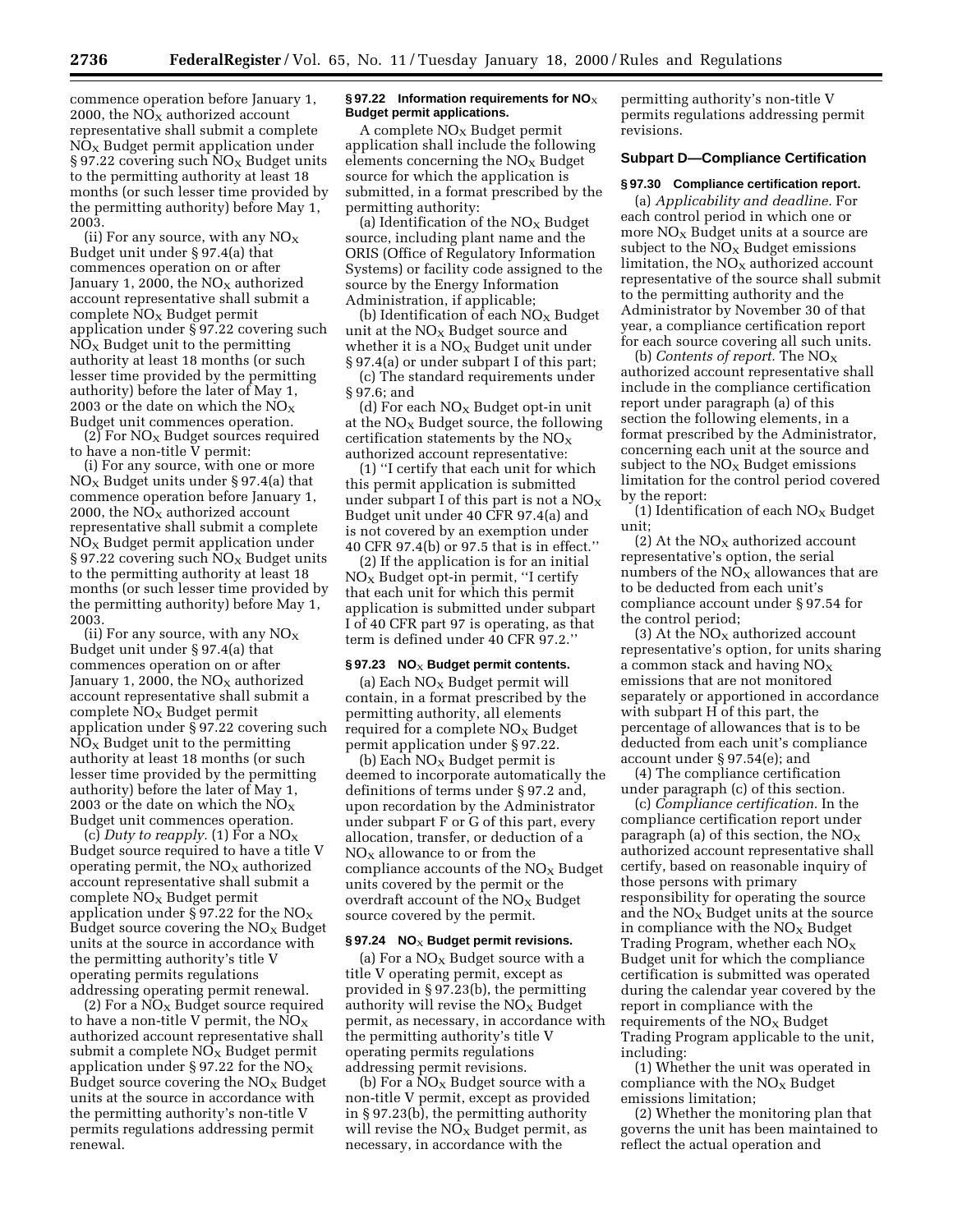monitoring of the unit and contains all information necessary to attribute  $NO<sub>X</sub>$ emissions to the unit, in accordance with subpart H of this part;

(3) Whether all the  $NO<sub>X</sub>$  emissions from the unit, or a group of units (including the unit) using a common stack, were monitored or accounted for through the missing data procedures and reported in the quarterly monitoring reports, including whether conditional data were reported in the quarterly reports in accordance with subpart H of this part. If conditional data were reported, the owner or operator shall indicate whether the status of all conditional data has been resolved and all necessary quarterly report resubmissions have been made;

(4) Whether the facts that form the basis for certification under subpart H of this part of each monitor at the unit or a group of units (including the unit) using a common stack, or for using an excepted monitoring method or alternative monitoring method approved under subpart H of this part, if any, have changed; and

(5) If a change is required to be reported under paragraph (c)(4) of this section, specify the nature of the change, the reason for the change, when the change occurred, and how the unit's compliance status was determined subsequent to the change, including what method was used to determine emissions when a change mandated the need for monitor recertification.

# **§ 97.31 Administrator's action on compliance certifications.**

(a) The Administrator may review and conduct independent audits concerning any compliance certification or any other submission under the  $NO<sub>x</sub>$  Budget Trading Program and make appropriate adjustments of the information in the compliance certifications or other submissions.

(b) The Administrator may deduct  $NO<sub>X</sub>$  allowances from or transfer  $NO<sub>X</sub>$ allowances to a unit's compliance account or a source's overdraft account based on the information in the compliance certifications or other submissions, as adjusted under paragraph (a) of this section.

# **Subpart E—NO**X **Allowance Allocations**

# **§ 97.40 Trading program budget.**

In accordance with §§ 97.41 and 97.42, the Administrator will allocate to the NO<sub>X</sub> Budget units under § 97.4(a) in a State, for each control period specified in §97.41, a total number of  $NO_X$ allowances equal to the trading program budget for the State, as set forth in appendix C of this part, less the sum of

the  $NO<sub>x</sub>$  emission limitations (in tons) for each unit exempt under § 97.4(b) that is not allocated any  $NO<sub>x</sub>$ allowances under § 97.42 (b) or (c) for the control period and whose  $NO<sub>x</sub>$ emission limitation (in tons of  $NO<sub>x</sub>$ ) is not included in the amount calculated under  $\S 97.42(d)(5)(ii)(B)$  for the control period.

# § 97.41 Timing requirements for NO<sub>X</sub> **allowance allocations.**

(a) The  $NO<sub>X</sub>$  allowance allocations, determined in accordance with §§ 97.42(a) through (c), for the control periods in 2003 through 2007 are set forth in appendices A and B of this part.

(b) By April 1, 2005, the Administrator will determine by order the  $NO<sub>x</sub>$  allowance allocations, in accordance with §§ 97.42 (a) through (c), for the control periods in 2008 through 2012.

(c) By April 1, 2010, by April 1 of 2015, and thereafter by April 1 of the year that is 5 years after the last year for which  $NO<sub>X</sub>$  allowances allocations are determined, the Administrator will determine by order the  $NO<sub>x</sub>$  allowance allocations, in accordance with §§ 97.42(a) through (c), for the control periods in the years that are 3, 4, 5, 6, and 7 years after the applicable deadline under this paragraph (c).

(d) By April 1, 2003 and April 1 of each year thereafter, the Administrator will determine by order the  $NO<sub>x</sub>$ allowance allocations, in accordance with § 97.42(d), for the control period in the year of the applicable deadline under this paragraph (d).

(e) The Administrator will make available to the public each determination of NO<sub>X</sub> allowance allocations under paragraph (b), (c), or (d) of this section and will provide an opportunity for submission of objections to the determination. Objections shall be limited to addressing whether the determination is in accordance with § 97.42. Based on any such objections, the Administrator will adjust each determination to the extent necessary to ensure that it is in accordance with § 97.42.

### § 97.42 NO<sub>X</sub> allowance allocations.

(a)(1) The heat input (in mmBtu) used for calculating  $NO<sub>x</sub>$  allowance allocations for each  $\rm{NO_{X}}$  Budget unit under § 97.4(a) will be:

(i) For a  $NO<sub>X</sub>$  allowance allocation under § 97.41(a):

(A) For a unit under  $\S 97.4(a)(1)$ , the average of the two highest amounts of the unit's heat input for the control periods in 1995 through 1998; or

(B) For a unit under  $\S 97.4(a)(2)$ , the control period in 1995 or, if the

Administrator determines that reasonably reliable data are available for control periods in 1996 through 1998, the average of the two highest amounts of the unit's heat input for the control periods in 1995 through 1998.

(ii) For a  $NO<sub>X</sub>$  allowance allocation under § 97.41(b), the unit's average heat input for the control periods in 2002 through 2004.

 $(iii)$  For a NO<sub>x</sub> allowance allocation under § 97.41(c), the unit's average heat input for the control period in the years that are 4, 5, 6, 7, and 8 years before the first year for which the allocation is being calculated.

(2) The unit's heat input for the control period in each year specified under paragraph (a)(1) of this section will be determined in accordance with part 75 of this chapter. Notwithstanding the first sentence of this paragraph  $(a)(2)$ :

(i) For a  $NO<sub>X</sub>$  allowance allocation under § 97.41(a), such heat input will be determined using the best available data reported to the Administrator for the unit if the unit was not otherwise subject to the requirements of part 75 of this chapter for the control period.

(ii) For a  $NO<sub>X</sub>$  allowance allocation under § 97.41(b) or (c) for a unit exempt under § 97.4(b), such heat input shall be treated as zero if the unit is exempt under § 97.4(b) during the control period.

(b) For each group of five control periods specified in § 97.41(a) through (c), the Administrator will allocate to all  $NO<sub>x</sub>$  Budget units in a given State under § 97.4(a)(1) that commenced operation before May 1, 1997 for allocations under § 97.41(a), May 1, 2003 for allocations under § 97.41(b), and May 1 of the year 5 years before the first year for which the allocation under § 97.41(c) is being calculated, a total number of  $NO<sub>X</sub>$ allowances equal to 95 percent of the portion of the State's trading program budget under § 97.40 covering such units. The Administrator will allocate in accordance with the following procedures:

(1) The Administrator will allocate  $NO<sub>x</sub>$  allowances to each  $NO<sub>x</sub>$  Budget unit under § 97.4(a)(1) for each control period in an amount equaling 0.15 lb/ mmBtu multiplied by the heat input determined under paragraph (a) of this section, divided by 2,000 lb/ton, and rounded to the nearest whole number of  $NO<sub>x</sub>$  allowances as appropriate.

(2) If the initial total number of  $NO<sub>X</sub>$ allowances allocated to all  $NO<sub>x</sub>$  Budget units under § 97.4(a)(1) in the State for a control period under paragraph (b)(1) of this section does not equal 95 percent of the portion of the State's trading program budget under § 97.40 covering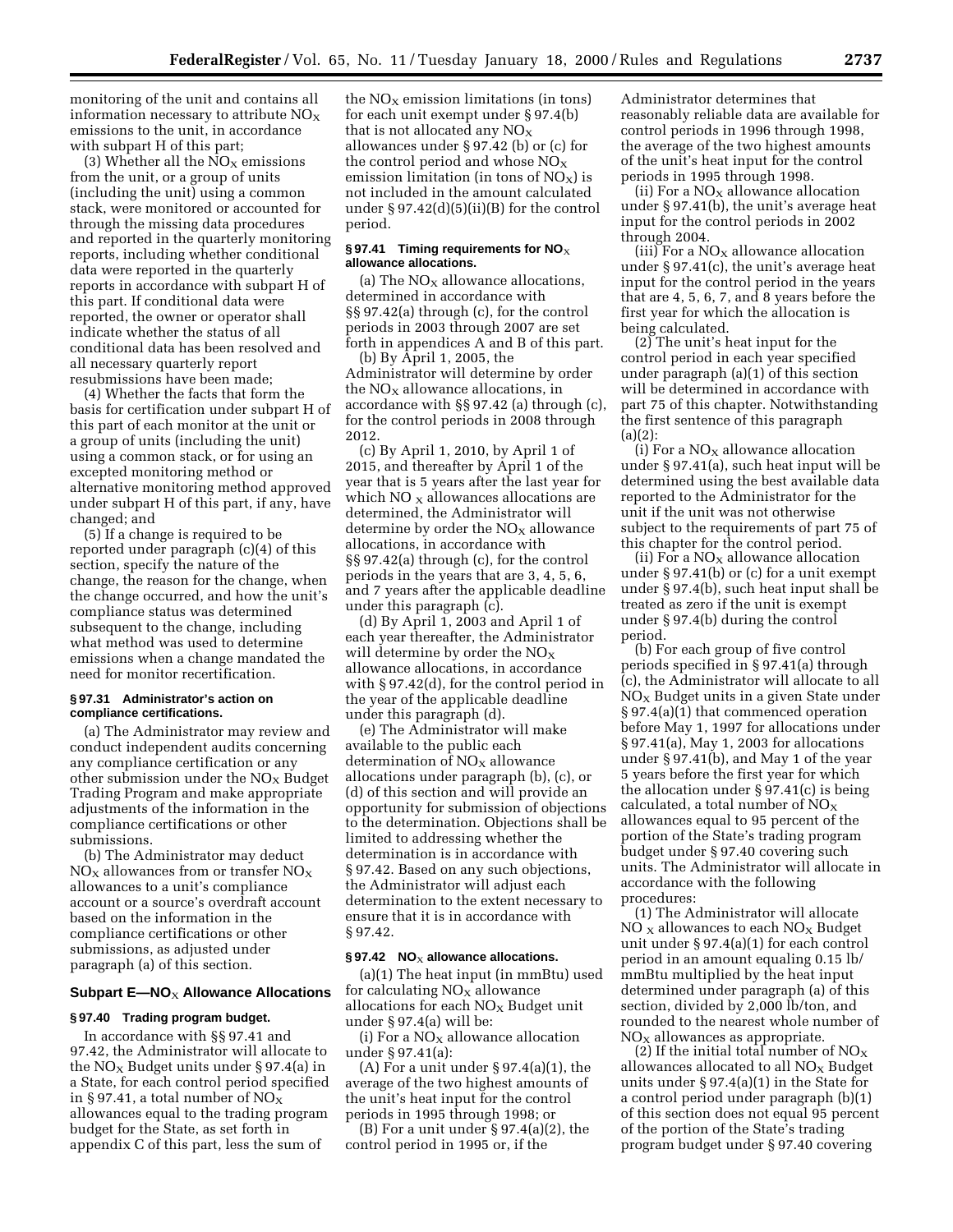such units, the Administrator will adjust the total number of  $NO<sub>x</sub>$ allowances allocated to all such  $NO_X$ Budget units for the control period under paragraph (b)(1) of this section so that the total number of  $NO<sub>x</sub>$  allowances allocated equals 95 percent of such portion of the State's trading program budget. This adjustment will be made by: multiplying each unit's allocation by 95 percent of such portion of the State's trading program budget; dividing by the total number of  $NO<sub>X</sub>$  allowances allocated under paragraph (b)(1) of this section for the control period; and rounding to the nearest whole number of  $NO<sub>x</sub>$  allowances as appropriate.

(c) For each group of five control periods specified in § 97.41(a) through (c), the Administrator will allocate to all  $NO<sub>x</sub>$  Budget units in a given State under § 97.4(a)(2) that commenced operation before May 1, 1997 for allocations under § 97.41(a), May 1, 2003 for allocations under § 97.41(b), and May 1 of the year 5 years before the first year for which the allocation under § 97.41(c) is being calculated, a total number of  $NO<sub>X</sub>$ allowances equal to 95 percent of the portion of the State's trading program budget under § 97.40 covering such units. The Administrator will allocate in accordance with the following procedures:

(1) The Administrator will allocate  $NO<sub>x</sub>$  allowances to each  $NO<sub>x</sub>$  Budget unit under § 97.4(a)(2) for each control period in an amount equaling 0.17 lb/ mmBtu multiplied by the heat input determined under paragraph (a) of this section, divided by 2,000 lb/ton, and rounded to the nearest whole number of  $NO<sub>x</sub>$  allowances as appropriate.

(2) If the initial total number of  $NO_X$ allowances allocated to all  $NO<sub>x</sub>$  Budget units under § 97.4(a)(2) in the State for a control period under paragraph (c)(1) of this section does not equal 95 percent of the portion of the State's trading program budget under § 97.40 covering such units, the Administrator will adjust the total number of  $NO_X$ allowances allocated to all such  $NO<sub>X</sub>$ Budget units for the control period under paragraph (a)(1) of this section so that the total number of  $NO<sub>X</sub>$  allowances allocated equals 95 percent of the portion of the State's trading program budget under § 97.40 covering such units. This adjustment will be made by: multiplying each unit's allocation by 95 percent of the portion of the State's trading program budget under § 97.40 covering such units; dividing by the total number of  $NO<sub>X</sub>$  allowances allocated under paragraph (c)(1) of this section for the control period; and rounding to the nearest whole number of  $NO<sub>x</sub>$  allowances as appropriate.

(d) For each control period specified in § 97.41(d), the Administrator will allocate  $NO<sub>X</sub>$  allowances to  $NO<sub>X</sub>$  Budget units in a given State under § 97.4(a) (except for units exempt under § 97.4(b)) that commence operation, or are projected to commence operation, on or after: May 1, 1997 (for control periods under § 97.41(a)); May 1, 2003, (for control periods under § 97.41(b)); and May 1 of the year 5 years before the beginning of the group of 5 years that includes the control period (for control periods under § 97.41(c)). The Administrator will make the allocations under this paragraph (d) in accordance with the following procedures:

(1) The Administrator will establish one allocation set-aside for each control period. Each allocation set-aside will be allocated  $NO<sub>x</sub>$  allowances equal to 5 percent of the tons of  $NO<sub>x</sub>$  emission in the State's trading program budget under § 97.40, rounded to the nearest whole number of  $NO<sub>x</sub>$  allowances as appropriate.

(2) The  $NO<sub>x</sub>$  authorized account representative of a  $NO<sub>x</sub>$  Budget unit specified in this paragraph (d) may submit to the Administrator a request, in a format specified by the Administrator, to be allocated  $NO<sub>X</sub>$ allowances for the control period. The  $NO<sub>x</sub>$  allowance allocation request must be received by the Administrator on or after the date on which the State permitting authority issues a permit to construct the unit and by January 1 before the control period for which  $NO<sub>X</sub>$ allowances are requested.

 $(3)$  In a NO<sub>X</sub> allowance allocation request under paragraph (d)(2) of this section, the  $NO<sub>x</sub>$  authorized account representative for a  $NO<sub>x</sub>$  Budget unit under § 97.4(a)(1) may request for the control period  $NO<sub>X</sub>$  allowances in an amount that does not exceed the lesser of:

(i) 0.15 lb/mmBtu multiplied by the unit's maximum design heat input, multiplied by the lesser of 3,672 hours or the number of hours remaining in the control period starting with the day in the control period on which the unit commences operation or is projected to commence operation, divided by 2,000 lb/ton, and rounded to the nearest whole number of  $NO<sub>X</sub>$  allowances as appropriate; or

(ii) The unit's most stringent State or Federal  $NO<sub>X</sub>$  emission limitation multiplied by the unit's maximum design heat input, multiplied by the lesser of 3,672 hours or the number of hours remaining in the control period starting with the day in the control period on which the unit commences operation or is projected to commence operation, divided by 2,000 lb/ton, and rounded to the nearest whole number of  $NO<sub>x</sub>$  allowances as appropriate.

(4) In a NO  $_{\rm X}$  allowance allocation request under paragraph (d)(2) of this section, the  $\rm{NO_{X}}$  authorized account representative for a  $NO<sub>x</sub>$  Budget unit under § 97.4(a)(2) may request for a control period  $NO<sub>X</sub>$  allowances in an amount that does not exceed the lesser of:

(i) 0.17 lb/mmBtu multiplied by the unit's maximum design heat input, multiplied by the lesser of 3,672 hours or the number of hours remaining in the control period starting with the day in the control period on which the unit commences operation or is projected to commence operation, divided by 2,000 lb/ton, and rounded to the nearest whole number of  $NO<sub>X</sub>$  allowances as appropriate; or

(ii) The unit's most stringent State or Federal  $NO<sub>x</sub>$  emission limitation multiplied by the unit's maximum design heat input, multiplied by the lesser of 3,672 hours or the number of hours remaining in the control period starting with the day in the control period on which the unit commences operation or is projected to commence operation, divided by 2,000 lb/ton, and rounded to the nearest whole number of  $NO<sub>x</sub>$  allowances as appropriate.

(5) The Administrator will review each  $NO<sub>X</sub>$  allowance allocation request submitted in accordance with paragraph (d)(2) of this section and will allocate  $NO<sub>X</sub>$  allowances pursuant to such request as follows:

(i) Upon receipt of the  $NO<sub>X</sub>$  allowance allocation request, the Administrator will make any necessary adjustments to the request to ensure that the requirements of paragraphs (d) introductory text, (d)(2), (d)(3), and  $(d)(4)$  are met.

(ii) The Administrator will determine the following amounts:

(A) The sum of the  $NO<sub>X</sub>$  allowances requested (as adjusted under paragraph (d)(5)(i) of this section) in all  $\overline{\text{NOx}}$ allowance allocation requests under paragraph (d)(2) of this section for the control period; and

(B) For units exempt under § 97.4(b) in the State that commenced operation, or are projected to commence operation, on or after May 1, 1997 (for control periods under § 97.41(a)); May 1, 2003, (for control periods under § 97.41(b)); and May 1 of the year 5 years before beginning of the group of 5 years that includes the control period (for control periods under  $\S 97.41(c)$ , the sum of the  $NO<sub>x</sub>$  emission limitations (in tons of  $NO<sub>X</sub>$ ) on which each unit's exemption under § 97.4(b) is based.

(iii) If the number of  $NO<sub>x</sub>$  allowances in the allocation set-aside for the control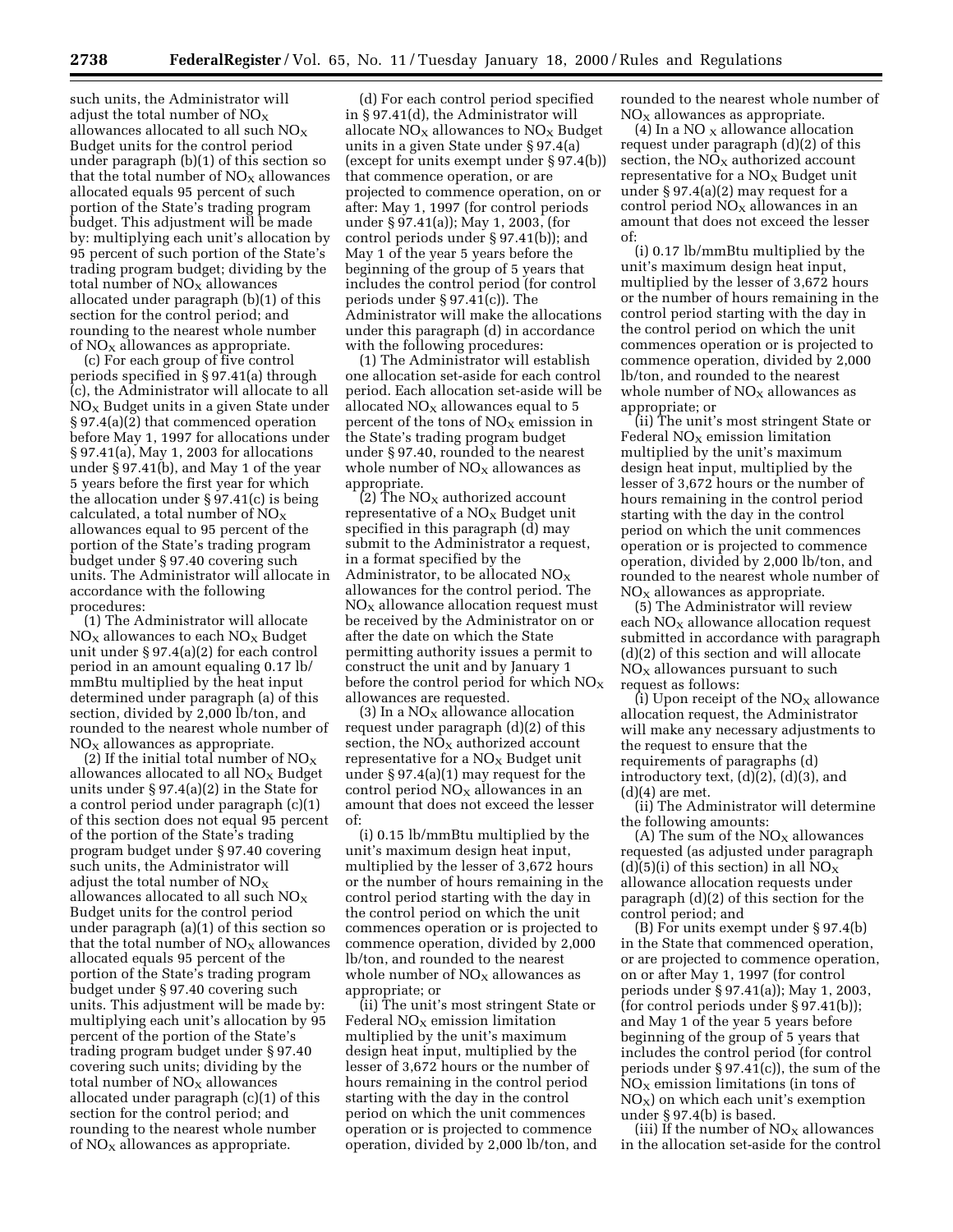period less the amount under paragraph  $(d)(5)(ii)(B)$  of this section is not less than the amount determined under paragraph (d)(5)(ii)(A) of this section, the Administrator will allocate the amount of the  $NO<sub>x</sub>$  allowances requested (as adjusted under paragraph (d)(5)(i) of this section) to the  $NO_X$ Budget unit for which the allocation request was submitted.

(iv) If the number of  $NO<sub>X</sub>$  allowances in the allocation set-aside for the control period less the amount under paragraph  $(d)(5)(ii)(B)$  of this section is less than the amount determined under paragraph  $(d)(5)(ii)(A)$  of this section, the Administrator will allocate, to the  $NO<sub>x</sub>$ Budget unit for which the allocation request was submitted, the amount of  $NO<sub>X</sub>$  allowances requested (as adjusted under paragraph (d)(5)(i) of this section) multiplied by the number of  $NO<sub>x</sub>$ allowances in the allocation set-aside for the control period less the amount determined under paragraph (d)(5)(ii)(B) of this section, divided by the amount determined under paragraph (d)(5)(ii)(A) of this section, and rounded to the nearest whole number of  $NO<sub>x</sub>$ allowances as appropriate.

(e)(1) For a  $N\overline{O}_X$  Budget unit that is allocated  $NO<sub>X</sub>$  allowances under paragraph (d) of this section for a control period, the Administrator will deduct NO<sub>X</sub> allowances under § 97.54(b), (e), or (f) to account for the actual heat input of the unit during the control period. The Administrator will calculate the number of  $NO<sub>X</sub>$  allowances to be deducted to account for the unit's actual heat input using the following formulas and rounding to the nearest whole number of  $NO<sub>X</sub>$  allowance as appropriate, provided that the number  $\overrightarrow{O}$  of  $\overrightarrow{NO}$  allowances to be deducted shall be zero if the number calculated is less than zero:

 $NO<sub>X</sub>$  allowances deducted for actual heat input for a unit under  $\S 97.4(a)(1) =$  Unit's NO<sub>X</sub> allowances allocated for control period - (Unit's actual control period heat input×0.15 lb/mmBtu × 2,000 lb/ton); and  $NO<sub>X</sub>$  allowances deducted for actual heat input for a unit under § 97.4(a)(2) = Unit's  $NO<sub>X</sub>$ allowances allocated for control period¥(Unit's actual control period heat input  $\times$  0.17 lb/mmBtu  $\times$  2,000 lb/ton)

#### Where:

"Unit's  $NO<sub>X</sub>$  allowances allocated for control period" is the number of  $NO<sub>x</sub>$ allowances allocated to the unit for the control period under paragraph (d) of this section; and

''Unit's actual control period heat input'' is the heat input (in mmBtu) of the unit during the control period.

(2) The Administrator will transfer any  $NO<sub>x</sub>$  allowances deducted under paragraph (c)(1) of this section to the allocation set-aside for the control period for which they were allocated.

(f) After making the deductions for compliance under § 97.54(b), (e), or (f) for a control period, the Administrator will determine whether any  $NO<sub>x</sub>$ allowances remain in the allocation setaside for the control period. The Administrator will allocate any such  $NO<sub>X</sub>$  allowances to the  $NO<sub>X</sub>$  Budget units in the State using the following formula and rounding to the nearest whole number of  $NO<sub>X</sub>$  allowances as appropriate:

Unit's share of  $NO<sub>x</sub>$  allowances remaining in allocation set-aside = Total  $NO<sub>X</sub>$  allowances remaining in allocation set-aside  $\times$  (Unit's NO<sub>X</sub> allowance allocation ÷ State's trading program budget excluding allocation set-aside)

### Where:

"Total  $NO<sub>x</sub>$  allowances remaining in allocation set-aside'' is the total number of  $NO<sub>x</sub>$  allowances remaining in the allocation set-aside for the control period;

"Unit's  $NO<sub>X</sub>$  allowance allocation" is the number of  $NO<sub>x</sub>$  allowances allocated under paragraph (b) or (c) of this section to the unit for the control period to which the allocation set-aside applies; and

''State's trading program budget excluding allocation set-aside'' is the State's trading program budget under § 97.40 for the control period to which the allocation set-aside applies multiplied by 95 percent, rounded to the nearest whole number of  $NO<sub>x</sub>$  allowances as appropriate.

(g) If the Administrator determines that  $NO<sub>X</sub>$  allowances were allocated under paragraph (b), (c), or (d) of this section for a control period and the recipient of the allocation is not actually a NO<sub>X</sub> Budget unit under § 97.4(a), the Administrator will notify the  $NO<sub>x</sub>$ authorized account representative and then will act in accordance with the following procedures:

(1)(i) The Administrator will not record such  $NO<sub>x</sub>$  allowances for the control period in an account under § 97.53;

(ii) If the Administrator already recorded such  $NO<sub>X</sub>$  allowances for the control period in an account under § 97.53 and if the Administrator makes such determination before making all deductions pursuant to § 97.54 (except deductions pursuant to  $\S 97.54(d)(2)$  for the control period, then the Administrator will deduct from the  $account NO<sub>x</sub>$  allowances equal in number to and allocated for the same or a prior control period as the  $NO<sub>x</sub>$ allowances allocated to such recipient for the control period. The  $NO<sub>X</sub>$ 

authorized account representative shall ensure that the account contains the  $NO<sub>x</sub>$  allowances necessary for completion of such deduction. If account does not contain the necessary  $NO<sub>x</sub>$  allowances, the Administrator will deduct the required number of  $NO<sub>X</sub>$ allowances, regardless of the control period for which they were allocated, whenever  $NO<sub>X</sub>$  allowances are recorded in the account; or

(iii) If the Administrator already recorded such  $NO<sub>x</sub>$  allowances for the control period in an account under § 97.53 and if the Administrator makes such determination after making all deductions pursuant to § 97.54 (except deductions pursuant to § 97.54(d)(2)) for the control period, then the Administrator will apply paragraph  $(g)(1)(ii)$  of this section to any subsequent control period for which  $NO<sub>x</sub>$  allowances were allocated to such recipient.

(2) The Administrator will transfer the  $NO<sub>x</sub>$  allowances that are not recorded, or that are deducted, pursuant to paragraph (g)(1) of this section to an allocation set-aside for the State in which such source is located.

# **§ 97.43 Compliance Supplement Pool.**

(a) For any  $NO<sub>x</sub>$  Budget unit that reduces its  $NO<sub>x</sub>$  emission rate in the 2001 or 2002 control period, the owners and operators may request early reduction credits in accordance with the following requirements:

(1) Each  $NO<sub>x</sub>$  Budget unit for which the owners and operators intend to request, or request, any early reduction credits in accordance with paragraph (a)(4) of this section shall monitor and report  $NO<sub>x</sub>$  emissions in accordance with subpart H of this part starting in the 2000 control period and for each control period for which such early reduction credits are requested. The unit's percent monitor data availability shall not be less than 90 percent during the 2000 control period, and the unit must be in full compliance with any applicable State or Federal  $NO<sub>X</sub>$ emission control requirements during 2000 through 2002.

 $(2) NO<sub>x</sub>$  emission rate and heat input under paragraphs (a)(3) and (4) of this section shall be determined in accordance with subpart H of this part.

 $(3)$  Each NO<sub>X</sub> Budget unit for which the owners and operators intend to request, or request, any early reduction credits under paragraph (a)(4) of this section shall reduce its  $NO<sub>X</sub>$  emission rate, for each control period for which early reduction credits are requested, to less than both 0.25 lb/mmBtu and 80 percent of the unit's  $NO<sub>x</sub>$  emission rate in the 2000 control period.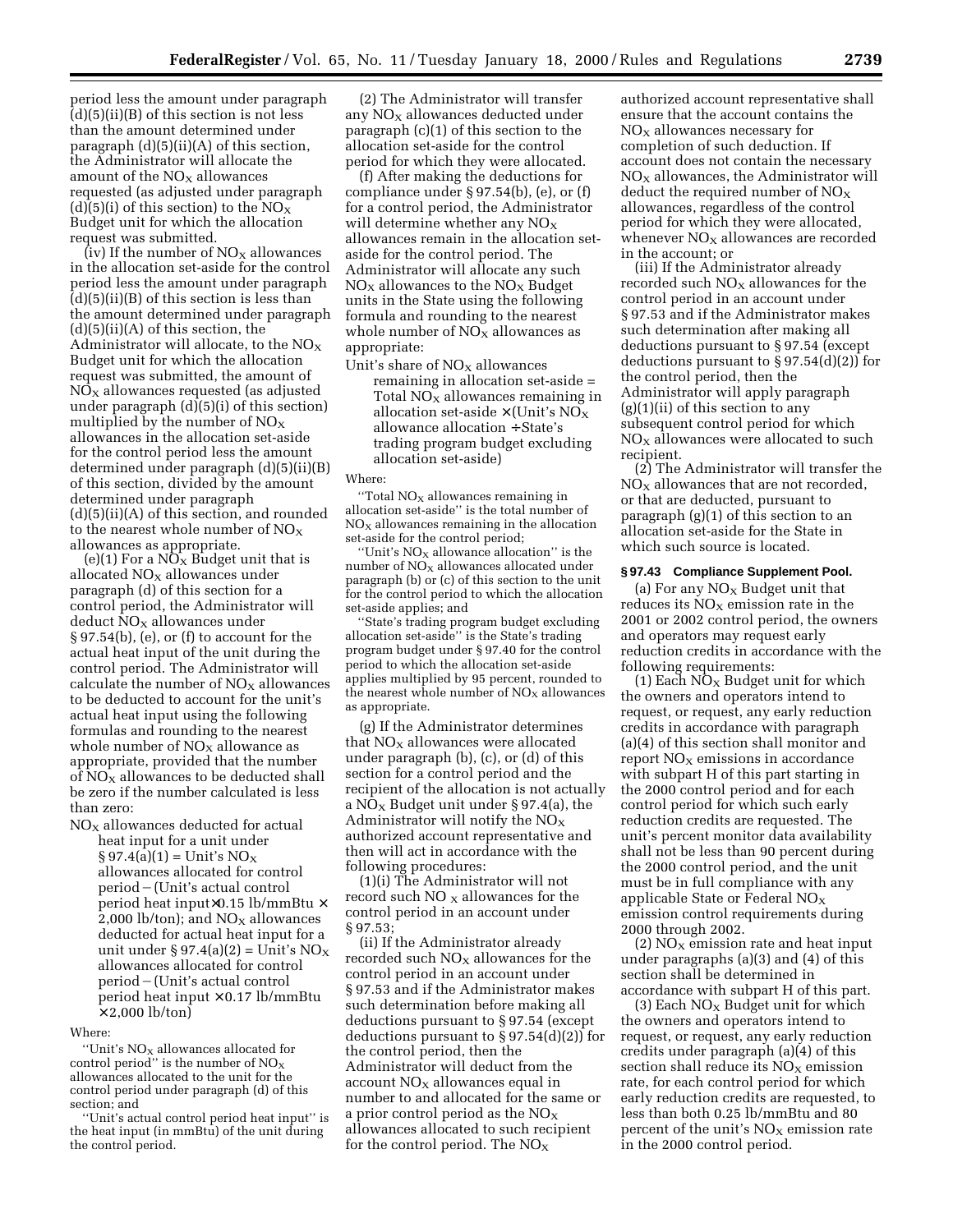(4) The  $NO<sub>X</sub>$  authorized account representative of a  $NO<sub>X</sub>$  Budget unit that meets the requirements of paragraphs (a) (1) and (3) of this section may submit to the Administrator a request for early reduction credits for the unit based on  $NO<sub>x</sub>$  emission rate reductions made by the unit in the control period for 2001 or 2002.

(i) In the early reduction credit request, the  $NO<sub>X</sub>$  authorized account may request early reduction credits for such control period in an amount equal to the unit's heat input for such control period multiplied by the difference between 0.25 lb/mmBtu and the unit's  $NO<sub>x</sub>$  emission rate for such control period, divided by 2000 lb/ton, and rounded to the nearest whole number of tons.

(ii) The early reduction credit request must be submitted, in a format specified by the Administrator, by February 1, 2003.

(b) For any  $NO<sub>x</sub>$  Budget unit that is subject to the Ozone Transport Commission  $NO<sub>X</sub>$  Budget Program under title I of the Clean Air Act, the owners and operators may request early reduction credits in accordance with the following requirements:

(1) The  $NO<sub>X</sub>$  authorized account representative of the unit may submit to the Administrator a request for early reduction credits in an amount equal to the amount of banked allowances under the Ozone Transport Commission  $NO<sub>x</sub>$ Budget Program that were allocated for the control period in 2001 or 2002 and are held by the unit, in accordance with the Ozone Transport Commission  $NO<sub>X</sub>$ Budget Program, as of the date of submission of the request. During the entire control period in 2001 or 2002 for which the allowances were allocated, the unit must have monitored and reported  $NO<sub>X</sub>$  emissions in accordance with part 75 (except for subpart H) of this chapter and the Guidance for Implementation of Emission Monitoring Requirements for the  $NO<sub>x</sub>$  Budget Program (January 28, 1997).

(2) The early reduction credit request under paragraph (b)(1) must be submitted, in a format specified by the Administrator, by February 1, 2003.

(3) The  $NO<sub>X</sub>$  authorized account representative of the unit shall not submit a request for early reduction credits under paragraph (b)(1) of this section for banked allowances under the Ozone Transport Commission NOX Budget Program that were allocated for any control period during which the unit made  $NO<sub>X</sub>$  emission reductions for which he or she submits a request for early reduction credits under paragraph (a) of this section for the unit.

(c) The Administrator will review each early reduction credit request submitted in accordance with paragraph (a) or (b) of this section and will allocate  $NO<sub>X</sub>$  allowances to  $NO<sub>X</sub>$  Budget units in a given State and covered by such request as follows:

(1) Upon receipt of each early reduction credit request, the Administrator will make any necessary adjustments to the request to ensure that the amount of the early reduction credits requested meets the requirements of paragraph (a) or (b) of this section.

(2) After February 1, 2003, the Administrator will make available to the public a statement of the total number of early reduction credits requested by  $NO<sub>x</sub>$  Budget units in the State.

(3) If the State's compliance supplement pool set forth in appendix D of this part has a number of  $NO_X$ allowances not less than the amount of early reduction credits in all early reduction credit requests under paragraph (a) or (b) of this section for 2001 and 2002 (as adjusted under paragraph (c)(1) of this section) submitted by February 1, 2003, the Administrator will allocate to each  $NO<sub>x</sub>$ Budget unit covered by such requests one allowance for each early reduction credit requested (as adjusted under paragraph (c)(1) of this section).

(4) If the State's compliance supplement pool set forth in appendix D of this part has a smaller number of  $NO<sub>X</sub>$  allowances than the amount of early reduction credits in all early reduction credit requests under paragraph (a) or (b) of this section for 2001 and 2002 (as adjusted under paragraph (c)(1) of this section) submitted by February 1, 2003, the Administrator will allocate  $NO<sub>x</sub>$ allowances to each  $NO<sub>X</sub>$  Budget unit covered by such requests according to the following formula and rounding to the nearest whole number of  $NO<sub>x</sub>$ allowances as appropriate:

Unit's allocation for early reduction credits = Unit's adjusted early reduction credits × (State's compliance supplement pool ÷ Total adjusted early reduction credits for all units)

### Where:

''Unit's allocation for early reduction credits" is the number of  $N\ddot{O}_X$  allowances allocated to the unit for early reduction credits.

''Unit's adjusted early reduction credits'' is the amount of early reduction credits requested for the unit for 2001 and 2002 in early reduction credit requests under paragraph (a) or (b) of this section, as adjusted under paragraph (c)(1) of this section.

''State's compliance supplement pool'' is the number of  $NO<sub>x</sub>$  allowances in the State's compliance supplement pool set forth in appendix D of this part.

'Total adjusted early reduction credits for all units'' is the amount of early reduction credits requested for all units for 2001 and 2002 in early reduction credit requests under paragraph (a) or (b) of this section, as adjusted under paragraph (c)(1) of this section.

(5) By April 1, 2003, the Administrator will determine by order the allocations under paragraph (c)(3) or (4) of this section. The Administrator will make available to the public each determination of  $NO<sub>x</sub>$  allowance allocations and will provide an opportunity for submission of objections to the determination. Objections shall be limited to addressing whether the determination is in accordance with paragraph  $(c)(1)$ ,  $(3)$ , or  $(4)$  of this section. Based on any such objections, the Administrator will adjust each determination to the extent necessary to ensure that it is in accordance with paragraph  $(c)(1)$ ,  $(3)$ , or  $(4)$  of this section.

(6) By May 1, 2003, the Administrator will record the allocations under paragraph (c)(3) or (4) of this section.

(7) NO  $_{\rm X}$  allowances recorded under paragraph (c)(6) of this section may be deducted for compliance under § 97.54 for the control period in 2003 or 2004. Notwithstanding § 97.55(a), the Administrator will deduct as retired any  $NO<sub>x</sub>$  allowance that is recorded under paragraph (c)(6) of this section and that is not deducted for compliance under § 97.54 for the control period in 2003 or 2004.

 $(8)$  NO<sub>x</sub> allowances recorded under paragraph (c)(6) of this section are treated as banked allowances in 2004 for the purposes of §§ 97.54(f) and 97.55(b).

# **Subpart F-NO<sub>X</sub> Allowance Tracking System**

### **§ 97.50 NO**X **Allowance Tracking System accounts.**

(a) *Nature and function of compliance accounts and overdraft accounts.* Consistent with § 97.51(a), the Administrator will establish one compliance account for each  $NO<sub>X</sub>$ Budget unit and one overdraft account for each source with two or more  $NO<sub>X</sub>$ Budget units. Allocations of  $NO<sub>x</sub>$ allowances pursuant to subpart E of this part or § 97.88, and deductions or transfers of  $NO<sub>X</sub>$  allowances pursuant to § 97.31, § 96.54, § 96.56, subpart G of this part, or subpart I of this part will be recorded in compliance accounts or overdraft accounts in accordance with this subpart.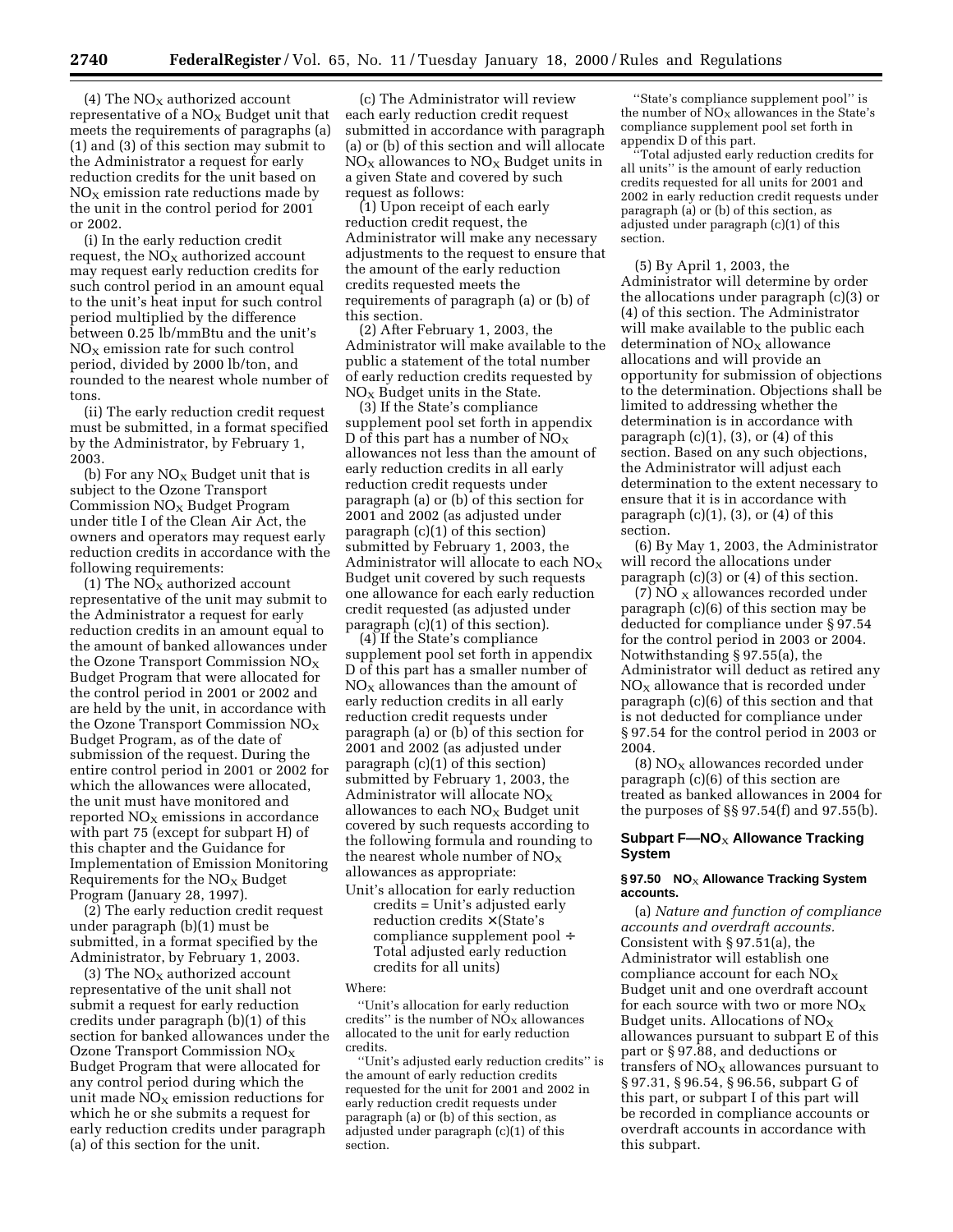(b) *Nature and function of general accounts.* Consistent with § 97.51(b), the Administrator will establish, upon request, a general account for any person. Allocations of  $NO<sub>x</sub>$  allowances pursuant to § 97.4(b)(4)(ii) or § 97.5(c)(2) and transfers of allowances pursuant to subpart G of this part will be recorded in general accounts in accordance with this subpart.

### **§ 97.51 Establishment of accounts.**

(a) *Compliance accounts and overdraft accounts.* Upon receipt of a complete account certificate of representation under § 97.13, the Administrator will establish:

(1) A compliance account for each  $NO<sub>x</sub>$  Budget unit for which the account certificate of representation was submitted; and

(2) An overdraft account for each source for which the account certificate of representation was submitted and that has two or more  $NO<sub>x</sub>$  Budget units.

(b) *General accounts.*—(1) *Application for general account.* (i) Any person may apply to open a general account for the purpose of holding and transferring allowances. An application for a general account may designate one and only one  $NO<sub>X</sub>$  authorized account representative and one and only one alternate  $NO<sub>X</sub>$  authorized account representative who may act on behalf of the  $NO<sub>x</sub>$  authorized account representative. The agreement by which the alternate  $NO<sub>x</sub>$  authorized account representative is selected shall include a procedure for authorizing the alternate  $NO<sub>X</sub>$  authorized account representative to act in lieu of the  $NO<sub>x</sub>$  authorized account representative. A complete application for a general account shall be submitted to the Administrator and shall include the following elements in a format prescribed by the Administrator:

(A) Name, mailing address, e-mail address (if any), telephone number, and facsimile transmission number (if any) of the  $NO<sub>x</sub>$  authorized account representative and any alternate  $NO<sub>X</sub>$ authorized account representative;

(B) At the option of the  $NO_X$ authorized account representative, organization name and type of organization;

(C) A list of all persons subject to a binding agreement for the  $NO<sub>x</sub>$ authorized account representative and any alternate  $NO<sub>x</sub>$  authorized account representative to represent their ownership interest with respect to the allowances held in the general account;

(D) The following certification statement by the  $NO<sub>X</sub>$  authorized account representative and any alternate  $NO<sub>x</sub>$  authorized account representative:

"I certify that I was selected as the  $NO<sub>x</sub>$ authorized account representative or the  $NO<sub>X</sub>$  alternate authorized account representative, as applicable, by an agreement that is binding on all persons who have an ownership interest with respect to allowances held in the general account. I certify that I have all the necessary authority to carry out my duties and responsibilities under the NOX Budget Trading Program on behalf of such persons and that each such person shall be fully bound by my representations, actions, inactions, or submissions and by any order or decision issued to me by the Administrator or a court regarding the general account.;''

(E) The signature of the  $NO_X$ authorized account representative and any alternate  $NO<sub>x</sub>$  authorized account representative and the dates signed.

(ii) Unless otherwise required by the permitting authority or the Administrator, documents of agreement referred to in the application for a general account shall not be submitted to the permitting authority or the Administrator. Neither the permitting authority nor the Administrator shall be under any obligation to review or evaluate the sufficiency of such documents, if submitted.

(2) *Authorization of NO*X *authorized account representative.* Upon receipt by the Administrator of a complete application for a general account under paragraph (b)(1) of this section:

(i) The Administrator will establish a general account for the person or persons for whom the application is submitted.

(ii) The NO  $_X$  authorized account representative and any alternate  $NO<sub>x</sub>$ authorized account representative for the general account shall represent and, by his or her representations, actions, inactions, or submissions, legally bind each person who has an ownership interest with respect to  $NO<sub>x</sub>$  allowances held in the general account in all matters pertaining to the  $NO<sub>x</sub>$  Budget Trading Program, not withstanding any agreement between the  $NO<sub>X</sub>$  authorized account representative or any alternate  $NO<sub>x</sub>$  authorized account representative and such person. Any such person shall be bound by any order or decision issued to the  $NO<sub>x</sub>$  authorized account representative or any alternate  $NO<sub>x</sub>$ authorized account representative by the Administrator or a court regarding the general account.

(iii) Any representation, action, inaction, or submission by any alternate  $NO<sub>x</sub>$  authorized account representative shall be deemed to be a representation, action, inaction, or submission by the  $NO<sub>x</sub>$  authorized account representative.

(iv) Each submission concerning the general account shall be submitted, signed, and certified by the  $NO<sub>x</sub>$ authorized account representative or any alternate  $NO<sub>x</sub>$  authorized account representative for the persons having an ownership interest with respect to  $NO<sub>X</sub>$ allowances held in the general account. Each such submission shall include the following certification statement by the  $NO<sub>x</sub>$  authorized account representative or any alternate  $NO<sub>x</sub>$  authorizing account representative: ''I am authorized to make this submission on behalf of the persons having an ownership interest with respect to the  $NO<sub>x</sub>$  allowances held in the general account. I certify under penalty of law that I have personally examined, and am familiar with, the statements and information submitted in this document and all its attachments. Based on my inquiry of those individuals with primary responsibility for obtaining the information, I certify that the statements and information are to the best of my knowledge and belief true, accurate, and complete. I am aware that there are significant penalties for submitting false statements and information or omitting required statements and information, including the possibility of fine or imprisonment.''

(v) The Administrator will accept or act on a submission concerning the general account only if the submission has been made, signed, and certified in accordance with paragraph (b)(2)(iv) of this section.

(3) *Changing NO*X *authorized account representative and alternate NO*X *authorized account representative; changes in persons with ownership*  $interest.$  (i) The  $NO<sub>x</sub>$  authorized account representative for a general account may be changed at any time upon receipt by the Administrator of a superseding complete application for a general account under paragraph (b)(1) of this section. Notwithstanding any such change, all representations, actions, inactions, and submissions by the previous  $NO<sub>X</sub>$  authorized account representative prior to the time and date when the Administrator receives the superseding application for a general account shall be binding on the new  $NO<sub>x</sub>$  authorized account representative and the persons with an ownership interest with respect to the  $NO<sub>x</sub>$ allowances in the general account.

(ii) The alternate  $NO<sub>x</sub>$  authorized account representative for a general account may be changed at any time upon receipt by the Administrator of a superseding complete application for a general account under paragraph (b)(1) of this section. Notwithstanding any such change, all representations,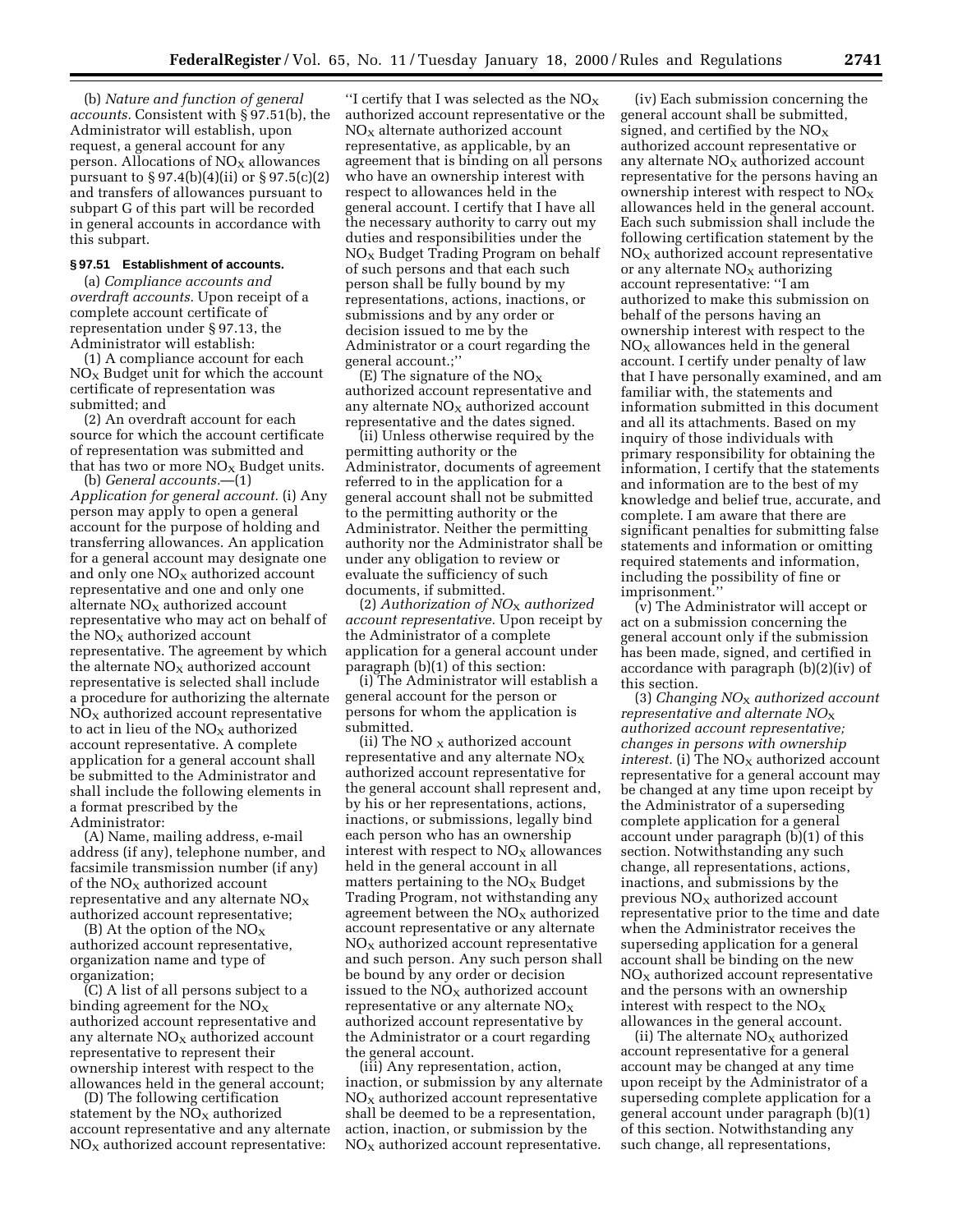actions, inactions, and submissions by the previous alternate  $NO<sub>x</sub>$  authorized account representative prior to the time and date when the Administrator receives the superseding application for a general account shall be binding on the new alternate  $NO<sub>X</sub>$  authorized account representative and the persons with an ownership interest with respect to the  $NO<sub>X</sub>$  allowances in the general account.

(iii)(A) In the event a new person having an ownership interest with respect to  $NO<sub>x</sub>$  allowances in the general account is not included in the list of such persons in the account certificate of representation, such new person shall be deemed to be subject to and bound by the account certificate of representation, the representation, actions, inactions, and submissions of the  $NO<sub>X</sub>$  authorized account representative and any alternate  $NO<sub>x</sub>$ authorized account representative of the source or unit, and the decisions, orders, actions, and inactions of the Administrator, as if the new person were included in such list.

(B) Within 30 days following any change in the persons having an ownership interest with respect to  $NO<sub>X</sub>$ allowances in the general account, including the addition of persons, the  $NO<sub>X</sub>$  authorized account representative or any alternate  $NO<sub>x</sub>$  authorized account representative shall submit a revision to the application for a general account amending the list of persons having an ownership interest with respect to the  $NO<sub>X</sub>$  allowances in the general account to include the change.

(4) *Objections concerning NO*X *authorized account representative.* (i) Once a complete application for a general account under paragraph (b)(1) of this section has been submitted and received, the Administrator will rely on the application unless and until a superseding complete application for a general account under paragraph (b)(1) of this section is received by the Administrator.

(ii) Except as provided in paragraph (b)(3)(i) or (ii) of this section, no objection or other communication submitted to the Administrator concerning the authorization, or any representation, action, inaction, or submission of the NO  $_{\rm X}$  authorized account representative or any alternative  $NO_X$  authorized account representative for a general account shall affect any representation, action, inaction, or submission of the  $NO<sub>x</sub>$ authorized account representative or any alternative  $NO<sub>x</sub>$  authorized account representative or the finality of any decision or order by the Administrator under the  $NO<sub>x</sub>$  Budget Trading Program.

(iii) The Administrator will not adjudicate any private legal dispute concerning the authorization or any representation, action, inaction, or submission of the  $NO<sub>x</sub>$  authorized account representative or any alternative  $NO<sub>x</sub>$  authorized account representative for a general account, including private legal disputes concerning the proceeds of NOX allowance transfers.

(c) *Account identification.* The Administrator will assign a unique identifying number to each account established under paragraph (a) or (b) of this section.

### **§ 97.52 NO**X **Allowance Tracking System** responsibilities of NO<sub>X</sub> authorized account **representative.**

(a) Following the establishment of a NO<sub>X</sub> Allowance Tracking System account, all submissions to the Administrator pertaining to the account, including, but not limited to, submissions concerning the deduction or transfer of  $NO<sub>X</sub>$  allowances in the account, shall be made only by the  $NO<sub>X</sub>$ authorized account representative for the account.

(b) *Authorized account representative identification.* The Administrator will assign a unique identifying number to each  $NO<sub>x</sub>$  authorized account representative.

# § 97.53 Recordation of NO<sub>X</sub> allowance **allocations.**

(a) The Administrator will record the  $NO<sub>x</sub>$  allowances for 2003 for a  $NO<sub>x</sub>$ Budget unit allocated under subpart E of this part in the unit's compliance account, except for  $NO<sub>x</sub>$  allowances under § 97.4(b)(4)(ii) or § 97.5(c)(2), which will be recorded in the general account specified by the owners and operators of the unit. The Administrator will record  $NO<sub>x</sub>$  allowances for 2003 for a  $NO<sub>x</sub>$  Budget opt-in unit in the unit's compliance account as allocated under § 97.88(a).

(b) By May 1, 2001, the Administrator will record the  $NO<sub>X</sub>$  allowances for 2004 for a  $NO<sub>x</sub>$  Budget unit allocated under subpart E of this part in the unit's compliance account, except for  $NO<sub>x</sub>$ allowances under § 97.4(b)(4)(ii) or § 97.5(c)(2), which will be recorded in the general account specified by the owners and operators of the unit. The Administrator will record  $NO<sub>x</sub>$ allowances for 2004 for a  $NO<sub>x</sub>$  Budget opt-in unit in the unit's compliance account as allocated under § 97.88(a).

(c) By May 1, 2002, the Administrator will record the  $NO<sub>X</sub>$  allowances for 2005 for a  $NO<sub>X</sub>$  Budget unit allocated under subpart E of this part in the unit's compliance account, except for  $NO<sub>x</sub>$ 

allowances under § 97.4(b)(4)(ii) or § 97.5(c)(2), which will be recorded in the general account specified by the owners and operators of the unit. The Administrator will record  $NO<sub>X</sub>$ allowances for 2005 for a  $NO<sub>x</sub>$  Budget opt-in unit in the unit's compliance account as allocated under § 97.88(a).

(d) By May 1, 2003, the Administrator will record the  $NO<sub>X</sub>$  allowances for 2006 for a  $NO<sub>X</sub>$  Budget unit allocated under subpart E of this part in the unit's compliance account, except for  $NO<sub>x</sub>$ allowances under § 97.4(b)(4)(ii) or § 97.5(c)(2), which will be recorded in the general account specified by the owners and operators of the unit. The Administrator will record  $NO<sub>x</sub>$ allowances for 2006 for a  $NO<sub>x</sub>$  Budget opt-in unit in the unit's compliance account as allocated under § 97.88(a).

(e) Each year starting with 2004, after the Administrator has made all deductions from a  $NO<sub>x</sub>$  Budget unit's compliance account and the overdraft account pursuant to § 97.54 (except deductions pursuant to  $\S 97.54(d)(2)$ , the Administrator will record:

 $(1) NO<sub>X</sub>$  allowances, in the compliance account, as allocated to the unit under subpart E of this part for the third year after the year of the control period for which such deductions were or could have been made;

(2)  $NO<sub>X</sub>$  allowances, in the general account specified by the owners and operators of the unit, as allocated under § 97.4(b)(4)(ii) or § 97.5(c)(2) for the third year after the year of the control period for which such deductions are or could have been made; and

 $(3)$  NO<sub>X</sub> allowances, in the compliance account, as allocated to the unit under § 97.88(a).

(f) *Serial numbers for allocated NO*X *allowances.* When allocating  $NO_X$ allowances to a  $NO<sub>x</sub>$  Budget unit and recording them in an account, the Administrator will assign each  $NO<sub>x</sub>$ allowance a unique identification number that will include digits identifying the year for which the  $NO<sub>X</sub>$ allowance is allocated.

## **§ 97.54 Compliance.**

(a)  $NO<sub>X</sub>$  allowance transfer deadline. The  $NO<sub>x</sub>$  allowances are available to be deducted for compliance with a unit's  $NO<sub>x</sub>$  Budget emissions limitation for a control period in a given year only if the  $NO<sub>x</sub>$  allowances:

(1) Were allocated for a control period in a prior year or the same year; and

(2) Are held in the unit's compliance account, or the overdraft account of the source where the unit is located, as of the  $NO<sub>X</sub>$  allowance transfer deadline for that control period or are transferred into the compliance account or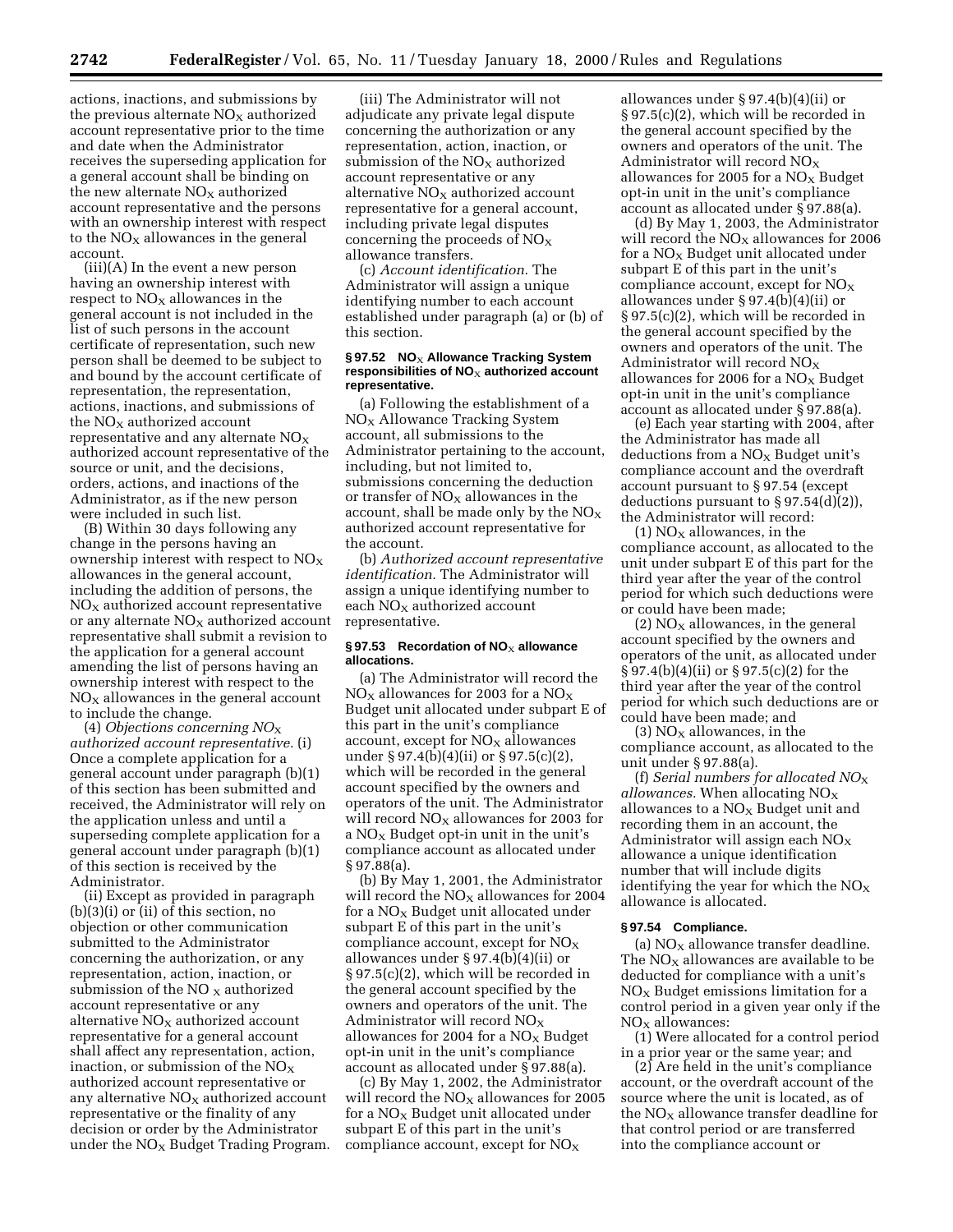overdraft account by a  $NO<sub>x</sub>$  allowance transfer correctly submitted for recordation under § 97.60 by the  $NO<sub>x</sub>$ allowance transfer deadline for that control period.

(b) *Deductions for compliance.* (1) Following the recordation, in accordance with § 97.61, of  $NO<sub>x</sub>$ allowance transfers submitted for recordation in the unit's compliance account or the overdraft account of the source where the unit is located by the  $NO<sub>X</sub>$  allowance transfer deadline for a control period, the Administrator will  $deduct NO<sub>X</sub>$  allowances available under paragraph (a) of this section to cover the unit's  $\overline{NO_X}$  emissions (as determined in accordance with subpart H of this part), or to account for actual heat input under § 97.42(e), for the control period:

(i) From the compliance account; and

(ii) Only if no more  $NO<sub>X</sub>$  allowances available under paragraph (a) of this section remain in the compliance account, from the overdraft account. In deducting allowances for units at the source from the overdraft account, the Administrator will begin with the unit having the compliance account with the lowest account number and end with the unit having the compliance account with the highest account number (with account numbers sorted beginning with the left-most character and ending with the right-most character and the letter characters assigned values in alphabetical order and less than all numeric characters).

(2) The Administrator will deduct  $NO<sub>x</sub>$  allowances first under paragraph (b)(1)(i) of this section and then under paragraph (b)(1)(ii) of this section:

(i) Until the number of  $NO<sub>x</sub>$ allowances deducted for the control period equals the number of tons of NOX emissions, determined in accordance with subpart H of this part, from the unit for the control period for which compliance is being determined, plus the number of  $NO<sub>x</sub>$  allowances required for deduction to account for actual heat input under § 97.42(e) for the control period; or

(ii) Until no more  $NO<sub>X</sub>$  allowances available under paragraph (a) of this section remain in the respective account.

(c)(1) *Identification of NOX allowances by serial number.* The NOX authorized account representative for each compliance account may identify by serial number the  $NO<sub>x</sub>$  allowances to be deducted from the unit's compliance account under paragraph (b), (d), (e), or (f) of this section. Such identification shall be made in the compliance certification report submitted in accordance with § 97.30.

(2) *First-in, first-out.* The Administrator will deduct  $NO<sub>x</sub>$ allowances for a control period from the compliance account, in the absence of an identification or in the case of a partial identification of  $NO<sub>x</sub>$  allowances by serial number under paragraph (c)(1) of this section, or the overdraft account on a first-in, first-out (FIFO) accounting basis in the following order:

(i) Those  $NO<sub>x</sub>$  allowances that were allocated for the control period to the unit under subpart E or I of this part;

(ii) Those  $NO<sub>X</sub>$  allowances that were allocated for the control period to any unit and transferred and recorded in the account pursuant to subpart G of this part, in order of their date of recordation;

(iii) Those  $NO<sub>x</sub>$  allowances that were allocated for a prior control period to the unit under subpart E or I of this part; and

(iv) Those  $NO<sub>X</sub>$  allowances that were allocated for a prior control period to any unit and transferred and recorded in the account pursuant to subpart G of this part, in order of their date of recordation.

(d) *Deductions for excess emissions.* (1) After making the deductions for compliance under paragraph (b) of this section, the Administrator will deduct from the unit's compliance account or the overdraft account of the source where the unit is located a number of  $NO<sub>X</sub>$  allowances, allocated for a control period after the control period in which the unit has excess emissions, equal to three times the number of the unit's excess emissions.

(2) If the compliance account or overdraft account does not contain sufficient  $NO<sub>x</sub>$  allowances, the Administrator will deduct the required number of  $NO<sub>x</sub>$  allowances, regardless of the control period for which they were allocated, whenever  $NO<sub>x</sub>$ allowances are recorded in either account.

(3) Any allowance deduction required under paragraph (d) of this section shall not affect the liability of the owners and operators of the  $NO<sub>x</sub>$  Budget unit for any fine, penalty, or assessment, or their obligation to comply with any other remedy, for the same violation, as ordered under the Clean Air Act or applicable State law. The following guidelines will be followed in assessing fines, penalties or other obligations:

(i) For purposes of determining the number of days of violation, if a  $NO_X$ Budget unit has excess emissions for a control period, each day in the control period (153 days) constitutes a day in violation unless the owners and operators of the unit demonstrate that a lesser number of days should be considered.

(ii) Each ton of excess emissions is a separate violation.

(e) *Deductions for units sharing a common stack.* In the case of units sharing a common stack and having emissions that are not separately monitored or apportioned in accordance with subpart H of this part:

(1) The  $NO<sub>X</sub>$  authorized account representative of the units may identify the percentage of  $NO<sub>X</sub>$  allowances to be deducted from each such unit's compliance account to cover the unit's share of  $NO<sub>X</sub>$  emissions from the common stack for a control period. Such identification shall be made in the compliance certification report submitted in accordance with § 97.30.

(2) Notwithstanding paragraph (b)(2)(i) of this section, the Administrator will deduct  $NO<sub>x</sub>$ allowances for each such unit until the number of  $NO<sub>x</sub>$  allowances deducted equals the unit's identified percentage under paragraph (e)(1) of this section or, if no percentage is identified, an equal percentage for each unit multiplied by the number of tons of  $NO<sub>x</sub>$  emissions, as determined in accordance with subpart H of this part, from the common stack for the control period for which compliance is being determined. In addition to the deductions under the first sentence of this paragraph (e)(1), the Administrator will deduct  $NO<sub>x</sub>$ allowances for each such unit until the number of  $NO<sub>X</sub>$  allowances deducted equals the number of  $NO<sub>x</sub>$  allowances required to account for actual heat input under § 97.42(e) for the unit for the control period.

(f) *Deduction of banked allowances.* Each year starting in 2005, after the Administrator has completed the designation of banked  $NO<sub>X</sub>$  allowances under § 97.55(b) and before May 1 of the year, the Administrator will determine the extent to which banked  $\rm{NO_{X}}$ allowances otherwise available under paragraph (a) of this section are available for compliance in the control period for the current year, as follows:

(1) The Administrator will determine the total number of banked  $NO<sub>x</sub>$ allowances held in compliance accounts, overdraft accounts, or general accounts.

(2) If the total number of banked  $NO<sub>x</sub>$ allowances determined, under paragraph (f)(1) of this section, to be held in compliance accounts, overdraft accounts, or general accounts is less than or equal to 10 percent of the sum of the trading program budgets under § 97.40 for all States for the control period, any banked  $NO<sub>x</sub>$  allowance may be deducted for compliance in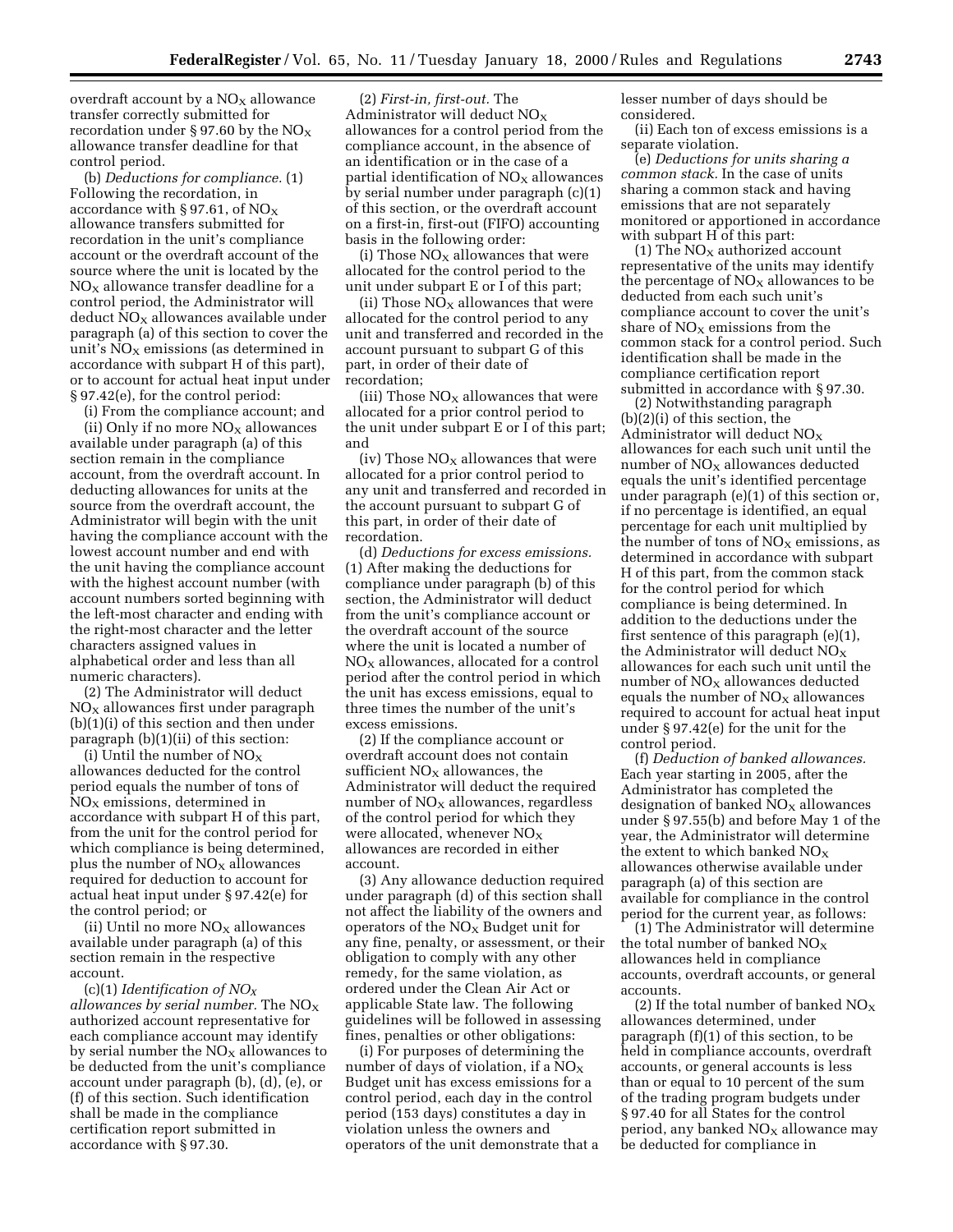accordance with paragraphs (a) through (e) of this section.

(3) If the total number of banked  $NO<sub>X</sub>$ allowances determined, under paragraph (f)(1) of this section, to be held in compliance accounts, overdraft accounts, or general accounts exceeds 10 percent of the sum of the trading program budgets under § 97.40 for all States for the control period, any banked allowance may be deducted for compliance in accordance with paragraphs (a) through (e) of this section, except as follows:

(i) The Administrator will determine the following ratio: 0.10 multiplied by the sum of the trading program budgets under § 97.40 for all States for the control period and divided by the total number of banked  $NO<sub>X</sub>$  allowances determined, under paragraph (f)(1) of this section, to be held in compliance accounts, overdraft accounts, or general accounts.

(ii) The Administrator will multiply the number of banked  $NO<sub>x</sub>$  allowances in each compliance account or overdraft account by the ratio determined under paragraph (f)(3)(i) of this section. The resulting product is the number of banked  $\overline{NO_x}$  allowances in the account that may be deducted for compliance in accordance with paragraphs (a) through (e) of this section. Any banked  $NO<sub>x</sub>$ allowances in excess of the resulting product may be deducted for compliance in accordance with paragraphs (a) through (e) of this section, except that, if such  $NO<sub>x</sub>$ allowances are used to make a deduction under paragraph (b) or (e) of this section, two (rather than one) such  $NO<sub>X</sub>$  allowances shall authorize up to one ton of  $NO<sub>X</sub>$  emissions during the control period and must be deducted for each deduction of one  $NO<sub>x</sub>$  allowance required under paragraph (b) or (e) of this section.

(g) *Recordation of deductions*. The Administrator will record in the appropriate compliance account or overdraft account all deductions from such an account pursuant to paragraph  $(b)$ ,  $(d)$ ,  $(e)$ , or  $(f)$  of this section.

### **§ 97.55 Banking.**

 $NO<sub>x</sub>$  allowances may be banked for future use or transfer in a compliance account, an overdraft account, or a general account, as follows:

(a) Any  $NO<sub>X</sub>$  allowance that is held in a compliance account, an overdraft account, or a general account will remain in such account unless and until the  $NO<sub>x</sub>$  allowance is deducted or transferred under § 97.31, § 97.54, § 97.56, or subpart G or I of this part.

(b) The Administrator will designate, as a "banked"  $NO<sub>X</sub>$  allowance, any  $NO<sub>X</sub>$ 

allowance that remains in a compliance account, an overdraft account, or a general account after the Administrator has made all deductions for a given control period from the compliance account or overdraft account pursuant to § 97.54 (except deductions pursuant to § 97.54(d)(2)) and that was allocated for that control period or a control period in a prior year.

#### **§ 97.56 Account error.**

The Administrator may, at his or her sole discretion and on his or her own motion, correct any error in any  $NO<sub>X</sub>$ Allowance Tracking System account. Within 10 business days of making such correction, the Administrator will notify the  $NO<sub>X</sub>$  authorized account representative for the account.

#### **§ 97.57 Closing of general accounts.**

(a) The  $NO<sub>x</sub>$  authorized account representative of a general account may instruct the Administrator to close the account by submitting a statement requesting deletion of the account from the  $NO<sub>x</sub>$  Allowance Tracking System and by correctly submitting for recordation under § 97.60 an allowance transfer of all  $NO<sub>x</sub>$  allowances in the account to one or more other  $NO<sub>x</sub>$ Allowance Tracking System accounts.

(b) If a general account shows no activity for a period of a year or more and does not contain any  $NO<sub>X</sub>$ allowances, the Administrator may notify the  $NO<sub>x</sub>$  authorized account representative for the account that the account will be closed and deleted from the  $NO<sub>x</sub>$  Allowance Tracking System following 20 business days after the notice is sent. The account will be closed after the 20-day period unless before the end of the 20-day period the Administrator receives a correctly submitted transfer of  $NO<sub>x</sub>$  allowances into the account under § 97.60 or a statement submitted by the  $NO<sub>x</sub>$ authorized account representative demonstrating to the satisfaction of the Administrator good cause as to why the account should not be closed.

# **Subpart G-NO<sub>X</sub> Allowance Transfers**

### § 97.60 Submission of NO<sub>X</sub> allowance **transfers.**

The  $NO<sub>X</sub>$  authorized account representatives seeking recordation of a  $NO<sub>x</sub>$  allowance transfer shall submit the transfer to the Administrator. To be considered correctly submitted, the  $NO<sub>x</sub>$ allowance transfer shall include the following elements in a format specified by the Administrator:

(a) The numbers identifying both the transferor and transferee accounts;

(b) A specification by serial number of each  $NO<sub>X</sub>$  allowance to be transferred; and

(c) The printed name and signature of the  $NO<sub>x</sub>$  authorized account representative of the transferor account and the date signed.

# **§ 97.61 EPA recordation.**

(a) Within 5 business days of receiving a  $NO<sub>x</sub>$  allowance transfer, except as provided in paragraph (b) of this section, the Administrator will record a  $NO<sub>X</sub>$  allowance transfer by moving each  $NO<sub>X</sub>$  allowance from the transferor account to the transferee account as specified by the request, provided that:

(1) The transfer is correctly submitted under § 97.60; and

(2) The transferor account includes each  $NO<sub>X</sub>$  allowance identified by serial number in the transfer.

(b) A  $NO<sub>x</sub>$  allowance transfer that is submitted for recordation following the  $NO<sub>x</sub>$  allowance transfer deadline and that includes any  $NO<sub>x</sub>$  allowances allocated for a control period in a prior year or the same year as the  $NO<sub>x</sub>$ allowance transfer deadline will not be recorded until after the Administrator completes the recordation of  $NO<sub>x</sub>$ allowance allocations under § 97.53 for the control period in the same year as the  $NO<sub>x</sub>$  allowance transfer deadline.

(c) Where a  $NO<sub>X</sub>$  allowance transfer submitted for recordation fails to meet the requirements of paragraph (a) of this section, the Administrator will not record such transfer.

### **§ 97.62 Notification.**

(a) *Notification of recordation.* Within 5 business days of recordation of a  $NO<sub>x</sub>$ allowance transfer under § 97.61, the Administrator will notify the  $NO<sub>x</sub>$ authorized account representatives of both the transferor and transferee accounts.

(b) *Notification of non-recordation.* Within 10 business days of receipt of a  $NO<sub>x</sub>$  allowance transfer that fails to meet the requirements of § 97.61(a), the Administrator will notify the  $NO<sub>x</sub>$ authorized account representatives of both accounts subject to the transfer of:

(1) A decision not to record the transfer; and

(2) The reasons for such nonrecordation.

(c) Nothing in this section shall preclude the submission of a NO X allowance transfer for recordation following notification of nonrecordation.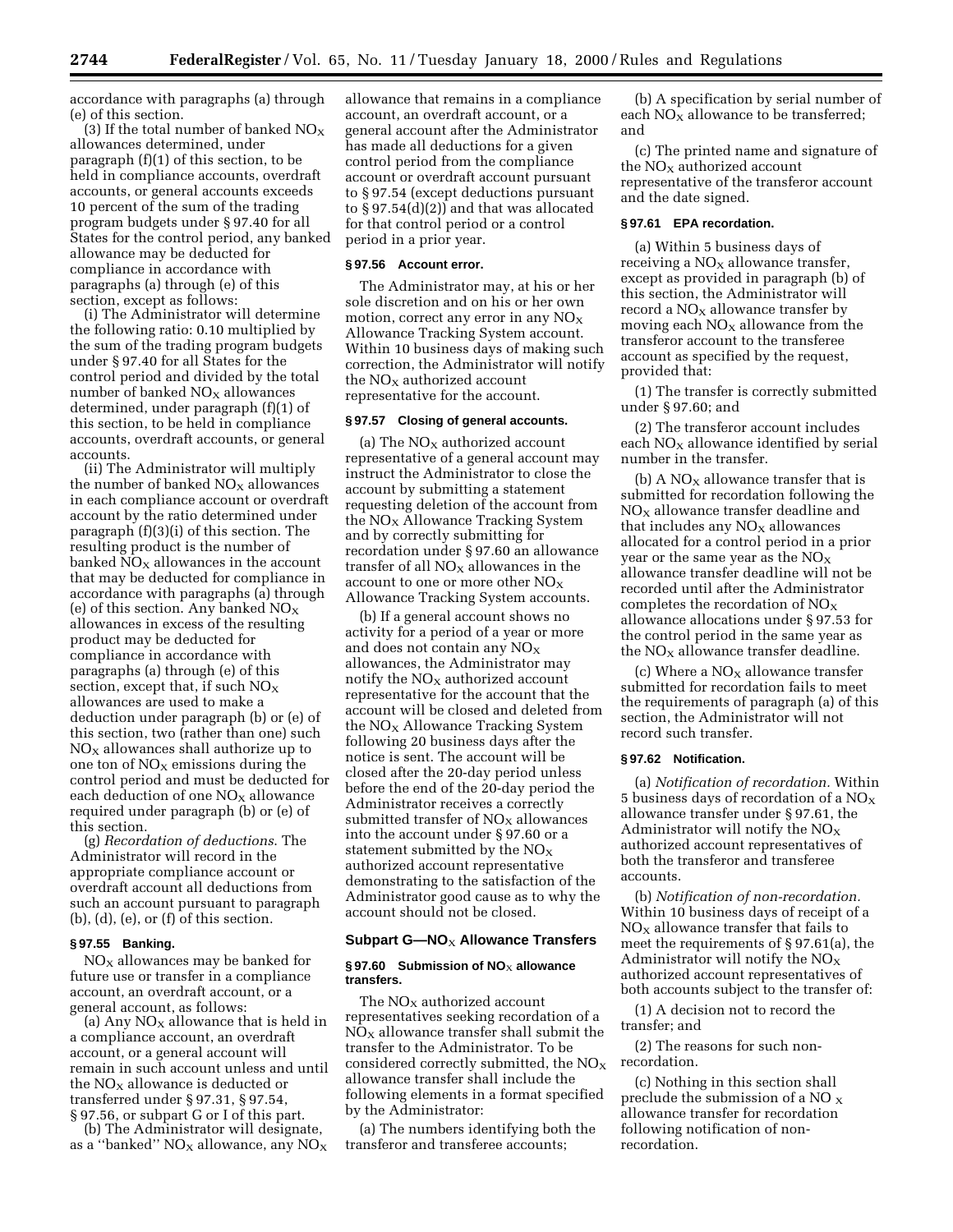#### **Subpart H—Monitoring and Reporting**

## **§ 97.70 General requirements.**

The owners and operators, and to the extent applicable, the  $NO<sub>X</sub>$  authorized account representative of a  $NO<sub>x</sub>$  Budget unit, shall comply with the monitoring, recordkeeping, and reporting requirements as provided in this subpart and in subpart H of part 75 of this chapter. For purposes of complying with such requirements, the definitions in § 97.2 and in § 72.2 of this chapter shall apply, and the terms ''affected unit,'' ''designated representative,'' and ''continuous emission monitoring system'' (or ''CEMS'') in part 75 of this chapter shall be deemed to refer to the terms " $NO<sub>X</sub>$  Budget unit," " $NO<sub>X</sub>$ authorized account representative,'' and ''continuous emission monitoring system" (or "CEMS") respectively, as defined in § 97.2. The owner or operator of a unit that is not a  $NO<sub>x</sub>$  Budget unit but that is monitored under § 75.72(b)(2)(ii) of this chapter shall comply with the monitoring, recordkeeping, and reporting requirements for a  $NO<sub>x</sub>$  Budget unit under this part.

(a) *Requirements for installation, certification, and data accounting.* The owner or operator of each  $NO<sub>x</sub>$  Budget unit shall meet the following requirements. These provisions shall also apply to a unit for which an application for a  $NO<sub>x</sub>$  Budget opt-in permit is submitted and not denied or withdrawn, as provided in subpart I of this part:

(1) Install all monitoring systems required under this subpart for monitoring  $NO<sub>x</sub>$  mass emissions. This includes all systems required to monitor  $NO<sub>X</sub>$  emission rate,  $NO<sub>X</sub>$  concentration, heat input rate, and stack flow rate, in accordance with §§ 75.72 and 75.76 of this chapter.

(2) Install all monitoring systems for monitoring heat input rate.

(3) Successfully complete all certification tests required under § 97.71 and meet all other requirements of this subpart and part 75 of this chapter applicable to the monitoring systems under paragraphs (a)(1) and (2) of this section.

(4) Record, report, and quality-assure the data from the monitoring systems under paragraphs (a)(1) and (2) of this section.

(b) *Compliance deadlines.* The owner or operator shall meet the certification and other requirements of paragraphs (a)(1) through (a)(3) of this section on or before the following dates. The owner or operator shall record, report and quality-assure the data from the monitoring systems under paragraphs

 $(a)(1)$  and  $(a)(2)$  of this section on and after the following dates.

(1) For the owner or operator of a  $NO_X$ Budget unit for which the owner or operator intends to apply for early reduction credits under § 97.43, by May 1, 2000. If the owner or operator of a  $NO<sub>X</sub>$  Budget unit fails to meet this deadline, he or she is not eligible to apply for early reduction credits and is subject to the deadline under paragraph (b)(2) of this section.

(2) For the owner or operator of a  $NO<sub>x</sub>$ Budget unit under § 97.4(a) that commences operation before January 1, 2002 and that is not subject to or does not meet the deadline under paragraph (b)(1) of this section, by May 1, 2002.

(3) For the owner or operator of a  $NO<sub>x</sub>$ Budget unit under § 97.4(a)(1) that commences operation on or after January 1, 2002 and that reports on an annual basis under § 97.74(d) by the later of the following dates:

(i) May 1, 2002; or

(ii) 90 days after the date on which the unit commences commercial operation.

(4) For the owner or operator of a  $NO_X$ Budget unit under § 97.4(a)(1) that commences operation on or after January 1, 2002 and that reports on a control period basis under  $\S 97.74(d)(2)(ii)$ , by no later than 90 days after the date on which the unit commences commercial operation, provided that this date is during a control period. If this date does not occur during a control period, the applicable deadline is May 1 immediately following this date.

(5) For the owner or operator of a  $NO<sub>x</sub>$ Budget unit under § 97.4(a)(2) that commences operation on or after January 1, 2002 and that reports on an annual basis under § 97.74(d), by the later of the following dates:

(i) May 1, 2002; or

(ii) 180 days after the date on which the unit commences operation.

(6) For the owner or operator of a  $NO<sub>X</sub>$ Budget unit under § 97.4(a)(2) that commences operation on or after January 1, 2002 and that report on a control period basis under § 97.74(d)(2)(ii), by 180 days after the date on which the unit commences operation, provided that this date is during a control period. If this date does not occur during a control period, the applicable deadline is May 1 immediately following this date.

(7) For the owner or operator of a  $NO<sub>x</sub>$ Budget unit that has a new stack or flue for which construction is completed after the applicable deadline under paragraph (b)(1), (b)(2), (b)(3), (b)(4), (b)(5), or (b)(6) of this section or under subpart I of this part and that reports on

an annual basis under § 97.74(d), by 90 days after the date on which emissions first exit to the atmosphere through the new stack or flue.

(8) For the owner or operator of a NO  $_{\rm X}$ Budget unit that has a new stack or flue for which construction is completed after the applicable deadline under paragraph (b)(1), (b)(2), (b)(3), (b)(4), (b)(5), or (b)(6) of this section or under subpart I of this part and that reports on a control period basis under § 97.74(d)(2)(ii), by 90 days after the date on which emissions first exit to the atmosphere through the new stack or flue, provided that this date is during a control period. If this date does not occur during the control period, the applicable deadline is May 1 immediately following this date.

(9) For the owner or operator of a unit for which an application for a  $NO_X$ Budget opt-in permit is submitted and not denied or withdrawn, by the date specified under subpart I of this part.

(c) *Reporting data prior to initial certification.* The owner or operator of a  $NO<sub>x</sub>$  Budget unit under paragraph (b)(3),  $(b)(4)$ ,  $(b)(5)$ , or  $(b)(6)$  of this section shall determine, record and report  $NO<sub>X</sub>$ mass emissions, heat input rate, and any other values required to determine  $NO<sub>x</sub>$ mass emissions (e.g.,  $NO<sub>x</sub>$  emission rate and heat input rate, or  $NO<sub>x</sub>$ concentration and stack flow rate) in accordance with § 75.70(g) of this chapter, from the date and hour that the unit starts operating until the date and hour on which the continuous emission monitoring system, excepted monitoring system under appendix D or E of part 75 of this chapter, or excepted monitoring methodology under § 75.19 of this chapter is provisionally certified.

(d) *Prohibitions.* (1) No owner or operator of a  $NO<sub>x</sub>$  Budget unit shall use any alternative monitoring system, alternative reference method, or any other alternative for the required continuous emission monitoring system without having obtained prior written approval in accordance with § 97.75.

(2) No owner or operator of a  $NO<sub>x</sub>$ Budget unit shall operate the unit so as to discharge, or allow to be discharged,  $NO<sub>x</sub>$  emissions to the atmosphere without accounting for all such emissions in accordance with the applicable provisions of this subpart and part 75 of this chapter, except as provided in § 75.74 of this chapter.

(3) No owner or operator of a  $NO<sub>x</sub>$ Budget unit shall disrupt the continuous emission monitoring system, any portion thereof, or any other approved emission monitoring method, and thereby avoid monitoring and recording  $NO<sub>x</sub>$  mass emissions discharged into the atmosphere, except for periods of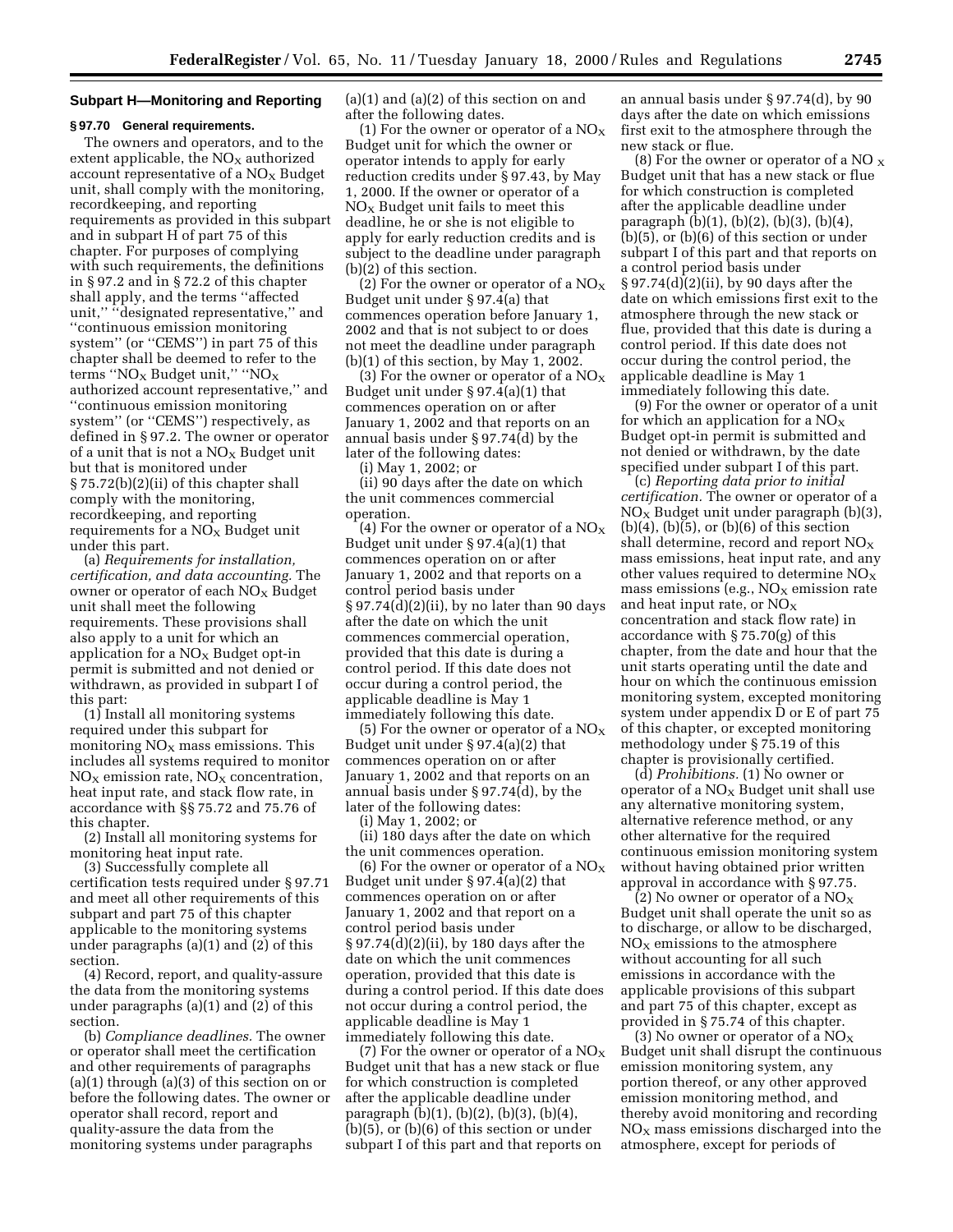**2746 FederalRegister** / Vol. 65, No. 11 / Tuesday January 18, 2000 / Rules and Regulations

recertification or periods when calibration, quality assurance testing, or maintenance is performed in accordance with the applicable provisions of this subpart and part 75 of this chapter or except as provided in § 75.74 of this chapter.

(4) No owner or operator of a  $\rm{NO_X}$ Budget unit shall retire or permanently discontinue use of the continuous emission monitoring system, any component thereof, or any other approved emission monitoring system under this subpart, except under any one of the following circumstances:

(i) During the period that the unit is covered by an exemption under § 97.4(b) or § 97.5 that is in effect;

(ii) The owner or operator is monitoring emissions from the unit with another certified monitoring system approved, in accordance with the applicable provisions of this subpart and part 75 of this chapter, by the permitting authority for use at that unit that provides emission data for the same pollutant or parameter as the retired or discontinued monitoring system; or

(iii) The  $\rm NO_{X}$  authorized account representative submits notification of the date of certification testing of a replacement monitoring system for the retired or discontinued monitoring system in accordance with § 97.71(b)(2).

#### **§ 97.71 Initial certification and recertification procedures.**

(a) The owner or operator of a NO  $_{\rm X}$ Budget unit that is subject to an Acid Rain emissions limitation shall comply with the initial certification and recertification procedures of part 75 of this chapter, except that:

(1) If, prior to January 1, 1998, the Administrator approved a petition under § 75.17(a) or (b) of this chapter for apportioning the  $NO<sub>X</sub>$  emission rate measured in a common stack or a petition under § 75.66 of this chapter for an alternative to a requirement in § 75.17 of this chapter, the  $NO<sub>x</sub>$ authorized account representative shall resubmit the petition to the Administrator under § 97.75(a) to determine if the approval applies under the NO<sub>X</sub> Budget Trading Program.

(2) For any additional CEMS required under the common stack provisions in § 75.72 of this chapter or for any  $NO<sub>X</sub>$ concentration CEMS used under the provisions of  $\S 75.71(a)(2)$  of this chapter, the owner or operator shall meet the requirements of paragraph (b) of this section.

(b) The owner or operator of a  $\rm{NO_{X}}$ Budget unit that is not subject to an Acid Rain emissions limitation shall comply with the following initial certification and recertification

procedures. The owner or operator of such a unit that qualifies to use the low mass emissions excepted monitoring methodology under § 75.19 of this chapter or that qualifies to use an alternative monitoring system under subpart E of part 75 of this chapter shall comply with the following procedures, as modified by paragraph (c) or (d) of this section. The owner or operator of a  $NO<sub>x</sub>$  Budget unit that is subject to an Acid Rain emissions limitation and that requires additional CEMS under the common stack provisions in § 75.72 of this chapter or uses a  $NO<sub>X</sub>$ concentration CEMS under § 75.71(a)(2) of this chapter shall comply with the following procedures.

(1) *Requirements for initial certification.* The owner or operator shall ensure that each monitoring system required by subpart H of part 75 of this chapter (which includes the automated data acquisition and handling system) successfully completes all of the initial certification testing required under § 75.20 of this chapter by the applicable deadline in § 97.70(b). In addition, whenever the owner or operator installs a monitoring system in order to meet the requirements of this part in a location where no such monitoring system was previously installed, initial certification in accordance with § 75.20 of this chapter is required.

(2) *Requirements for recertification.* Whenever the owner or operator makes a replacement, modification, or change in a certified monitoring system that may significantly affect the ability of the system to accurately measure or record  $NO<sub>x</sub>$  mass emissions or heat input rate or to meet the requirements of § 75.21 of this chapter or appendix B to part 75 of this chapter, the owner or operator shall recertify the monitoring system in accordance with § 75.20(b) of this chapter. Furthermore, whenever the owner or operator makes a replacement, modification, or change to the flue gas handling system or the unit's operation that may significantly change the stack flow or concentration profile, the owner or operator shall recertify the continuous emissions monitoring system in accordance with § 75.20(b) of this chapter. Examples of changes that require recertification include: replacement of the analyzer, complete replacement of an existing continuous emission monitoring system, or change in location or orientation of the sampling probe or site.

(3) *Certification approval process for initial certification and recertification*— (i) *Notification of certification*. The  $NO_X$ authorized account representative shall submit to the Administrator, the

appropriate EPA Regional Office and the permitting authority written notice of the dates of certification in accordance with § 97.73.

(ii) *Certification application.* The NOX authorized account representative shall submit to the Administrator, the appropriate EPA Regional Office and the permitting authority a certification application for each monitoring system required under subpart H of part 75 of this chapter. A complete certification application shall include the information specified in subpart H of part 75 of this chapter.

(iii) Except for units using the low mass emission excepted methodology under § 75.19 of this chapter, the provisional certification date for a monitor shall be determined in accordance with § 75.20(a)(3) of this chapter. A provisionally certified monitor may be used under the  $NO<sub>x</sub>$ Budget Trading Program for a period not to exceed 120 days after receipt by the Administrator of the complete certification application for the monitoring system or component thereof under paragraph (b)(3)(ii) of this section. Data measured and recorded by the provisionally certified monitoring system or component thereof, in accordance with the requirements of part 75 of this chapter, will be considered valid quality-assured data (retroactive to the date and time of provisional certification), provided that the Administrator does not invalidate the provisional certification by issuing a notice of disapproval within 120 days of receipt of the complete certification application by the Administrator.

(iv) *Certification application formal approval process.* The Administrator will issue a written notice of approval or disapproval of the certification application to the owner or operator within 120 days of receipt of the complete certification application under paragraph (b)(3)(ii) of this section. In the event the Administrator does not issue such a notice within such 120-day period, each monitoring system that meets the applicable performance requirements of part 75 of this chapter and is included in the certification application will be deemed certified for use under the  $NO<sub>x</sub>$  Budget Trading Program.

(A) *Approval notice.* If the certification application is complete and shows that each monitoring system meets the applicable performance requirements of part 75 of this chapter, then the Administrator will issue a written notice of approval of the certification application within 120 days of receipt.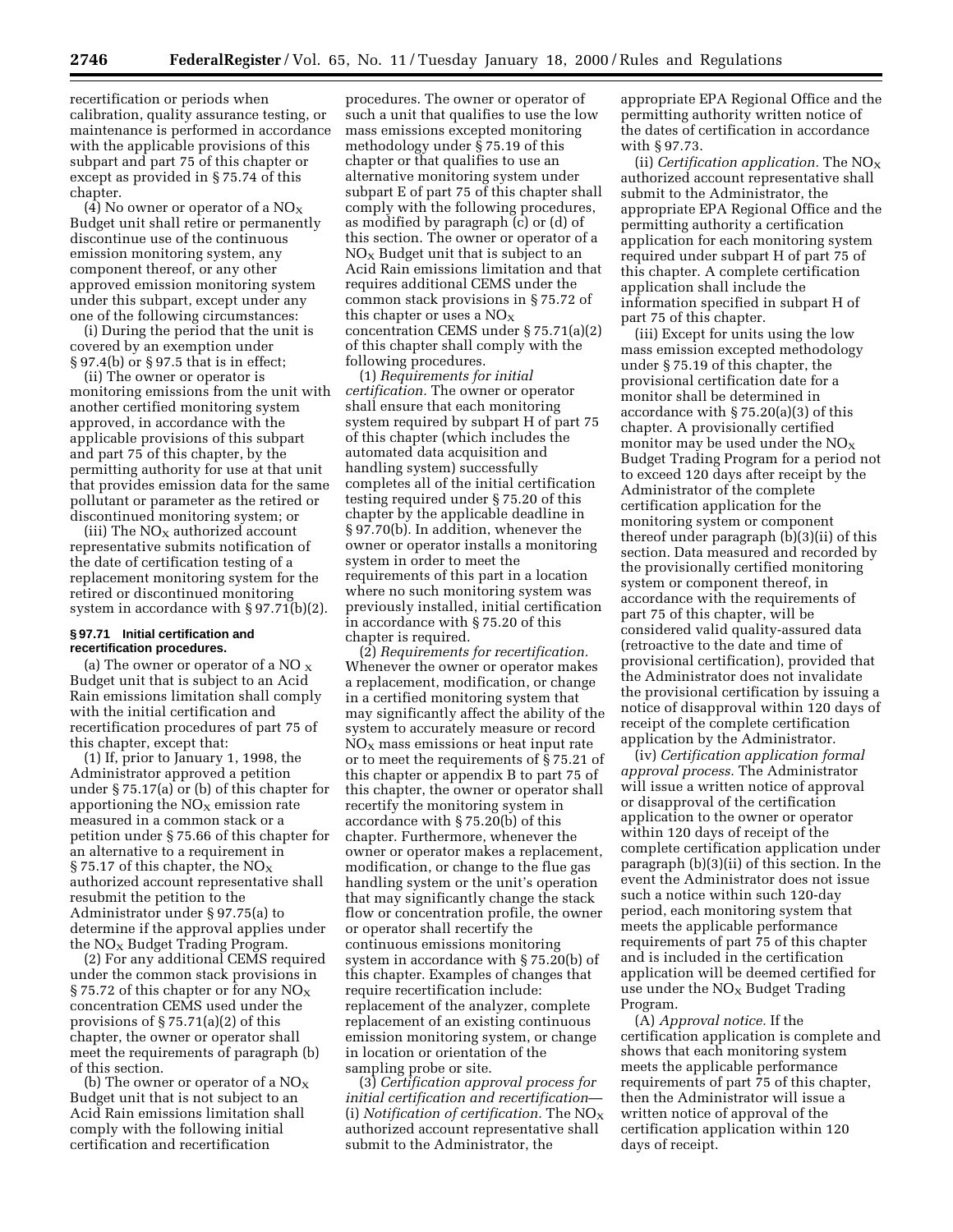(B) *Incomplete application notice.* A certification application will be considered complete when all of the applicable information required to be submitted under paragraph (b)(3)(ii) of this section has been received by the Administrator. If the certification application is not complete, then the Administrator will issue a written notice of incompleteness that sets a reasonable date by which the  $NO<sub>X</sub>$ authorized account representative must submit the additional information required to complete the certification application. If the  $NO<sub>X</sub>$  authorized account representative does not comply with the notice of incompleteness by the specified date, then the Administrator may issue a notice of disapproval under paragraph  $(b)(3)(iv)(C)$  of this section. The 120-day review period shall not begin prior to receipt of a complete certification application.

(C) *Disapproval notice.* If the certification application shows that any monitoring system or component thereof does not meet the performance requirements of this part, or if the certification application is incomplete and the requirement for disapproval under paragraph (b)(3)(iv)(B) of this section has been met, then the Administrator will issue a written notice of disapproval of the certification application. Upon issuance of such notice of disapproval, the provisional certification is invalidated by the Administrator and the data measured and recorded by each uncertified monitoring system or component thereof shall not be considered valid quality-assured data beginning with the date and hour of provisional certification (as defined under § 75.20(a)(3) of this chapter). The owner or operator shall follow the procedures for loss of certification in paragraph  $(b)(3)(v)$  of this section for each monitoring system or component thereof that is disapproved for initial certification.

(D) *Audit decertification.* The Administrator may issue a notice of disapproval of the certification status of a monitor in accordance with § 97.72(b).

(v) *Procedures for loss of certification.* If the Administrator issues a notice of disapproval of a certification application under paragraph  $(b)(3)(iv)(C)$  of this section or a notice of disapproval of certification status under paragraph (b)(3)(iv)(D) of this section, then:

(A) The owner or operator shall substitute the following values, for each hour of unit operation during the period of invalid data specified under § 75.20(a)(4)(iii), § 75.20(b)(5), § 75.20(h)(4), or § 75.21(e) and

continuing until the date and hour specified under § 75.20(a)(5)(i) of this chapter:

(*1*) For units that the owner or operator intends to monitor or monitors for  $NO<sub>x</sub>$  emission rate and heat input rate or intends to determine or  $determines NO<sub>x</sub> mass emissions using$ the low mass emission excepted methodology under § 75.19 of this chapter, the maximum potential  $NO<sub>x</sub>$ emission rate and the maximum potential hourly heat input of the unit; and

(*2*) For units that the owner or operator intends to monitor or monitors for  $NO<sub>x</sub>$  mass emissions using a  $NO<sub>x</sub>$ pollutant concentration monitor and a flow monitor, the maximum potential concentration of  $NO<sub>x</sub>$  and the maximum potential flow rate of the unit under section 2 of appendix A of part 75 of this chapter.

(B) The NO  $_X$  authorized account representative shall submit a notification of certification retest dates and a new certification application in accordance with paragraphs (b)(3)(i) and (ii) of this section.

(C) The owner or operator shall repeat all certification tests or other requirements that were failed by the monitoring system, as indicated in the Administrator's notice of disapproval, no later than 30 unit operating days after the date of issuance of the notice of disapproval.

(c) *Initial certification and recertification procedures for low mass emission units using the excepted methodologies under § 75.19 of this chapter.* The owner or operator of a gasfired or oil-fired unit using the low mass emissions excepted methodology under § 75.19 of this chapter and not subject to an Acid Rain emissions limitation shall meet the applicable general operating requirements of § 75.10 of this chapter and the applicable requirements of § 75.19 of this chapter. The owner or operator of such a unit shall also meet the applicable certification and recertification procedures of paragraph (b) of this section, except that the excepted methodology shall be deemed provisionally certified for use under the  $NO<sub>X</sub>$  Budget Trading Program as of the following dates:

(i) For a unit that does not have monitoring equipment initially certified or recertified for the NO<sub>X</sub> Budget Trading Program as of the date on which the  $NO<sub>X</sub>$  authorized account representative submits the certification application under § 75.19 of this chapter for the unit, starting on the date of such submission until the completion of the period for the Administrator's review.

(ii) For a unit that has monitoring equipment initially certified or recertified for the  $NO<sub>x</sub>$  Budget Trading Program as of the date on which the  $NO<sub>x</sub>$  authorized account representative submits the certification application under § 75.19 of this chapter for the unit and that reports data on an annual basis under § 97.74(d), starting January 1 of the year after the year of such submission until the completion of the period for the Administrator's review.

(iii) For a unit that has monitoring equipment initially certified or recertified for the  $NO_X$  Budget Trading Program as of the date on which the  $NO<sub>x</sub>$  Authorized Account Representative submits the certification application under § 75.19 of this chapter for the unit and that reports on a control season basis under § 97.74(d), starting May 1 of the control period after the year of such submission until the completion of the period for the Administrator's review.

(d) *Certification/recertification procedures for alternative monitoring systems.* The NO<sub>x</sub> authorized account representative of each unit not subject to an Acid Rain emissions limitation for which the owner or operator intends to use an alternative monitoring system approved by the Administrator under subpart E of part 75 of this chapter shall comply with the applicable certification procedures of paragraph (b) of this section before using the system under the  $NO<sub>x</sub>$  Budget Trading Program. The  $NO<sub>x</sub>$  authorized account representative shall also comply with the applicable recertification procedures of paragraph (b) of this section. Section 75.20(f) of this chapter shall apply to such alternative monitoring system.

#### **§ 97.72 Out of control periods.**

(a) Whenever any monitoring system fails to meet the quality assurance or data validation requirements of part 75 of this chapter, data shall be substituted using the applicable procedures in subpart D, appendix D, or appendix E of part 75 of this chapter.

(b) *Audit decertification.* Whenever both an audit of a monitoring system and a review of the initial certification or recertification application reveal that any system or component should not have been certified or recertified because it did not meet a particular performance specification or other requirement under § 97.71 or the applicable provisions of part 75 of this chapter, both at the time of the initial certification or recertification application submission and at the time of the audit, the Administrator will issue a notice of disapproval of the certification status of such system or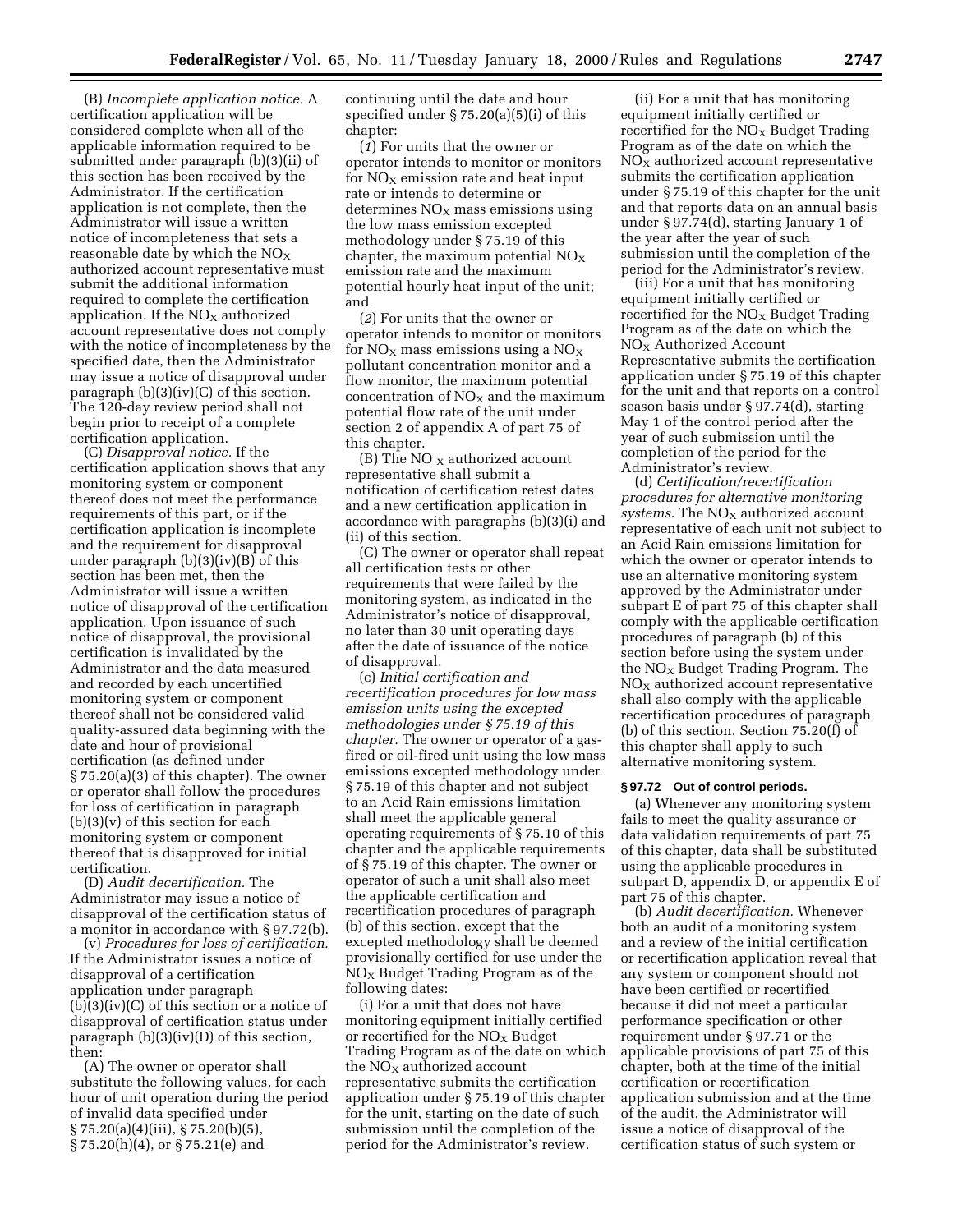component. For the purposes of this paragraph, an audit shall be either a field audit or an audit of any information submitted to the permitting authority or the Administrator. By issuing the notice of disapproval, the Administrator revokes prospectively the certification status of the system or component. The data measured and recorded by the system or component shall not be considered valid qualityassured data from the date of issuance of the notification of the revoked certification status until the date and time that the owner or operator completes subsequently approved initial certification or recertification tests for the system or component.

#### **§ 97.73 Notifications.**

(a) The  $NO<sub>x</sub>$  authorized account representative for a  $NO<sub>X</sub>$  Budget unit shall submit written notice to the Administrator, the appropriate EPA Regional Office, and the permitting authority in accordance with § 75.61 of this chapter.

(b) For any unit that does not have an Acid Rain emissions limitation, the permitting authority may waive the requirement to notify the permitting authority in paragraph (a) of this section.

#### **§ 97.74 Recordkeeping and reporting.**

(a) *General provisions.* (1) The NO<sub>x</sub> authorized account representative shall comply with all recordkeeping and reporting requirements in this section and with the requirements of § 97.10(e)(1).

(2) If the  $NO<sub>x</sub>$  authorized account representative for a  $NO<sub>x</sub>$  Budget unit subject to an Acid Rain emission limitation who signed and certified any submission that is made under subpart F or G of part 75 of this chapter and that includes data and information required under this subpart or subpart H of part 75 of this chapter is not the same person as the designated representative or the alternative designated representative for the unit under part 72 of this chapter, then the submission must also be signed by the designated representative or the alternative designated representative.

(b) *Monitoring plans.* (1) The owner or operator of a unit subject to an Acid Rain emissions limitation shall comply with requirements of § 75.62 of this chapter, except that the monitoring plan shall also include all of the information required by subpart H of part 75 of this chapter.

(2) The owner or operator of a unit that is not subject to an Acid Rain emissions limitation shall comply with requirements of § 75.62 of this chapter, except that the monitoring plan is only required to include the information required by subpart H of part 75 of this chapter.

(c) *Certification applications.* The  $NO<sub>x</sub>$  authorized account representative shall submit an application to the Administrator, the appropriate EPA Regional Office, and the permitting authority within 45 days after completing all initial certification or recertification tests required under § 97.71 including the information required under subpart H of part 75 of this chapter.

(d) *Quarterly reports.* The NOX authorized account representative shall submit quarterly reports, as follows:

(1) If a unit is subject to an Acid Rain emission limitation or if the owner or operator of the  $NO<sub>x</sub>$  budget unit chooses to meet the annual reporting requirements of this subpart H, the  $NO<sub>x</sub>$ authorized account representative shall submit a quarterly report for each calendar quarter beginning with:

(i) For a unit for which the owner or operator intends to apply or applies for the early reduction credits under § 97.43, the calendar quarter that includes the date of initial provisional certification under § 97.71(b)(3)(iii) or § 97.71(c). Data shall be recorded and reported from the date and hour corresponding to the date and hour of provisional certification; or

(ii) For a unit that commences operation on or before May 1, 2002 and that is not subject to paragraph (d)(1)(i) of this section, the earlier of the calender quarter that includes the date of initial provisional certification under § 97.71(b)(3)(iii) or § 97.71(c) or, if the certification tests are not completed by May 1, 2002, the calendar quarter covering May 1, 2002 through June 30, 2002. Data shall be recorded and reported from the earlier of the date and hour corresponding to the date and hour of provisional certification or the first hour on May 1, 2002; or

(iii) For a unit that commences operation after May 1, 2002, the calendar quarter in which the unit commences operation. Data shall be recorded and reported from the date and hour corresponding to when the unit commences operation.

(2) If a  $NO<sub>x</sub>$  budget unit is not subject to an Acid Rain emission limitation, then the  $NO<sub>X</sub>$  authorized account representative shall either:

(i) Meet all of the requirements of part 75 related to monitoring and reporting  $NO<sub>x</sub>$  mass emissions during the entire year and meet the deadlines specified in paragraph (d)(1) of this section; or

(ii) Submit quarterly reports covering the period May 1 through September 30 of each year and including the data

described in § 75.74(c)(6) of this chapter. The  $NO<sub>X</sub>$  authorized account representative shall submit such quarterly reports, beginning with:

(A) For a unit for which the owner or operator intends to apply or applies for early reduction credits under § 97.43, the calendar quarter that includes the date of initial provisional certification under § 97.71(b)(3)(iii) or § 97.71(c). Data shall be recorded and reported from the date and hour corresponding to the date and hour of provisional certification; or

(B) For a unit that commences operation on or before May 1, 2002 and that is not subject to paragraph (d)(2)(i) of this section, the calendar quarter covering May 1 through June 30, 2002. Data shall be recorded and reported from the earlier of the date and hour corresponding to the date and hour of initial provisional certification under § 97.71(b)(3)(iii) or § 97.71(c) or the first hour of May 1, 2002; or

(C) For a unit that commences operation after May 1, 2002 and during a control period, the calendar quarter in which the unit commences operation. Data shall be reported from the date and hour corresponding to when the unit commences operation; or

(D) For a unit that commences operation after May 1, 2002 and not during a control period, the calendar quarter covering the first control period after the unit commences operation. Data shall be recorded and reported from the earlier of the date and hour corresponding to the date and hour of initial provisional certification under § 97.71(b)(3)(iii) or § 97.71(c) or the first hour of May 1 of the first control period after the unit commences operation.

(3) The NO  $_{\rm X}$  authorized account representative shall submit each quarterly report to the Administrator within 30 days following the end of the calendar quarter covered by the report. Quarterly reports shall be submitted in the manner specified in subpart H of part 75 of this chapter and § 75.64 of this chapter.

(i) For units subject to an Acid Rain emissions limitation, quarterly reports shall include all of the data and information required in subpart H of part 75 of this chapter for each  $NO<sub>x</sub>$ Budget unit (or group of units using a common stack) and the data and information required in subpart G of part 75 of this chapter.

(ii) For units not subject to an Acid Rain emissions limitation, quarterly reports are only required to include all of the data and information required in subpart H of part 75 of this chapter for each  $NO<sub>x</sub>$  Budget unit (or group of units using a common stack).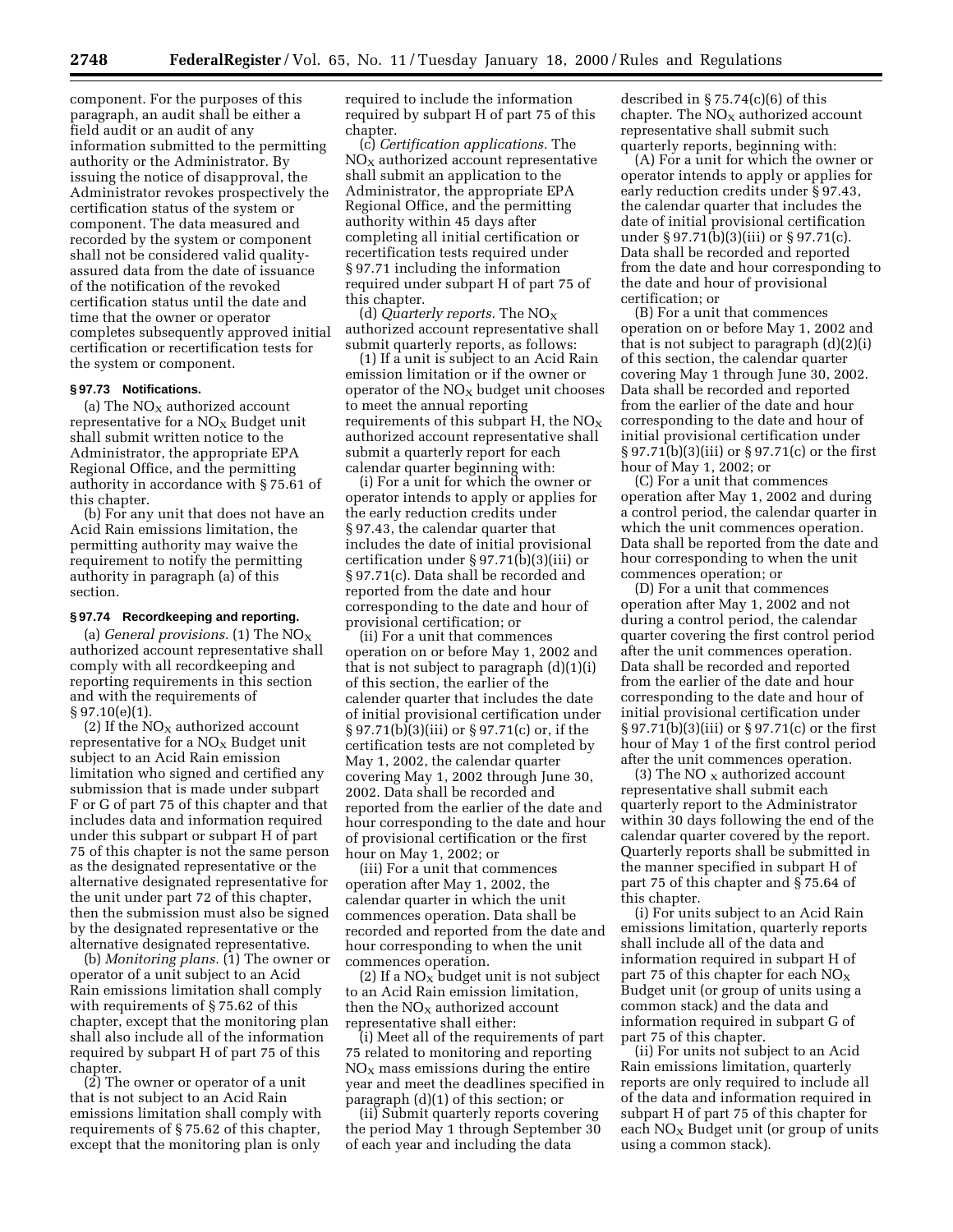(4) *Compliance certification.* The NOX authorized account representative shall submit to the Administrator a compliance certification in support of each quarterly report based on reasonable inquiry of those persons with primary responsibility for ensuring that all of the unit's emissions are correctly and fully monitored. The certification shall state that:

(i) The monitoring data submitted were recorded in accordance with the applicable requirements of this subpart and part 75 of this chapter, including the quality assurance procedures and specifications;

(ii) For a unit with add-on  $NO<sub>X</sub>$ emission controls and for all hours where data are substituted in accordance with § 75.34(a)(1) of this chapter, the add-on emission controls were operating within the range of parameters listed in the quality assurance/quality control program under appendix B of part 75 of this chapter and the substitute values do not systematically underestimate  $NO<sub>x</sub>$ emissions; and

(iii) For a unit that is reporting on a control period basis under paragraph (d)(2)(ii) of this section, the  $NO<sub>X</sub>$ emission rate and  $NO<sub>X</sub>$  concentration values substituted for missing data under subpart D of part 75 of this chapter are calculated using only values from a control period and do not systematically underestimate  $NO<sub>x</sub>$ emissions.

## **§ 97.75 Petitions.**

(a) The  $NO<sub>X</sub>$  authorized account representative of a  $NO<sub>x</sub>$  Budget unit may submit a petition under § 75.66 of this chapter to the Administrator requesting approval to apply an alternative to any requirement of this subpart.

(b) Application of an alternative to any requirement of this subpart is in accordance with this subpart only to the extent that the petition is approved by the Administrator under § 75.66 of this chapter.

### **§ 97.76 Additional requirements to provide heat input data.**

The owner or operator of a  $NO<sub>x</sub>$ Budget unit that monitors and reports  $NO<sub>x</sub>$  mass emissions using a  $NO<sub>x</sub>$ concentration system and a flow system shall also monitor and report heat input rate at the unit level using the procedures set forth in part 75 of this chapter.

## **Subpart I—Individual Unit Opt-ins.**

#### **§ 97.80 Applicability.**

A unit that is in a State (as defined in § 97.2), is not a  $NO<sub>x</sub>$  Budget unit under

§ 97.4(a), is not a unit exempt under § 97.4(b), vents all of its emissions to a stack, and is operating, may qualify to be a  $NO<sub>x</sub>$  Budget opt-in unit under this subpart. A unit that is a  $NO<sub>x</sub>$  Budget unit under § 97.4(a), is covered by an exemption under § 97.4(b) or § 97.5 that is in effect, or is not operating is not eligible to be a  $NO<sub>x</sub>$  Budget opt-in unit.

#### **§ 97.81 General.**

Except otherwise as provided in this part, a  $NO<sub>x</sub>$  Budget opt-in unit shall be treated as a  $NO<sub>x</sub>$  Budget unit for purposes of applying subparts A through H of this part.

### § 97.82 NO<sub>X</sub> authorized account **representative.**

A unit for which an application for a  $NO<sub>x</sub>$  Budget opt-in permit is submitted, or a  $NO<sub>x</sub>$  Budget opt-in unit, located at the same source as one or more  $NO<sub>x</sub>$ Budget units, shall have the same  $NO<sub>X</sub>$ authorized account representative as such NO<sub>X</sub> Budget units.

# § 97.83 Applying for NO<sub>X</sub> Budget opt-in **permit.**

(a) *Applying for initial NO*X *Budget opt-in permit.* In order to apply for an initial  $NO<sub>x</sub>$  Budget opt-in permit, the  $NO<sub>X</sub>$  authorized account representative of a unit qualified under § 97.80 may submit to the Administrator and the permitting authority at any time, except as provided under § 97.86(g):

 $(1)$  A complete NO<sub>X</sub> Budget permit application under § 97.22;

(2) A monitoring plan submitted in accordance with subpart H of this part; and

(3) A complete account certificate of representation under § 97.13, if no  $NO<sub>X</sub>$ authorized account representative has been previously designated for the unit.

(b) *Duty to reapply*. Unless the  $NO<sub>x</sub>$ Budget opt-in permit is terminated or revised under § 97.86(e) or § 97.87(b)(1)(i), the  $NO<sub>X</sub>$  authorized account representative of a  $NO<sub>x</sub>$  Budget opt-in unit shall submit to the Administrator and permitting authority a complete  $NO<sub>x</sub>$  Budget permit application under § 97.22 to renew the  $NO<sub>x</sub>$  Budget opt-in permit in accordance with § 97.21(c) and, if applicable, an updated monitoring plan in accordance with subpart H of this part.

#### **§ 97.84 Opt-in process.**

The permitting authority will issue or  $d$ eny an initial  $NO<sub>x</sub>$  Budget opt-in permit for a unit for which an application for a  $NO<sub>x</sub>$  Budget opt-in permit under § 97.83 is submitted, in accordance with § 97.20 and the following:

(a) *Interim review of monitoring plan.* The Administrator will determine, on

an interim basis, the sufficiency of the monitoring plan accompanying the initial application for a  $NO<sub>x</sub>$  Budget optin permit under § 97.83. A monitoring plan is sufficient, for purposes of interim review, if the plan appears to contain information demonstrating that the  $NO<sub>x</sub>$  emissions rate and heat input rate of the unit are monitored and reported in accordance with subpart H of this part. A determination of sufficiency shall not be construed as acceptance or approval of the unit's monitoring plan.

(b) If the Administrator determines that the unit's monitoring plan is sufficient under paragraph (a) of this section and after completion of monitoring system certification under subpart H of this part, the  $NO<sub>X</sub>$ emissions rate and the heat input of the unit shall be monitored and reported in accordance with subpart H of this part for one full control period during which percent monitor data availability is not less than 90 percent and during which the unit is in full compliance with any applicable State or Federal emissions or emissions-related requirements. Solely for purposes of applying the requirements in the prior sentence, the unit shall be treated as a " $NO<sub>x</sub>$  Budget unit" prior to issuance of a  $NO<sub>x</sub>$  Budget opt-in permit covering the unit.

(c) Based on the information monitored and reported under paragraph (b) of this section, the Administrator will calculate the unit's baseline heat input, which will equal the unit's total heat input (in mmBtu) for the control period, and the unit's baseline  $NO<sub>x</sub>$  emissions rate, which will equal the unit's total  $NO<sub>x</sub>$  mass emissions (in lb) for the control period divided by the unit's baseline heat input.

(d) *Issuance of draft NO*X *Budget optin permit for public comment.* The permitting authority will issue a draft  $NO<sub>x</sub>$  Budget opt-in permit for public comment in accordance with § 97.20.

(e) Not withstanding paragraphs (a) through (d) of this section, if at any time before issuance of a draft  $NO<sub>x</sub>$  Budget opt-in permit for public comment for the unit, the Administrator or the permitting authority determines that the unit does not qualify as a  $NO<sub>x</sub>$  Budget opt-in unit under § 97.80, the permitting authority will issue a draft denial of a  $NO<sub>x</sub>$  Budget opt-in permit for public comment for the unit in accordance with § 97.20.

(f) *Withdrawal of application for NO*X *Budget opt-in permit.* A NO<sub>X</sub> authorized account representative of a unit may withdraw its application for an initial  $NO<sub>x</sub>$  Budget opt-in permit under § 97.83 at any time prior to the issuance of the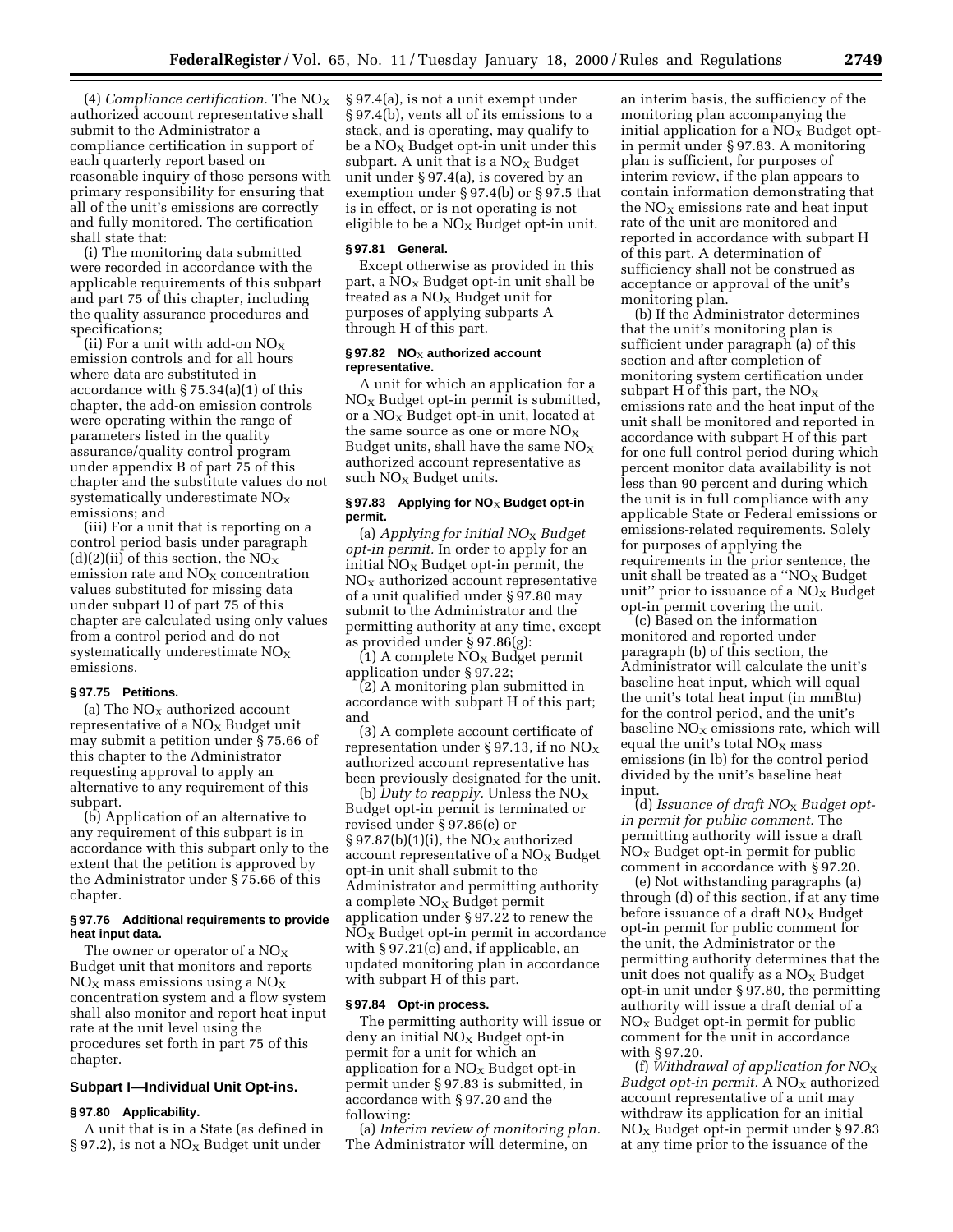initial  $NO<sub>x</sub>$  Budget opt-in permit. Once the application for a  $NO<sub>X</sub>$  Budget opt-in permit is withdrawn, a  $NO<sub>x</sub>$  authorized account representative wanting to reapply must submit a new application for an initial  $NO<sub>x</sub>$  Budget permit under § 97.83.

(g) The unit shall be a  $NO<sub>x</sub>$  Budget opt-in unit and a  $NO<sub>x</sub>$  Budget unit starting May 1 of the first control period starting after the issuance of the initial  $NO<sub>x</sub>$  Budget opt-in permit by the permitting authority.

### § 97.85 NO<sub>X</sub> Budget opt-in permit **contents.**

(a) Each  $N\rm{O}_{X}$  Budget opt-in permit will contain all elements required for a  $complete NO<sub>x</sub> Budget opt-in permit$ application under § 97.22.

(b) Each  $NO_X$  Budget opt-in permit is deemed to incorporate automatically the definitions of terms under § 97.2 and, upon recordation by the Administrator under subpart F or G of this part, every allocation, transfer, or deduction of  $NO<sub>X</sub>$ allowances to or from the compliance accounts of each  $NO<sub>x</sub>$  Budget opt-in unit covered by the  $NO<sub>X</sub>$  Budget opt-in permit or the overdraft account of the  $NO<sub>x</sub>$  Budget source where the  $NO<sub>x</sub>$ Budget opt-in unit is located.

# § 97.86 Withdrawal from NO<sub>X</sub> Budget **Trading Program.**

(a) *Requesting withdrawal.* To withdraw from the  $NO<sub>X</sub>$  Budget Trading Program, the  $NO<sub>x</sub>$  authorized account representative of a  $NO<sub>x</sub>$  Budget opt-in unit shall submit to the Administrator and the permitting authority a request to withdraw effective as of a specified date prior to May 1 or after September 30. The submission shall be made no later than 90 days prior to the requested effective date of withdrawal.

(b) *Conditions for withdrawal.* Before a  $NO<sub>x</sub>$  Budget opt-in unit covered by a request under paragraph (a) of this section may withdraw from the  $NO<sub>x</sub>$ Budget Trading Program and the  $NO<sub>X</sub>$ Budget opt-in permit may be terminated under paragraph (e) of this section, the following conditions must be met:

(1) For the control period immediately before the withdrawal is to be effective, the  $NO<sub>x</sub>$  authorized account representative must submit or must have submitted to the Administrator and the permitting authority an annual compliance certification report in accordance with § 97.30.

(2) If the  $NO<sub>x</sub>$  Budget opt-in unit has excess emissions for the control period immediately before the withdrawal is to be effective, the Administrator will deduct or has deducted from the  $NO_X$ Budget opt-in unit's compliance account, or the overdraft account of the

 $NO<sub>x</sub>$  Budget source where the  $NO<sub>x</sub>$ Budget opt-in unit is located, the full amount required under § 97.54(d) for the control period.

(3) After the requirements for withdrawal under paragraphs (b)(1) and (2) of this section are met, the Administrator will deduct from the  $NO<sub>X</sub>$ Budget opt-in unit's compliance account, or the overdraft account of the  $NO<sub>X</sub>$  Budget source where the  $NO<sub>X</sub>$ Budget opt-in unit is located,  $NO<sub>x</sub>$ allowances equal in number to and allocated for the same or a prior control period as any  $NO<sub>x</sub>$  allowances allocated to that source under § 97.88 for any control period for which the withdrawal is to be effective. The Administrator will close the  $NO<sub>x</sub>$  Budget opt-in unit's compliance account and transfer any remaining allowances to a general account specified by the owners and operators of the  $NO<sub>x</sub>$  Budget opt-in unit.

(c) A  $NO<sub>x</sub>$  Budget opt-in unit that withdraws from the  $NO<sub>x</sub>$  Budget Trading Program shall comply with all requirements under the  $NO<sub>x</sub>$  Budget Trading Program concerning all years for which such  $NO<sub>x</sub>$  Budget opt-in unit was a  $NO<sub>X</sub>$  Budget opt-in unit, even if such requirements arise or must be complied with after the withdrawal takes effect.

(d) *Notification.* (1) After the requirements for withdrawal under paragraphs (a) and (b) of this section are met (including deduction of the full amount of  $NO<sub>X</sub>$  allowances required), the Administrator will issue a notification to the permitting authority and the  $NO<sub>x</sub>$  authorized account representative of the  $NO<sub>x</sub>$  Budget opt-in unit of the acceptance of the withdrawal of the  $NO<sub>x</sub>$  Budget opt-in unit as of a specified effective date that is after such requirements have been met and that is prior to May 1 or after September 30.

(2) If the requirements for withdrawal under paragraphs (a) and (b) of this section are not met, the Administrator will issue a notification to the permitting authority and the  $NO<sub>x</sub>$ authorized account representative of the  $NO<sub>X</sub>$  Budget opt-in unit that the request to withdraw is denied. If the  $NO<sub>x</sub>$ Budget opt-in unit's request to withdraw is denied, the  $NO<sub>x</sub>$  Budget opt-in unit shall remain subject to the requirements for a  $NO<sub>x</sub>$  Budget opt-in unit.

(e) *Permit revision.* After the Administrator issues a notification under paragraph (d)(1) of this section that the requirements for withdrawal have been met, the permitting authority will revise the  $NO<sub>x</sub>$  Budget permit covering the  $NO<sub>x</sub>$  Budget opt-in unit to terminate the  $NO<sub>x</sub>$  Budget opt-in permit as of the effective date specified under paragraph  $(d)(1)$  of this section. A NO<sub>X</sub>

Budget opt-in unit shall continue to be a  $NO<sub>x</sub>$  Budget opt-in unit until the effective date of the termination.

(f) *Reapplication upon failure to meet conditions of withdrawal.* If the Administrator denies the request to withdraw the  $NO<sub>x</sub>$  Budget opt-in unit, the  $NO<sub>x</sub>$  authorized account representative may submit another request to withdraw in accordance with paragraphs (a) and (b) of this section.

(g) *Ability to return to the NOX Budget Trading Program.* Once a NO<sub>X</sub> Budget opt-in unit withdraws from the  $NO<sub>x</sub>$ Budget Trading Program and its  $NO<sub>x</sub>$ Budget opt-in permit is terminated under paragraph (e) of this section, the  $NO<sub>x</sub>$  authorized account representative may not submit another application for a NO<sub>x</sub> Budget opt-in permit under § 97.83 for the unit prior to the date that is 4 years after the date on which the terminated  $NO<sub>x</sub>$  Budget opt-in permit became effective.

# **§ 97.87 Change in regulatory status.**

(a) *Notification*. When a NO<sub>X</sub> Budget opt-in unit becomes a  $NO<sub>x</sub>$  Budget unit under § 97.4(a), the  $NO<sub>X</sub>$  authorized account representative shall notify in writing the permitting authority and the Administrator of such change in the  $NO<sub>x</sub>$  Budget opt-in unit's regulatory status, within 30 days of such change.

(b) *Permitting authority's and Administrator's action.* (1)(i) When the  $NO<sub>x</sub>$  Budget opt-in unit becomes a  $NO<sub>x</sub>$ Budget unit under § 97.4(a), the permitting authority will revise the  $NO<sub>x</sub>$ Budget opt-in unit's  $NO<sub>x</sub>$  Budget opt-in permit to meet the requirements of a  $NO<sub>x</sub>$  Budget permit under § 97.23 as of an effective date that is the date on which such  $NO<sub>X</sub>$  Budget opt-in unit becomes a  $NO<sub>x</sub>$  Budget unit under § 97.4(a).

(ii)(A) The Administrator will deduct from the compliance account for the NOX Budget unit under paragraph (b)(1)(i) of this section, or the overdraft account of the  $NO<sub>x</sub>$  Budget source where the unit is located,  $NO<sub>X</sub>$ allowances equal in number to and allocated for the same or a prior control period as:

 $(1)$  Any NO<sub>x</sub> allowances allocated to the  $NO<sub>X</sub>$  Budget unit (as a  $NO<sub>X</sub>$  Budget opt-in unit) under § 97.88 for any control period after the last control period during which the unit's  $NO<sub>x</sub>$ Budget opt-in permit was effective; and

(2) If the effective date of the  $NO_X$ Budget permit revision under paragraph (b)(1)(i) of this section is during a control period, the  $NO<sub>X</sub>$  allowances allocated to the  $NO_X$  Budget unit (as a  $NO<sub>x</sub>$  Budget opt-in unit) under § 97.88 for the control period multiplied by the number of days in the control period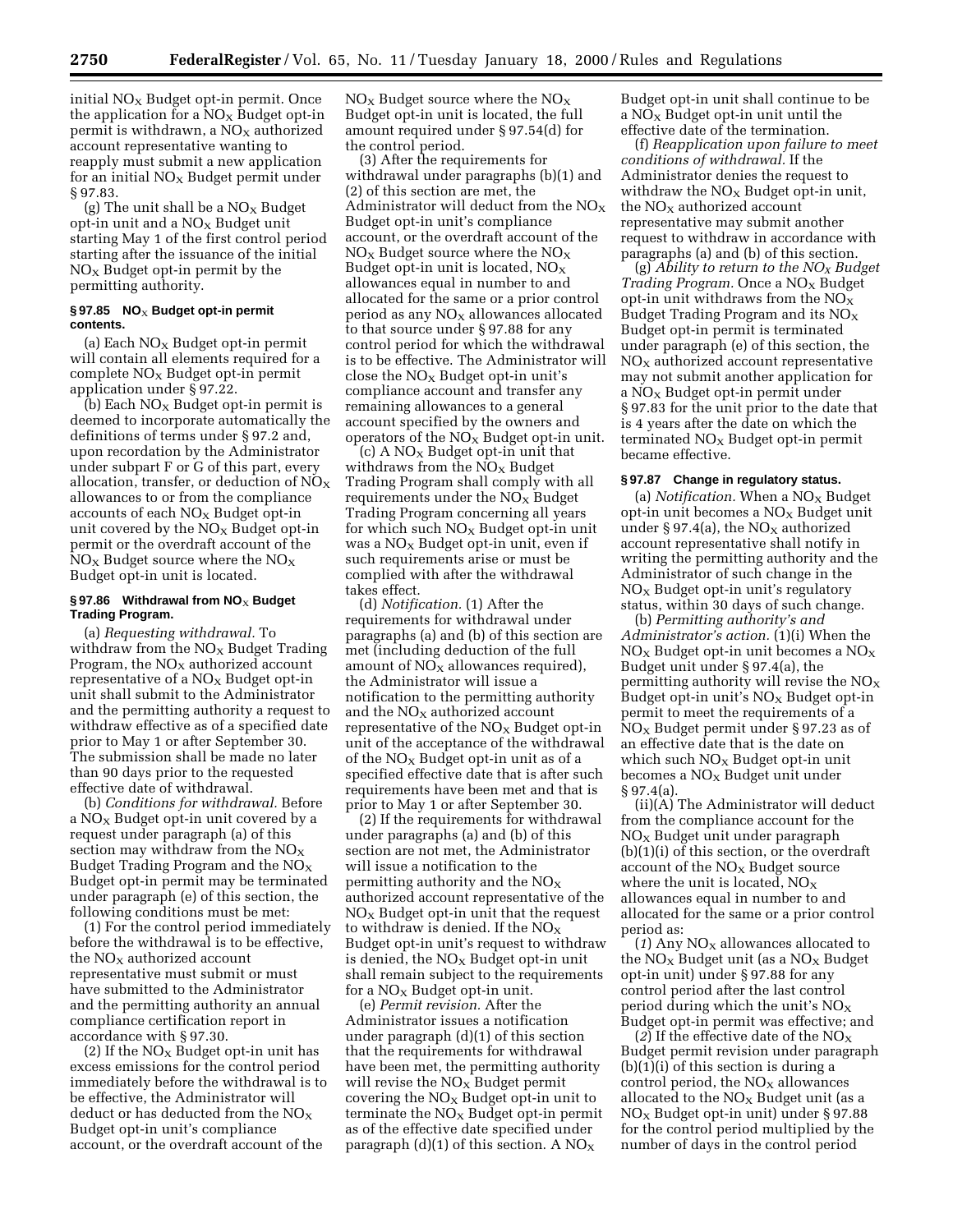starting with the effective date of the permit revision under paragraph (b)(1)(i) of this section, divided by the total number of days in the control period, and rounded to the nearest whole number of  $NO<sub>x</sub>$  allowances as appropriate.

 $(B)$  The NO x authorized account representative shall ensure that the compliance account of the  $NO<sub>x</sub>$  Budget unit under paragraph  $(b)(1)(i)$  of this section, or the overdraft account of the  $NO<sub>x</sub>$  Budget source where the unit is located, contains the  $NO<sub>X</sub>$  allowances necessary for completion of the deduction under paragraph (b)(1)(ii)(A) of this section. If the compliance account or overdraft account does not contain the necessary  $NO<sub>x</sub>$  allowances, the Administrator will deduct the required number of  $NO<sub>X</sub>$  allowances, regardless of the control period for which they were allocated, whenever  $NO<sub>x</sub>$  allowances are recorded in either account.

(iii)(A) For every control period during which the  $NO<sub>x</sub>$  Budget permit revised under paragraph (b)(1)(i) of this section is in effect, the  $NO<sub>x</sub>$  Budget unit under paragraph (b)(1)(i) of this section will be treated, solely for purposes of  $NO<sub>X</sub>$  allowance allocations under § 97.42, as a unit that commenced operation on the effective date of the  $NO<sub>x</sub>$  Budget permit revision under paragraph (b)(1)(i) of this section and will be allocated  $NO<sub>X</sub>$  allowances under § 97.42. The unit's deadline under § 97.84(b) for meeting monitoring requirements in accordance with subpart H of this part shall not changed by the change in the unit's regulatory status or by the revision of the  $NO<sub>x</sub>$ Budget permit under paragraph (b)(1)(i) of this section.

(B) Notwithstanding paragraph  $(b)(1)(iii)(A)$  of this section, if the effective date of the  $NO<sub>x</sub>$  Budget permit revision under paragraph (b)(1)(i) of this section is during a control period, the following number of  $NO<sub>x</sub>$  allowances will be allocated to the  $NO<sub>x</sub>$  Budget unit under paragraph (b)(1)(i) of this section under § 97.42 for the control period: the number of  $NO<sub>x</sub>$  allowances otherwise allocated to the  $NO<sub>X</sub>$  Budget unit under § 97.42 for the control period multiplied by the number of days in the control period starting with the effective date of the permit revision under paragraph (b)(1)(i) of this section, divided by the total number of days in the control period, and rounded to the nearest whole number of  $NO<sub>X</sub>$  allowances as appropriate.

 $(2)(i)$  When the NO<sub>X</sub> authorized account representative of a  $NO<sub>x</sub>$  Budget opt-in unit does not renew its  $NO<sub>x</sub>$ Budget opt-in permit under § 97.83(b), the Administrator will deduct from the  $NO<sub>x</sub>$  Budget opt-in unit's compliance account, or the overdraft account of the  $NO<sub>x</sub>$  Budget source where the  $NO<sub>x</sub>$ Budget opt-in unit is located,  $NO<sub>x</sub>$ allowances equal in number to and allocated for the same or a prior control period as any  $NO<sub>X</sub>$  allowances allocated to the  $NO<sub>x</sub>$  Budget opt-in unit under § 97.88 for any control period after the last control period for which the  $NO<sub>x</sub>$ Budget opt-in permit is effective. The  $NO<sub>X</sub>$  authorized account representative shall ensure that the  $NO<sub>x</sub>$  Budget opt-in unit's compliance account or the overdraft account of the  $NO<sub>X</sub>$  Budget source where the  $NO<sub>x</sub>$  Budget opt-in unit is located contains the  $NO<sub>X</sub>$ allowances necessary for completion of such deduction. If the compliance account or overdraft account does not contain the necessary  $NO<sub>x</sub>$  allowances, the Administrator will deduct the required number of  $NO<sub>x</sub>$  allowances, regardless of the control period for which they were allocated, whenever  $NO<sub>x</sub>$  allowances are recorded in either account.

(ii) After the deduction under paragraph (b)(2)(i) of this section is completed, the Administrator will close the  $NO<sub>x</sub>$  Budget opt-in unit's compliance account. If any  $NO<sub>x</sub>$ allowances remain in the compliance account after completion of such deduction and any deduction under § 97.54, the Administrator will close the  $NO<sub>x</sub>$  Budget opt-in unit's compliance account and transfer any remaining allowances to a general account specified by the owners and operators of the  $NO<sub>x</sub>$  Budget opt-in unit.

#### § 97.88 NO<sub>X</sub> allowance allocations to opt**in units.**

(a) *NOX allotment allocation.* (1) By April 1 immediately before the first control period for which the  $NO<sub>x</sub>$ Budget opt-in permit is effective, the Administrator will determine by order

the  $NO<sub>x</sub>$  allowance allocations for the  $NO<sub>x</sub>$  Budget opt-in unit for the control period in accordance with paragraph (b) of this section.

(2) By no later than April 1, after the first control period for which the  $NO<sub>x</sub>$ Budget opt-in permit is in effect, and April 1 of each year thereafter, the Administrator will determine by order the  $NO<sub>x</sub>$  allowance allocations for the  $NO<sub>x</sub>$  Budget opt-in unit for the next control period, in accordance with paragraph (b) of this section.

(3) The Administrator will make available to the public each determination of  $NO<sub>x</sub>$  allowance allocations under paragraph (a)(1) or (2) of this section and will provide an opportunity for submission of objections to the determination. Objections shall be limited to addressing whether the determination is in accordance with paragraph (b) of this section. Based on any such objections, the Administrator will adjust each determination to the extent necessary to ensure that it is in accordance with paragraph (b) of this section.

(b) For each control period for which the  $NO<sub>x</sub>$  Budget opt-in unit has an approved  $NO<sub>x</sub>$  Budget opt-in permit, the  $NO<sub>x</sub>$  Budget opt-in unit will be allocated  $NO<sub>x</sub>$  allowances in accordance with the following procedures:

(1) The heat input (in mmBtu) used for calculating  $NO<sub>x</sub>$  allowance allocations will be the lesser of:

(i) The unit's baseline heat input determined pursuant to § 97.84(c); or

(ii) The unit's heat input, as determined in accordance with subpart H of this part, for the control period in the year prior to the year of the control period for which the  $NO<sub>x</sub>$  allocations are being calculated.

(2) The Administrator will allocate  $NO<sub>X</sub>$  allowances to the unit in an amount equaling the heat input determined under paragraph (b)(1) of this section multiplied by the lesser of the unit's baseline  $NO<sub>x</sub>$  emissions rate determined under § 97.84(c) or the most stringent State or federal  $NO<sub>x</sub>$  emissions limitation applicable to the unit during the control period, divided by 2,000 lb/ ton, and rounded to the nearest whole number of  $NO<sub>X</sub>$  allowances as appropriate.

#### **Appendix A to Part 97—Final Section 126 Rule: EGU Allocations, 2003–2007**

| oт        | Plant          | Plant<br>id | Point id | $NO_{X}$<br>allocation<br>for EGUs |
|-----------|----------------|-------------|----------|------------------------------------|
| DC.       | BENNING        | 603         | 15       | 80                                 |
| DC        | BENNING        | 603         | 16       | 117                                |
| <b>DE</b> | CHRISTIANA SUB | 59'         |          |                                    |
| <b>DE</b> | CHRISTIANA SUB | 591         | 14       |                                    |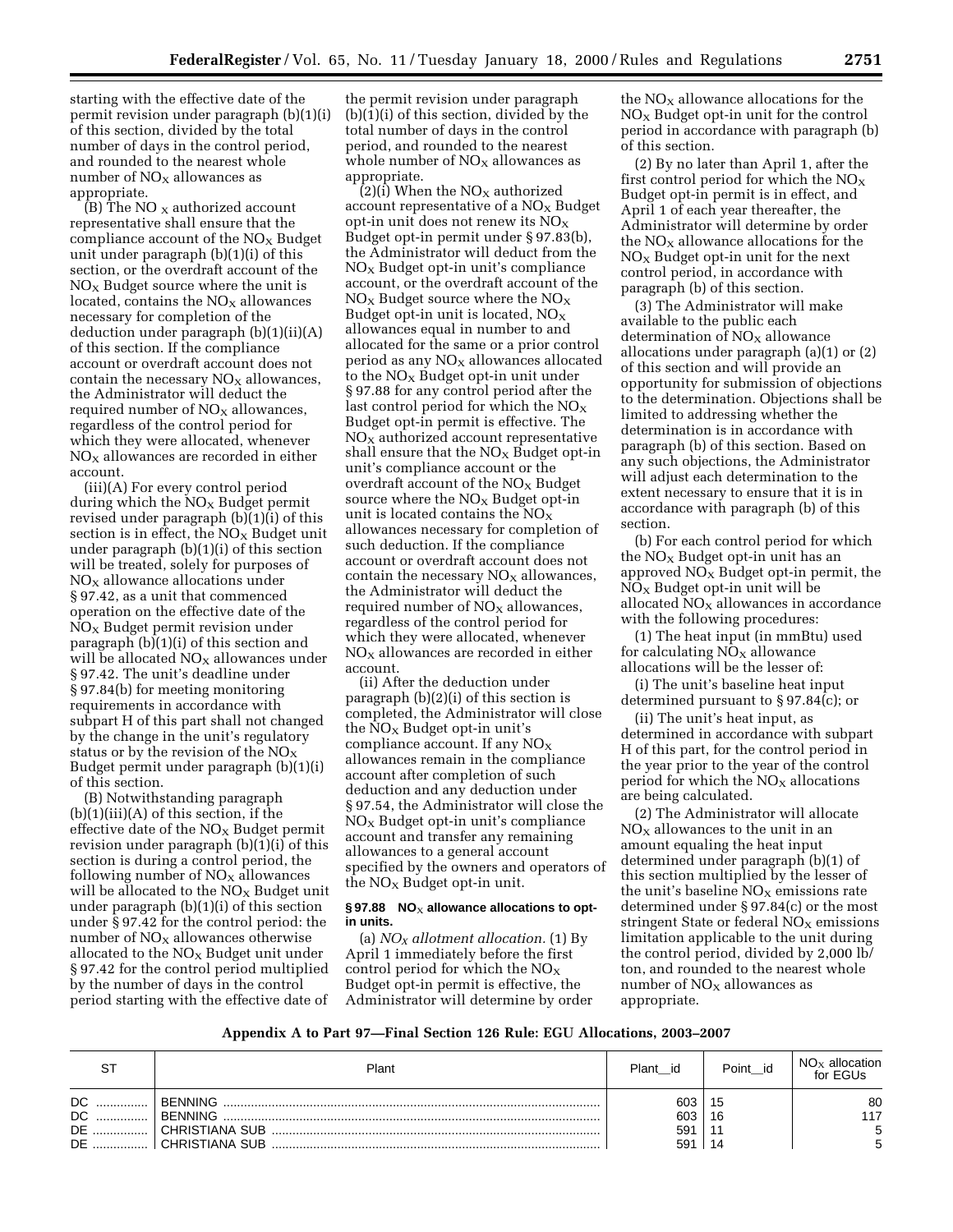$\equiv$ 

| ST       | Plant | Plant id   | Point id                | $NOx$ allocation<br>for EGUs |
|----------|-------|------------|-------------------------|------------------------------|
| DE       |       | 52193      | B4                      | 141                          |
| DE       |       | 52193      | $ST_1$                  | 155                          |
| DE       |       | 52193      | ST <sub>2</sub>         | 159                          |
| DE       |       | 52193      | ST<br>- 3               | 158                          |
| DE       |       | 593        | 3                       | 234                          |
|          |       |            |                         |                              |
| DE       |       | 593        | 4                       | 401                          |
| DE       |       | 593        | 5<br>$**3$              | 602                          |
| DE       |       | 7153       |                         | 184                          |
| DE       |       | 7153       | $-1$                    | 235                          |
| DE       |       | 7153       | $-2$                    | 207                          |
| DE       |       | 594        | 1                       | 187                          |
| DE       |       | 594        | $\overline{2}$          | 194                          |
| DE       |       | 594        | 3                       | 369                          |
| DE       |       | 594        | $\overline{4}$          | 729                          |
| DE       |       | 599        | 3                       | 119                          |
| DE       |       | 7318       | $**11$                  | 7                            |
| IN       |       | 7336       | $-$ ACT1                | 5                            |
| IN       |       | 7336       | $-$ ACT2                | 5                            |
| IN       |       | 983        | 1                       | 558                          |
| IN       |       | 983        | $\overline{\mathbf{c}}$ | 543                          |
| IN       |       | 983        | 3                       | 564                          |
| IN       |       | 983        | 4                       | 525                          |
| IN       |       | 983        | 5                       | 561                          |
| IN       |       | 983        | 6                       | 509                          |
| IN       |       | 1002       | 1                       |                              |
| IN       |       | 1002       | $\overline{2}$          | 1                            |
| IN       |       | 1008       | 1                       | 290                          |
| IN       |       | 1008       | 2                       | 276                          |
| IN       |       | 1008       | 3                       | 347                          |
| IN       |       | 1008       | 4                       | 329                          |
| IN       |       | 1007       | 1                       | 48                           |
| IN       |       | 1007       | 2                       | 45                           |
| IN       |       | 1007       | 3                       | 45                           |
| IN       |       | 7335       | $-$ RCT1                | 5                            |
| $IN$     |       | 7335       | $-$ RCT2                | 5                            |
| IN       |       | 988        | U1                      | 297                          |
| IN       |       | 988        | U <sub>2</sub>          | 235                          |
| IN       |       | 988        | U <sub>3</sub>          | 387                          |
| IN       |       | 988        | U <sub>4</sub>          | 906                          |
| IN       |       | 1040       | $\mathbf{1}$            | 74                           |
| IN       |       | 1040       | 2                       | 173                          |
| KY       |       | 1353       | BSU <sub>1</sub>        | 565                          |
| KY …………… |       | 1353       | BSU <sub>2</sub>        | 1,741                        |
| KY …………… |       | 1363       | 4                       | 397                          |
| KY …………… |       | 1363       | 5                       | 332                          |
| KY       |       | 1363       | 6                       | 430                          |
| KY …………… |       | 1384       | $\mathbf{1}$            | 183                          |
| KY …………… |       | 1384       | 2                       | 367                          |
| KY       |       | 1385       | 3                       | 161                          |
| KY       |       | 1385       | 4                       | 158                          |
| KY       |       | 1355       | 1                       | 193                          |
| KY       |       | 1355       | 10                      | 37                           |
| KY       |       |            | 2                       | 317                          |
| KY       |       | 1355       | 3                       | 863                          |
|          |       | 1355       |                         |                              |
| KY       |       | 1355       | 8                       | 34                           |
| KY       |       | 1355       | 9                       | 34                           |
| KY       |       | 1355       | 11                      | 21                           |
| KY       |       | 6018       | 2                       | 1,413                        |
| KY …………… |       | 1356       | 1                       | 1,232                        |
| KY       |       | 1356       | 2                       | 1,081                        |
| KY       |       | 1356       | 3                       | 1,104                        |
| KY       |       | 1356       | 4                       | 1,132                        |
| KY       |       | 6041       | 1                       | 697                          |
| KY       |       | 6041       | 2                       | 1,589                        |
| KY       |       | 1364       | 1                       | 528                          |
| KY       |       | 1364       | 2                       | 600                          |
| KY       |       | 1364       | 3                       | 941                          |
| KY       |       | 1364       | 4                       | 1,096                        |
| KY       |       | 1366       | 12                      | 8                            |
| KY       |       | 1360       | 3                       | 67                           |
| KY       |       | 6071       | 1                       | 1,221                        |
| KY       |       | 1361       | 1                       | 3                            |
| KY       |       | $1361$   2 |                         |                              |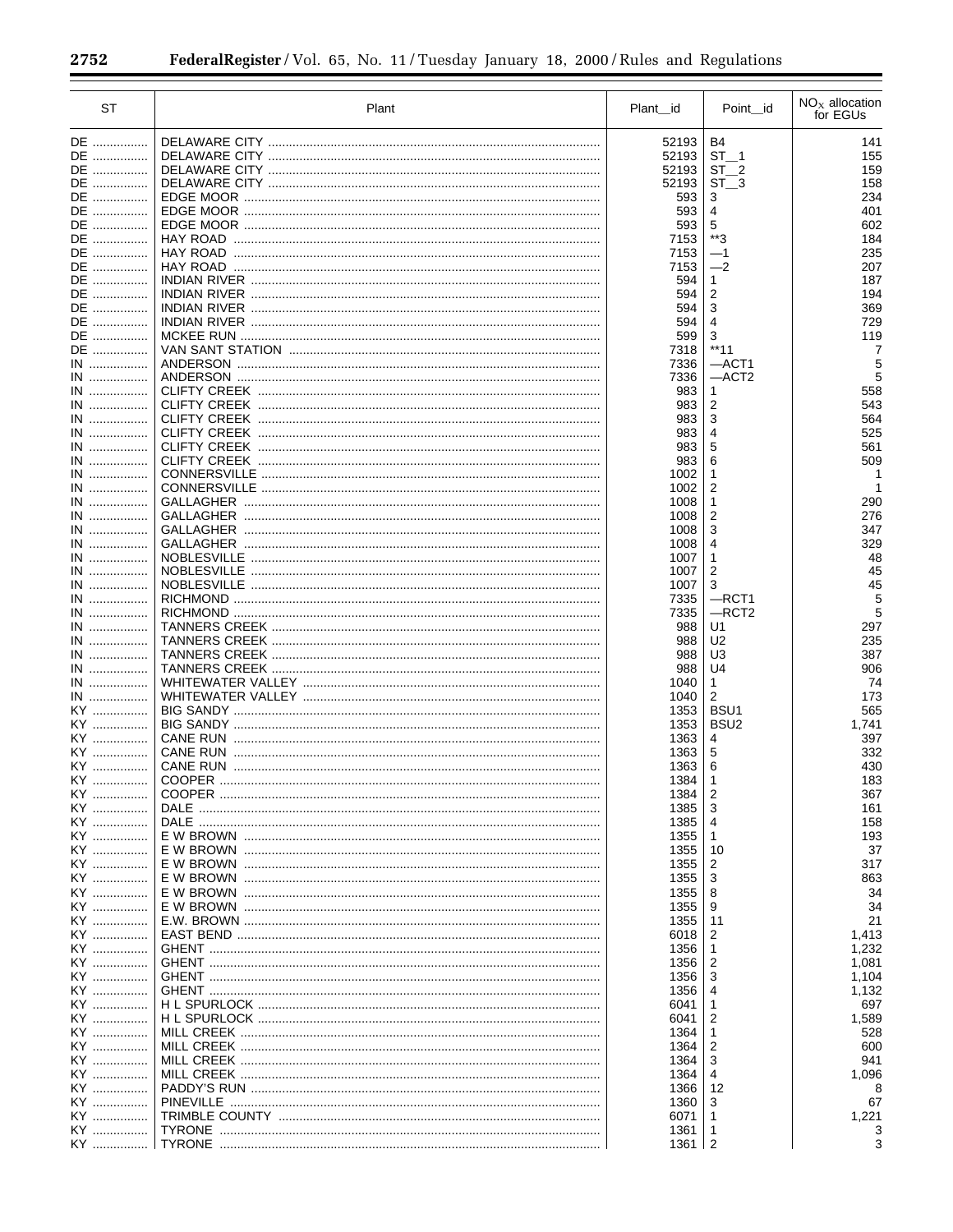| <b>ST</b> | Plant             | Plant_id      | Point id        | $NOx$ allocation<br>for EGUs |
|-----------|-------------------|---------------|-----------------|------------------------------|
| KY ……………  |                   | 1361          | 3               | 3                            |
| KY        | <b>TYRONE</b>     | 1361          | 4               | 3                            |
| KY        | <b>TYRONE</b>     | 1361          | 5               | 117                          |
| MD        |                   | 602           | 1               | 1,827                        |
| MD        |                   | 602           | $\overline{2}$  | 1,713                        |
| MD        |                   | 1552          | $\mathbf{1}$    | 434                          |
| MD        |                   | 1552          | 2               | 463                          |
| MD        |                   | 1571          | $-$ GT2         | -1                           |
| MD        |                   | 1571          | —GT3            | 36                           |
| MD<br>MD  |                   | 1571<br>1571  | —GT4<br>$-$ GT5 | 39<br>55                     |
| MD        |                   | 1571          | —GT6            | 60                           |
| MD        |                   | 1571          | $-$ SGT1        | 24                           |
| MD        |                   | 1571          | 1               | 833                          |
| MD        |                   | 1571          | 2               | 861                          |
| MD        |                   | 1571          | 3               | 585                          |
| MD        |                   | 1571          | 4               | 522                          |
| MD        |                   | 1572          | —GT2            | 36                           |
| MD        |                   | 1572          | $-$ GT3         | 66                           |
| MD        |                   | 1572          | 1               | 447                          |
| $MD$      |                   | 1572          | 2               | 441                          |
| MD<br>MD  |                   | 1572<br>1553  | 3<br>3          | 481<br>81                    |
| MD        |                   | 1554          | 1               | 134                          |
| MD        |                   | 1554          | $\overline{2}$  | 399                          |
| MD        |                   | 1554          | 3               | 723                          |
| MD        |                   | 1554          | 4               | 301                          |
| MD        |                   | 1573          | $-$ GT3         | 9                            |
| MD        | <b>MORGANTOWN</b> | 1573          | $-GT4$          | 9                            |
| MD        | <b>MORGANTOWN</b> | 1573          | $-$ GT5         | 9                            |
| MD        |                   | 1573          | $-$ GT6         | 8                            |
| MD        | <b>MORGANTOWN</b> | 1573          | 1               | 1,151                        |
| MD        |                   | 1573          | 2               | 1,375                        |
| MD        |                   | 54832         | 1               | 95                           |
| MD<br>MD  |                   | 54832         | 2<br>**51       | 84<br>56                     |
| MD        |                   | 1556<br>1556  | —GT1            | 8                            |
| MD        |                   | 1556          | $-$ GT2         | 9                            |
| MD        |                   | 1556          | $-GT3$          | 6                            |
| MD        |                   | 1556          | $-GT4$          | 10                           |
| MD        |                   | 1570          | 11              | 143                          |
| MD        | R P SMITH         | 1570          | 9               | 11                           |
| MD        | <b>RIVERSIDE</b>  | 1559          | $-$ GT6         | 11                           |
| $MD$      | <b>RIVERSIDE</b>  | 1559          | 4               | 40                           |
| MD        | <b>VIENNA</b>     | 1564          | 8               | 169                          |
| MD        |                   | 1560          | $-$ GT5         | 28                           |
| MI        |                   | 7268          | $-7$            | 11                           |
| MI        |                   | 7268          | $-8$            | 12                           |
| MI<br>MI  |                   | 10819<br>6034 | CA_Ltd<br>1     | 23<br>1,589                  |
| MI        |                   | 6034          | 2               | 1,672                        |
| MI        |                   | 1702          | 1               | 552                          |
| MI        |                   | 1702          | 2               | 530                          |
| MI        |                   | 1702          | 3               | 288                          |
| MI        |                   | 1702          | 4               | 310                          |
| MI        |                   | 1831          | 1               | 52                           |
| MI        |                   | 1831          | 2               | 47                           |
| MI        |                   | 1831          | 3               | 65                           |
| MI        |                   | 1831          | 4               | 116                          |
| MI        |                   | 1831          | 5               | 154                          |
| MI        |                   | 1831          | 6               | 131                          |
| MI<br>MI  |                   | 4259          | 1<br>1          | 98                           |
| MI        |                   | 1832<br>6035  | 1               | 381<br>373                   |
| MI        |                   | 1730          | 5               | 3                            |
| MI        |                   | 1730          | 6               | 3                            |
| MI        |                   | 1731          | 1               | 97                           |
| MI        |                   | 1825          | 3               | 137                          |
| MI        |                   | 1720          | 7               | 346                          |
| MI        |                   | 1720          | 8               | 342                          |
| MI        |                   | 1723          | 1               | 225                          |
| MI        |                   | 1723          | 2               | 204                          |
| MI        |                   | 1723          | $\mathbf{3}$    | 249                          |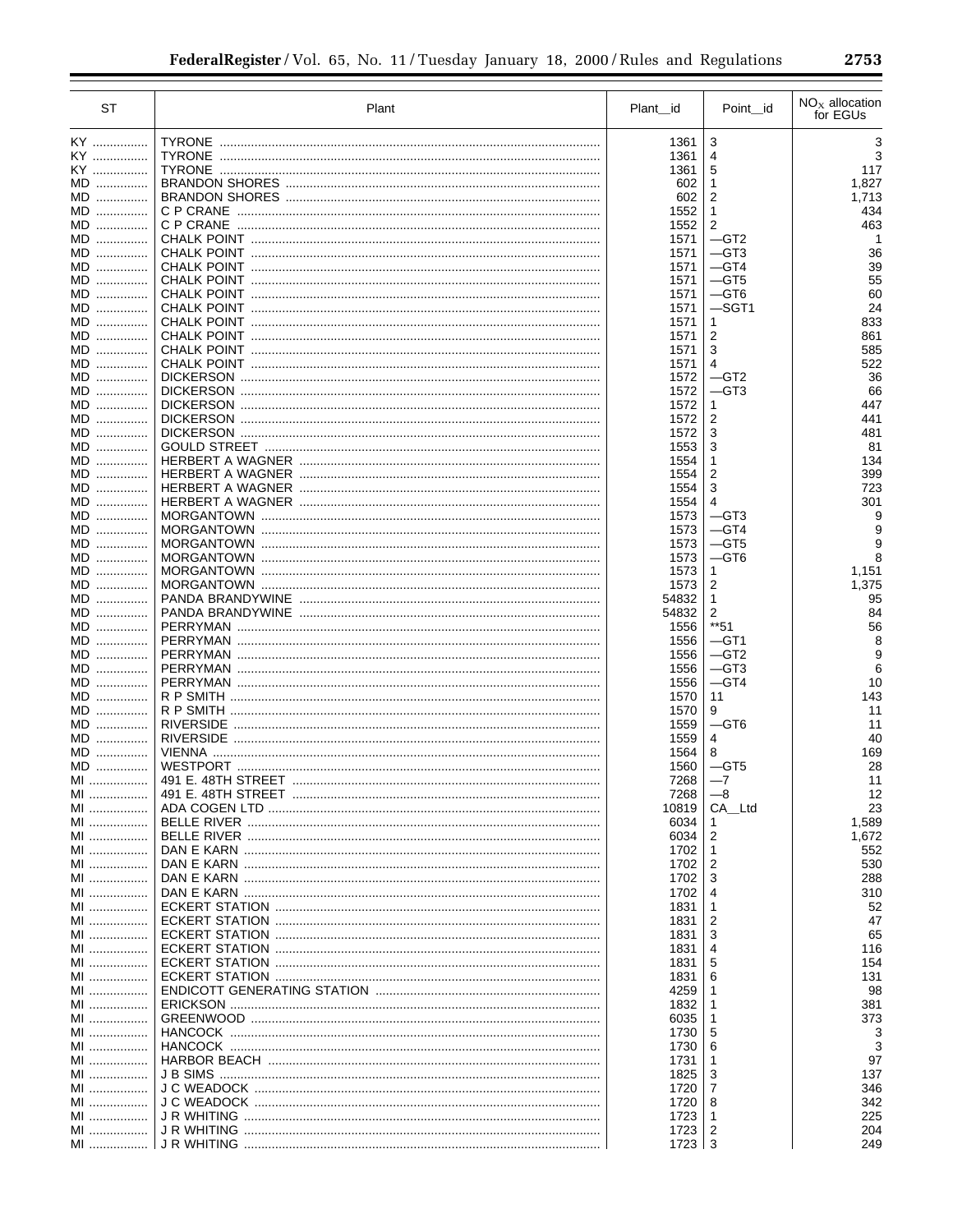$\equiv$ 

| ST       | Plant                                         | Plant id       | Point_id            | $NOx$ allocation<br>for EGUs |
|----------|-----------------------------------------------|----------------|---------------------|------------------------------|
| MI       |                                               | 1830           | 5                   | 69                           |
| MI       | <b>MARYSVILLE</b>                             | 1732           | 10                  | 22                           |
| MI       | <b>MARYSVILLE</b>                             | 1732           | 11                  | 16                           |
| MI       | <b>MARYSVILLE</b>                             | 1732           | 12                  | 17                           |
| MI       | <b>MARYSVILLE</b>                             | 1732           | 9                   | 17                           |
| MI       |                                               | 10745          | 003                 | 269                          |
| MI<br>MI |                                               | 10745<br>10745 | 004<br>005          | 276<br>271                   |
| MI       |                                               | 10745          | 006                 | 273                          |
| MI       |                                               | 10745          | 007                 | 280                          |
| MI       |                                               | 10745          | 008                 | 277                          |
| MI       |                                               | 10745          | 009                 | 273                          |
| MI       |                                               | 10745          | 010                 | 271                          |
| MI       |                                               | 10745          | 011                 | 274                          |
| MI<br>MI |                                               | 10745<br>10745 | 012<br>013          | 269<br>275                   |
| MI       |                                               | 10745          | 014                 | 269                          |
| MI       |                                               | 1822           | 5                   | 33                           |
| MI       |                                               | 1822           | 6                   | 155                          |
| MI       |                                               | 1822           | 7                   | 98                           |
| MI       |                                               | 1733           | 1                   | 1,902                        |
| MI       |                                               | 1733           | 2                   | 1,555                        |
| MI       |                                               | 1733           | 3                   | 1,574                        |
| MI       |                                               | 1733           | 4                   | 1,822                        |
| MI       |                                               | 1740           | 1                   | 0                            |
| MI<br>MI |                                               | 1740<br>1740   | 2<br>3              | 627                          |
| MI       |                                               | 10272          | 1                   | 652<br>232                   |
| MI       |                                               | 1743           | 1                   | 339                          |
| MI       |                                               | 1743           | 2                   | 304                          |
| MI       |                                               | 1743           | 3                   | 351                          |
| MI       |                                               | 1743           | 4                   | 349                          |
| MI       |                                               | 1743           | 5                   | $\Omega$                     |
| MI       |                                               | 1743           | 6                   | 646                          |
| MI       |                                               | 1743           | $\overline{7}$      | 733                          |
| MI       |                                               | 1745           | 16                  | 132                          |
| MI<br>MI |                                               | 1745<br>1745   | 17<br>18            | 124<br>130                   |
| MI       |                                               | 1745           | 19                  | 126                          |
| MI       |                                               | 1745           | <b>9A</b>           | 968                          |
| MI       |                                               | 1866           | 5                   | 8                            |
| MI       |                                               | 1866           | 7                   | 81                           |
| MI       |                                               | 1866           | 8                   | 36                           |
| NC       | <b>ASHEVILLE</b>                              | 2706           | 1                   | 491                          |
| NC       | <b>ASHEVILLE</b>                              | 2706           | $\overline{2}$      | 479                          |
| NC<br>NC |                                               | 8042<br>8042   | 1<br>$\overline{2}$ | 2,306<br>2,688               |
| NC.<br>. |                                               | 2720           | 5                   | 59                           |
| NC.<br>. |                                               | 2720           | 6                   | 65                           |
| NC.<br>. |                                               | 2720           | 7                   | 69                           |
| NC       |                                               | 2720           | 8                   | 284                          |
| NC.<br>. |                                               | 2720           | 9                   | 300                          |
| NC       |                                               | 1016           | $-1$                | 40                           |
| NC       |                                               | 1016           | $-2$                | 40                           |
| NC       |                                               | 1016           | $-3$                | 40                           |
| NC<br>NC |                                               | 1016<br>1016   | $-6$<br>$-7$        | 42<br>40                     |
| NC       |                                               | 1016           | $-8$                | 40                           |
| NC       |                                               | 1016           | $-9$                | 103                          |
| NC       |                                               | 2708           | 5                   | 255                          |
| NC       |                                               | 2708           | 6                   | 361                          |
| NC       | CLIFFSIDE …………………………………………………………………………………………… | 2721           | 1                   | 67                           |
| NC       | CLIFFSIDE …………………………………………………………………………………………… | 2721           | 2                   | 73                           |
| NC       | CLIFFSIDE …………………………………………………………………………………………… | 2721           | 3                   | 95                           |
| NC       | CLIFFSIDE …………………………………………………………………………………………… | 2721           | 4                   | 107                          |
| NC       | CLIFFSIDE …………………………………………………………………………………………… | 2721           | 5                   | 1,180                        |
| NC<br>NC |                                               | 50468<br>10380 | ST_unt              | 303<br>111                   |
| NC       |                                               | 10381          | ST OWN<br>ST LLE    | 102                          |
| NC       |                                               | 10382          | ST TON              | 111                          |
| NC       |                                               | 10379          | ST ORO              | 166                          |
| NC       |                                               | 10378          | ST_ORT              | 335                          |
| NC       |                                               | 10525          | ST_RGY              | 231                          |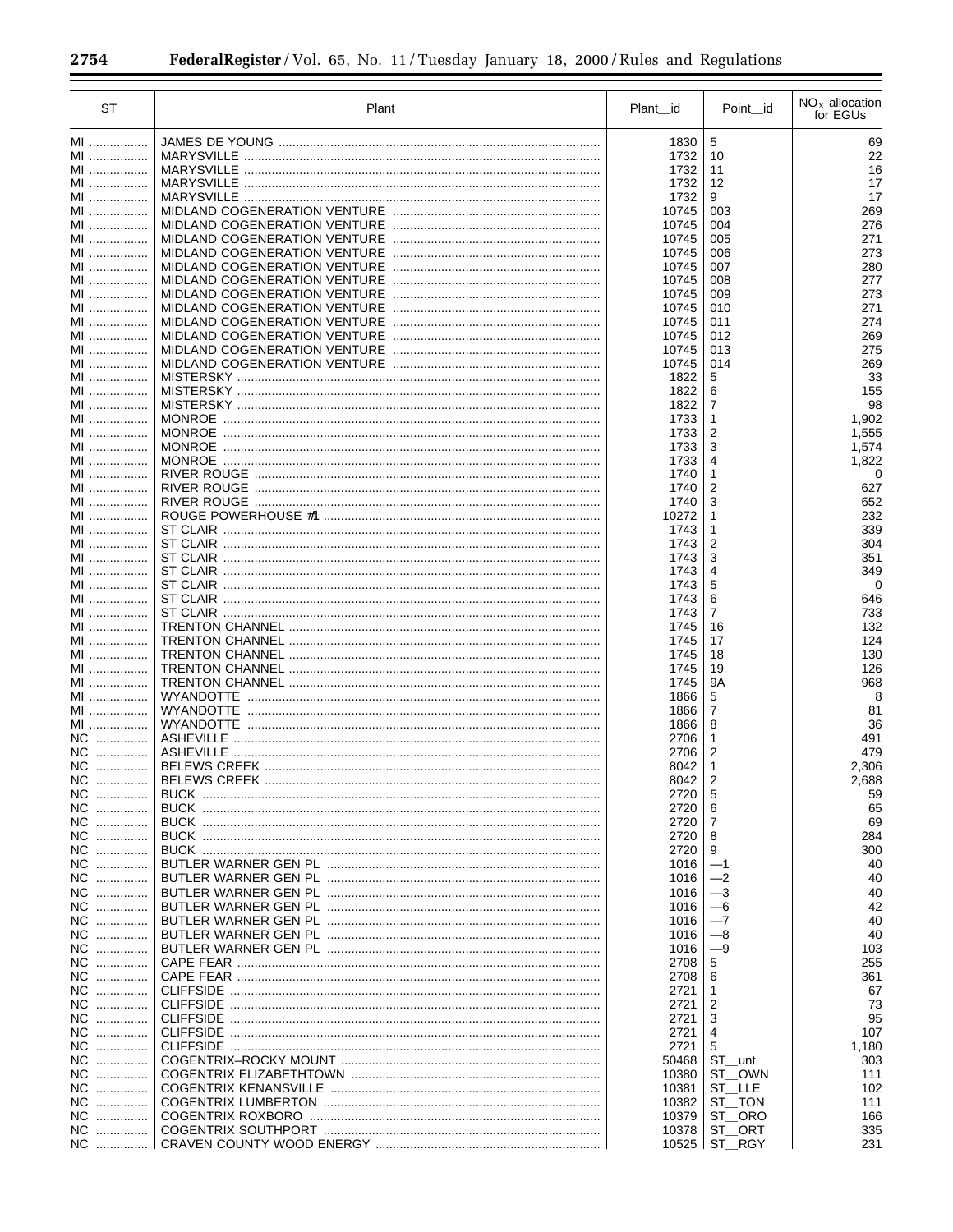| <b>ST</b>            | Plant                                          | Plant_id       | Point_id            | $NOx$ allocation<br>for EGUs |
|----------------------|------------------------------------------------|----------------|---------------------|------------------------------|
| NC                   |                                                | 2723           | 1                   | 117                          |
| NC.<br>.             | DAN RIVER                                      | 2723           | $\overline{2}$      | 128                          |
| NC.<br>.             |                                                | 2723           | 3                   | 271                          |
| NC                   |                                                | 2718           | 1                   | 311                          |
| NC                   |                                                | 2718           | 2                   | 316                          |
| NC                   |                                                | 2718           | 3                   | 525                          |
| NC.                  |                                                | 2718           | 4                   | 470                          |
| NC.<br>.             |                                                | 2718           | 5                   | 514                          |
| NC<br>NC             |                                                | 2713<br>2713   | 1<br>$\overline{c}$ | 162<br>176                   |
| NC                   |                                                | 2713           | 3                   | 717                          |
| NC                   |                                                | 2713           | CT <sub>2</sub> B   | 2                            |
| NC                   |                                                | 2709           | 1                   | 129                          |
| NC                   |                                                | 2709           | 2                   | 142                          |
| NC                   |                                                | 2709           | 3                   | 414                          |
| NC                   |                                                | 2709           | CT4                 |                              |
| NC                   |                                                | 7277           | 1                   | 33                           |
| NC.<br>.             |                                                | 7277           | 10                  | 31                           |
| NC.                  |                                                | 7277           | 11                  | 33<br>31                     |
| NС<br>NC.            |                                                | 7277<br>7277   | 12<br>13            | 26                           |
| NC.                  |                                                | 7277           | 14                  | 26                           |
| NC                   |                                                | 7277           | 15                  | 25                           |
| NC                   |                                                | 7277           | 16                  | 25                           |
| NC                   |                                                | 7277           | 2                   | 33                           |
| NC                   |                                                | 7277           | 3                   | 31                           |
| NC                   |                                                | 7277           | 4                   | 31                           |
| NC                   |                                                | 7277           | 5                   | 29                           |
| NC                   |                                                | 7277           | 6                   | 30                           |
| ΝC<br>.              |                                                | 7277           | 7                   | 24                           |
| ΝC<br>.              |                                                | 7277           | 8                   | 25                           |
| NС<br>.              | MARSHALL …………………………………………………………………………………………    | 7277           | 9                   | 32                           |
| NC.<br>.<br>NC.<br>. |                                                | 2727<br>2727   | 1<br>2              | 899<br>940                   |
| NC.<br>.             |                                                | 2727           | 3                   | 1,588                        |
| NC.<br>.             |                                                | 2727           | 4                   | 1,570                        |
| NC                   |                                                | 6250           | 1 A                 | 893                          |
| NC.<br>.             |                                                | 6250           | 1Β                  | 875                          |
| NC.<br>.             |                                                | 50555          | $CT_{ary}$          | 62                           |
| NC.<br>.             |                                                | 50555          | $CW$ ary            | 47                           |
| NC.<br>.             |                                                | 2732           | 10                  | 266                          |
| NC.<br>.             |                                                | 2732           | 7                   | 193                          |
| NC.<br>.             |                                                | 2732           | 8<br>9              | 200                          |
| NC.<br>.<br>NC.<br>. |                                                | 2732<br>50254  | 1                   | 253<br>440                   |
| NC.<br>.             |                                                | 50254          | 2                   | 140                          |
| NC                   |                                                | 2712           | 1                   | 766                          |
| NC                   |                                                | 2712           | 2                   | 1,426                        |
| NC                   |                                                | 2712           | ЗA                  | 792                          |
| NC                   |                                                | 2712           | 3B                  | 785                          |
| NC                   |                                                | 2712           | 4A                  | 778                          |
| NC                   |                                                | 2712           | 4B                  | 733                          |
| NC                   |                                                | 50221          | 1                   | 53                           |
| NC                   | TOBACCOVILLE ……………………………………………………………………………………… | 50221          | 2                   | 53                           |
| NC                   |                                                | 50221          | 3                   | 53                           |
| NC<br>NC             | TOBACCOVILLE ……………………………………………………………………………………… | 50221<br>54276 | 4<br>$ST$ $  $      | 53<br>14                     |
| NC                   |                                                | 2716           | 1                   | 76                           |
| NC                   |                                                | 2716           | 2                   | 86                           |
| NC                   |                                                | 2716           | 3                   | 161                          |
| NC                   |                                                | 2716           | $CT-1$              | 4                            |
| NC                   |                                                | 2716           | $CT-2$              | 3                            |
| NC                   |                                                | 2716           | $CT-3$              | $\overline{2}$               |
| NC                   |                                                | 2716           | $CT-4$              | $\overline{\mathbf{4}}$      |
| NJ                   |                                                | 2378           | 1                   | 353                          |
| NJ                   |                                                | 2378           | 2                   | 417                          |
| NJ                   |                                                | 2378           | 3                   | 114                          |
| NJ                   |                                                | 50497          | 1                   | 139                          |
| NJ                   |                                                | 50497          | 2                   | 143<br>140                   |
| NJ<br>NJ             |                                                | 50497<br>2398  | 3<br>1101           | 152                          |
| NJ                   |                                                | 2398           | 1201                | 157                          |
| NJ                   |                                                | 2398           | 1301                | 155                          |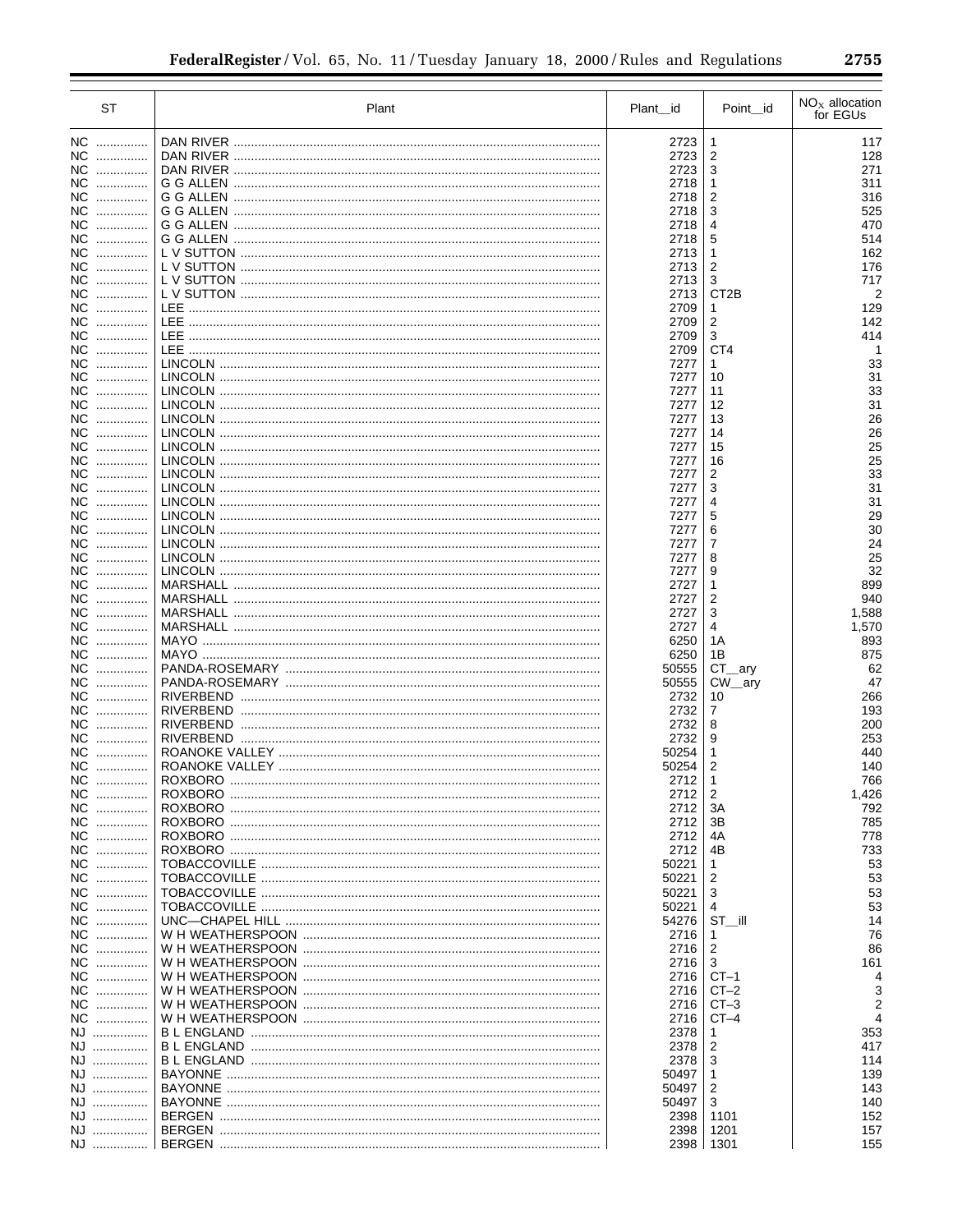| <b>ST</b> | Plant | Plant_id      | Point_id                 | $NOx$ allocation<br>for EGUs |
|-----------|-------|---------------|--------------------------|------------------------------|
| NJ        |       | 2398          | 1401                     | 152                          |
| NJ        |       | 2399          | 101                      | 30                           |
| NJ        |       | 2399          | 102                      | 34                           |
| NJ        |       | 2399          | 103                      | 39                           |
| NJ        |       | 2399          | 104                      | 47                           |
| NJ        |       | 2399          | $11 - 1$                 |                              |
| NJ        |       | 2399          | $11 - 2$                 |                              |
| NJ<br>NJ  |       | 2399<br>2399  | $11 - 3$<br>$11 - 4$     |                              |
| NJ        |       | 2399          | $\overline{7}$           | 17                           |
| NJ        |       | 2399          | $9 - 1$                  |                              |
| NJ        |       | 2399          | $9 - 2$                  |                              |
| NJ        |       | 2399          | $9 - 3$                  | 4                            |
| NJ        |       | 2399          | $9 - 4$                  |                              |
| NJ        |       | 10751         | 1                        | 378                          |
| NJ        |       | 2379          | 1                        | 2                            |
| NJ<br>NJ  |       | 2379<br>10566 | $\overline{2}$<br>ST_NUG | 16<br>527                    |
| NJ        |       | 2380          | 1E&W                     | 5                            |
| NJ        |       | 5083          | $-GT1$                   | 40                           |
| NJ        |       | 2384          | $\mathbf{1}$             | 49                           |
| NJ        |       | 2384          | 4                        | 5                            |
| NJ        |       | 2384          | 6                        | 42                           |
| NJ        |       | 2384          | 8                        | 195                          |
| NJ        |       | 2400          | $1-1A&B$                 |                              |
| NJ        |       | 2400          | $1 - 2A&B$               |                              |
| NJ<br>NJ  |       | 2400<br>2400  | 1–3A&B<br>$1 - 4A&B$     |                              |
| NJ        |       | 2400          | $2 - 1A&B$               |                              |
| NJ        |       | 2400          | $2 - 2A&B$               |                              |
| NJ        |       | 2400          | $2 - 3A&B$               |                              |
| NJ        |       | 2400          | $2 - 4A & B$             |                              |
| NJ        |       | 2400          | $3-1A&B$                 |                              |
| NJ        |       | 2400          | $3 - 2A & B$             |                              |
| NJ        |       | 2400          | $3 - 3A&B$               |                              |
| NJ        |       | 2400          | $3 - 4A & B$             | 7<br>10                      |
| NJ<br>NJ  |       | 2401<br>2401  | 10-1A&B<br>10-2A&B       | 10                           |
| NJ        |       | 2401          | 10-3A&B                  | 10                           |
| NJ        |       | 2401          | 10-4A&B                  | 10                           |
| NJ        |       | 2401          | 11-1A&B                  | 11                           |
| NJ        |       | 2401          | $11 - 2A&B$              | 11                           |
| NJ        |       | 2401          | $11 - 3A&B$              | 11                           |
| NJ        |       | 2401          | 11-4A&B                  | 11                           |
| NJ        |       | 2401          | 12-1A&B                  | 13                           |
| NJ        |       | 2401<br>2401  | 12-2A&B<br>12-3A&B       | 13<br>13                     |
| NJ<br>NJ  |       | 2401          | 12-4A&B                  | 13                           |
| NJ        |       | 2401          | 9                        | 66                           |
| NJ        |       | 7138          | $-1$                     | 17                           |
| NJ        |       | 7138          | $-2$                     | 17                           |
| NJ        |       | 2393          | 03                       | 47                           |
| NJ        |       | 2393          | 04                       | 64                           |
| NJ        |       | 2393          | 05                       | 63                           |
| NJ        |       | 2393          | 06                       | 61                           |
| NJ<br>NJ  |       | 2393          | 07<br>1                  | 63                           |
| NJ        |       | 2393<br>2393  | 2                        | 4                            |
| NJ        |       | 2393          | $CT-9$                   | 61                           |
| NJ        |       | 2403          | 1                        | 175                          |
| NJ        |       | 2403          | 2                        | 884                          |
| NJ        |       | 2403          | 3                        | 3                            |
| NJ        |       | 2404          | 10                       | 26                           |
| NJ        |       | 2404          | 11                       | 34                           |
| NJ        |       | 2404          | $12 - 1$                 |                              |
| NJ<br>NJ  |       | 2404<br>2404  | $12 - 2$<br>$12 - 3$     | 8<br>8                       |
| NJ        |       | 2404          | $12 - 4$                 | 8                            |
| NJ        |       | 2404          | 7                        | 35                           |
| NJ        |       | 2404          | 8                        | 16                           |
| NJ        |       | 2406          | 11                       | 16                           |
| NJ        |       | 2406          | 12                       | 11                           |
| NJ        |       | $2406$   13   |                          | 20                           |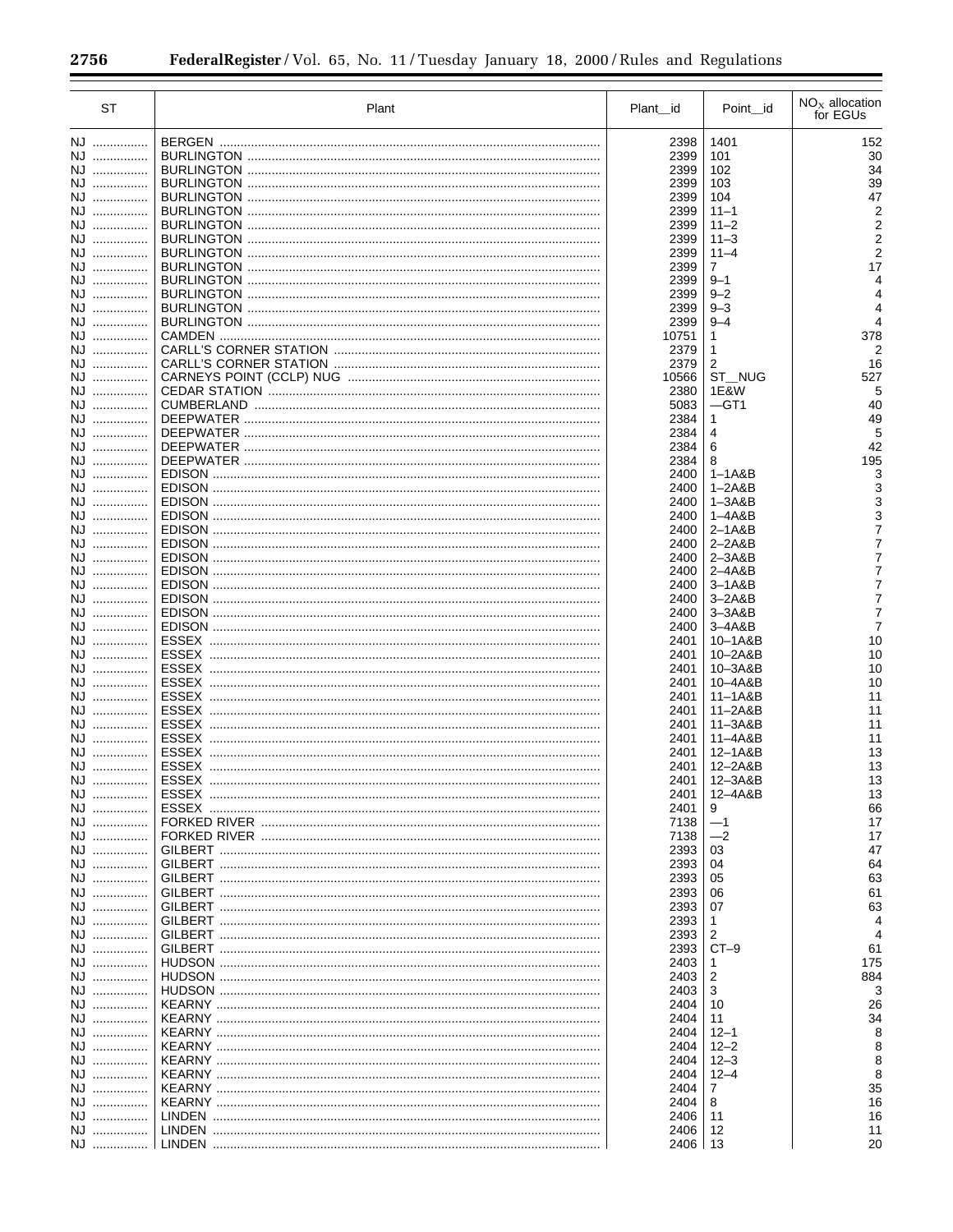| <b>ST</b> | Plant                                         | Plant_id       | Point id            | $NOx$ allocation<br>for EGUs |
|-----------|-----------------------------------------------|----------------|---------------------|------------------------------|
| NJ        |                                               | 2406           | $\boldsymbol{2}$    | 52                           |
| NJ        |                                               | 2406           | 6                   | 2                            |
| NJ        |                                               | 2406           | $\overline{7}$      | 60                           |
| NJ        |                                               | 2406           | 8                   | 70                           |
| NJ        |                                               | 50006          | 100                 | 276                          |
| NJ        |                                               | 50006          | 200                 | 280                          |
| NJ        |                                               | 50006          | 300                 | 274                          |
| NJ        |                                               | 50006          | 400                 | 272<br>278                   |
| NJ<br>NJ  |                                               | 50006<br>10043 | 500<br>1            | 424                          |
| NJ        |                                               | 2408           | 1                   | 489                          |
| NJ        |                                               | 2408           | 2                   | 558                          |
| NJ        |                                               | 8008           | $\mathbf{1}$        | 28                           |
| NJ        |                                               | 2382           | 3                   | $\overline{4}$               |
| NJ        |                                               | 10616          | 1                   | 44                           |
| NJ        |                                               | n114           | CT NUG              | 40                           |
| NJ        |                                               | 50385          | 1                   | 9                            |
| NJ        |                                               | 50385          | 2                   | 9                            |
| NJ        |                                               | 10308          | $\mathbf{1}$        | 19                           |
| NJ<br>NJ  |                                               | 10308<br>50797 | 2<br>$\mathbf{1}$   | 19<br>8                      |
| NJ        |                                               | 50799          | 1                   | 8                            |
| NJ        |                                               | 50799          | $\overline{c}$      | 8                            |
| NJ        |                                               | 10099          | 1                   | 13                           |
| NJ        |                                               | 50852          | $\mathbf{1}$        | 178                          |
| NJ        |                                               | 2410           | 3A&B                | 3                            |
| NJ        | SAYREVILLE                                    | 2390           | 07                  | 40                           |
| NJ        | SAYREVILLE                                    | 2390           | 08                  | 51                           |
| NJ        | <b>SAYREVILLE</b>                             | 2390           | $C-1$               | 16                           |
| NJ        | <b>SAYREVILLE</b>                             | 2390           | $C-2$               | 13                           |
| NJ        |                                               | 2390           | $C-3$               | 11                           |
| NJ        |                                               | 2390           | $C-4$               | 13                           |
| NJ<br>NJ  |                                               | 2411<br>2411   | 1<br>2              | 42<br>45                     |
| NJ        |                                               | 2411           | 3                   | 58                           |
| NJ        |                                               | 2411           | 4                   | 91                           |
| NJ        |                                               | 2411           | 6                   | $\overline{2}$               |
| NJ        |                                               | 7288           | $CT-1$              | 37                           |
| NJ        |                                               | 54807          | GT NUG              | 40                           |
| NJ        | WERNER                                        | 2385           | 04                  | 14                           |
| NJ        |                                               | 2385           | $C-1$               | 7                            |
| NJ        |                                               | 2385           | $C-2$               | 6                            |
| NJ        | WERNER                                        | 2385           | $C-3$               | 7                            |
| NJ        | <b>WERNER</b>                                 | 2385           | $C-4$               | 7                            |
| NJ        | 59TH STREET ……………………………………………………………………………………… | 6776           | $\mathbf{1}$<br>114 | 10<br>41                     |
| NY<br>NY  |                                               | 2503<br>2503   | 115                 | 32                           |
| NY        |                                               | 2504           | 120                 | 70                           |
| NY        |                                               | 2504           | 121                 | 80                           |
| NY        |                                               | 2504           | 122                 | 65                           |
| NY        |                                               | 2490           | 20                  | 524                          |
| NY        |                                               | 2490           | 30                  | 380                          |
| NY        |                                               | 8906           | 30                  | 557                          |
| NY        |                                               | 8906           | 40                  | 505                          |
| NY        |                                               | 8906           | 50                  | 561                          |
| NY        |                                               | 8906           | $GT2-1$             | 9                            |
| NY        |                                               | 8906           | $GT2-2$             | 9                            |
| NY        |                                               | 8906           | $GT2-3$             | 9<br>9                       |
| NY<br>NY  |                                               | 8906<br>8906   | $GT2-4$<br>$GT3-1$  | 9                            |
| NY        |                                               | 8906           | $GT3-2$             | 9                            |
| NY        |                                               | 8906           | $GT3-3$             | 9                            |
| NY        |                                               | 8906           | $GT3-4$             | 9                            |
| NY        |                                               | 8906           | $GT4-1$             | 9                            |
| NY        |                                               | 8906           | $GT4-2$             | 9                            |
| NY        |                                               | 8906           | $GT4-3$             | 9                            |
| NY        |                                               | 8906           | GT4-4               | 9                            |
| NY        |                                               | 2625           | 1                   | 749                          |
| NY        |                                               | 2625           | 2                   | 566                          |
| NY        |                                               | 54914          | $\mathbf{1}$        | 239                          |
| NY        |                                               | 54914          | 2                   | 220                          |
| NY<br>NY  |                                               | 2491<br>2480   | 001<br>$\mathbf{1}$ | 883<br>34                    |
|           |                                               |                |                     |                              |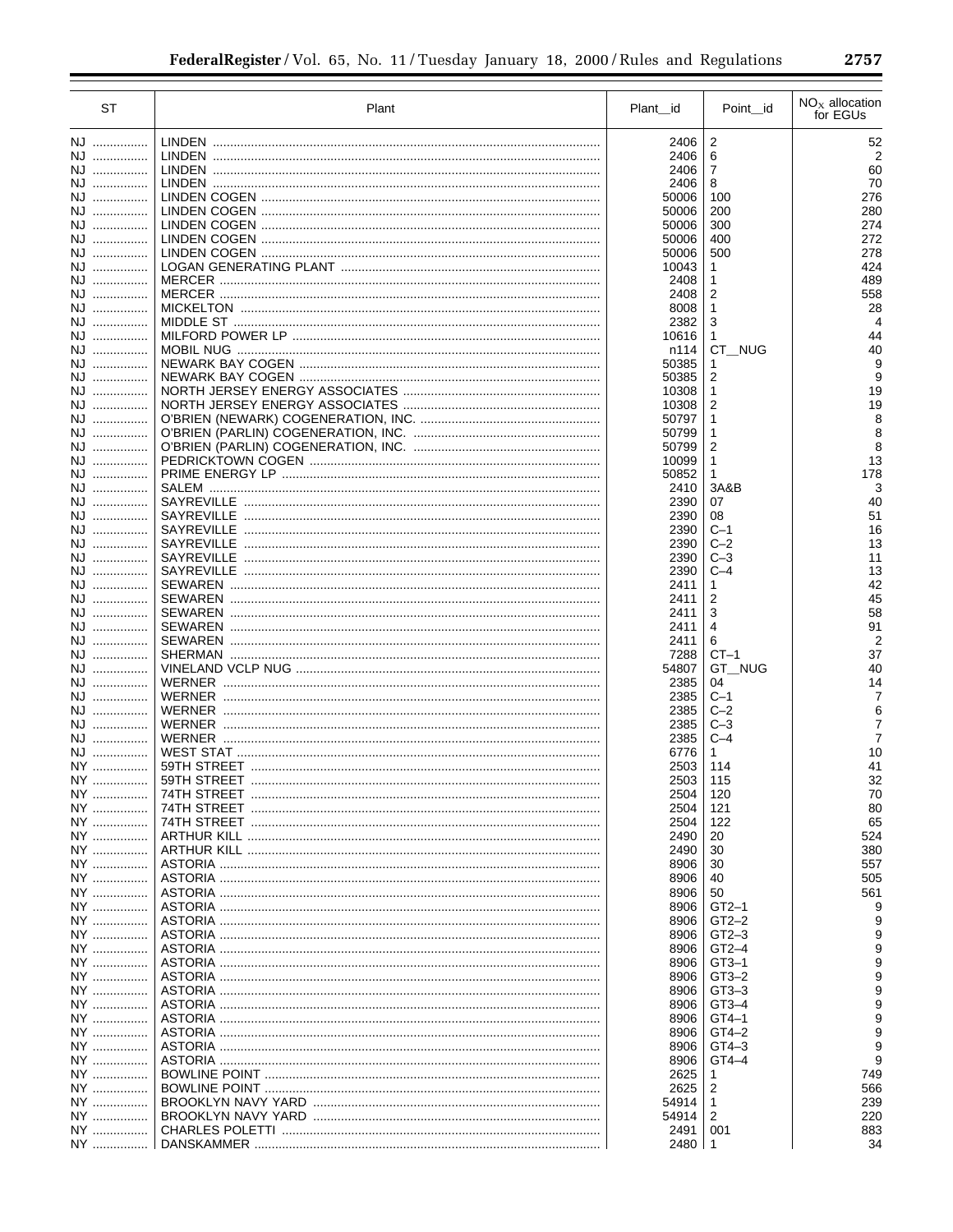÷.

| ST       | Plant | Plant_id      | Point id          | $NOx$ allocation<br>for EGUs |
|----------|-------|---------------|-------------------|------------------------------|
| NY       |       | 2480          | $\overline{c}$    | 45                           |
| NY       |       | 2480          | 3                 | 229                          |
| NY       |       | 2480          | 4                 | 449                          |
| NY       |       | 2511          | 10                | 285                          |
| NY       |       | 2511          | 20                | 287                          |
| NY       |       | 2493          | 50                | 33                           |
| NY       |       | 2493          | 60                | 319                          |
| NY       |       | 2493          | 70                | 113                          |
| NY       |       | 2513          | 40                | 138                          |
| NY       |       | 2514          | 40                | 151                          |
| NY       |       | 2514          | 50                | 124                          |
| NY       |       | 2514          | U00020            |                              |
| NY       |       | 2514          | U00021            |                              |
| NY       |       | 2496          | 100               | 162                          |
| NY       |       | 2629          | 3                 | 74                           |
| NY       |       | 2629          | $\overline{4}$    | 304                          |
| NY       |       | 2629          | 5                 | 380                          |
| NY       |       | 4931          | 1                 | 86                           |
| NY       |       | 2516          | 1                 | 343                          |
| NY       |       | 2516          | $\overline{2}$    | 533                          |
| NY       |       | 2516          | 3                 | 375                          |
| NY       |       | 2516          | $\overline{4}$    | 582                          |
| NY<br>NY |       | 2628<br>2632  | 1<br>$\mathbf{1}$ |                              |
|          |       |               | 3                 | 10                           |
| NY<br>NY |       | 2517<br>2517  | 4                 | 270<br>253                   |
| NY       |       | 2500          | 10                | 299                          |
| NY       |       | 2500          | 20                | 363                          |
| NY       |       | 2500          | 30                | 1,360                        |
| NY       |       | 2500          | $GT2-1$           |                              |
| NY       |       | 2500          | $GT2-2$           |                              |
| NY       |       | 2500          | $GT2-3$           |                              |
| NY       |       | 2500          | $GT2-4$           |                              |
| NY       |       | 2500          | $GT3-1$           |                              |
| NY       |       | 2500          | $GT3-2$           |                              |
| NY       |       | 2500          | $GT3-3$           |                              |
| NY       |       | 2500          | $GT3-4$           |                              |
| NY       |       | 7314          | NA <sub>1</sub>   | 246                          |
| NY       |       | 7314          | NA <sub>2</sub>   | 25                           |
| NY       |       | 8006          | $\mathbf{1}$      | 479                          |
| NY       |       | 8006          | $\overline{2}$    | 595                          |
| NY       |       | 52056         | $\overline{4}$    | 105                          |
| NY       |       | 7146          | 1                 |                              |
| NY       |       | 7146          | $\overline{2}$    |                              |
| NY       |       | 7146          | 3                 |                              |
| NY       |       | 7146          | <b>UGT013</b>     |                              |
| NY       |       | 2502          | 61                | 84                           |
| NY<br>NY |       | 2502          | 62                | 91                           |
| NY       |       | 2502<br>2502  | 80<br>90          | 208<br>208                   |
| NY       |       | 2521          | 1                 |                              |
| OH       |       | 2835          | 10                | 75                           |
| OH       |       | 2835          | 11                | 80                           |
| OH       |       | 2835          | 7                 | 333                          |
| OH       |       | 2835          | 8                 | 70                           |
| OH       |       | 2835          | 9                 | 66                           |
| OH       |       | 2836          | 10                | 139                          |
| OH       |       | 2836          | 12                | 1,040                        |
| OH       |       | 2836          | 9                 | 41                           |
| OH       |       | 2836          | CT <sub>10</sub>  | 3                            |
| OH       |       | 2878          | 1                 | 208                          |
| OH       |       | 2878          | 2                 | 229                          |
| OH       |       | 2878          | 3                 | 213                          |
| OH       |       | 2878          | 4                 | 330                          |
| OH       |       | 2828          | 1                 | 1,030                        |
| OH       |       | 2828          | $\overline{2}$    | 1,083                        |
| OH       |       | 2828          | 3                 | 1,079                        |
| OH       |       | 2840          | 1                 | 214                          |
| OH       |       | 2840          | $\overline{2}$    | 203                          |
| OH       |       | 2840          | 3                 | 212                          |
| OH       |       | 2840          | 4                 | 1,119                        |
| OH       |       | 2840          | 5                 | 731                          |
| OH       |       | $2840 \mid 6$ |                   | 736                          |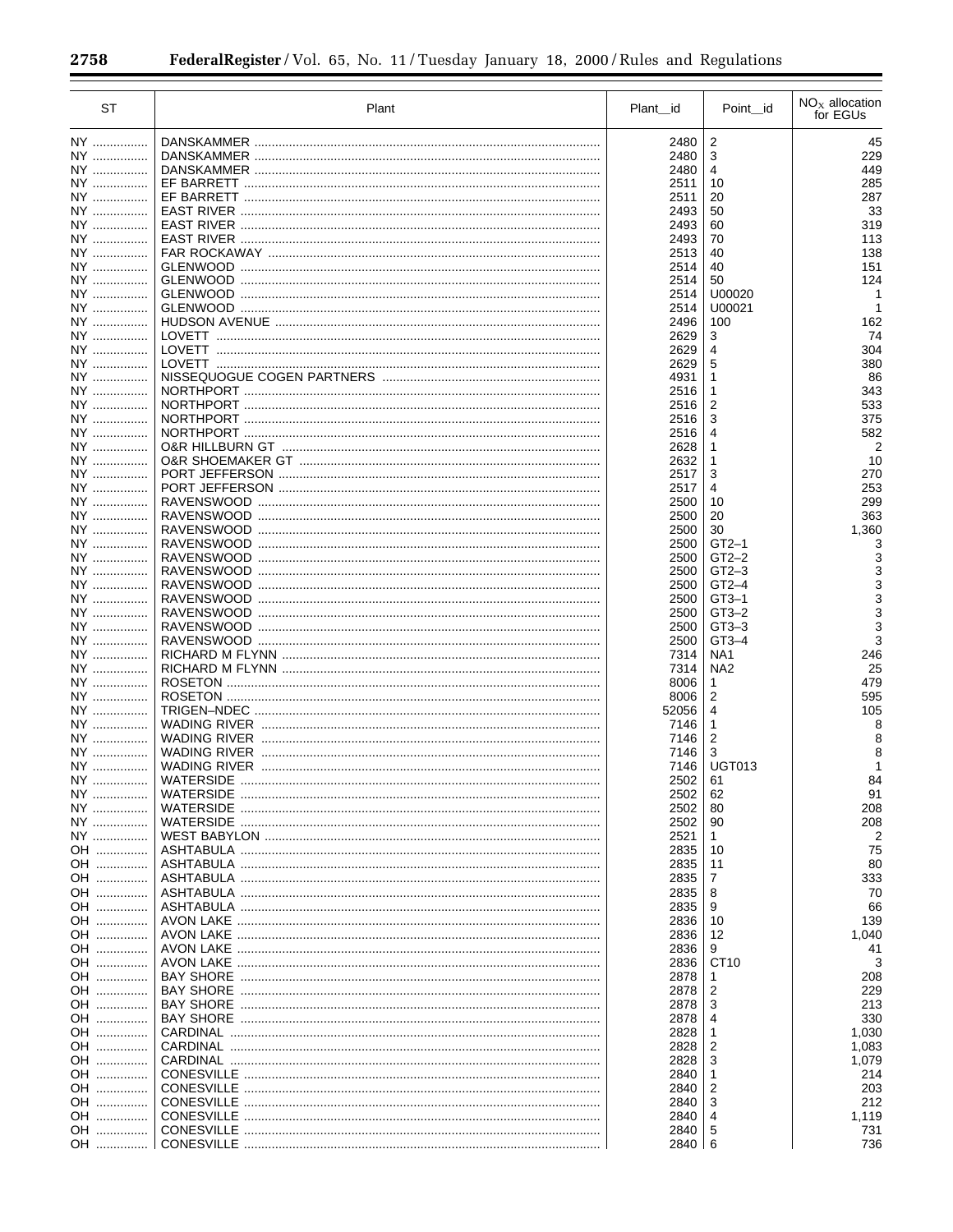| <b>ST</b> | Plant                                          | Plant_id     | Point_id             | $NOx$ allocation<br>for EGUs |
|-----------|------------------------------------------------|--------------|----------------------|------------------------------|
| OH        |                                                | 2831         | 1                    | 7                            |
| OH        | EASTLAKE                                       | 2837         | 1                    | 214                          |
| OH        | EASTLAKE                                       | 2837         | 2                    | 230                          |
| OH        | EASTLAKE                                       | 2837         | 3                    | 251                          |
| OH        | EASTLAKE                                       | 2837         | 4                    | 371                          |
| OH        | EASTLAKE                                       | 2837         | 5                    | 974                          |
| OH        |                                                | 2837         | 6                    |                              |
| OH        |                                                | 2857         | 13                   | 65                           |
| OH<br>OH  |                                                | 2857<br>2857 | Α<br>В               | 1                            |
| OH        | FRANK M TAIT ……………………………………………………………………………………… | 2847         | GT <sub>1</sub>      | 23                           |
| OH        |                                                | 2847         | GT <sub>2</sub>      | 25                           |
| OH        |                                                | 8102         | 1                    | 2,744                        |
| OH        |                                                | 8102         | $\overline{c}$       | 2,981                        |
| OH        |                                                | 2917         | 9                    | 110                          |
| OH        |                                                | 2850         | 1                    | 1,054                        |
| OH        |                                                | 2850         | 2                    | 1,228                        |
| OH        |                                                | 2850         | 3                    | 1,074                        |
| OH<br>OH  |                                                | 2850<br>6031 | 4<br>$\overline{c}$  | 1,106                        |
| OH        |                                                | 2876         | 1                    | 1,706<br>471                 |
| OH        |                                                | 2876         | 2                    | 471                          |
| OH        |                                                | 2876         | 3                    | 478                          |
| OH        |                                                | 2876         | 4                    | 465                          |
| OH        |                                                | 2876         | 5                    | 455                          |
| OH        |                                                | 2838         | 18                   | 195                          |
| OH        |                                                | 2860         | Α                    | 2                            |
| OH        |                                                | 2860         | в                    | 2                            |
| OH        |                                                | 2832         | $5 - 1$              | 35                           |
| OH        |                                                | 2832         | $5 - 2$              | 35                           |
| OH        |                                                | 2832         | 6                    | 398                          |
| OH        |                                                | 2832         | 7                    | 1,044                        |
| OH<br>OH  |                                                | 2832<br>2832 | 8<br>CT <sub>2</sub> | 1,015<br>1                   |
| OH        |                                                | 2872         | 1                    | 309                          |
| OH        |                                                | 2872         | $\overline{2}$       | 316                          |
| OH        |                                                | 2872         | 3                    | 347                          |
| OH        |                                                | 2872         | 4                    | 349                          |
| OH        |                                                | 2872         | 5                    | 1,105                        |
| OH        |                                                | 2861         | 1                    | 212                          |
| OH        |                                                | 2861         | 2                    | 160                          |
| OH        |                                                | 2861         | Α                    | 2                            |
| OH        |                                                | 2848         | $H-1$                | 24                           |
| OH<br>OH  |                                                | 2848<br>2848 | $H - 2$<br>$H-3$     | 37<br>64                     |
| OH        |                                                | 2848         | $H - 4$              | 68                           |
| OH        |                                                | 2848         | $H-5$                | 62                           |
| OH        |                                                | 2848         | $H - 6$              | 69                           |
| OH        |                                                | 2848         | $H - 7$              |                              |
| OH        |                                                | 2843         | 9                    | 141                          |
| OH        |                                                | 2864         | 1                    | 0                            |
| OH        |                                                | 2864         | 2                    |                              |
| OH        |                                                | 2864         | 3                    | 0                            |
| OH        |                                                | 2864         | 4                    | 0                            |
| OH        |                                                | 2864         | 5                    | 14                           |
| OH        |                                                | 2864         | 6                    | 13                           |
| OH<br>OH  |                                                | 2864         | 7<br>8               | 337<br>274                   |
| OH        |                                                | 2864<br>7286 | 1                    | 146                          |
| OH        |                                                | 7286         | 2                    | 138                          |
| OH        |                                                | 7286         | 3                    | 144                          |
| OH        |                                                | 7286         | 4                    | 146                          |
| OH        |                                                | 2866         | 1                    | 402                          |
| OH        |                                                | 2866         | 2                    | 418                          |
| OH        |                                                | 2866         | 3                    | 400                          |
| OH        |                                                | 2866         | 4                    | 415                          |
| OH        |                                                | 2866         | 5                    | 631                          |
| OH        |                                                | 2866         | 6                    | 1,221                        |
| OH        |                                                | 2866         | 7                    | 1,259                        |
| OH        |                                                | 6019         | 1                    | 2,918                        |
| OH        |                                                | 2830         | 1                    | 167                          |
| OH<br>OH  |                                                | 2830<br>2830 | 2<br>l 3             | 198<br>281                   |
|           |                                                |              |                      |                              |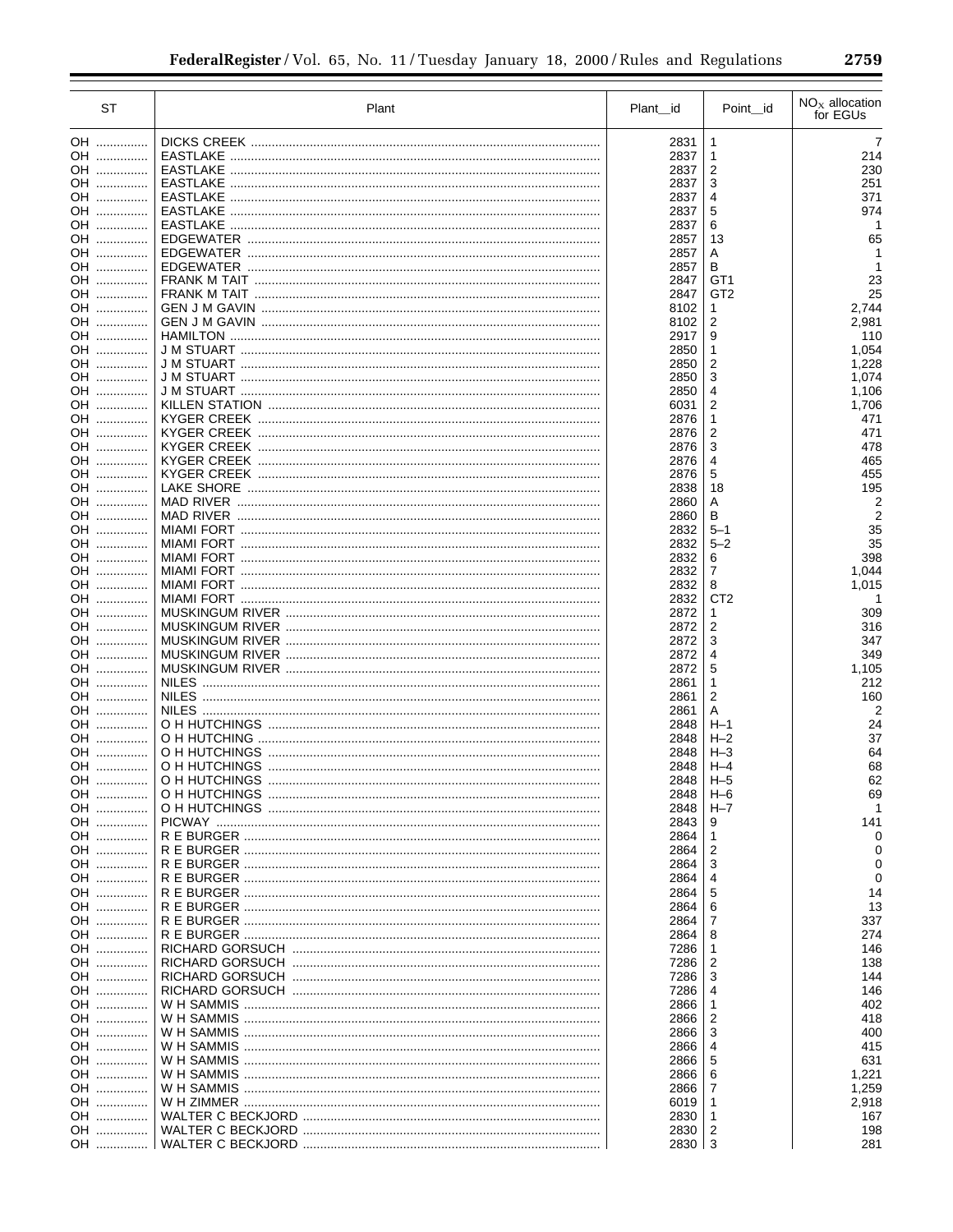$\equiv$ 

÷.

| ST              | Plant | Plant id       | Point_id        | $NOx$ allocation<br>for EGUs |
|-----------------|-------|----------------|-----------------|------------------------------|
| OH              |       | 2830           | 4               | 347                          |
| OH              |       | 2830           | 5               | 481                          |
| OH              |       | 2830           | 6               | 850                          |
| OH              |       | 2830           | CT <sub>1</sub> |                              |
| OH              |       | 2830           | CT <sub>2</sub> |                              |
| OH              |       | 2830           | CT <sub>3</sub> |                              |
| OH              |       | 2830           | CT <sub>4</sub> |                              |
| OH<br>OH        |       | 2869<br>2869   | 1 A<br>1Β       | 0                            |
| OH              |       | 7158           | $-GT1$          | 30                           |
| OH              |       | 7158           | $-$ GT2         | 30                           |
| OH              |       | 7158           | $-GT3$          | 39                           |
| OH              |       | 7158           | $-GT4$          | 37                           |
| OH              |       | 7158           | $-GT5$          | 40                           |
| OH              |       | 7158           | $-$ GT6         | 39                           |
| PA              |       | 10676          | 032             | 144                          |
| PA<br>PA        |       | 10676<br>10676 | 033<br>034      | 131<br>133                   |
| PA              |       | 10676          | 035             | 67                           |
| PA              |       | 3178           | 1               | 363                          |
| PA              |       | 3178           | 2               | 383                          |
| PA              |       | 6094           | $\mathbf{1}$    | 1,657                        |
| PA              |       | 6094           | $\overline{2}$  | 1,672                        |
| PA              |       | 6094           | 3               | 1,636                        |
| PA              |       | 3140           | $\mathbf{1}$    | 568                          |
| PA<br>PA        |       | 3140           | 2<br>3          | 718<br>1,539                 |
| PA              |       | 3140<br>3096   | 2A              | 0                            |
| PA              |       | 3096           | 2B              |                              |
| PA              |       | 3096           | 3               | 0                            |
| PA              |       | 10641          | 1               | 155                          |
| PA              |       | 10641          | 2               | 161                          |
| PA              |       | 8226           | 1               | 1,119                        |
| PA              |       | 10143          | 1               | 291                          |
| PA<br>PA        |       | 3118           | 1               | 2,167                        |
| PA              |       | 3118<br>3159   | 2<br>1          | 1,995<br>377                 |
| PA              |       | 3159           | 2               | 201                          |
| PA              |       | 3160           | 71              | 61                           |
| PA              |       | 3160           | 81              | 56                           |
| PA              |       | 10603          | 1               | 191                          |
| PA              |       | 3161           | 1               | 565                          |
| PA              |       | 3161           | $\overline{2}$  | 636                          |
| PA              |       | 3161           | 3               | 207                          |
| PA<br>PA        |       | 3161<br>3098   | 4<br>1          | 237<br>214                   |
| PA              |       | 3098           | $\overline{2}$  | 209                          |
| PA              |       | 3098           | 3               | 208                          |
| PA              |       | 3098           | 4               | 428                          |
| PA              |       | 10343          | AB_NUG          | 152                          |
| PA              |       | 010113         | AB_NUG          | 273                          |
| PA              |       | 3134           | 1               | 8                            |
| <b>PA</b>       |       | 3179           | 1               | 1,155                        |
| <b>PA</b><br>PA |       | 3179           | 2               | 1,029                        |
| PA              |       | 3179<br>3145   | 3<br>17         | 1,087<br>246                 |
| <b>PA</b>       |       | 3122           | 1               | 1,471                        |
| <b>PA</b>       |       | 3122           | 2               | 1,553                        |
| PA              |       | 3122           | 3               | 1,437                        |
| <b>PA</b>       |       | 3176           | 6               | 131                          |
| PA              |       | 3136           | 1               | 2,154                        |
| <b>PA</b>       |       | 3136           | 2               | 2,133                        |
| PA              |       | 3157           | 10              | 211                          |
| PA<br>PA        |       | 3148<br>3148   | 1<br>2          | 314<br>293                   |
| <b>PA</b>       |       | 3148           | 3               | 543                          |
| PA              |       | 3148           | 4               | 500                          |
| PA              |       | 3181           | 1               | 10                           |
| PA              |       | 3181           | 2               |                              |
| PA              |       | 3181           | 3               |                              |
| PA              |       | 3181           | 33              | 556                          |
| PA              |       | 3149           | 1               | 1,560                        |
| PA              |       | 3149           | $\overline{2}$  | 1,673                        |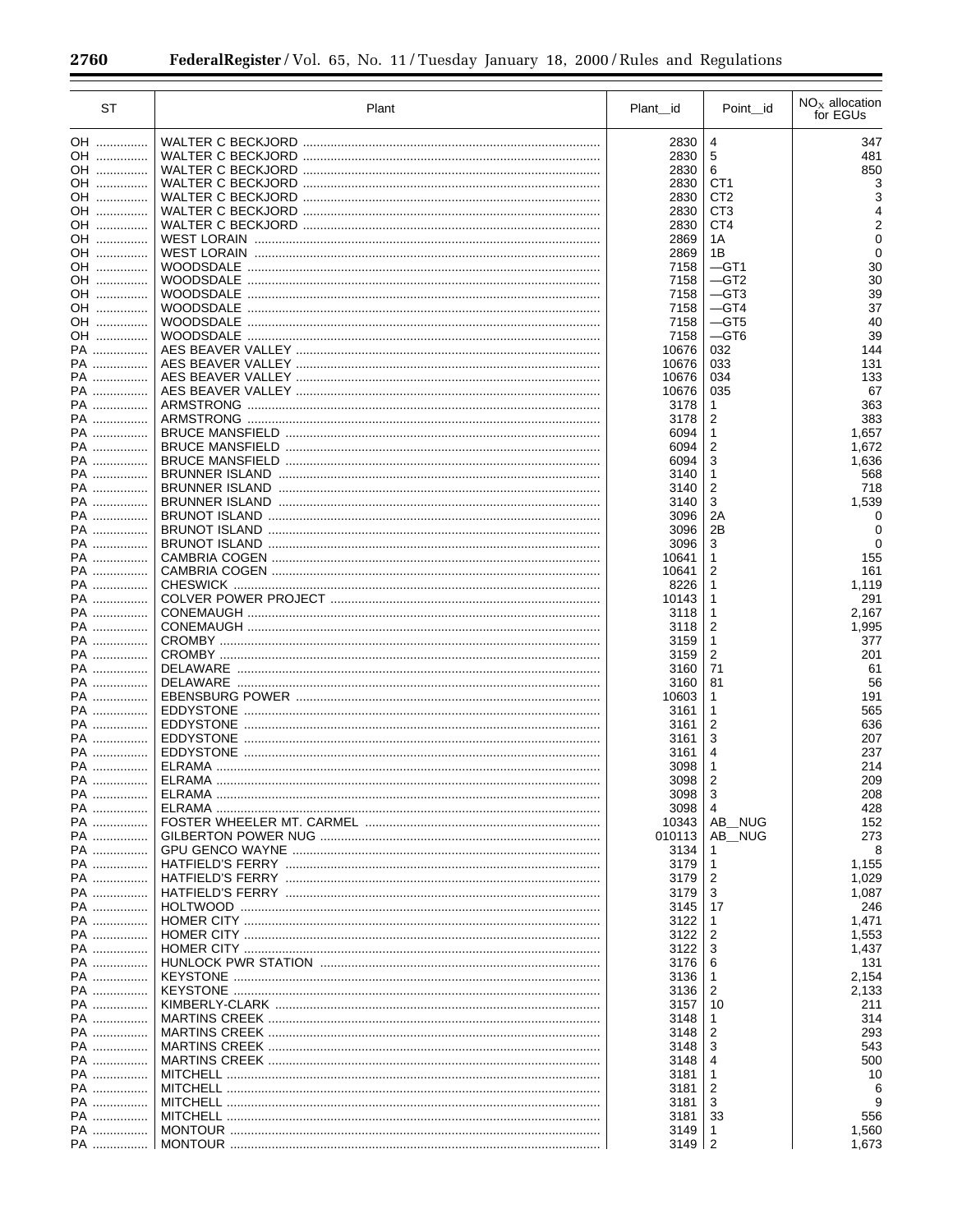| <b>ST</b>      | Plant | Plant_id         | Point id         | $NOx$ allocation<br>for EGUs |
|----------------|-------|------------------|------------------|------------------------------|
| PA             |       | 3111             | 1                | 5                            |
| PA             |       | 3111             | 2                | 5                            |
| PA ……………       |       | 3138             | 3                | 190                          |
| PA             |       | 3138             | 4                | 195                          |
| PA             |       | 3138             | 5                | 245                          |
| PA             |       | 54571            | 1                | 103                          |
| PA<br>PA       |       | 54571            | 2                | 109                          |
| PA             |       | 50888<br>50039   | 1                | 291<br>188                   |
| PA             |       | 50776            | 1                | 134                          |
| PA             |       | 50776            | 2                | 130                          |
| PA             |       | 8012             | 11               | 11                           |
| PA ……………       |       | 8012             | 12               | 9                            |
| PA             |       | 8012             | 21               | 5                            |
| PA ……………       |       | 8012             | 22               | 11                           |
| PA             |       | 8012             | 31               | 13                           |
| PA             |       | 8012             | 32               | 6                            |
| PA<br>PA …………… |       | 8012<br>8012     | 41<br>42         | 11<br>9                      |
| PA             |       | 3168             | 91               | 10                           |
| PA             |       | 3168             | 92               | 9                            |
| PA             |       | 3099             | 3                | 0                            |
| PA             |       | 3099             | 4                |                              |
| PA             |       | 3099             | 5                | ∩                            |
| PA             |       | 3099             | 6                | $\Omega$                     |
| PA             |       | 54144            | 1                | 102                          |
| PA             |       | 3113             | $-5$             | 48                           |
| PA ……………       |       | 3113             | 1                | 266                          |
| <b>PA</b>      |       | 3113             | $\overline{c}$   | 412                          |
| PA ……………<br>PA |       | 3169             | $\mathbf{1}$     | 84                           |
| PA ……………       |       | 880010<br>50607  | 1<br>AB_NUG      | 289<br>701                   |
| PA             |       | 50974            | 1                | 124                          |
| PA             |       | 50974            | 2                | 123                          |
| PA             |       | 3130             | 12               | 64                           |
| PA             |       | 3130             | 14               | 72                           |
| PA             |       | 3130             | 15               | 355                          |
| PA             |       | 3131             | 1                | 295                          |
| PA             |       | 3131             | 2                | 294                          |
| PA             |       | 3131             | 3                | 380                          |
| PA             |       | 3131             | 4                | 392                          |
| PA<br>PA       |       | 3152<br>3152     | 1A<br>1Β         | 134<br>122                   |
| PA             |       | 3152             | 2A               | 130                          |
| PA ……………       |       | 3152             | 2B               | 134                          |
| PA             |       | 3152             | 3                | 263                          |
| PA ……………       |       | 3152             | 4                | 302                          |
| PA             |       | 3115             |                  | 161                          |
| PA             |       | 3115             | 2                | 152                          |
| PA             |       | 3115             | 3                | 151                          |
| PA             |       | 3116             | 1                | 3                            |
| PA ……………       |       | 3116             | 2                | 4                            |
| PA             |       | 880006           | 1                | 12                           |
| PA<br>PA       |       | 880006           | 2                | 10                           |
| PA             |       | 880006<br>880006 | 3<br>4           | 5<br>6                       |
| PA             |       | 3132             | 1                | 47                           |
| PA             |       | 3132             | 2                | 32                           |
| PA             |       | 3132             | 3                | 40                           |
| PA             |       | 3132             | 4                | 42                           |
| PA             |       | 3132             | CT <sub>1</sub>  | 14                           |
| PA             |       | 50611            | 031              | 98                           |
| PA             |       | 50879            | GEN <sub>1</sub> | 161                          |
| PA             |       | 10870            | <b>HRSG</b>      | 16                           |
| PA             |       | 10870            | <b>TURBN</b>     | 141                          |
| VA             |       | 7696             | 1                | 76                           |
| VA             |       | 7696             | 2                | 88                           |
| VA<br>VA       |       | 3796             | 3                | 137                          |
| VA             |       | 3796<br>3803     | 4<br>1           | 386<br>298                   |
| VA             |       | 3803             | 2                | 308                          |
| VA             |       | 3803             | 3                | 370                          |
| VA             |       | 3803             | 4                | 571                          |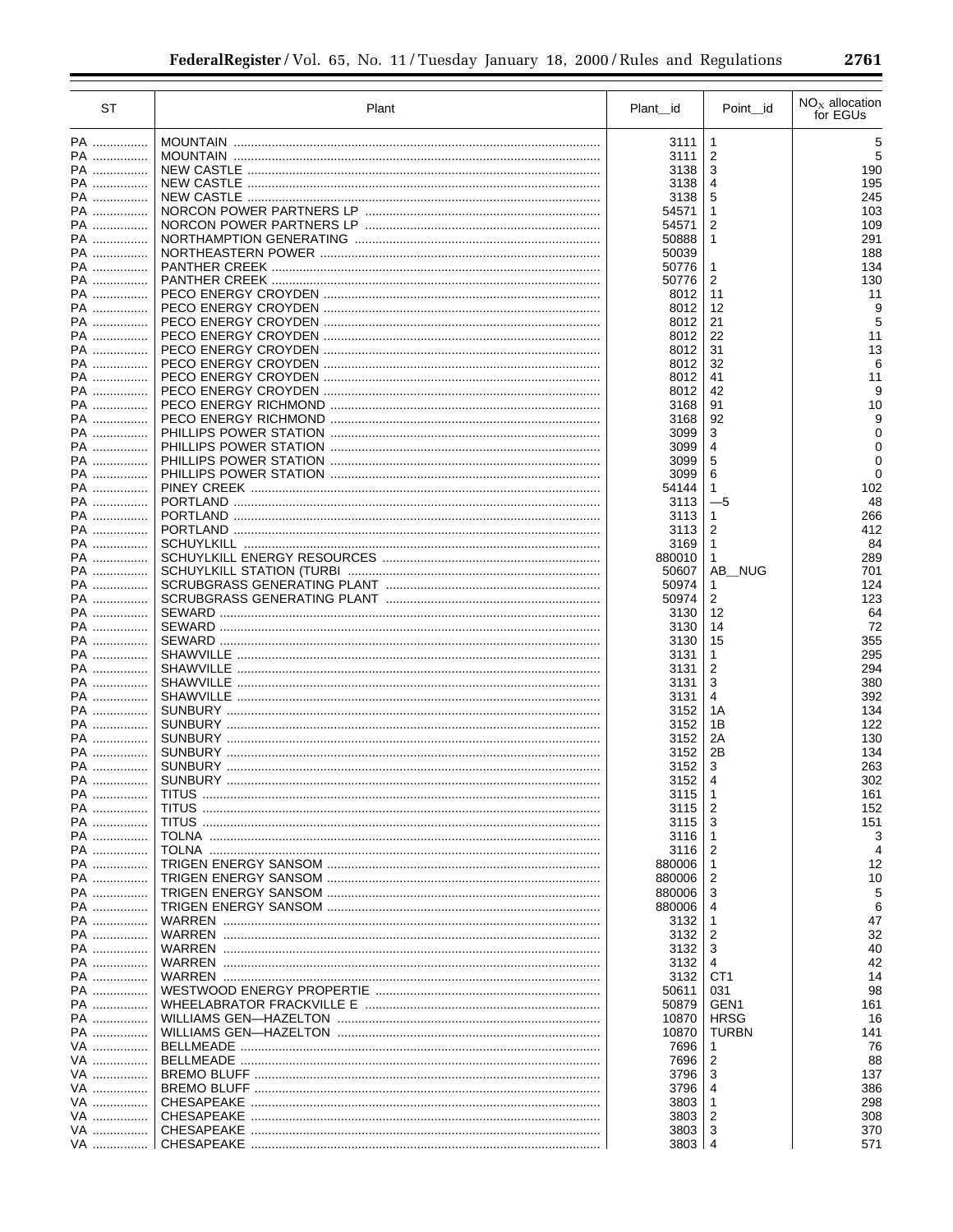| <b>ST</b>              | Plant | Plant_id       | Point id                                        | $NOx$ allocation<br>for EGUs |
|------------------------|-------|----------------|-------------------------------------------------|------------------------------|
| VA                     |       | 10017          | ST rp.                                          | 59                           |
| VA                     |       | 3797           | $-8$                                            | 263                          |
| VA                     |       | 3797           | 3                                               | 232                          |
| VA                     |       | 3797           | 4                                               | 389                          |
| VA                     |       | 3797           | 5                                               | 769                          |
| VA                     |       | 3797           | 6                                               | 1,348                        |
| VA                     |       | 3797           | 7                                               | 316                          |
| VA                     |       | 3775           | 1                                               | 548                          |
| VA                     |       | 3775           | $\overline{2}$                                  | 520                          |
| VA                     |       | 3775           | 3                                               | 575                          |
| VA                     |       | 7213           | 1                                               | 1,033                        |
| VA                     |       | 7213<br>10377  | 2                                               | 1,118                        |
| VA<br>VA               |       | 10071          | ST_ell<br>ST uth                                | 327<br>356                   |
| VA                     |       | 54081          | ST d1                                           | 299                          |
| VA                     |       | 54081          | ST d2                                           | 209                          |
| VA                     |       | 52087          | GT LP                                           | 35                           |
| VA                     |       | 7212           | $-1$                                            | 29                           |
| VA                     |       | 7212           | $-2$                                            | 28                           |
| VA                     |       | 7212           | $-3$                                            | 30                           |
| VA                     |       | 7212           | $-4$                                            | 29                           |
| VA                     |       | 52019          | CA #1                                           | 46                           |
| VA                     |       | 52019          | $CT$ #1                                         | 94                           |
| VA                     |       | 52019          | CA #2                                           | 46                           |
| VA                     |       | 52019          | $CT$ #2                                         | 94                           |
| VA                     |       | 3776           | 51                                              | 101                          |
| VA                     |       | 3776           | 52                                              | 110                          |
| VA                     |       | 3776           | 6                                               | 487                          |
| VA<br>VA               |       | 54844<br>54844 | $CA$ <sub><math>-e</math></sub> $1$<br>$CT$ e 1 | 16<br>33                     |
| VA                     |       | 54844          | CA Xe 2                                         | 17                           |
| VA                     |       | 54844          | CT e 2                                          | 34                           |
| VA                     |       | 7032           | $-3$                                            | 21                           |
| VA                     |       | 7032           | $-X4$                                           | 24                           |
| VA                     |       | 7032           | $-5$                                            | 14                           |
| VA                     |       | 7032           | $-6$                                            | 18                           |
| VA                     |       | 10633          | CT nc.                                          | 102                          |
| VA                     |       | 10633          | CW nc.                                          | 53                           |
| VA                     |       | 10773          | 1                                               | 18                           |
| VA                     |       | 10773          | $\overline{2}$                                  | 18                           |
| VA                     |       | 10771          | 1                                               | 17                           |
| VA                     |       | 10771          | $\overline{2}$                                  | 16                           |
| VA                     |       | 10774          | $\mathbf{1}$                                    | 23                           |
| VA                     |       | 10774          | $\overline{c}$                                  | 29                           |
| VA<br>VA               |       | 52007<br>3804  | ST_urg<br>3                                     | 234<br>221                   |
| VA                     |       | 3804           | $\overline{\mathbf{4}}$                         | 528                          |
| VA                     |       | 3804           | 5                                               | 322                          |
| VA                     |       | 3788           | 1                                               | 203                          |
| VA                     |       | 3788           | 2                                               | 139                          |
| VA                     |       | 3788           | 3                                               | 232                          |
| VA                     |       | 3788           | 4                                               | 223                          |
| VA                     |       | 3788           | 5                                               | 222                          |
| VA                     |       | 12             | 1                                               | 90                           |
| VA                     |       | 12             | 2                                               |                              |
| VA                     |       | 50813          | ST_ner                                          | 68                           |
| VA                     |       | 3785           | 10                                              |                              |
| VA                     |       | 3809           | 1                                               | 386                          |
| VA                     |       | 3809           | $\overline{2}$                                  | 419                          |
| VA                     |       | 3809           | 3                                               | 764                          |
| <b>WV</b>              |       | 3942           | 1                                               | 76                           |
| <b>WV</b><br><b>WV</b> |       | 3942           | 2<br>3                                          | 71<br>241                    |
| <b>WV</b>              |       | 3942<br>3943   | 1                                               | 887                          |
| <b>WV</b>              |       | 3943           | 2                                               | 868                          |
| <b>WV</b>              |       | 10151          | ST_own                                          | 156                          |
| <b>WV</b>              |       | 3944           | 1                                               | 1,385                        |
| <b>WV</b>              |       | 3944           | 2                                               | 1,444                        |
| <b>WV</b>              |       | 3944           | 3                                               | 1,505                        |
| <b>WV</b>              |       | 3935           | 1                                               | 1,254                        |
| <b>WV</b>              |       | 3935           | 2                                               | 1,198                        |
| <b>WV</b>              |       | 3935           | 3                                               | 1,859                        |
| <b>WV</b>              |       | 3947           | $\mathbf{1}$                                    | 399                          |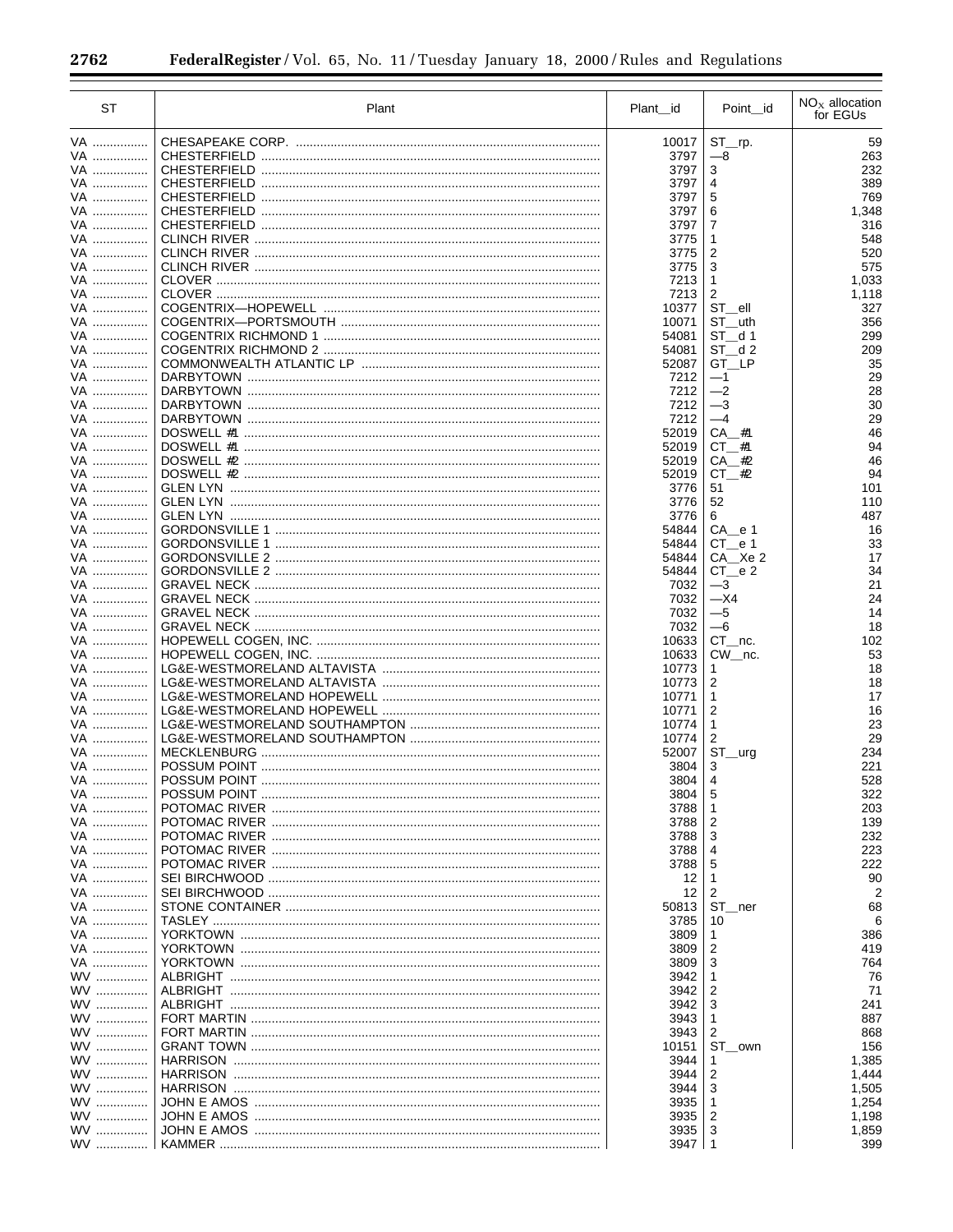| <b>ST</b> | Plant             | Plant id | Point id | $NOx$ allocation<br>for EGUs |
|-----------|-------------------|----------|----------|------------------------------|
| <b>WV</b> |                   | 3947     | 2        | 418                          |
| <b>WV</b> |                   | 3947     | 3        | 447                          |
| <b>WV</b> |                   | 3936     |          | 336                          |
| <b>WV</b> |                   | 3936     |          | 323                          |
| <b>WV</b> | MITCHELL          | 3948     |          | .288                         |
| <b>WV</b> | <b>MITCHELL</b>   | 3948     | 2        | 1,191                        |
| <b>WV</b> |                   | 27       |          | 80                           |
| WV        |                   | 27       | 2        | 80                           |
| <b>WV</b> |                   | 6264     |          | 1,952                        |
| <b>WV</b> |                   | 3954     |          | 1,048                        |
| <b>WV</b> |                   | 3954     | 2        | 1,127                        |
| WV        |                   | 3954     | 3        | 1,236                        |
| <b>WV</b> |                   | 7537     | 1A       | 51                           |
| <b>WV</b> |                   | 7537     | 1B       | 53                           |
| <b>WV</b> | PHIL SPORN        | 3938     | 11       | 239                          |
| <b>WV</b> | PHIL SPORN        | 3938     | 21       | 215                          |
| <b>WV</b> | PHIL SPORN        | 3938     | 31       | 239                          |
| <b>WV</b> | PHIL SPORN        | 3938     | 41       | 230                          |
| <b>WV</b> | PHIL SPORN        | 3938     | 51       | 708                          |
| <b>WV</b> |                   | 6004     |          | 1,296                        |
| WV        | <b>PLEASANTS</b>  | 6004     | 2        | 1,165                        |
| <b>WV</b> | <b>RIVESVILLE</b> | 3945     | 7        | 38                           |
| WV        | <b>RIVESVILLE</b> | 3945     | 8        | 88                           |
| <b>WV</b> |                   | 3946     |          | 79                           |
| <b>WV</b> |                   | 3946     | 2        | 246                          |

Appendix B to Part 97-Final Section 126 Rule: Non-EGU Allocations, 2003-2007

| <b>State</b> | County     | Plant                                                                    | Plant ID | Point ID | $NOx$ allocation<br>for non-EGUs |
|--------------|------------|--------------------------------------------------------------------------|----------|----------|----------------------------------|
| DC           | Washington | GSA CENTRAL HEATING PLANT                                                | 0025     | 003      | 0                                |
| DC           | Washington |                                                                          | 0025     | 004      | O                                |
| DC           | Washington |                                                                          | 0025     | 005      | 0                                |
| DC           | Washington |                                                                          | 0025     | 006      | $\Omega$                         |
| DC           | Washington |                                                                          | 0024     | 003      | 13                               |
| DC           | Washington |                                                                          | 0024     | 005      | 12                               |
| DE           | Kent       |                                                                          | 0007     | 001      | $\Omega$                         |
| DE           | New Castle | MOTIVA ENTERPRISES (FORMERLY STAR EN-<br>TERPRISE, DELAWARE CITY PLANT). | 0016     | 002      | 102                              |
| DE           | New Castle | MOTIVA ENTERPRISES (FORMERLY STAR EN-<br>TERPRISE, DELAWARE CITY PLANT). | 0016     | 012      | 118                              |
| IN           | Allen      |                                                                          | 0008     | 001      | 39                               |
| IN           | Elkhart    |                                                                          | 0198     | 002      | 23                               |
| IN           | Kosciusko  |                                                                          | 0003     | 001      | 16                               |
| KY ……………     | Boyd       |                                                                          | 0004     | 061      | 23                               |
| KY           | Carroll    |                                                                          | 0004     | 0AA      | 18                               |
| KY           | Shelby     |                                                                          | 0034     | 003      | $\Omega$                         |
| KY ……………     | Shelby     |                                                                          | 0034     | 004      |                                  |
| KY ……………     | Shelby     |                                                                          | 0034     | 005      |                                  |
| KY           | Lawrence   |                                                                          | 0003     | 004      | ∩                                |
| KY           |            | TOYOTA MOTOR MFG USA INC                                                 | 0030     | 0AA      |                                  |
| KY           | Hardin     |                                                                          | 0022     | 013      |                                  |
| MD           | Baltimore  |                                                                          | 0147     | 016      | 75                               |
| MD           | Baltimore  |                                                                          | 0147     | 017      | 75                               |
| $MD$         | Baltimore  |                                                                          | 0147     | 018      | 75                               |
| $MD$         | Baltimore  |                                                                          | 0147     | 019      | 75                               |
| MD           | Allegany   |                                                                          | 0011     | 001      | 289                              |
| MD           | Allegany   |                                                                          | 0011     | 002      | 373                              |
| MI           | Wayne      |                                                                          | B2810    | 0003     | 31                               |
| MI           | Midland    |                                                                          | A4033    | 0084     | 19                               |
| MI           | Midland    |                                                                          | A4033    | 0401     | 6                                |
| MI           | Midland    |                                                                          | A4033    | 0402     | $\Omega$                         |
| MI           | Wayne      |                                                                          | B3680    | 0006     | 30                               |
| MI           | Genesee    |                                                                          | A1178    | 0501     | 63                               |
| MI           | Genesee    |                                                                          | A1178    | 0502     | 47                               |
| MI           | Oakland    |                                                                          | B4031    | 0506     | 22                               |
| MI           | Genesee    |                                                                          | A1178    | 0507     | 20                               |
| MI           | Oakland    |                                                                          | B4032    | 0510     | 4                                |
| MI           | Kalamazoo  |                                                                          | B4209    | 0005     | 6                                |
| MI           | Kalamazoo  |                                                                          | B1678    | 0003     | 90                               |
| MI           | Wayne      |                                                                          | A9831    | 0001     | 109                              |
| MI           | Allegan    |                                                                          | A0023    | 0024     | 71                               |

▀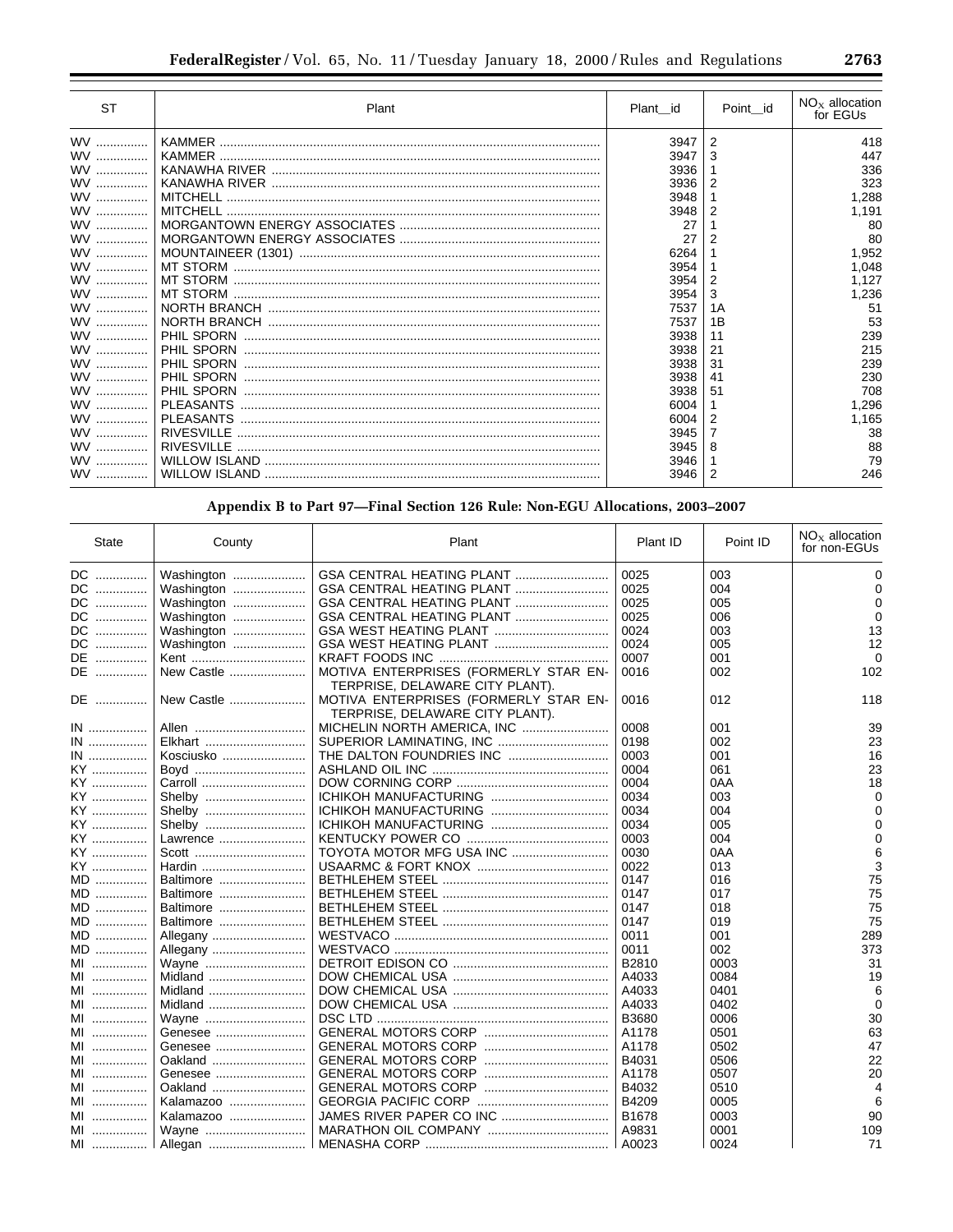| <b>State</b> | County     | Plant                                                                 | Plant ID | Point ID | $NOx$ allocation<br>for non-EGUs |
|--------------|------------|-----------------------------------------------------------------------|----------|----------|----------------------------------|
| MI           |            |                                                                       | A0023    | 0025     | 69                               |
| MI           |            |                                                                       | K3249    | 0053     | 110                              |
| MI           |            |                                                                       | K3249    | 0054     | 118                              |
| MI           |            | MICHIGAN STATE UNIVERSITY                                             | K3249    | 0055     | 77                               |
| MI           |            | MICHIGAN STATE UNIVERSITY                                             | K3249    | 0056     | 0                                |
| MI           | Wayne      |                                                                       | A7809    | 0201     | 97                               |
| MI           | Wayne      | NATIONAL STEEL CORP                                                   | A7809    | 0202     | 732                              |
| MI           | Wayne      |                                                                       | A7809    | 0203     | 66                               |
| MI           | Wayne      |                                                                       | A7809    | 0205     | 98                               |
| MI           |            |                                                                       | A8640    | 0218     | 35                               |
| MI           | Wayne      |                                                                       | A8640    | 0219     | 61                               |
|              | Wayne      | THE REGENTS OF THE UNIVERSITY OF MICHI-                               |          |          |                                  |
| MI           | Washtenaw  |                                                                       | M0675    | 0001     | 40                               |
| MI           | Washtenaw  | GAN.<br>THE REGENTS OF THE UNIVERSITY OF MICHI-<br>GAN.               | M0675    | 0002     | 37                               |
| MI           | Oakland    | WILLIAM BEAUMONT HOSPITAL                                             | G5067    | 0010     | 0                                |
| MI           | Oakland    | WILLIAM BEAUMONT HOSPITAL                                             | G5067    | 0011     | 0                                |
| NC           | Haywood    |                                                                       | 0159     | 001      | 98                               |
| NC           | Haywood    |                                                                       | 0159     | 002      | 88                               |
| NC           | Haywood    |                                                                       | 0159     | 003      | 200                              |
| NC           | Haywood    |                                                                       | 0159     | 004      | 176                              |
| NC           |            | CHAMPION INTERNATIONAL CORP. ROANOKE                                  | 0007     | 001      | 340                              |
|              | Guilford   | RAP.                                                                  |          |          |                                  |
| NC           |            | CONE MILLS CORP-WHITE OAK PLANT<br>FIELDCREST-CANNON PLT 1 KANNAPOLIS | 0863     | 004      | 50                               |
| NC           | Cabarrus   |                                                                       | 0006     | 001      | 77                               |
| NC           | Gaston     | FMC CORP—LITHIUM DIV. HWY 161                                         | 0078     | 030      | 81                               |
| NC           | Columbus   | INTERNATIONAL PAPER: RIEGELWOOD                                       | 0036     | 003      | 90                               |
| NC           | Columbus   | INTERNATIONAL PAPER: RIEGELWOOD                                       | 0036     | 004      | 228                              |
| NC           | Martin     | WEYERHAEUSER PAPER CO. PLYMOUTH                                       | 0069     | 001      | 265                              |
| NC           | Martin     | WEYERHAEUSER PAPER CO. PLYMOUTH                                       | 0069     | 007      | 315                              |
| NC           | Craven     | WEYERHAUSER COMPANY NEW BERN MILL                                     | 0104     | 005      | 205                              |
| NJ           | Middlesex  | BALL—INCON GLASS PACKAGING                                            | 15035    | 001      | 46                               |
| NJ           | Hudson     | BEST FOODS CPC INTERNATIONAL I                                        | 10003    | 003      | 27                               |
| NJ           | Middlesex  |                                                                       | 15023    | 001      | 17                               |
| NJ           | Middlesex  |                                                                       | 15023    | 043      | 55                               |
| NJ           | Gloucester | COASTAL EAGLE POINT OIL COMPAN                                        | 55004    | 001      | 3                                |
| NJ           | Gloucester | COASTAL EAGLE POINT OIL COMPAN                                        | 55004    | 038      | 11                               |
| NJ           | Gloucester | COASTAL EAGLE POINT OIL COMPAN                                        | 55004    | 039      | 11                               |
| NJ           | Gloucester | COASTAL EAGLE POINT OIL COMPAN                                        | 55004    | 040      | 11                               |
| NJ           | Gloucester | COASTAL EAGLE POINT OIL COMPAN                                        | 55004    | 064      | 38                               |
| NJ           | Gloucester | COASTAL EAGLE POINT OIL COMPAN                                        | 55004    | 123      | 37                               |
| NJ           | Middlesex  | DEGUSSA CORPORATION-METZ DIVIS                                        | 15305    | 009      | 15                               |
| NJ           | Union      |                                                                       | 40003    | 001      | 57                               |
|              |            |                                                                       | 40003    | 007      | 22                               |
| NJ           | Union      |                                                                       |          |          |                                  |
| NJ           | Union      |                                                                       | 40003    | 014      | 98                               |
| NJ           | Union      |                                                                       | 40003    | 015      | 14                               |
| NJ           | Middlesex  |                                                                       | 15025    | 013      | 115                              |
| NJ           | Bergen     | GARDEN STATE PAPER CO., INC                                           | 00014    | 001      | 70                               |
| NJ           | Bergen     | GARDEN STATE PAPER CO., INC                                           | 00014    | 002      | 30                               |
| NJ           | Bergen     |                                                                       | 00014    | 003      | 29                               |
| NJ           | Bergen     | GARDEN STATE PAPER CO., INC                                           | 00014    | 004      | 76                               |
| NJ           | Middlesex  |                                                                       | 15017    | 001      | 38                               |
| NJ           | Middlesex  |                                                                       | 15017    | 002      | 37                               |
| NJ           | Warren     |                                                                       | 85010    | 034      | 45                               |
| NJ           | Passaic    | HOFFMAN LAROCHE INC. C/O ENVIR                                        | 30374    | 007      | 12                               |
| NJ           | Mercer     |                                                                       | 60018    | 001      | 290                              |
| NJ           | Mercer     |                                                                       | 60018    | 002      | 312                              |
| NJ           | Passaic    | INTERNATIONAL VEILING CORPORAT                                        | 30098    | 001      | 22                               |
| NJ           |            | MALT PRODUCTS CORPORATION                                             | 00322    | 001      | 27                               |
|              | Bergen     |                                                                       |          |          |                                  |
| NJ           | Atlantic   |                                                                       | 70009    | 001      | 330                              |
| NJ           | Atlantic   |                                                                       | 70009    | 002      | 329                              |
| NJ           | Atlantic   |                                                                       | 70009    | 003      | 990                              |
| NJ           | Union      |                                                                       | 40009    | 001      | 66                               |
| NJ           | Union      |                                                                       | 40009    | 002      | 61                               |
| NJ           | Union      |                                                                       | 40009    | 003      | 56                               |
| NJ           | Union      |                                                                       | 40009    | 004      | 75                               |
| NJ           | Union      |                                                                       | 40009    | 005      | 89                               |
| NJ           | Union      |                                                                       | 40009    | 006      | 103                              |
| NJ           | Gloucester |                                                                       | 55006    | 001      | 54                               |
| NJ           | Gloucester |                                                                       | 55006    | 002      | 54                               |
| NJ           | Gloucester |                                                                       | 55006    | 003      | 54                               |
|              |            |                                                                       |          |          | 49                               |
| NJ           | Gloucester |                                                                       | 55006    | 004      |                                  |
| NJ           | Gloucester |                                                                       | 55006    | 005      | 16                               |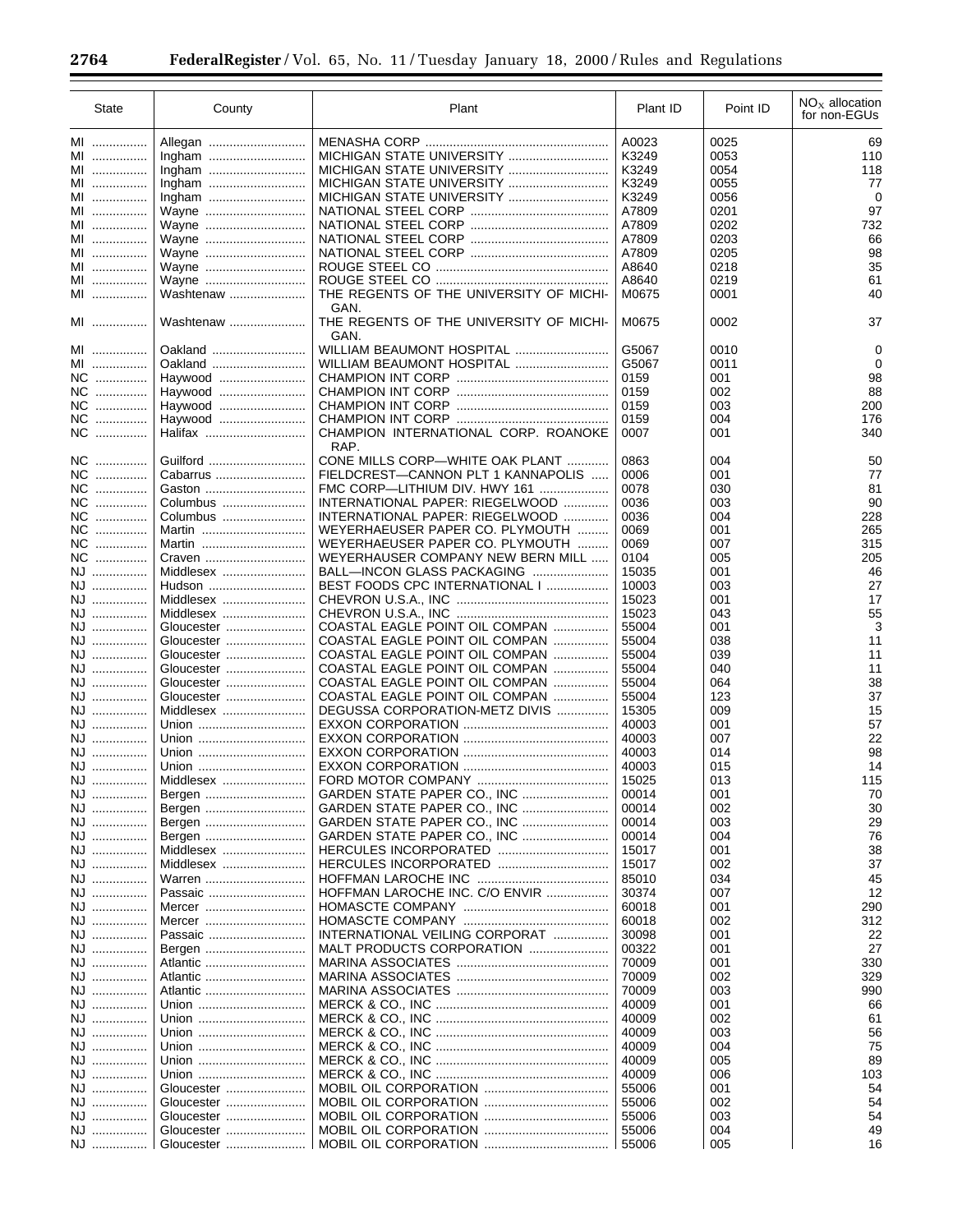| State    | County           | Plant                                                                      | Plant ID                 | Point ID     | $NOx$ allocation<br>for non-EGUs |
|----------|------------------|----------------------------------------------------------------------------|--------------------------|--------------|----------------------------------|
| NJ       | Gloucester       |                                                                            | 55006                    | 006          | 105                              |
| NJ       | Gloucester       |                                                                            | 55006                    | 027          | 0                                |
| NJ       | Gloucester       |                                                                            | 55006                    | 270          | 14                               |
| NJ       | Monmouth         |                                                                            | 20004                    | 006          | 13                               |
| NJ       | Monmouth         |                                                                            | 20004                    | 007          | 13                               |
| NJ       | Middlesex        | NEW JERSEY STEEL CORPORATION                                               | 15076                    | 001          | 18                               |
| NJ       | Gloucester       | PETROLEUM RECYCLING, INC                                                   | 55180                    | 020          | 169                              |
| NJ       | Atlantic         |                                                                            | 70011                    | 002          | 89                               |
| NJ       | Atlantic         |                                                                            | 70011                    | 003          | 75                               |
| NJ       | Atlantic         |                                                                            | 70011                    | 004          | 99                               |
| NJ       | Mercer           | STONY BROOK REGIONAL SEWERAGE                                              | 60248                    | 001          | 55                               |
| NJ       | Mercer           | STONY BROOK REGIONAL SEWERAGE                                              | 60248                    | 002          | 55                               |
| NY       | Kings            |                                                                            | 2496                     | <b>B71</b>   | 19                               |
| NY       | Kings            |                                                                            | 2496                     | <b>B72</b>   | 19                               |
| NY       | Kings            |                                                                            | 2496                     | <b>B81</b>   | 19                               |
| NY       | Kings            |                                                                            | 2496                     | B82          | 19                               |
| NY       | Queens           |                                                                            | CE <sub>03</sub>         | <b>B01</b>   | 15                               |
| NY       | Queens           |                                                                            | CE <sub>03</sub>         | B02          | 15                               |
| NY       | Queens           |                                                                            | CE <sub>03</sub>         | <b>B03</b>   | 21                               |
| NY       | Queens           |                                                                            | CE <sub>03</sub>         | <b>B04</b>   | 21                               |
| OH       | Butler           | AK STEEL (FORMERLY ARMCO STEEL CO.)                                        | 1409010006               | P009         | 66                               |
| OH<br>OH | Butler<br>Butler | AK STEEL (FORMERLY ARMCO STEEL CO.)                                        | 1409010006<br>1409010006 | P010<br>P011 | 66<br>66                         |
| OH       | Butler           | AK STEEL (FORMERLY ARMCO STEEL CO.)<br>AK STEEL (FORMERLY ARMCO STEEL CO.) | 1409010006               | P012         | 66                               |
| OH       | Stark            | ASHLAND PETROLEUM COMPANY                                                  | 1576000301               | B015         | 18                               |
| OH       | Lucas            | BP OIL COMPANY, TOLEDO REFINERY                                            | 0448020007               | <b>B004</b>  | 39                               |
| OH       | Lucas            | BP OIL COMPANY, TOLEDO REFINERY                                            | 0448020007               | B020         | 102                              |
| OH       | Montgomery       |                                                                            | 0857041124               | <b>B004</b>  | 133                              |
| OH       | Montgomery       |                                                                            | 0857041124               | <b>B006</b>  | $\mathbf{1}$                     |
| OH       | Butler           | CHAMPION INTERNATIONAL CORP                                                | 1409040212               | B010         | 267                              |
| OH       | Summit           | GOODYEAR TIRE & RUBBER COMPANY                                             | 1677010193               | B001         | 101                              |
| OH       | Summit           | GOODYEAR TIRE & RUBBER COMPANY                                             | 1677010193               | B002         | 108                              |
| OH       | Hamilton         | HENKEL CORP.-EMERY GROUP                                                   | 1431070035               | B027         | 209                              |
| OH       | Cuyahoga         |                                                                            | 1318001613               | B001         | 139                              |
| OH       | Cuyahoga         |                                                                            | 1318001613               | B002         | 150                              |
| OH       | Cuyahoga         |                                                                            | 1318001613               | B003         | 159                              |
| OH       | Cuyahoga         |                                                                            | 1318001613               | <b>B004</b>  | 158                              |
| OH       | Cuyahoga         |                                                                            | 1318001613               | <b>B007</b>  | 155                              |
| OH       | Cuyahoga         |                                                                            | 1318001613               | <b>B905</b>  | 14                               |
| OH       | Ross             |                                                                            | 0671010028               | B001         | 185                              |
| OH       | Ross             |                                                                            | 0671010028               | B002         | 208                              |
| OH       | Ross             |                                                                            | 0671010028               | <b>B003</b>  | 251                              |
| OH       | Scioto           |                                                                            | 0773010004               | <b>B008</b>  | 20                               |
| OH       | Scioto           |                                                                            | 0773010004               | <b>B009</b>  | 15                               |
| OH       | Hamilton         |                                                                            | 1431390903               | B021         | 72                               |
| OH       | Hamilton         | PROCTER & GAMBLE CO                                                        | 1431390903               | B022         | 296                              |
| OH       | Lorain           | REPUBLIC ENGINEERED STEELS, INC. (FOR-                                     | 0247080229               | B013         | 159                              |
| OH       | Lawrence         | MERLY USS/KOBE STEEL-LORAIN WORKS).                                        | 0744000009               | B003         | 107                              |
| OH       | Lawrence         |                                                                            | 0744000009               | B004         | 107                              |
| OH …………… | Lawrence         |                                                                            | 0744000009               | <b>B007</b>  | 107                              |
| OH       | Lucas            | SUN REFINING & MARKETING CO, TOLEDO                                        | 0448010246               | B044         | 47                               |
|          |                  | REF.                                                                       |                          |              |                                  |
| OH       | Lucas            | SUN REFINING & MARKETING CO, TOLEDO                                        | 0448010246               | B046         | 34                               |
|          |                  | REF.                                                                       |                          |              |                                  |
| OH       | Lucas            | SUN REFINING & MARKETING CO, TOLEDO                                        | 0448010246               | B047         | 18                               |
|          |                  | REF.                                                                       |                          |              |                                  |
| OH       | Trumbull         |                                                                            | 0278000463               | B001         | 113                              |
| OH       | Trumbull         |                                                                            | 0278000463               | <b>B004</b>  | 142                              |
| PA       | Northampton      |                                                                            | 0048                     | 041          | 100                              |
| PA       | Northampton      |                                                                            | 0048                     | 042          | 66                               |
| PA       | Northampton      |                                                                            | 0048                     | 067          | 165                              |
| PA       | Armstrong        |                                                                            | 0004                     | 101          | 0                                |
| PA       |                  |                                                                            | 0009                     | 032          | 16                               |
| PA       | York             |                                                                            | 0016                     | 031          | 0                                |
| PA       | York             |                                                                            | 0016                     | 034          | 137                              |
| PA       | York             |                                                                            | 0016                     | 035          | 112                              |
| PA       | York             |                                                                            | 0016                     | 036          | 211                              |
| PA       | Clinton          | INTERNATIONAL PAPER: LOCKHAVEN                                             | 0008                     | 033          | 101                              |
| PA       | Clinton          | INTERNATIONAL PAPER: LOCKHAVEN                                             | 0008                     | 034          | 90                               |
| PA       | Delaware         | KIMBERLY CLARK (FORMERLY SCOTT PAPER                                       | 0016                     | 034          | 1                                |
| PA       | Delaware         | CO.).<br>KIMBERLY CLARK (FORMERLY SCOTT PAPER<br>CO.).                     | 0016                     | 035          | 345                              |
|          |                  |                                                                            |                          |              |                                  |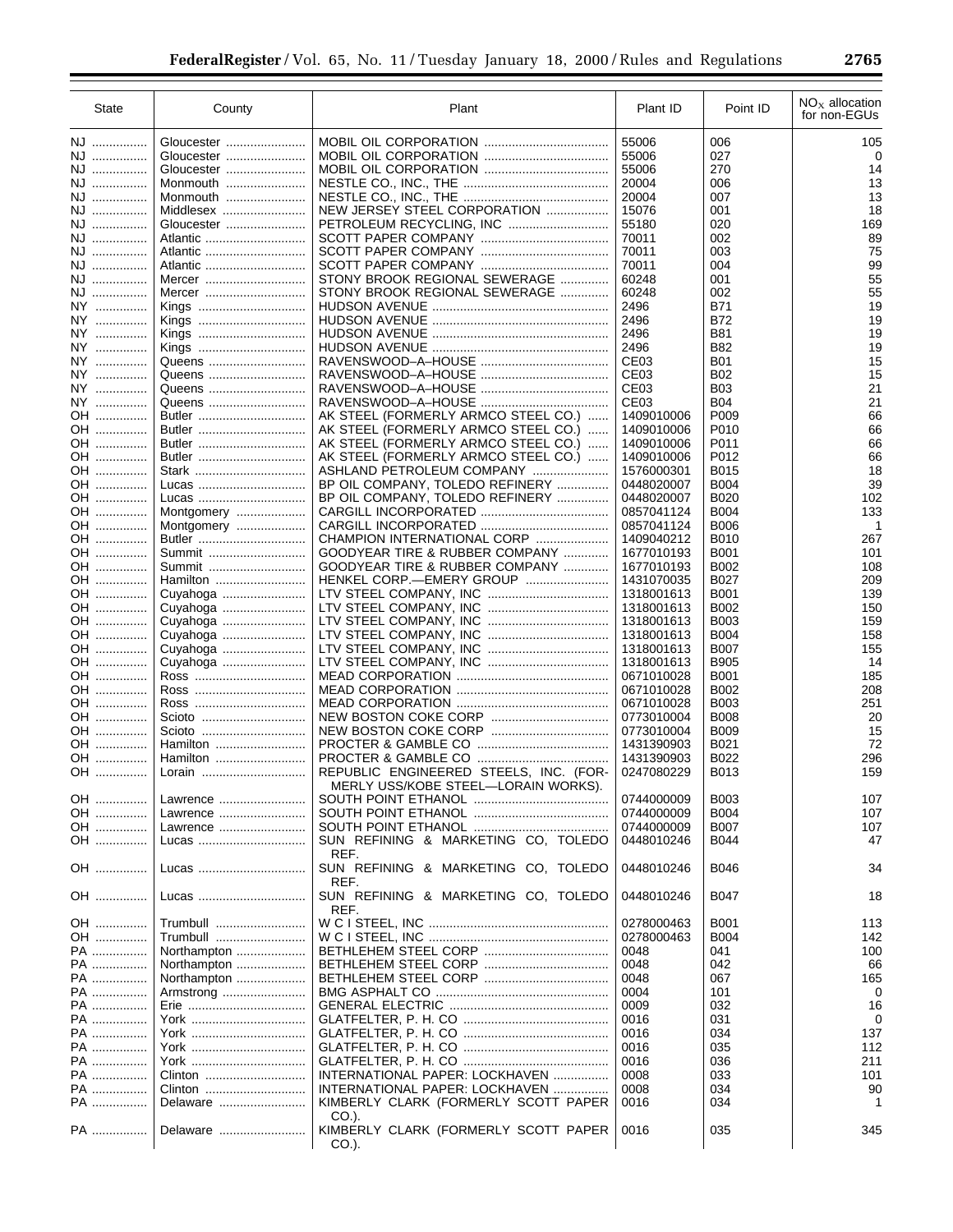÷.

| <b>State</b>    | County        | Plant                                                                                     | Plant ID | Point ID | $NOx$ allocation<br>for non-EGUs |
|-----------------|---------------|-------------------------------------------------------------------------------------------|----------|----------|----------------------------------|
| PA              | Allegheny     | LTV STEEL COMPANY-PITTSBURGH WORKS                                                        | 0022     | 015      | 25                               |
| PA              | Allegheny     | LTV STEEL COMPANY-PITTSBURGH WORKS                                                        | 0022     | 017      | 15                               |
| PA              | Allegheny     | LTV STEEL COMPANY-PITTSBURGH WORKS                                                        | 0022     | 019      | 29                               |
| PA              | Allegheny     | LTV STEEL COMPANY-PITTSBURGH WORKS                                                        | 0022     | 021      | 55                               |
| PA              | Montgomery    |                                                                                           | 0028     | 039      | 126                              |
| PA ……………        | Westmoreland  |                                                                                           | 0007     | 031      | 0                                |
| PA              | Bucks         |                                                                                           | 0055     | 043      | 15                               |
| PA              | Bucks         |                                                                                           | 0055     | 045      | 32                               |
| PA              | Bucks         |                                                                                           | 0055     | 044      | 77                               |
| PA              | Wyoming       |                                                                                           | 0009     | 035      | 187                              |
| PA              | Allegheny     | SHENANGO IRON & COKE WORKS                                                                | 0050     | 006      | 18                               |
| PA ……………        | Allegheny     | SHENANGO IRON & COKE WORKS                                                                | 0050     | 009      | 15                               |
| PA              | Delaware      | SUN REFINING & MARKETING CO                                                               | 0025     | 089      | 102                              |
| PA              | Delaware      | SUN REFINING & MARKETING CO                                                               | 0025     | 090      | 163                              |
| PA              | Philadelphia  | SUN REFINING AND MARKETING 1 O                                                            | 1501     | 020      | 49                               |
| PA              | Philadelphia  | SUN REFINING AND MARKETING 1 O                                                            | 1501     | 021      | 83                               |
| PA ……………        | Philadelphia  | SUN REFINING AND MARKETING 1 O                                                            | 1501     | 022      | 105                              |
| PA              | Philadelphia  | SUN REFINING AND MARKETING 1 O                                                            | 1501     | 023      | 127                              |
| PA              | Philadelphia  | <b>CHEMICAL</b><br><b>SUNOCO</b><br>(FORMERLY<br><b>ALLIED</b>                            | 1551     | 052      | 86                               |
|                 |               | CORP).                                                                                    |          |          |                                  |
| PA              | Perry         | TEXAS EASTERN GAS PIPELINE COMPANY                                                        | 0001     | 031      | $\mathbf 0$                      |
| PA              | Berks         | TEXAS EASTERN GAS PIPELINE COMPANY                                                        | 0087     | 031      | 98                               |
| PA              | Delaware      | TOSCO REFINING (FORMERLY BP OIL, INC.)                                                    | 0030     | 032      | 71                               |
| PA              | Delaware      | TOSCO REFINING (FORMERLY BP OIL, INC.)                                                    | 0030     | 033      | 80                               |
| PA ……………        | Philadelphia  |                                                                                           | 9702     | 016      | 0                                |
| PA              | Philadelphia  |                                                                                           | 9702     | 017      | 1                                |
| PA ……………        | Philadelphia  |                                                                                           | 9702     | 098      | 0                                |
| PA              | Philadelphia  |                                                                                           | 9702     | 099      | 0                                |
| PA ……………        |               | <b>WILLAMETTE</b><br><b>INDUSTRIES</b><br>(FORMERLY<br>PENNTECH PAPERS, INC.              | 0005     | 040      | 90                               |
| PA              |               | (FORMERLY<br><b>WILLAMETTE</b><br><b>INDUSTRIES</b><br>PENNTECH PAPERS, INC.              | 0005     | 041      | 89                               |
| PA              | Beaver        | ZINC CORPORATION OF AMERICA                                                               | 0032     | 034      | 176                              |
| PA              | Beaver        | ZINC CORPORATION OF AMERICA                                                               | 0032     | 035      | 180                              |
| VA              | Hopewell      |                                                                                           | 0026     | 002      | 499                              |
| VA              | York          |                                                                                           | 0004     | 001      | 25                               |
| VA              | Giles         | (FORMERLY<br><b>CELANESE</b><br><b>LLC</b><br>ACETATE<br>HOECHST CELANESE CORP).          | 0004     | 007      | 148                              |
| VA              | Giles         | <b>CELANESE</b><br>(FORMERLY<br><b>ACETATE</b><br><b>LLC</b><br>HOECHST CELANESE CORP).   | 0004     | 014      | 56                               |
| VA              | Pittsylvania  | DAN RIVER INC. (SCHOOLFIELD DIV)                                                          | 0002     | 003      | 49                               |
| VA              | Bedford       | GEORGIA-PACIFIC-BIG ISLAND MILL                                                           | 0003     | 002      | 86                               |
| VA              | Isle Of Wight | PAPER-FRANKLIN<br><b>INTERNATIONAL</b><br>(FOR-<br>MERLY UNION CAMP CORP/FINE PAPER DIV). | 0006     | 003      | 272                              |
| VA              | Isle Of Wight | <b>INTERNATIONAL</b><br>PAPER-FRANKLIN<br>(FOR-<br>MERLY UNION CAMP CORP/FINE PAPER DIV). | 0006     | 004      | 262                              |
| VA              | Hopewell      | JAMES RIVER COGENERATION (COGE                                                            | 0055     | 001      | 511                              |
| VA              | Hopewell      | JAMES RIVER COGENERATION (COGE                                                            | 0055     | 002      | 512                              |
| VA              | King William  | ST. LAURENT PAPER PRODUCTS CORP.                                                          | 0001     | 003      | 253                              |
| VA              | Alleghany     |                                                                                           | 0003     | 001      | 253                              |
| VA              | Alleghany     |                                                                                           | 0003     | 002      | 130                              |
| VA              | Alleghany     |                                                                                           | 0003     | 003      | 195                              |
| VA              | Alleghany     |                                                                                           | 0003     | 004      | 373                              |
| VA              | Alleghany     |                                                                                           | 0003     | 005      | 170                              |
| VA              | Alleghany     |                                                                                           | 0003     | 011      | 105                              |
| WV              | Kanawha       |                                                                                           | 00001    | 612      | 37                               |
| WV              | Fayette       | ELKEM METALS COMPANY L.P.-ALLOY PLANT                                                     | 00001    | 006      | 701                              |
| <b>WV</b>       | Grant         | NORTH BRANCH POWER STATION                                                                | 00014    | 018      | 0                                |
| <b>WV</b>       | Marshall      |                                                                                           | 00002    | 001      | 140                              |
| WV              | Marshall      |                                                                                           | 00002    | 003      | 301                              |
| WV              |               |                                                                                           | 00007    |          | 8                                |
|                 | Kanawha       |                                                                                           | 00007    | 070      |                                  |
| <b>WV</b>       | Kanawha       |                                                                                           |          | 071      | 73                               |
| <b>WV</b><br>WV | Kanawha       |                                                                                           | 00007    | 080      | 7                                |
|                 | Kanawha       |                                                                                           | 00007    | 081      | 66                               |
| <b>WV</b>       | Kanawha       |                                                                                           | 00007    | 090      | 8                                |
| <b>WV</b>       | Kanawha       |                                                                                           | 00007    | 091      | 68                               |
| <b>WV</b>       | Kanawha       | UNION CARBIDE-SOUTH CHARLESTON PLANT                                                      | 00003    | 0B6      | 66                               |
| WV              | Hancocock     | WEIRTON STEEL CORPORATION                                                                 | 00001    | 030      | 23                               |
| WV              | Hancocock     |                                                                                           | 00001    | 088      | 22                               |
| <b>WV</b>       | Hancock       | WEIRTON STEEL CORPORATION                                                                 | 00001    | 089      | 1                                |
| WV              | Hancock       | WEIRTON STEEL CORPORATION                                                                 | 00001    | 090      | 79                               |
| WV              | Hancock       |                                                                                           | 00001    | 091      | 182                              |
| WV              | Hancock       | WEIRTON STEEL CORPORATION                                                                 | 00001    | 092      | 149                              |